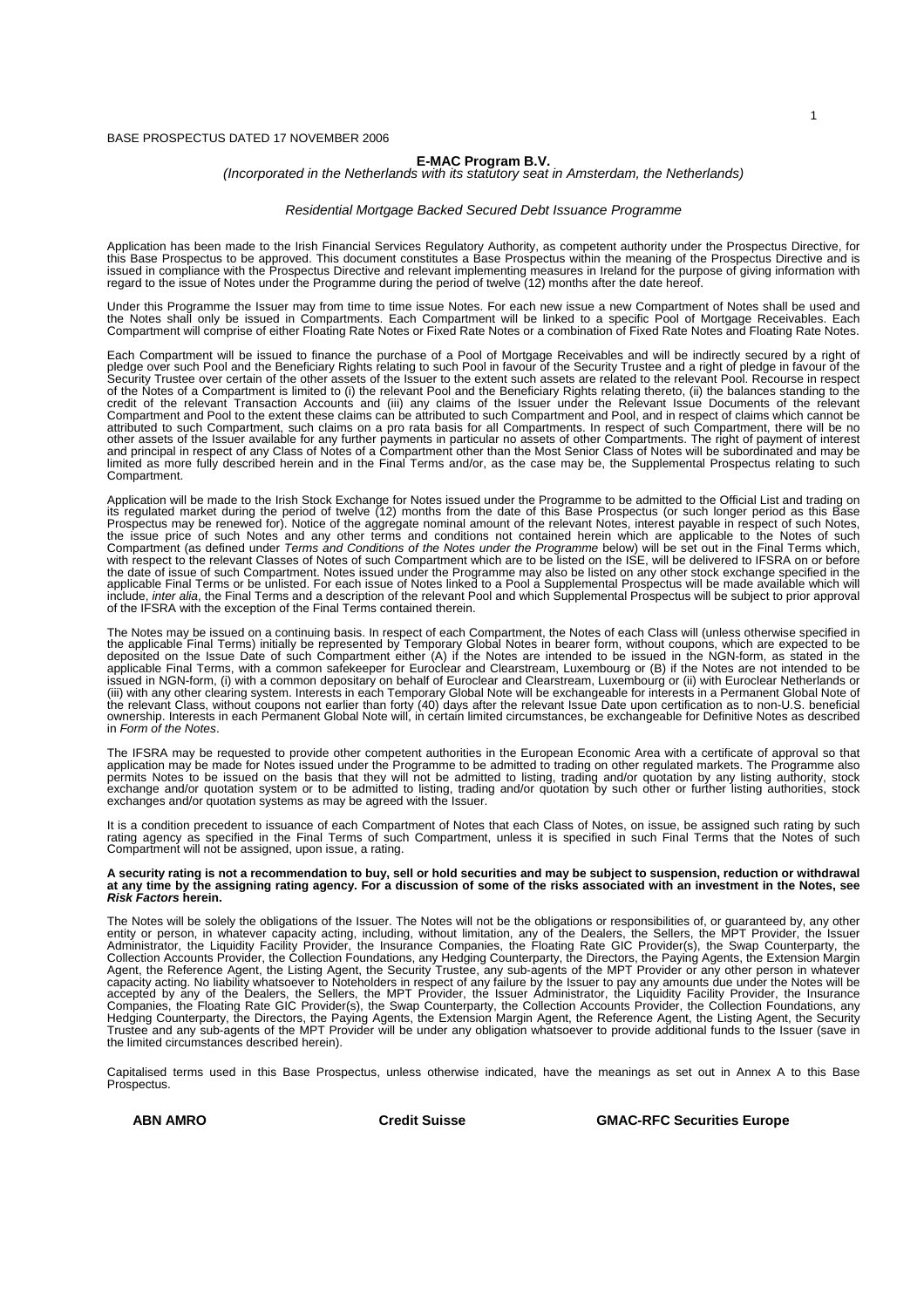#### **IMPORTANT INFORMATION**

Only the Issuer is responsible for the information contained in this Base Prospectus, other than the information for which either the Sellers, Quion Hypotheekbemiddeling or Stater are responsible as referred to in the following three paragraphs. To the best of its knowledge and<br>belief (having taken all reasonable care to ensure that such is the case) the informat responsible as referred to in the following three paragraphs) has been accurately reproduced and, as far as the Issuer is aware and able to<br>ascertain from the information published by such third parties, does not omit anyt

The Sellers are responsible solely for the information contained in the following sections of this Base Prospectus: Overview of the<br>Metherlands Residential Mortgage Market, Description of the Initial Sellers, Description o the facts and does not omit anything likely to affect the import of such information. Any information from third-parties contained in these<br>sections has been accurately reproduced and, as far as the Sellers are aware and a

Quion Hypotheekbemiddeling is responsible solely for the information contained in the section Quion Hypotheekbemiddeling B.V. To the best<br>of the knowledge and belief of Quion Hypotheekbemiddeling (having taken all reasonab Quion Hypotheekbemiddeling accepts responsibility accordingly.

Stater is responsible solely for the information contained in the section Stater Nederland B.V. To the best of the knowledge and belief of<br>Stater (having taken all reasonable care to ensure that such is the case) the infor facts and does not omit anything likely to affect the import of such information. Stater accepts responsibility accordingly.

In respect of each Compartment, notice of the aggregate nominal amount of the relevant Notes, interest (if any) payable in respect of such<br>Notes, the issue price of such Notes and any other terms and conditions not contain before the date of issue of the Notes of such Compartment.

The IFSRA has only approved of this document in relation to the Notes which are to be listed on the Irish Stock Exchange or any other EU<br>Regulated Market and the IFSRA has neither reviewed nor approved this document in rel

The Programme provides that Notes may be admitted to listing, trading and/or quotation by such other or further listing authority, stock exchange and/or quotation system. The Issuer may also issue unlisted Notes.

If the terms of the Programme are modified or amended in a manner which would make the Base Prospectus, as supplemented, inaccurate or misleading, a new Base Prospectus will be prepared.

No person has been authorised to give any information or to make any representation not contained in or not consistent with this Base<br>Prospectus or any other information supplied in connection with the Programme and, if gi must not be relied upon as having been authorised by the Issuer.

Neither this Base Prospectus nor any other information supplied in connection with the Programme should be considered as a recommendation by the Issuer that any recipient of this Base Prospectus or any other information supplied in connection with the Programme<br>should purchase any Notes. Each investor contemplating purchasing any Notes should should purchase any Notes. Each investor contemplating purchasing any Notes should make its own independent investigation of the<br>financial condition and affairs and its own appraisal of the creditworthiness of the Issuer a such jurisdiction. The distribution of this document and the offering of the Notes in certain jurisdictions may be restricted by law.

The delivery of this Base Prospectus or the offering, sale and delivery of the Notes does not at any time imply that the information contained<br>herein concerning the Issuer is correct at any time subsequent to the date here Programme is correct as of any time subsequent to the date indicated in the document containing the same. Investors should review, inter alia, the most recent financial statements of the Issuer when deciding whether or not to purchase any Notes.

The distribution of this Base Prospectus and the offering, sale and delivery of the Notes may be restricted by law in certain jurisdictions.<br>Persons into whose possession this Base Prospectus or any Notes come must inform For a description of certain restrictions on offers, sales and deliveries of Notes and on distribution of this Base Prospectus and other offering material relating to the Notes (see *Subscription* and *Sale* below).

The Notes have not been approved or disapproved by the US Securities and Exchange Commission, any state securities commission or any<br>other regulatory authority, nor have any of the foregoing authorities passed upon or endo

The Notes have not been and will not be registered under the United States Securities Act of 1933, as amended (the 'Securities Act'), and include Notes in bearer form that are subject to United States tax law requirements. The Notes may not be offered, sold or delivered within<br>the United States or to US persons as defined in Regulation S under the Securities

In connection with the issue of the Notes, the Stabilising Dealer(s) as specified in the applicable Final Terms (or any duly appointed person<br>acting for the Stabilising Dealer(s)) may over-allot Notes (provided that the ag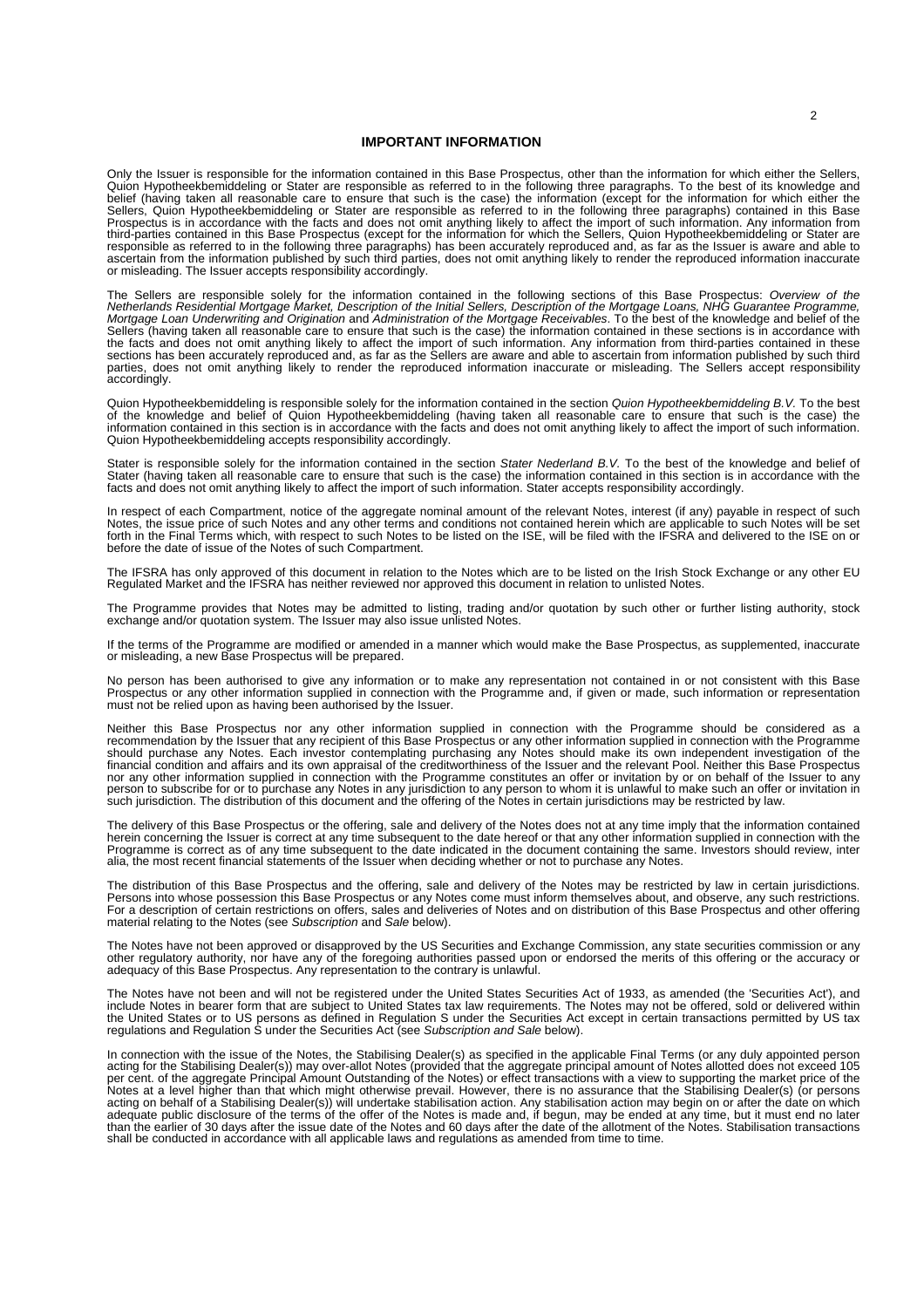TABLE OF CONTENTS

 $\overline{3}$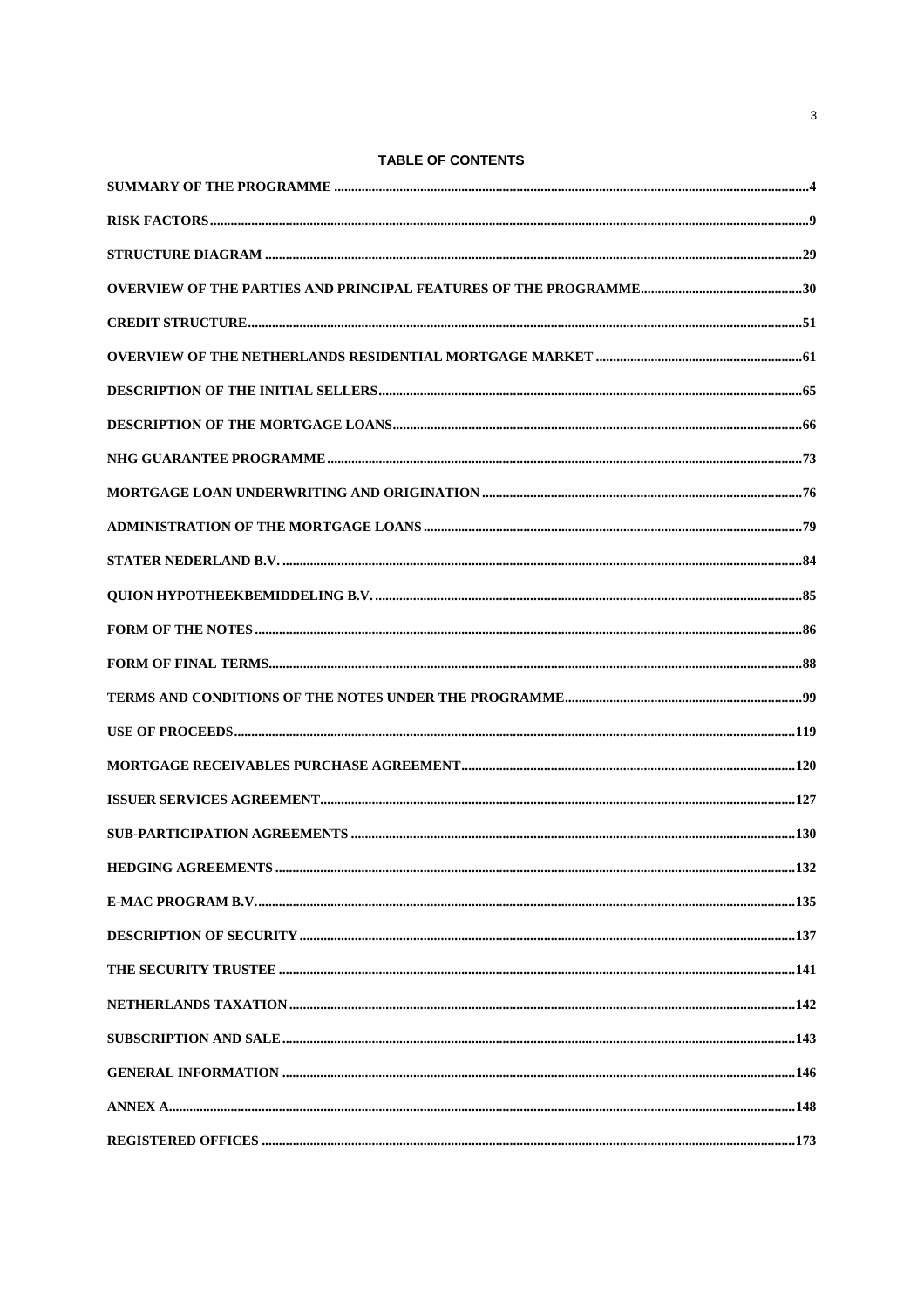#### **SUMMARY OF THE PROGRAMME**

*This summary must be read as an introduction to this Base Prospectus and any decision to invest in the Notes should be based on a consideration of the Base Prospectus as a whole, including any amendment and supplement thereto and the documents incorporated by reference. Civil liability attaches to the Issuer, being the entity which has prepared the summary, and applied for its notification, but only if the summary is misleading, inaccurate or inconsistent when read together with other parts of the Base Prospectus. Where a claim relating to the information contained in a Base Prospectus is brought before a court, the plaintiff investor might, under the national legislation of the Member States, have to bear the costs of translating the Base Prospectus before the legal proceedings are initiated.* 

*Capitalised terms used, but not defined, in this section have the meaning set out in Annex A to this Base Prospectus* 

#### **The Programme**

Under this Residential Mortgage Backed Secured Debt Issuance Programme the Issuer, a Dutch private company with limited liability ("*besloten vennootschap met beperkte aansprakelijkheid*") incorporated under the laws of the Netherlands on 26 October 2006, may issue Notes on a continuing basis. For each issue of Notes, a Supplemental Prospectus including the Final Terms will be made available and the Notes will be issued in Compartments only. The different Classes of Notes can be divided in separate tranches. The Notes of each Compartment will be secured by a separate Pool of Mortgage Receivables and recourse will be limited to such Pool and certain other assets of the Issuer relating to the relevant Compartment.

On the Programme Closing Date the Issuer will enter into certain agreements at Programme Level: the Mortgage Receivables Purchase Agreement, the Issuer Services Agreement, the Agency Agreement, the Programme Agreement, the Floating Rate GIC, the Receivables Proceeds Distribution Agreements and the Collection Accounts Pledge Agreements and certain other agreements.

On each Issue Date the Issuer will issue Notes of different classes in the relevant Compartment and apply the net proceeds of the issue of the Notes of such Compartment (other than the Supporting Class of Notes) towards payment of (part of) the Initial Purchase Price for the Mortgage Receivables of the related Pool, which consists of rights and claims of the relevant Seller against certain borrowers under or in connection with loans secured by a mortgage right over Mortgaged Assets situated in the Netherlands and entered into by the relevant Seller and the relevant Borrowers which meet the Relevant Eligibility Criteria and the other criteria set forth in the Mortgage Receivables Purchase Agreement and the Supplemental Prospectus and which will be selected prior to or on the Issue Date. If specified in the applicable Final Terms, part of the net proceeds of the Notes of such Compartment other than the Supporting Class of Notes, will be applied towards the purchase of New Mortgage Receivables during the Pre-funding Purchase Period. The net proceeds of the Supporting Class of Notes will be deposited in the Reserve Account.

The Issuer will use receipts of principal and interest in respect of the Mortgage Receivables of a Pool together with amounts it receives under the relevant Hedging Agreement(s), the relevant Sub-Participation Agreement and amounts credited to the relevant Collection Accounts and, for certain of its payment obligations, amounts drawn under the relevant Liquidity Facility Agreement, if any, and the relevant Reserve Account to make payments of, *inter alia*, principal and interest due in respect of the Notes of such Compartment. The obligations of the Issuer in respect of the Notes of a Compartment will rank behind the obligations of the Issuer in respect of certain items set forth in the applicable priority of payments in respect of such Compartment (see *Credit Structure* below). The right to payment of interest and principal on the Mezzanine Class B Notes, the Junior Class C Notes, the Subordinated Class D Notes and the Subordinated Class E Notes will be subordinated to the Senior Class A Notes of such Compartment and limited as more fully described herein under *Terms and Conditions of the Notes under the Programme*. The right to payment of interest and principal on the Junior Class C Notes, the Subordinated Class D Notes and the Subordinated Class E Notes will be subordinated to the Mezzanine Class B Notes of such Compartment and limited as more fully described herein under *Terms and Conditions of the Notes under the Programme.* The right to payment of interest and principal on the Subordinated Class D Notes and the Subordinated Class E Notes will be subordinated to the Junior Class C Notes of such Compartment and limited as more fully described herein under *Terms and Conditions of the Notes under the Programme.* The right to payment of interest and principal on the Subordinated Class E Notes will be subordinated to the Subordinated Class D Notes of such Compartment and limited as more fully described herein under *Terms and Conditions of the Notes under the Programme*.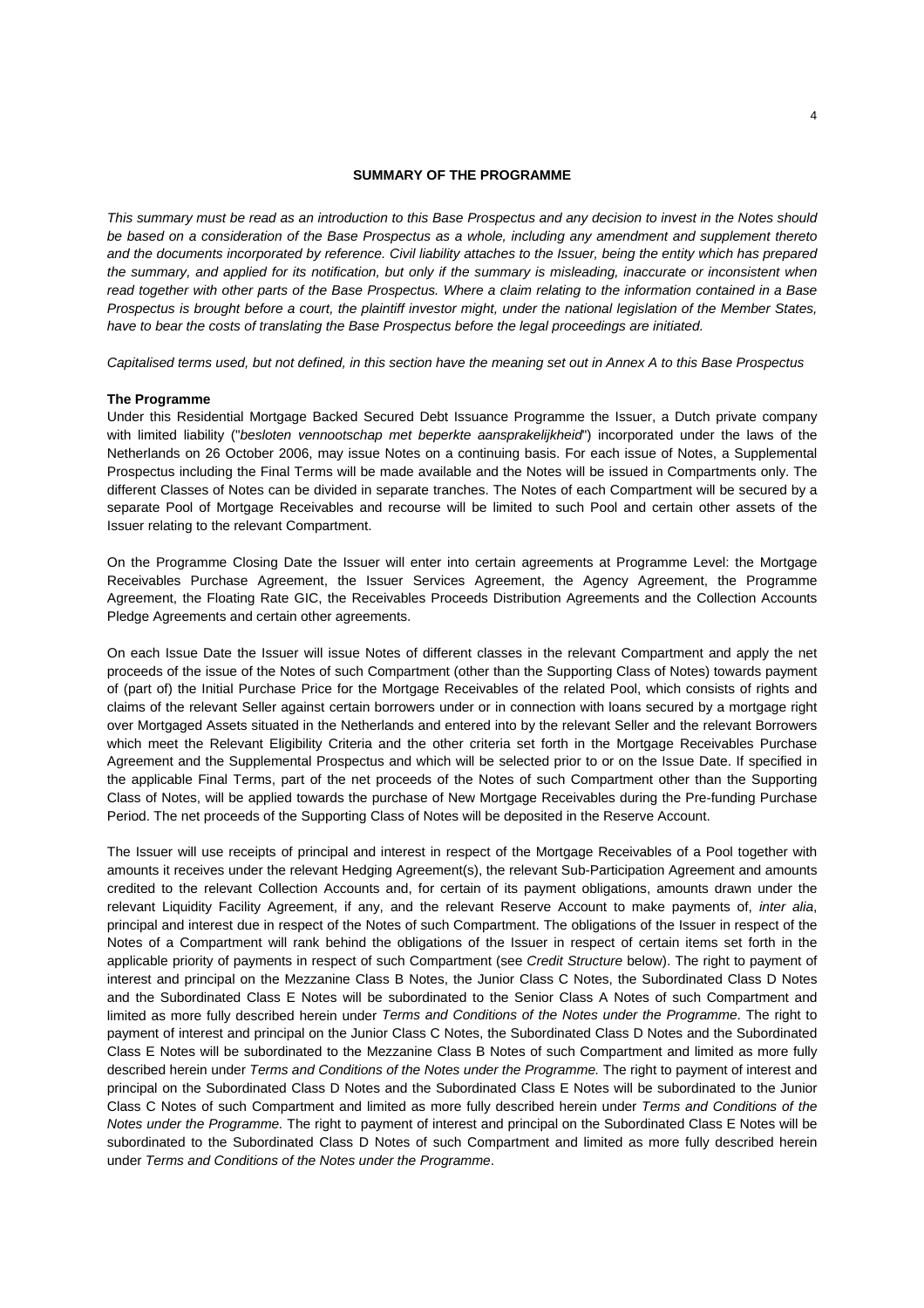In respect of each Compartment, the Issuer will, if so specified in the relevant Supplemental Prospectus, enter into a Liquidity Facility Agreement under which it will be entitled to make drawings (after, unless otherwise specified in the Supplemental Prospectus, any drawing from the relevant Reserve Account) if there are insufficient funds available to the Issuer as a result of a shortfall in the Notes Interest Available Amount of the relevant Compartment (see *Credit Structure* below) to comply with certain payment obligations of the relevant Interest Priority of Payments.

On the Programme Closing Date the Issuer will enter into the Floating Rate GIC under which the Floating Rate GIC Provider will agree to pay a guaranteed rate of interest on the balance standing from time to time to the credit of the relevant Transaction Accounts. On any Issue Date, the Issuer may enter into additional Floating Rate GICs with other floating rate gic providers which agreement will (i) be entered into in substantially the same form as the Floating Rate GIC entered into on the Programme Closing Date, (ii) co-exist with the Floating Rate GIC entered into on the Programme Closing Date and (iii) relate to the Transaction Accounts of the relevant Compartment specified in the relevant Supplemental Prospectus (see *Credit Structure* below).

To mitigate the risk between the rate of interest to be received by the Issuer on the Mortgage Receivables of a Pool and the rate of interest payable by the Issuer on the Notes of a Compartment, the Issuer will enter into a Swap Agreement in respect of such Compartment (see *Hedging Agreements* below). Furthermore, on each Quarterly Payment Date, the Issuer will in respect of each Pool respectively enter into one or more Swap Agreements with the Swap Counterparty or any other suitable Hedging Counterparty to mitigate the potential interest rate exposure arising from Mortgage Receivables of a Pool in respect of which the rate of interest has been reset in the Quarterly Calculation Period preceding such Quarterly Payment Date.

### **Security for the Notes**

The Noteholders of a Compartment will benefit from the security granted in favour of the Security Trustee in respect of such Compartment, as the Notes of a Compartment will be secured indirectly, through the Security Trustee, by (i) a first ranking pledge granted by the Issuer to the Security Trustee over the relevant Pool related to such Compartment (including the parts corresponding with any Construction Amounts) and, to the extent legally possible, the Beneficiary Rights, and (ii) a first ranking pledge by the Issuer to the Security Trustee over the Issuer's rights (a) under or in connection with the Mortgage Receivables Purchase Agreement, the Issuer Services Agreement, the Receivables Proceeds Distribution Agreements, the Programme Agreement and the (relevant) Floating Rate GIC to the extent these rights relate to the relevant Compartment and Pool and (b) under or in connection with the relevant Swap Agreement, the relevant Liquidity Facility Agreement, if any, and the relevant Sub-Participation Agreement and in respect of the relevant Transaction Accounts.

Furthermore, Stichting GMAC RFC Nederland Ontvangsten shall grant on the balance standing to the credit of the Foundation GMAC RFC Nederland Collection Account a first ranking right of pledge in favour of the Security Trustee and the Previous Transaction Security Trustees, and a second ranking right of pledge to the Issuer and the Previous Transaction SPVs jointly both under the condition that future issuers (and any security trustees) in securitisation transactions and future vehicles in conduit transactions or similar transactions (and any security trustees relating thereto) initiated by GMAC RFC Nederland will also have the benefit of such right of pledge. Such rights of pledge will be notified to the Foundation Accounts Provider, the bank where the Foundation GMAC RFC Nederland Collection Account is maintained.

Stichting Quion 20 Ontvangsten shall grant on the balance standing to the credit of the Foundation Quion 20 Collection Account of the relevant Compartment a first ranking right of pledge in favour of the Security Trustee and a second ranking right of pledge in favour of the Issuer. Such rights of pledge will be notified to the Foundation Accounts Provider, the bank where such Foundation Quion 20 Collection Account is maintained.

Stichting Atlas Funding Ontvangsten will grant on the balance standing to the credit of the Foundation Quion Atlas Collection Account of the relevant Compartment a first ranking right of pledge in favour of the Security Trustee and a second ranking right of pledge in favour of the Issuer. Such rights of pledge will be notified to the Foundation Accounts Provider, the bank where such Foundation Quion Atlas Collection Accounts are maintained.

Stichting Atlas Funding Ontvangsten will grant on the balance standing to the credit of the Foundation Atlas Funding Collection Account a first ranking right of pledge in favour of the Security Trustee and the Previous Transaction Security Trustees jointly and a second ranking rights of pledge in favour of the Issuer and the Previous Transaction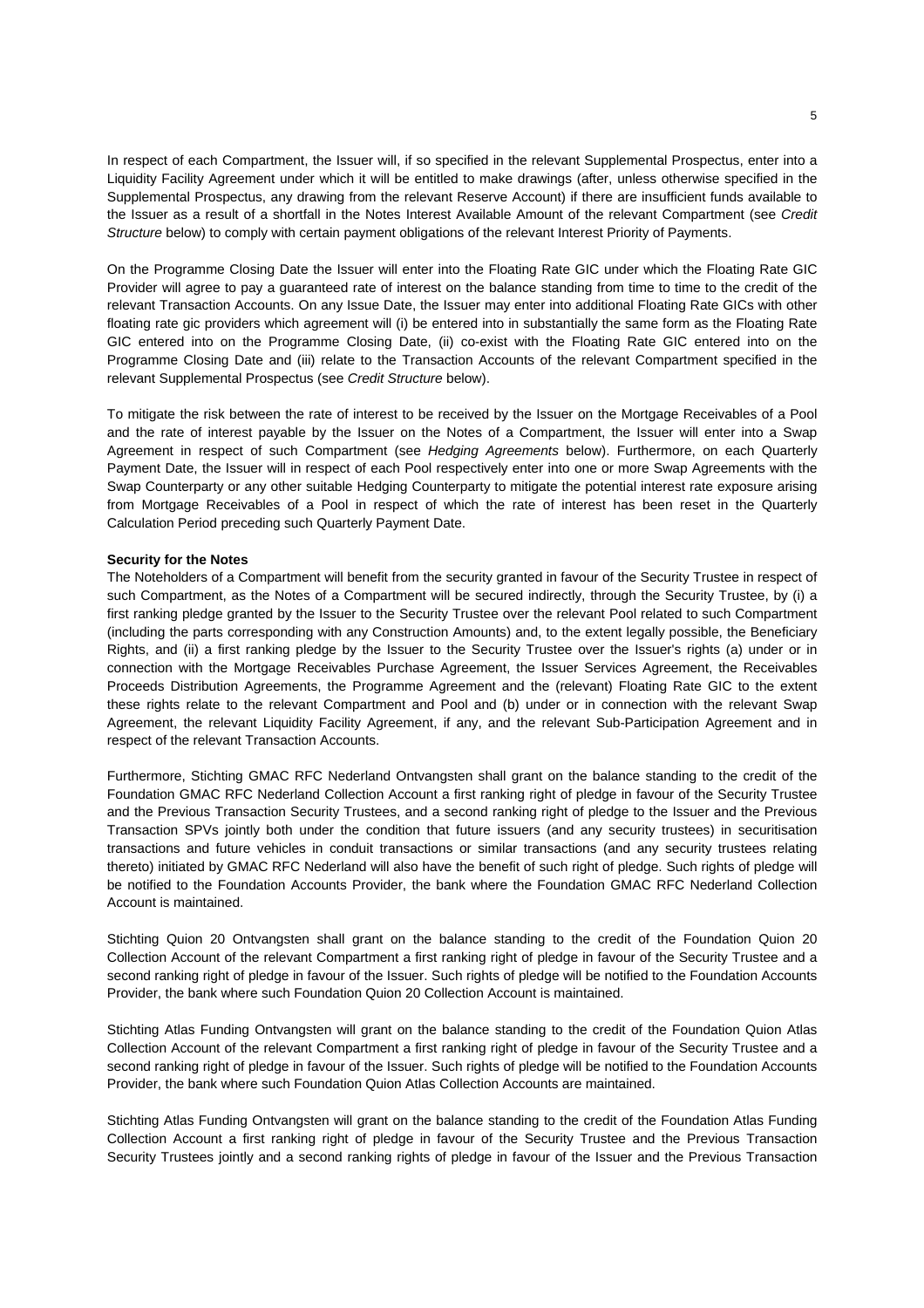SPVs jointly both under the condition that future issuers (and any security trustees) in securitisations and future vehicles in conduit transactions or similar transactions (and any security trustees relating thereto) initiated by Atlas Funding will also have the benefit of such right of pledge. Such rights of pledge will be notified to the Foundation Accounts Provider, the bank where the Foundation Atlas Funding Collection Account is maintained. See *Risk Factors* and *Description of the Security*.

In order to ensure the valid creation of the security rights under Dutch law in favour of the Security Trustee, the Issuer shall undertake in respect of each Compartment in the relevant Parallel Debt Agreement to pay to the Security Trustee, by way of a parallel debt, under the same terms and conditions, an amount equal to the aggregate of all its undertakings, liabilities and obligations to the relevant Secured Parties pursuant to the Relevant Documents.

The relevant Trust Deed sets out the priority of the claims of the relevant Secured Parties. For a more detailed description see *Description of Security* below.

#### **Limited Recourse**

Each of the Noteholders of a Compartment shall only have recourse in respect of any claim against the Issuer only in accordance with the relevant Priority of Payments of the relevant Compartment to which the claim can be attributed. The Noteholders and the other Secured Parties of a Compartment shall not have recourse on any assets of the Issuer other than (i) the Mortgage Receivables of the relevant Pool and the Beneficiary Rights relating thereto, (ii) the balances standing to the credit of the Transaction Accounts relating to such Pool and (iii) the amounts received under the Relevant Issue Documents to the extent related to such Pool and in respect of claims of the Issuer which cannot be attributed to a Compartment, such claims on a *pro rata* basis for all Compartments. In the event that the Security in respect of the Notes of a Compartment and the Coupons appertaining thereto has been fully enforced and the proceeds of such enforcement, after payment of all other claims ranking under the relevant Trust Deed in priority to a Class of Notes of a Compartment are insufficient to pay in full all principal and interest and other amounts whatsoever due in respect of such Class of Notes of a Compartment, the Noteholders of the relevant Class of Notes of a Compartment shall have no further claim against the Issuer or the Security Trustee in respect of any such unpaid amounts.

### **Interest on the Notes**

The Notes will bear either a fixed rate of interest or a floating rate of interest, as specified in the applicable Final Terms (See Overview of the Parties and Principal features of the Programme and *Terms and Conditions of the Notes under the Programme* below).

#### **Redemption of the Notes**

The Notes of a Compartment will be redeemed at the Final Maturity Date specified in the applicable Final Terms unless previously redeemed pursuant to the applicable Conditions of the Notes.

If in respect of a Compartment, any Class of Notes is divided in tranches, such tranches will be redeemed on a sequential basis, unless the relevant Final Terms state otherwise in which case such tranches are redeemed on a *pro rata* basis.

Unless in the applicable Final Terms it is specified that Condition of the Notes 6(b)(II) is applicable, the Issuer will apply in respect of the Put Option Notes, up to the Quarterly Payment Date prior to the Target Amortisation Date specified in the Final Terms and on or after such Target Amortisation Date in case a Target Amortisation Event has occurred which is not cured prior to such Quarterly Payment Date, the Notes Redemption Available Amount to redeem in whole or in part the Put Option Notes as of the Quarterly Payment Date specified in the relevant Final Terms and on each Quarterly Payment Date thereafter until fully redeemed in the following order:

- (a) *first*, *pro rata* and *pari passu,* the Senior Class A Notes, until fully redeemed or, in case this Class of Notes is divided in two or more tranches, on a sequential basis starting with the Senior Class A1 Notes, until all tranches of the Senior Class A Notes have been fully redeemed, and thereafter
- (b) *second*, *pro rata* and *pari passu,* the Mezzanine Class B Notes except if such Class of Notes is the Supporting Class of Notes, until fully redeemed or, in case this Class of Notes is divided in two or more tranches, on a sequential basis starting with the Mezzanine Class B1 Notes, until all tranches of the Mezzanine Class B Notes have been fully redeemed, and thereafter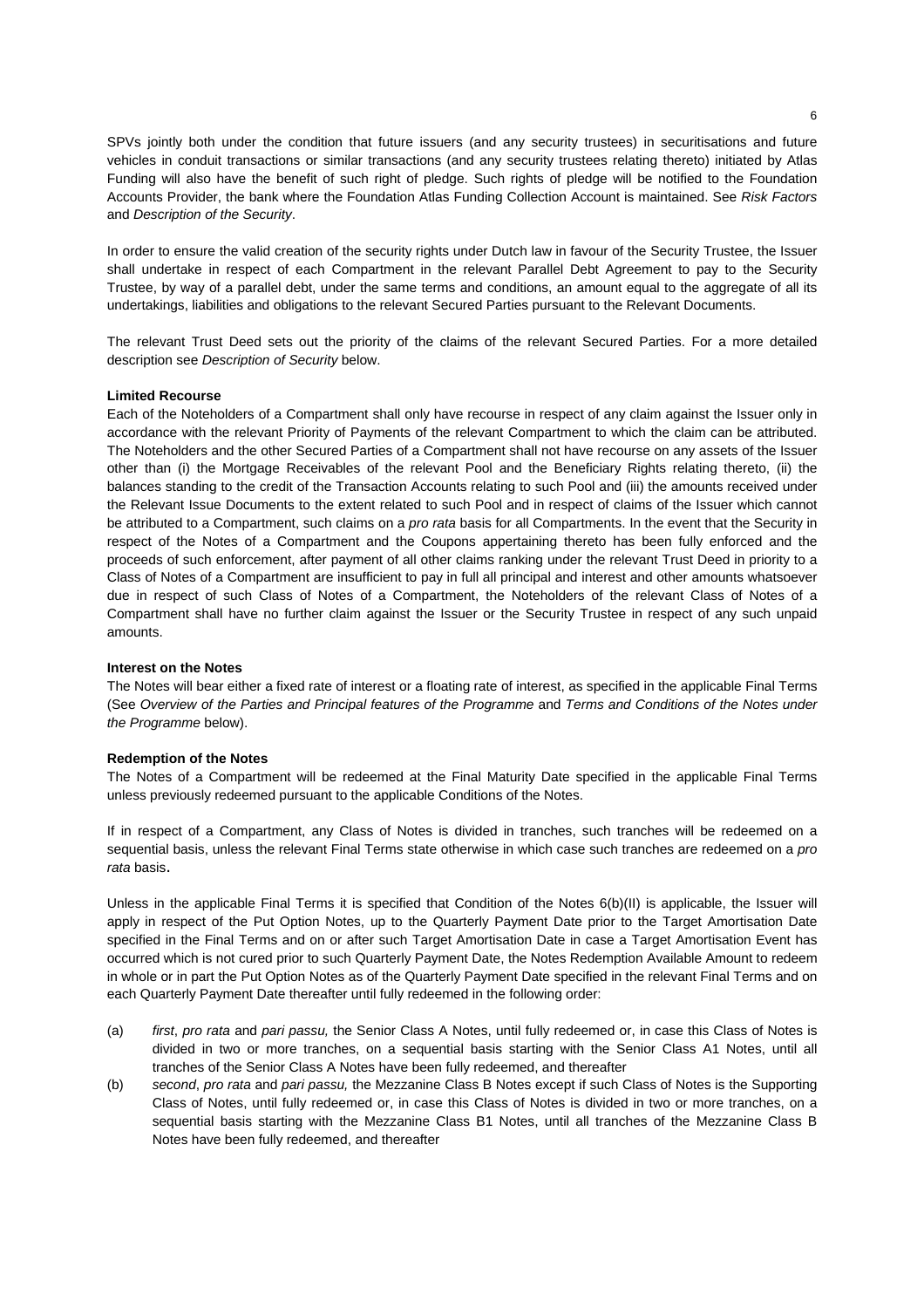- (c) *third*, *pro rata* and *pari passu*, the Junior Class C Notes except if such Class of Notes is the Supporting Class of Notes, until fully redeemed or, in case this Class of Notes is divided in two or more tranches, on a sequential basis starting with the Junior Class C1 Notes, until all tranches of the Junior Class C Notes have been fully redeemed, and thereafter
- (d) *fourth*, *pro rata* and *pari passu*, the Subordinated Class D Notes except if such Class of Notes is the Supporting Class of Notes, until fully redeemed, or, in case this Class of Notes is divided in two or more tranches, on a sequential basis starting with the Subordinated Class D1 Notes, until all tranches of the Subordinated Class D Notes have been fully redeemed, and

on or after the Target Amortisation Date specified in the Final Terms, unless a Target Amortisation Event has occurred which is not cured prior to such Quarterly Payment Date in the following order:

- (a) *first*, *pro rata* and *pari passu*, the Senior Class A Notes by applying the Class A Notes Redemption Available Amount or, in case this Class of Notes is divided in two or more tranches, on a sequential basis starting with the Senior Class A1 Notes, until all tranches of the Senior Class A Notes have been fully redeemed;
- (b) *second*, *pro rata* and *pari passu*, the Mezzanine Class B Notes except if such Class of Notes is the Supporting Class of Notes by applying the Class B Notes Redemption Available Amount or, in case this Class of Notes is divided in two or more tranches, on a sequential basis starting with the Mezzanine Class B1 Notes, until all tranches of the Mezzanine Class B Notes have been fully redeemed;
- (c) *third*, *pro rata* and *pari passu*, the Junior Class C Notes except if such Class of Notes is the Supporting Class of Notes by applying the Class C Notes Redemption Available Amount or, in case this Class of Notes is divided in two or more tranches, on a sequential basis starting with the Junior Class C1 Notes, until all tranches of the Junior Class C Notes have been fully redeemed; and
- (d) *fourth*, *pro rata* and *pari passu*, the Subordinated Class D Notes except if such Class of Notes is the Supporting Class of Notes by applying the Class D Notes Redemption Available Amount or, in case this Class of Notes is divided in two or more tranches, on a sequential basis starting with the Subordinated Class D1 Notes, until all tranches of the Subordinated Class D Notes have been fully redeemed.

The Supporting Class of Notes of each Compartment will be subject to mandatory partial redemption on the earlier of (a) the Quarterly Payment Date on which the Principal Amount Outstanding of the other Classes of Notes of such Compartment is equal to or below the Supporting Class Early Amortisation Percentage as specified in the applicable Final Terms and (b) the Quarterly Payment Date as specified in the Final Terms and each Quarterly Payment Date thereafter, provided that the Security Trustee has not given an Enforcement Notice in respect of such Compartment to the Issuer, by applying the Supporting Class Redemption Available Amount.

If specified in the relevant Final Terms and as of the Quarterly Payment Date specified in the relevant Final Terms and on each Quarterly Payment Date thereafter (each such Quarterly Payment Date being a Put Date), each of the Put Option Noteholders has the right to exercise the Put Option on each Put Date, by giving a notice to the Issuer and the Principal Paying Agent during the relevant Put Notice Period.

Furthermore, if on any Quarterly Payment Date the aggregate Principal Amount Outstanding of the Put Option Notes of a Compartment is not more than ten (10) per cent. of the aggregate Principal Amount Outstanding of the Put Option Notes on the relevant Issue Date, the Issuer will redeem the Put Option Notes, if so instructed by the MPT Provider, due to the exercise of the Clean-Up Call Option. In such event each of the Sellers will undertake in the Mortgage Receivables Purchase Agreement to repurchase and accept re-assignment of the then outstanding Mortgage Receivables of the relevant Pool from the Issuer at their respective Outstanding Principal Amounts, plus accrued but unpaid interest. The Issuer will undertake to apply the proceeds of any such sale towards redemption of the Put Option Notes of the relevant Compartment.

Finally, the Issuer is obliged if so instructed by GMAC RFC Nederland as Seller and as representative of all Sellers to redeem all of the Notes of a Compartment, in whole but not in part only, in the event of certain tax changes affecting the Notes at their Principal Amount Outstanding, subject to full payment of all amounts to be paid in priority to, *pari passu* with and in respect of the Notes, other than the Supporting Class of Notes, and subject to the applicable Conditions. In such event each of the Sellers will undertake in the Mortgage Receivables Purchase Agreement to repurchase and accept re-assignment of the then outstanding Mortgage Receivables of the relevant Pool from the Issuer at their respective Outstanding Principal Amounts, plus accrued but unpaid interest.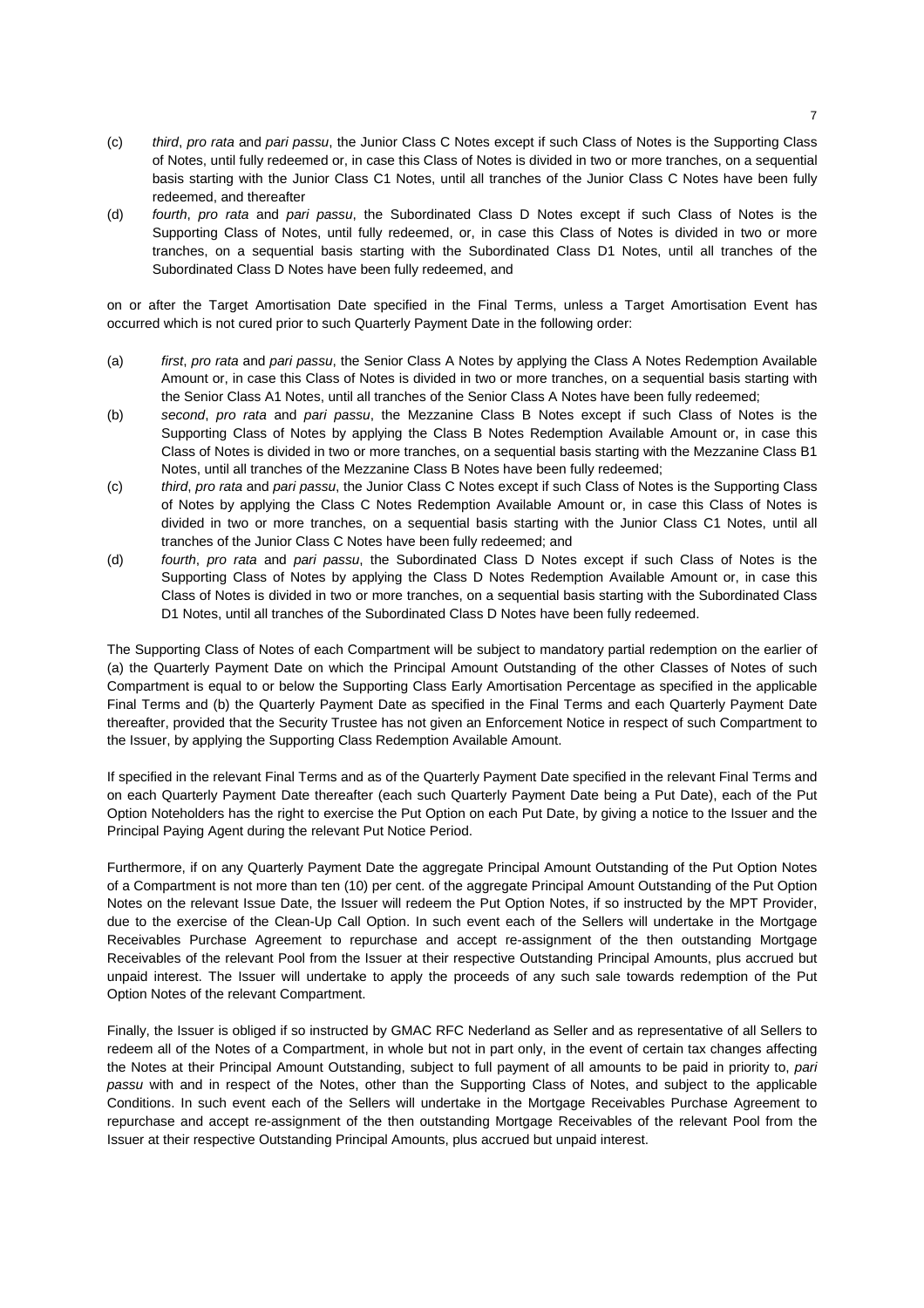# **Listing**

Application will be made for Notes issued under the Programme to be admitted to listing on the ISE and may be listed on any other stock exchange and may be unlisted.

# **Rating**

The applicable Final Terms may specify that it is a condition precedent to issuance of a Compartment that each Class of Notes thereof, on issue, be assigned the rating by such rating agency as specified in the Final Terms of such Compartment, unless it is specified in such Final Terms that the Notes of such Compartment will not be assigned, upon issue, a rating.

# **Risk factors**

There are certain risk factors which the prospective Noteholders should take into account. These risk factors relate to, *amongst other things*, the Notes, such as (but not limited to) the fact that the liabilities of the Issuer under the Notes of a certain Compartment are limited recourse obligations whereby the ability of the Issuer to meet such obligations will be dependent on the receipt by it of funds under the Mortgage Receivables of the relevant Pool, the proceeds of the sale of any of the Mortgage Receivables of such Pool and the receipt by it of certain other funds. Despite certain facilities for each Compartment, there remain various risks (including credit risk, liquidity risk, prepayment risk, maturity risk, interest rate risk and other risks) relating to the Notes. Moreover, there are various risks (including structural, legal risks and other risks) relating to the Mortgage Receivables themselves (see *Risk Factors* below).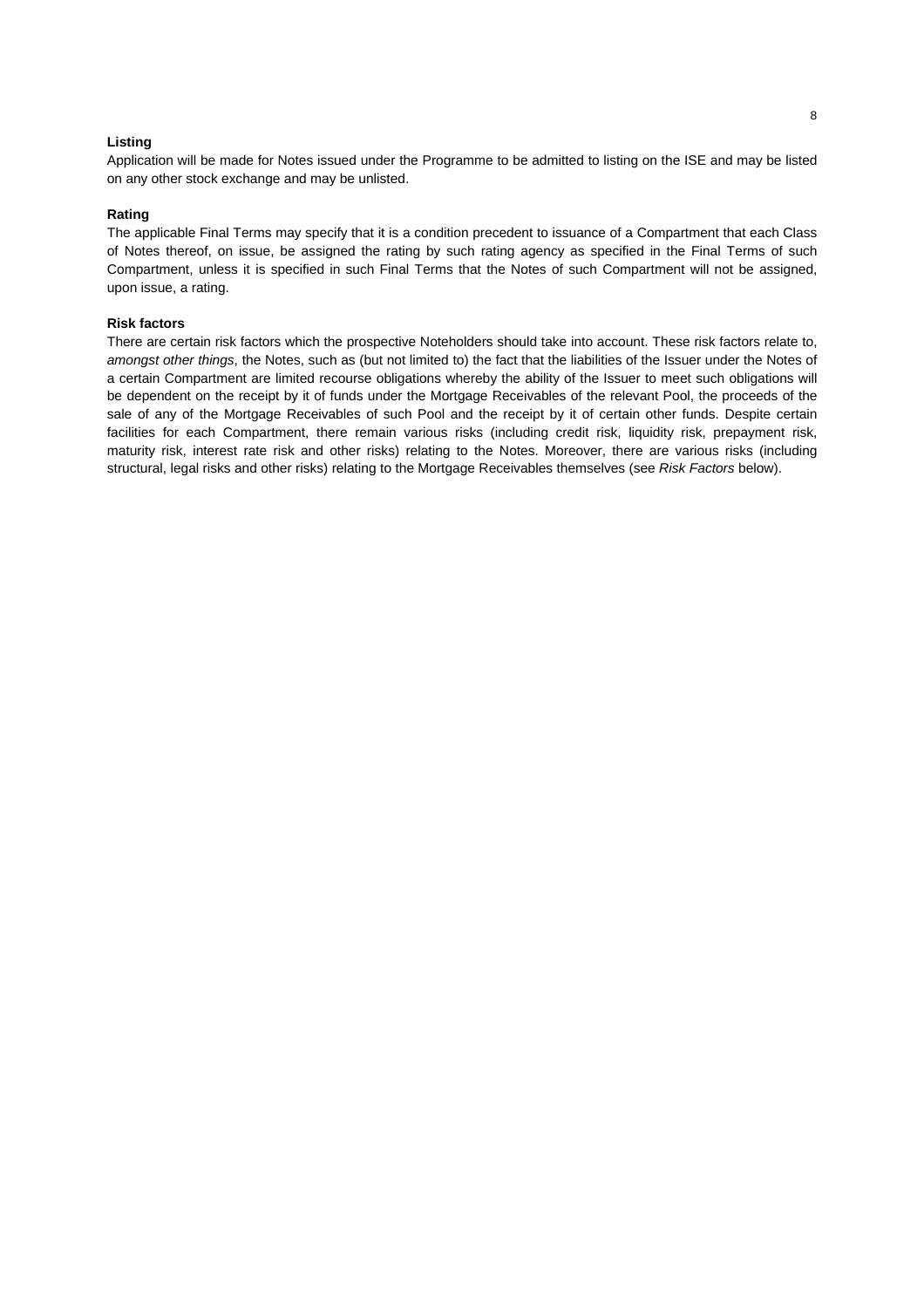#### **RISK FACTORS**

*The Issuer believes that the following factors may affect its ability to fulfil its obligations under the Notes issued under the relevant Compartment of the Programme. Most of these factors are contingencies which may or may not occur and the Issuer is not in a position to express a view on the likelihood of any such contingency occurring. In addition,*  factors which are material for the purpose of assessing the market risk associated with the Notes are also described below. The Issuer believes that the factors described below represent the principal risks inherent in investing in the *Notes, but the inability of the Issuer to pay interest, principal or other amounts on or in connection with the Notes may occur for other reasons and the Issuer does not represent that the statements below regarding the risks of holding any Notes are exhaustive. Prospective investors should also read the detailed information set out elsewhere in this Base Prospectus and reach their own views prior to making any investment decision.* 

# **Liabilities under the Notes**

The Notes will be solely the obligations of the Issuer. The Notes will not be obligations or responsibilities of, or guaranteed by, any other entity or person, in whatever capacity acting, including, without limitation, any of the Dealers, the Sellers, the MPT Provider (and/or any of its sub-agents), the Issuer Administrator, the Liquidity Facility Provider, the Insurance Companies, the Floating Rate GIC Provider, the Swap Counterparty, the Collection Accounts Provider, the Collection Foundations, any Hedging Counterparty, the Paying Agents, the Extension Margin Agent, the Reference Agent, the Directors, the Listing Agent or the Security Trustee. Furthermore, none of the Dealers, the Sellers, the MPT Provider (and/or any of its sub-agents), the Issuer Administrator, the Liquidity Facility Provider, the Insurance Companies, the Floating Rate GIC Provider, the Swap Counterparty, the Collection Accounts Provider, the Collection Foundations, any Hedging Counterparty, the Paying Agents, the Extension Margin Agent, the Reference Agent, the Directors, the Listing Agent, the Security Trustee or any other entity or person acting in whatever capacity will accept any liability whatsoever to Noteholders in respect of any failure by the Issuer to pay any amounts due under the Notes.

#### **Ability to meet payment obligations**

The ability of the Issuer to meet its obligations to pay principal of and interest on the relevant Compartment in full will be dependent on the receipt by it of funds under the Mortgage Receivables of the Pool connected to such Compartment, the proceeds resulting from the repurchase and re-assignment by any of the Sellers of any such Mortgage Receivables as provided in the Mortgage Receivables Purchase Agreement or a sale of Excess Mortgage Receivables to the MPT Provider in accordance with the Issuer Services Agreement or the relevant Trust Deed, the receipt by it of payments under the relevant Hedging Agreements and the relevant Sub-Participation Agreement and the receipt by it of interest in respect of the balances standing to the credit of the relevant Transaction Accounts. In addition, the Issuer will have available to it the balances standing to the credit of the relevant Reserve Account and the amount available to be drawn under the Liquidity Facility Agreement, if any, in respect of the relevant Compartment for certain of its payment obligations. Finally, if so specified in the applicable Final Terms, the Issuer will have available a Servicing Advance in respect of the relevant Compartment, which will enable the Issuer to redeem the Put Option Notes of the relevant Compartment on a Put Date. See further *Credit Structure*.

By acquiring the Notes, each Noteholder shall be deemed to have knowledge of, to accept and to be bound by the Conditions of the Notes. The Issuer and the Principal Paying Agent will not have any responsibility for the proper performance by Euroclear and/or Clearstream, Luxembourg or its participants, Euroclear Netherlands or any other clearing system of their obligations under their respective rules, operating procedures and calculation methods.

#### **One Issuer for all Compartments**

The Issuer has been established to issue Notes from time to time under this Programme. The net proceeds of the issuance of a Compartment of Notes will be applied towards the purchase of the related Pool of Mortgage Receivables connected to such Compartment. As a result of such further issue of Notes, the Issuer may have obligations towards parties other than the Secured Parties of the relevant Compartment. However, recourse of the Noteholders of the relevant Compartment and of any party entering into agreements in connection with such Compartment will be limited to the Mortgage Receivables of the connected Pool, any Eligible Investments made by the Issuer and relating to such Compartment and any claims of the Issuer resulting from agreements entered into in connection with such Compartment and the purchase of such Mortgage Receivables. The Noteholders and the other Secured Parties of such Compartment do not have recourse on the Pool and other assets of any other Compartments. However, some claims of the Issuer resulting from certain agreements which cannot be attributed to a specific Compartment will be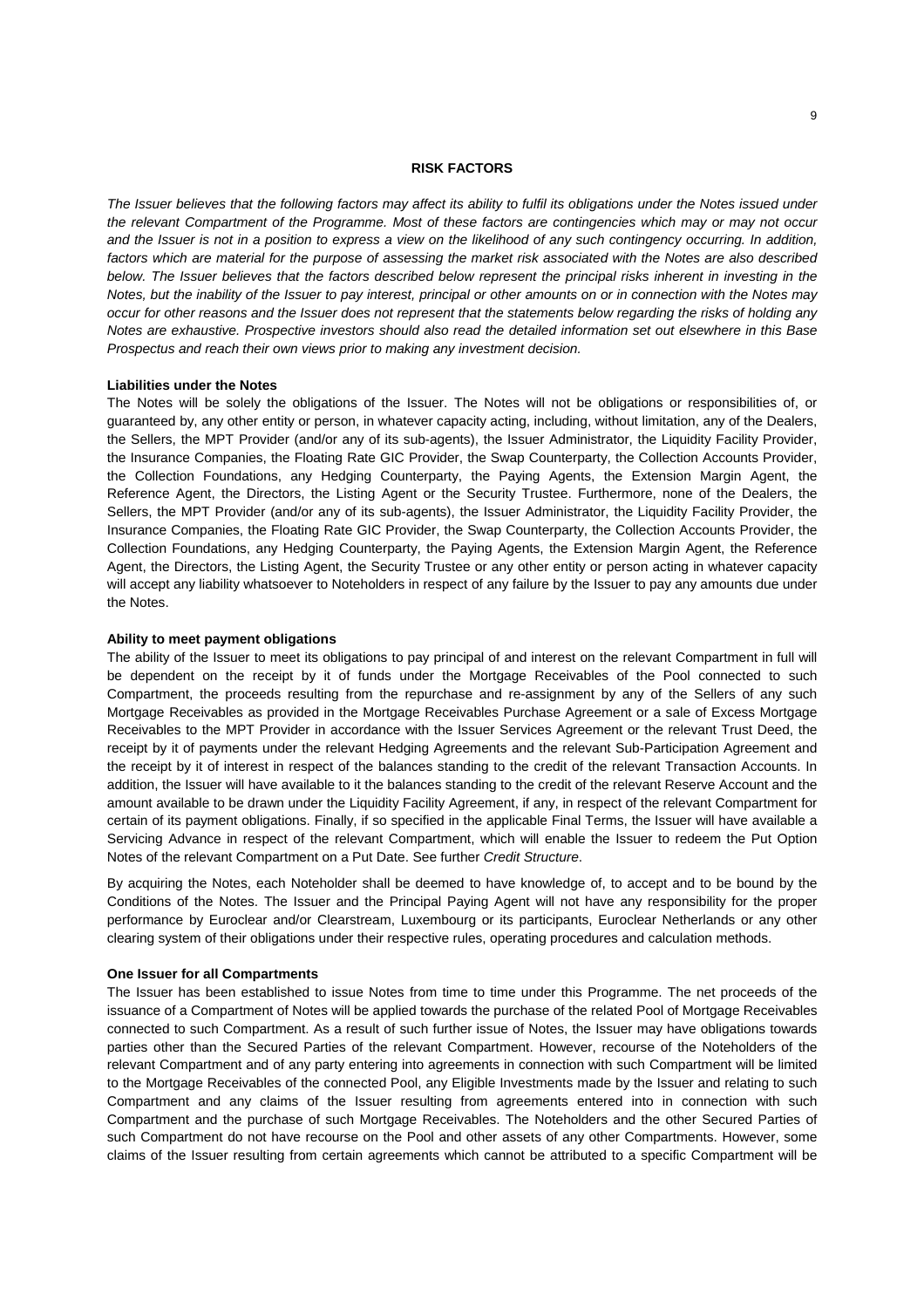applied on a *pro rata* basis of the Principal Amount Outstanding on the Notes of each Compartment. Should any of the Noteholders or the other Secured Parties of any Compartment file for the Issuer's bankruptcy and, as a consequence thereof, the Issuer is declared bankrupt, this would constitute an Event of Default in respect of all Compartments. Therefore, each of the Secured Parties of any Compartment, other than the Noteholders, will agree in the relevant Parallel Debt Agreement that it will not institute against, or join any person in instituting against, the Issuer any bankruptcy, winding-up, reorganisation, arrangement, insolvency or liquidation proceeding until the expiry of a period of at least one (1) year after the latest maturing Note issued under the Programme is paid or written off in full. The Noteholders will be bound to such non-petition provision pursuant to the Conditions of the Notes. There is no crossdefault between the Compartments and an event of default in respect of a Compartment will not result in an Event of Default in respect of the other Compartments.

### **Multiple Sellers**

In the Programme Agreement the transaction parties have agreed that a legal entity, if it meets certain eligibility criteria, may accede to the Relevant Documents and become a new Seller and, to the extent applicable, MPT Provider for the Mortgage Receivables sold by it and may therefore sell Mortgage Receivables to the Issuer. The Issuer may therefore be exposed to other risk on such additional Sellers than on the Initial Sellers. In addition, as a result of such accession other mortgage products than those described in this Base Prospectus, which may be originated in a different manner and with different eligibility criteria to be determined at such time, may be sold and assigned to the Issuer, which would then be set out in a Supplemental Prospectus. This only applies to the sale and assignment of new Pools of Mortgage Receivables but such Seller may not sell and assign New Mortgage Receivables and Further Advance Receivables in existing Pools.

#### **Parallel Debt**

Under Netherlands law it is uncertain whether a security right can be validly created in favour of a party which is not the creditor of the claim which the security right purports to secure. Consequently, in order to secure the valid creation of the pledges in favour of the Security Trustee, the Issuer will in the relevant Parallel Debt Agreement, as a separate and independent obligations in respect of each Pool, by way of parallel debts, undertake to pay to the Security Trustee amounts equal to the amounts due by it to the relevant Secured Parties under or in connection with the Relevant Issue Documents to which the Issuer and such Secured Parties with respect to the relevant Compartment are a party (each a '**Parallel Debt**'). The Issuer has been advised that such a Parallel Debt creates claims of the Security Trustee thereunder which can be validly secured by a right of pledge such as the rights of pledge created by the Pledge Agreements (see also *Description of Security* below).

# **One Security Trustee for all Compartments**

The Security Trustee has been established to act as security agent for the Secured Parties of all Compartments under the Programme and each issue of a Compartment of Notes. The security interests in favour of the Security Trustee for the benefit of the Secured Parties of each Compartment each secure the relevant Parallel Debt. Recourse of the Noteholders and other Secured Parties of each Compartment will therefore be limited to the Mortgage Receivables and amounts standing to the credit of the relevant Transaction Accounts and Eligible Investments of the connected Pool and any claims of the Issuer resulting from agreements entered into in connection with such Compartment and the purchase of such Mortgage Receivables and the Secured Parties of a Compartment do not have any recourse on other assets of the Issuer as more fully described under *Description of Security*. However some claims of the Issuer resulting from certain agreements which cannot be attributed to a specific Compartment will be applied *pro rata* on the basis of the Principal Amount Outstanding of the Notes of each Compartment, and will therefore in principle be divided by all Secured Parties of all Compartments.

*The following risk factors from 'Transfer of Legal Title to Mortgage Receivables' up to and including 'Construction Amounts' only relate to the Initial Sellers. In case of the issue of a Compartment and the purchase of a Pool containing Mortgage Receivable of another Seller of Sellers, the following risk factors*  apply mutatis mutandis to such other Seller or Sellers unless otherwise indicated in a Supplemental *Prospectus.* 

#### **Transfer of Legal Title to Mortgage Receivables**

Under Netherlands law, assignment of the legal title of claims, such as the Mortgage Receivables, can be effectuated by means of a notarial or registered deed of assignment, without notification of the assignment to the debtors being required. The legal title to the Relevant Mortgage Receivables will be transferred by each of the Initial Sellers to the Issuer on the relevant Issue Date through a notarial or registered deed of assignment. The legal title to the Relevant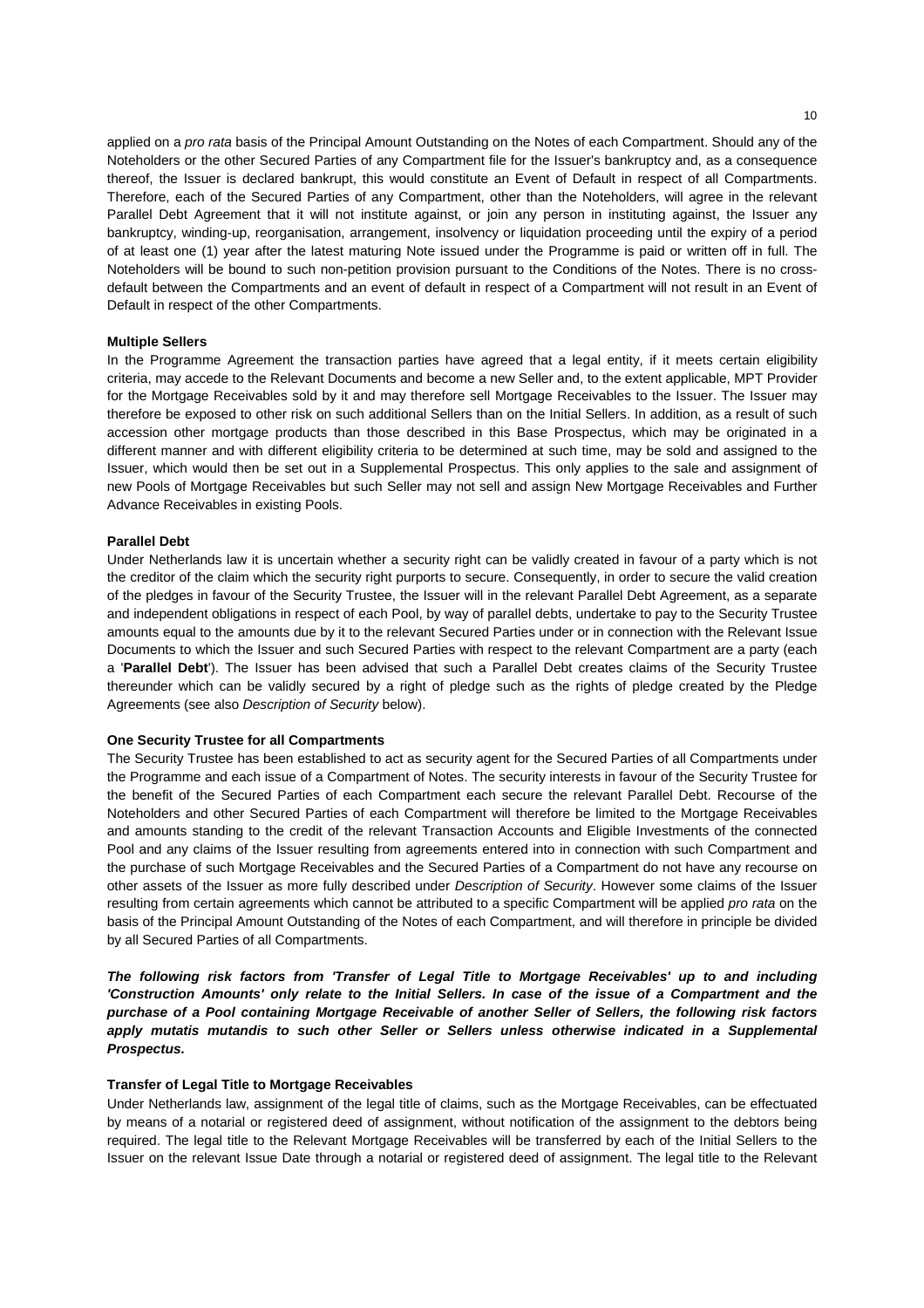New Mortgage Receivables and Relevant Further Advance Receivables will be transferred by the relevant Initial Seller to the Issuer on the relevant Pre-funding Purchase Date and/or the relevant Mortgage Payment Date immediately preceding the relevant Quarterly Payment Date by means of a registered deed of assignment.

The Mortgage Receivables Purchase Agreement will provide that such transfers of legal title will not be notified by the relevant Initial Seller or, as the case may be, the Issuer, to the Borrowers except if a Notification Event occurs (see *Mortgage Receivables Purchase Agreement*). Until notification of the transfer of legal title has been made to the Borrowers, the Borrowers under the Mortgage Receivables can only validly pay to the relevant Initial Seller in order to fully discharge their payment obligations ('*bevrijdend betalen*'). Each of the Initial Sellers has undertaken in the Mortgage Receivables Purchase Agreement to pay on each Mortgage Payment Date to the Issuer any amounts received in respect of the Relevant Mortgage Receivables of each Pool during the immediately preceding Mortgage Calculation Period. However, receipt of such amounts by the Issuer is subject to the relevant Initial Seller actually making such payments.

The Issuer has a non preferred claim ('*concurrente vordering*') against the estate of an Initial Seller in respect to any amounts which have not yet been transferred by the relevant Initial Seller to the Issuer at the moment the bankruptcy or suspension of payments of such Initial Seller becomes effective. Payments made by Borrowers to the relevant Initial Seller prior to notification but after bankruptcy or suspension of payments in respect of the relevant Initial Seller having been declared will be part of the relevant Initial Seller's bankruptcy estate. In respect of these payments the Issuer will be a creditor of the estate ('*boedelschuldeiser*') and will receive payment prior to (unsecured) creditors with ordinary claims, but after preferred creditors of the estate. This risk is mitigated by the following.

#### *Borrower payments not part of the Initial Sellers' estate*

Each Borrower has given a power of attorney to Stater and Quion Hypotheekbemiddeling respectively to direct debit his account for amounts due under the relevant Mortgage Loan. Stater and Quion Hypotheekbemiddeling respectively have undertaken in the Receivables Proceeds Distribution Agreements to debit all amounts relating to the Mortgage Loans into the Foundation Accounts. The Foundation Accounts are maintained by bankruptcy remote foundations ('*stichting*'). The Foundation GMAC RFC Nederland Collection Account is maintained by Stichting GMAC RFC Nederland Ontvangsten, the Foundation Quion 20 Collection Account in respect of the relevant Compartment is maintained by Stichting Quion 20 Ontvangsten, the Foundation Atlas Funding Collection Account is maintained by Stichting Atlas Funding Ontvangsten and the Foundation Quion Atlas Collection Account in respect of the relevant Compartment will be maintained by Stichting Atlas Funding Ontvangsten. As a consequence, the Collection Foundations will have a claim against the Foundation Accounts Provider as the bank where such accounts are held, in respect of the balances standing to the relevant Foundation Account. Only the sole managing director of each Collection Foundation and Stater or Quion Hypotheekbemiddeling respectively is entitled to dispose over the relevant Foundation Account. Upon establishment of the Collection Foundations, ATC Management B.V. has been appointed as managing director of each of the Collection Foundations.

The Issuer has been advised that in the event of a bankruptcy of any of the Initial Sellers any amounts standing to the credit of the relevant Foundation Account(s) relating to the Mortgage Receivables will not form part of the bankruptcy estate of the relevant Initial Seller. The Collection Foundations are set up as passive bankruptcy remote entities. The objects clause of each Collection Foundation is limited to manage and distribute amounts received on the relevant Foundation Account to the persons who are entitled to receive such amounts pursuant to the relevant Receivables Proceeds Distribution Agreement.

Upon receipt thereof, the relevant Collection Foundation will distribute to the Issuer or, after the Enforcement Date of a Compartment, to the Security Trustee any and all amounts relating to the Mortgage Receivables in respect of the relevant Pool received by it on the relevant Foundation Account, in accordance with the relevant provisions of the relevant Receivables Proceeds Distribution Agreement. Stater will perform such payment transaction services on behalf of Stichting GMAC RFC Nederland Ontvangsten and on behalf of Stichting Atlas Funding Ontvangsten. Quion Hypotheekbemiddeling will perform such payment transaction services on behalf of Stichting Quion 20 Ontvangsten and Stichting Atlas Funding Ontvangsten (See for a discussion of the cash collection arrangements *Credit Structure*).

There is a risk that any of the Initial Sellers prior to notification of the assignment or its liquidator (following bankruptcy or suspension of payments but prior to notification) instructs the Borrowers to pay to another bank account. Any such payments by a Borrower would be valid ('*bevrijdend*'). This risk is, however, mitigated by the following. First, each of the Initial Sellers has undertaken towards the Issuer and the Security Trustee not to amend the payment instructions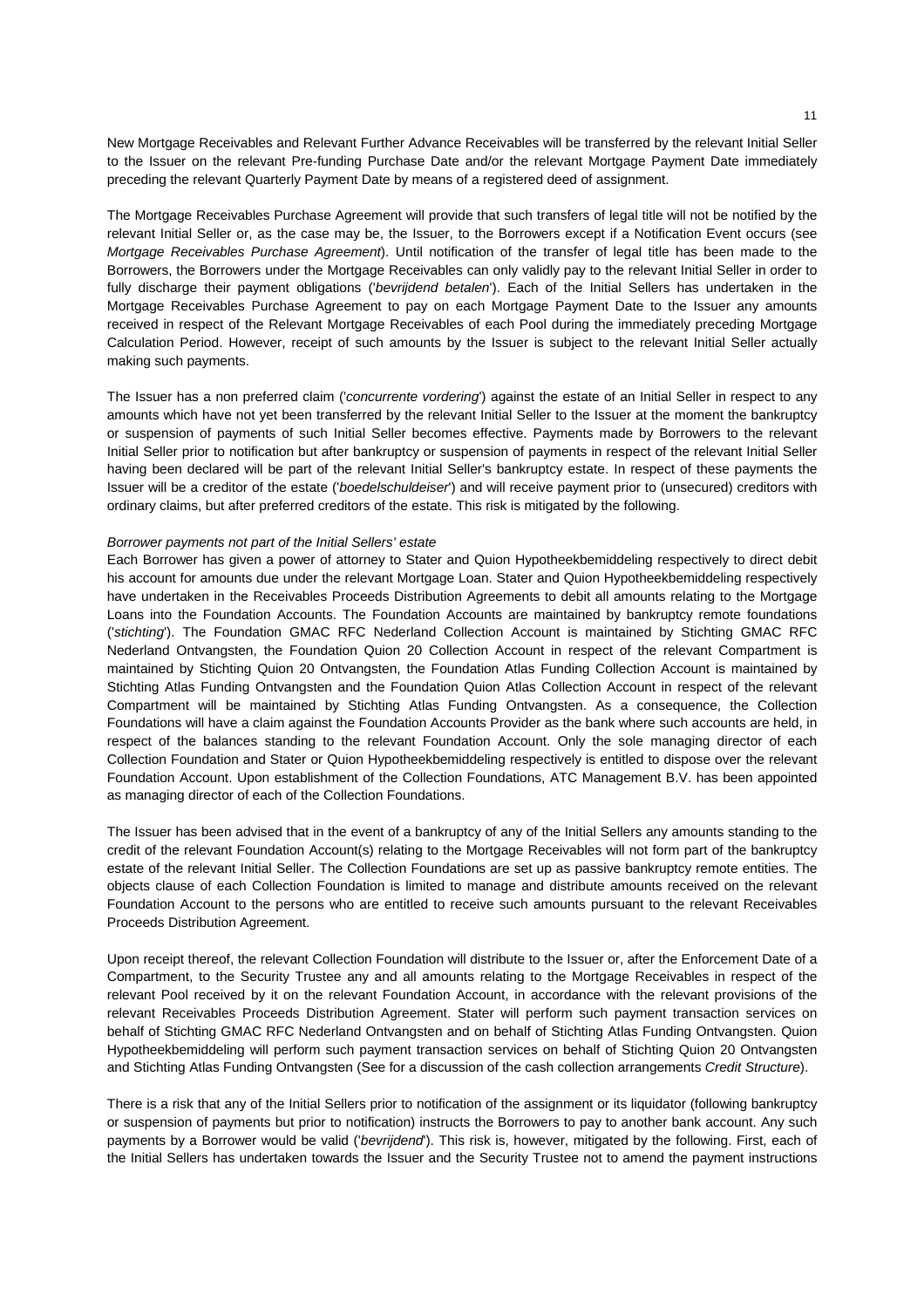and redirect cash flow to the Foundation Accounts in respect of the Mortgage Receivables in respect of a Pool to another account, without prior approval of the Issuer and the Security Trustee and confirmation from the Rating Agencies that the then current ratings of the Notes of the relevant Compartment would not thereby be adversely affected. In addition, Stater and Quion Hypotheekbemiddeling have undertaken to disregard any orders from any of the Initial Sellers to cause the transfer of amounts in respect of the Mortgage Receivables of a Pool to be made to another account than the relevant Foundation Collection Accounts without prior approval of the Issuer and the Security Trustee and confirmation from the Rating Agencies that the then current ratings of the Notes of the relevant Compartment would not thereby be adversely affected. Notwithstanding the above, the Initial Sellers are obliged to pay to the Issuer any amounts which were not paid on a Foundation Account but to the relevant Initial Seller directly.

# **Set-off**

Prior to notification to the Borrowers of the assignment of the Mortgage Receivables to the Issuer, each Borrower will, subject to the Netherlands legal requirements for set-off being met, be entitled to set off amounts due by the relevant Initial Seller to him (if any) with amounts he owes in respect of the Mortgage Receivables. After notification to a Borrower of the assignment of the Mortgage Receivables to the Issuer, the Borrower will also have such set-off rights vis-à-vis the Issuer, provided that such legal requirements for set-off are met and further provided that (i) the counterclaim of the Borrower results from the same legal relationship as the relevant Mortgage Receivable or (ii) the counterclaim of the Borrower against the relevant Initial Seller has been originated ("*opgekomen*") and become due ("*opeisbaar*") prior to notification to the relevant Borrower of the assignment of the Mortgage Receivables to the Issuer, such as counterclaims resulting from a current account relationship and, depending on the circumstances, counterclaims resulting from a deposit made by the Borrower. In view hereof, each of the Initial Sellers will represent and warrant that on the relevant Portfolio Cut-Off Date, it has not accepted any deposits from the relevant Borrowers and it at the date thereof does not have any current account relationships with such Borrowers.

Upon registration or the execution before a civil law notary of a Deed of Sale, Assignment and Pledge in respect of Relevant Mortgage Receivables, the relevant Initial Seller will no longer have the right to set-off any amounts owed by such Initial Seller to a Borrower against such Relevant Mortgage Receivable.

The Mortgage Conditions specifically provide that a Borrower may not set-off his rights against repayment obligations vis-à-vis the relevant Initial Seller. Although this clause is intended as a waiver by the Borrowers of their set-off rights vis-à-vis the relevant Initial Seller under Netherlands law, it is uncertain whether such waiver will be valid. Should such waiver be invalid, the foregoing applies *mutatis mutandis*.

The Mortgage Receivables Purchase Agreement provides that if a Borrower sets off amounts due to him by the relevant Initial Seller against the Relevant Mortgage Receivable and, as a consequence thereof, the Issuer does not receive the amount which it is entitled to receive in respect of such Mortgage Receivable, the relevant Initial Seller will pay to the Issuer an amount equal to the difference between the amount which the Issuer would have received in respect of the Relevant Mortgage Receivable if no set-off had taken place and the amount actually received by the Issuer in respect of such Mortgage Receivable.

For specific set-off issues relating to Savings Mortgage Loans and Life Mortgage Loans, reference is made to *Insurance Policies*, and for set-off issues relating to Investment Mortgage Loans, reference is made to *Investment Mortgage Loans*.

In respect of a Compartment, a related Pool may consist of Mortgage Receivables resulting from Mortgage Loans granted by the relevant Initial Seller to its employees. Any risks in respect of such Mortgage Receivables will be set out in the relevant Supplemental Prospectus.

#### **Security Rights**

The Mortgage Receivables to be sold and assigned to the Issuer will be secured by Bank Mortgages or, as the case may be, Credit Mortgages. The below applies *mutatis mutandis* to Credit Mortgages.

Under Netherlands law a mortgage right is an accessory right (*'afhankelijk recht'*) which follows by operation of law the receivable with which it is connected. Furthermore, a mortgage right is an ancillary right (*'nevenrecht'*) and the assignee of a receivable secured by an ancillary right will have the benefit of such right, unless the ancillary right by its nature is, or has been construed as, a purely personal right of the assignor or such transfer is prohibited by law.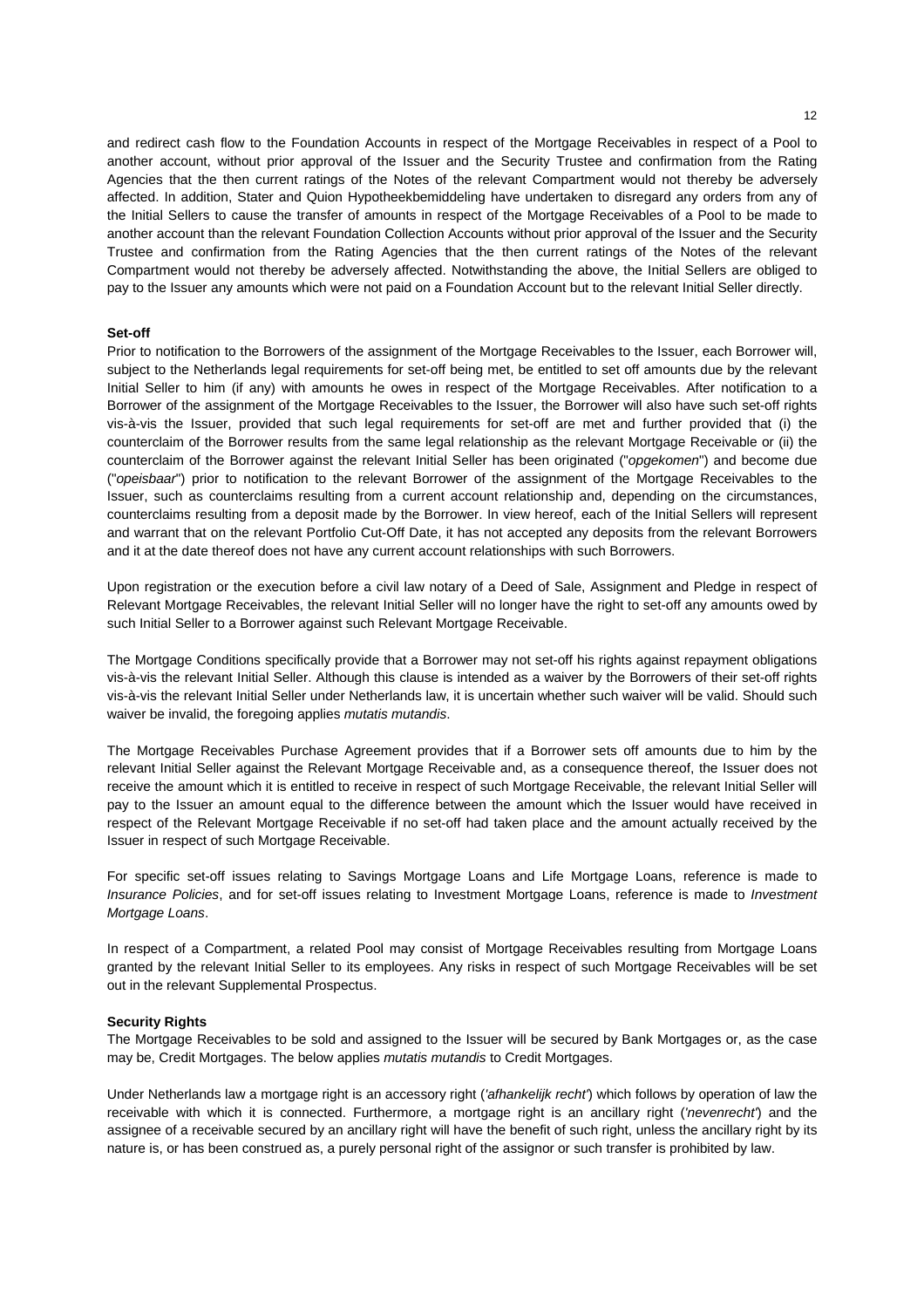The prevailing view of Dutch commentators has been for a long time that upon the assignment of a receivable secured by a Bank Mortgage, such mortgage right does not pass to the assignee as an accessory and ancillary right in view of its non-accessory or personal nature. It was assumed that a Bank Mortgage only follows a receivable which it secures, if the relationship between the bank and the borrower has been terminated in such a manner that following the assignment the bank cannot create or obtain further receivables from the relevant borrower secured by the mortgage right. These commentators claim that this view is supported by case law.

There is a trend in recent legal literature to dispute the view set out in the preceding paragraph. Commentators following such trend argue that in case of assignment of a receivable secured by a Bank Mortgage, the mortgage right will in principle (partially) pass to the assignee as an accessory right. In this argument the transfer does not conflict with the nature of a Bank Mortgage, which is in this argument supported by the same case law. Any further claims of the assignor will also continue to be secured and as a consequence the Bank Mortgage will be jointly-held by the assignor and the assignee after the assignment. In this view a Bank Mortgage only continues to secure exclusively claims of the original mortgagee and will not pass to the assignee, if this has been explicitly stipulated in the mortgage deed.

Although the view prevailing in the past, to the effect that given its nature a Bank Mortgage will as a general rule not follow as an accessory right upon assignment of a receivable which it secures, is still defended, the Issuer has been advised that the better view is that as a general rule a Bank Mortgage or a Credit Mortgage in view of its nature follows the receivable as an accessory right upon its assignment. Whether in the particular circumstances involved the Bank Mortgage will remain with the original mortgagee, will be a matter of interpretation of the relevant mortgage deed.

In addition, pursuant to the forms of mortgage deeds, the Borrowers have granted certain rights of pledge in favour of the relevant Initial Seller. Such rights of pledge secure the same liabilities as the mortgage rights and therefore qualify as a credit pledge (and together with the Credit Mortgage, the '**Credit Security Rights**') or, as the case may be, as a bank pledge (and together with the Bank Mortgage, the '**Bank Security Rights**').

Each of GMAC RFC Nederland and Atlas Funding will represent with respect to each Mortgage Loan that if a Mortgage Receivable is pledged or assigned to a third party, the Bank Mortgage or Credit Mortgage and Borrower Pledge will follow, *pro rata*, the Mortgage Receivable that is assigned or pledged. This provision is a clear indication of the intentions of the parties in this respect. The Issuer has been advised that in the absence of circumstances giving an indication to the contrary, the inclusion of such provision in the mortgage deed makes clear that the Bank Security Rights or the Credit Security Rights follow such Mortgage Receivable as an accessory and ancillary right upon assignment and pledge of such Relevant Mortgage Receivable, but that there is no case law explicitly supporting this advice.

Quion 20 will represent that with respect to each Mortgage Loan, the applicable general conditions (which are incorporated by reference in the mortgage deed) provide that, if a Mortgage Receivable is pledged or assigned to a third party, the Bank Mortgage or Credit Mortgage and Borrower Pledge will follow, *pro rata*, the Mortgage Receivable that is assigned. This provision is a clear indication of the intentions of the parties in this respect. The Issuer has been advised that in the absence of circumstances giving an indication to the contrary, the inclusion of such provision in the mortgage deed makes clear that the Bank Security Rights or the Credit Security Rights follow the Mortgage Receivable as an accessory and ancillary right upon assignment of the Relevant Mortgage Receivable, but that there is no case law explicitly supporting this advice.

The above applies *mutatis mutandis* in the case of the pledge of the Mortgage Receivables by the Issuer to the Security Trustee under the Trustee Receivables Pledge Agreement. However, the Mortgage Conditions in respect of Mortgage Loans originated by Quion 20 do not provide that in case of a pledge of the Mortgage Receivable the Mortgage will (partially) follow the Mortgage Receivable. Therefore, there is no clear indication of the intention of the parties and, consequently, the view expressed in the above paragraph does not apply to the pledge of such Mortgage Receivables. However, a good argument can be made that the intention of the parties in case of an assignment of the Mortgage Receivable also includes the intention in case of a pledge of such Mortgage Receivable. Even if the Mortgage Conditions do not provide a clear indication on the intentions of the parties in case of pledge, the Issuer has been advised that the Security Trustee as pledgee should have the benefit of the mortgage right as accessory and ancillary right upon notification of the assignment of the Mortgage Receivables to the Issuer and the pledge to the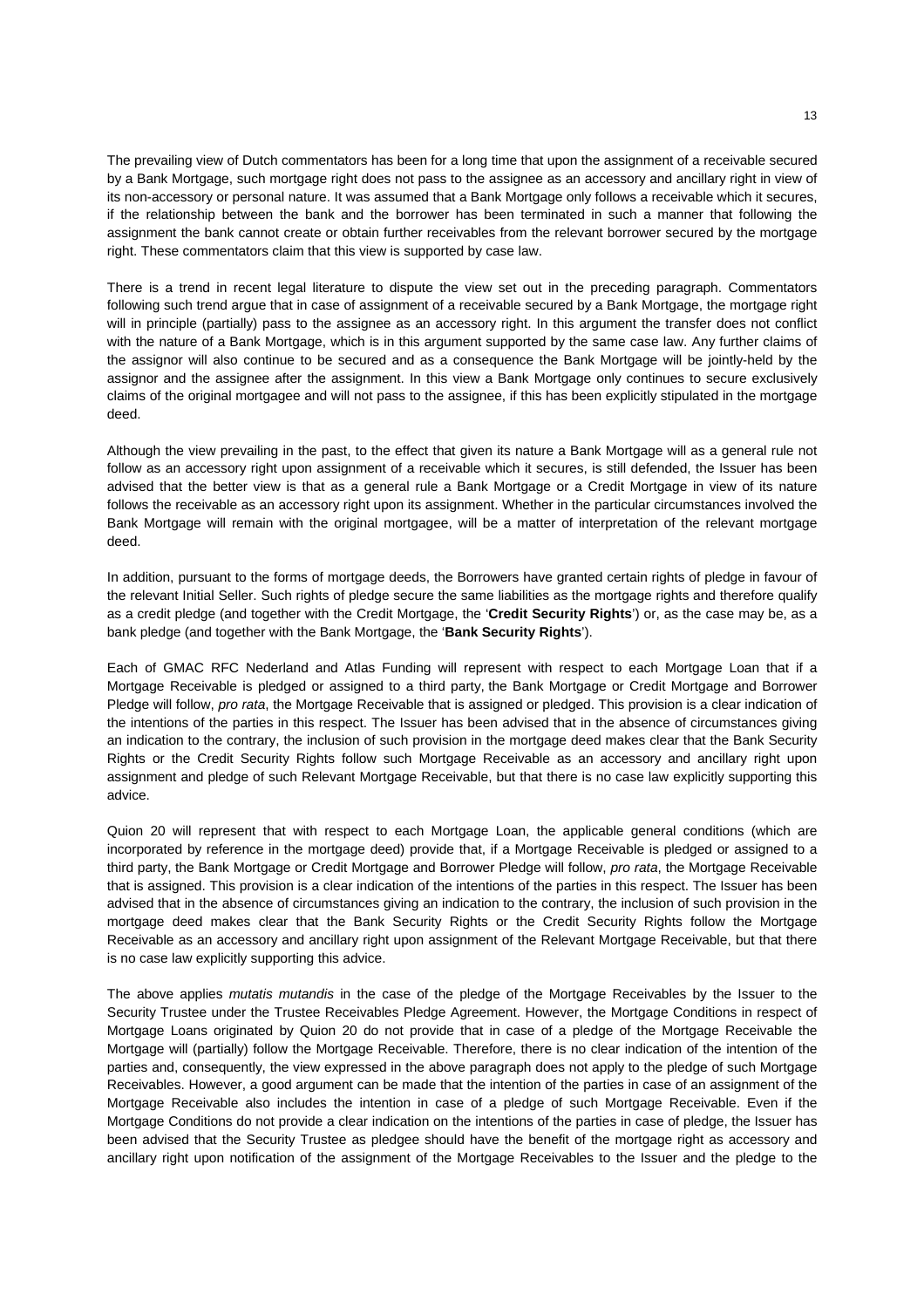Security Trustee. It should be noted, however, that there is no case law explicitly supporting this view. Therefore it is not certain what the Netherlands courts would decide if the matter were to be submitted to them, particularly taking into account the prevailing view of Dutch legal commentators on Bank Mortgages in the past, which view continues to be defended by some legal commentators.

If the Mortgage and Borrower Pledge have (partially) followed the Mortgage Receivables upon their assignment, the Mortgage and Borrower Pledge would be co-held by the Issuer and the relevant Initial Seller and would secure both the Mortgage Receivables held by the Issuer (or the Security Trustee, as pledgee) and the Other Claims against the relevant Borrowers held by the relevant Initial Seller. If the Mortgage and Borrower Pledge are co-held by both the Issuer or the Security Trustee and the relevant Initial Seller, the rules applicable to co-ownership ('*gemeenschap*') apply. The Netherlands Civil Code provides for various mandatory rules which apply to such co-owned rights. In the Mortgage Receivables Purchase Agreement, each of the Initial Sellers, the Issuer and the Security Trustee will agree that the Issuer and/or the Security Trustee (as applicable) will manage and administer such co-held rights.

It is uncertain whether the foreclosure of the Mortgage and Borrower Pledge will be considered as day-to-day management and, consequently the consent of the relevant Initial Seller's bankruptcy trustee (in the case of bankruptcy) or administrator (in the case of suspension of payments) may be required for such foreclosure. The relevant Initial Seller will agree with the Issuer or the Security Trustee (as pledgee) that in the case of foreclosure the share ('*aandeel*') in each co-held Mortgage and Borrower Pledge of the Issuer or the Security Trustee (as pledgee) will be equal to the Outstanding Principal Amount, increased with interest and costs, if any, and the shares of the relevant Initial Seller in respect of Mortgage Loans will be equal to the Net Foreclosure Proceeds less the relevant Outstanding Principal Amount, increased with interest and costs, if any. It is uncertain whether this arrangement will be enforceable in the case of suspension of payments or bankruptcy of the relevant Initial Seller. In this respect it is agreed that in the case of a breach by the relevant Initial Seller of its obligations under these agreements or if any of such agreement is dissolved, void, nullified or ineffective for any reason in respect of the relevant Initial Seller in respect of the Mortgage Loans, the relevant Initial Seller, as the case may be, will compensate the Issuer and/or the Security Trustee (as applicable) forthwith for any and all loss, cost, claim, damage and expense whatsoever which the Issuer and/or the Security Trustee (as applicable) incurs as a result thereof. Receipt of such amount by the Issuer and/or the Security Trustee is subject to the ability of the relevant Initial Seller in respect of Mortgage Receivables to actually make such payments which in an insolvency situation seems unlikely. In addition, in the case of suspension of payments or bankruptcy of the relevant Initial Seller in respect of Mortgage Receivables, the Issuer and/or the Security Trustee would only have a concurrent claim (*'concurrente boedelvordering'*) in respect of such amount.

In view hereof, each of the Initial Sellers will represent and warrant that on the relevant Portfolio Cut-Off Date it had no Other Claims and it will undertake in the Mortgage Receivables Purchase Agreement that it shall not grant or acquire any Other Claims against a Borrower, other than a Further Advance, provided that if it agrees to grant such a Further Advance to a Borrower, the relevant Further Advance Receivable will be either purchased by the Issuer or the relevant Mortgage Receivable will be repurchased by the relevant Initial Seller on the immediately succeeding Quarterly Payment Date following the date on which such Further Advance has been granted.

To further secure the obligations of the Initial Sellers under this arrangement, each of the Initial Sellers shall have an obligation to pledge, upon the occurrence of a Notification Event, its Other Claims in favour of the Issuer and the Security Trustee respectively. Such pledge (if vested) will secure the claim of the Issuer and/or the Security Trustee on the relevant Initial Seller created for this purpose equal to the share of the relevant Initial Seller in the foreclosure proceeds in relation to a defaulted Borrower, which claim becomes due and payable upon a default of the relevant Borrower. If, after the pledge of the Other Claims, the Notification Event has been cured and is not continuing, the Issuer and the Security Trustee will be obliged to release the rights of pledge vested on the Other Claims. In addition, each of the Issuer and the Security Trustee undertakes to release such right of pledge on any Other Claims of a Borrower if the Outstanding Principal Amount in respect of the Mortgage Receivable is been repaid in full.

#### **Insurance Policies**

The Life Mortgage Loans have the benefit of Life Insurance Policies. The Investment Mortgage Loans, the Annuity Mortgage Loans and the Interest-only Mortgage Loans may have the benefit of Risk Insurance Policies. The Savings Mortgage Loans have the benefit of Savings Insurance Policies. Certain legal issues relating to the effects of the assignment of the Mortgage Receivables resulting from (i) the Life Mortgage Loans, (ii) any Investment Mortgage Loans, Annuity Mortgage Loans or Interest-only Mortgage Loans which have the benefit of Risk Insurance Policies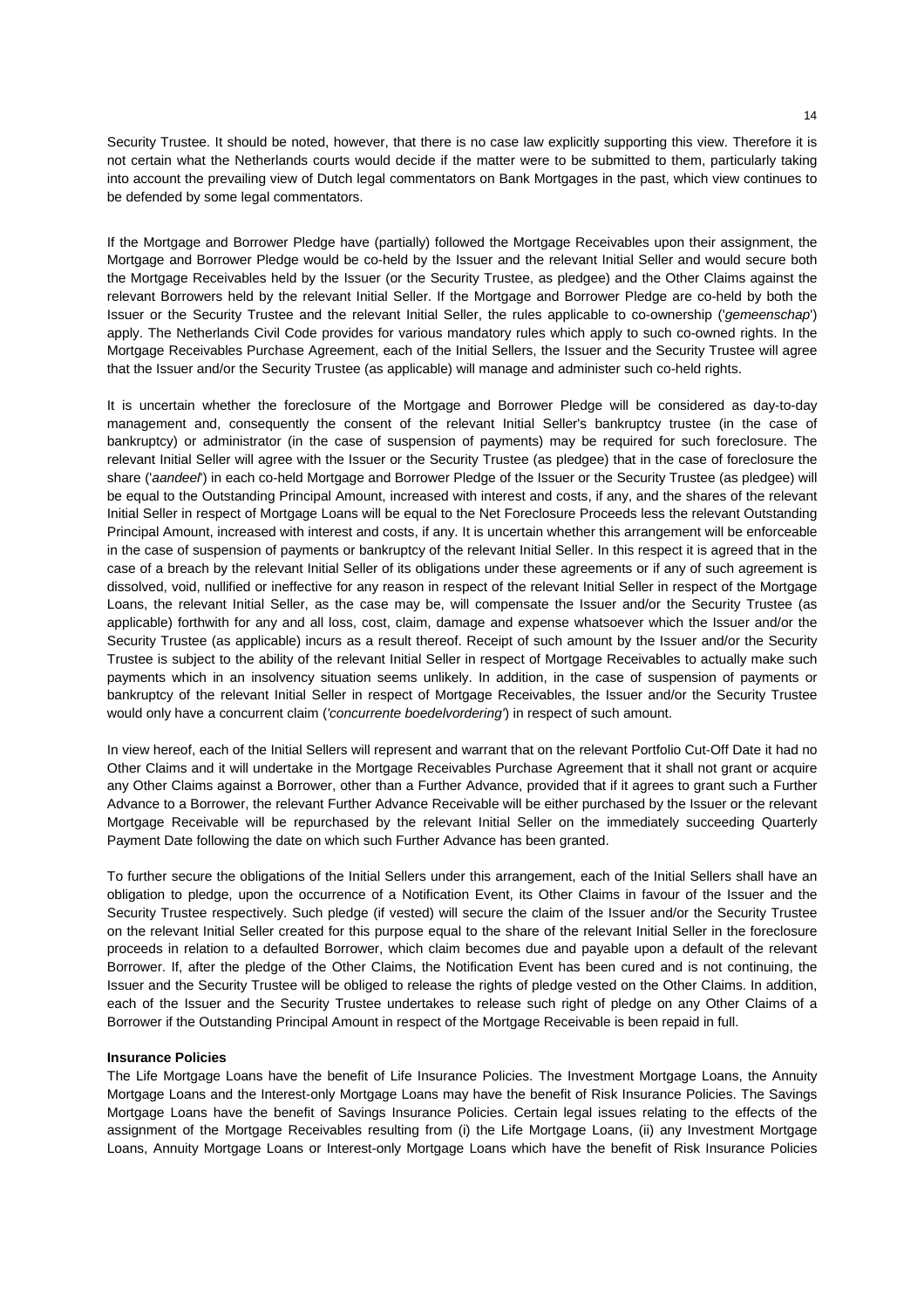and (iii) the Savings Mortgage Loans on the Insurance Policies are set out in this section. Investors should be aware that (i) the Issuer may not benefit from the Insurance Policies and/or (ii) the Issuer may not be able to recover any amounts from the Borrower in case the relevant Insurance Company defaults in its obligations as further described in this section. As a consequence, the Issuer may not have a claim on the Borrower. In such case, the rights of the Security Trustee will be similarly affected.

#### *Pledge*

In respect of the Borrower Insurance Pledge, the Issuer has been advised that it is probable that the right to receive payment, including the surrender value ('*afkoopsom*'), under the Insurance Policies will be regarded by a Netherlands court as a future right. The pledge of a future right under Netherlands law is not effective if the pledgor is declared bankrupt or is granted a suspension of payments, prior to the moment such right comes into existence. This means that it is uncertain whether such Borrower Insurance Pledge will be effective. Besides this, since the Borrower Insurance Pledge is a Bank Security Right or, as the case may be, a Credit Security Right, the observations on transfer of the Mortgage made in *Security Rights* above apply equally to such right of pledge.

#### *Appointment of Beneficiary*

The Mortgage Conditions provide that the relevant Initial Seller (to the extent required irrevocably authorised by the relevant Borrower) has appointed itself (and, to the extent required, the Borrower has appointed the relevant Initial Seller) as beneficiary under the Insurance Policies, except that another beneficiary will rank ahead of the relevant Initial Seller, provided that the Borrower Insurance Proceeds Instruction is given to the relevant Insurance Company. It is uncertain whether the Beneficiary Rights of the Initial Sellers will follow the Mortgage Receivables upon assignment thereof to the Issuer. Therefore, the Issuer will accept the assignment of the Beneficiary Rights, to the extent necessary and possible, from the Initial Sellers. Subsequently, the Issuer will grant a first-ranking right of pledge over the Beneficiary Rights to the Security Trustee. However, for the situation where the assignment and pledge of the Beneficiary Rights is not effective and no Borrower Insurance Proceeds Instruction exists, the Issuer and the Security Trustee will enter into a Beneficiary Waiver Agreement in respect of the relevant Compartment under which each of the relevant Initial Sellers in respect of all Relevant Mortgage Receivables, subject to the condition precedent of the occurrence of a Notification Event in respect of the relevant Pool, waives or, as the case may be, undertakes to waive its rights as beneficiary under the Savings Insurance Policies and Life Insurance Policies with a Savings Element with the Savings Insurance Companies and appoints or, as the case may be, undertakes to appoint (i) the Issuer as beneficiary subject to the dissolving condition (*'ontbindende voorwaarde'*) of the occurrence of a Trustee Notification Event in respect of the relevant Compartment and (ii) the Security Trustee as beneficiary under the condition precedent (*'opschortende voorwaarde*') of the occurrence of a Trustee Notification Event in respect of the relevant Compartment. It is, however, uncertain whether such waiver and appointment will be effective. In view hereof and in respect of Life Insurance Policies or Risk Insurance Policies with any of the Life Insurance Companies, each of the Initial Sellers and the Savings Insurance Companies in respect of the Relevant Mortgage Receivables will undertake to use its best efforts, following a Notification Event in respect of the relevant Pool to obtain the cooperation from all relevant parties (including the Life Insurance Companies) to (a) waive its rights as beneficiary and (b) appoint as first beneficiary under the Insurance Policies (i) the Issuer subject to the dissolving condition of a Trustee Notification Event in respect of the relevant Compartment and (ii) the Security Trustee under the condition precedent of the occurrence of a Trustee Notification Event in respect of the relevant Compartment. For the situation that a Borrower Insurance Proceeds Instruction exists, each of the relevant Initial Sellers and the Savings Insurance Companies will in the relevant Beneficiary Waiver Agreement undertake to use their best efforts, following a Notification Event in respect of the relevant Pool to obtain the cooperation of all relevant parties to change the payment instruction in favour of (i) the Issuer subject to the dissolving condition of a Trustee Notification Event in respect of the relevant Compartment and (ii) the Security Trustee under the condition precedent of the occurrence of a Trustee Notification Event in respect of the relevant Compartment. It is uncertain whether such cooperation will be forthcoming.

If the Issuer or the Security Trustee, as the case may be, will not have been validly appointed as beneficiary under the Insurance Policies and the assignment and/or pledge and the waiver of the Beneficiary Rights are not effective, any proceeds under the Insurance Policies will be payable to the relevant Initial Seller or to another beneficiary, instead of the Issuer or the Security Trustee, as the case may be. If the proceeds are paid to the relevant Initial Seller, such Initial Seller will be obliged to pay the amount received to the Issuer or the Security Trustee, as the case may be. If the proceeds are paid to the relevant Initial Seller and the relevant Initial Seller does not pay the amount received to the Issuer or the Security Trustee, as the case may be, e.g. in the case of bankruptcy of the relevant Initial Seller or, if the proceeds are paid to another beneficiary instead of the Issuer or the Security Trustee, as the case may be, this may result in the amount paid under the Insurance Policies not being applied in reduction of the relevant Mortgage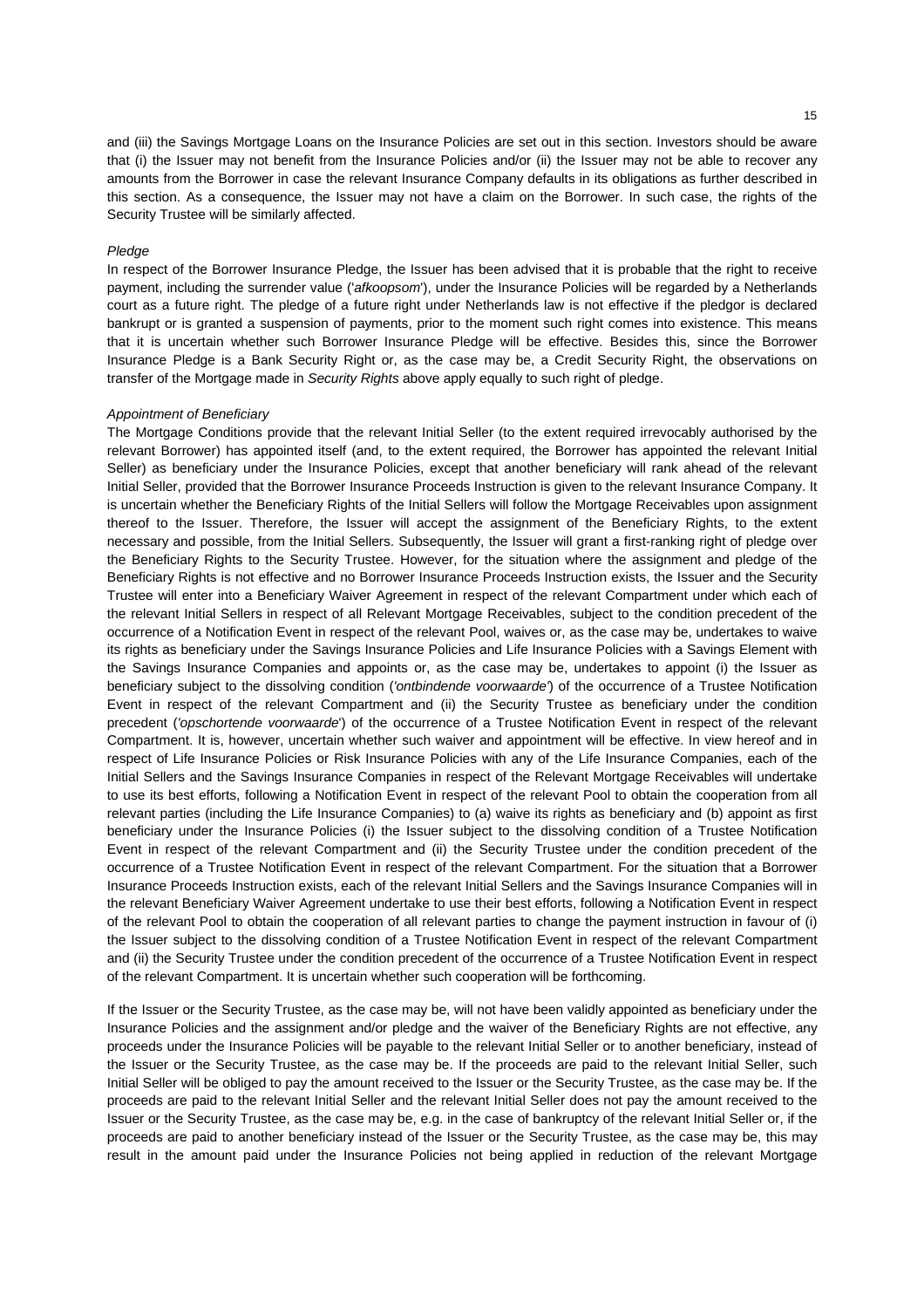Receivable. This may lead to the Borrower invoking defences against the Issuer or the Security Trustee, as the case may be, for the amounts so received by the relevant Initial Seller as further discussed under *Set-off or Defences*, which may adversely affect payments on the Notes of the relevant Compartment.

#### *Insolvency of Insurance Companies*

If any of the Insurance Companies is no longer able to meet its obligations under the Insurance Policies, e.g. in case it is declared bankrupt or has become subject to emergency regulations, this could result in the amounts payable under the Insurance Policies either not, or only partly, being available for application in reduction of the relevant Mortgage Receivables. This may lead to the Borrowers trying to invoke set-off rights and defences as further discussed under *Set-off or Defences*.

#### *Set-off or defences in the case of default under Insurance Policies*

If the amounts payable under the Insurance Policy are not applied in reduction of the Mortgage Receivable (see *Appointment of Beneficiary* and *Insolvency of Insurance Companies*), the Borrower may try to invoke a right of set-off of the amount due under such Mortgage Receivable with amounts payable under or in connection with the Insurance Policy.

As set out in *Set-off* above, the Mortgage Conditions provide for a waiver by the Borrowers of their set-off rights. It is, however, uncertain whether such waiver is effective. If the waiver is not effective, the Borrowers will need to comply with the applicable legal requirements in order to invoke a right of set-off. One of these requirements is that the Borrower should have a claim, which corresponds to his debt to the same counterparty. In case of the Mortgage Loans, the Insurance Policies are contracts between the relevant Insurance Company and the Borrowers on the one hand and the Mortgage Receivables are claims of the relevant Initial Seller on the relevant Borrower on the other hand. Therefore, in order to invoke a right of set-off the Borrowers would have to establish that the relevant Initial Seller and the Insurance Companies should be regarded as one legal entity or, based upon interpretation of case law, that possibly set-off is allowed, even if the relevant Initial Seller and the relevant Insurance Company are not considered as one legal entity, since the relevant Insurance Policy and the relevant Mortgage Loan are to be regarded as one interrelated relationship.

Furthermore, the Borrowers must have a counterclaim. If the relevant Insurance Company is declared bankrupt or subject to emergency regulations, the Borrower will have the right to unilaterally terminate the Insurance Policy and to receive a surrender value ('*afkoopsom*'). These rights are subject to the Borrower Insurance Pledge and, therefore, it may be argued that the Borrower will on this basis not be entitled to invoke a right of set-off for the surrender value. However, apart from the right to terminate the Insurance Policies, the Borrowers are also likely to have the right to rescind the Insurance Policies and to claim restitution of premiums paid and/or supplementary damages. It is uncertain whether such claim is subject to the Borrower Insurance Pledge. If not, the Borrower Insurance Pledge would not obstruct a right of set-off with such claim by Borrowers.

Finally, set-off vis-à-vis the Issuer after notification of the assignment would be subject to the additional requirements for set-off being met (see *Set-off*). In the case of Savings Mortgage Loans and Life Mortgage Loans with the possibility of a Savings Element, such requirements are likely to be met, since the Savings Mortgage Loans and Life Mortgage Loans with the possibility of a Savings Element and the Savings Insurance Policies and the Life Insurance Policies with the possibility of a Savings Alternative are likely to be regarded as one and the same relationship, but in the case of Life Mortgage Loans (other than Life Mortgage Loans with the possibility of a Savings Element), this is unlikely. The fact that the Mortgage Receivable is assigned to the Issuer is not likely to interfere with such a set-off (see *Set-off*).

Even if the Borrowers cannot invoke a right of set-off, they may invoke defences vis-à-vis the relevant Initial Seller, the Issuer and/or the Security Trustee, as the case may be. The Borrowers could, *inter alia*, argue that (notwithstanding the waiver of set-off) it was the intention of the parties involved, or that the Borrowers could rightfully interpret the mortgage documentation and the promotional materials in such a manner, that the Mortgage Loan and the relevant Insurance Policy are to be regarded as one interrelated legal relationship and could, on this basis, claim a right of annulment or dissolution of the Mortgage Receivable or, alternatively, claim that the Mortgage Receivable would be (fully or partially) repaid by means of the proceeds of the Insurance Policy and that, failing such proceeds being so applied, the Borrower is not obliged to repay the (corresponding) part of the Mortgage Receivable. On the basis of similar reasoning, Borrowers could also argue that the Mortgage Loans and the Insurance Policy were entered into as a result of "error" ('*dwaling*') or that it would be contrary to principles of reasonableness and fairness ('*redelijkheid en*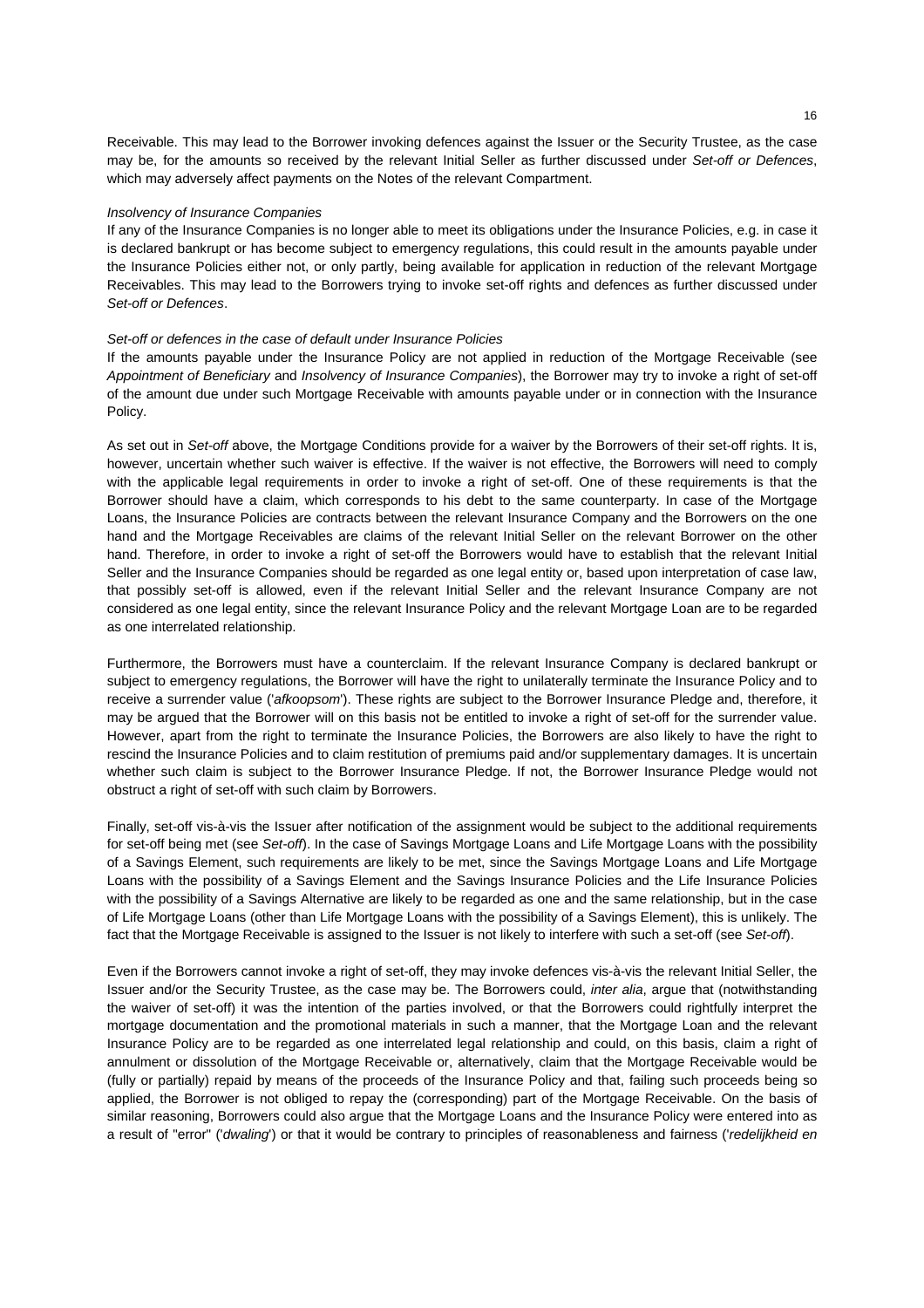*billijkheid*') for the Borrower to be obliged to repay the Mortgage Loan to the extent that he has failed to receive the proceeds of the Insurance Policy.

# *Set-off or defences regarding Life Mortgage Loans originated by GMAC RFC Nederland, other than Life Mortgage Loans with the possibility of a Savings Element*

In the case the Borrower/insured will not be able to recover their claims under a Life Insurance Policy with any of the Life Insurance Companies, in respect of Mortgage Loans originated by GMAC RFC Nederland where the Borrowers have taken out a such policies, the Issuer has been advised that it is unlikely that a court would honour set-off or defences of the Borrowers, as in the relevant Mortgage Conditions the Borrowers explicitly waive any right to set-off amounts owed by it under the relevant Mortgage Receivables against amounts owed to it by the relevant Insurance Company under the Life Insurance Policy. Moreover, it is explicitly stated in such Mortgage Conditions that GMAC RFC Nederland and the relevant Insurance Company are two different entities and that the rights and obligations under the Insurance Policies are independent from those under the relevant Mortgage Loans and that default by the relevant Life Insurance Company does not in any way affect the obligations of the Borrower under the relevant Mortgage Loan. Finally, GMAC RFC Nederland will represent and warrant in respect of the relevant Mortgage Loans that (i) there is no connection with the relevant Life Insurance Policy other than the Borrower Insurance Pledge and the Life Beneficiary Rights, (ii) the Relevant Life Mortgage Loans and the Life Insurance Policies are not marketed as one product and (iii) the Borrowers are free to choose the Life Insurance Companies.

# *Set-off or defences regarding Life Mortgage Loans originated by Quion 20*, *other than Life Mortgage Loans with the possibility of a Savings Element*

In respect of Life Mortgage Loans originated by Quion 20 where the Borrowers have taken out Life Insurance Policies with any of the Life Insurance Companies, other than Falcon, Erasmus or Generali, the Issuer has been advised that it is unlikely that a court would honour set-off or defences of the Borrowers, as described above, taking into account that Quion 20 will represent and warrant that with respect to the relevant Life Mortgage Loans, other than Life Mortgage Loans originated by Quion 20 associated with a Life Insurance Policy with Falcon, Erasmus or Generali (i) there is no connection, whether from a legal or a commercial point of view, between the relevant Life Mortgage Loan and the relevant Life Insurance Policy other than the relevant Borrower Insurance Pledge and the relevant Life Beneficiary Rights, (ii) the relevant Life Mortgage Loans and the Life Insurance Policies are not marketed as one product or under one name and (iii) the Borrowers are free to choose the relevant Life Insurance Company.

With respect to the Life Mortgage Loans originated by Quion 20 associated with a Life Insurance Policy entered into with Falcon, Erasmus or Generali, the Life Mortgage Loans have been marketed in the relevant brochures under the name of the relevant Life Insurance Company as one product with the associated Life Insurance Policy, under the trade name of the relevant Life Insurance Company on behalf of Quion 20 (which is not a group company of any of the relevant Life Insurance Companies). On the other hand, Quion 20 has represented that with respect to the relevant Mortgage Loans associated with such Life Insurance Policies that (i) the offer document ("*offerte*") makes clear that the loan is granted by the relevant Seller and not by the relevant Life Insurance Company and (ii) the offer document does not oblige the applicant to take out a life insurance policy with the relevant Life Insurance Company. In respect of these Mortgage Loans only, the Issuer has been advised that, given the closer commercial connection, the possibility can not be disregarded ('*de mogelijkheid kan niet worden uitgesloten*') that in the event that the Borrowers cannot recover their claims under these Life Insurance Policies from the relevant Life Insurance Companies, the courts will honour set-off or defences invoked by Borrowers, as described above.

# *Set-off or defences regarding Life Mortgage Loans originated by Atlas Funding, other than Life Mortgage Loans with the possibility of a Savings Element*

Mortgage Loans originated by Atlas Funding associated with a Life Insurance Policy of Klaverblad Verzekeringen have been marketed in the relevant brochures under the name of Klaverblad Verzekeringen as one product with the associated Life Insurance Policy, under the trade name of Klaverblad Verzekeringen on behalf of Atlas Funding (which is not a group company of Klaverblad Verzekeringen). However, it is explicitly stated at the end of the brochures and in the relevant Mortgage Conditions that Atlas Funding and Klaverblad Verzekeringen are two different entities and that the rights and obligations under the Insurance Policies are independent from those under the relevant Mortgage Loans and that default by Klaverblad Verzekeringen does not in any way affect the obligations of the Borrower under the relevant Life Mortgage Loan. In addition, in the relevant Mortgage Conditions the Borrowers explicitly waive any right to set-off amounts owed by it under the relevant Mortgage Receivables against amounts owed to it by the relevant Life Insurance Company under the Life Insurance Policy. Finally, Atlas Funding will represent and warrant that with respect to the relevant Life Mortgage Loans associated with such Life Insurance Policies that (i) the offer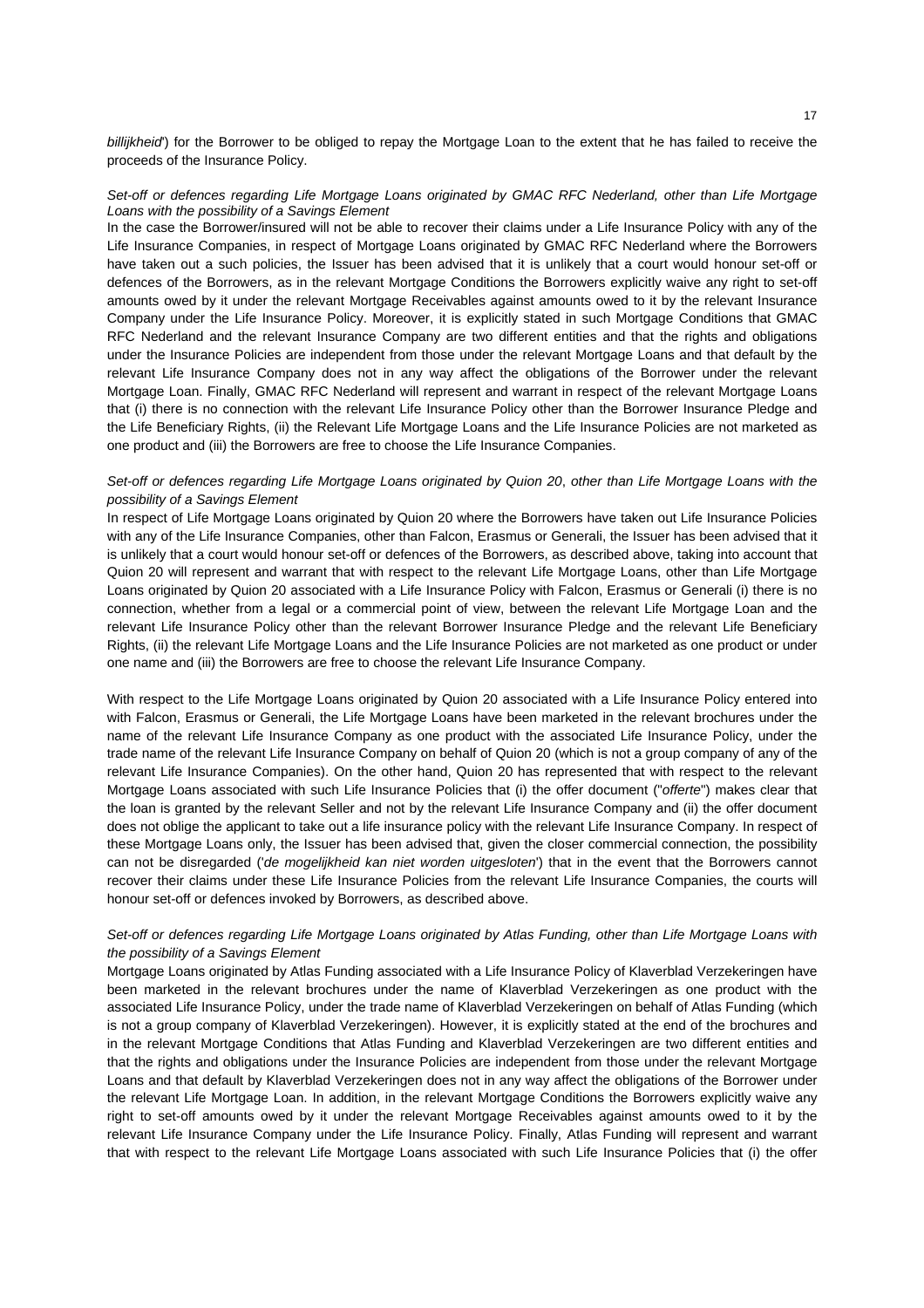document ("*offerte*") makes clear that the loan is granted by Atlas Funding and not by Klaverblad Verzekeringen and (ii) the offer document does not oblige the applicant to take out a life insurance policy with Klaverblad Verzekeringen. In respect of these Life Mortgage Loans originated by Atlas Funding only, the Issuer has, based on the above, been advised that, given the closer commercial connection, the possibility cannot be disregarded ('*de mogelijkheid kan niet worden uitgesloten*') that in the event that the Borrowers cannot recover their claims under these Life Insurance Policies from Klaverblad Verzekeringen, the courts will honour set-off or defences invoked by Borrowers, as described above.

# *Set-off or defences regarding Savings Mortgage Loans and Life Mortgage Loans with the possibility of a Savings Element*

In respect of Savings Mortgage Loans and Life Mortgage Loans with the possibility of a Savings Element in case the Borrower/insured will not be able to recover their claims under such policies, the Issuer has been advised that the risk that such a set-off or defence would be successful is greater than in the case of the Life Mortgage Loans (other than Life Mortgage Loans with the possibility of a Savings Element) in view of, *inter alia*, the close connection between the Savings Mortgage Loans and Life Mortgage Loans with the possibility of a Savings Element and the Savings Insurance Policy and the Life Insurance Policy with the possibility of a Savings Alternative and, therefore, constitutes a considerable risk ('*een aanmerkelijk risico*').

The Sub-Participation Agreement relating to a Compartment will provide that in the case of set-off or defences by Borrowers, including but not limited to a right of set-off or defence based upon a default in the performance by the relevant Savings Insurance Company of its obligations under the relevant Savings Insurance Policy or Life Insurance Policy with a Savings Alternative where, as a consequence thereof, the Issuer will not have received any amount due and outstanding, the relevant Participation of the relevant Savings Insurance Company will be reduced by an amount equal to the amount which the Issuer has failed to receive as a result of such set-off or defence. The amount of the relevant Participation is equal to the amount of Savings Premia received by the Issuer in respect of the relevant Pool plus the accrued yield on such amount (see *Sub-Participation Agreements*), provided that each Savings Insurance Company will have paid all Savings Premia received from the relevant Borrowers to the Issuer. Therefore, normally the Issuer would not suffer any damages if the Borrower would invoke any such right of set-off or defence, if and to the extent that the amount for which the Borrower would invoke set-off or defences does not exceed the amount of the relevant Participation. The amount for which the Borrower can invoke set-off or defences may, depending on the circumstances, exceed the amount of the relevant Participation. The Sub-Participation Agreements will not apply to Life Mortgage Loans to which a Life Insurance Policy with the Unit-Linked Alternative is connected.

# **Investment Mortgage Loans**

Under the Investment Mortgage Loans the Borrower does not pay principal prior to maturity of the Mortgage Loan. Instead the Borrower undertakes to invest agreed amounts in certain investment funds. Certain issues relating to Risk Insurance Policies entered into in connection with Investment Mortgage Loans are discussed in *Insurance Policies* above. See further *Description of the Mortgage Loans*.

The investments in investment funds are effected by the Borrowers paying certain agreed amounts to Stichting Allianz Nederland Beleggersrekeningen and/or Holland Beleggingsgroep B.V. and/or Stichting Optimix Beleggersgiro and/or Administratiekantoor Interland B.V., which are applied to acquire participations ('*deelnemingrechten*') in certain selected investment undertakings in accordance with the instructions of the Borrower. The investment funds are managed by Allianz, Optimix Vermogensbeheer N.V., Holland Beleggingsgroep B.V., Insinger de Beaufort, IVM Vermogensbeheer B.V., Noord-Nederlands Effectenkantoor, Borghols Investment Management, Hansard Financial Services, Palladyne, Generali, Binck Effectenbank (RendementsRekening), IVM Vermogensbeheer or CBAM, as the case may be. The participations that are purchased are credited to the Investment Accounts. It is intended that the Mortgage Receivables will be fully or partially repaid with the proceeds of the investments. In this structure, the Borrowers have a claim on Stichting Allianz Nederland Beleggersrekeningen and/or Holland Beleggingsgroep B.V. and/or Stichting Optimix Beleggersgiro and/or Administratiekantoor Interland B.V., as the case may be, for the value of the investments. Should Stichting Allianz Nederland Beleggersrekeningen and/or Holland Beleggingsgroep B.V. and/or Stichting Optimix Beleggersgiro and/or Administratiekantoor Interland B.V., as the case may be, not be able to meet its obligations towards the Borrowers, this could lead to set-off or defences by Borrowers similar to those described under *Insurance Policies* above, except for the set-off or defences described in *Appointment of Beneficiary* in the event that the relevant Initial Seller is insolvent. In addition, the value of the investments may not be sufficient for the Borrower to fully redeem the related Mortgage Receivable at its maturity.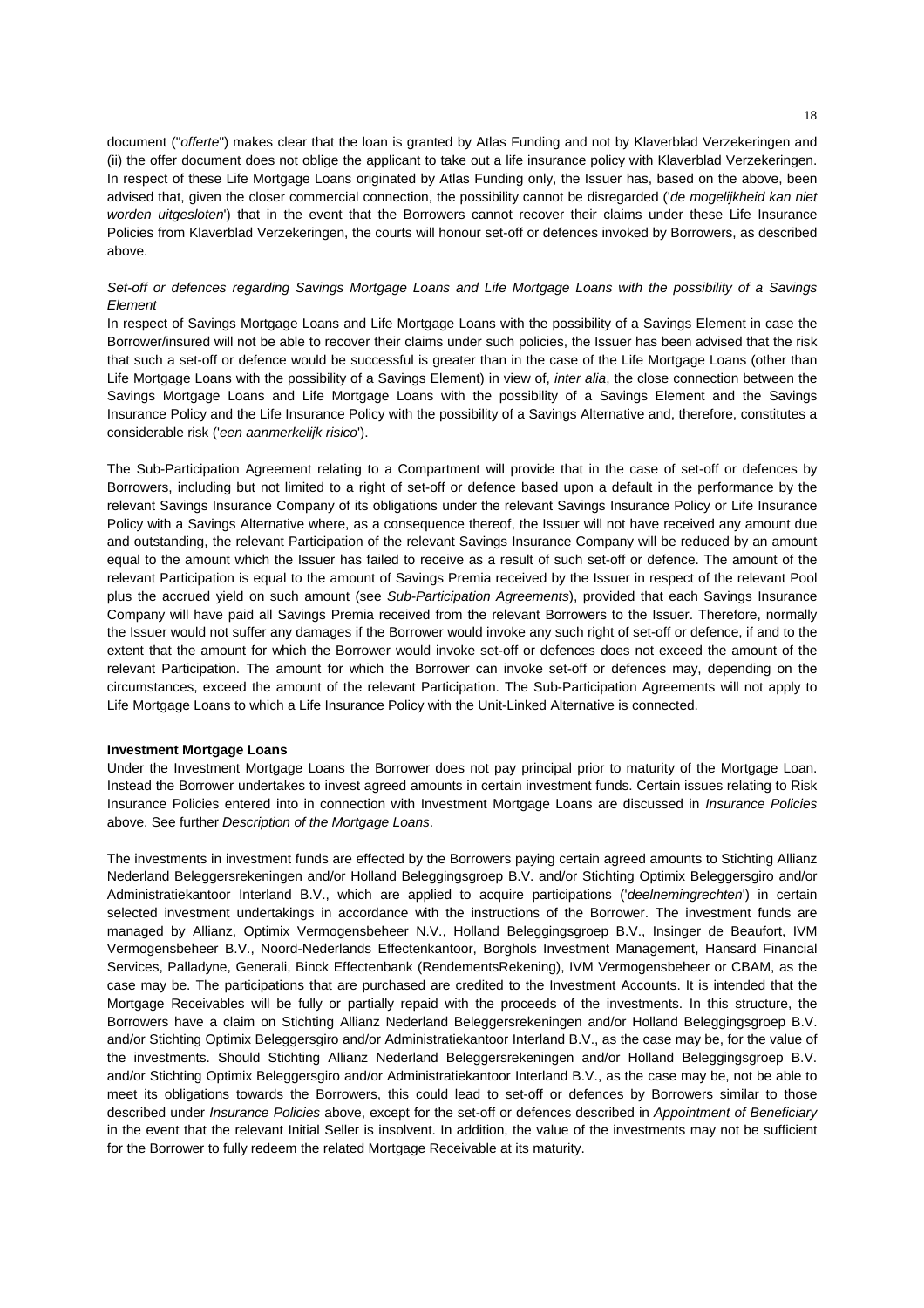#### *Pledge*

Each of the Initial Sellers has the benefit of a right of pledge on all rights of the relevant Borrowers in connection with the Investment Account which secures the same liabilities as the relevant Mortgage. The observations made above in the paragraph *Security Rights* apply equally here.

# *Risks related to investments under Investment Mortgage Loans or Life Insurance Policies with a Unit-Linked Alternative*

The value of investments made under the Investment Mortgage Loans or by one of the Life Insurance Companies in connection with the Life Insurance Policies with a Unit-Linked Alternative may not be sufficient for the Borrower to fully redeem the related Mortgage Receivables at its maturity.

In addition, if the value of the investments made under the Investment Mortgage Loans has declined considerably, a Borrower may invoke set-off or defences against the Issuer arguing that he has not been properly informed of the risks involved in the investments. The merits of any such claim will, to a large extent, depend on the manner in which the Investment Mortgage Loans have been marketed and the promotional material provided to the Borrower. The above may also apply in the case of a decline in value of investments made by the Life Insurance Companies in connection with the Life Insurance Policies with the Unit-Linked Alternative. Moreover, there is a risk that a Borrower will invoke set off with the relevant Mortgage Receivable or invoke any other defence against the Issuer or the Security Trustee based upon alleged defects in the structuring and selling of the Unit-Linked Insurance Policy. In this respect it should be noted that the AFM has issued a report on this subject and there have been publications that civil law suits or a class action might be prepared against certain insurance companies. Any such set-off or defences may lead to losses under the Mortgage Receivables and thus to losses under the Notes. The analysis in respect of such a right of set-off or defences is similar to the analysis regarding insolvency of the Insurance Companies (see *Set-off or defences in the case of default under Insurance Policies* above).

# **Financial Services Act**

#### *Issuer*

Under the Financial Services Act (*'Wet financiële dienstverlening'*), which entered into force on 1 January 2006, a special purpose vehicle which acquired legal title to the loans granted to consumers and which services ('*beheert*') and administers ('*uitvoert*') such loans, such as the Issuer, must have a licence under that Act. An exemption from the licence requirement is available, if the special purpose vehicle outsources the servicing of the loans and the administration thereof to an entity holding a licence under the Financial Services Act. The Issuer has outsourced the servicing and administration of the Mortgage Loans to the MPT Provider. The MPT Provider has submitted an application for a licence under the Financial Services Act with the AFM. Granting of a licence can take up to one year, which period can be extended (two times) with a half year (each time). However, the MPT Provider has been provided by the AFM with a temporary licence. The Issuer has been advised that the temporary licence of the MPT Provider is sufficient to be exempted from the licence requirement of the Financial Services Act. If the Issuer Services Agreement is terminated, the Issuer will need to outsource the servicing and administration of the Mortgage Loans to another entity, which must have a licence under the Financial Services Act.

#### *Initial Sellers*

As set out above, as being engaged in the business of offering mortgage loans to private individuals in the Netherlands, the Sellers need to obtain a licence under the new Financial Services Act. All three Initial Sellers have submitted an application for a licence under the Financial Services Act with the AFM. As mentioned in the previous paragraph, granting of a licence can take up to one year, which period can be extended (two times) with a half year (each time). However, the Initial Sellers have been provided by the AFM with a temporary licence. If an Initial Seller would neither be granted a licence nor be exempted or be granted a dispensation under the Financial Services Act, the relevant Initial Seller would have to terminate its activities and settle ('*afwikkelen*') its existing agreements. The relevant Initial Seller would in such event no longer have the right to perform its rights and obligations under the Mortgage Receivables Purchase Agreement, such as the sale of New Mortgage Receivables and Further Advance Receivables to and the repurchase of Relevant Mortgage Receivables from the Issuer. Each of the Initial Sellers will undertake in the Mortgage Receivables Purchase Agreement immediately upon the receipt from the AFM of an anticipated refusal to grant the licence or a dispensation which, in the case of a dispensation, is satisfactory to the Issuer and the Security Trustee, to take all necessary action to ensure that all Relevant Mortgage Loans and all other mortgage loans to which it is a party will be transferred to a party which is licenced, exempted or has been granted a dispensation, satisfactory to the Issuer and the Security Trustee, under the Financial Services Act, so that the offering,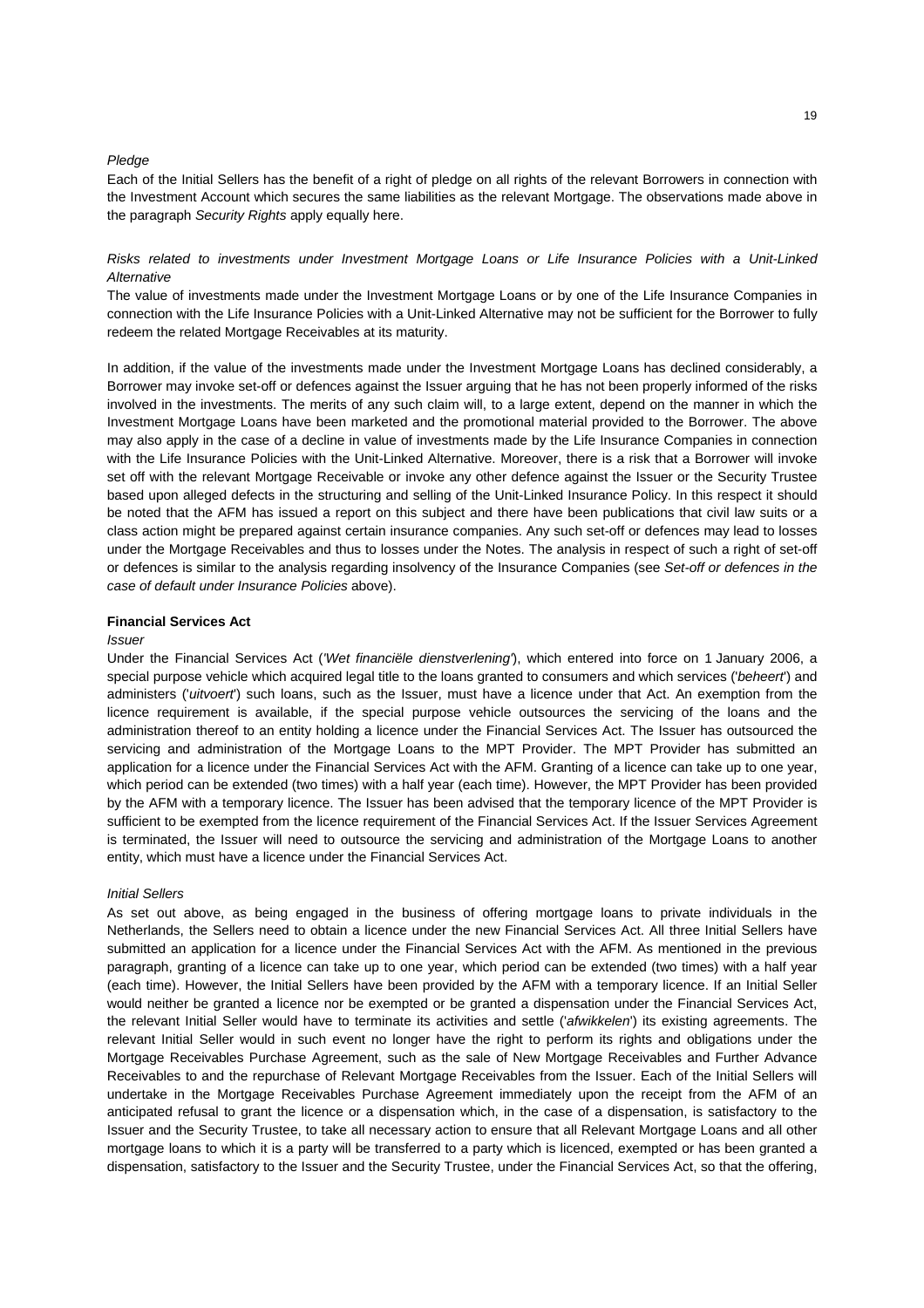servicing and performance of the Relevant Mortgage Loans and all other mortgage loans to which the relevant Initial Seller was a party no longer violates the Financial Services Act.

#### **Long leases**

The mortgage rights securing the Mortgage Loans may be vested on a long lease (*'erfpacht'*). A long lease will, *inter alia*, end as a result of expiration of the long lease term (in the case of lease for a fixed period), or termination of the long lease by the leaseholder or the landowner. The landowner can terminate the long lease in the event the leaseholder has not paid the remuneration due for a period exceeding two consecutive years or seriously breaches other obligations under the long lease. In case the long lease ends, the landowner will have the obligation to compensate the leaseholder. In such event the Mortgage will, by operation of law, be replaced by a right of pledge on the claim of the (former) leaseholder on the landowner for such compensation. The amount of the compensation will, *inter alia*, be determined by the conditions of the long lease and may be less than the market value of the long lease and may be less than the value of the relevant Mortgage Receivable.

When underwriting a Mortgage Loan to be secured by a mortgage right on a long lease, each of the Initial Sellers takes into consideration the conditions, including the term, of the long lease. The acceptance conditions used by each of the Initial Sellers provide that in such event the Mortgage Loan shall have a maturity that is shorter than the term of the long lease. In case of Mortgage Loans originated by GMAC RFC Nederland the term of the long lease should be at least 15 years. The general terms and conditions of the Mortgage Loans provide that the Mortgage Loan becomes immediately due and payable in the event that, *inter alia*, (i) the leaseholder materially breaches or ceases to perform its payment obligation under the long lease or (ii) the long lease is terminated or (iii) if the leaseholder in any other manner breaches the conditions of the long lease. In respect of the Mortgage Receivables originated by Quion 20, the maximum term for Mortgage Loans secured by a Mortgage over a long lease is the lesser of 30 years and the remaining term of the long lease, provided that the term of the long lease is at least 50 per cent. of the mortgage loan term.

#### **Reduced value of investments**

The value of investments made under the Investment Mortgage Loans or by one of the Life Insurance Companies in connection with the Life Insurance Policies with a Unit-Linked Alternative may not be sufficient for the Borrower to fully redeem the related Mortgage Receivables at its maturity.

In addition, if the value of the investments made under the Investment Mortgage Loans has declined considerably, a Borrower may invoke set-off or defences against the Issuer arguing that he has not been properly informed of the risks involved in the investments. The merits of any such claim will, to a large extent, depend on the manner in which the Investment Mortgage Loans have been marketed and the promotional material provided to the Borrower. The above may also apply in the case of a decline in value of investments made by the Life Insurance Companies in connection with the Life Insurance Policies with the Unit-Linked Alternative.

# **Foundation GMAC Collection Account Pledge Agreement and Foundation Atlas Funding Collection Account Pledge Agreement**

Since the Previous Transaction SPVs (and/or the Previous Transaction Security Trustees, as the case may be) and the Issuer (and/or the Security Trustee, as the case may be) have a first ranking right of pledge on the amounts standing to the credit of the Foundation GMAC RFC Nederland Collection Account and the Foundation Atlas Funding Collection Account respectively, the rules applicable to co-ownership ('*gemeenschap'*) apply. The Netherlands Civil Code provides for various mandatory rules applying to such co-owned rights. In principle co-owners are required to cooperate with regard to their co-owned goods, but according to section 3:168 of the Netherlands Civil Code it is possible for co-owners to make an arrangement for the management (*'beheer'*) of the co-owned goods by one or more of the co-owning parties.

The Previous Transaction SPVs, the Issuer, the Security Trustee and the Previous Transaction Security Trustees will further in the Foundation GMAC RFC Nederland Collection Account Pledge Agreement and the Foundation Atlas Funding Collection Account Pledge Agreement respectively agree that the Security Trustee and the Previous Transaction Security Trustees will manage ('*beheren*') such co-held rights jointly. The Issuer has been advised that it is uncertain whether the foreclosure of the rights of pledge will constitute management for the purpose of section 3:168 of the Netherlands Civil Code and as a consequence the cooperation of the Previous Transaction SPVs and the Issuer may be required for such foreclosure to take place.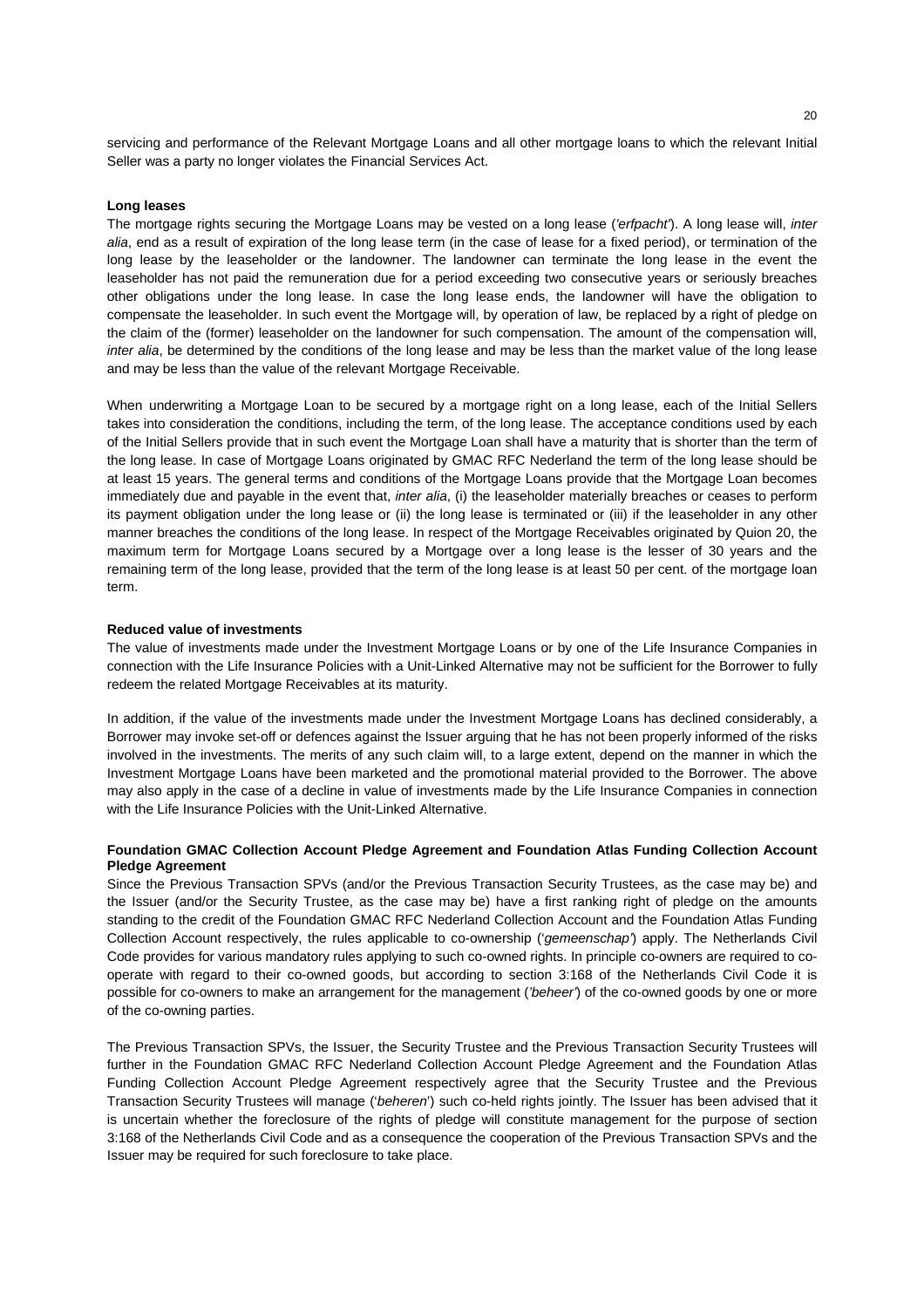Stichting GMAC RFC Nederland Ontvangsten, the Issuer, the Security Trustee, the Previous Transaction SPVs and the Previous Transactions Security Trustees will further agree in the Foundation GMAC RFC Nederland Collection Account Pledge Agreement and the Foundation Atlas Funding Collection Account Pledge Agreement respectively that (i) the share (*'aandeel'*) in each co-held right of pledge will be equal to the amounts collected from the respective pools of mortgage receivables purchased by each Previous Transaction SPV respectively and the amounts collected from the Mortgage Receivables, respectively, and (ii) in case of foreclosure of the right of pledge on the Foundation GMAC RFC Nederland Collection Account and the Foundation Atlas Funding Collection Account respectively, the proceeds will be divided according to each share. It is uncertain whether this sharing arrangement is enforceable in the event that the Issuer, the Security Trustee, the Previous Transaction SPVs and the Previous Transaction Security Trustees should become insolvent. However, the Issuer has been advised that neither the Stichting GMAC RFC Nederland Ontvangsten's nor the insolvency of GMAC RFC Nederland or Stichting Atlas Funding Ontvangsten's nor the insolvency of Atlas Funding would affect this arrangement. In this respect it will be agreed that in case of a breach by a party of its obligations under the abovementioned agreements or if such agreement is dissolved, void, nullified or ineffective for any reason in respect of such party, such party shall compensate the other parties forthwith for any and all loss, costs, claim, damage and expense whatsoever which such party incurs as a result hereof.

It is a condition of this arrangement that future issuers (and security trustees) in securitisation transactions or similar transactions of the Initial Sellers will also have the benefit of such right of pledge.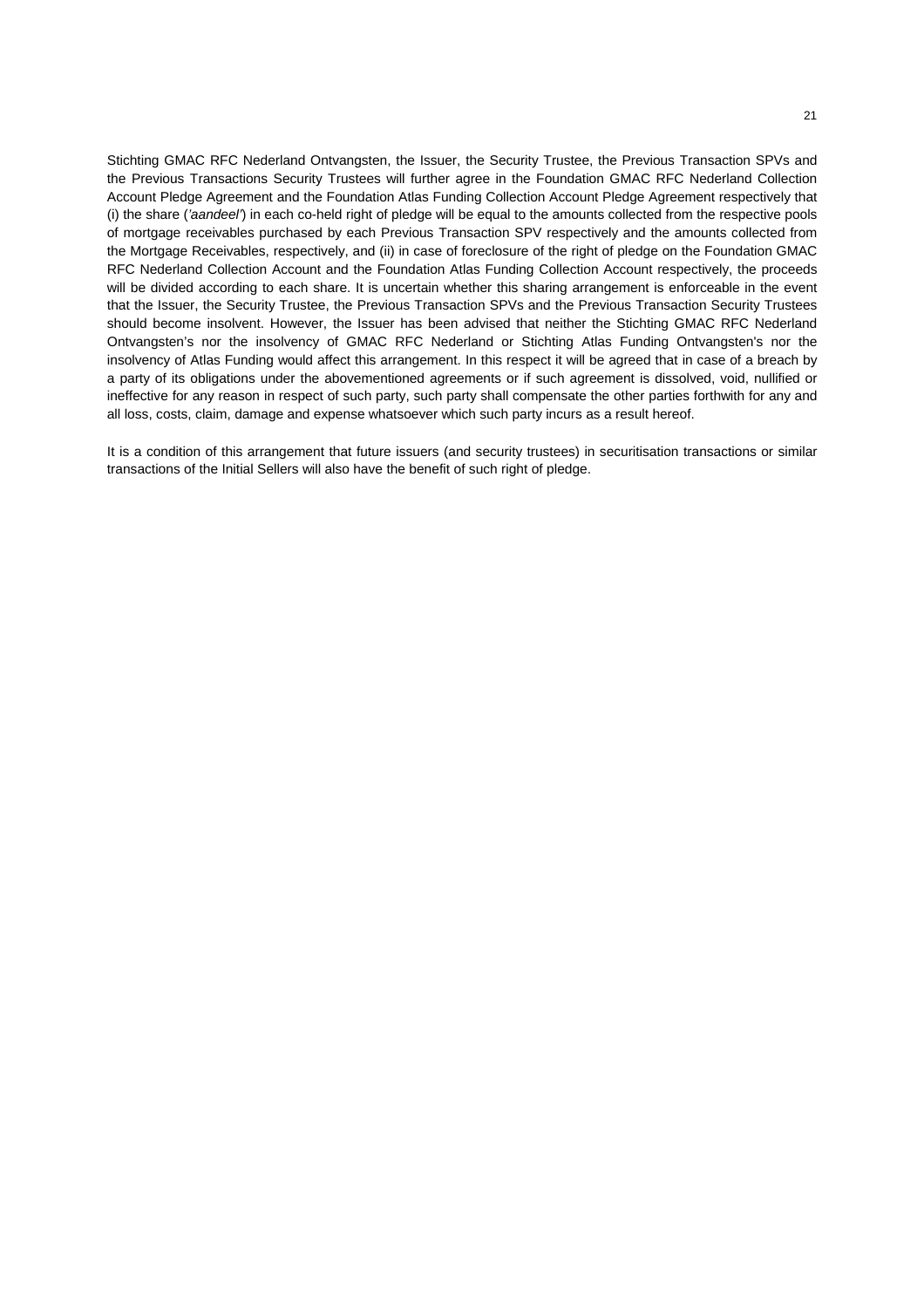# **Construction Amounts**

Pursuant to the Mortgage Conditions, the Borrowers have the right to request to withhold the Construction Amount to be paid out in the event that certain conditions are met. The Issuer will agree with each of the Initial Sellers in the Mortgage Receivables Purchase Agreement that the Issuer will be entitled to withhold from the relevant Initial Purchase Price an amount equal to such aggregate Construction Amounts as per the relevant Portfolio Cut-Off Date. Such amount will be deposited in the Construction Account relating to such Pool. On each relevant Quarterly Payment Date the Issuer will release from the relevant Construction Account such part of the relevant Initial Purchase Price which equals the difference between the relevant aggregate Construction Amounts and the balance standing to the credit of the relevant Construction Account and pay such amount to the relevant Initial Seller. The same applies to any Construction Amounts relating to New Mortgage Receivables and Further Advance Receivables.

Pursuant to the Mortgage Conditions in respect of the Mortgage Loans, Construction Amounts (a) in respect of newly built property have to be paid out within 12 to 36 months (depending on the product). After such period, any remaining Construction Amounts will either (i) be paid out by the relevant Initial Seller to the relevant Borrower and consequently the remaining part of the relevant Initial Purchase Price will be paid by the Issuer to the relevant Initial Seller or (ii) if the Construction Amount exceeds EUR 2,250 or EUR 2,500 (depending on the product), be set-off against the Mortgage Receivable, up to the amount of the Construction Amount, in which case the Issuer shall have no further obligation towards the relevant Initial Seller to pay the remaining part of the relevant Initial Purchase Price in respect of such Mortgage Receivable and any amount equal to such part of the relevant Initial Purchase Price will be debited from the relevant Construction Account and will be used for redemption of the Notes of the relevant Compartment in accordance with the Conditions of the Notes. In case of NHG Mortgage Loans, the NHG Conditions will apply.

# *Effectiveness of assignment of and pledge over the part of the Mortgage Receivables relating to Construction Amounts*

Under Netherlands law the distinction between "existing" ('*bestaande'*) receivables and "future" ('*toekomstige*') receivables is relevant. If receivables are regarded as future receivables, an assignment and/or pledge thereof will not be effective to the extent the receivable comes into existence after or on the date on which the assignor or, as the case may be, the pledgor has been declared bankrupt or granted a suspension of payments. If, however, receivables are to be considered as existing receivables, the assignment and pledge thereof are not affected by the bankruptcy or suspension of payments of the assignor/pledgor. The Issuer has been advised that based on case law and legal literature uncertainty remains whether on the basis of the applicable terms and conditions the part of the Mortgage Receivables relating to the Construction Amounts are considered to be existing receivables. It could be argued that such part of the Mortgage Loan concerned comes into existence only when and to the extent the Construction Amount is paid out. If the part of the Mortgage Receivable relating to the Construction Amount is regarded as a future receivable, the assignment and/or pledge of such part will not be effective if the Construction Amount is paid out on or after the date on which the relevant Initial Seller is declared bankrupt or granted suspension of payments.

#### **Loan-to-Foreclosure Value Ratio**

The Mortgage Loans may have a LTFV-ratio of up to 125 per cent. Borrowers that have a disability insurance ('*koopsom'*- or '*woonlastenbeschermer*') and have the rights under or in connection with the disability insurance pledged to the relevant Initial Seller are granted a Mortgage Loan up to a maximum of 128 per cent. of the Foreclosure Value of the Mortgaged Assets depending on the relevant Initial Seller. There can be no assurance that, on enforcement, all amounts owing by a Borrower under a Mortgage Loan can be recovered from the proceeds of the foreclosure on the property which is subject to the Mortgage. Interest-only Mortgage Loans originated by any of the Initial Sellers may not exceed up to 100 per cent. of the appraisal Foreclosure Value and in case of Star Mortgage Loans 128 per cent.

There can be no assurance that the foreclosure proceeds will exceed the relevant estimated Foreclosure Value of the property. Any part of the loan exceeding up to 100 per cent. of the Foreclosure Value must have a redemption policy or be an Annuity Mortgage Loan (with the exception of the Star Mortgage Loan). Depending on the relevant Initial Seller and/or depending on the age of the Borrower or the size of the Mortgage Loan relative to the purchase price of the property at origination, the Borrower must have taken out a Risk Insurance Policy. The applicable Supplemental Prospectus will state in respect of the relevant Compartment the maximum LTFV-ratio and the average LTFV-ratio of the relevant Pool.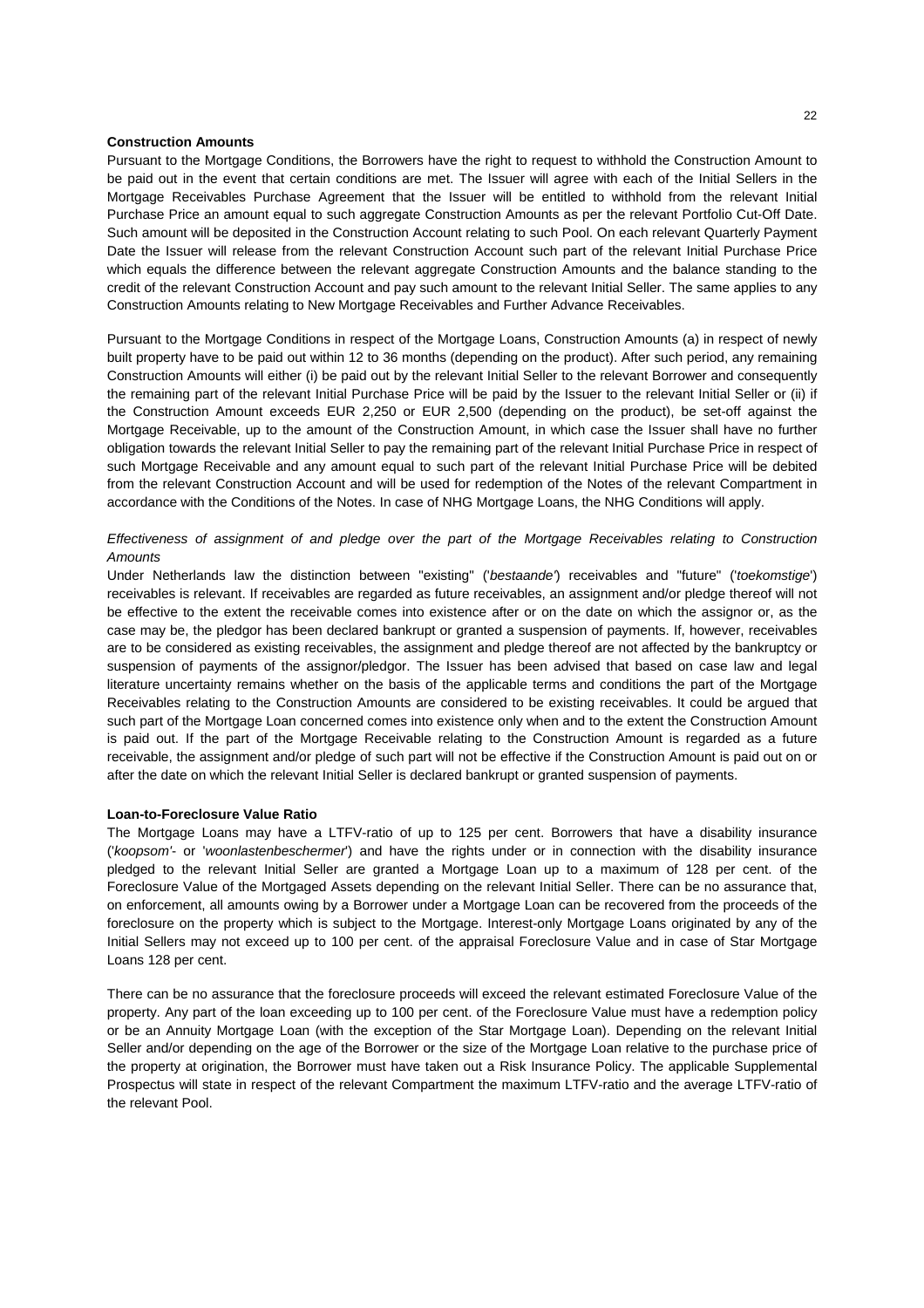### **Prepayment Considerations**

The maturity of the Notes of each Compartment and each relevant Class will depend on, among other things, the amount and timing of payment of principal (including full and partial prepayments, foreclosure proceeds on enforcement of Mortgage Receivables and the proceeds of repurchases by any of the Initial Sellers under the Mortgage Receivables Purchase Agreement and the proceeds of the sale of Excess Mortgage Receivables and the consideration for granting a Participation) on the Mortgage Receivables. The average maturity of the Notes may be adversely affected by a higher or lower than anticipated rate of prepayments on the Mortgage Receivables.

The rate of prepayment of the Mortgage Loans cannot be predicted and is influenced by a wide variety of economic, social and other factors, including prevailing mortgage market interest rates, the availability of alternative financing, local and regional economic conditions and homeowner mobility. No guarantee can be given as to the level of prepayment that the Mortgage Loans may experience, and variation in the rate of prepayments of principal on the Mortgage Loans may affect each Compartment and each Class of Notes differently. The estimated average lives of each Compartment and each Class of Notes must therefore be viewed with considerable caution and Noteholders should make their own assessment thereof.

# **Subordination of certain Classes of Notes of a Compartment to other Class(es) of such Compartment**

To the extent set forth in Conditions of the Notes 4, 6 and 9, (a) the Mezzanine Class B Notes of each Compartment are subordinated in right of payment to the Senior Class A Notes of such Compartment, (b) the Junior Class C Notes of each Compartment are subordinated in right of payment to the Senior Class A Notes and the Mezzanine Class B Notes of such Compartment, (c) the relevant Subordinated Class D Notes of each Compartment are subordinated in right of payment to the Senior Class A Notes, the Mezzanine Class B Notes and the Junior Class C Notes of such Compartment and (d) the relevant Subordinated Class E Notes of each Compartment are subordinated in right of payment to the Senior Class A Notes, the Mezzanine Class B Notes, the Junior Class C Notes and the Subordinated Class D Notes of such Compartment. With respect to any Class of Notes, such subordination is designed to provide credit enhancement to any Class of Notes of the same Compartment with a higher payment priority than such Class of Notes. The Notes of each Class rank *pari passu* and rateably without any preference or priority among Notes of the same Class of the same Compartment.

If, upon default by the Borrowers and after exercise by the MPT Provider of all available remedies in respect of the applicable Mortgage Receivables, the Issuer does not receive the full amount due from such Borrowers, the relevant Noteholders may receive by way of principal repayment on the Notes of the relevant Compartment an amount less than the face amount of their Notes and the Issuer may be unable to pay in full interest due on such Notes, to the extent set forth in Condition of the Notes 4, 6 and 9. On any relevant Quarterly Payment Date, any such losses on the Mortgage Receivables will be allocated as described in *Credit Structure* below.

#### **Hedging Agreements**

The amount of revenue receipts that the Issuer receives will fluctuate according to the interest rates applicable to the Mortgage Loans of a Pool. The Issuer will be subject to floating and/or fixed rate interest obligations under the Notes of a Compartment while the Mortgage Loans may be (depending on the choice made by the Borrower) subject to a fixed rate of interest subject to a reset or a floating rate of interest.

To hedge the Issuer's exposure against the possible variance between the revenue it receives from the Mortgage Loans of a Pool and the interest it pays under the Notes of a Compartment, the Issuer will enter into Hedging Agreements in respect of such Compartment with Hedging Counterparties on the relevant Issue Date and where necessary, each Quarterly Payment Date. See *Hedging Agreements* below.

The Issuer's exposure against the possible variance between the revenue it receives from the Mortgage Loans of a Pool subject to a variable rate of interest and the floating interest rate it pays under the Notes of a Compartment will not be hedged. In respect of Mortgage Loans subject to a variable interest rate, each of the Initial Sellers may at its discretion on each monthly interest reset date reset the interest rate on behalf of the Issuer. Each of the Initial Sellers has covenanted to set the interest rate in accordance with its usual policy. It is the policy of the Initial Sellers to set the variable interest rate by reference to a margin over Euribor and interest rates prevailing in the Dutch residential mortgage market. Each of the Initial Sellers' discretion is subject to general principles of reasonableness and fairness. There can be no assurance that the interest rate set in accordance with the relevant Initial Seller's policy will at all times be equal to or exceed the interest payable on the Notes of a Compartment.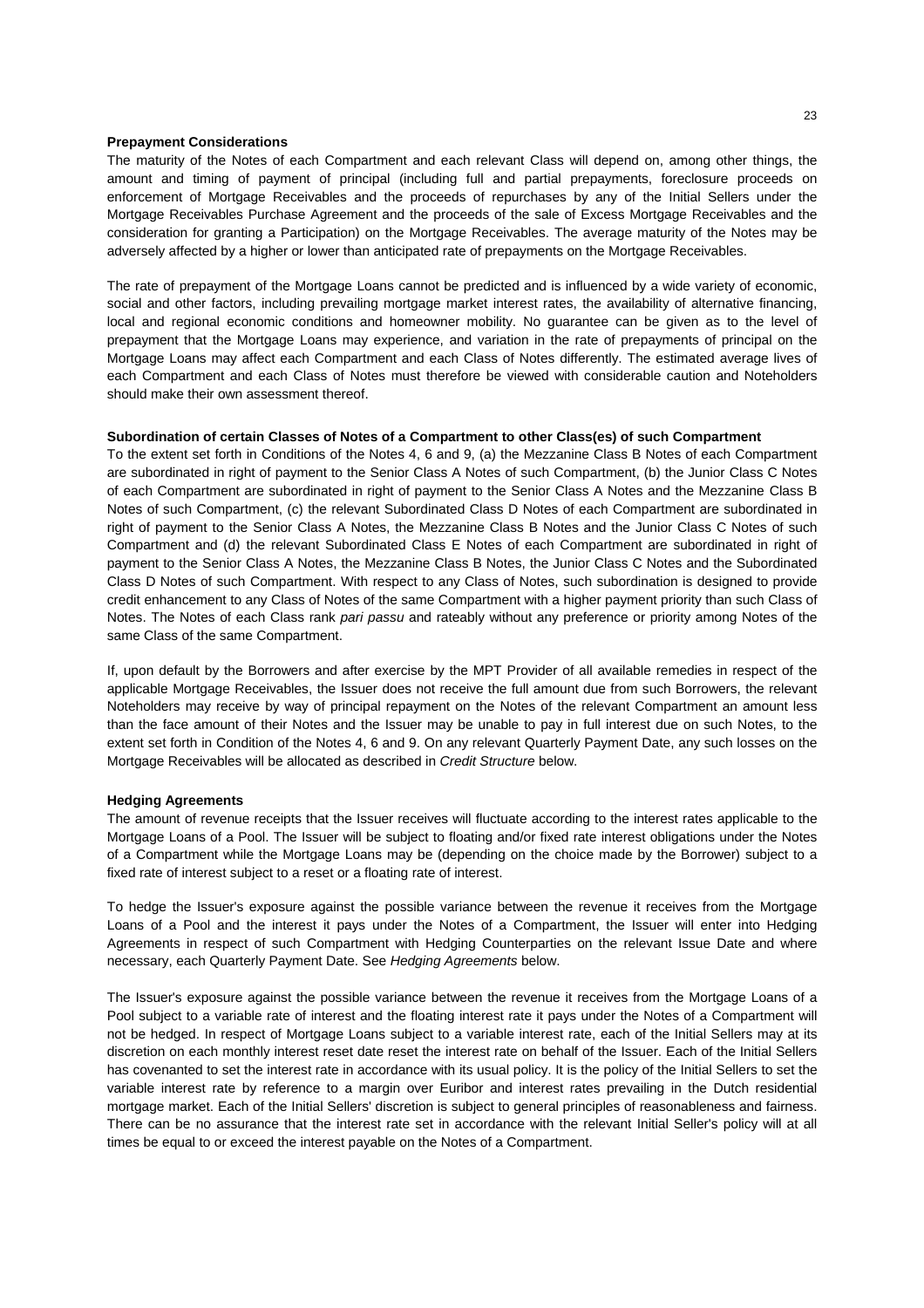The Issuer may be liable to pay an amount calculated by reference to the change in the mark-to-market value of the relevant Hedging Agreement following any adjustment in the notional amount of the relevant Hedging Agreement pursuant to the terms thereof. In addition, if a Hedging Agreement is terminated prior to its scheduled termination date, the Issuer may be obliged to pay a termination payment to a Hedging Counterparty. The amount of any termination payment will be based on the market value of the terminated Hedging Agreement based on market quotations of the cost of entering into a transaction with the same terms and conditions that would have the effect of preserving the respective full payment obligations of the parties (or based upon loss in the event that no market quotation can be obtained). A Hedging Agreement may also be terminated if either the Issuer or the Hedging Counterparty becomes liable to withholding tax.

Following the downgrade in the rating of the Hedging Counterparty and subsequent failure by such Hedging Counterparty to comply with the requirements under the relevant Hedging Agreement, the Issuer may only designate an early termination date if it has found a replacement counterparty willing to enter into a replacement hedging transaction on the terms substantially similar to the existing Hedging Agreement. The Issuer cannot give any assurance that it will be able to enter into a replacement Hedging Agreement, or if one is entered into, that the credit rating of the replacement Hedging Counterparty will be sufficiently high to prevent a downgrading of the then current ratings of the Notes of the relevant Compartment by the Rating Agencies.

The funds which the Issuer has available in respect of a Compartment to make payments on the Notes of any Class of such Compartment may be reduced if the Issuer is obliged to make a termination payment to a Hedging Counterparty or to pay any other additional amount as result of the termination of a Hedging Agreement. Any termination payment due to a Hedging Counterparty, however, which arises due to (i) a default by that Hedging Counterparty under a Hedging Agreement or (ii) the failure of a Hedging Counterparty to comply with the requirements under the relevant Hedging Agreement following the loss of the Required Hedging Counterparty Rating, shall not rank in priority to payments due to any Noteholder (but to the extent that any premium is received by the Issuer from a replacement Hedging Counterparty in relation to a transaction entered into to replace that Hedging Agreement, the Hedging Counterparty shall rank in priority to payments due to any Noteholder).

# **Clean-Up Call Option and Redemption for Tax Reasons**

If on any relevant Quarterly Payment Date the aggregate Principal Amount Outstanding of the Notes of a Compartment other than the Supporting Class of Notes (in the case of a Principal Shortfall in respect of any Class of Notes, less such aggregate Principal Shortfall) is not more than ten (10) per cent. of the aggregate Principal Amount Outstanding of the Notes of a Compartment other than the Supporting Class of Notes on the relevant Issue Date, the Issuer will, if so instructed by the MPT Provider, redeem the Put Option Notes due to the exercise of the Clean-Up Call Option in accordance with Condition of the Notes 6(f). Each of the Initial Sellers has undertaken in the Mortgage Receivables Purchase Agreement to repurchase and accept re-assignment of the then outstanding Relevant Mortgage Receivables of the relevant Pool from the Issuer at their respective Outstanding Principal Amounts, plus accrued but unpaid interest, in the event the Issuer has to redeem the Put Option Notes due to the exercise of the Clean-Up Call Option. Furthermore the Issuer will, if so instructed by GMAC RFC Nederland as Seller and representative of all Sellers redeem the Put Option Notes of a particular Compartment for tax reasons in accordance with Condition of the Notes 6(g). In respect of redemption of the Put Option Notes see *Maturity Risk/the Servicing Advance* below.

### **Factors which are material for the purpose of assessing the market risks associated with Notes issued under the Programme**

Each potential investor in the Notes must determine the suitability of that investment in light of its own circumstances. In particular, each potential investor should:

- (1) have sufficient knowledge and experience to make a meaningful evaluation of the Notes, the merits and risks of investing in the Notes and the information contained or incorporated by reference in this Base Prospectus and any applicable supplement;
- (2) have access to, and knowledge of, appropriate analytical tools to evaluate, in the context of its particular financial situation, an investment in the Notes and the impact the Notes will have on its overall investment portfolio;
- (3) have sufficient financial resources and liquidity to bear all of the risks of an investment in the Notes, including where the currency for principal or interest payments is different from the potential investor's currency;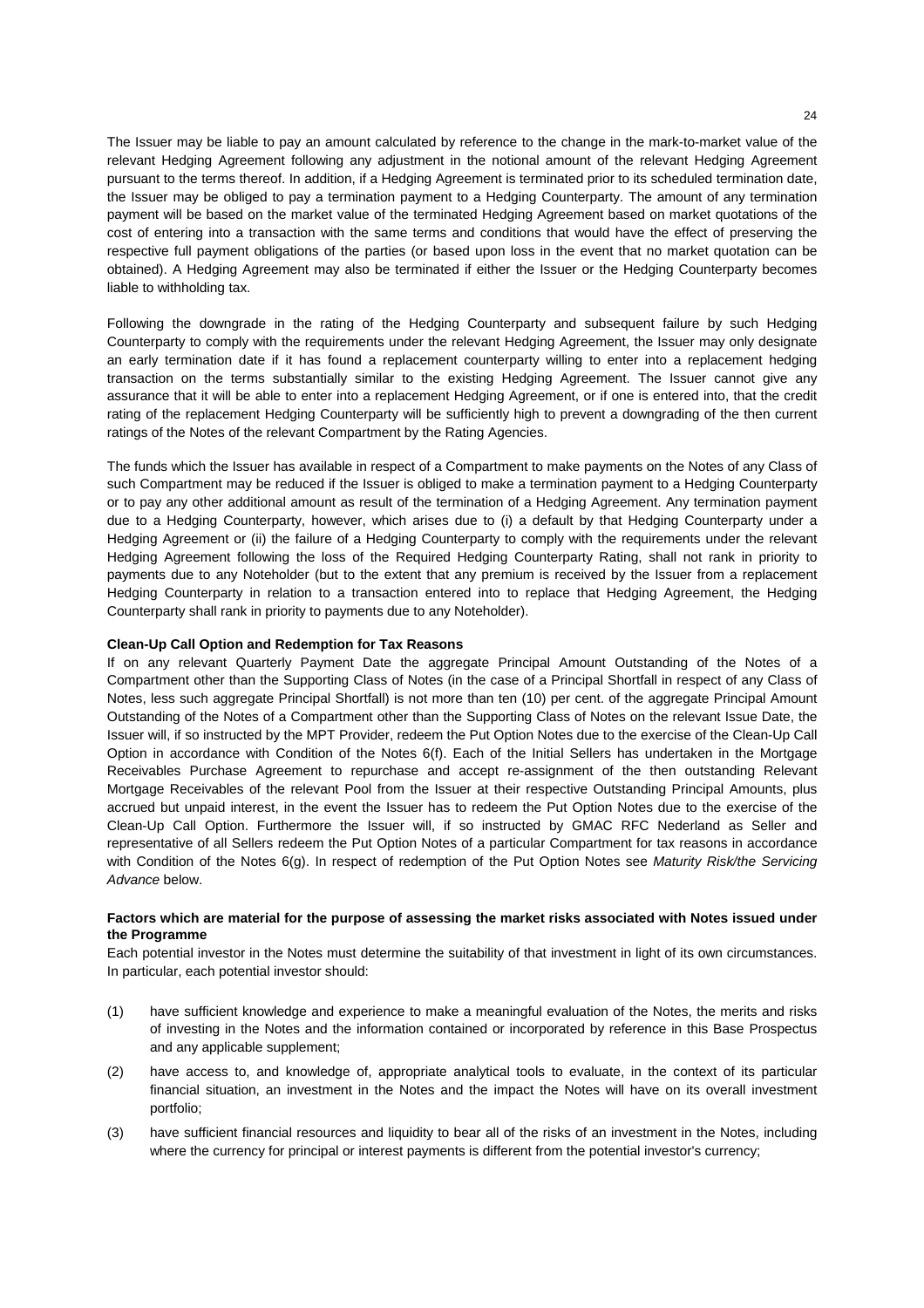- (4) understand thoroughly the terms of the Notes and be familiar with the behaviour of any relevant indices and financial markets; and
- (5) be able to evaluate (either alone or with the help of a financial adviser) possible scenarios for economic, interest rate and other factors that may affect its investments and its ability to bear the applicable risks.

#### **Base Prospectus to be read together with applicable Supplemental Prospectus and Final Terms**

The terms and conditions of the Notes included in this Base Prospectus apply to different Notes which may be issued under the Programme. The full terms and conditions applicable to each Compartment of Notes can be reviewed by reading the master *Terms and Conditions of the Notes under the Progarmme* as set out in full in this Base Prospectus, which constitute the basis of all Notes to be offered under the Programme, together with any Supplemental Prospectuses and the applicable Final Terms which apply and/or disapply, supplement and/or amend the master Terms and Conditions of the Notes under the Programme in the manner required to reflect the particular terms and conditions applicable to the relevant Compartment of Notes.

# **Changes of law**

The structure of the issue of the relevant Notes and the relevant ratings which are to be assigned to them are based on the law of The Netherlands in effect as at the date of this Base Prospectus. No assurance can be given as to the impact of any possible change to the law of The Netherlands or administrative practice in The Netherlands after the date of this Base Prospectus.

### **Limited recourse of the Notes**

Recourse in respect of the Notes of a Compartment will be limited to (a) the relevant Pool and the relevant Beneficiary Rights relating to such Pool; (b) the balances standing to the credit of the relevant Transaction Accounts excluding, depending on the circumstances, the relevant Construction Account and (c) any claims of the Issuer under or in connection with the Relevant Issue Documents to the extent such claims relate to the relevant Pool or if such claims are applied on a pro rata basis, such pro rata part of such claims as more fully described in *Description of Security*.

#### **Eligible Investments**

The Issuer may invest certain amounts in (i) short-term senior unsecured euro-denominated debt obligations (including commercial paper) issued by an issuing entity of which the unsecured and unguaranteed debt obligations are assigned a rating of "A-1+" by S&P (or, in case such debt obligations are guaranteed, the unsecured and unguaranteed debt obligations of the guarantor are assigned a rating of "A-1+" by S&P and are in accordance with the then current S&P criteria) and (ii) deposits in euro with a bank having at least the Short Term Requisite Rating, ("**Eligible Investments**") provided that such Eligible Investments may not have a maturity beyond the immediately succeeding Quarterly Payment Date. Noteholders should be aware that these securities provide security in a different manner than the security provided by the Mortgage Receivables.

#### **Limited Liquidity of the Notes**

There can be no assurance that a secondary market for the Notes will develop or, if a secondary market does develop, that it will provide Noteholders with liquidity of investment or that it will continue for the life of the Notes. To date, no underwriter has indicated that they intend to establish and/or maintain a secondary market in the Notes.

#### **Payments on the Mortgage Receivables**

Payments on the Mortgage Receivables are subject to credit, liquidity and interest rate risks. This may be due to, among other things, market interest rates, general economic conditions, the financial standing of Borrowers and similar factors. Other factors such as loss of earnings, illness, divorce and other similar factors may lead to an increase in delinquencies and bankruptcy filings by Borrowers and could ultimately have an adverse impact on the ability of Borrowers to repay their Mortgage Receivables.

# **Risks of Losses Associated with Declining Property Values**

The security for the Notes of a Compartment pursuant to the Trustee Receivables Pledge Agreement may be affected by, among other things, a decline in the value of the Mortgaged Assets of the related Pool. No assurance can be given that values of those properties have remained or will remain at the level at which they were on the date of origination of the related Mortgage Loans. A decline in value may result in losses to the Noteholders if such security is required to be enforced.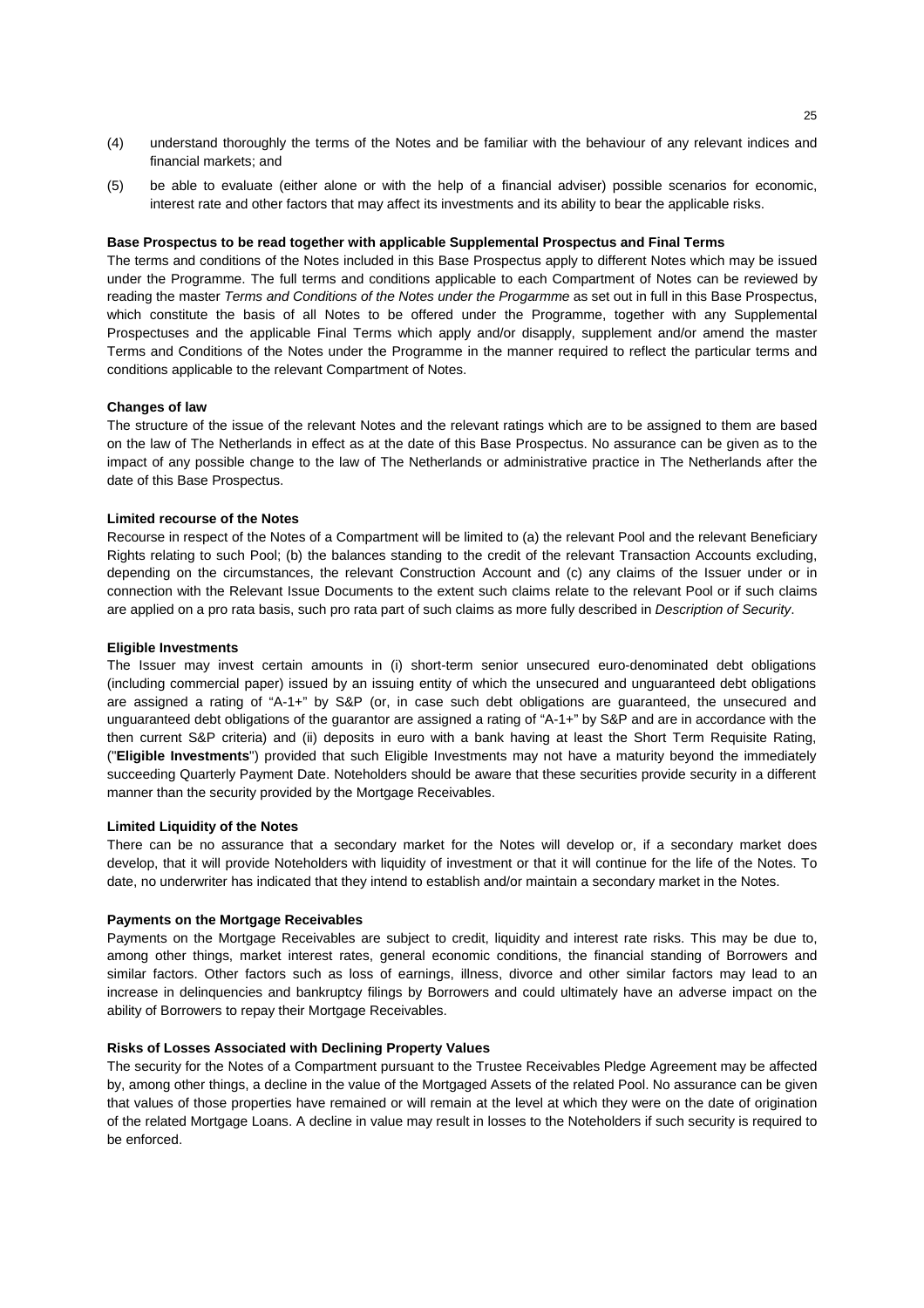# **Proposed Changes to the Basel Capital Accord**

The Basel Committee on Banking Supervision (the '**Committee'**) has issued proposals for reform of the 1988 Capital Accord and has proposed a framework which places enhanced emphasis on market discipline and sensitivity to risk. The third consultative paper on the New Basel Capital Accord was issued on 29 April 2003, with the consultation period ending on 31 July 2003. The Committee announced on 11 May 2004 that it had achieved consensus on the remaining issues and published the text of the new framework on 26 June 2004 under the title Basel II: International Convergence of Capital Measurement and Capital Standards: a Revised Framework. This framework will serve as the basis for national rule-making and approval processes to continue and for banking organisations to complete their preparations for implementation of the new framework. The Committee confirmed that it is currently intended that the various approaches under the framework will be implemented in stages, some from year-end 2006, the most advanced at year-end 2007. As and when implemented, the new framework could affect the risk weighting of the Notes in respect of certain investors if those investors are regulated in a manner which will be affected by the new framework. Consequently, prospective investors should consult their own advisers as to the consequences to and effect on them of the potential application of the New Basel Capital Accord. The precise effects of implementation of the new framework cannot be predicted.

# **Limited Liquidity of the Mortgage Receivables**

The ability of the Issuer to redeem all the Notes of a Compartment in full and to pay all amounts due to the Noteholders of such Compartment, including after the occurrence of an Event of Default in respect of such Compartment, may depend upon whether the value of the Mortgage Receivables of the relevant Pool is sufficient to redeem the relevant Notes. There is no guarantee that at the relevant time there will be an active and liquid secondary market for loans with characteristics similar to the Mortgage Receivables in the Netherlands. It may not, therefore, be possible for the Issuer or, as the case may be, the Security Trustee or a liquidator to sell the Mortgage Receivables on appropriate terms should such a course of action be required.

#### **Maturity Risk / the Servicing Advance**

The ability of the Issuer to redeem all the Put Option Notes of a Compartment on each relevant Put Date (if applicable) or, as the case may be, on the relevant Final Maturity Date in full and to pay all amounts due to the relevant Put Option Noteholders, including after the occurrence of an Event of Default in respect of such Compartment, may depend upon whether the value of the Mortgage Receivables of the related Pool is sufficient to redeem the Put Option Notes of such Compartment.

In respect of a Compartment, the following shall apply: the MPT Provider will undertake in the Issuer Services Agreement to grant on the relevant Put Date the relevant Servicing Advance equal to the aggregate Principal Amount Outstanding of the relevant Put Option Notes in respect of which a Put Option has been exercised, less the aggregate Principal Shortfall in respect of such Put Option Notes, if any, after applying the relevant Notes Redemption Available Amount in respect of such date (excluding item (xii) hereof), to enable the Issuer to redeem the relevant Put Option Notes on the relevant Put Date in accordance with the Conditions of the Notes, in particular Condition of the Notes 6(d). Put Option Noteholders can exercise the Put Option to effect redemption of the Put Option Notes on the relevant Put Date. If the MPT Provider does not confirm that it will provide the relevant Servicing Advance on the relevant Put Date on ultimately 42 days prior to such Put Date, the Issuer (or its agent) will within 14 days approach and request third parties to (i) grant the relevant Servicing Advance in respect of that relevant Put Date and in respect of one or more subsequent Put Dates and (ii) purchase the relevant Excess Mortgage Receivables, on terms substantially the same as set out in the Issuer Services Agreement. If the Issuer does not receive sufficient principal in the form of a Servicing Advance to fully redeem the relevant Put Option Notes in respect of which the Put Option has been exercised on a Put Date, principal payments on such Put Option Notes will be materially adversely affected on such date. This does not constitute an Event of Default. In such case on the relevant Put Date and thereafter payments on the Notes of the relevant Compartment will be made in accordance with the Conditions of the Notes 4, 6 and 9 as if the Put Option had not been exercised until the Put Date on which the Issuer receives a Servicing Advance in an amount sufficient to redeem the Put Option Notes which are subject to redemption.

#### **No Gross-up for Taxes**

As provided in Condition of the Notes 7, if withholding of, or deduction for, or on account of any present or future taxes, duties, assessments or changes of whatever nature are imposed by or on behalf of the Netherlands, any authority therein or thereof having power to tax, the Issuer will make the required withholding or deduction of such taxes, duties, assessments or charges for the account of the Noteholders, as the case may be, and shall not be obliged to pay any additional amounts to the Noteholders.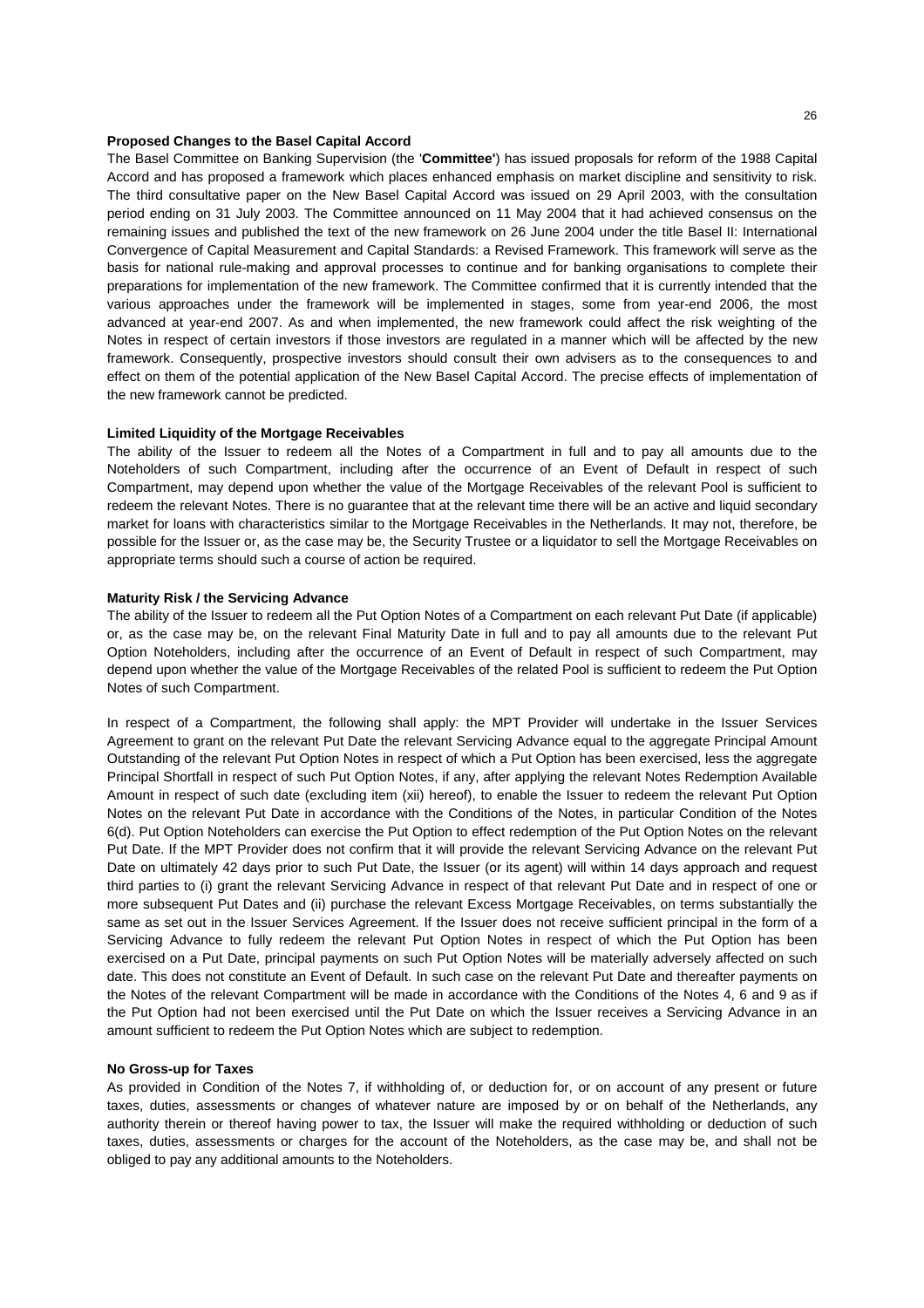#### **Reliance on Third Parties**

Counterparties to the Issuer may not perform their obligations under the Relevant Documents, which may result in the Issuer not being able to meet its obligations under the Notes. It should be noted that there is a risk that (a) GMAC RFC Nederland, Quion 20 and Atlas Funding, each in its capacity as Initial Seller (such as, *inter alia*, exercising its repurchase obligation), (b) GMAC RFC Nederland in its capacities as MPT Provider (such as, *inter alia*, providing the Defaulted Loan Services and a Servicing Advance at a Put Date) and as Issuer Administrator will not meet its obligations vis-à-vis the Issuer; (c) Stater, as sub-agent of the MPT Provider will not perform (i) the MPT Services but not the Defaulted Loan Services in respect of Mortgage Loans originated by GMAC RFC Nederland and part of the Mortgage Loans originated by Atlas Funding and (ii) the MPT Services and the Defaulted Loan Services in the case the MPT Provider defaults in its obligation to perform such services; (d) Quion Hypotheekbemiddeling, as sub-agent of the MPT Provider will not perform the MPT Services (including the Defaulted Loan Services) in respect of Mortgage Loans originated by Quion 20 and the other part of the Mortgage Loans originated by Atlas Funding; (e) Amsterdamsch Trustee's Kantoor B.V. and ATC Management B.V. will not perform their obligations under the relevant Management Agreements and (f) each of the Swap Counterparty, the Paying Agents, the Extension Margin Agent, the Reference Agent, the Floating Rate GIC Provider and the Liquidity Facility Provider (as such parties are specified in the Supplemental Prospectus) will not perform their obligations under the Relevant Documents to which such party is a party.

# **Extension Margins and Subordinated Extension Interest Part**

If the applicable Final Terms specify that the Extension Margins apply after the First Put Date, it should be noted that there is no guarantee that the Extension Margins will be equal to or higher than the Initial Margins. The Subordinated Extension Interest Part will be subordinated in right of payment to other payment obligations of the Issuer as set forth in the Interest Priority of Payments under items (a) up to and including (q). Besides that, the positive difference between the balance standing to the credit of the relevant Reserve Account and the relevant Reserve Account Target Level will only be available for redemption of the Supporting Class of Notes and will not be available for payment of the Subordinated Extension Interest Part. There can be no assurance on the (timely) payment of the Subordinated Extension Interest Part. Non payment of the Subordinated Extension Interest Part will not result in an Event of Default. Moreover, the ratings of the Put Option Notes, if any, do not take into account the (timely) payment of the Subordinated Extension Interest Part.

#### **Reset Mortgage Receivables**

The Mortgage Loans carry a fixed rate or a variable rate of interest. The fixed rate of interest is agreed for a period of up to 30 years from the date of origination, after which the interest rate will be reset for a different or identical time period as selected by the Borrower. Until notification of the assignment of the Mortgage Receivables to the Issuer has been made to the Borrowers, each of the Initial Sellers, whether by law or by proxy, has the right to set the interest rates for the relevant Mortgage Loans. The Issuer has been advised that the right to reset the interest rate should probably be considered as an ancillary right. If this view is correct the interest reset rights will have passed to the Issuer upon assignment of the Relevant Mortgage Receivables. However, the Issuer will in principle be bound by the relevant provisions of the Mortgage Conditions relating to the reset of interest rates. The Mortgage Conditions contain provisions relating to the interest rates and the interest periods to be offered to the Borrowers. According to the reset procedure, the relevant Initial Seller or, as the case may be, the assignee will set the interest rates. Pursuant to the Mortgage Conditions, if a Borrower does not accept the interest rate offered, the Borrower has the obligation to prepay the Mortgage Receivable in full on the date on which the interest rate of a Mortgage Loan is to be reset.

Each of the Initial Sellers will undertake in the Mortgage Receivables Purchase Agreement to set the interest rates of Mortgage Loans as agent of the Issuer or, as the case may be, the Security Trustee in accordance with its then prevailing procedures and on a certain level. Each of the Security Trustee and the Issuer may terminate the appointment of the relevant Initial Seller as agent of the Issuer to determine and set the rates of interest at any time. The Issuer will undertake vis-à-vis Hedging Counterparties that in case (i) the senior unsecured, unsubordinated and unguaranteed debt obligations of Residential Capital, LLC is lower than or is withdrawn in respect of any two of the following ratings: BB- or its equivalent by S&P or Ba3 or its equivalent by Moody's or BB- or its equivalent by Fitch or (ii) the relevant Initial Seller ceases to be a wholly owned indirect subsidiary of Residential Capital, LLC and thereafter the rating assigned to the senior unsecured, unsubordinated and unguaranteed debt obligations of the relevant Initial Seller or the entity of which the relevant Initial Seller becomes a wholly owned (indirect) subsidiary is lower than or is withdrawn in respect of any of the following ratings: BB- or its equivalent by S&P or Ba3 or its equivalent by Moody's or BB- or its equivalent by Fitch then the Issuer will terminate the appointment of the relevant Initial Seller and will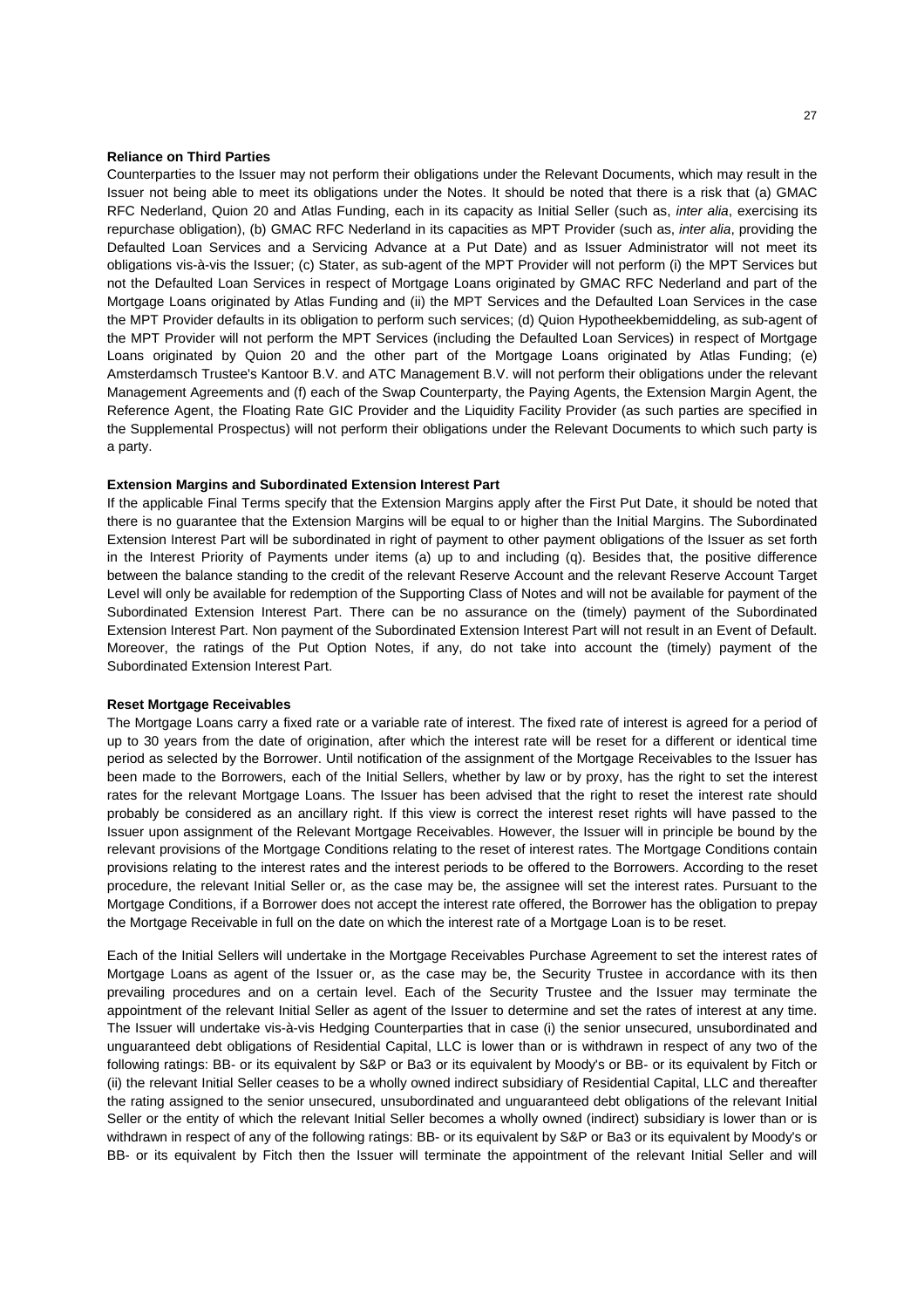appoint the relevant Swap Counterparty to determine and set the rates of interest in accordance with the Mortgage Conditions.

If on an interest reset date a Borrower does not accept the interest rate offered by Quion 20 in accordance with the conditions as set out in the Mortgage Receivables Purchase Agreement, as a consequence of which the relevant Mortgage Receivable will be prepaid, the Issuer will sell and assign and Quion 20 will purchase and accept assignment of such Mortgage Receivable pursuant to the Mortgage Receivables Purchase Agreement.

## **European Union Directive on the Taxation of Savings Income**

Under EC Council Directive 2003/48/EC on the taxation of savings income, Member States are required, from the 1<sup>st</sup> July, 2005, to provide to the tax authorities of another Member State details of payment of interest (or similar income) paid by a person within its jurisdiction to an individual resident in that other Member State. However for a transitional period, Belgium, Luxembourg and Austria are instead required (unless during that period they elect otherwise) to operate a withholding system in relation to such payments (the ending of such transitional period being dependent upon the conclusion of certain other agreements relating to information exchange with certain other countries).

Also with effect from 1 July, 2005, a number of non-EU countries including Switzerland, and certain dependent or associated territories of certain Member States have agreed to adopt similar measures (either provision of information or transitional withholding) (a withholding system in the case of Switzerland) in relation to payments made by a person within its jurisdiction to, or collected by such a person for, an individual resident in a Member State. In addition, the Member States have entered into reciprocal provision of information or transitional withholding arrangements with certain of those dependent or associated territories in relation to payments made by a person in a Member State to, or collected by such a person for, an individual resident in one of those territories.

#### **Forecasts and Estimates**

Forecasts and estimates in this Base Prospectus are forward looking statements. Such projections are speculative in nature and it can be expected that some or all of the assumptions underlying the projections will not prove to be correct or will vary from actual results. Consequently, the actual result might differ from the projections and such differences might be significant.

#### **Ratings of the Notes**

The (future) rating of each of the Notes addresses the assessment made by the Rating Agency(ies) as specified in the applicable Final Terms of the likelihood of full and timely payment of interest and ultimate payment of principal on or before the Final Maturity Date of the relevant Notes.

A rating is not a recommendation to buy, sell or hold securities and may be subject to revision, suspension or withdrawal at any time by the assigning Rating Agency if in its judgement, the circumstances (including a reduction in the credit rating of the Floating Rate GIC Provider, the Swap Counterparty or the Liquidity Facility Provider) in the future so require.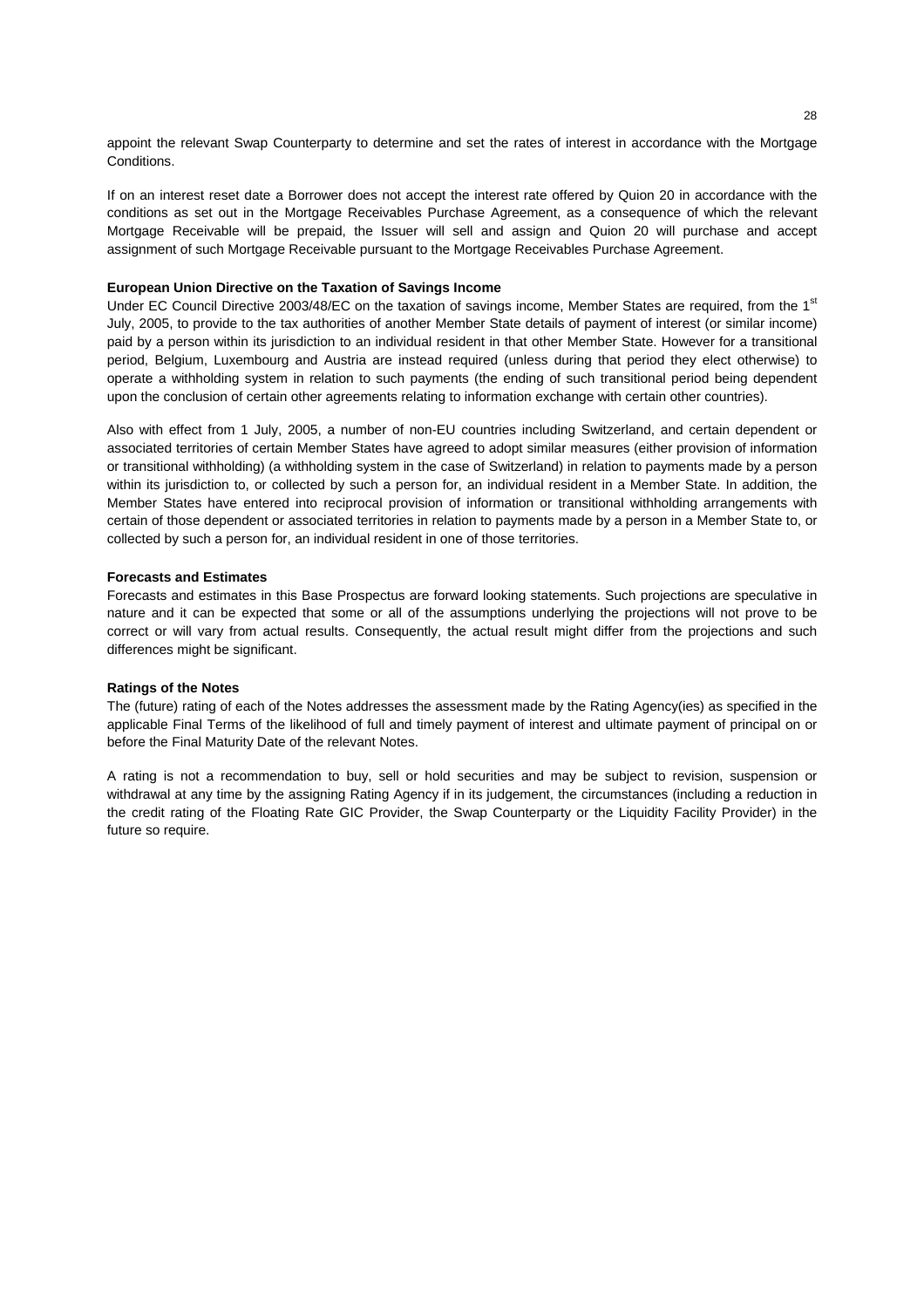# **STRUCTURE DIAGRAM**

*The following structure diagram provides an indicative summary of the principal features of the transaction. The diagram must be read in conjunction with and is qualified in its entirety by the detailed information presented elsewhere in this Base Prospectus.* 

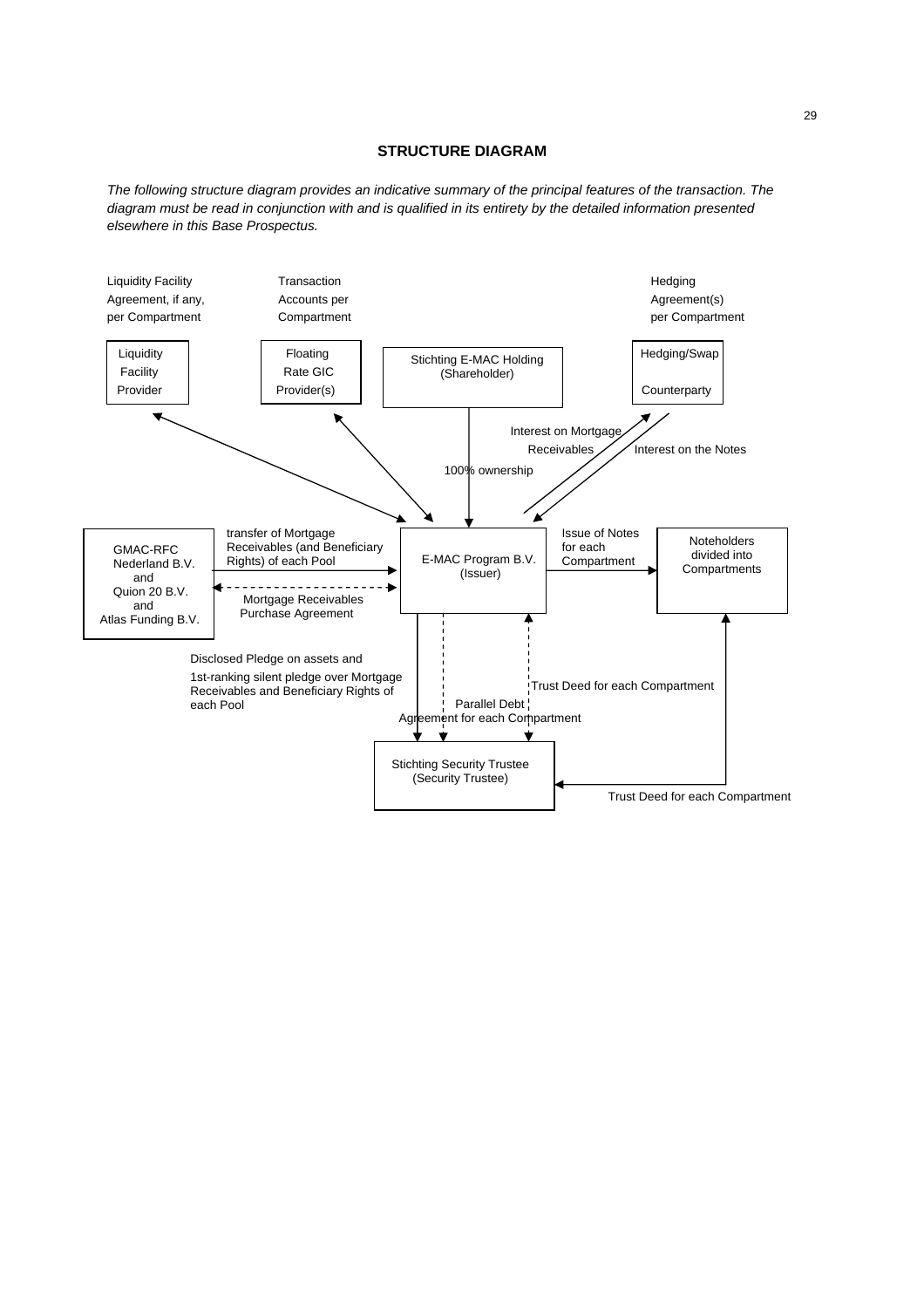# **OVERVIEW OF THE PARTIES AND PRINCIPAL FEATURES OF THE PROGRAMME**

*The following is an overview of the principal features of the issue of the Notes. This overview should be read in conjunction with, and is qualified in its entirety by reference to, the detailed information presented elsewhere in this Base Prospectus.* 

# **THE PARTIES:**

| <b>Issuer:</b>               | E-MAC Program B.V., incorporated under the laws of<br>the Netherlands as a private company with limited<br>("besloten<br>vennootschap<br>met<br>beperkte<br>liability<br>aansprakelijkheid")<br>having<br>its corporate<br>seat in<br>Amsterdam and registered with the Commercial<br>Register of the Chamber of Commerce of Amsterdam<br>under number 34258908.                                                                                                                                                                                                                                                                                                                                                                                                                                             |
|------------------------------|--------------------------------------------------------------------------------------------------------------------------------------------------------------------------------------------------------------------------------------------------------------------------------------------------------------------------------------------------------------------------------------------------------------------------------------------------------------------------------------------------------------------------------------------------------------------------------------------------------------------------------------------------------------------------------------------------------------------------------------------------------------------------------------------------------------|
| <b>Initial Sellers:</b>      | GMAC RFC Nederland B.V incorporated under the laws<br>of the Netherlands as a private company with limited<br>liability ("besloten<br>vennootschap<br>beperkte<br>met<br>aansprakelijkheid"), having its corporate<br>seat in<br>Amsterdam. GMAC RFC Nederland B.V. is an indirect<br>wholly owned subsidiary of Residential Capital, LLC;                                                                                                                                                                                                                                                                                                                                                                                                                                                                   |
|                              | Atlas Funding B.V. incorporated under the laws of the<br>Netherlands as a private company with limited liability<br>("besloten<br>vennootschap<br>beperkte<br>met<br>aansprakelijkheid"),<br>having its corporate seat in<br>Amsterdam; and                                                                                                                                                                                                                                                                                                                                                                                                                                                                                                                                                                  |
|                              | Quion 20 B.V., incorporated under the laws of the<br>Netherlands as a private company with limited liability<br>("besloten<br>vennootschap<br>met<br>beperkte<br>aansprakelijkheid"), having its<br>corporate<br>seat in<br>Rotterdam (see Description of the Initial Sellers).                                                                                                                                                                                                                                                                                                                                                                                                                                                                                                                              |
| <b>Sellers</b>               | The Initial Sellers and/or, as the case may be, any other<br>legal entity who accedes to the Programme as seller of<br>mortgage receivables.                                                                                                                                                                                                                                                                                                                                                                                                                                                                                                                                                                                                                                                                 |
| <b>Issuer Administrator:</b> | <b>GMAC RFC Nederland.</b>                                                                                                                                                                                                                                                                                                                                                                                                                                                                                                                                                                                                                                                                                                                                                                                   |
| <b>MPT Provider:</b>         | GMAC RFC Nederland. The MPT Provider will appoint<br>(i) Stater Nederland B.V., incorporated under the laws<br>of the Netherlands as a private company with limited<br>("besloten<br>vennootschap<br>liability<br>beperkte<br>met<br>aansprakelijkheid"), as its sub-agent to provide certain<br>of (a) the MPT Services (excluding the Defaulted Loan<br>Services) and (b) the MPT Services (including the<br>Defaulted Loan Services) in the case the MPT Provider<br>defaults in its obligation to perform such services in<br>respect of the Mortgage Loans originated by GMAC<br>RFC Nederland and part of the Mortgage Loans<br>Atlas<br>Funding<br>originated<br>by<br>and<br>(ii)<br>Quion<br>Hypotheekbemiddeling B.V., incorporated under the<br>laws of the Netherlands as a private company with |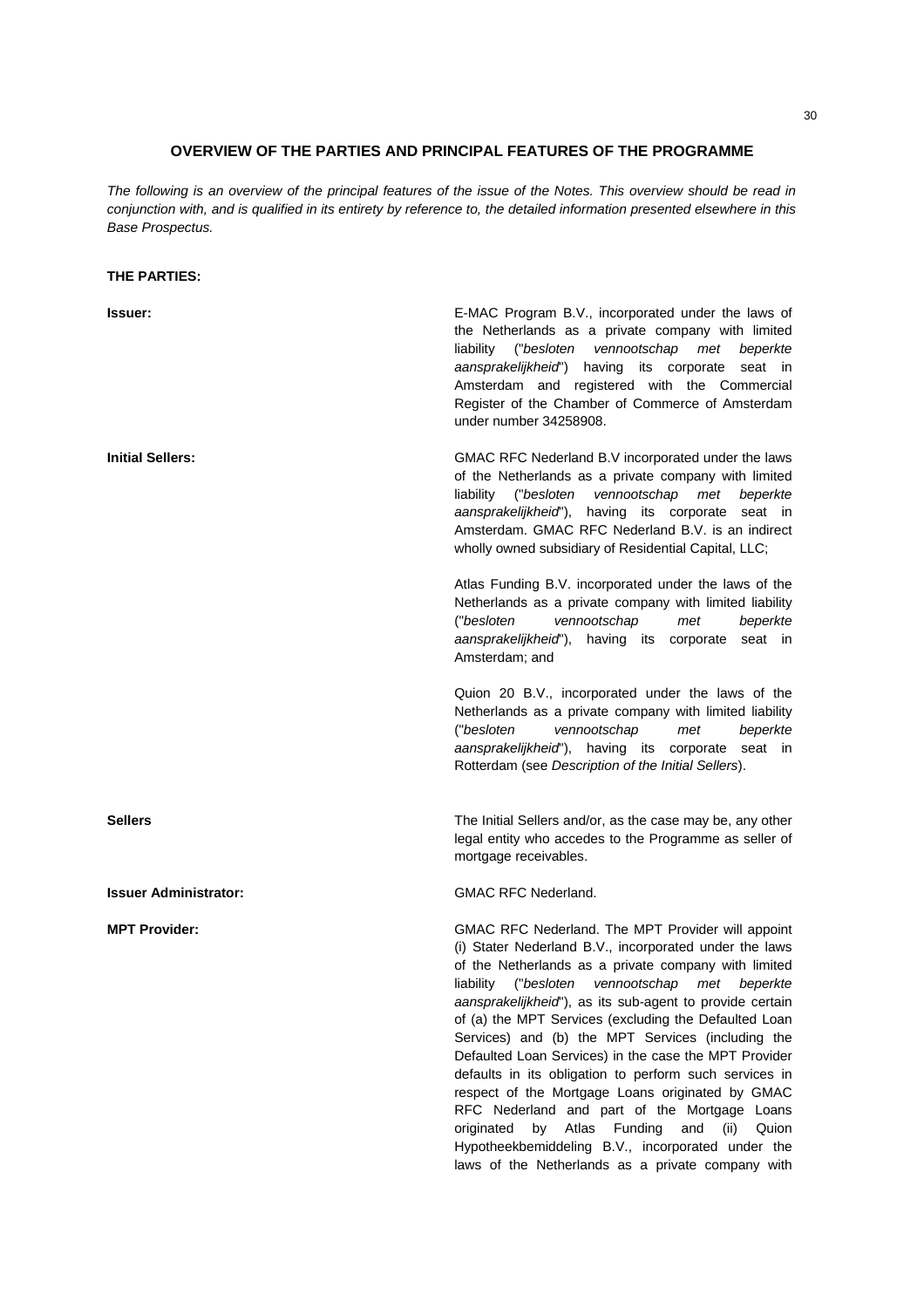|                                     | limited liability ("besloten vennootschap met beperkte<br>aansprakelijkheid") as its sub-agent to provide certain of<br>the MPT Services (including the Defaulted Loan<br>Services) in respect of the Mortgage Loans originated<br>by Quion 20 and the remaining part of the Mortgage<br>Loans originated by Atlas Funding (see Issuer Services<br>Agreement).                                                                                                            |
|-------------------------------------|---------------------------------------------------------------------------------------------------------------------------------------------------------------------------------------------------------------------------------------------------------------------------------------------------------------------------------------------------------------------------------------------------------------------------------------------------------------------------|
| <b>Security Trustee:</b>            | Stichting Security Trustee E-MAC Program, established<br>under the laws of the Netherlands as a foundation<br>("stichting") having its corporate seat in Amsterdam and<br>registered with the Commercial Register of the<br>Chamber of Commerce of Amsterdam under number<br>34257962.                                                                                                                                                                                    |
| <b>Stichting Holding:</b>           | Stichting E-MAC Holding, established under the laws of<br>the Netherlands as a foundation ("stichting") having its<br>corporate seat in Amsterdam and registered with the<br>Commercial Register of the Chamber of Commerce of<br>Amsterdam under number 34176190. The entire share<br>capital of the Issuer is owned by Stichting Holding.                                                                                                                               |
| Directors:                          | ATC Management B.V., the sole director of the Issuer,<br>Amsterdamsch Trustee's Kantoor B.V., the sole director<br>of the Security Trustee and ATC Management B.V., the<br>sole director of Stichting Holding, having their corporate<br>seats in Amsterdam and registered with the Commercial<br>Register of the Chamber of Commerce of Amsterdam<br>under number 33226415 and number 33001955,<br>respectively. The Directors belong to the same group of<br>companies. |
| <b>Liquidity Facility Provider:</b> | As specified in the relevant Final Terms.                                                                                                                                                                                                                                                                                                                                                                                                                                 |
| <b>Swap Counterparty:</b>           | As specified in the relevant Final Terms.                                                                                                                                                                                                                                                                                                                                                                                                                                 |
| <b>Savings Insurance Companies:</b> | DBV, Universal, Generali and Allianz, each incorporated<br>under the laws of the Netherlands as a public company<br>("naamloze vennootschap") and as further specified in<br>the relevant Final Terms.                                                                                                                                                                                                                                                                    |
| <b>Floating Rate GIC Provider:</b>  | As specified in the relevant Final Terms.                                                                                                                                                                                                                                                                                                                                                                                                                                 |
| <b>Principal Paying Agent:</b>      | <b>ABN AMRO</b>                                                                                                                                                                                                                                                                                                                                                                                                                                                           |
| <b>Reference Agent:</b>             | As specified in the relevant Final Terms.                                                                                                                                                                                                                                                                                                                                                                                                                                 |
| <b>Extension Margin Agent:</b>      | As specified in the relevant Final Terms.                                                                                                                                                                                                                                                                                                                                                                                                                                 |
| Paying Agents(s):                   | As specified in the relevant Final Terms.                                                                                                                                                                                                                                                                                                                                                                                                                                 |
| <b>Listing Agent:</b>               | As specified in the relevant Final Terms.                                                                                                                                                                                                                                                                                                                                                                                                                                 |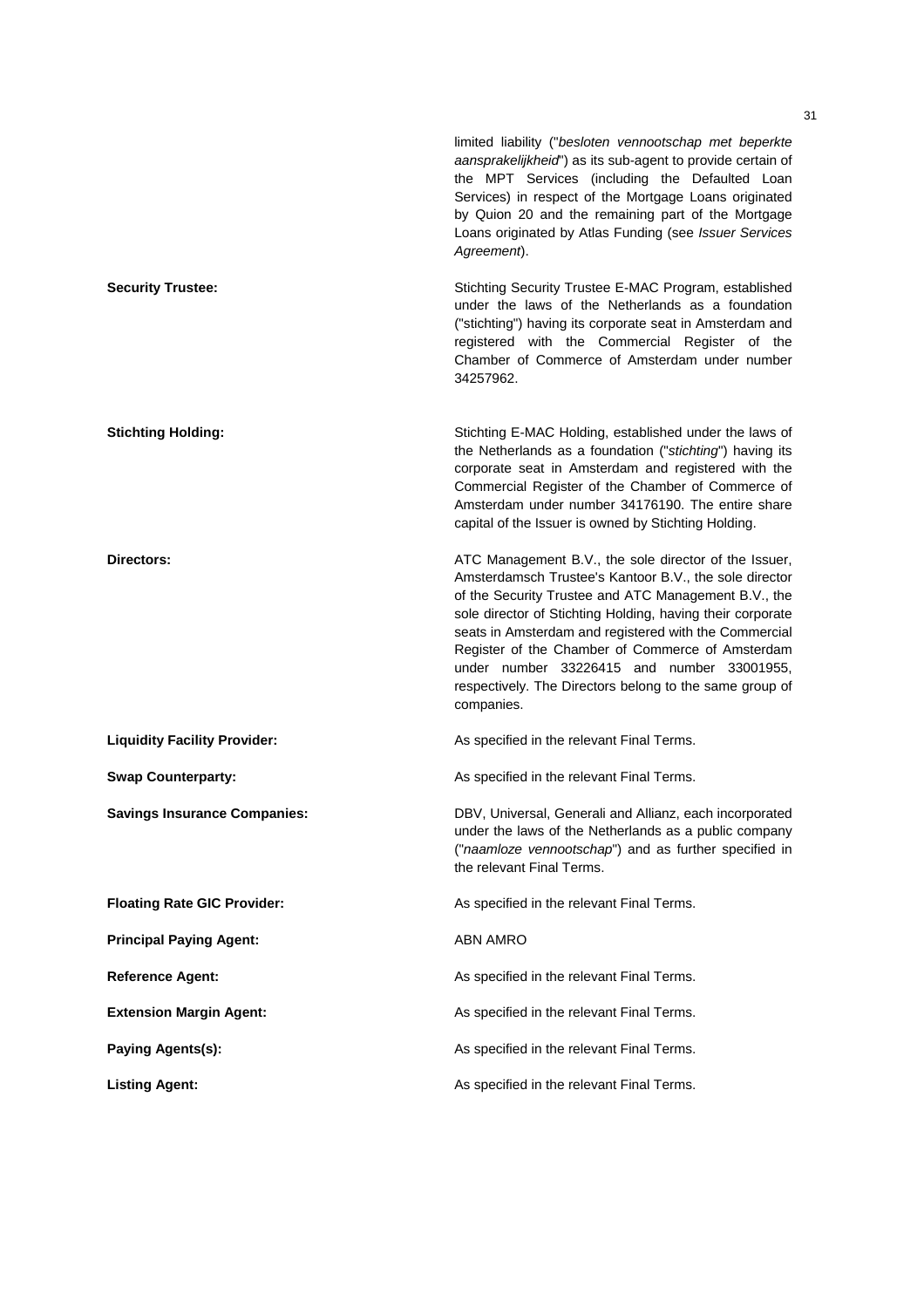**THE NOTES:** 

**The Notes:** The notes will be issued in different Compartments and each Compartment will be linked to a specific Pool. Such a Pool consists of Mortgage Receivables which meet the Relevant Eligibility Criteria and which are purchased by the Issuer in respect of such Compartment. The Notes of each Compartment can be issued in the following Classes: Senior Class A Notes, Mezzanine Class B Notes, Junior Class C Notes, Subordinated Class D Notes and Subordinated Class E Notes. Any Class of Notes may be subdivided in sequential tranches as specified in the relevant Final Terms. The Principal Amount Outstanding of one or more Classes of Notes may be zero at their Issue Date. In such event such Notes will not be actually issued and any reference in this Base Prospectus and in the Relevant Issue Documents to such Class or Classes of Notes of such Compartment should be disregarded.

**Supplemental Prospectus: For each issue of a Compartment of Notes a** Supplemental Prospectus will be made available which will, *inter alia*, describe the relevant Pool and will contain the Final Terms relating to such Compartment. The Supplemental Prospectus will be subject to the prior approval of the IFSRA with the exception of the Final Terms contained therein.

**Denomination: Conserverse in the set of the set of the set of the set of the issued in the set of the issued in the issued in the issued in the issued in the issued in the issued in the issued in the issued in the issue** denominations of at least Euro 100,000.

**Status and Ranking: The Notes of each Class, whether or not issued in** different tranches, of the same Compartment rank *pari passu* and rateably without any preference or priority among Notes of the same Class of the same Compartment.

> In accordance with the Conditions, the relevant Final Terms and the relevant Trust Deed (i) payments of principal and interest on the Mezzanine Class B Notes are subordinated to, *inter alia*, payments of principal and interest on the Senior Class A Notes, (ii) payments of principal and interest on the Junior Class C Notes are subordinated to, *inter alia*, payments of principal and interest on the Senior Class A Notes and the Mezzanine Class B Notes, (iii) payments of principal and interest on the Subordinated Class D Notes are subordinated to, *inter alia*, payments of principal and interest on the Senior Class A Notes, the Mezzanine Class B Notes and the Junior Class C Notes and (iv) payments of principal and interest on the Subordinated Class E Notes are subordinated to, *inter alia*, payments of principal and interest on the Senior Class A Notes, the Mezzanine Class B Notes, the Junior Class C Notes and the Subordinated Class D Notes. See further *Terms and Conditions of the Notes under the Programme* below.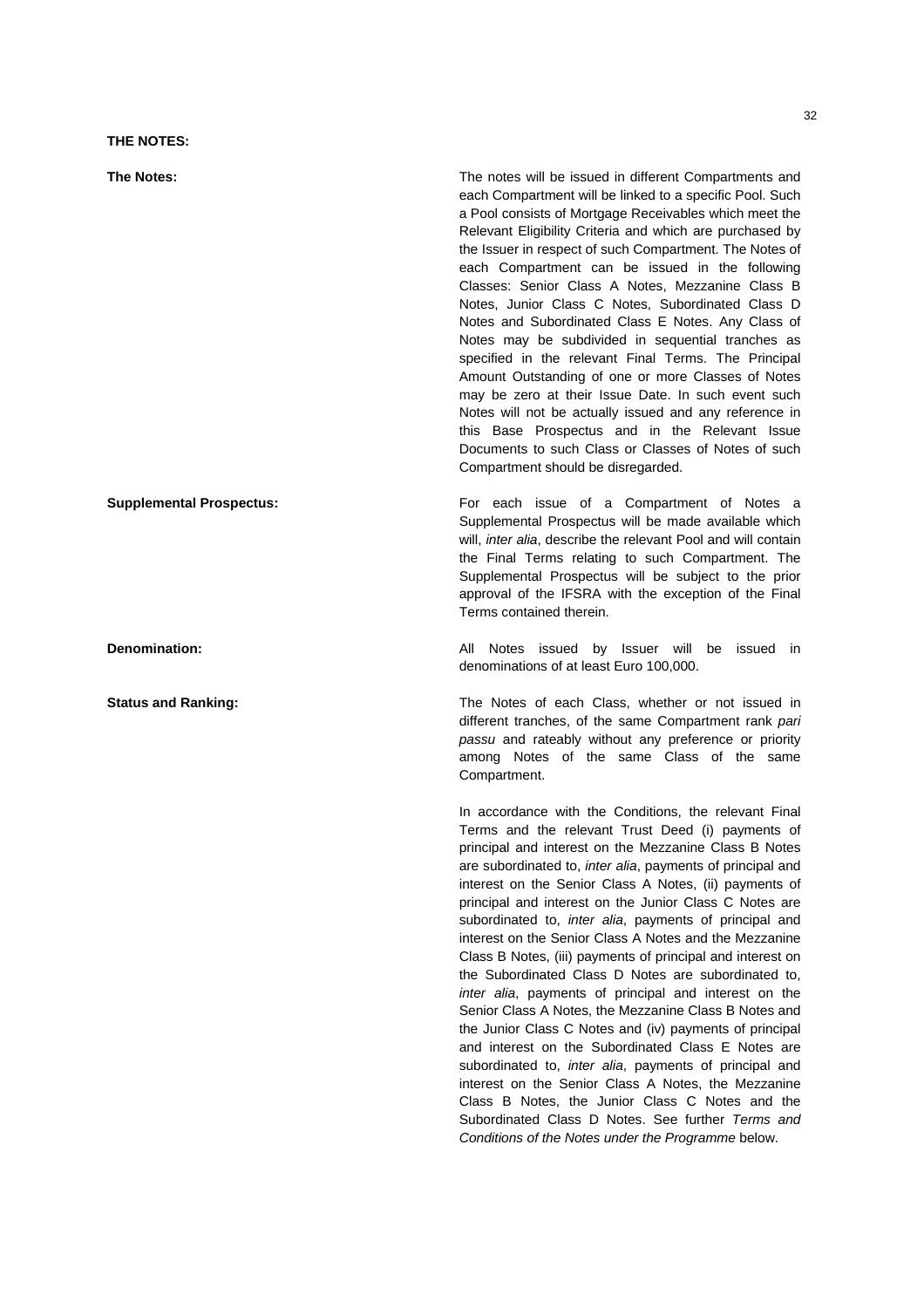**Interest:** The Notes will bear fixed rate interest (Fixed Rate Notes) or floating rate interest (Floating Rate Notes) as specified in the relevant Final Terms. Each Compartment will comprise of either Floating Rate Notes or Fixed Rate Notes or a combination of Fixed Rate Notes and Floating Rate Notes.

**Floating Rate Notes:** In respect of any Compartment which contains Floating Rate Notes, interest is payable in respect of such Floating Rate Notes by reference to a Floating Rate Interest Period and will be payable quarterly in arrear in euros in respect of the Principal Amount Outstanding of such Notes on the first day of the Floating Rate Interest Period as indicated in the Final Terms (or, if such day is not a Business Day, the next succeeding Business Day, unless such Business Day falls in the next succeeding calendar month in which event interest on such Notes will be payable on the Business Day immediately preceding such day) in each year (each such day being a Quarterly Payment Date). Each successive Floating Rate Interest Period will commence on (and include) a Quarterly Payment Date and end on (but exclude) the next succeeding Quarterly Payment Date, except for the first Floating Rate Interest Period, which will commence on (and include) the relevant Issue Date and will end on (but exclude) the first Quarterly Payment Date as set out in the relevant Final Terms. The interest will be calculated on the basis of the actual number of days in a Floating Rate Interest Period divided by a year of 360 days.

> Interest on such Notes for each Floating Rate Interest Period from the relevant Issue Date will accrue at a rate equal to the sum of Euribor for three months deposits in euros, unless specified otherwise in the Final Terms, plus a margin and for such period as set out in the relevant Final Terms.

**Fixed Rate Notes: In respect of any Compartment which contains Fixed** Rate Notes, interest is payable in respect of such Fixed Rate Notes by reference to a Fixed Rate Interest Period and will be payable per annum in arrear in euros in respect of the Principal Amount Outstanding of such Notes on the each year on the Annual Payment Date specified in the relevant Final Terms. Each successive Fixed Rate Interest Period will commence on (and include) the Interest Period Date set out in the applicable Final Terms and end on (but exclude) the same date in the next succeeding year except for the first Fixed Rate Interest Period, which will commence on (and include) the relevant Issue Date and end on (but exclude) the first Interest Period Date as set out in the applicable Final Terms. The interest will be calculated on the basis of the actual number of days in a Fixed Rate Interest Period divided by a year of 365 days or, in the case of a Fixed Rate Interest Period falling in a leap year, 366 days.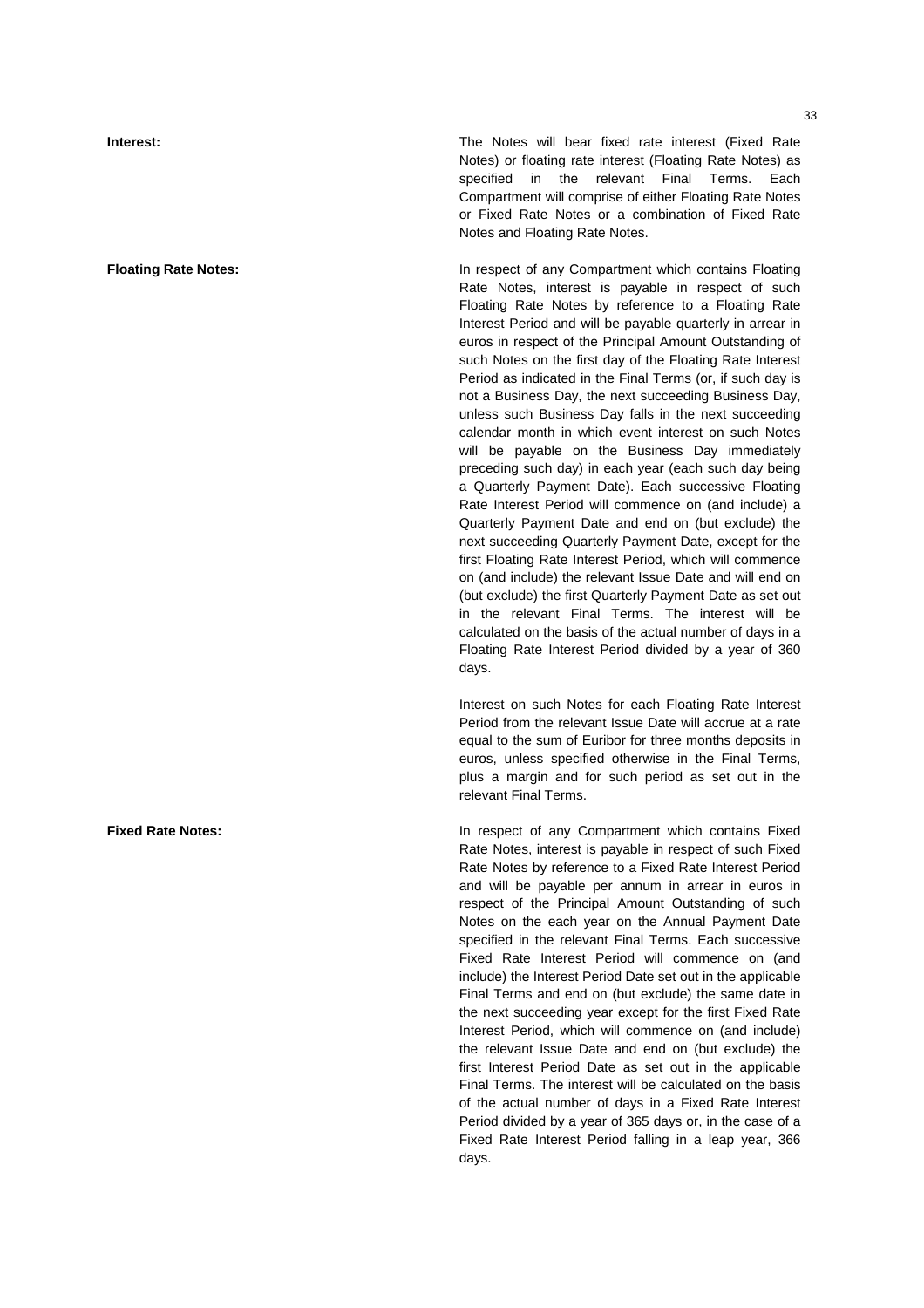**Extension Margin: If the relevant Final Terms specify that the Extension** Margin is applicable and if on the First Put Date (as defined in Condition of the Notes 6) in respect of a Compartment, the Put Option Notes of such Compartment have not been redeemed in full, a floating rate interest will be applicable to each Class of Notes of such Compartment. In case of Floating Rate Notes, the rate of interest applicable to the relevant Notes will be equal to the sum of Euribor for three months deposits, payable by reference to Floating Rate Interest Periods on each Quarterly Payment Date, increased with the relevant Extension Margin and in the case of Fixed Rate Notes, which Notes shall be deemed to be Floating Rate Notes as of the First Put Date, the interest applicable to the relevant Notes will be equal to the sum of Euribor for three months deposits, payable by reference to Floating Rate Interest Periods on each Quarterly Payment Date, increased with the relevant Extension Margin, as calculated in accordance with Condition of the Notes  $4(I)(d)$  and  $4(II)(d)$  and  $4(II)(e)$ .

> The Extension Margins applicable as of the First Put Date in respect of each Class of Put Option Notes and the Supporting Class of Notes of a Compartment will be set as follows:

> The Extension Margin Agent will select the top five then leading European securitisation underwriters in recognised league tables showing volume of European Residential Mortgage Backed Securities transactions (excluding for the sake of clarity Residential Mortgage Backed Securities transactions with mortgages originated by these underwriters themselves). Such underwriters will be requested by the Extension Margin Agent to give quotes for the Extension Margins based on the following assumptions in respect of the relevant Compartment:

- (a) no Put Option Noteholder exercises its Put Option;
- (b) the Put Option Notes will have a remaining assumed average life (on a 30/360 basis) based on a CPR as specified in the applicable Final Terms applied to the then outstanding Mortgage Receivables;
- (c) the interest rate applicable to a Mortgage Loan will not change on an interest reset date;
- (d) the Mortgage Receivables are not prepaid on an interest reset date (other than what is effected by the assumed CPR);
- (e) there are no delinquencies and no defaults in respect of the Mortgage Receivables and no such delinquencies or defaults will occur:
- (f) the Conditions of the Notes remain the same;
- (g) there will be no Further Advances and/or repurchases of the Mortgage Receivables and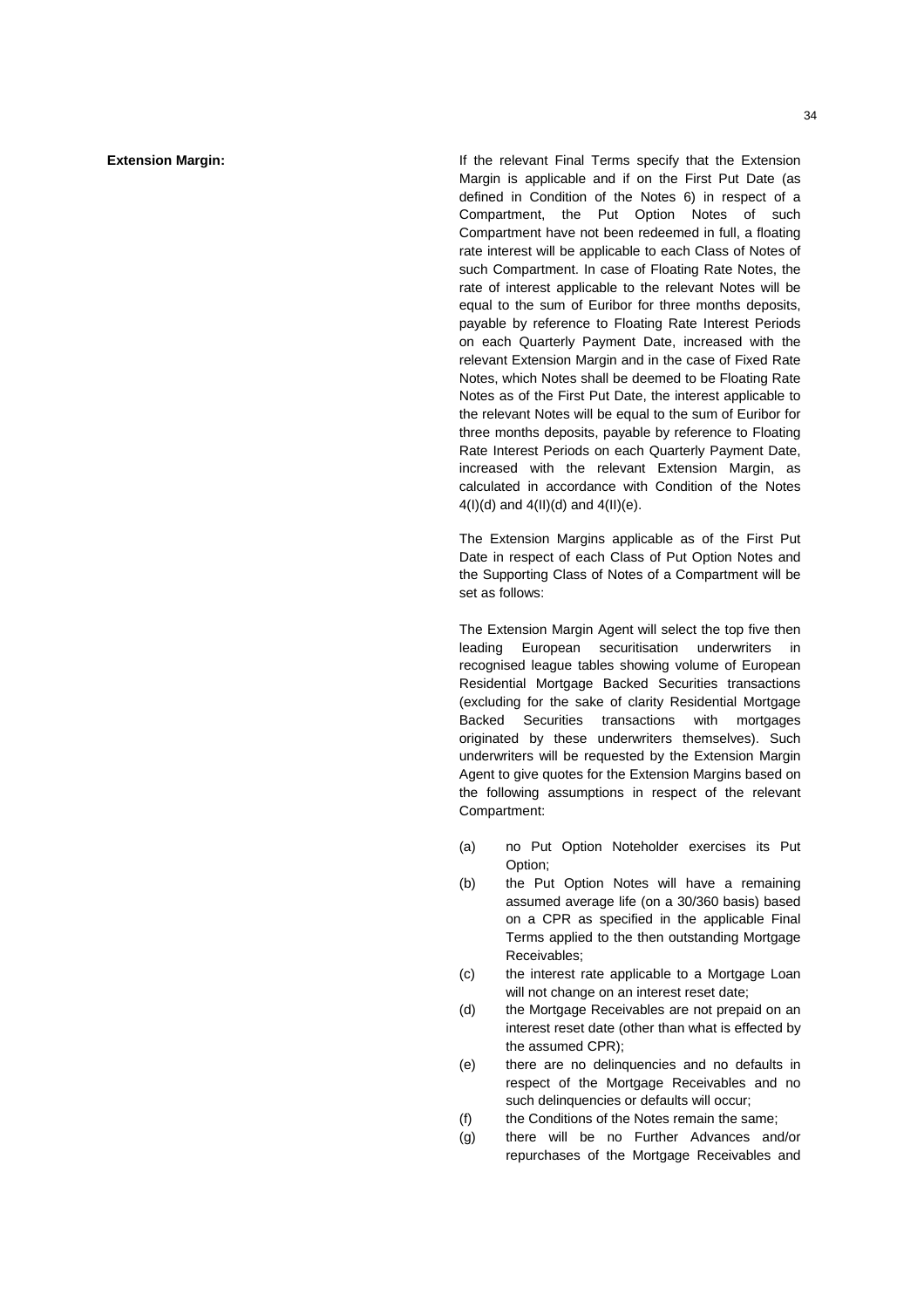no delinquencies and no defaults by any of the relevant Sellers;

- (h) the Clean-Up Call Option will be exercised; and
- (i) the then current ratings assigned to the Put Option Notes will be confirmed on the First Put Date by each Rating Agency which has assigned a rating to such Put Option Notes.

The Extension Margins will be equal to the arithmetic mean (rounded, if necessary, to the nearest basis point) of such five quotes of such underwriters as determined by the Extension Margin Agent. The Extension Margins shall be notified to the Noteholders on the 60th day prior to the First Put Date in accordance with Condition of the Notes 6(e)(iv)(b).

After the determination of the Extension Margins as of the First Put Date the Extension Margins will not be changed.

**Final Maturity Date:** Unless previously redeemed and subject to the Conditions, the Issuer will redeem the Notes of the relevant Compartment at their respective Principal Amount Outstanding on the date as specified in the Final Terms of such Compartment.

**Mandatory Redemption of the Notes:** If specified in the Final Terms of such Compartment that Condition of the Notes 6b(I) or 6b(II) is applicable, the Issuer will be obliged to apply the relevant Notes Redemption Available Amount, if any, to (partially) redeem the relevant Put Option Notes as of the Quarterly Payment Date thereafter specified in the relevant Final Terms and on each Quarterly Payment Date thereafter until fully redeemed. If in respect of a Compartment, any Class of Notes is divided in tranches, such tranches will be redeemed sequentially, unless the relevant Final Terms states otherwise in which case such tranches are redeemed on a pro rata basis.

> The relevant Notes Redemption Available Amount will be equal to the relevant Principal Available Amount less, if so specified in the applicable Final Terms, (i) the relevant Initial Purchase Price for any Further Advance Receivables and (ii) the relevant Initial Purchase Price for any New Mortgage Receivables. As a consequence on any Quarterly Payment Date the Notes Redemption Available Amount may be nil.

**Redemption for tax reasons In the event of certain tax changes affecting any** Class(es) of Notes of a Compartment, including in the event that the Issuer is or will be obliged to make any withholding or deduction from payments in respect of the Notes of such Compartment (although the Issuer will not have any obligation to pay additional amounts in respect of any such withholding or deduction) which is evidenced by written legal tax advice, the Issuer will, if so directed by GMAC RFC Nederland as Seller and representative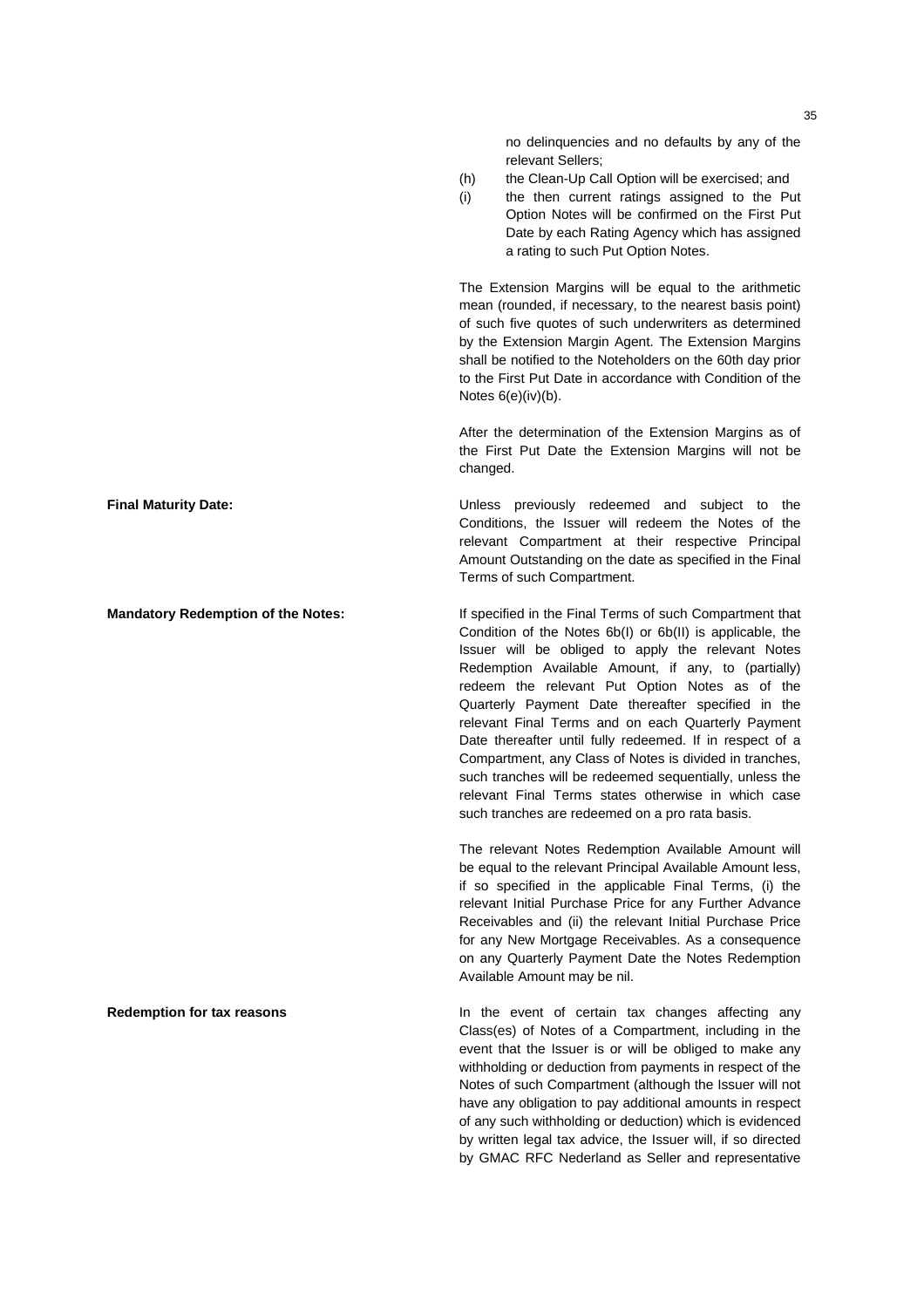of all Sellers, redeem all (but not some only) of the Put Option Notes of the relevant Compartment at their respective Principal Amount Outstanding together with accrued but unpaid interest thereon up to but excluding the date of such redemption, subject to and in accordance with the Conditions of the Notes. No Class of Put Option Notes of a Compartment may be redeemed under such circumstances unless the other Classes of Put Option Notes of such Compartment (or such of them as are then outstanding) are also redeemed in full at the same time.

**Clean-Up Call Option** If on any relevant Quarterly Payment Date the aggregate Principal Amount Outstanding of the Notes of a Compartment other than the Supporting Class of Notes (in the case of a Principal Shortfall in respect of any Class of Notes, less such aggregate Principal Shortfall) is not more than ten (10) per cent. of the aggregate Principal Amount Outstanding of the Notes of such Compartment other than the Supporting Class of Notes on the relevant Issue Date, the Issuer will redeem the Put Option Notes, if so instructed by the MPT Provider, due to the exercise of the Clean-Up Call Option. In such event, each of the Initial Sellers has undertaken in the Mortgage Receivables Purchase Agreement to repurchase and accept re-assignment of the then outstanding Relevant Mortgage Receivables of the relevant Pool from the Issuer at their respective Outstanding Principal Amounts, plus accrued but unpaid interest.

> For further details in respect of redemption of the Put Option Notes see *Extension Margin* above.

**Method of Payment:** For so long as the Notes of a Compartment are represented by a Global Note, payments of principal and interest will be made by giro transfer in euro to a common depository through Euroclear Netherlands or, as the case may be, Euroclear and Clearstream, Luxembourg for the credit of the respective accounts of the relevant Noteholders.

**Use of proceeds:** The Issuer will use the net proceeds from the issue of the Put Option Notes of a Compartment less, if so specified in the applicable Final Terms, the Pre-funded Amount, to pay to the relevant Seller or Sellers part of the Initial Purchase Price for the Mortgage Receivables of the related Pool pursuant to the provisions of the Mortgage Receivables Purchase Agreement (see *Mortgage Receivables Purchase Agreement* and *Use of Proceeds*). However, an amount equal to the aggregate Construction Amount relating to such Pool will be withheld by the Issuer and be deposited on the relevant Construction Account (see *Mortgage Receivables Purchase Agreement* and *Risk Factors*).

The net proceeds from the issue of the Supporting Class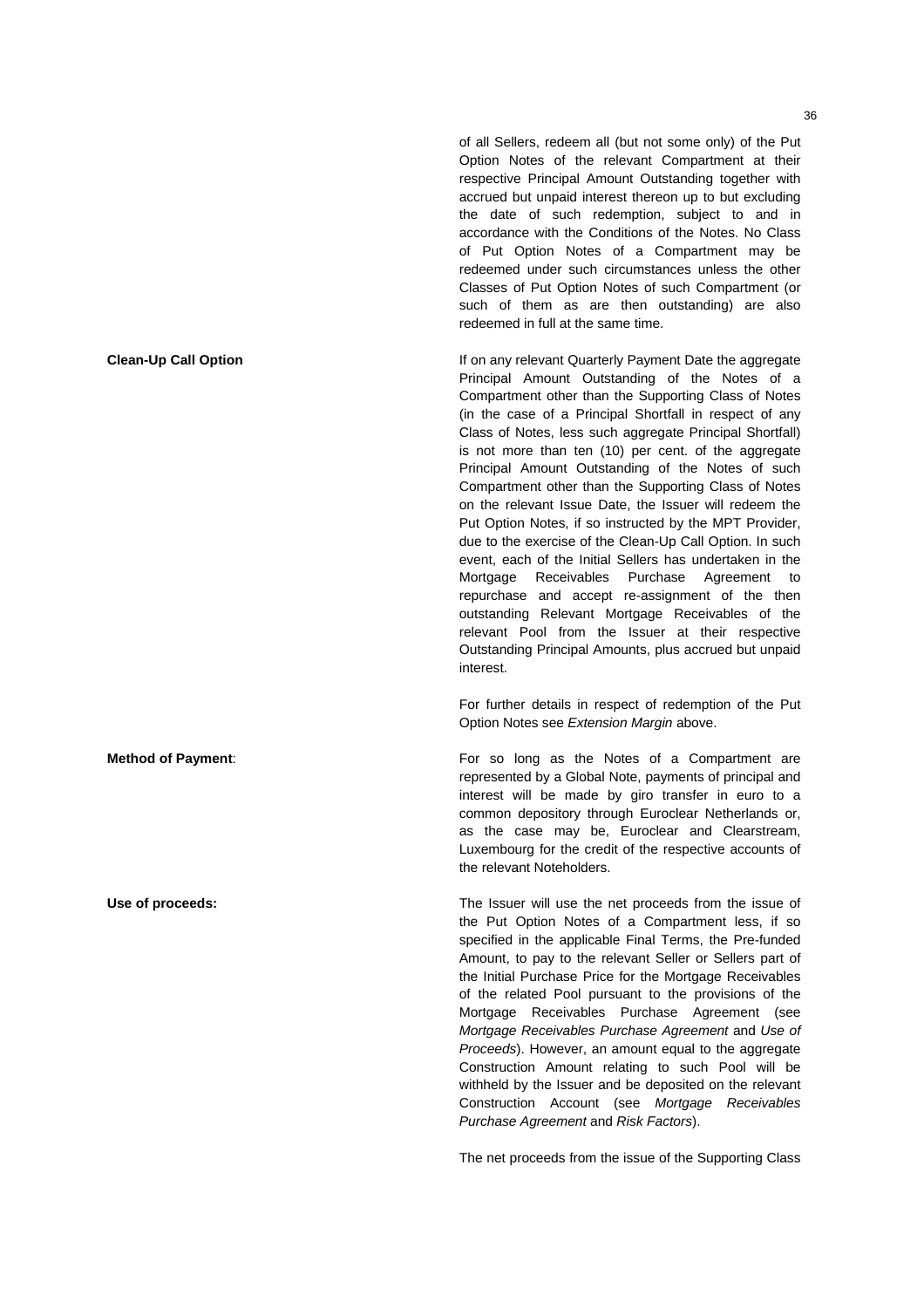of Notes of a Compartment, if any, will be deposited in the relevant Reserve Account.

Such Pre-funded Amount will be deposited in the relevant Pre-funding Account and will be available for the purchase of New Mortgage Receivables on any Prefunding Purchase Date during the relevant Pre-funding Period (see *Purchase of New Mortgage Receivables*).

**Security for the Notes:** The Notes of each Compartment will be secured indirectly by: (a) a first ranking right of pledge by the Issuer to the Security Trustee over (i) the Mortgage Receivables of the related Pool, including all rights ancillary thereto, and (ii) the Beneficiary Rights relating thereto; and (b) a first ranking right of pledge by the Issuer to the Security Trustee for the benefit of all Noteholders (including any Notes to be issued from time to time) over the Issuer's rights under or in connection with the Mortgage Receivables Purchase Agreement, the Programme Agreement, the relevant Hedging Agreements, the Issuer Services Agreement, the relevant Liquidity Facility Agreement, the Floating Rate GIC, the relevant Sub-Participation Agreement, the Receivables Proceeds Distribution Agreements, (and therefore, if applicable, a pro rate share in such rights of pledge) and in respect of the relevant Transaction Accounts.

> Furthermore, Stichting GMAC RFC Nederland Ontvangsten shall grant on the balances standing to the credit of the Foundation GMAC RFC Nederland Collection Account a first ranking right of pledge in favour of the Security Trustee and the Previous Transaction Security Trustees jointly and a second ranking right of pledge in favour of the Issuer and the Previous Transaction SPVs jointly both under the condition that future issuers (and any security trustees) in securitisation transactions and future vehicles in conduit transactions or similar transactions (and any security trustees relating thereto) initiated by GMAC RFC Nederland will also have the benefit of such right of pledge. Such rights of pledge will be notified to the Foundation Accounts Provider, the bank where the Foundation GMAC RFC Nederland Collection Account is maintained.

> Stichting Quion 20 Ontvangsten shall grant on the balances standing to the credit of the Foundation Quion 20 Collection Account of the relevant Pool a first ranking right of pledge in favour of the Security Trustee and a second ranking right of pledge in favour of the Issuer. Such rights of pledge will be notified to the Foundation Accounts Provider, the bank where the Foundation Quion 20 Collection Account in respect of the relevant Compartment is maintained.

> Stichting Atlas Funding Ontvangsten shall grant on the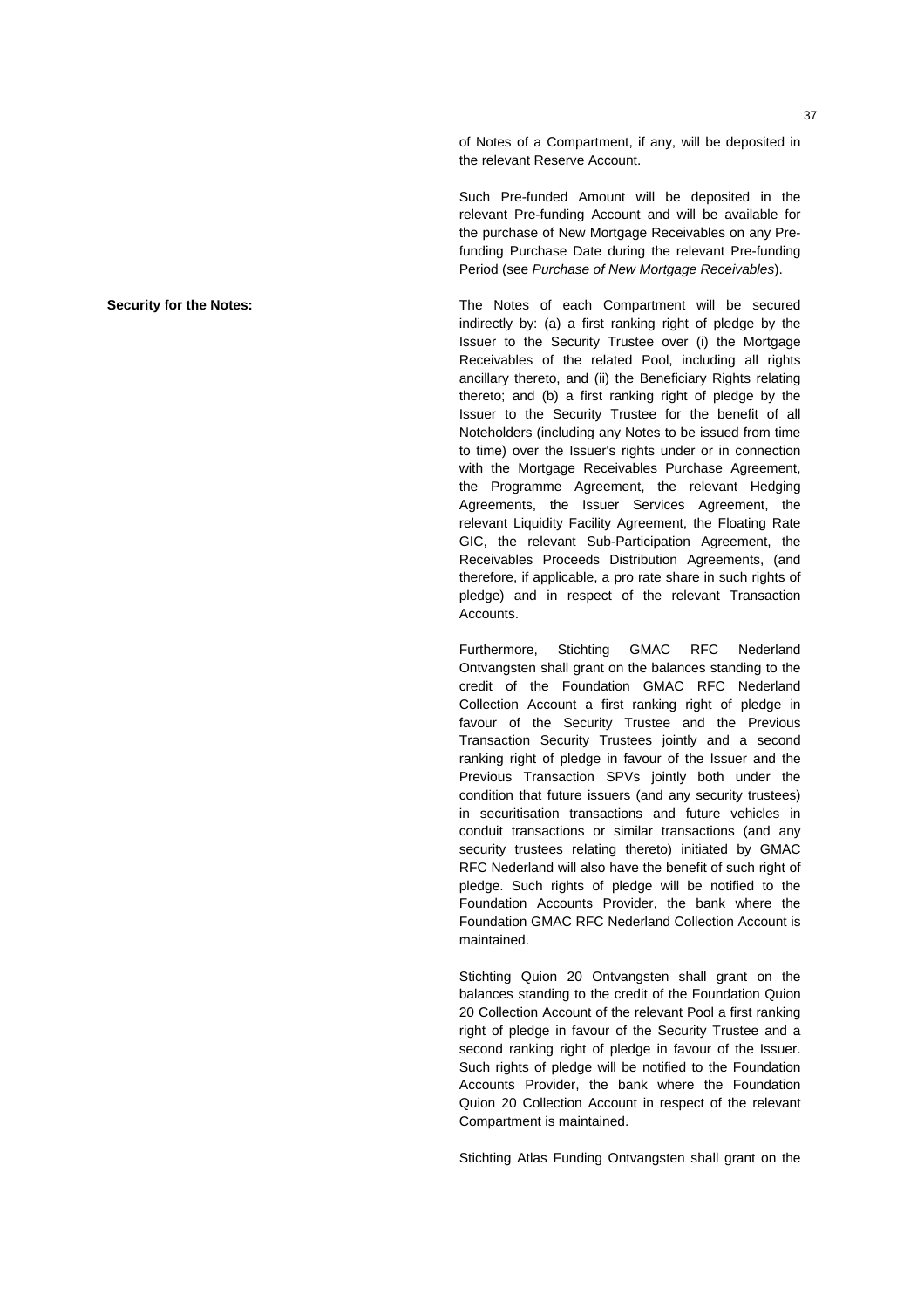balances standing to the credit of the Foundation Quion Atlas Collection Account of the relevant Pool a first ranking right of pledge in favour of the Security Trustee and a second ranking right of pledge in favour of the Issuer. Such rights of pledge will be notified to the Foundation Accounts Provider, the bank where the Foundation Quion Atlas Collection Account in respect of the relevant Compartment is maintained.

Stichting Atlas Funding Ontvangsten will grant on the balance standing to the credit of the Foundation Atlas Funding Collection Account a first ranking right of pledge in favour of the Security Trustee and the Previous Transaction Security Trustees jointly and a second ranking rights of pledge in favour of the Issuer and the Previous Transaction SPVs jointly both under the condition that future issuers (and any security trustees) in securitisations and future vehicles in conduit transactions or similar transactions (and any security trustees relating thereto) initiated by Atlas Funding will also have the benefit of such right of pledge. Such rights of pledge will be notified to the Foundation Accounts Provider, the bank where the Foundation Atlas Funding Collection Account is maintained.

On each Issue Date, the Issuer will enter into a Parallel Debt Agreement in respect of a Compartment for the benefit of the relevant Secured Parties. In each Parallel Debt Agreement, the Issuer will irrevocably and unconditionally undertake to pay to the Security Trustee the Parallel Debt, in order to create a claim of the Security Trustee thereunder which can be validly secured by the rights of pledge created by the Pledge Agreements, the relevant Deed(s) of Sale, Assignment and Pledge and the relevant Deed of Pledge of Assets.

The amount payable to the relevant Noteholders and the other relevant Secured Parties will be limited to the amounts available in respect of such Compartment and the relevant Pool for such purpose to the Security Trustee which, broadly, will consist of amounts recovered by the Security Trustee on the relevant Pool, the balances standing to the credit of the relevant Transactions Accounts and amounts received by the Security Trustee as creditor under the relevant Parallel Debt Agreement. Payments to the relevant Secured Parties will be made in accordance with the relevant Priority of Payments upon Enforcement, except for payments to the Savings Insurance Companies, which will be made in accordance with the relevant Trust Deed (see *Description of Security* below).

**THE PROGRAMME:** 

**Description: Residential Mortgage Backed Secured Debt Issuance Description: Residential Mortgage Backed Secured Debt Issuance** Programme.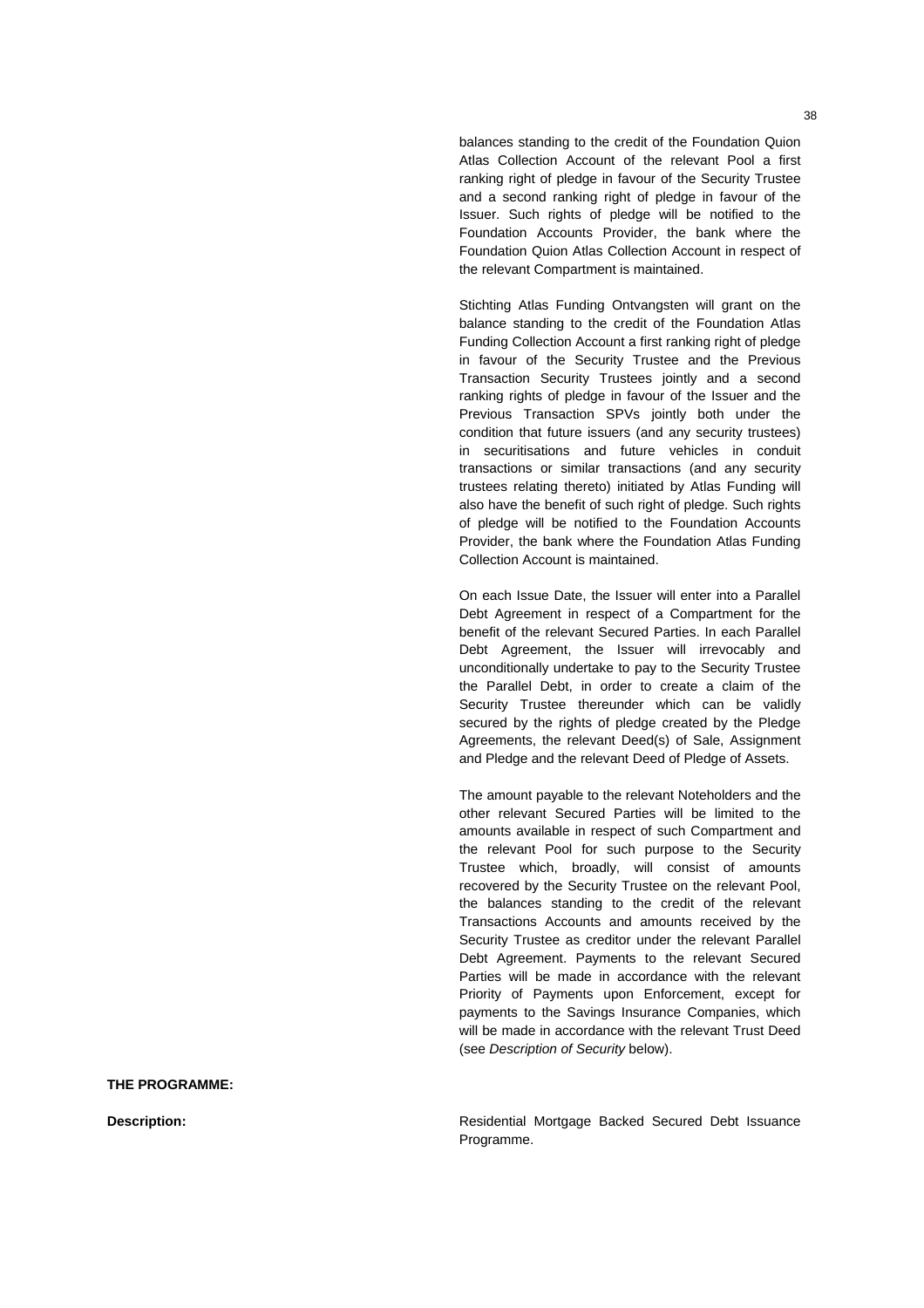**Regulatory Matters:** Each issue of Notes in respect of which particular laws, guidelines, regulations, restrictions or reporting requirements apply will only be issued in circumstances which comply with such laws, guidelines, regulations, restrictions or reporting requirements from time to time (see '*Subscription and Sale*' below). The IFSRA may be requested to provide other competent authorities in the European Economic Area with a certificate of approval so that application may be made for Notes issued under the Programme to be admitted to trading on other regulated markets. The Programme also permits Notes to be issued on the basis that they will not be admitted to listing, trading and/or quotation by any listing authority, stock exchange and/or quotation system or to be admitted to listing, trading and/or quotation by such other or further listing authorities, stock exchanges and/or quotation systems as may be agreed with the Issuer. **Maturities: Any maturity, subject to applicable laws, regulations and Maturities: Any maturity, subject to applicable laws, regulations and** restrictions and subject to a minimum maturity of one year and a maximum maturity of 50 years. **Issue Price: Notes will be issued at an issue price which is set out in** Notes will be issued at an issue price which is set out in the relevant Final Terms. **Form of Notes:** Each Compartment of Notes will (unless otherwise specified in the applicable Final Terms) initially be represented by Global Notes which are expected to be deposited on the relevant Issue Date thereof either (a) if the Notes are intended to be issued in the NGN form, as stated in the applicable Final Terms, with a common safekeeper for Euroclear and Clearstream Banking, or (b) if the Notes are not intended to be issued in NGN form either (i) with Euroclear and Clearstream, Luxembourg or (ii) Euroclear Netherlands or (iii) any other agreed clearance system. Interests in each Global Note, will, in certain limited circumstances, be exchangeable for Notes in definitive form in bearer form as described in the Conditions of Notes. **Withholding tax: All payments of, or in respect of, principal of and interest** on the Notes will be made without withholding of, or deduction for, or on account of any present or future taxes, duties, assessments or charges of whatsoever nature imposed or levied by or on behalf of the Netherlands, any authority therein or thereof having power to tax unless the withholding or deduction of such taxes, duties, assessments or charges are required by law. In that event, the Issuer will make the required withholding or deduction of such taxes, duties, assessments or charges for the account of the Noteholders, as the case may be, and shall not pay any additional amounts to such Noteholders. In particular, but without limitation, no additional amounts shall be payable in respect of any Note or Coupon presented for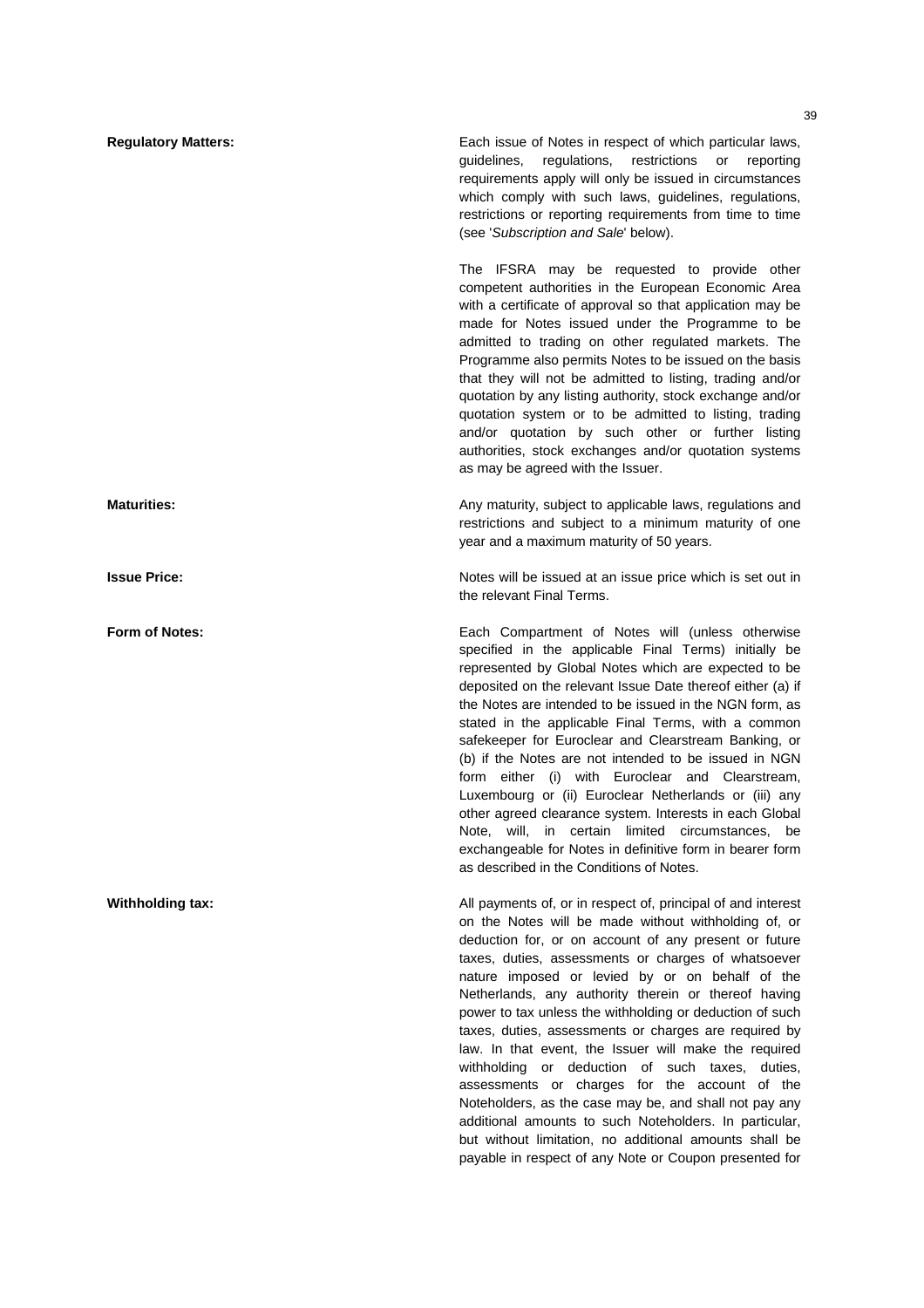payment, where such withholding or deduction is imposed on a payment to an individual and is required to be made pursuant to the European Union Directive on the taxation of savings that was adopted on 3 June 2003 or any law implementing or complying with, or introduced in order to conform to, such Directive.

## **THE MORTGAGE RECEIVABLES:**

**Mortgage Receivables:** In the Mortgage Receivables Purchase Agreement, the Issuer and each Seller will agree that the Issuer will, by signing a Deed of Sale, Assignment and Pledge, purchase and accept the assignment from time to time of Mortgage Receivables (which term will include upon the purchase of any Further Advance Receivables and/or any New Mortgage Receivables in respect of the relevant Pool, such Further Advance Receivables and/or New Mortgage Receivables).

> Furthermore, in the Programme Agreement, the Transaction Parties agree that a legal entity, if it meets certain eligibility criteria to be determined at such time, may accede to the Relevant Documents and therewith become a new Seller and, to the extent applicable, MPT Provider for the Mortgage Receivables sold by it and may therefore sell and assign Mortgage Receivables to the Issuer.

**Repurchase of Mortgage Receivables:** Under the Mortgage Receivables Purchase Agreement, the relevant Seller will be obliged to repurchase and accept re-assignment of the Relevant Mortgage Receivable:

> (i) on the Mortgage Payment Date immediately following the expiration of the relevant remedy period, if any, in case any of the representations and warranties given by the relevant Seller (a) in respect of such relevant Mortgage Receivable or its related relevant Mortgage Loan, including the representation and warranty that the Relevant Mortgage Receivable or its related Relevant Mortgage Loan meets the Relevant Eligibility Criteria on the relevant Issue Date or (b) in respect of a New Mortgage Receivable or its related relevant Mortgage Loan or a Further Advance Receivable relating to a Relevant Mortgage Receivable or its related Further Advance, including the representation and warranty that the New Mortgage Receivable or its related Relevant Mortgage Loan or the Further Advance Receivable or its related Further Advance, meets the Relevant Eligibility Criteria on the relevant Pre-funding Purchase Date or the relevant Quarterly Payment Date, is untrue or incorrect in any material respect; or

 $40$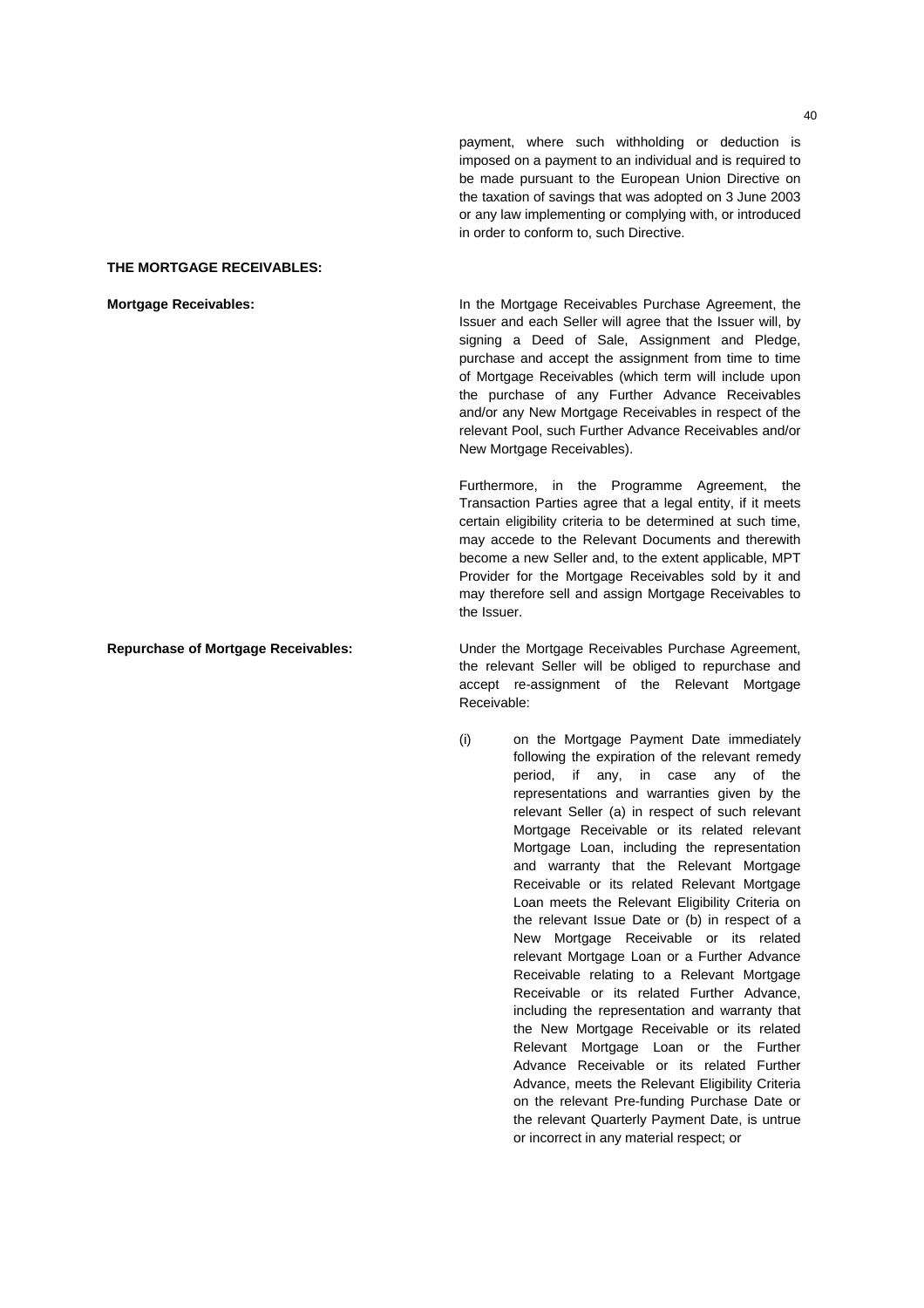- (ii) on the Mortgage Payment Date immediately following the decision of the relevant Seller to amend the terms of the relevant Mortgage Loan upon the request of a Borrower as a result of which such Mortgage Loan no longer meets the Relevant Eligibility Criteria or which as a result changes the interest rate of the Mortgage Loans. For the avoidance of doubt, the relevant Seller will not reset the interest rate unless upon the request of a Borrower (other than in respect of Reset Mortgage Receivables); or
- (iii) on the Quarterly Payment Date immediately following the Calculation Payment Period during which a Further Advance is granted by the relevant Seller in accordance with the Mortgage Conditions of a Mortgage Loan to a Borrower and the Issuer has not purchased the relevant Further Advance Receivable on the Quarterly Payment Date immediately succeeding such Quarterly Calculation Period; or
- (iv) on the Mortgage Payment Date immediately following the failure by the Borrower to pay the first three interest installments due under a relevant Mortgage Loan originated within one calendar month prior to the sale and assignment; or
- (v) in respect of a Mortgage Receivable relating to a Mortgage Loan originated by Quion 20 only, on the Mortgage Payment Date immediately following the interest rate reset date of such Mortgage Loan on which the Borrower decides to accept the interest rate offered by another lender and such lender prefers to take over the existing Mortgage Loan rather than granting a new mortgage loan to such Borrower; or
- (vi) on the Quarterly Payment Date immediately following the Quarterly Payment Date on which the Clean-up Call Option in respect of the relevant Pool is exercised; or
- (vii) If a Mortgage Receivable that was sold and assigned as a Mortgage Receivable having the benefit of a NHG Guarantee on the Mortgage Payment Date immediately following the date on which the relevant Mortgage Loan no longer has the benefit of the NHG Guarantee; or
- (viii) In respect of a NHG Mortgage Loan on the Mortgage Payment Date immediately following the date on which a formal request for payment under the NHG Guarantee in respect of a NHG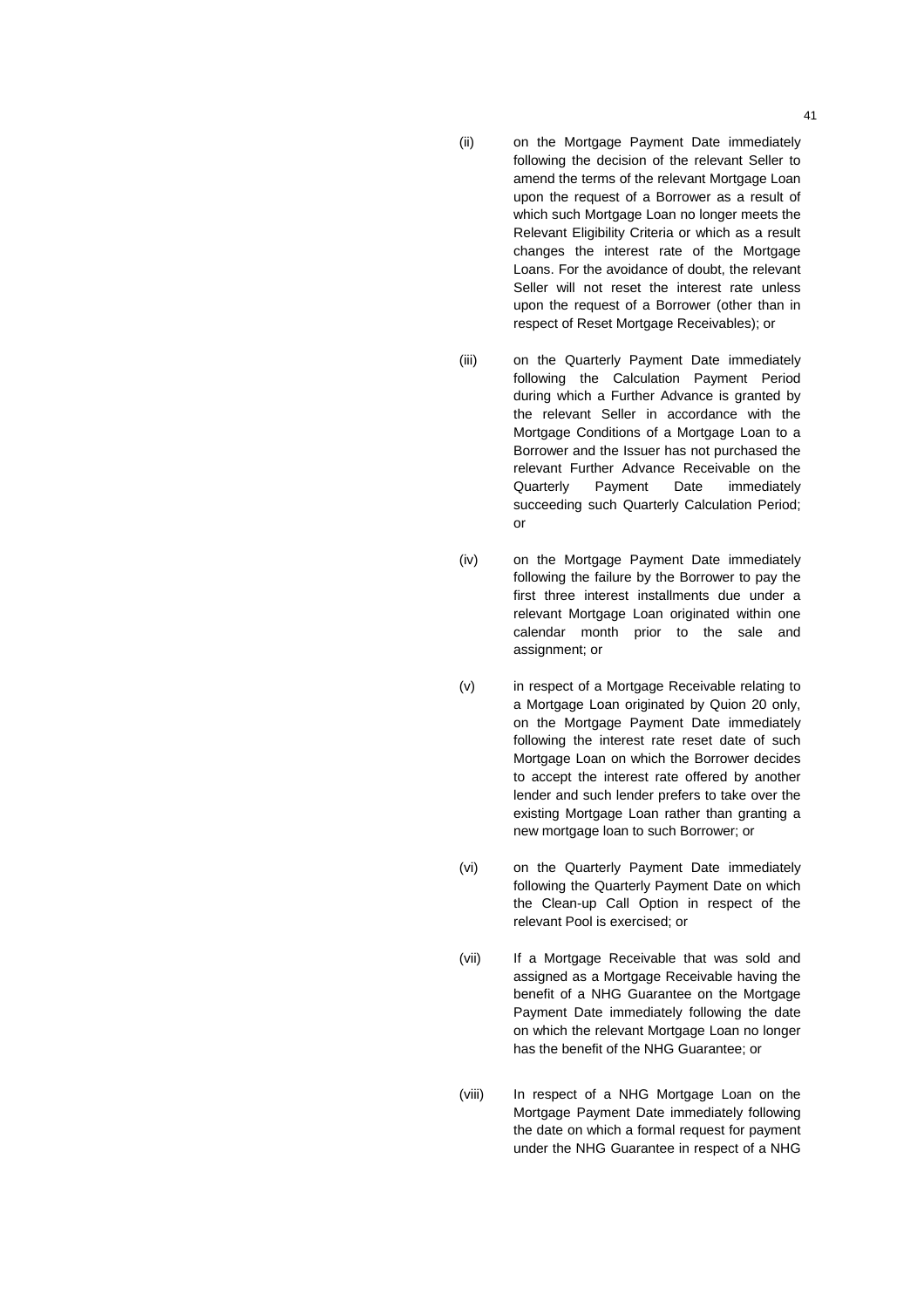Mortgage Loan has been made and *Stichting Waarborgfonds Eigen Woningen* refuses to pay the full amount so requested.

Each of the Sellers may, at its option and its sole discretion, on any Mortgage Payment Date repurchase and accept re-assignment of any Relevant Delinquent Mortgage Receivable.

In case of a repurchase of Mortgage Receivables, the relevant Seller shall repurchase and accept reassignment of the Relevant Mortgage Receivable for a price equal to the relevant Outstanding Principal Amount, increased with accrued but unpaid interest thereon up to the relevant Mortgage Payment Date.

The proceeds of such repurchase will for part of the Principal Available Amount of the Pool of which such Mortgage Receivable forms part.

**Purchase of New Mortgage Receivables:** The Mortgage Receivables Purchase Agreement will provide that the Issuer, if specified in the applicable Final Terms, will apply in respect of a specific Compartment the relevant Purchase Available Amount during the relevant Pre-funding Period on each Pre-funding Purchase Date and thereafter on each Mortgage Payment Date immediately preceding a Quarterly Payment Date to purchase from the relevant Seller New Mortgage Receivables subject to the fulfillment of certain conditions (which will differ per Pool) and as set out in the relevant Final Terms and to the extent offered by the relevant Seller. Such conditions include, *inter alia*, the requirement that the New Mortgage Receivables (a) meet the Relevant Eligibility Criteria and (b) are encumbered with a first ranking right of pledge in favour of the Security Trustee.

**Purchase Available Amount**: The Purchase Available Amount comprises of, unless specified otherwise in the relevant Final Terms, in respect of a Pool, the sum of (A) (i) during the relevant Pre-funding Period (a) the balance standing to the credit of the Pre-funding Account and (b) on any Pre-funding Purchase Date, the sum of all amounts received or deposited by the Issuer during the Quarterly Calculation Period in which such Pre-funding Purchase Date falls which would form part of the Principal Available Amount (other than item (viii) thereof) less any Initial Purchase Price paid by the Issuer during such Quarterly Calculation Period up to (and including) the last day of the Quarterly Calculation Period ending immediately preceding the last Pre-funding Purchase Date and (ii) after the relevant Pre-funding Period, up to the Quarterly Payment Date immediately preceding the relevant Final Maturity Date, any amounts received as a result of a repurchase by any of the relevant Sellers of Mortgage Receivables of such Pool, to the extent such amounts relate to principal less, with respect to each Savings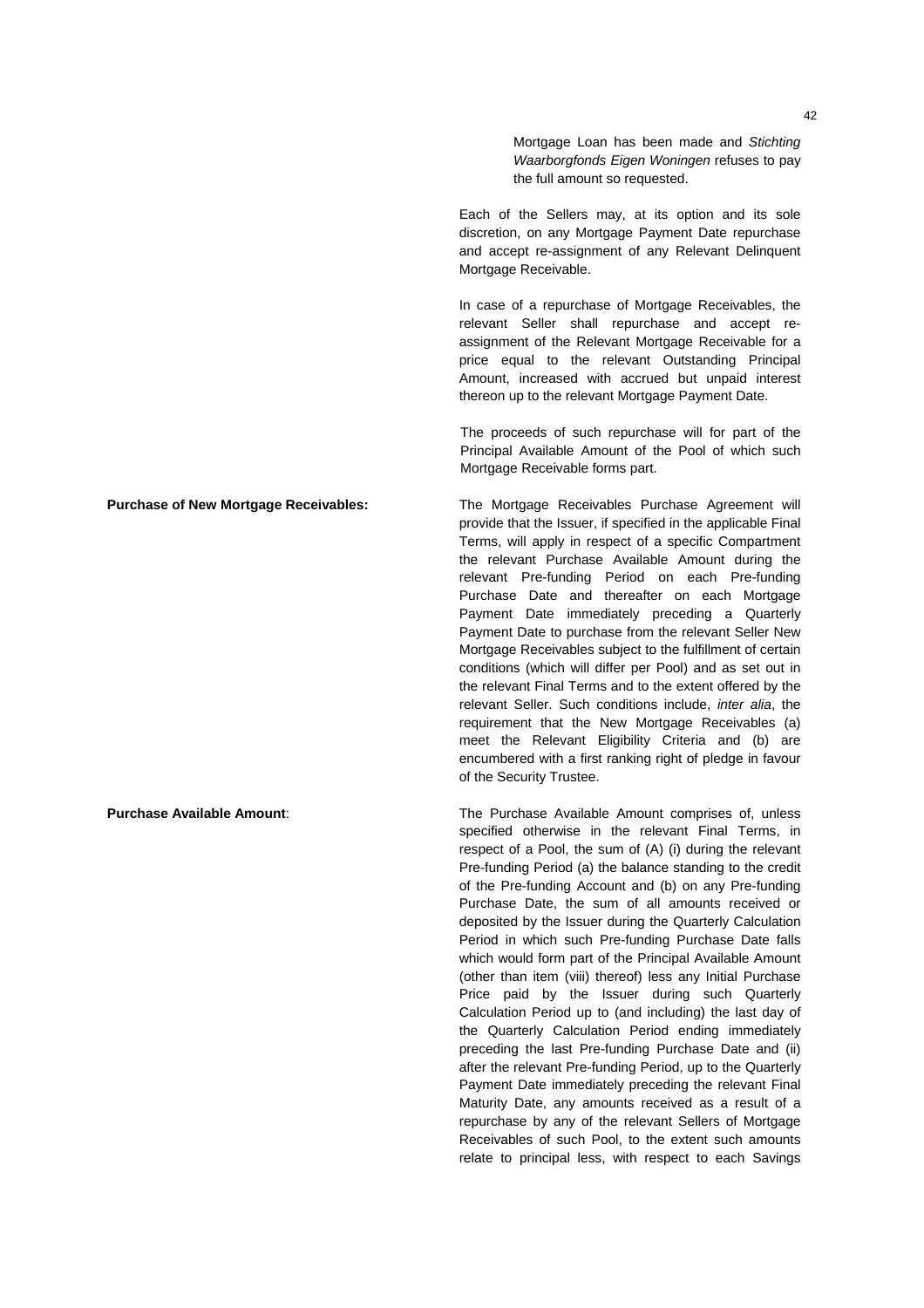Mortgage Receivable and each Life Mortgage Receivable with a Savings Element, the relevant Participation and increased with (B) an amount equal to the Initial Participation of any New Mortgage Receivables to which a Savings Insurance Policy or a Life Insurance Policy with a Savings Alternative is connected, to be purchased on the relevant Quarterly Payment Date.

**Pre-funded Amount: The relevant Pre-funded Amount is the amount as** specified in the applicable Final Terms and will be deducted from the net proceeds of the Notes excluding the Supporting Class of Notes. Such Pre-funded Amount will be deposited on the relevant Issue Date on the relevant Pre-funding Account. The Issuer will apply the relevant Pre-funded Amount towards the purchase of New Mortgage Receivables on any relevant Pre-funding Purchase Date during the relevant Pre-funding Period if and as specified in the applicable Final Terms. If upon expiration of the relevant Pre-funding Period any part of the relevant Pre-funded Amount remains, such amount will form part of the relevant Notes Redemption Available Amount and will be used for redemption of the Notes of such Compartment other than the Supporting Class of Notes in accordance with the Conditions of the Notes on the immediately succeeding Quarterly Payment Date unless specified otherwise in the Final Terms.

**Purchase of Further Advance Receivables:** The Mortgage Receivables Purchase Agreement will provide that if and to the extent any of the Sellers grants to a Borrower upon the request of such Borrower a Further Advance under a Mortgage Loan during any Quarterly Calculation Period, the Issuer shall purchase and accept the assignment of all such Further Advance Receivables in respect of the relevant Pool from the relevant Seller in accordance with and subject to the conditions for the purchase of Further Advance Receivables (which will differ per Pool) and as set out in the relevant Final Terms on the Quarterly Payment Date immediately succeeding such Quarterly Calculation Period. On each Mortgage Payment Date immediately preceding a relevant Quarterly Payment Date, the Issuer will apply the relevant Principal Available Amount towards the purchase of such Further Advance Receivables.

**Sub-Participation Agreement:** On each Issue Date, the Issuer will enter into a Sub-Participation Agreement with, *inter alia*, the Savings Insurance Companies in respect of a Compartment under which each of the relevant Savings Insurance Companies will acquire participations in the relevant Savings Mortgage Receivables and Life Mortgage Receivables with a Savings Element (if any) of a Pool equal to the Savings Premia paid by the relevant Borrower to the Savings Insurance Company in respect of a Savings Insurance Policy and/or Life Insurance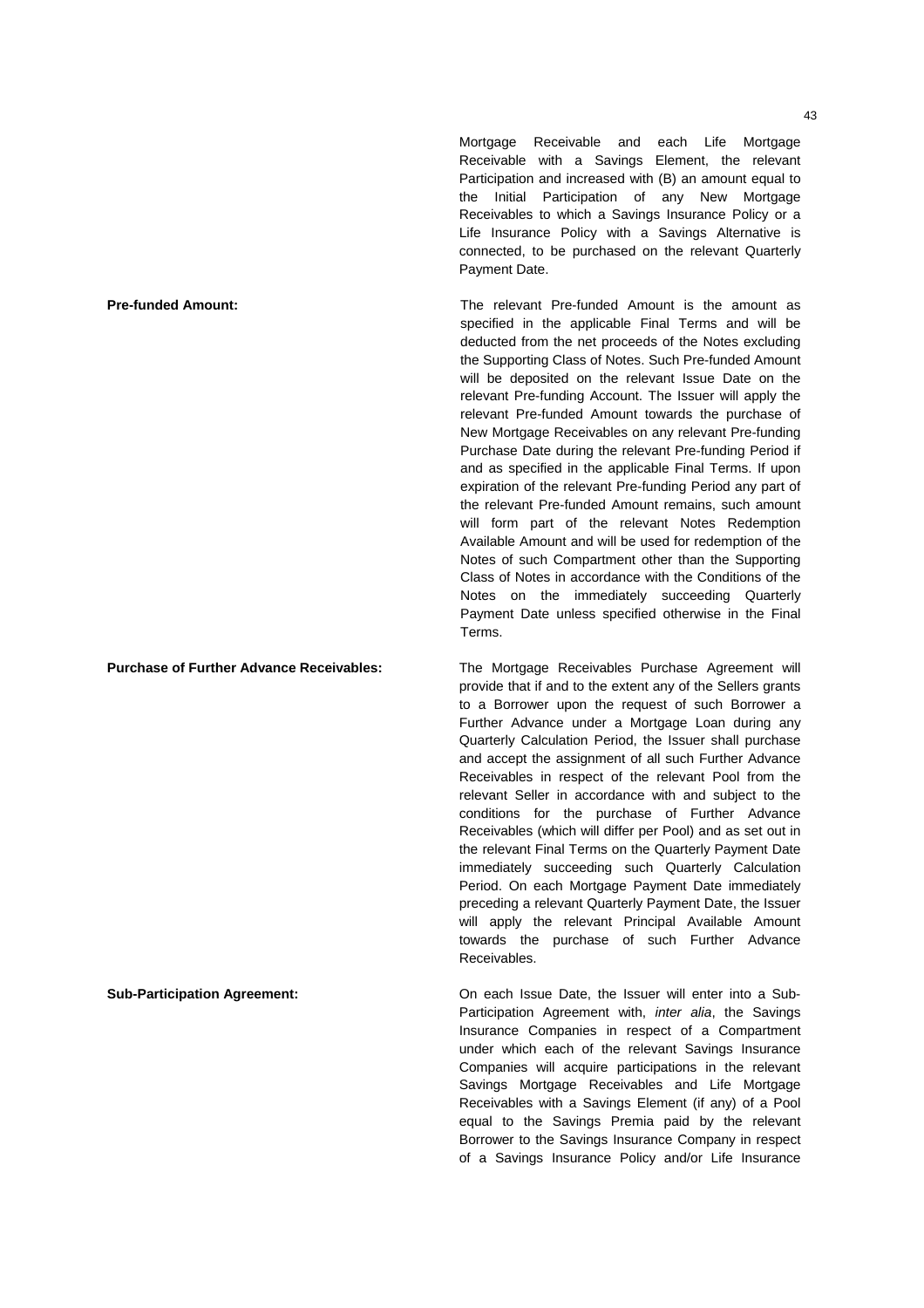Policy with the Savings Alternative with interest accrued on such Savings Premia.

Under the relevant Sub-Participation Agreement the Savings Insurance Companies will undertake to pay to the Issuer all amounts received as Savings Premium on the Savings Insurance Policies and the Life Insurance Policies with the Savings Alternative. In return, the Savings Insurance Companies are entitled to receive the Participation Redemption Available Amount from the Issuer as far as it relates to the relevant Participation acquired by it. The Issuer will apply all amounts received from the Savings Insurance Companies towards redemption of the Notes of the relevant Compartment.

The amount of each Participation with respect to a Savings Mortgage Loan and/or Life Mortgage Loan with a Savings Element, consists of the Initial Participation increased on a monthly basis with the sum of (i) the Savings Premium received by the Savings Insurance Companies and paid to the Issuer and (ii) a pro rata part, corresponding to the Participation in the relevant Savings Mortgage Receivable and/or Life Mortgage Receivable with a Savings Element of a Pool and of the interest due by the Borrower and received by the Issuer in respect of such Savings Mortgage Receivable and/or Life Mortgage Receivable with a Savings Element of a Pool.

**Mortgage Loans:** The Mortgage Receivables to be sold by the Sellers pursuant to the Mortgage Receivables Purchase Agreement will result from loans secured by a first ranking mortgage right or, in the case of Mortgage Loans secured on the same Mortgaged Assets, a first ranking and sequential lower ranking mortgage rights on such relevant Mortgaged Assets together with, in case of a Mortgage Loan which qualifies as a Bridge Loan, a mortgage right on other mortgaged assets owned by such Borrower for a certain period of time. If a Mortgage Loan consists of one or more loan parts ('*leningdelen*'), the relevant Seller will sell and assign and the Issuer will purchase and accept assignment of all, but not some, loan parts of such Mortgage Loan at the relevant Issue Date (see further *Description of Mortgage Loans*).

> All Mortgage Receivables meet or, in the case of New Mortgage Receivables and Further Advance Receivables, such New Mortgage Receivables and Further Advance Receivables will need to meet the Relevant Eligibility Criteria and will be selected prior to or on the relevant Issue Date or, in the case of New Mortgage Receivables or Further Advance Receivables, prior to or on the relevant Pre-funding Purchase Date or Quarterly Payment Date, as the case may be.

> The Mortgage Receivables to be purchased by and assigned to the Issuer on the relevant Issue Date result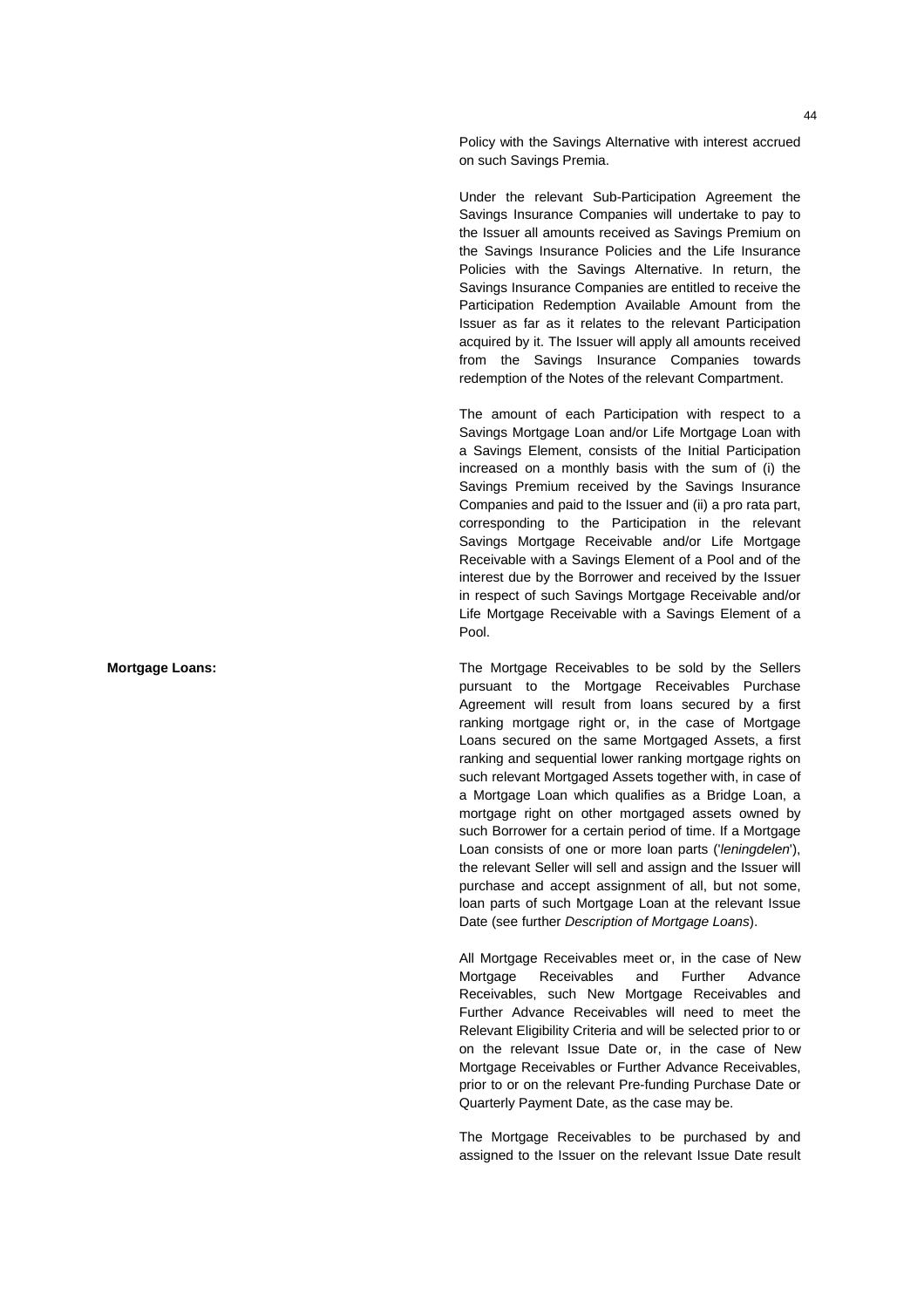from Mortgage Loans which have been originated by the Sellers. The Mortgage Loans purchased from time to time will consist of:

- (a) Annuity Mortgage Loans;
- (b) Interest-only Mortgage Loans which may include Bridge Mortgage Loans;
- (c) Investment Mortgage Loans;
- (d) Life Mortgage Loans (with a Unit-Linked Alternative or a Savings Alternative or a combination thereof);
- (e) Linear Mortgage Loans; and
- (f) Savings Mortgage Loans,

or any other type of Mortgage Loans as described in the Supplemental Prospectus relating to a specific Compartment and related Pool.

For more details see *Risk Factors* and *Description of Mortgage Loans.*

Pursuant to the Mortgage Conditions, the Borrowers have the right to request that a part of the Mortgage Loan will be withheld and will be applied towards construction of or improvements to the Mortgaged Assets. Such Construction Amount will only be paid to the Borrower in case certain conditions are met. The Issuer will agree with each of the Sellers in the Mortgage Receivables Purchase Agreement that with respect to a Pool that consists of Mortgage Receivables with Construction Amounts outstanding, the Issuer will be entitled to withhold from the relevant Initial Purchase Price an amount equal to the aggregate Construction Amounts as of the relevant Portfolio Cut-Off Date. The same applies for Construction Amounts relating to New Mortgage Receivables and Further Advance Receivables relating to such Pool. Such amounts will be deposited in the relevant Construction Account. On each relevant Mortgage Payment Date the Issuer will release from the relevant Construction Account such part of the relevant Initial Purchase Price which equals the difference between the relevant aggregate Construction Amounts and the balance standing to the credit of the relevant Construction Account and pay such amount to the relevant Seller or Sellers.

Pursuant to the Mortgage Conditions in respect of the Mortgage Loans, Construction Amounts in respect of newly built property have to be paid out within 12 to 36 months (depending on the product). After such period, any remaining Construction Amounts will either (i) be paid out by the relevant Seller to the relevant Borrower and consequently the remaining relevant part of the relevant Initial Purchase Price will be paid by the Issuer to the relevant Seller or (ii) if the remaining Construction Amount exceeds EUR 2,250 or EUR 2,500 (depending on the product), be set-off against the relevant Mortgage

**Construction Amount** :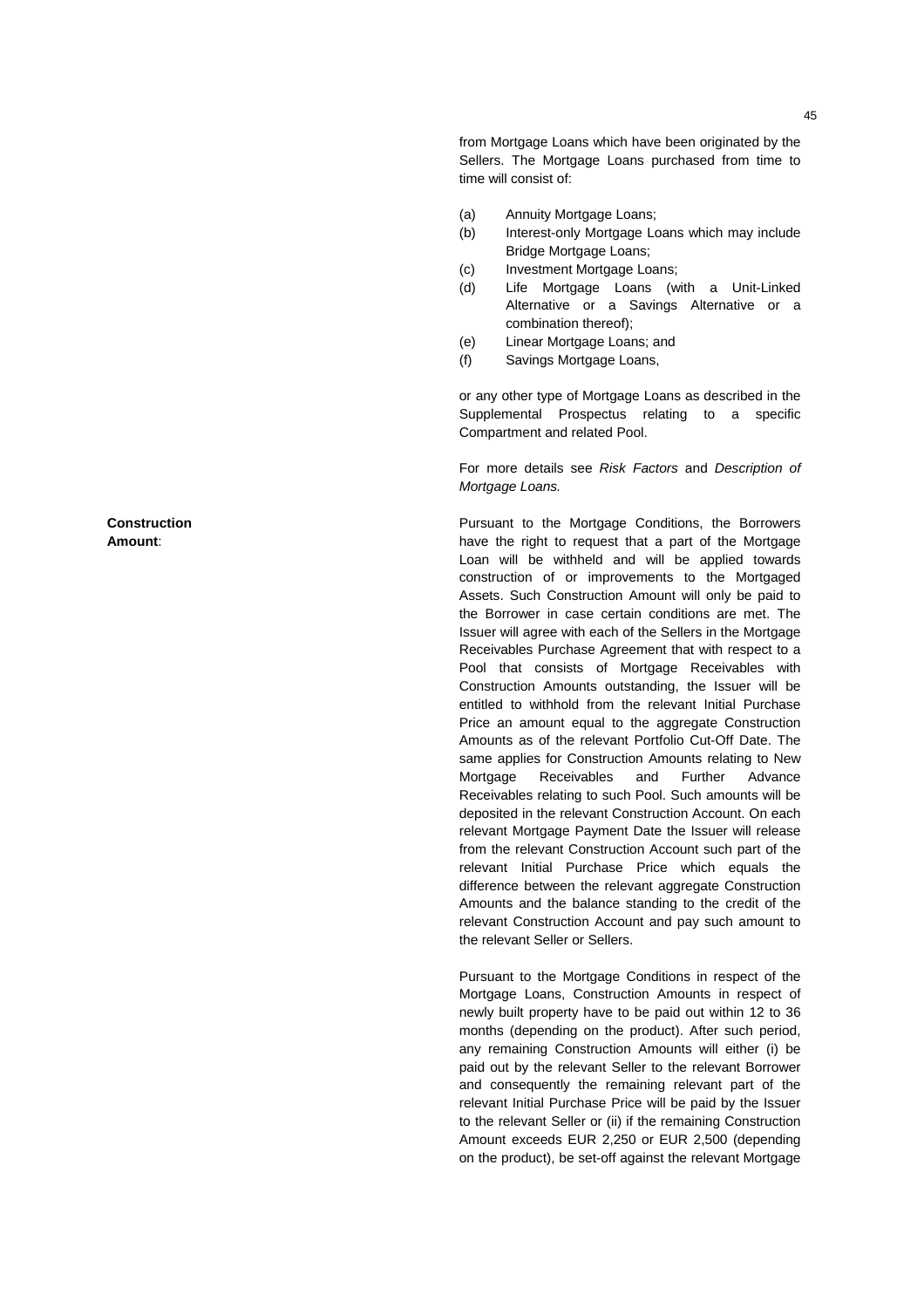Receivable, up to the amount of the remaining Construction Amount, in which case the Issuer shall have no further obligation towards the relevant Seller to pay the remaining relevant part of the relevant Initial Purchase Price and an amount equal to such part of the relevant Initial Purchase Price will be debited from the relevant Construction Account on such relevant Quarterly Payment Day and will be used for redemption of the Notes of the relevant Compartment linked to such Pool in accordance with the Conditions of the Notes. In case of NHG Mortgage Loans, the NHG Conditions will apply.

**Representations and warranties with respect to the**  Each Seller will give representations and warranties with **Mortgage Loans and the Mortgage Receivables:**  respect to the Mortgage Loans and the Mortgage Receivables assigned by it to the Issuer. The Supplemental Prospectus of a specific Compartment will set forth any adjustments to or any additional representations and warranties applicable to the related Pool.

**Eligibility Criteria:** The Mortgage Loans and Mortgage Receivables will need to comply with the Eligibility Criteria which criteria will be applicable to all Mortgage Loans and Mortgage Receivables The Supplemental Prospectus relating to a specific Compartment may set forth any adjustments to or any additional criteria applicable to the related Pool (together the '**Relevant Eligibility Criteria**').

**CASH FLOW STRUCTURE:** 

**Liquidity Facility:** If so specified in the relevant Final Terms on the relevant Issue Date, the Issuer will enter into a Liquidity Facility Agreement in respect of a Compartment with a maximum of a 364 days whereunder, subject to certain conditions, the Issuer will be entitled to make drawings in order to meet certain shortfalls in respect of such Compartment in its available revenue receipts.

**Floating Rate GIC:** The Issuer, the Security Trustee and the Floating Rate GIC Provider will enter into the Floating Rate GIC on or prior to the Programme Closing Date, whereunder the Floating Rate GIC Provider will agree to pay a guaranteed rate of interest, determined by reference to Euribor, on the balance standing from time to time to the credit of the Transaction Accounts. On any Issue Date, the Issuer may enter into additional floating rate gic's with other floating rate gic providers which agreement will (i) be entered into in substantially the same form as the Floating Rate GIC entered into on the Programme Closing Date, (ii) co-exist with the Floating Rate GIC entered into on the Programme Closing Date and (iii) relate to the Transaction Accounts of the relevant Compartment specified in the Supplemental Prospectus.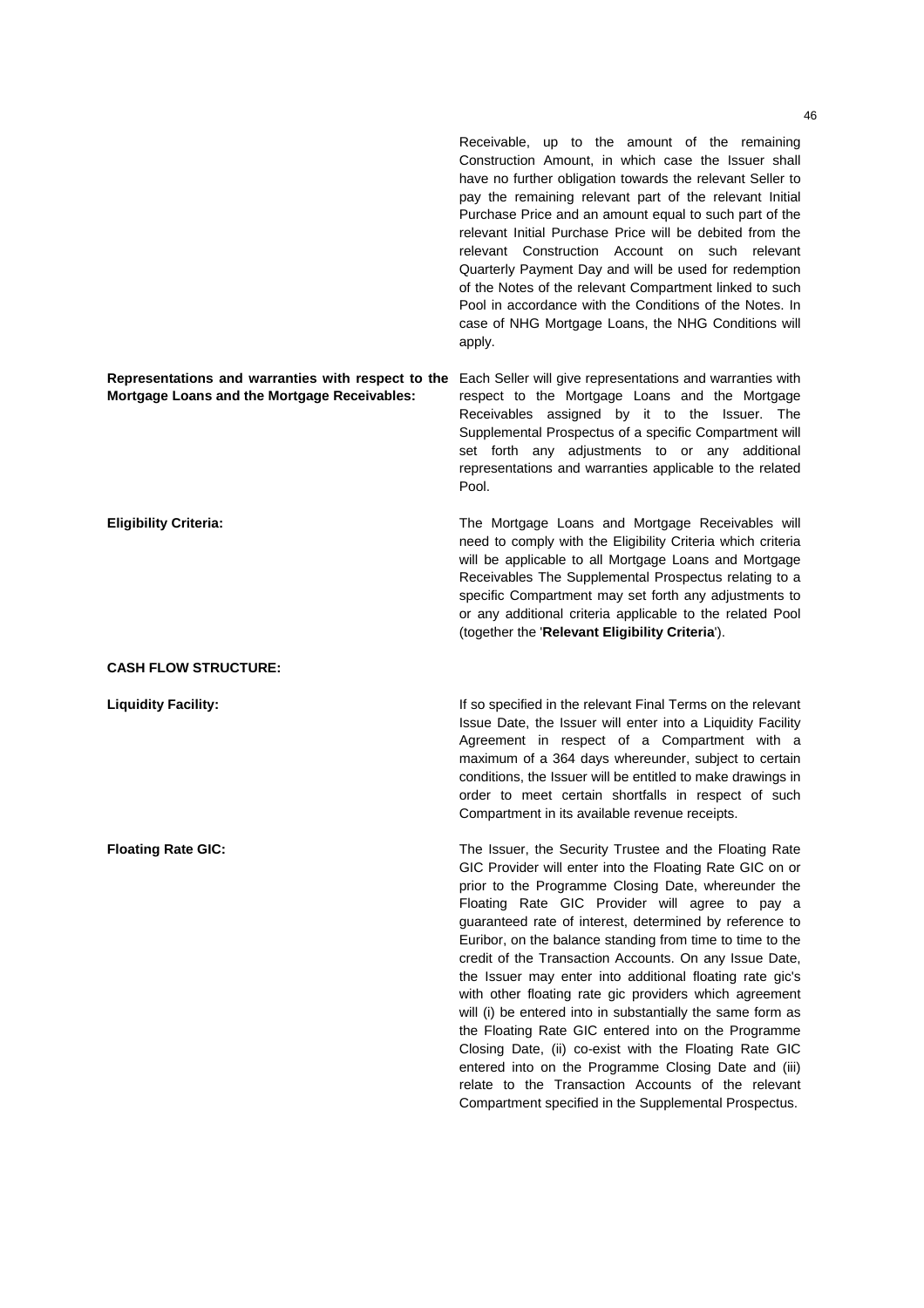**Collection Accounts:** The Issuer shall maintain with the Floating Rate GIC Provider the Collection Account in respect of each Compartment to which, *inter alia*, all amounts of interest, prepayment penalties and principal and other collections received under the relevant Mortgage Receivables of a specific Pool will be transferred by each of the Sellers (or any other person on behalf of the relevant Seller) in accordance with the Mortgage Receivables Purchase Agreement or, as the case may be, the MPT Provider in accordance with the Issuer Services Agreement or, as the case may be, the relevant Collection Foundation in accordance with the relevant Receivables Proceeds Distribution Agreement.

**Reserve Accounts: The net proceeds of the Class of Notes of a** Compartment which according to the relevant Final Terms will be issued to serve as credit enhancement for the other Classes of Notes of a Compartment and is not to be applied towards the purchase of Mortgage Receivables (the '**Supporting Class of Notes**') will be credited to the Reserve Account in relation to the relevant Compartment maintained with the relevant Floating Rate GIC Provider. The purpose of the Reserve Account will be to enable the Issuer to meet its payment obligations under items (a) up to and including (n) of the relevant Interest Priority of Payments in the event of a shortfall of the relevant Notes Interest Available Amount (excluding item (vi) thereof) on a Quarterly Payment Date. If and to the extent that the relevant Notes Interest Available Amount on any Quarterly Payment Date exceeds the aggregate amount applied in satisfaction of items (a) up to and including (n) in the relevant Interest Priority of Payments, the excess amount will be used to deposit on or, as the case may be, to replenish the relevant Reserve Account by crediting such amount to the relevant Reserve Account up to the relevant Reserve Account Target Level.

> The Reserve Account Target Level means the amount as specified in or as calculated in accordance with the relevant Supplemental Prospectus.

> The Supporting Class of Notes will be subject to mandatory partial redemption, provided that the Security Trustee has not given an Enforcement Notice in respect of the relevant Compartment to the Issuer, on the earlier of (a) the Quarterly Payment Date on which the Principal Amount Outstanding of the other Classes of Notes of such Compartment is equal to or below the Supporting Class Early Amortisation Percentage of such Compartment on the relevant Issue Date as specified in the Final Terms and (b) the Quarterly Payment Date as specified in the Final Terms and each Quarterly Payment Date thereafter.

> The Supporting Class Redemption Available Amount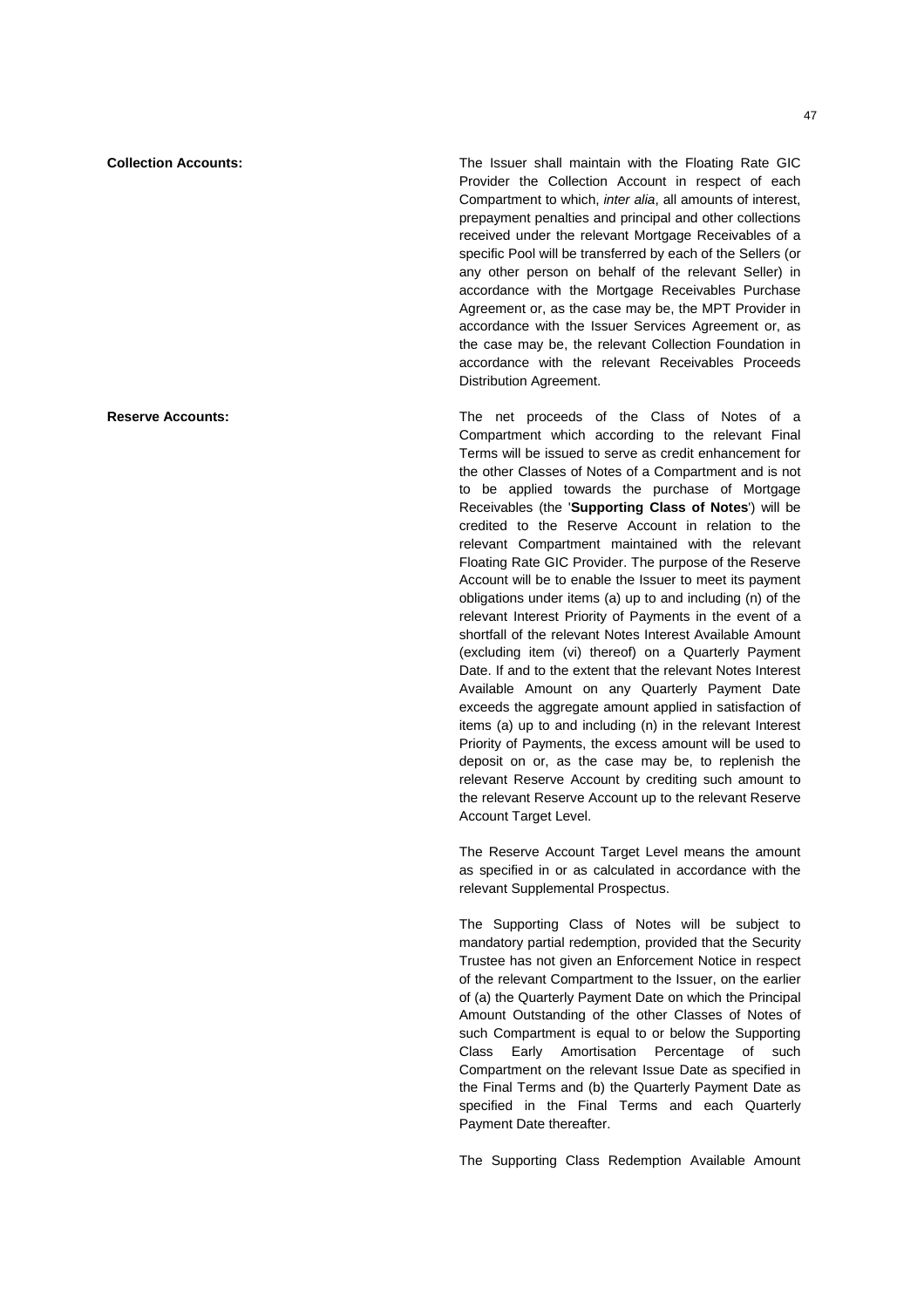comprises of (i) on any Quarterly Payment Date on which the Supporting Class of Notes is subject to redemption prior to the First Put Date, an amount equal to the positive difference between the balance standing to the credit of the relevant Reserve Account and the Reserve Account Target Level increased with (ii) on any Put Date, an amount equal to the Notes Interest Available Amount remaining after all items ranking higher in priority of the Interest Priority of Payments, other than payment of principal in respect of the Supporting Class of Notes, have been fulfilled.

**Foundation Accounts: All payments made by the Borrowers in respect of the** Mortgage Loans will be paid into the Foundation GMAC RFC Nederland Collection Account, the Foundation Quion 20 Collection Account in respect of the relevant Compartment, the Foundation Atlas Funding Collection Account or the Foundation Quion Atlas Collection Account in respect of the relevant Compartment respectively. The Foundation GMAC RFC Nederland Collection Account is maintained by Stichting GMAC RFC Nederland Ontvangsten, the Foundation Quion 20 Collection Account in respect of the relevant Compartment is maintained by Stichting Quion 20 Ontvangsten, the Foundation Atlas Funding Collection Account and the Foundation Quion Atlas Collection Account in respect of the relevant Compartment are maintained by Stichting Atlas Funding Ontvangsten.

**Swap Agreement: Swap Agreement: Swap Agreement: On each Issue Date, the Issuer will enter into a Swap** Agreement, a schedule thereto and swap confirmations in respect of each Compartment with the Swap Counterparty as specified in the applicable Supplemental Prospectus to mitigate the risk between the rates of interest to be received by the Issuer on the Mortgage Receivables of a Pool and the rates of interest payable by the Issuer on the relevant Class of Notes of the corresponding Compartment.

> Furthermore, on each Quarterly Payment Date, the Issuer will in respect of each Pool respectively enter into one or more a Swap Agreements with the Swap Counterparty or any other suitable Hedging Counterparty to mitigate the potential interest rate exposure arising from Mortgage Receivables of such Pool on which the rate of interest has been reset in the Quarterly Calculation Period preceding such Quarterly Payment Date (each a '**Reset Swap Agreement'** and the Reset Swap Agreement and the Swap Agreement in respect of a Compartment together the '**Hedging Agreements**' of such Compartment).

> Finally, the Issuer, the MPT Provider or any other party providing the Servicing Advance in respect of the relevant Compartment and each Hedging Counterparty will, subject to certain conditions, enter into a novation agreement with respect to the Hedging Agreements of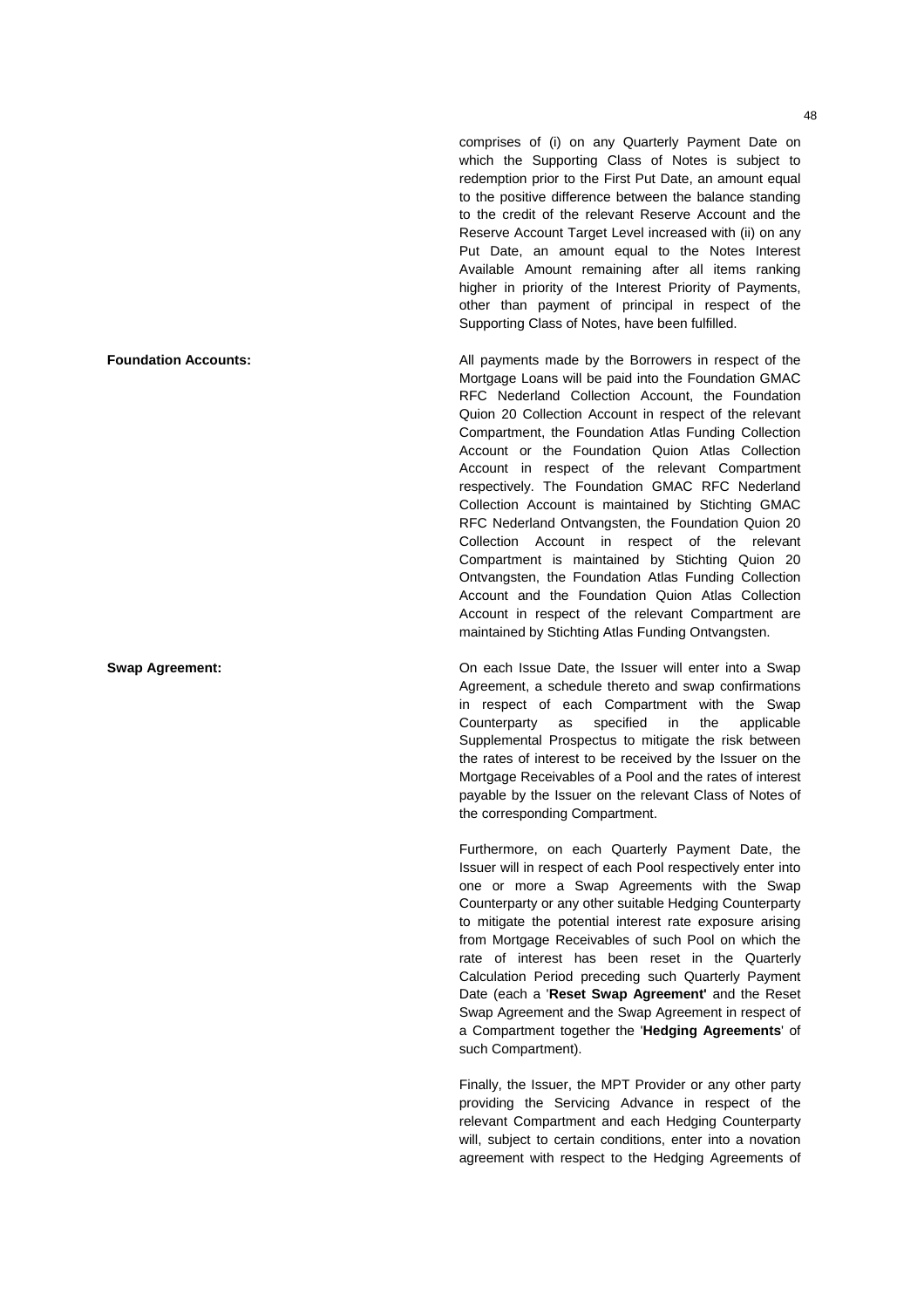such Compartment upon (i) the redemption in full of all Classes of Put Option Notes of the relevant Compartment and (ii) the purchase and acceptance of the assignment of Excess Mortgage Receivables of the relevant Pool by the MPT Provider or any other party providing the Servicing Advance in respect of such Compartment.

Under the Issuer Services Agreement (i) the MPT Provider will agree to provide certain services as agreed in the Issuer Services Agreement in relation to the Mortgage Receivables on a day-to-day basis, including, without limitation, the collection of payments of principal, interest and all other amounts in respect of the Mortgage Receivables, (ii) the MPT Provider will agree to the implementation of arrears procedures including, if applicable, the enforcement of Mortgaged Assets and the Borrower Pledges and (iii) the Issuer Administrator will agree to provide certain administration, calculation and cash management services to the Issuer on a dayto-day basis, including, without limitation, all calculations to be made in respect of the Notes pursuant to the Conditions of the Notes. The MPT Provider will subcontract (i) Stater and (ii) Quion Hypotheekbemiddeling respectively to provide certain services in respect of part of the Mortgage Loans.

Each of the Issuer and the Security Trustee will on the Programme Closing Date each enter into the Management Agreements with the relevant Director, whereunder the relevant Director will undertake to act as director of the Issuer or the Security Trustee respectively and to perform certain services in connection therewith.

**Rating:** If the relevant Final Terms specify that ratings are to be assigned to the Notes of a Compartment on the relevant Issue Date, such security rating is not a recommendation to buy, sell or hold securities and may be subject to suspension, reduction or withdrawal at any time by the assigning rating agency.

Listing: **Application will be made for Notes issued under the** heater the made for Notes issued under the Programme to be admitted to listing on ISE during the period of 12 months from the date of this Base Prospectus. Notice of the aggregate nominal amount of the relevant Notes, interest (if any) payable in respect of such Notes, the issue price of such Notes and any other terms and conditions not contained herein which are applicable to each Compartment (as defined under *Terms and Conditions of the Notes under the Programme* below) of such Notes will be set out in the Final Terms which, with respect to such Notes to be listed on ISE, will be delivered to ISE on or before the date of issue of such Compartment. Notes issued under the Programme may also be listed on any other stock

**OTHER:** 

**Issuer Services Agreement**:

**Management Agreements**: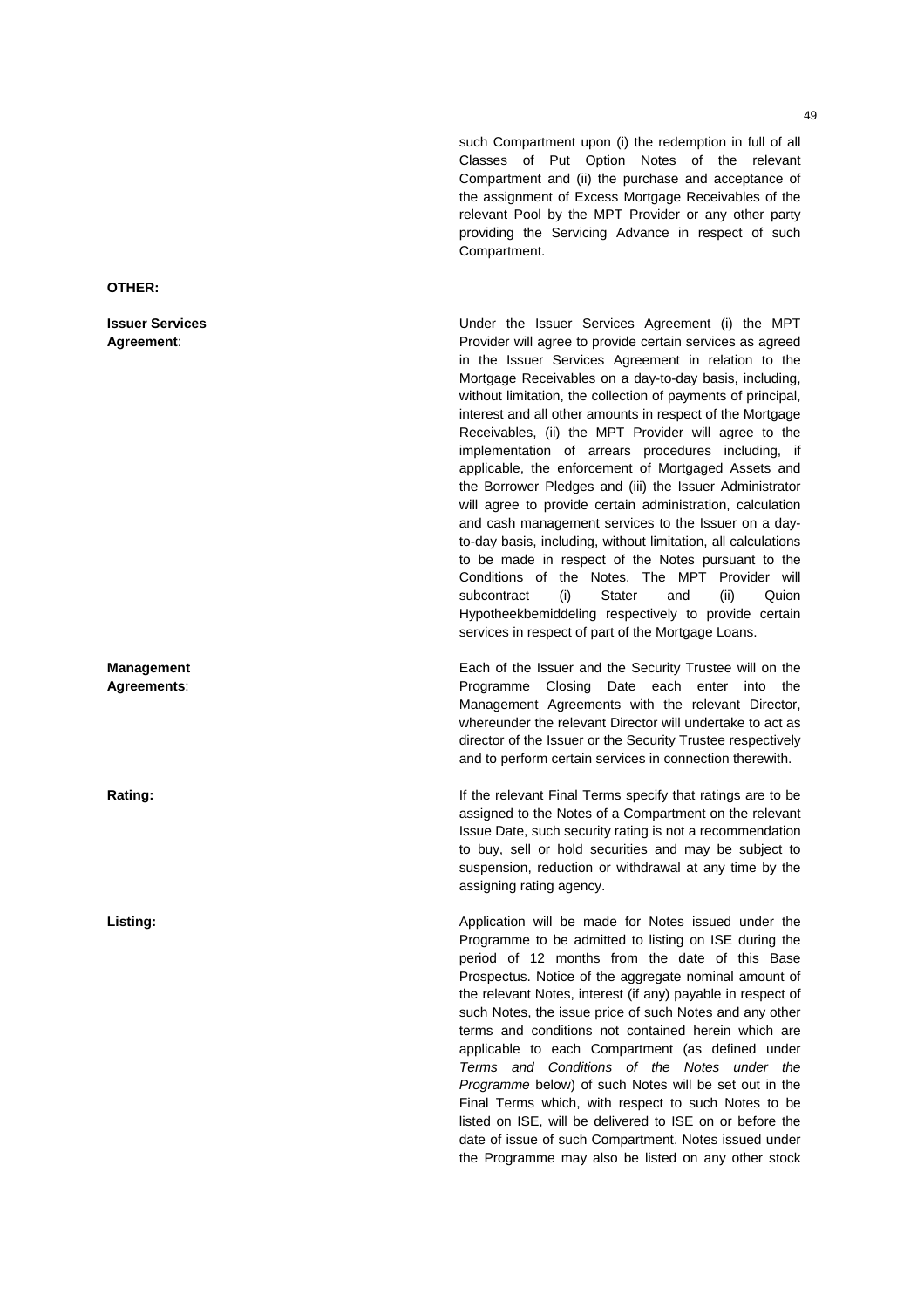exchange specified in the applicable Final Terms or be unlisted.

**Governing Law: Coverning Law: The Notes will be governed by and construed in** accordance with the laws of the Netherlands.

**Selling Restrictions There are selling restrictions in relation to the European** Economic Area, Italy, France, the United Kingdom, Ireland, Spain, Norway, Sweden and the United States and such other restrictions as may be required in connection with the offering and sale of a particular Compartment of Notes. See '*Subscription and Sale*' below.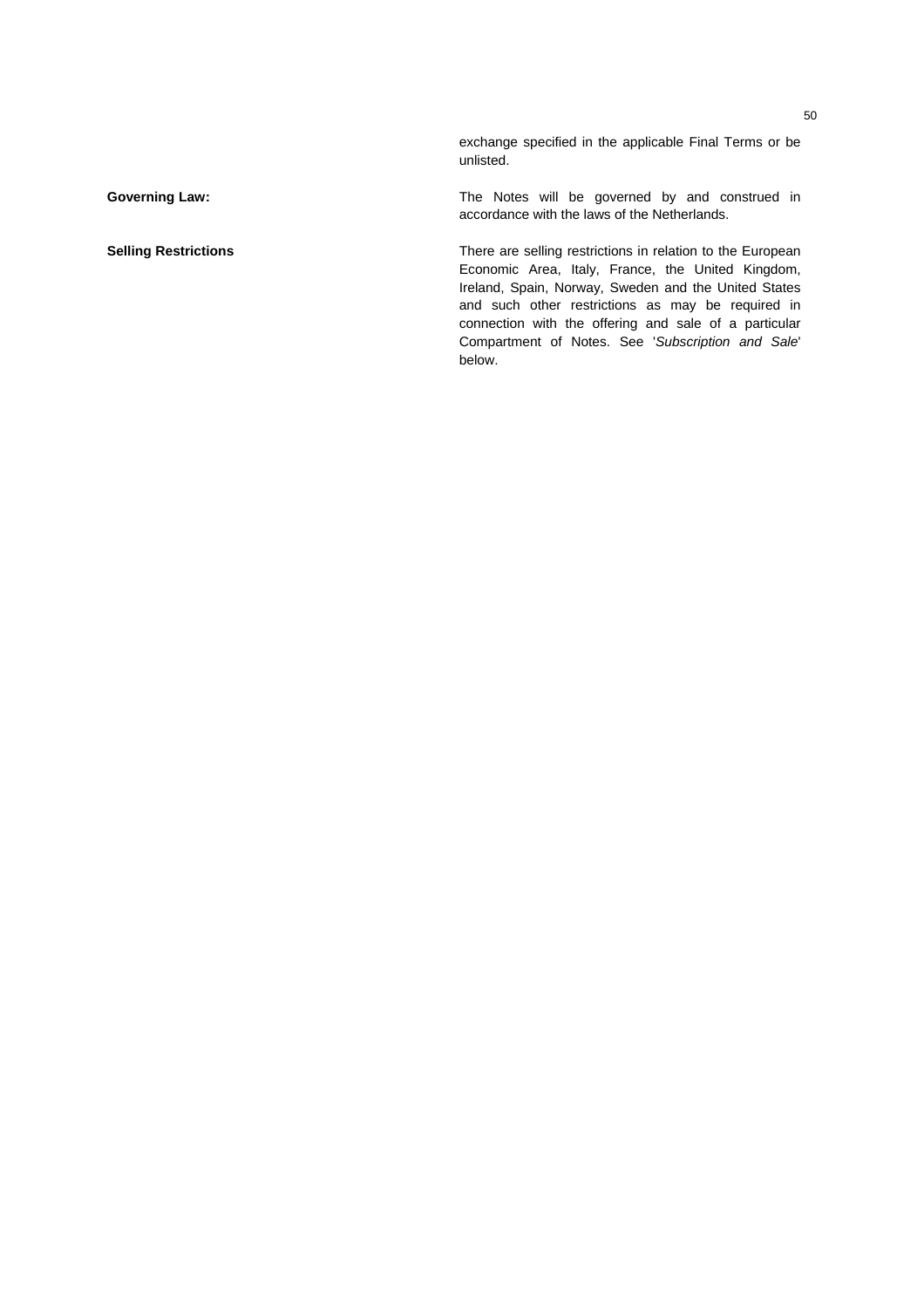## **CREDIT STRUCTURE**

*The structure of the credit arrangements for the proposed issue of the Notes may be summarised as follows.* 

#### **Separate Compartments and Pools**

Each Compartment and Pool is separated from other Compartments and Pools and is structured in such a manner that each Pool will, *inter alia*, have separate cash flows, its own Transaction Accounts, Liquidity Facility, if any, Hedging Agreements, Sub-Participation Agreement, Trust Deed, Parallel Debt Agreement and Priorities of Payments. See *One Issuer for all Compartments* in *Risk Factors* above for a more detailed description.

#### **Mortgage Loan Interest Rates**

The Mortgage Loans carry interest either on a fixed rate basis, subject to a reset from time to time, or a variable rate of interest. Interest rates vary between individual Mortgage Loans. The range of interest rates is described further in *Description of the Mortgage Loans* and in respect of a specific Pool in the relevant Supplemental Prospectus.

## **Cash Collection Arrangements**

Payments by the Borrowers under the Mortgage Loans are due on the first day of each month, interest being payable in arrear. All payments made by the Borrowers (i) in respect of the Mortgage Loans originated by GMAC RFC Nederland will be paid into the Foundation GMAC RFC Nederland Collection Account maintained by Stichting GMAC RFC Nederland Ontvangsten with the Foundation Accounts Provider, (ii) in respect of the Mortgage Loans originated by Quion 20 into the Foundation Quion 20 Collection Account relating to the relevant Compartment maintained by Stichting Quion 20 Ontvangsten with the Foundation Accounts Provider and (iii) in respect of the Mortgage Loans originated by Atlas Funding will be paid (a) in case the relevant Mortgage Loans are serviced by Stater as sub-agent to the MPT Provider into the Foundation Atlas Funding Collection Account maintained by Stichting Atlas Funding Ontvangsten with the Foundation Accounts Provider and (b) in case the relevant Mortgage Loans are serviced by Quion Hypotheekbemiddeling as sub-agent of the MPT Provider into the Foundation Quion Atlas Collection Account relating to the relevant Compartment maintained by Stichting Atlas Funding Ontvangsten with the Foundation Accounts Provider. The Foundation GMAC RFC Nederland Collection Account and the Foundation Atlas Funding Collection Account are also used for the collection of moneys paid in respect of mortgage loans other than the Mortgage Loans and in respect of other moneys to which GMAC RFC Nederland and Atlas Funding respectively are entitled vis-à-vis Stichting GMAC RFC Nederland Ontvangsten and Stichting Atlas Funding Ontvangsten respectively and for payment on behalf of GMAC RFC Nederland and Atlas Funding respectively of Construction Amounts to the Borrowers relating to Mortgage Receivables originated by GMAC RFC Nederland and Atlas Funding respectively, but such payment will be funded by GMAC RFC Nederland and Atlas Funding respectively. The Foundation Quion 20 Collection Account and the Foundation Quion Atlas Collection Account relating to the relevant Compartment are also used for the payment on behalf of Quion 20 and Atlas Funding respectively of Construction Amounts to the Borrowers relating to Mortgage Receivables of the relevant Pool resulting from Mortgage Loans originated by Quion 20 and Atlas Funding respectively, but such payment will be funded by Quion 20 or Atlas Funding respectively.

If at any time the short-term unsecured, unsubordinated and unguaranteed debt obligations of the Foundation Accounts Provider are assigned a rating of less than A-1+ by S&P or Prime-1 by Moody's or F1 by Fitch or any such ratings is withdrawn by the Rating Agencies, then the relevant Collection Foundation, to maintain the then current ratings assigned to the Notes of a Compartment, will either: (i) ensure that payments to be made in respect of amounts received on the relevant Foundation Account relating to the relevant Mortgage Receivables will be guaranteed by a party having at least a rating of A-1+ by S&P and Prime-1 by Moody's and F1 by Fitch; or (ii) (a) open an escrow account in the name of the Issuer, for its own account, with a party having at least a rating of A-1+ by S&P and Prime-1 by Moody's and F1 by Fitch, and (b) transfer to the escrow account an amount equal to the highest single amount of principal, interest and pre-payment penalties received in respect of the relevant Mortgage Receivables of the relevant Pool since the Issue Date on the Collection Accounts during one Mortgage Calculation Period; or (iii) implement any other actions agreed at that time with Moody's, S&P and Fitch.

If at any time the short-term unsecured, unsubordinated and unguaranteed debt obligations of the Foundation Accounts Provider are (a) assigned a rating of A-1 by S&P and on any Quarterly Payment Date the part of the combined balance standing to the credit of the Foundation Accounts that relates to the relevant Mortgage Receivables of a Pool is higher than 20 per cent. of the aggregate Principal Amount Outstanding of the Notes of the relevant Compartment on such Quarterly Payment Date (the '**Foundation Accounts Excess Balance**') or (b) assigned a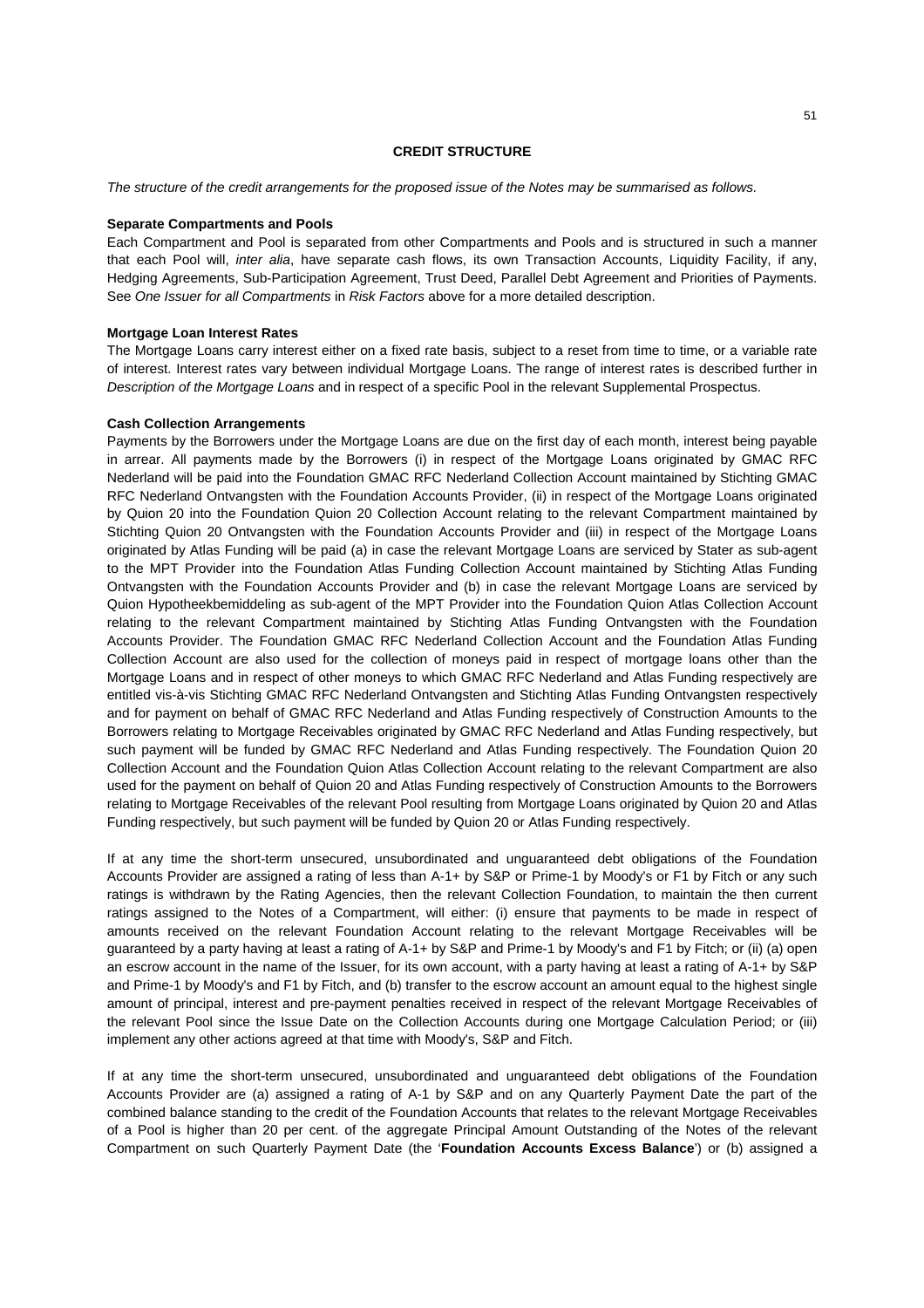rating of less than A-1 by S&P, the Collection Foundations will be required as soon as reasonably possible, but at least within 30 days, to in case of (a)(i) transfer the Foundation Accounts Excess Balance to an alternative bank with a minimum rating of A-1+ by S&P assigned to its short-term unsecured, unsubordinated and unguaranteed debt obligations or (ii) invest the Foundation Accounts Excess Balance in Eligible Investments and in case of (b),(i) to ensure that payments to be made in respect of amounts received on the Foundation Accounts relating to the Mortgage Receivables will be guaranteed in accordance with the then current S&P criteria by a party having at least a rating of A-1+ by S&P assigned to its short-term unsecured, unsubordinated and unguaranteed debt obligations or (ii) implement any other actions agreed at that time with S&P.

On each Mortgage Payment Date all amounts of principal, interest (including penalty interest) and Prepayment Penalties received during the immediately preceding Mortgage Calculation Period in respect of the Mortgage Loans will be transferred to the relevant Collection Accounts by the relevant Collection Foundation (through a parallel debt) in accordance with the relevant Receivables Proceeds Distribution Agreement. Besides this, each of the Sellers (or the MPT Provider (or its sub-agent) on its behalf in accordance with the Issuer Services Agreement) has the obligation to transfer (or procure the transfer of) such amounts.

## **Transaction Accounts**

The cash flows deriving from a Pool will be separately accounted for. Transaction Accounts are opened for each Compartment to avoid commingling between the Pools and Compartments. Each Compartment has its own accounts to reflect the amounts received in respect of a Pool.

The Issuer will maintain a Collection Account for each Compartment with the relevant Floating Rate GIC Provider to which all amounts received (i) in respect of the relevant Mortgage Receivables of the Pool, (ii) from the Savings Insurance Companies under the relevant Sub-Participation Agreement and (iii) from the other relevant parties under the Relevant Documents will be paid.

The Issuer Administrator will identify all amounts paid into the relevant Collection Account in respect of the relevant Pool of Mortgage Receivables by crediting such amounts to ledgers established for such purpose. Payments received on each relevant Mortgage Payment Date in respect of the Mortgage Loans will be identified as principal or revenue receipts and credited to the relevant Principal Ledger or the Revenue Ledger, as the case may be.

Payments may be made from the relevant Collection Account other than on a Quarterly Payment Date or Annual Payment Date only to satisfy (i) amounts due to third parties (other than pursuant to the Relevant Documents) and payable in connection with the Issuer's business including taxes which will be paid to the extent possible from the amount deducted as item (xii) of the Interest Priority of Payments; (ii) amounts due under the relevant Sub-Participation Agreement; (iii) repayments of any Liquidity Facility Stand-by Drawing in accordance with the relevant Liquidity Facility Agreement (unless there is, in respect of such Compartment, a Liquidity Facility Stand-by Account) and (iv) during the Pre-funding Period on a Pre-funding Purchase Date only to satisfy the initial purchase price for New Mortgage Receivables.

If any collateral in the form of cash is provided by a Hedging Counterparty to the Issuer, the Issuer will be required to open a separate account in which such cash provided by such Hedging Counterparty will be held. If any collateral in the form of securities is provided, the Issuer will be required to open a custody account in which such securities provided by such Hedging Counterparty will be held. No payments or deliveries may be made in respect of such accounts other than in relation to the provision of Collateral or the return of Excess Swap Collateral, unless pursuant to the termination of the relevant Hedging Agreement, an amount is owed by the relevant Hedging Counterparty to the Issuer, in which case, the collateral may be applied in accordance with the relevant Trust Deed.

If so specified in the applicable Final Terms, the Issuer will maintain with the relevant Floating Rate GIC Provider for such Compartment a Pre-funded Account to which it will credit the relevant Pre-funding Amount on the relevant Issue Date. From the relevant Pre-funded Account on a relevant Pre-funding Purchase Date only an amount equal to the positive difference between the initial purchase price for any New Mortgage Receivables and the Principal Available Amount less item (viii) thereof shall be transferred to the relevant Collection Account in order to be able to satisfy the relevant Initial Purchase Price of New Mortgage Receivables. Any remaining balance standing to the credit of the relevant Pre-funded Account upon expiry of the relevant Pre-funding Period will be transferred to the relevant Collection Account and applied towards redemption of the Notes of the relevant Compartment on the immediately succeeding Quarterly Payment Date.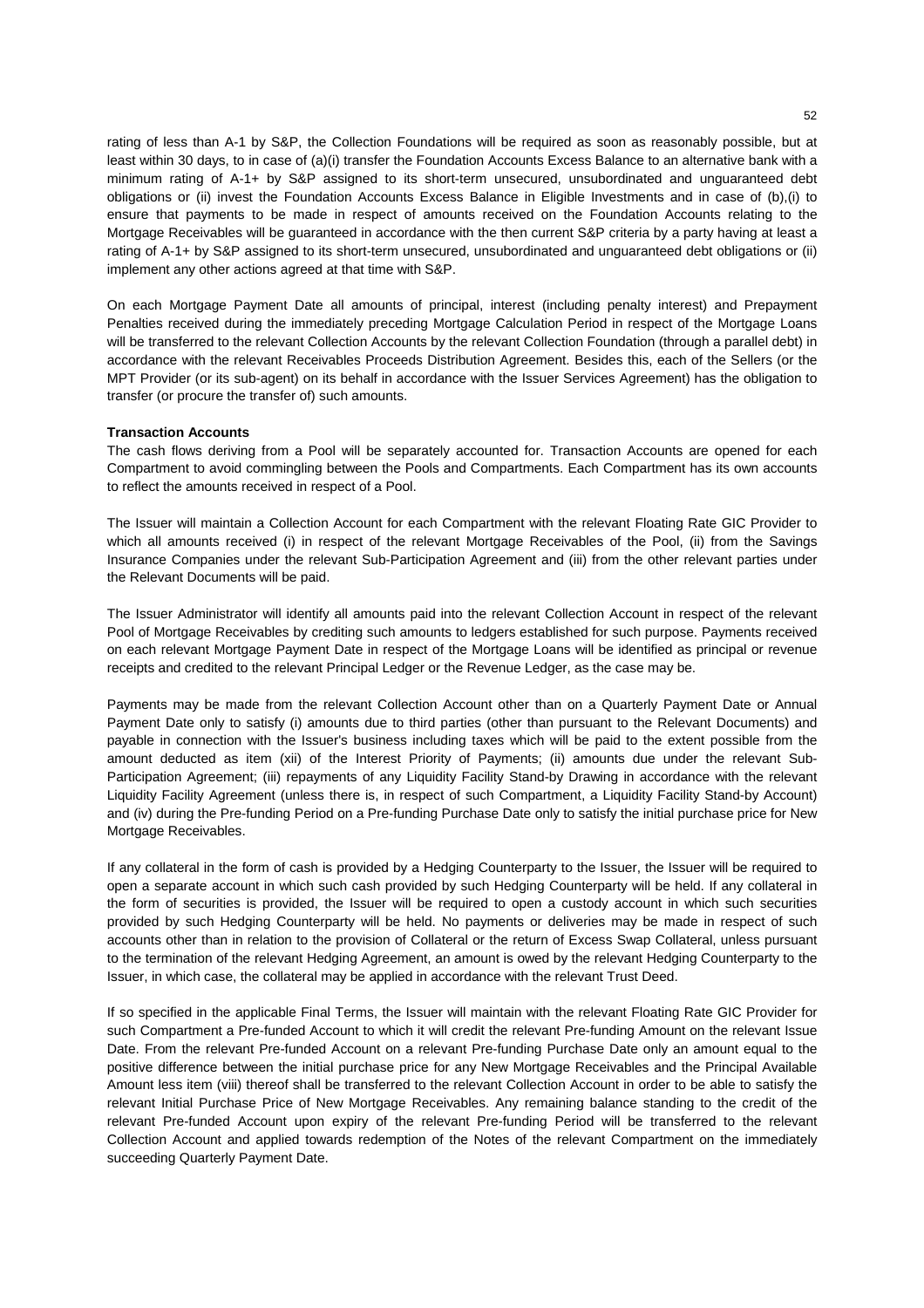The Issuer will maintain with the relevant Floating Rate GIC Provider a Construction Account for each Compartment to which on the relevant Issue Date and, as the case may be, the relevant Pre-funding Purchase Date and the relevant Quarterly Payment Date an amount corresponding to the relevant aggregate Construction Amounts of the Mortgage Receivables purchased on such date will be credited. Payments may be made from the relevant Construction Account on a relevant Quarterly Payment Date only to satisfy payment by the Issuer to the relevant Seller(s) of (part of) the relevant Initial Purchase Price as a result of the distribution of (part of) the relevant Construction Amount by such Seller(s) to the Borrower. Besides this, the relevant Construction Account will be debited with the amount of the relevant Construction Amount which has been set off against the relevant Mortgage Receivables of such Pool or upon the occurrence of a Notification Event of as a result of which the Issuer has no further obligation to pay (such part of) the relevant Initial Purchase Price. Such amount will be transferred to the relevant Collection Account and applied towards redemption of the Notes of the relevant Compartment (other than the Supporting Class of Notes) on the immediately succeeding Quarterly Payment Date.

The Issuer will also maintain with the Floating Rate GIC Provider for each Compartment a Reserve Account (see below).

If at any time the short-term unsecured, unsubordinated and unguaranteed debt obligations of the Floating Rate GIC Provider are assigned a rating of less than the Short Term Requisite Rating or any such rating is withdrawn by any of the Rating Agencies, then the Issuer will within 30 days of reduction or withdrawal of such rating use its best endeavours to (i) find an alternative Floating Rate GIC Provider acceptable to the Rating Agencies and the Security Trustee or (ii) find any other solution acceptable to the relevant Rating Agencies to maintain the then current ratings assigned to the Notes of the relevant Compartment.

If specified in the relevant Supplemental Prospectus, the Issuer may invest all funds in the relevant Collection Accounts, to the extent not applied for the purchase of Further Advance Receivables or New Mortgage Receivables, into Eligible Investments.

## **I Priority of Payments prior to the Enforcement Date**

#### *A Priority of Payments in respect of interest*

Prior to the delivery of an Enforcement Notice by the Security Trustee in respect of the relevant Compartment, the sum of the following amounts to the extent these amounts relate to such Compartment and the related Pool, calculated on each Quarterly Calculation Date as being received or held during the Quarterly Calculation Period immediately preceding such Quarterly Calculation Date (items (i) up to and including (xii) being hereafter referred to as the '**Notes Interest Available Amount**') unless the relevant Supplemental Prospectus provides otherwise:

- (i) as interest on the Mortgage Receivables of such Pool less with respect to each Mortgage Calculation Period falling in such Quarterly Calculation Period and each Savings Mortgage Receivable and Life Mortgage Receivable with a Savings Element an amount equal to the amount received multiplied by the relevant Participation Fraction;
- (ii) as revenue on Eligible Investments made by the Issuer in respect of the relevant Compartment and interest credited to the Transaction Accounts of such Compartment and the related Pool, excluding the relevant Construction Account;
- (iii) as interest penalties under the Mortgage Receivables and Prepayment Penalties of such Pool;
- (iv) as Net Foreclosure Proceeds of the relevant Pool, to the extent such proceeds do not relate to principal, less with respect to amounts which relate to interest in respect of each Savings Mortgage Receivable and Life Mortgage Receivable with a Savings Element in relation to such Pool, an amount equal to such amount received multiplied by the relevant Participation Fraction in relation to such Pool;
- (v) as amounts to be drawn under the Liquidity Facility (other than Liquidity Facility Stand-by Drawings) of such Compartment and Pool on the immediately succeeding Quarterly Payment Date or Annual Payment Date;
- (vi) as amounts to be drawn from the Reserve Account of such Compartment and Pool on the immediately succeeding Quarterly Payment Date or Annual Payment Date;
- (vii) as amounts to be received, whether or not by way of set-off, from the Hedging Counterparties under the Hedging Agreements of such Compartment and Pool on the immediately succeeding Quarterly Payment Date or Annual Payment Date (excluding for the avoidance of doubt any collateral amounts transferred to the Issuer by the Hedging Counterparty in accordance with the terms of such Hedging Agreement);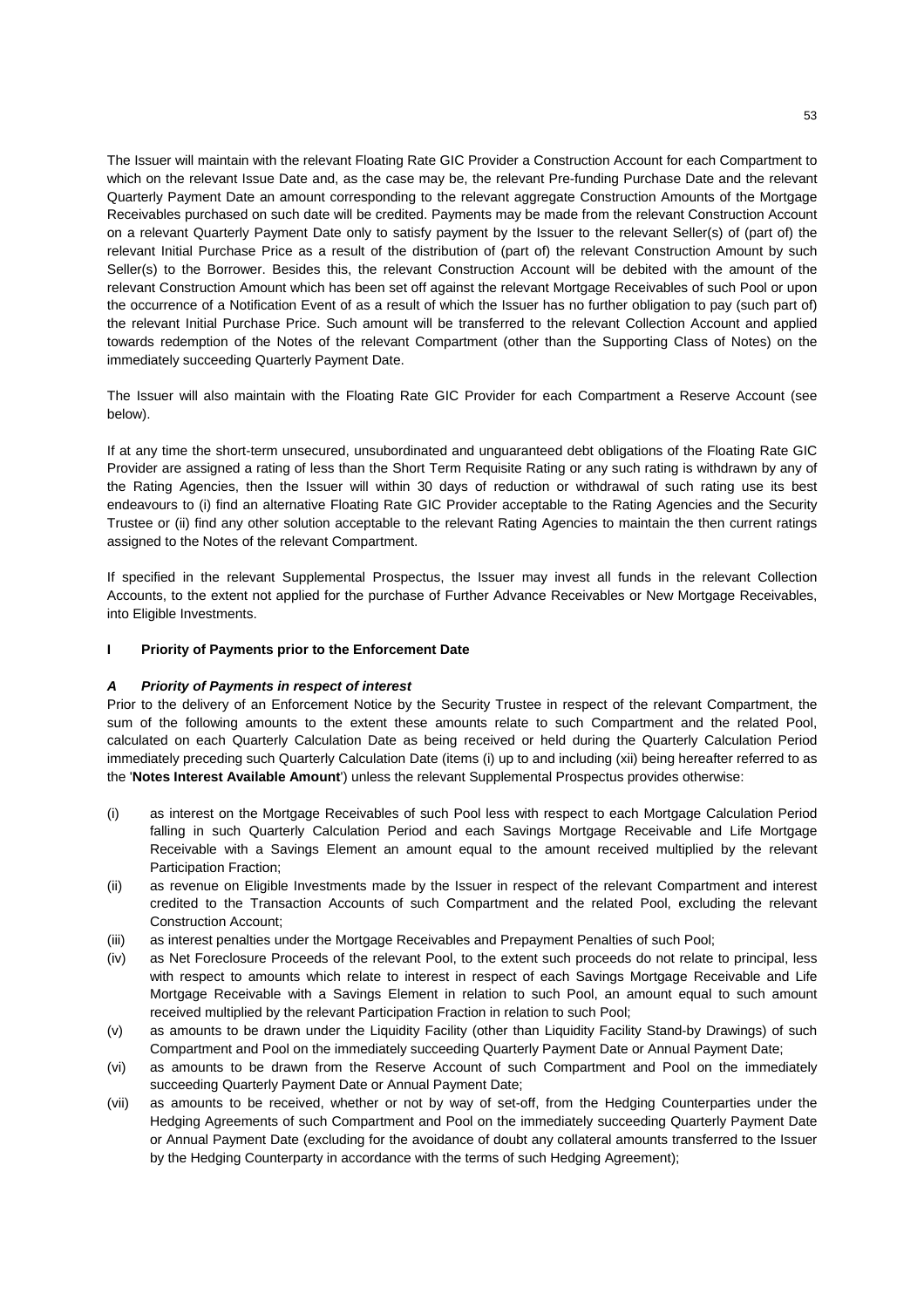- (viii) as amounts received in connection with a repurchase of Mortgage Receivables of such Pool pursuant to the Mortgage Receivables Purchase Agreement or any other amounts received pursuant to the Mortgage Receivables Purchase Agreement to the extent such amounts do not relate to principal and to the extent such amounts relate to such Pool, less with respect to each Savings Mortgage Receivable and Life Mortgage Receivable with a Savings Element an amount equal to the amount of interest received multiplied by the relevant Participation Fraction;
- (ix) as amounts received in connection with a sale of Excess Mortgage Receivables of such Pool pursuant to the relevant Trust Deed or the Issuer Services Agreement to the extent such amounts do not relate to principal and to the extent such amounts relate to such Pool less with respect to each Savings Mortgage Receivable and Life Mortgage Receivable with a Savings Element, an amount equal to the amount received multiplied by the relevant Participation Fraction;
- (x) as amounts received as post-foreclosure proceeds on the Mortgage Receivables of such Pool; and
- (xi) as amounts standing to the credit of the relevant Collection Account after all Notes of such Compartment other than the Supporting Class of Notes have redeemed in full to the extent not included in item (i) up to and including (x) and other than item (xii); less
- (xii) on the first Quarterly Payment Date of each year, 5 per cent. of the annual fee due to the Director of the Issuer multiplied by the Pool Fraction,

will, pursuant to the terms of the relevant Trust Deed, be applied by the Issuer on the immediately succeeding Quarterly Payment Date or Annual Payment Date in accordance with the following priority of payments (the '**Interest Priority of Payments**') (in each case only if and to the extent that payments of a higher order of priority have been made in full) in relation to each Compartment, unless the relevant Supplemental Prospectus provides otherwise:

- (a) *first*, in or towards satisfaction, *pro rata*, according to the respective amounts thereof, of the fees or other remuneration due and payable to the Directors in connection with the Management Agreements and any costs, charges, liabilities and expenses incurred by the Security Trustee under or in connection with any of the Relevant Documents to the extent related to the relevant Compartment or Pool and in respect of fees and remuneration which cannot be attributed to a certain Compartment or Pool, such fees and remuneration multiplied by the Pool Fraction;
- (b) *second*, in or towards satisfaction, *pro rata*, according to the respective amounts thereof, of administration fees and expenses due and payable to the Issuer Administrator and the MPT Provider under the Issuer Services Agreement, to the extent related to the relevant Compartment or Pool and in respect of such fees and expenses which cannot be attributed to a certain Compartment or Pool, such fees and expenses multiplied by the relevant Pool Fraction;
- (c) *third*, in or towards satisfaction, *pro rata*, according to the respective amounts thereof, (i) of any amounts due and payable to third parties under obligations incurred in the Issuer's business (other than under the Relevant Issue Documents), including, without limitation, in or towards satisfaction of sums due or provisions for any payment of the Issuer's liability, if any, to tax (to the extent the amount of such taxes multiplied by the Pool Fraction cannot be paid out of item (xii) of the Notes Interest Available Amount) and the fees and expenses of the Rating Agencies, the Security Trustee and any legal advisor, auditor and accountants appointed by the Issuer or the Security Trustee, to the extent related to the relevant Compartment or Pool and in respect of general costs which cannot be attributed to a specific Compartment or Pool, such costs multiplied by the relevant Pool Fraction, (ii) the fees and expenses due to the Paying Agents and the Reference Agent under the Agency Agreement, to the extent related to the relevant Compartment or Pool and in respect of such general costs which cannot be attributed to a specific Compartment or Pool, such fees and expenses multiplied by the relevant Pool Fraction and (iii) the Liquidity Facility Commitment Fee under the relevant Liquidity Facility Agreement, if any;
- (d) *fourth*, in or towards satisfaction of any amounts under the relevant Liquidity Facility Agreement of the relevant Compartment and the relevant Pool, other than the Liquidity Facility Commitment Fee payable under (c)(iii) above and any Liquidity Facility Subordinated Amount payable under (p) below, or following a Liquidity Facility Stand-by Drawing in or towards satisfaction of sums due and payable to the Liquidity Facility Provider in respect of a Liquidity Facility Drawing to be credited to the Liquidity Facility Stand-by Account or, as the case may be, the Liquidity Facility Stand-by Ledger of the relevant Compartment and the relevant Pool;
- (e) *fifth*, in or towards satisfaction, *pro rata*, according to the respective amounts thereof, of amounts, if any, due or accrued but unpaid under the relevant Hedging Agreements to the Swap Counterparty and to any other Hedging Counterparty, but excluding any Swap Subordinated Amount and, for the avoidance of doubt, excluding any amount relating to Excess Swap Collateral and any Tax Credit;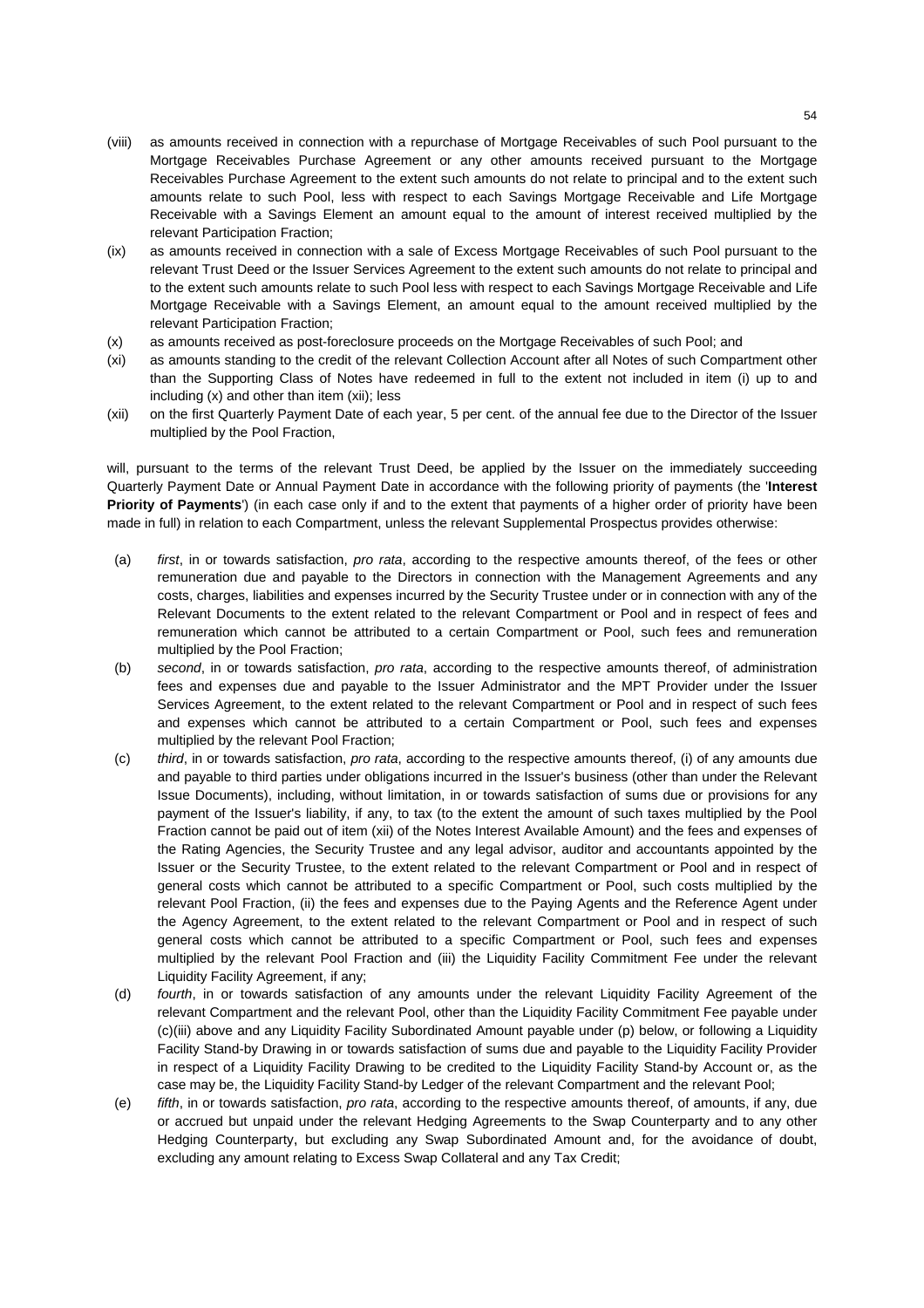- (f) *sixth*, in or towards satisfaction, *pro rata*, according to the respective amounts thereof, of all amounts of interest due or interest accrued but unpaid in respect of the Senior Class A Notes of the relevant Compartment, excluding, after the First Put Date, the Subordinated Extension Interest Part relating to the Senior Class A Notes of the relevant Compartment;
- (g) *seventh*, in or towards making good any shortfall reflected in the Class A Principal Deficiency Ledger of the relevant Compartment until the debit balance, if any, on the Class A Principal Deficiency Ledger of the relevant Compartment is reduced to zero;
- (h) *eighth,* in or towards satisfaction of interest due or interest accrued but unpaid on the Mezzanine Class B Notes of the relevant Compartment, excluding, after the First Put Date, the Subordinated Extension Interest Part relating to the Mezzanine Class B Notes of the relevant Compartment;
- (i) *ninth*, in or towards making good any shortfall reflected in the Class B Principal Deficiency Ledger of the relevant Compartment, if any, until the debit balance, if any, on the Class B Principal Deficiency Ledger of the relevant Compartment is reduced to zero;
- (j) *tenth*, in or towards satisfaction of interest due or interest accrued but unpaid on the Junior Class C Notes of the relevant Compartment, excluding, after the First Put Date, the Subordinated Extension Interest Part relating to the Junior Class C Notes of the relevant Compartment;
- (k) *eleventh*, in or towards making good any shortfall reflected in the Class C Principal Deficiency Ledger of the relevant Compartment, if any, until the debit balance, if any, on the Class C Principal Deficiency Ledger of the relevant Compartment is reduced to zero;
- (l) *twelfth*, in or towards satisfaction of interest due or interest accrued but unpaid on the Subordinated Class D Notes of the relevant Compartment, excluding, after the First Put Date, the Subordinated Extension Interest Part relating to the Subordinated Class D Notes of the relevant Compartment;
- (m) *thirteenth*, in or towards making good any shortfall reflected in the Class D Principal Deficiency Ledger of the relevant Compartment, if any, until the debit balance, if any, on the Class D Principal Deficiency Ledger of the relevant Compartment is reduced to zero;
- (n) *fourteenth*, in or towards satisfaction of interest due or interest accrued but unpaid on the Subordinated Class E Notes of the relevant Compartment, excluding, after the First Put Date, the Subordinated Extension Interest Part relating to the Subordinated Class E Notes of the relevant Compartment;
- (o) *fifteenth*, in or towards satisfaction of any sums required to be deposited on the relevant Reserve Account or, as the case may be, to replenish the relevant Reserve Account up to the amount of the Reserve Account Target Level of the relevant Compartment;
- (p) *sixteenth*, in or towards satisfaction of a Liquidity Facility Subordinated Amount due, if any, to the Liquidity Facility Provider pursuant to the Liquidity Facility Agreement of the relevant Compartment and the relevant Pool;
- (q) *seventeenth*, in or towards satisfaction, *pro rata*, according to the respective amounts thereof, to the relevant Hedging Counterparties of any Swap Subordinated Amount due under the Hedging Agreements of the relevant Compartment and the relevant Pool;
- (r) *eighteenth*, after the First Put Date, in or towards satisfaction of interest due or interest accrued but unpaid on the Senior Class A Notes of the relevant Compartment as Subordinated Extension Interest Part relating to the Senior Class A Notes of the relevant Compartment;
- (s) *nineteenth*, after the First Put Date, in or towards satisfaction of interest due or interest accrued but unpaid on the Mezzanine Class B Notes of the relevant Compartment as Subordinated Extension Interest Part relating to the Mezzanine Class B Notes of the relevant Compartment;
- (t) *twentieth*, after the First Put Date, in or towards satisfaction of interest due or interest accrued but unpaid on the Junior Class C Notes of the relevant Compartment as Subordinated Extension Interest Part relating to the Junior Class C Notes of the relevant Compartment;
- (u) *twenty-first*, after the First Put Date, in or towards satisfaction of interest due or interest accrued but unpaid on the Subordinated Class D Notes of the relevant Compartment as Subordinated Extension Interest Part relating to the Subordinated Class D Notes of the relevant Compartment;
- (v) *twenty-second*, after the First Put Date, in or towards satisfaction of interest due or interest accrued but unpaid on the Subordinated Class E Notes of the relevant Compartment as Subordinated Extension Interest Part relating to the Subordinated Class E Notes of the relevant Compartment;
- (w) *twenty-third*, on the relevant Quarterly Payment Date, in or towards satisfaction of principal amounts due under the Supporting Class of Notes of the relevant Compartment as item (iii)(x) of the Supporting Class Redemption Available Amount; and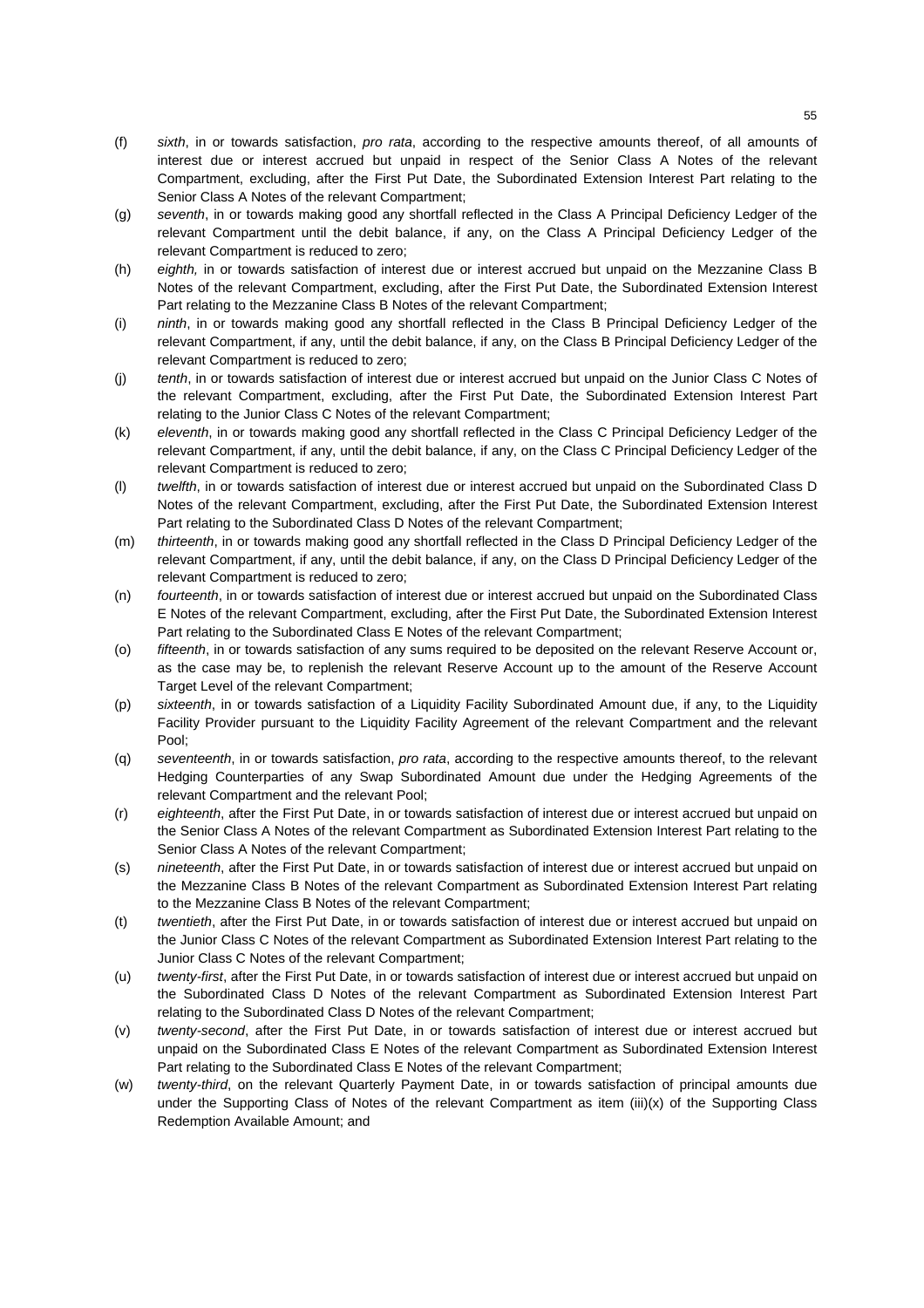(x) *twenty-fourth*, in or towards satisfaction of a Deferred Purchase Price Instalment (except for items (A)(i)(y) or (A)(ii)(y) of the definition thereof) relating to the relevant Compartment and Pool due and payable to the Sellers.

# *B Priority of Payments in respect of principal*

Prior to the delivery of an Enforcement Notice by the Security Trustee in respect of the relevant Compartment, the sum of the following amounts to the extent these amounts relate to such Compartment and the related Pool, calculated on any Quarterly Calculation Date, as being received or held during the immediately preceding Quarterly Calculation Period (items (i) up to and including (xii) hereinafter referred to as the '**Principal Available Amount**', less the Initial Purchase Price for any Further Advance Receivables and New Mortgage Receivables hereinafter referred to as the '**Notes Redemption Available Amount**') unless the relevant Supplemental Prospectus provides otherwise:

- (i) as repayment and prepayment in full of principal under the relevant Pool of Mortgage Receivables, from any person (including any Insurance Company), whether by set-off or otherwise, but, for the avoidance of doubt, excluding Prepayment Penalties, if any, less, with respect to each Savings Mortgage Receivable and Life Mortgage Receivable with a Savings Element, the relevant Participation;
- (ii) as Net Foreclosure Proceeds of the relevant Pool, to the extent such proceeds relate to principal less, with respect to each Savings Mortgage Receivable and Life Mortgage Receivable with a Savings Element, the relevant Participation;
- (iii) as amounts received in connection with a repurchase of Mortgage Receivables of the relevant Pool pursuant to the Mortgage Receivables Purchase Agreement and any other amounts received pursuant to the Mortgage Receivables Purchase Agreement to the extent such amounts relate to the relevant Pool of Mortgage Receivables and to principal less, with respect to each Savings Mortgage Receivable and Life Mortgage Receivable with a Savings Element, the relevant Participation and if such amount cannot be attributed to any Pool, the amount received multiplied by the relevant Pool Fraction;
- (iv) as amounts received in connection with a sale of the relevant Excess Mortgage Receivables pursuant to the relevant Trust Deed and the Issuer Services Agreement to the extent such amounts relate to principal less with respect to each Savings Mortgage Receivable and Life Mortgage Receivable with a Savings Element, the relevant Participation, except in the case of a sale of Excess Mortgage Receivables which is set-off against repayment of the Servicing Advance;
- (v) as amounts of interest received to be credited to the relevant Principal Deficiency Ledger on the immediately succeeding Quarterly Payment Date or Annual Payment Date;
- (vi) as Monthly Participation Increase pursuant to the relevant Sub-Participation Agreement;
- (vii) as partial prepayment in respect of the relevant Mortgage Receivables from any person, whether by set-off or otherwise, but, for the avoidance of doubt, excluding Prepayment Penalties;
- (viii) during the Pre-funding Period, an amount equal to the positive difference between the initial purchase price of New Mortgage Receivables and the Principal Available Amount (less this item) and upon expiry of the Prefunding Period the balance standing to the credit of the relevant Pre-funded Account;
- (ix) as amounts received on the relevant Collection Accounts from the credit of the relevant Construction Account in accordance with the Mortgage Receivables Purchase Agreement;
- (x) as consideration for the Initial Participation in respect of Further Advance Receivables and New Mortgage Receivables which qualify as Savings Mortgage Receivables or Life Mortgage Receivables with a Savings Element and in case of a switch of any mortgage receivable into a Savings Mortgage Receivables or Life Mortgage Receivables with a Savings Element pursuant to the relevant Sub-Participation Agreement;
- (xi) any part of the Notes Redemption Available Amount calculated on the immediately preceding Quarterly Calculation Date which has not been applied towards redemption of the Put Option Notes on the immediately preceding Quarterly Payment Date; and
- (xii) as amounts received as the Servicing Advance on the relevant Put Date;

will be applied by the Issuer on the immediately succeeding Quarterly Payment Date (and in each case only if and to the extent that payments or provisions of a higher priority have been made in full) to redeem:

- (i) (x) before the Target Amortisation Date or (y) on or after the Target Amortisation Date in case a Target Amortisation Event has occurred, which is not cured prior to such Quarterly Payment Date:
	- (a) *first, pro rata* and *pari passu* the Senior Class A Notes of the relevant Compartment, until fully redeemed, or, in case this Class of Notes is divided in two or more tranches, on a sequential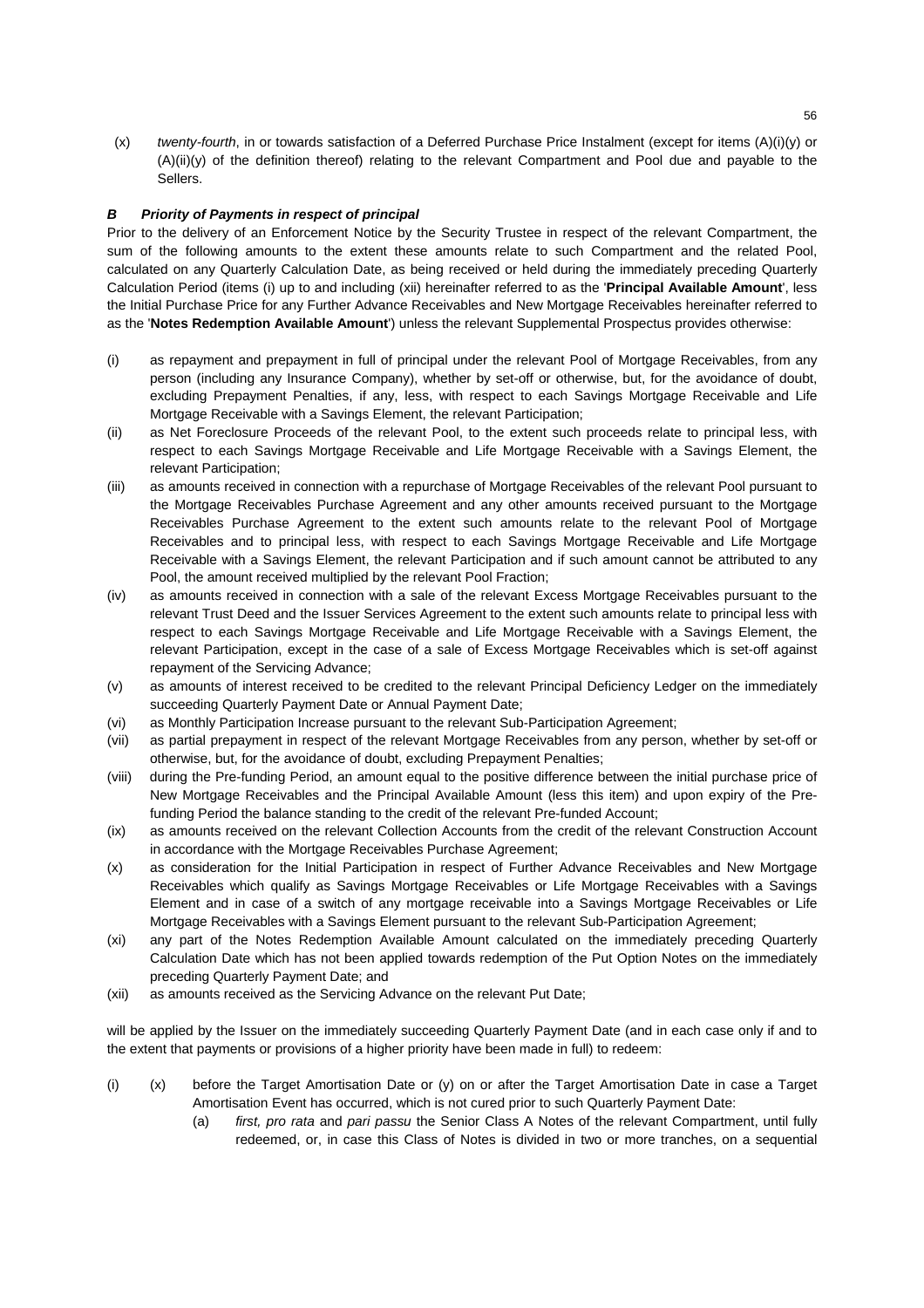basis starting with the Senior Class A1 Notes, until all tranches of the Senior Class A Notes have been fully redeemed, and thereafter

- (b) *second*, *pro rata* and *pari passu*, the Mezzanine Class B Notes of the relevant Compartment except if such Class of Notes is the Supporting Class of Notes, until fully redeemed or, in case this Class of Notes is divided in two or more tranches, on a sequential basis starting with the Mezzanine Class B1 Notes, until all tranches of the Mezzanine Class B Notes have been fully redeemed, and thereafter
- (c) *third*, *pro rata* and *pari passu*, the Junior Class C Notes of the relevant Compartment except if such Class of Notes is the Supporting Class of Notes, until fully redeemed or, in case this Class of Notes is divided in two or more tranches, on a sequential basis starting with the Junior Class C1 Notes, until all tranches of the Junior Class C Notes have been fully redeemed, and thereafter
- (d) *fourth*, *pro rata* and *pari passu*, the Subordinated Class D Notes of the relevant Compartment except if such Class of Notes is the Supporting Class of Notes, until fully redeemed, or, in case this Class of Notes is divided in two or more tranches, on a sequential basis starting with the Subordinated Class D1 Notes, until all tranches of the Subordinated Class D Notes have been fully redeemed; and
- (ii) on or after the Target Amortisation Date, unless a Target Amortisation Event has occurred which is not cured prior to such Quarterly Payment Date:
	- (a) *first, pro rata* and *pari passu,* the Senior Class A Notes of the relevant Compartment by applying the Class A Notes Redemption Available Amount or, in case this Class of Notes is divided in two or more tranches, on a sequential basis starting with the Senior Class A1 Notes, until all tranches of the Senior Class A Notes have been fully redeemed;
	- (b) *second, pro rata* and *pari passu,* the Mezzanine Class B Notes of the relevant Compartment except if such Class of Notes is the Supporting Class of Notes by applying the Class B Notes Redemption Available Amount or, in case this Class of Notes is divided in two or more tranches, on a sequential basis starting with the Mezzanine Class B1 Notes, until all tranches of the Mezzanine Class B Notes have been fully redeemed;
	- (c) *third, pro rata* and *pari passu,* the Junior Class C Notes of the relevant Compartment except if such Class of Notes is the Supporting Class of Notes by applying the Class C Notes Redemption Available Amount or, in case this Class of Notes is divided in two or more tranches, on a sequential basis starting with the Junior Class C1 Notes, until all tranches of the Junior Class C Notes have been fully redeemed; and
	- (d) *fourth, pro rata* and *pari passu,* the Subordinated Class D Notes of the relevant Compartment except if such Class of Notes is the Supporting Class of Notes by applying the Class D Notes Redemption Available Amount or, in case this Class of Notes is divided in two or more tranches, on a sequential basis starting with the Subordinated Class D1 Notes, until all tranches of the Subordinated Class D Notes have been fully redeemed.

## *II Priority of Payments after the Enforcement Date*

After the Enforcement Date of the relevant Compartment, any amounts payable by the Security Trustee under the relevant Trust Deed and the relevant Parallel Debt Agreement (other than in respect of the Participations) will be paid to the Secured Parties of the relevant Pool (including the Noteholders of the relevant Compartment, but excluding the amounts which the Savings Insurance Companies will be entitled to receive pursuant to the relevant Trust Deed) in accordance with the following Priority of Payments upon Enforcement (after deduction of costs incurred by the Security Trustee to the extent related to the relevant Compartment, which will include, *inter alia*, fees and expenses of the Rating Agencies and any legal advisor, auditor or accountant appointed by the Security Trustee) (and in each case only if and to the extent payments of a higher priority have been made in full) relating to the relevant Compartment, unless the relevant Supplemental Prospectus provides otherwise:

- (a) *first*, in or towards satisfaction, of the repayment of any Liquidity Facility Stand-by Drawing under the relevant Liquidity Facility Agreement;
- (b) *second*, in or towards satisfaction, *pro rata*, according to the respective amounts thereof, of (i) the fees or other remuneration due to the Directors, (ii) the fees and expenses and any other amount due to the Paying Agents and the Reference Agent incurred under the provisions of the Agency Agreement and (iii) the fees and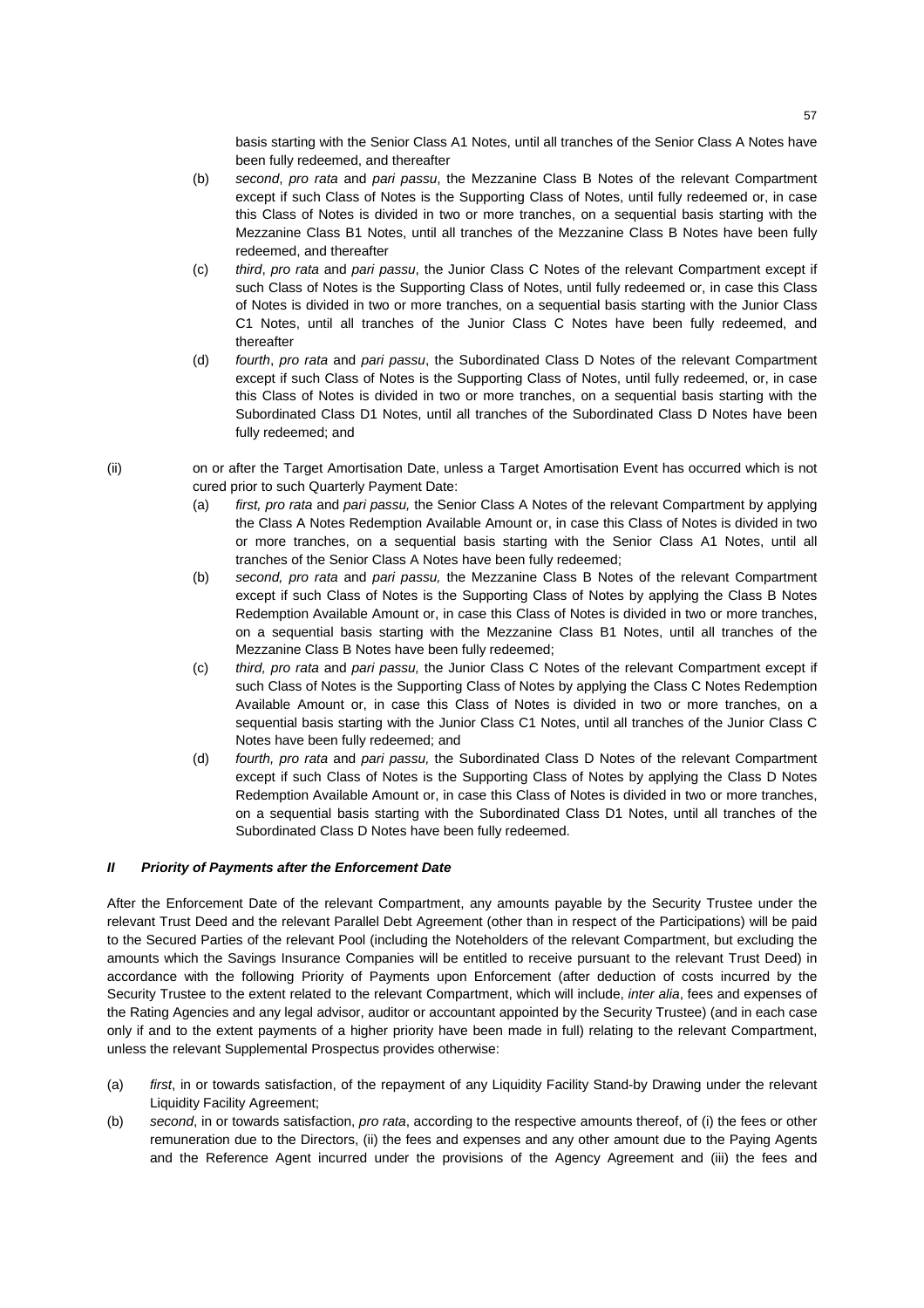expenses and any other amount due to the Issuer Administrator and the MPT Provider under the provisions of the Issuer Services Agreement, to the extent relating to the relevant Compartment and relevant Pool or in respect of such fees and remuneration which cannot be attributed to a certain Compartment or Pool multiplied by the Pool Fraction;

- (c) *third*, in or towards satisfaction of any sums due or sums accrued but unpaid under the relevant Liquidity Facility Agreement, but excluding any Liquidity Facility Stand-by Drawing payable under (a) above and any Liquidity Facility Subordinated Amount payable under (n) below to the extent relating to the relevant Compartment and relevant Pool;
- (d) *fourth*, in or towards satisfaction of amounts, if any, due or accrued but unpaid under the Hedging Agreements to the Swap Counterparty and to any other Hedging Counterparty, but excluding any Swap Subordinated Amount and, for the avoidance of doubt, excluding any amount relating to Excess Swap Collateral and any Tax Credit of the relevant Compartment and Pool;
- (e) *fifth*, in or towards satisfaction of all amounts of interest due or interest accrued but unpaid in respect of the Senior Class A Notes of the relevant Compartment, excluding the Subordinated Extension Interest Part relating to the Senior Class A Notes of the relevant Compartment;
- (f) *sixth*, *pro rata* and *pari passu*, in or towards satisfaction of all amounts of principal and any other amount due but unpaid in respect of the Senior Class A Notes of the relevant Compartment;
- (g) *seventh*, in or towards satisfaction of all amounts of interest due or interest accrued but unpaid in respect of the Mezzanine Class B Notes of the relevant Compartment, excluding the Subordinated Extension Interest Part relating to the Mezzanine Class B Notes of the relevant Compartment;
- (h) *eighth*, *pro rata* and *pari passu*, in or towards satisfaction of all amounts of principal and any other amount due but unpaid in respect of the Mezzanine Class B Notes of the relevant Compartment;
- (i) *ninth*, in or towards satisfaction of all amounts of interest due or interest accrued but unpaid in respect of the Junior Class C Notes of the relevant Compartment, excluding the Subordinated Extension Interest Part relating to the Junior Class C Notes of the relevant Compartment;
- (j) *tenth*, *pro rata* and *pari passu*, in or towards satisfaction of all amounts of principal and any other amount due but unpaid in respect of the Junior Class C Notes of the relevant Compartment;
- (k) *eleventh*, *pro rata* and *pari passu*, in or towards satisfaction of all amounts of interest due or interest accrued but unpaid in respect of the Subordinated Class D Notes of the relevant Compartment, excluding the Subordinated Extension Interest Part relating to the Subordinated Class D Notes of the relevant Compartment;
- (l) *twelfth*, in or towards satisfaction of all amounts of principal and any other amount due but unpaid in respect of the Subordinated Class D Notes of the relevant Compartment;
- (m) *thirteenth*, in or towards satisfaction of all amounts of interest due or interest accrued but unpaid in respect of the Subordinated Class E Notes of the relevant Compartment, excluding the Subordinated Extension Interest Part relating to the Subordinated Class E Notes of the relevant Compartment;
- (n) *fourteenth*, in or towards satisfaction of a Liquidity Facility Subordinated Amount due, if any, to the Liquidity Facility Provider pursuant to the Liquidity Facility Agreement of the relevant Compartment and relevant Pool;
- (o) *fifteenth*, in or towards satisfaction of all Swap Subordinated Amounts due under the Hedging Agreements of the relevant Compartment and relevant Pool to the Swap Counterparty and to any other Hedging Counterparty;
- (p) *sixteenth*, in or towards satisfaction of interest due or interest accrued but unpaid on the Senior Class A Notes of the relevant Compartment as Subordinated Extension Interest Part relating to the Senior Class A Notes of the relevant Compartment;
- (q) *seventeenth*, in or towards satisfaction of interest due or interest accrued but unpaid on the Mezzanine Class B Notes of the relevant Compartment as Subordinated Extension Interest Part relating to the Mezzanine Class B Notes of the relevant Compartment;
- (r) *eighteenth*, in or towards satisfaction of interest due or interest accrued but unpaid on the Junior Class C Notes of the relevant Compartment as Subordinated Extension Interest Part relating to the Junior Class C Notes of the relevant Compartment;
- (s) *nineteenth*, in or towards satisfaction of interest due or interest accrued but unpaid on the Subordinated Class D Notes of the relevant Compartment as Subordinated Extension Interest Part relating to the Subordinated Class D Notes of the relevant Compartment;
- (t) *twentieth*, in or towards satisfaction of interest due or interest accrued but unpaid on the Subordinated Class E Notes of the relevant Compartment as Subordinated Extension Interest Part relating to the Subordinated Class E Notes of the relevant Compartment;
- (u) *twenty-first*, *pro rata* and *pari passu*, in or towards satisfaction of all amounts of principal and any other amount due but unpaid in respect of the Subordinated Class E Notes of the relevant Compartment;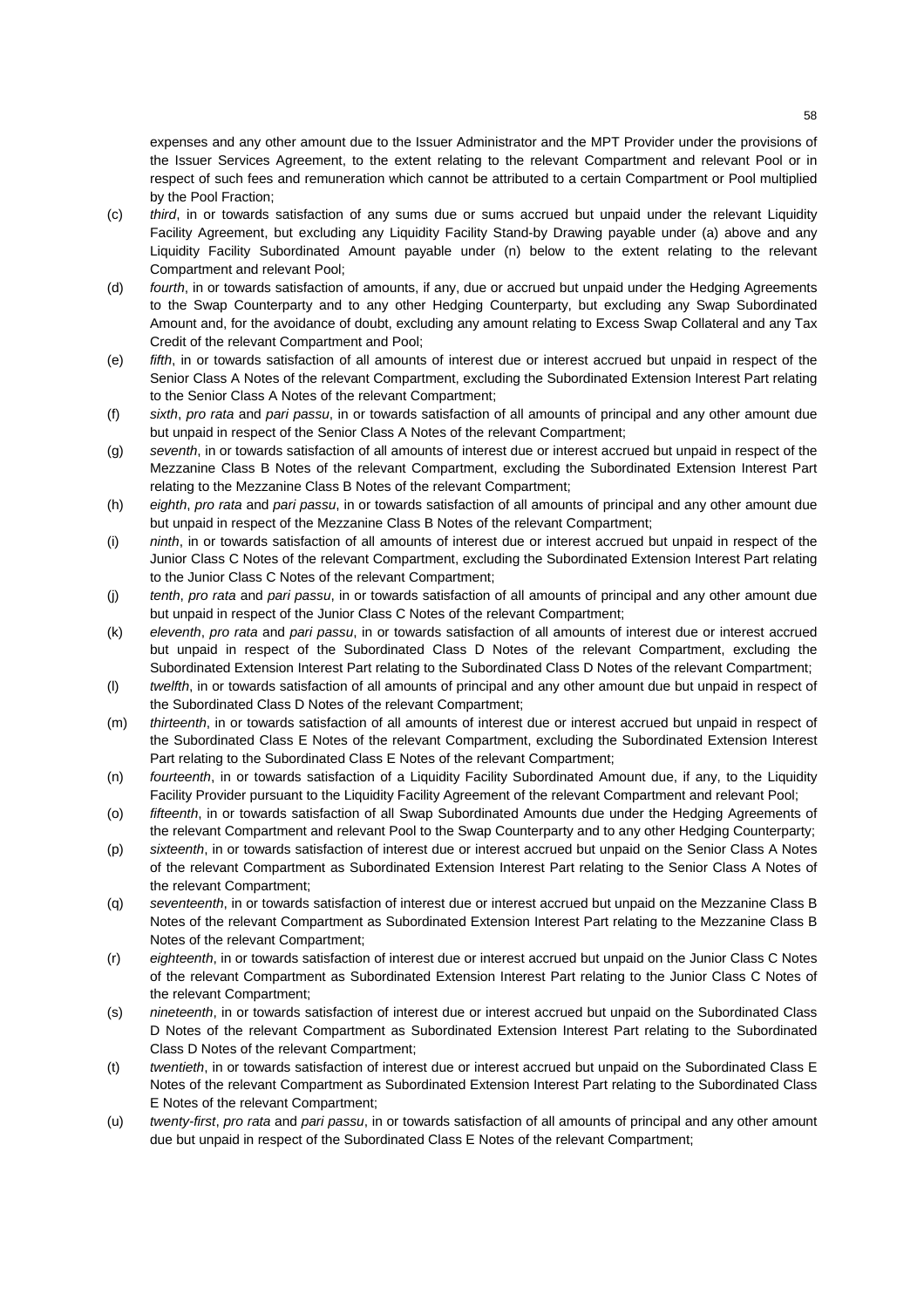- (v) *twenty-second*, the repayment of the Servicing Advance under the Issuer Services Agreement or pursuant to the relevant Trust Deed; and
- (w) *twenty-third*, in or towards satisfaction of the Deferred Purchase Price Installment to the Sellers.

## **Liquidity Facility**

In respect of each Compartment, the Issuer will, if so specified in the relevant Supplemental Prospectus, enter into a Liquidity Facility Agreement.

The Issuer will be entitled on any relevant Quarterly Payment Date (other than a Quarterly Payment Date if and to the extent that on such date the Put Option Notes of the relevant Compartment are redeemed in full) to make drawings under the relevant Liquidity Facility up to the relevant Liquidity Maximum Amount. Each Liquidity Facility Agreement is for a maximum term of 364 days. The commitment of the Liquidity Facility Provider is extendable at its option. Any drawing under the relevant Liquidity Facility by the Issuer will only be made on a relevant Quarterly Payment Date if and to the extent that, unless specified otherwise in the relevant Final Terms, after the application of amounts available in the relevant Reserve Account and taking into account any drawing under the relevant Liquidity Facility, there is a shortfall in the relevant Notes Interest Available Amount to meet items (a) to (l) (inclusive) (but not items (g), (i) and (k)) in the relevant Interest Priority of Payments in full on that relevant Quarterly Payment Date, provided that drawings in respect of certain items may be limited if so specified in the relevant Supplemental Prospectus. Other than for payments to the Liquidity Facility Provider in respect of any Liquidity Facility Subordinated Amounts, the Liquidity Facility Provider will rank in priority in payments and security to the Noteholders of the relevant Compartment.

If, at any time, the short-term unsecured, unsubordinated and unguaranteed debt obligations of the Liquidity Facility Provider are assigned a rating of less than the Short Term Requisite Rating or any such rating is withdrawn, and (i) the Liquidity Facility is not renewed or replaced by the Issuer within 30 days of such downgrading or withdrawal to an alternative Liquidity Facility Provider, acceptable to the Rating Agencies and the Security Trustee, or (ii) any other solution acceptable to the Rating Agencies is not found to maintain the then current ratings of the Notes of the relevant Compartment (other than the Supporting Class of Notes); the Issuer will be required forthwith to make a Liquidity Facility Stand-by Drawing with a corresponding credit to the relevant Liquidity Facility Stand-by Ledger and credit such amount to either (i) the relevant Liquidity Facility Stand-by Account or (ii) to the relevant Collection Account, as the case may be. Amounts so credited to the relevant Collection Account or, as the case may be, to the relevant Liquidity Facility Stand-by Account may be utilised by the Issuer in the same manner as if the relevant Liquidity Facility had not been so drawn. A Liquidity Facility Stand-by Drawing shall also be made if the Liquidity Facility is not renewed following its commitment termination date.

## **Reserve Account**

The net proceeds of the issue of the Supporting Class of Notes of a Compartment will be credited to the relevant Reserve Account on the relevant Issue Date.

Amounts credited to the relevant Reserve Account will be available on any relevant Quarterly Payment Date to meet items (a) to (n) (inclusive) of the relevant Interest Priority of Payments.

If and to the extent that the relevant Notes Interest Available Amount on any Quarterly Calculated Date exceeds the amounts required to meet items (a) to (n) (inclusive) in the relevant Interest Priority of Payments, the excess amount will be applied to deposit on or, as the case may be, replenish the Reserve Account up to the Reserve Account Target Level.

The Reserve Account will only be debited, in addition to the amounts to be debited in accordance with item (vi) of the Notes Interest Available Amount, with the aggregate Supporting Class Redemption Amount and the amount of items (A)(i)(y) or item (A)(ii)(y) of the Deferred Purchase Price Instalments. The Supporting Class Redemption Available Amount may only be applied towards the redemption of the Supporting Class of Notes.

On the Quarterly Payment Date on which all amounts of principal due in respect of the Put Option Notes of a Compartment have been or will be paid, any amount standing to the credit of the relevant Reserve Account will be applied by the Issuer in or towards redemption of principal of the Supporting Class of Notes of such Compartment and thereafter as the relevant part of the Deferred Purchase Price Instalment.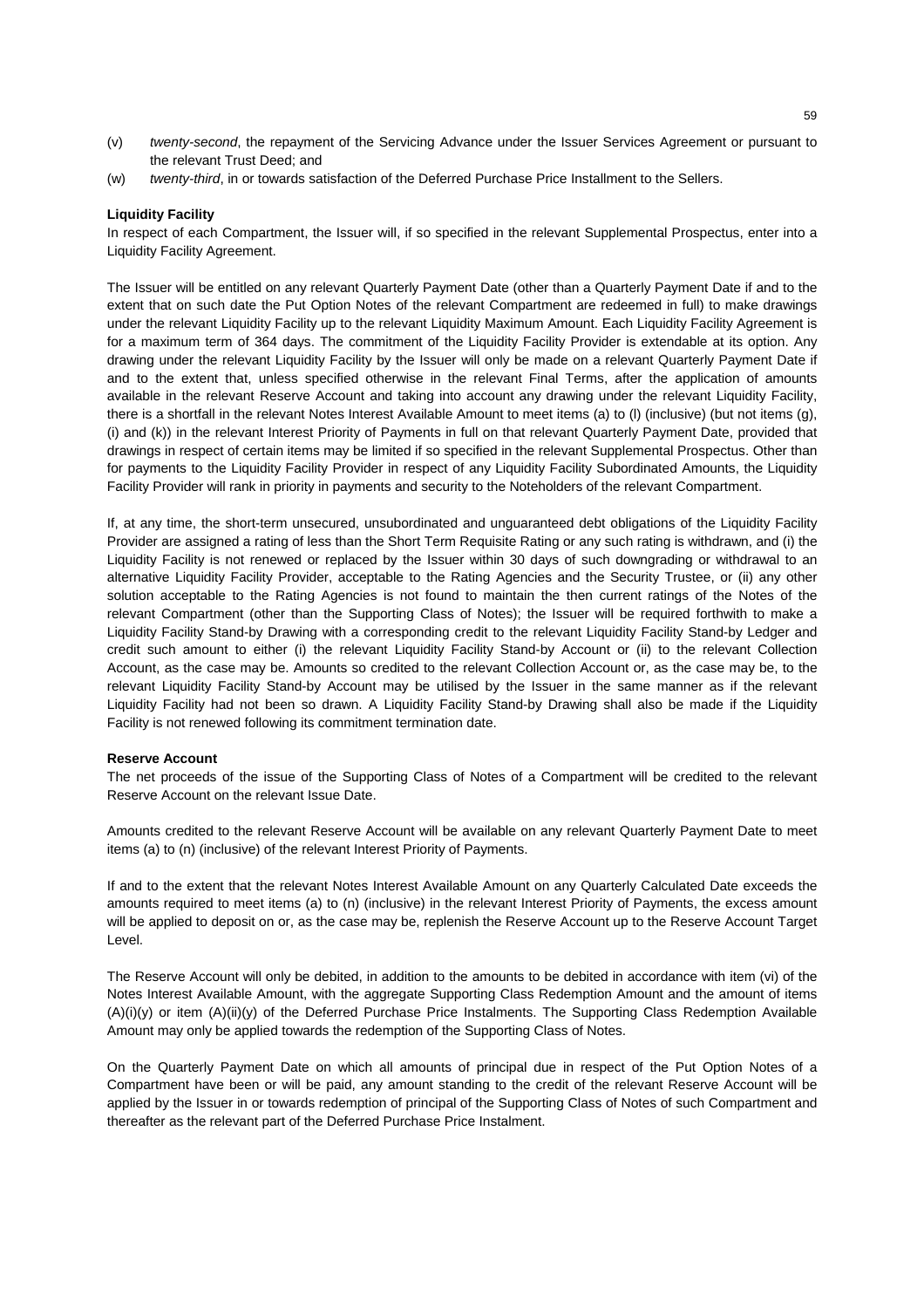## **Principal Deficiency Ledger**

Unless stated otherwise in the Supplemental Prospectus, for each Compartment a Principal Deficiency Ledger comprising of sub-ledgers for each Class of Notes other than the Supporting Class of Notes will be established by or on behalf of the Issuer in order to record any relevant Principal Deficiency in respect of such Compartment. The Principal Deficiency Ledger will be credited in accordance with the Interest Priority of Payments and debited with any Realised Losses. If any Class of Notes is divided in one or more tranches, for each tranche of such Class of Notes a sub-ledger of the Principal Deficiency Ledger will be created and to the sub-ledgers of such Class of Notes shall be debited, on a *pro rata* basis (by reference to the proportion of the aggregate Principal Amount Outstanding of such tranche on the relevant Issue Date bears to the aggregate Principal Amount Outstanding of the relevant Class of Notes on the relevant Issue Date), any amounts to be debited to such Class of Notes in accordance with this paragraph.

If in respect of a Compartment Senior Class A Notes, Mezzanine Class B Notes, Junior Class C Notes and Subordinated Class D Notes are issued, with the issue of the Subordinated Class E Notes as the Supporting Class of Notes, this would mean that the Principal Deficiency Ledger would comprise of four sub-ledgers (the Class A Principal Deficiency Ledger, the Class B Principal Deficiency Ledger, the Class C Principal Deficiency Ledger and the Class D Principal Deficiency Ledger) would be established by or on behalf of the Issuer in order to record any relevant Principal Deficiency in respect of such Compartment. An amount equal to any relevant Principal Deficiency will be debited to the relevant Class D Principal Deficiency Ledger (such debit items being credited at item (m) of the relevant Interest Priority of Payments, to the extent any part of the relevant Notes Interest Available Amount is available for such purpose) so long as the debit balance on such sub-ledger is equal to or less than the relevant Class D Principal Deficiency Limit and thereafter such amount will be debited, to the relevant Class C Principal Deficiency Ledger (such debit items being credited at item (k) of the relevant Interest Priority of Payments, to the extent any part of the relevant Notes Interest Available Amount is available for such purpose) so long as the debit balance on such ledger is equal to or less than the relevant Class C Principal Deficiency Limit and thereafter such amount will be debited to the relevant Class B Principal Deficiency Ledger (such debit items being credited at item (i) of the relevant Interest Priority of Payments, to the extent any part of the relevant Notes Interest Available Amount is available for such purpose) so long as the debit balance on such ledger is equal to or less than the relevant Class B Principal Deficiency Limit and thereafter such amount will be debited to the relevant Class A Principal Deficiency Ledger (such debit items being credited at item (g) of the relevant Interest Priority of Payments, to the extent any part of the relevant Notes Interest Available Amount is available for such purpose).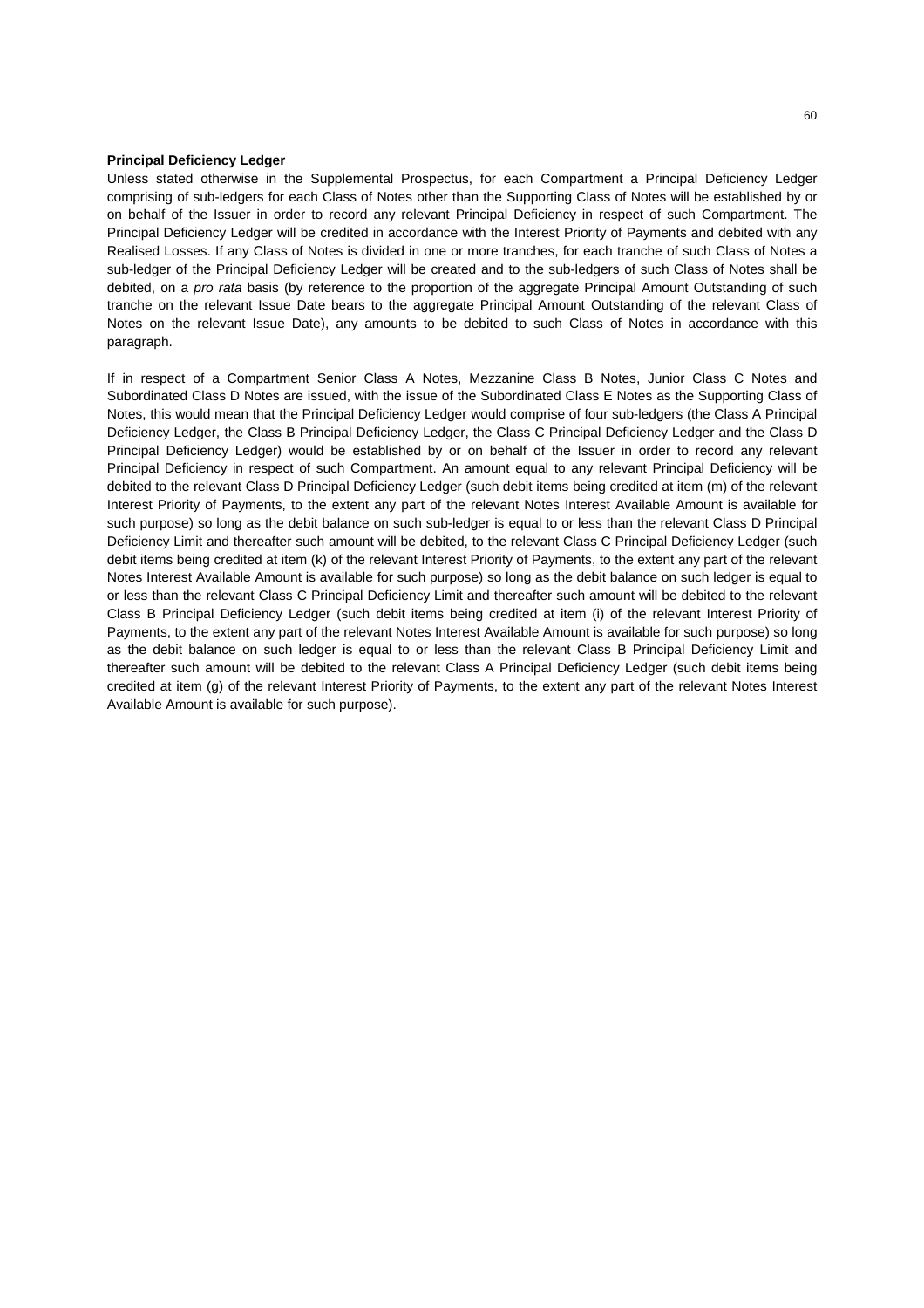# **OVERVIEW OF THE NETHERLANDS RESIDENTIAL MORTGAGE MARKET**

#### **General**

The Dutch residential property market saw strong price increases in the later part of the nineties and the beginning of this decade. Recent developments in the economic environment have resulted in lower levels of consumer confidence and house price increases have slowed. In some price classes and locations minor price decreases have even been registered.

Graph 1 shows the yearly house price developments for the last 12 years. These percentages are derived from the Dutch Association of Real Estate Agencies ('*Nederlandse Vereniging van Makelaars*' or '**NVM**'), which covers approximately 65 per cent. of all residential property sales in the Netherlands and the Kadaster, the official registry for all real estate transactions.

## **Factors contributing to the strength of the Dutch housing market**

*Low Owner Occupancy Rate* 

One of the key factors to consider when looking at the Dutch housing market is the relatively low level of owner occupancy. Some 53 per cent. of all residential properties are occupied by their owners, compared to 42 per cent. in 1982. The average level of house ownership for all EU countries is 64 per cent.. The Dutch has set a target level of 65 per cent. for 2010. Table 1 below shows the development of the owner occupancy rate in the Netherlands over time.

# *Table 1. Total dwelling stock and percentage owner occupied in the Netherlands*

| Year<br><b>Total Dwelling stock</b><br>(x 1 mln per Jan. 1st) |     | <b>Owner Occupied</b><br>(in %) |  |
|---------------------------------------------------------------|-----|---------------------------------|--|
| 1948                                                          | 2.1 | 28.0                            |  |
| 1957                                                          | 2.6 | 29.0                            |  |
| 1964                                                          | 3.1 | 34.0                            |  |
| 1971                                                          | 3.9 | 35.0                            |  |
| 1976                                                          | 4.5 | 41.0                            |  |
| 1982                                                          | 5.0 | 42.0                            |  |
| 1985                                                          | 5.3 | 42.7                            |  |
| 1990                                                          | 5.8 | 45.2                            |  |
| 1995                                                          | 6.2 | 48.8                            |  |
| 2000                                                          | 6.6 | 52.2                            |  |
| 2001                                                          | 6.6 | 52.6                            |  |
| 2002                                                          | 6.7 | 53.0                            |  |
| 2003                                                          | 6.8 | 53.0                            |  |

*Source: CBS (Statistics Netherlands) / VROM (Ministry for Housing, Spatial Planning and Environment)* 

| Year            | New built houses |
|-----------------|------------------|
| 2000            | 70,650           |
| 2001            | 72,958           |
| 2002            | 66,704           |
| 2003            | 59,629           |
| 2004            | 65,314           |
| 2005 first half | 23,311           |

*Source: CBS*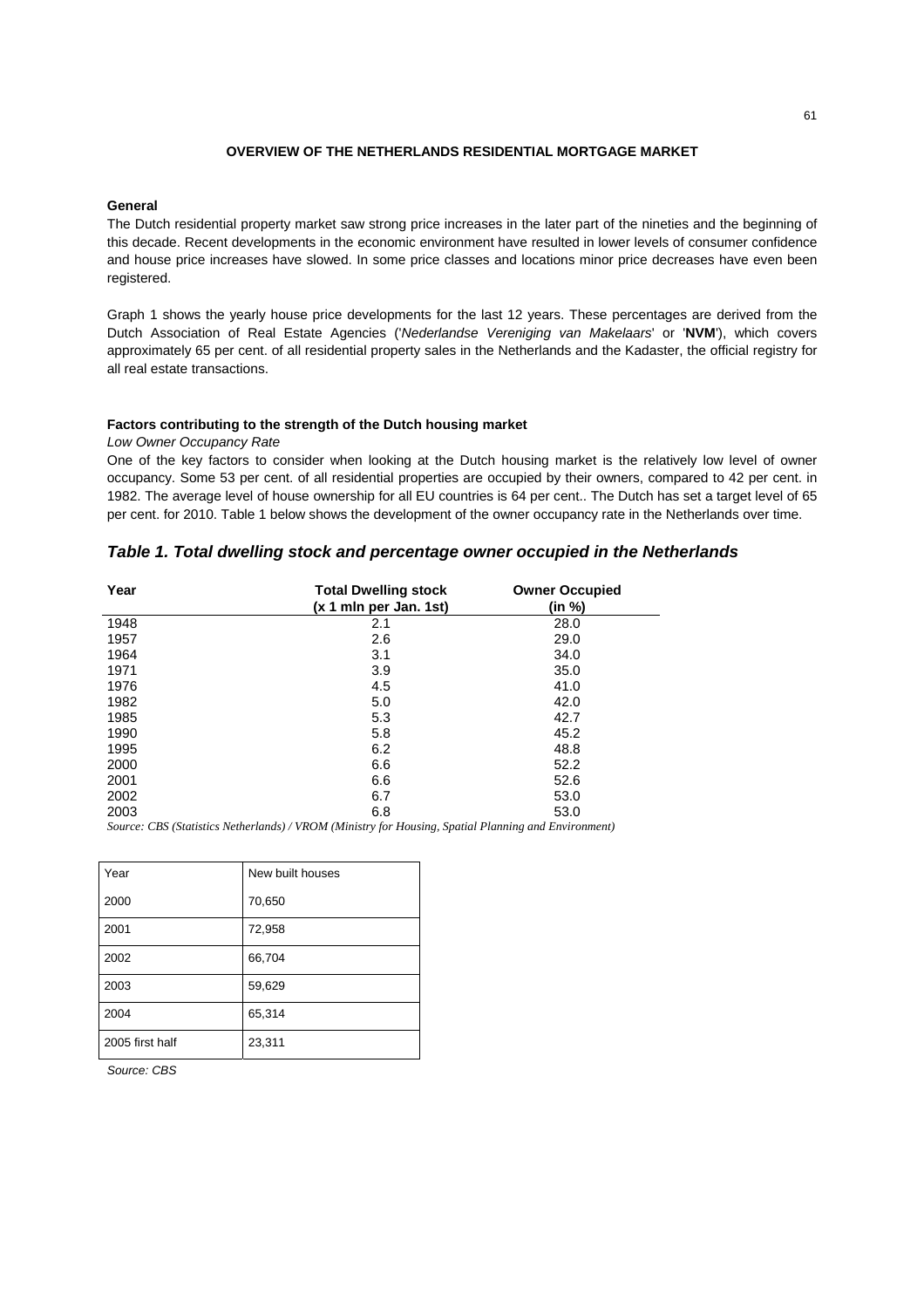## *Imbalance of demand for and supply of residential properties*

According to the regular 'Need for Housing' research ('*Woningbehoefte Onderzoek*'), the housing shortage in the Netherlands had fallen to 85,000 in 1998. Since then it rose noticeably to 166,000 in 2002 and it is expected to increase further. A shortage in the housing stock is assumed to be a robust contributor to a steady property price development.

## **Demand**

Several factors contribute to housing demand in the Netherlands:

- 1. The (expected) level of borrowing costs and the (changes in) tightness of mortgage lending standards have been very decisive factors for housing demand. In the second half of the nineties Dutch mortgage rates decreased. After an increase in the second half of 1999 and in 2000, mortgage interest rates have shown a downward movement again and in July 2005 have reached the lowest levels ever with mortgage interest rates at 3.4%, see 10-year government bonds graph below.
- 2. The trend in housing rents as compared to mortgage debt servicing costs is relevant. In the Netherlands, the rise in rents accelerated in the early nineties as a result of government policy directed at making the subsidised rental sector cost-effective. This has increased the attractiveness of owner-occupied properties.
- 3. Demographic trends, such as the composition of households and population growth, have influenced the demand for housing. In the Netherlands, the number of single-person households has doubled in the past 25 years. Expectations are that the total number of households will increase by another 25 per cent. by 2030.
- 4. Finally, the economic climate can be a factor of influence in housing demand. For 2005 GDP growth is estimated at 1.5% and for 2006 at around 2.0% (source: DNB Yearly Report 2004).



Long term fixed interest rate (10 yr government bonds)

Source: DNB (De Nederlandsche Bank N.V.)

## **Supply**

On the supply side, the following factors are of influence in the Netherlands:

- 1. The availability of land for housing development is highly important. In the Netherlands, the VINEXmemorandum and Vinac (actualisation of Vinex for the period 2006 till 2010) – published by the Ministry for Housing, Spatial Planning and Environment – reflects still the basis of the government policy in respect of housing construction in the Netherlands. In Vinex (and in similar policy papers for other locations) the number of houses to be built and their location is determined. According to 'Nota Wonen' of the Ministry for Housing, Spatial Planning and Environment (in line with Vinex) the net expansion of housing is to be 65,000 per annum until 2010.
- 2. Building costs including labour and materials and house and land prices are main determinants. The fiercer the rise in house prices relative to the increase in building costs and land prices, the more profitable the construction of new housing units will be for contracting firms.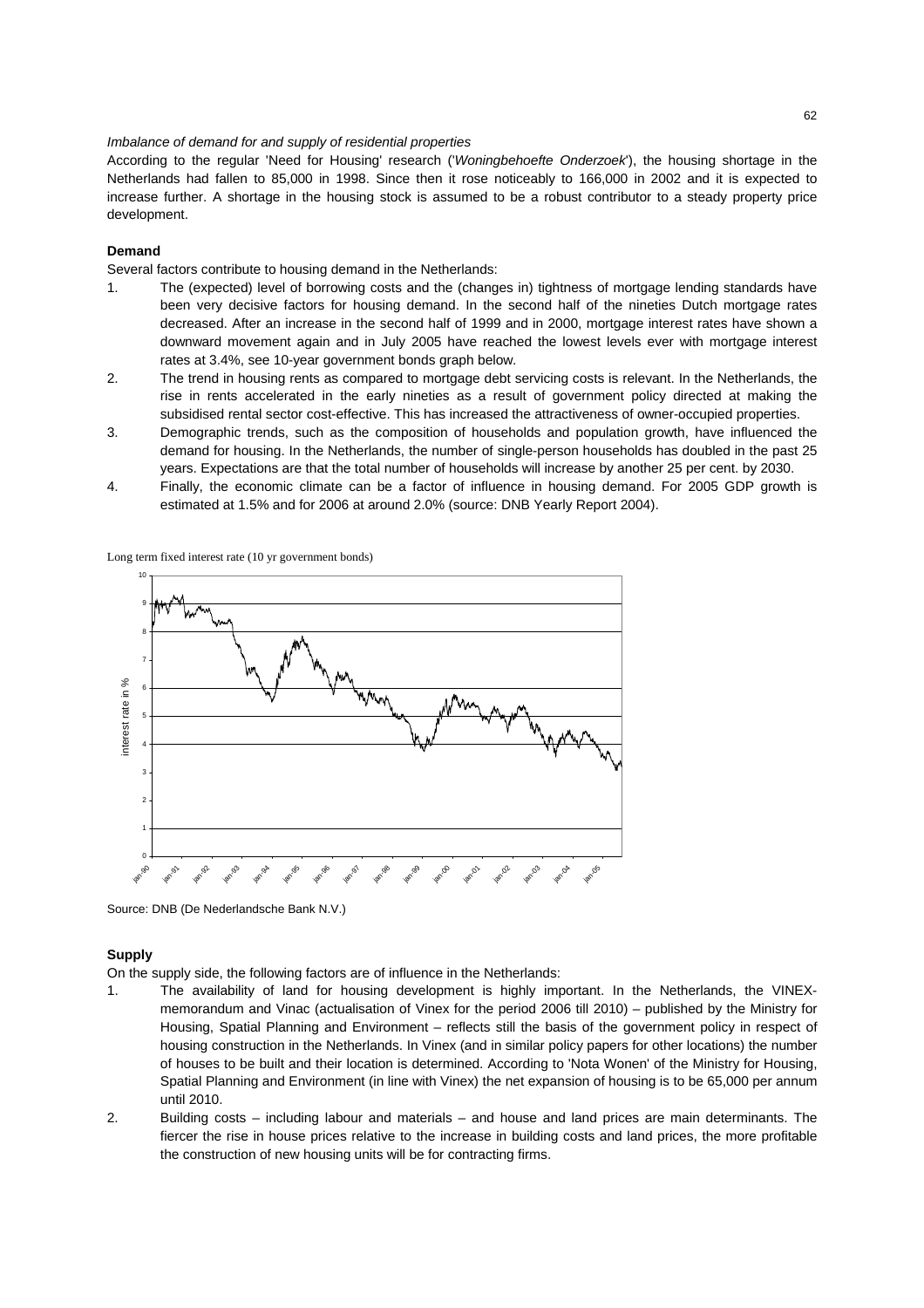- 3. The Dutch government supports the sale of rental houses to occupants. According to government plans, ownership of over 25,000 houses a year should be transferred to the public. The government even strives for a sale of 700,000 properties before 2010 in order to achieve an owner occupancy level of 65 per cent. Currently 15,000 to 20,000 rental houses a year are sold, indicating that these government targets will not be met.
- 4. The last determining factor of housing supply in the Netherlands is demolition. The number of demolished properties has been fairly constant in time.

Overall, demand is expected to outstrip supply in the Netherlands for the foreseeable future.

## **Characteristics of Dutch mortgages**

The most common mortgage types in the Netherlands are interest only, annuity, linear, savings, life and investment mortgages. For savings, life and investment mortgages no principal is repaid during the term of the contract. Instead, the borrower makes payments in a savings account, endowment insurance or investment fund. Upon maturity the loan is repaid with the money in the savings account, the insurance contract or the investment fund respectively.

In the Netherlands, subject to a number of conditions, mortgage interest payments are deductible from the income of the borrower for income tax purposes. The period for allowed deductibility is restricted to a term of 30 years and it only applies to mortgages on owner occupied properties. Starting in 2005, it is no longer allowed, after a refinancing, to deduct interest payable on any equity extractions.

A proportion of the residential mortgage loans has the benefit of a life insurance policy or a savings policy. The government encourages this method of redemption by exempting from tax the capital sum received under the policy, up to a certain amount (plus annual indexation), provided the term of insurance is at least 20 years. In addition, the insurance policies are exempted from wealth tax ('*rendementsheffing*').

In the Netherlands, advances of up to 130 per cent. of foreclosure value have become standard practice as a result of the attractive fiscal regime, generally long periods of fixed interest rates and attractive repayment arrangements. The foreclosure value generally amounts to approximately 85-90 per cent. of the market value of properties in the Netherlands.

Prepayment rates in the Netherlands are relatively low, mainly due to prepayment penalties that are incorporated in the mortgage contracts. However, during the end of 2004 and the first half 2005, the prepayment rates have been markedly higher, as a result of refinancings driven by the changes in tax regulations and low interest rates.

Prepayment penalties are generally calculated as the net present value of the interest loss to the lender upon prepayment. In some events, no prepayment penalties are due, such as in the case of sale of the Mortgaged Assets. Another reason for low prepayment rates is the relatively small number of relocations in the Netherlands for workrelated reasons due to the small size of the country.

*National Credit Register* (BKR)

A credit check is conducted for every prospective borrower with the BKR in Tiel, which may also include a foreign credit check. All financial commitments over the past five years that prospective borrowers have entered into with financial institutions are recorded in this register.

## **Mortgage loan market**

In the period 2000-2002, the number of new mortgages decreased slightly compared to earlier years. However, due to higher average house prices, the total amount of new mortgages continued to rise strongly during 2003. The average mortgage is now EUR 224.000-245.000 in the Netherlands (sources: NVM-Kadaster).

| $1.4010$ = $1.10111$ $1.00000$ $1.10119$ |                                           |                                         |                  |  |
|------------------------------------------|-------------------------------------------|-----------------------------------------|------------------|--|
| Year                                     | <b>Newly issued mortgages</b><br>(x1,000) | Newly issued mortgages<br>(EUR billion) | Change over year |  |
| 1995                                     | 350                                       | 25.9                                    | $-5.0$           |  |
| 1996                                     | 470                                       | 37.6                                    | 45.3             |  |
| 1997                                     | 537                                       | 48.3                                    | 28.5             |  |
| 1998                                     | 577                                       | 60.0                                    | 24.2             |  |
| 1999                                     | 665                                       | 78.0                                    | 30.0             |  |
| 2000                                     | 510                                       | 69.6                                    | $-10.8$          |  |
| 2001                                     | 481                                       | 72.6                                    | 4.3              |  |
| 2002                                     | 500                                       | 81.4                                    | 12.1             |  |
| 2003                                     | 540                                       | 107.4                                   | 31.9             |  |

#### **Table 2. Newly issued mortgages**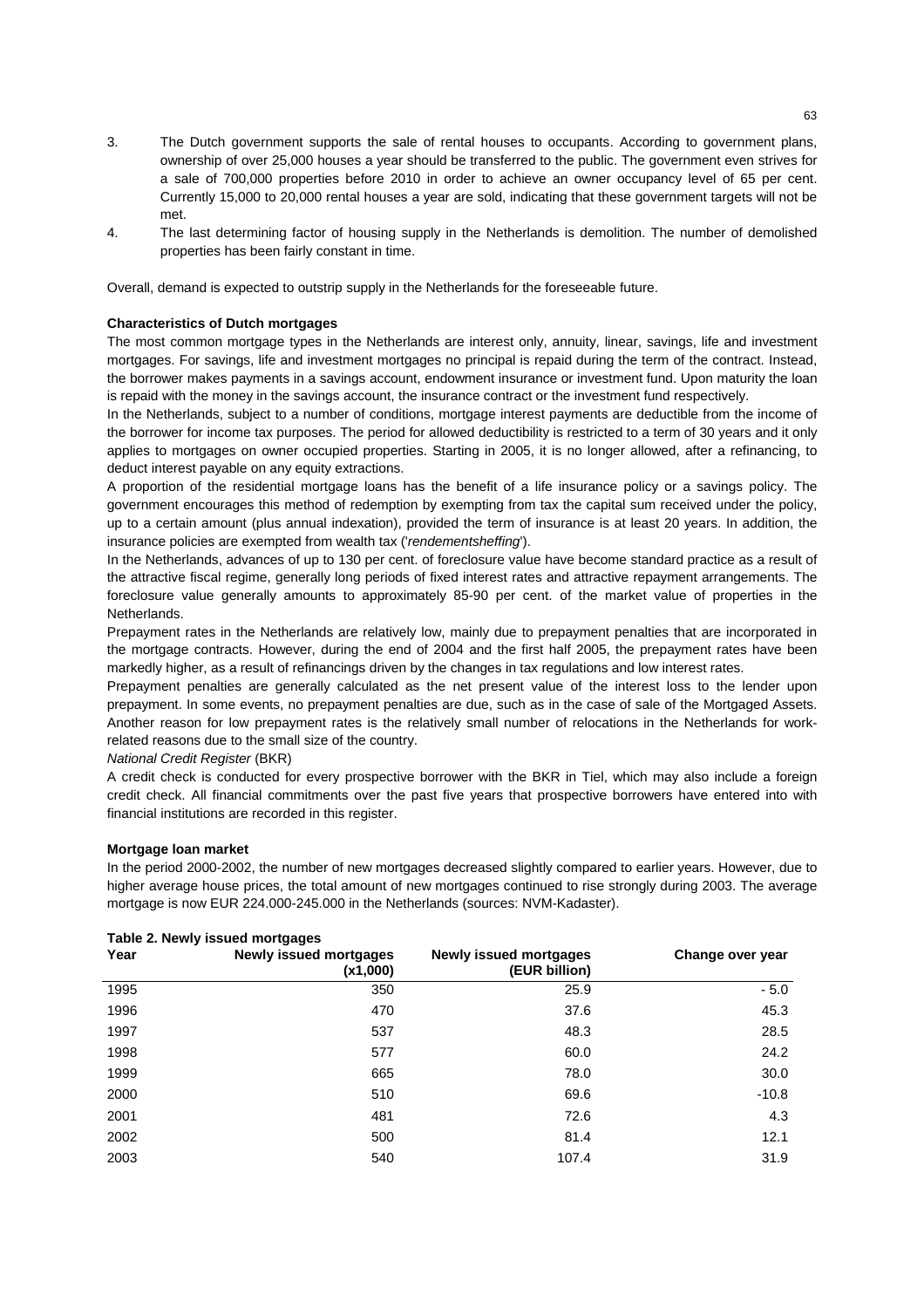#### *Source: CBS*

Total registered mortgage debt



*Source: DNB* 

# **Performance of Dutch mortgage loans**

A number of factors can be mentioned that contribute to the strong performance of Dutch mortgage loans:

- 1. Very low defaults due to relatively low unemployment rates, a strong cultural aversion to default and a supportive social security regime;
- 2. Legal ability of lenders in foreclosure to access borrowers' wages or seize their other assets;
- 3. Quality of mortgage servicing;
- 4. Relatively conservative underwriting criteria including checking comprehensive credit bureau data (BKR).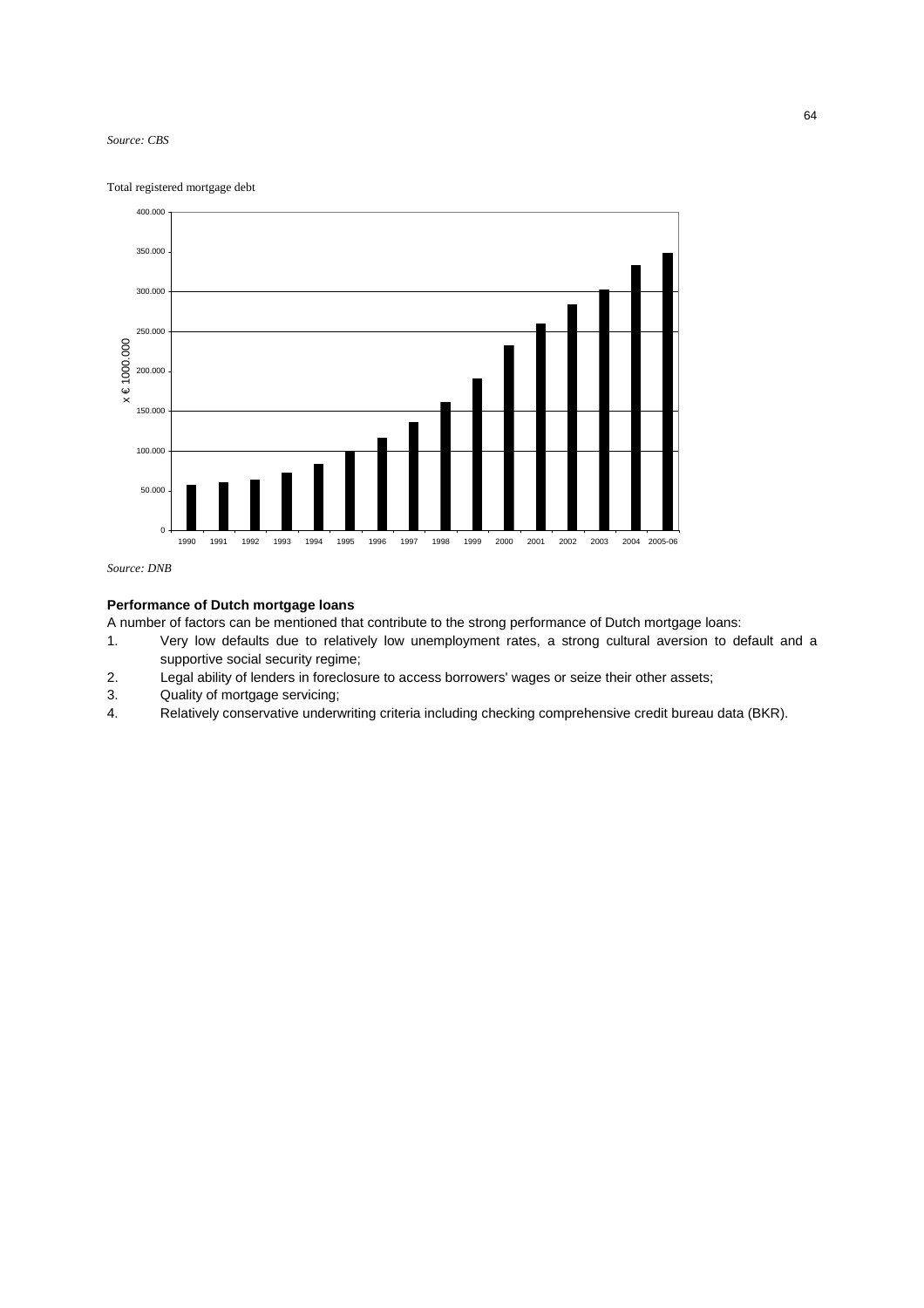# **DESCRIPTION OF THE INITIAL SELLERS**

The Initial Sellers, GMAC RFC Nederland B.V., Quion 20 B.V. and Atlas Funding B.V., are directly wholly owned subsidiaries of GMAC-RFC Investments B.V.. GMAC-RFC Investments B.V. is currently an indirect wholly owned subsidiary of Residential Capital, LLC ('**ResCap**'). ResCap is an indirect wholly owned subsidiary of GMAC, LLC ('**GMAC**'). GMAC is directly wholly owned by General Motors Corporation ('**GM**').

GM has recently announced the sale of a 51% controlling interest in its subsidiary GMAC to a consortium of investors led by Cerberus Capital Management, L.P.. The transaction is subject to a number of U.S. and international regulatory and other approvals. The companies expect to close the sale transaction in the fourth quarter of 2006.

## **GMAC RFC Nederland B.V.**

GMAC RFC Nederland B.V. is a private limited company (*'besloten vennootschap met beperkte aansprakelijkheid*') and was incorporated in the Netherlands on 23 November 2000.

GMAC RFC Nederland's primary business is to originate mortgage loans to borrowers in the Netherlands through intermediaries and to purchase and trade in mortgage receivables portfolios in the Netherlands. Its mortgage loans are serviced by Stater. GMAC RFC Nederland performs its activities in the Netherlands under its trade name GMAC Hypotheken.

The registered office of GMAC RFC Nederland is at Prinses Margrietplantsoen 92, 2595 BR, The Hague, the Netherlands.

# **Quion 20 B.V.**

Quion 20 B.V. is a private limited company ('*besloten vennootschap met beperkte aansprakelijkheid'*) and was incorporated in the Netherlands on 21 May 1996. It was acquired by GMAC-RFC Investments B.V. on 12 August 2004. Quion 20's primary business is to originate mortgage loans to borrowers in the Netherlands through the Quion Groep B.V.'s generic funding model. In the generic funding model a pool of funders (each with their own origination entity, similar to Quion 20 B.V.) offer the same mortgage product using standardized underwriting criteria. The funders compete with each other by offering different interest rates (for different loan maturities and products). Quion Hypotheekbemiddeling B.V. links the mortgage loan applicants to the respective funders and is acting as servicer for the thus originated mortgage loans.

The registered office of Quion 20 B.V. is at Lichtenauerlaan 170, 3062 ME, Rotterdam, the Netherlands.

#### **Atlas Funding B.V.**

Atlas Funding B.V. is a private limited company ('*besloten vennootschap met beperkte aansprakelijkheid*') and was incorporated in the Netherlands on 28 December 2004. Atlas Funding B.V. was formed by GMAC-RFC Investments B.V. Atlas Funding's primary business is to originate mortgage loans to borrowers in the Netherlands through institutional parties including but not limited to insurance companies, banks and pension funds. At present Stater is performing the mortgage payment and ancillary activities for Atlas Funding.

The registered office of Atlas Funding B.V. is at Prinses Margrietplantsoen 92, 2595 BR, The Hague, the Netherlands.

## **Additional Sellers**

In the Programme Agreement the transaction parties will agree that a legal entity, if it meets certain eligibility criteria, may accede to the Relevant Documents and become a Seller and, to the extent applicable, MPT Provider for the Mortgage Receivables sold by it and may therefore sell Mortgage Receivables to the Issuer.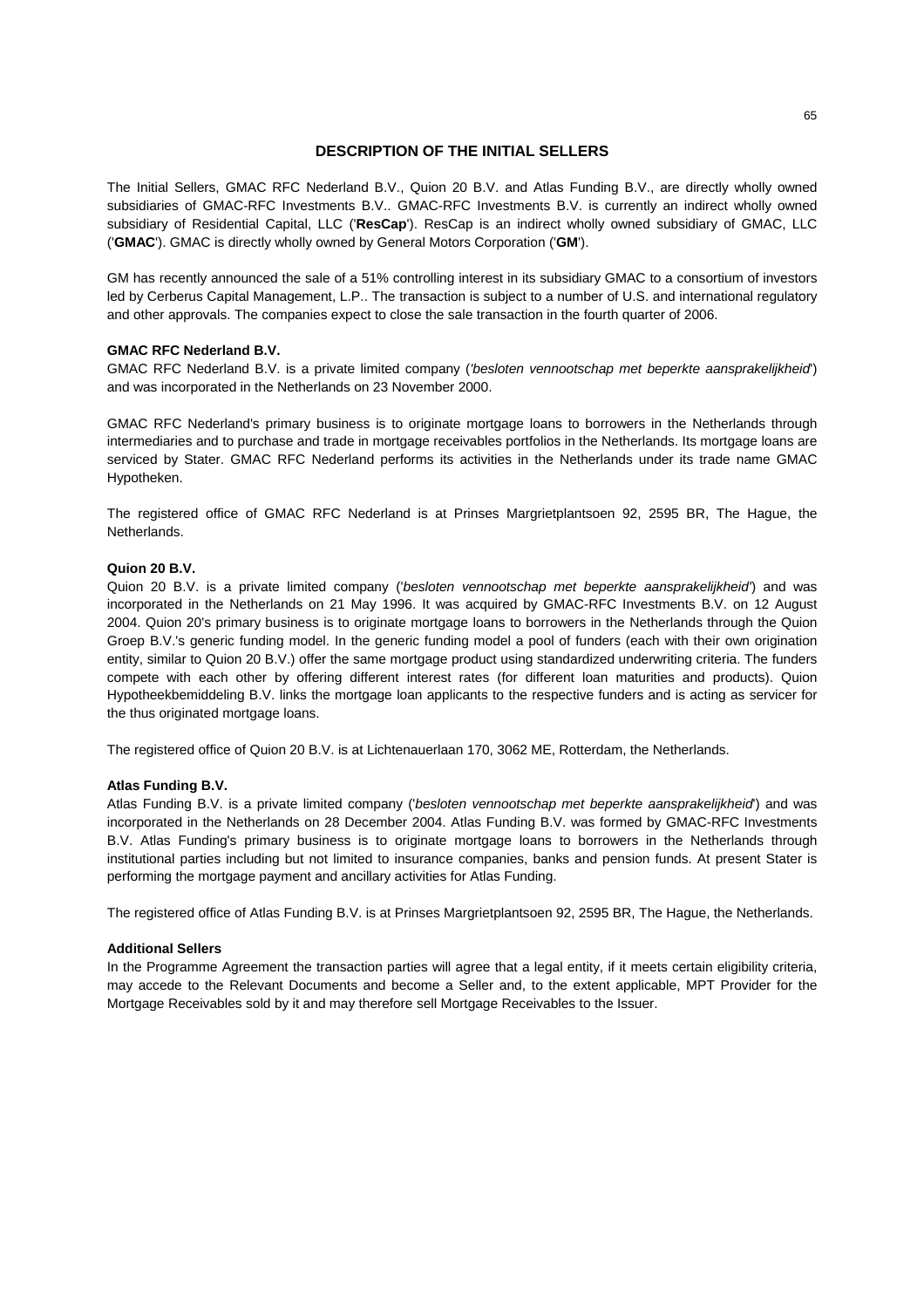# **DESCRIPTION OF THE MORTGAGE LOANS**

*The information contained in the following section only relates to the Initial Sellers*

The Mortgage Receivables to be sold and assigned to the Issuer on each Issue Date are any and all rights (whether actual or contingent) of the relevant Initial Seller against any Borrower under or in connection with any Mortgage Loan selected by agreement between the relevant Initial Seller and the Issuer.

The Mortgage Loans are loans secured by a mortgage right, evidenced by notarial mortgage deeds ("*notariële akten van hypotheekstelling*") entered into by the relevant Initial Seller, or the relevant Borrowers.

The Mortgage Loans have been selected according to the Relevant Eligibility Criteria and are selected in accordance with the terms of such agreement on or before the Issue Date (see *Mortgage Receivables Purchase Agreement*).

For a description of the representations and warranties given by each Initial Seller, reference is made to *Mortgage Receivables Purchase Agreement* below.

## **Types of Mortgage Loans**

Each Pool of Mortgage Loans may consist of Interest-only Mortgage Loans (which may include Bridge Mortgage Loans), Annuity Mortgage Loans, Linear Mortgage Loans, Life Mortgage Loans, Savings Mortgage Loans, Investment Mortgage Loans or combinations of these types of loans.

The Savings Mortgage Loans and Life Mortgage Loans are, and the Interest-only Mortgage Loans, Linear Mortgage Loans, Annuity Mortgage Loans and Investment Mortgage Loans may be, connected to an Insurance Policy. Savings Mortgage Loans and Life Mortgage Loans are connected to a combined risk and capital insurance policy. Interest-only Mortgage Loans, Linear Mortgage Loans, Annuity Mortgage Loans and Investment Mortgage Loans are not connected to a combined risk and capital insurance policy. They may, however, be connected to a Risk Insurance Policy. See *Risk Insurance Policy*.

Pursuant to the relevant Mortgage Conditions, the Mortgage Receivable becomes due and payable ('*opeisbaar*') if the Borrower fails to perform in timely fashion its (payment) obligations under a connected Insurance Policy.

## **Characteristics of the Mortgage Loans**

The Mortgage Loans will have different repayment methods as described below. Prepayment of principal is possible, subject, in certain circumstances, to a penalty.

## **Interest-only Mortgage Loans**

Under the Interest-only Mortgage Loan (including Bridge Mortgage Loans and Star Mortgage Loans), the Borrower is obliged to pay only interest during the term of such Mortgage Loan, so that the Borrower does not pay principal towards redemption of the relevant Mortgage Receivable until maturity, when the entire principal amount is due.

## *Bridge Mortgage Loans*

A Borrower may use the equity in its old house to purchase a new house by obtaining a Bridge Mortgage Loan to bridge the period the Borrower temporarily owns two properties. The principal amount of the Bridge Mortgage Loan is upon origination equal to either (i) 100% LTFV of the property to be sold minus the maximum amount for which the higher ranking mortgage right on the property to be sold can be foreclosed or (ii) the sale price if the sale contract is unconditional minus the maximum amount for which the higher ranking mortgage right on the property to be sold can be foreclosed. Unlike the other Mortgage Loans, a Bridge Mortgage Loan carries two mortgage rights: (a) a first ranking mortgage right on the property purchased under the same mortgage right as the non-Bridge Mortgage Loan (i.e. "normal" Mortgage Loan) used to (partially) purchase the property and (b) a second or higher ranking mortgage right on the property to be sold. The Bridge Mortgage Loan is redeemed with the proceeds of the sale of the property to be sold and has a maturity of 12 or 18 months. Such maturity may be extended on behalf of the relevant Initial Seller by the MPT Provider at its discretion (for instance where the new-build property bought is still under construction). As the Bridge Mortgage Loan is a short term loan which relies on repayments of the sale proceeds of the property to be sold, the underwriting criteria with respect to affordability that apply to all non-Bridge Mortgage Loans do not apply to Bridge Mortgage Loans.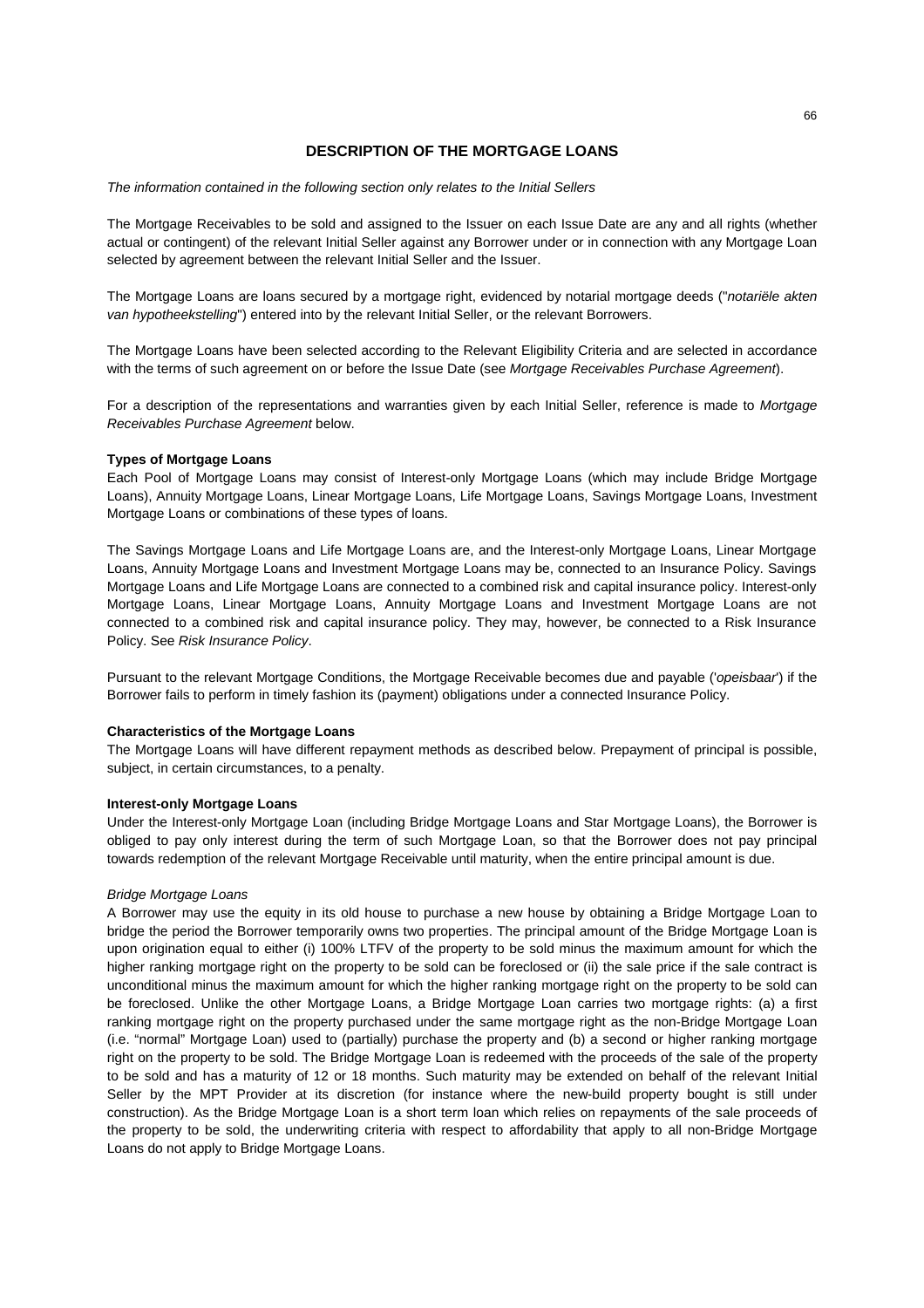## *Star Mortgage Loans*

A variation of the standard Interest-only Mortgage Loan is the "STAR" mortgage loan, where the maximum LTFV-ratio is 125 per cent. or 128 per cent. in case 3 per cent. is used as a lumpsum payment in respect of a disability insurance policy.

#### **Annuity Mortgage Loans**

Under the Annuity Mortgage Loan, the Borrower pays a constant total monthly payment, made up of an initially high and subsequently decreasing interest portion and an initially low and subsequently increasing principal portion, and calculated in such a manner that the Mortgage Receivable will be fully redeemed at the end of its term.

#### **Linear Mortgage Loans**

Under a Linear Mortgage Loan, the Borrower redeems a fixed amount on each instalment, such that at maturity the entire loan will be redeemed. The Borrower's payment obligation decreases with each payment as interest owed under the Linear Mortgage Loan declines over time.

## **Investment Mortgage Loans, Savings Mortgage Loans and Life Mortgage Loans**

*General* 

The Mortgage Loans may be in the form of Investment Mortgage Loans, Savings Mortgage Loans and Life Mortgage Loans. Under the Investment Mortgage Loans, the Savings Mortgage Loans and the Life Mortgage Loans, no principal is scheduled to be repaid prior to maturity. Until maturity, the Borrower is only required to pay interest in connection with the mortgage loan. Prepayment of principal is possible in certain circumstances, subject to a penalty, Instead, funds are invested in order to build up capital, either under a combined risk and capital insurance policy (in the case of Savings Mortgage Loans and Life Mortgage Loans) or outside an insurance policy (in the case of Investment Mortgage Loans), as further described below. In all cases, it is the intention but not the obligation of the relevant Borrower that the Mortgage Receivable will be fully or partially repaid by means of the proceeds of the Insurance Policies or investments. See *Risk Factors* for a discussion regarding the pledges on the rights of the Borrower in respect of the Insurance Policies.

#### **Investment Mortgage Loans**

Under an Investment Mortgage Loan, instead of paying amounts towards redemption prior to maturity, the Borrower undertakes to invest, either on an instalment basis (for at least two instalments) or up front, an agreed minimum amount in certain investment funds. In respect of an Investment Mortgage Loan, the Borrower invests in investment funds managed by Allianz, Optimix Vermogensbeheer N.V., Holland Beleggingsgroep B.V., Insinger de Beaufort, IVM Vermogensbeheer, Noord-Nederlands Effectenkantoor, Borghols Investment Management, Hansard Financial Services, Palladyne, Generali, Binck Effectenbank (RendementsRekening), IVM Vermogensbeheer and CBAM, as the case may be. The rights under these investments have been pledged to the relevant Seller as security for repayment of the Investment Mortgage Loan. The redemption value of the investments is not guaranteed and the return on investments is not guaranteed.

Failure by the Borrower to pay the agreed amount under the Insurance Policies or towards purchases of units in investment funds would result in the Mortgage Receivable becoming due and payable.

The Investment Mortgage Loans may (but are not required to) have the benefit of Risk Insurance Policies, taken out by the Borrowers thereof.

## **Savings Mortgage Loans and Life Mortgage Loans**

#### *General*

Savings Mortgage Loans and Life Mortgage Loans are connected to a combined risk and capital investment insurance policy. Instead of principal payments, the Borrower pays to the relevant Insurance Company a premium, either on an instalment basis or up front. The premium consists of a risk insurance element and a capital insurance element.

The risk insurance element of the premium is paid under the policy, in exchange for the undertaking of the Insurance Company to pay out an agreed amount upon the death of the insured, which may not always be the Borrower.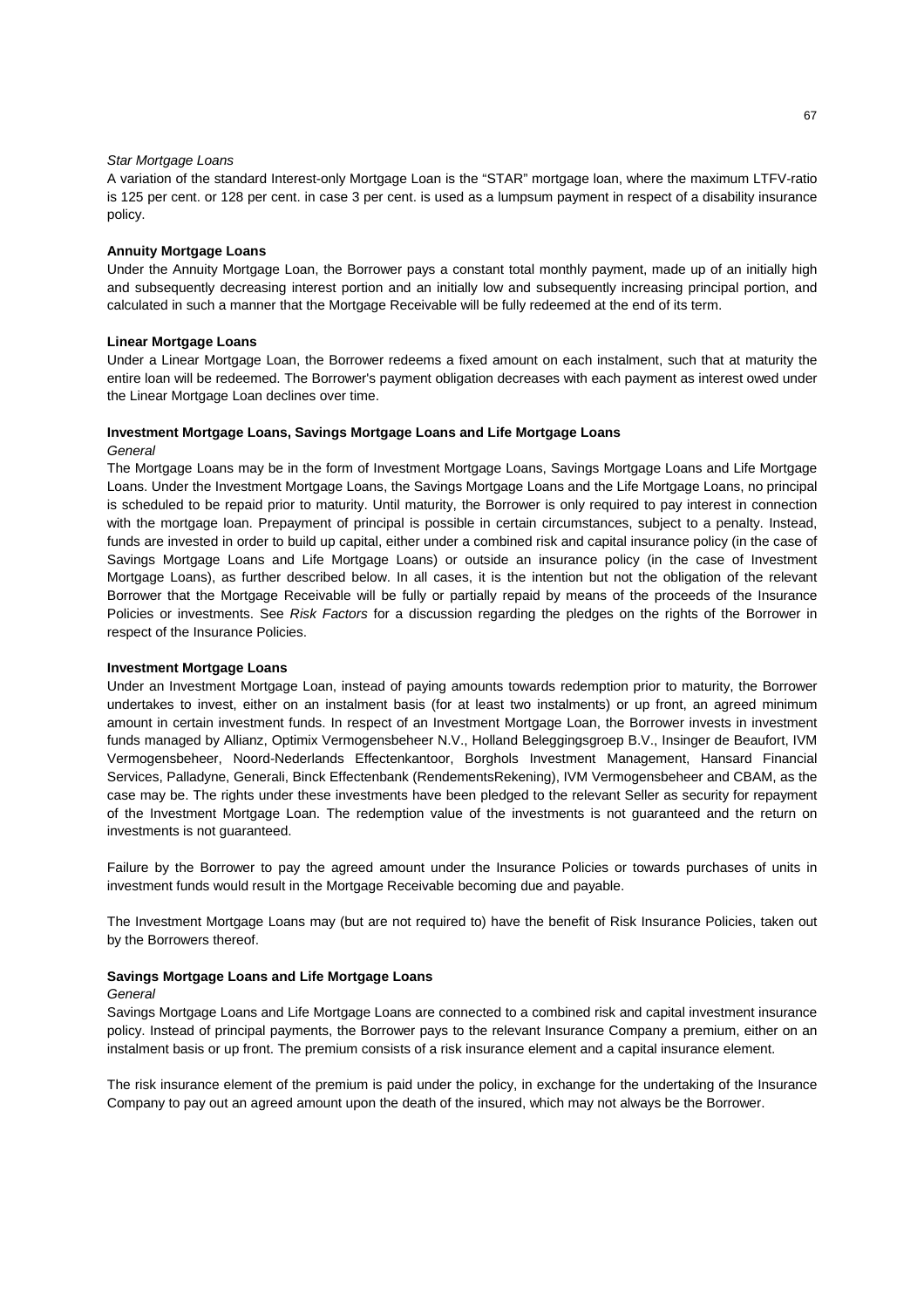The capital insurance element of the premium is used by the Insurance Company to build up capital. It is the intention, but not the obligation of the Borrower, that the capital is applied towards redemption of the principal amount at maturity thereof.

The capital element of the premium paid by the Borrowers may be invested by the Insurance Company in (i) (parts of) the Mortgage Receivables to which the relevant Insurance Policy relates, either directly or indirectly, by interpositioning an investment fund for that purpose or (ii) indirectly, in certain other assets through investment funds or (iii) a combination of (i) and (ii).

Failure by the Borrower to pay the premium under the Life Insurance Policy would result in the Mortgage Receivable becoming due and payable.

## *Savings Mortgage Loans*

Under a Savings Mortgage Loan, the capital element of the premium is referred to as the Savings Premium. The Savings Premium is applied by the relevant Savings Insurance Company to invest in the related Savings Mortgage Loan. The Savings Premium is calculated in such a manner that, on an annuity basis, the proceeds of the Savings Insurance Policy due by the Savings Insurance Company to the relevant Borrower is equal to the principal amount due by the Borrower to the relevant Seller at maturity of the Savings Mortgage Loan. The proceeds of these Savings Insurance Policies are applied towards principal redemption of the Savings Mortgage Receivables.

## *Life Mortgage Loans originated by GMAC RFC Nederland*

Life Insurance Policies are offered in several alternatives by the Life Insurance Companies. In the first alternative, the insured opts for a guaranteed amount to be received when the Life Insurance Policy pays out. The other two alternatives are the Savings Alternative and the Unit-Linked Alternative.

The Life Mortgage Loans originated by GMAC RFC Nederland are sold under the name of Universal Life and are also referred to herein as Universal Life. In the case of a Universal Life product, the Borrower has a switch policy with Allianz, Universal or Generali, whereby the Borrower has the choice between (a) the Unit-Linked Alternative and (b) the Savings Alternative (the so-called '*Allianz Hypotheekrentefonds*', '*Generali Hypotheekrentefonds*' or '*Hypotheekrentefonds*', respectively) or (c) a combination of option (a) and (b).

For a discussion of the participation in the Savings Alternative, see *Sub-Participation Agreements*.

## *Life Mortgage Loans originated by Quion 20*

Under a Life Mortgage Loan originated by Quion 20, the Borrower has the choice between (i) a guaranteed amount to be received when the Life Insurance Policy pays out or (ii) the Unit-Linked Alternative.

## *Switches and Conversions*

Switching between the Savings Alternative and the Unit-Linked Alternative under Life Insurance Policies connected to Life Mortgage Loans originated by the relevant Seller can be effectuated at the Borrower's option on the date the interest on the relevant Mortgage Receivable is reset with the prior approval of the relevant Seller and subject, in circumstances, to payment of a penalty. For the consequences for a participation in case of a switch from the Savings Alternative to the Unit-Linked Alternative see *Sub-Participation Agreements* below.

#### **Sub-Participation Agreement**

On each Issue Date, the Issuer will enter into the Sub-Participation Agreement with, *inter alia*, the Savings Insurance Companies in respect of a Pool under which each of the relevant Savings Insurance Companies will acquire participations in the relevant Savings Mortgage Receivables and Life Mortgage Receivables with a Savings Element (if any) of such Pool equal to the Savings Premia paid by the relevant Borrower to the Savings Insurance Company in respect of a Savings Insurance Policy and/or Life Insurance Policy with the Savings Alternative with interest accrued on such Savings Premia.

## **Interest Payments/Interest Rate Setting**

The majority of the Mortgage Loans carry a fixed rate of interest for a certain pre-agreed interest period ('*rentevastperiode*'). At the end of an interest period, the interest rate will be reset, unless the Borrower redeems the Mortgage Loan. In general, fixed rate reset terms in respect of the Mortgage Loans can be set for periods of 1, 2, 5, 6,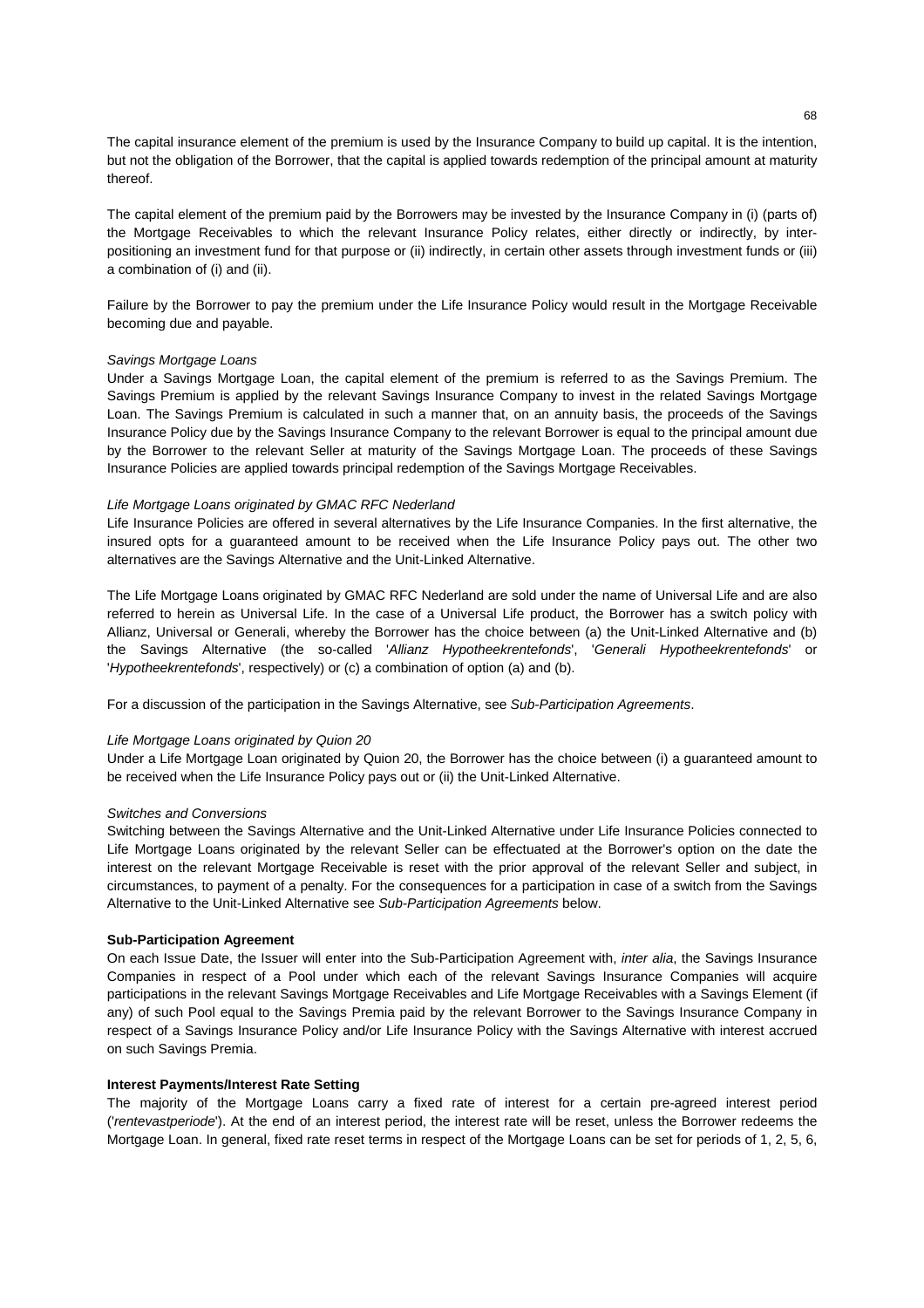7, 10, 15, 20, 25 and 30 years. In addition, the Mortgage Loans may carry a variable interest rate which is changeable on a monthly basis or a quarterly basis depending on the Seller.

#### **Valuation**

Properties relating to Mortgage Loans are required to be valued by an independent qualified appraiser or tax valuer before the loan application is made.

Each of the Initial Sellers (other than Quion 20) will represent that in respect of the Mortgage Receivables originated by such Initial Sellers, at origination, each Mortgaged Asset was valued by an independent qualified surveyor or tax valuer not more than 12 months before application for a Mortgage Loan was made, except in the case of (i) Mortgage Loans of which the Outstanding Principal Amount does not exceed 80 per cent. of the value of the residential property as shown on the assessment notice of the relevant municipality tax authorities ('*WOZ Beschikking*') and (ii) Mortgage Loans secured by a mortgage right on newly built properties with less than fifteen per cent. additional work ('*meerwerk*').

Quion 20 will represent that in respect of the Mortgage Receivables originated by Quion 20, at origination, each Mortgaged Asset was valued by an independent qualified surveyor or tax valuer not more than 12 months before application for a Mortgage Loan was made, except in the case of (i) Mortgage Loans of which the Outstanding Principal Amount does not exceed 60 per cent. of the purchase price of the Mortgaged Asset; (ii) in the case of a refinancing where the Outstanding Principal Amount does not exceed 60 per cent. of the value of the residential property as shown on the assessment notice of the real estate tax authorities ('*WOZ Beschikking*'); and (iii) Mortgage Loans secured by a mortgage right on newly built properties with less than ten per cent. additional work ('*meerwerk*').

In the case of Mortgage Loans which have the benefit of an NHG Guarantee, properties relating to such Mortgage Loans are required to be valued by an independent qualified appraiser or tax valuer before the loan application is made in accordance with the NHG Underwriting Criteria.

Each of the Initial Sellers will represent that in respect of the NHG Mortgage Receivables resulting from NHG Mortgage Loans at the date of offer, each Mortgaged Asset was valued by an independent qualified surveyor or tax valuer not more than 12 months before application for a Mortgage Loan was made.

#### **Risk Insurance Policy**

A Borrower is required to take out a Risk Insurance Policy in respect of Annuity Mortgage Loans and Investment Mortgage Loans if and to the extent that: (i) the Borrower is older than 45 years of age and (ii) the Outstanding Principal Amount of the Mortgage Loan exceeds an amount equal to at most 100 per cent. of the Foreclosure Value of the Mortgaged Asset. The Risk Insurance Policy should in that case cover at least the difference between at most 100 per cent. of the Foreclosure Value and the Outstanding Principal Amount of the Mortgage Loan.

Mortgage Loans originated by Quion 20, based on two incomes must be linked to a Risk Insurance Policy ('*overlijdensrisicoverzekering*') to sufficiently cover the debt service in the case one of the Borrowers dies. Also, in the case of a refinancing with a financing sum in excess of the Foreclosure Value a Risk Insurance Policy is required.

In the case of Mortgage Loans which have the benefit of an NHG Guarantee, a Borrower is required to take out a Risk Insurance Policy if the Outstanding Principal Amount of the Mortgage Loan exceeds an amount equal to 80 per cent. of the Market Value of the Mortgaged Asset in accordance with the NHG Underwriting Criteria. The Risk Insurance Policy should in that case cover at least the difference between 80 per cent. of the Market Value and the Outstanding Principal Amount of the Mortgage Loan.

# **Lending Criteria in respect of Mortgage Loans originated by GMAC RFC Nederland and Atlas Funding which do not have the benefit of an NHG Guarantee**

#### *Minimum and Maximum Amounts*

The minimum amount for a Mortgage Loan originated by the Initial Sellers (except for Quion 20) is EUR 50,000 and, if the relevant Mortgage Loan has more than one repayment component, the minimum amount for each component part of such Mortgage Loan is EUR 10,000.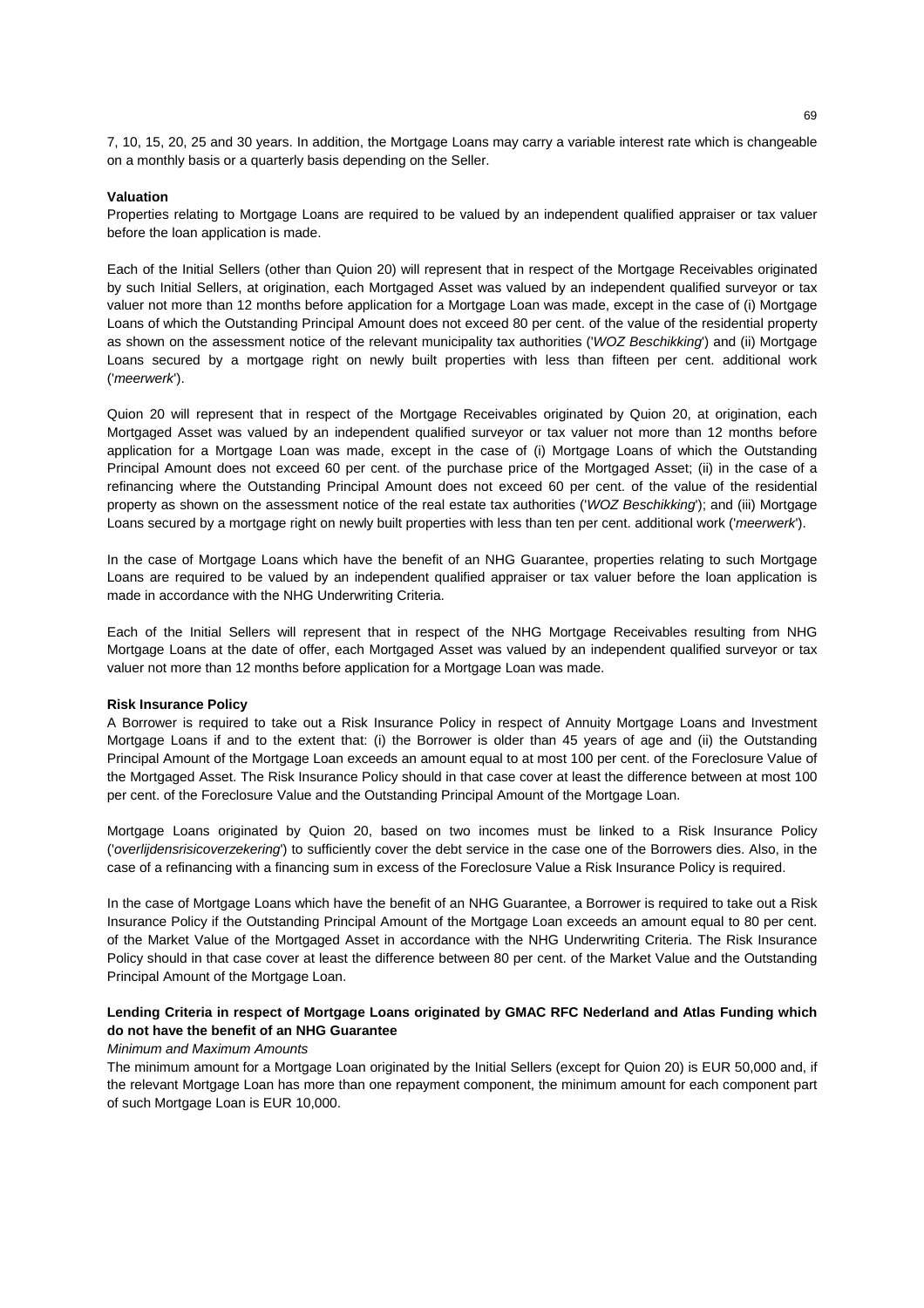## *Creditworthiness and Debt-to-Income Ratio ('Woonquote')*

The process of verifying a prospective Borrower's creditworthiness is set up to determine whether the prospective Borrower has sufficient monthly income available to meet his payments on the requested mortgage loan as well as to support other financial obligations and monthly living expenses. A check on the income of a prospective borrower who is an employee is generally conducted by requesting a recent employer's declaration of the borrower, as well as the borrower's salary slip and bank statement to ensure that the information is corresponding. In general, the gross debt to gross income ratio increases with the Borrower's income, with the percentage ranging generally between 25 per cent. for a salary (component) up to EUR 12,500 to 40 per cent. for the salary (component) above EUR 12,500. In respect of a self-employed applicant, creditworthiness is checked by the relevant Seller's underwriters generally on the basis of annual accounts, including auditors' reports, for the business over the past two years. A director or majority shareholder of a Company (unless otherwise employed) is regarded as self-employed. The calculation of the 'woonquote' will be in respect of such Mortgage Loans, made as if the relevant Mortgage Loan is an annuity loan, no matter if the loan is an annuity loan or not.

#### *Broker Verified Income Loans*

All Borrowers stating their income must neither have any negative credit history with any financial institution, nor any other outstanding financial obligations on the day on which a loan is disbursed. When stating income, loans must have an LTFV-ratio of less than or equal to 95 per cent. and a loan amount under EUR 450,000. The intermediary checks whether the Borrower has sufficient income available to pay the costs of the mortgage in accordance with the Debt-to-Income Ratio ('*Woonquote*') (see above). The intermediary states in an income declaration to the relevant Seller that the borrower has sufficient income to make the loan payments. Such Broker Verified Income should be sufficient to meet the payments on a Mortgage Loan in accordance with the verification process described above applicable to all loans.

#### *National Credit Register (BKR)*

A credit check is conducted for every prospective borrower with the BKR in Tiel, which also may include a foreign credit check. All financial commitments over the past five years that prospective borrowers have entered into with financial institutions are recorded in this register.

#### *Collateral*

With each application, the prospective borrower must send either (i) an original appraisal or "valuation" report ('*taxatierapport*'), which is drawn up by an independent qualified appraiser '*taxateur*' who is registered in one of the approved registers ('*Nederlands Register van Vastgoed Taxateurs*', '*Stichting Nederlands Instituut Certificatie en Register Makelaars-Taxateurs Onroerende Zaken*' or '*Stichting Certificering VBO Makelaars*') or (ii) an assessment by the Netherlands tax authorities on the basis of the Act on Valuation of Real Property ('*Wet Waardering Onroerende Zaken*'). The latter is only allowed if the loan amount is below 80 per cent. of such assessment. For new construction, no valuation is required if the property is built by professional builders. Instead, the financing is based on the stated development costs. For new construction with more than 15 per cent. of additional construction work still to be completed in addition to the initial development costs, an appraisal report is requested. The loan amount is kept in a construction deposit and is only released to the borrower or the construction company upon receipt of invoices.

#### *Loan-to-Foreclosure Value Ratio*

Mortgage Loans are granted up to a maximum of 125 per cent. of the Foreclosure Value. Borrowers that have a disability insurance ('*koopsom*'- or '*woonlastenbeschermer*') and have pledged the rights under or in connection with the disability insurance to the relevant Seller, are granted a Mortgage Loan up to a maximum of 128 per cent. of the Foreclosure Value of the Mortgaged Assets, provided that the Borrowers have deposited an amount equal to 3 per cent. of the Foreclosure Value into a disability insurance policy and have pledged the rights under or in connection with the disability insurance to the relevant Seller. The LTFV-ratio of a mortgage loan is calculated on the Foreclosure Value ('*executiewaarde*'), which is the estimated value of the property at an auction, usually about 85 to 90 per cent. of the market value of the property. Appraisal reports containing the property valuations can only be provided by independent qualified appraisers who are approved by GMAC RFC Nederland and who must not be involved in the relevant transaction.

## *Other Lending Criteria*

Apart from the principal criteria already mentioned, the following criteria also apply to each mortgage loan: (i) mortgage loans are granted only to individuals, (ii) if there is more than one borrower, there must be joint and several liability for the Mortgage Receivable and (iii) mortgage loans are only granted on the basis of owner occupancy. As to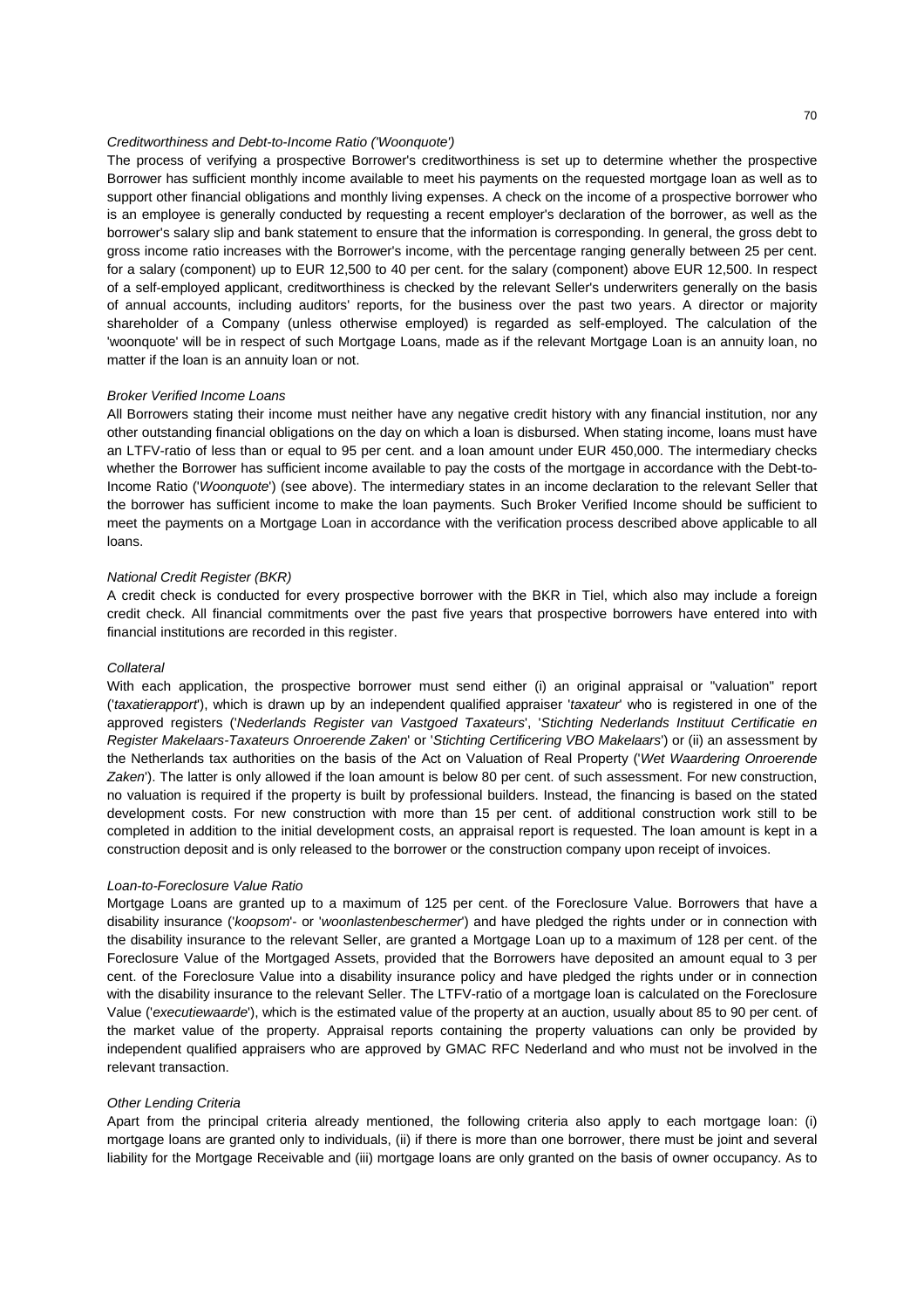the procedure applied by the relevant Seller in the case of non-compliance by an applicant with any of the underwriting criteria, see *Mortgage Loan Underwriting and Origination* below.

# **Lending Criteria in respect of Mortgage Loans originated by Quion 20 which do not have the benefit of an NHG Guarantee**

## *Minimum and Maximum Amounts*

The minimum amount for Mortgage Loan originated by Quion 20 is EUR 35,000.

## *Creditworthiness and Debt-to-Income Ratio ('Woonquote')*

The process of verifying a prospective borrower's creditworthiness is set up to determine whether the prospective borrower has sufficient monthly income available to meet his payments on the requested mortgage loan as well as to support other financial obligations and monthly living expenses. A check on the income of a prospective borrower who is an employee is generally conducted by requesting a recent employer's declaration of the borrower, as well as the borrower's salary slip and (in some cases) bank statement to ensure that the information is corresponding. In general, the gross debt to gross income ratio increases with the borrower's income with the percentage ranging generally between 44.5 and 52 per cent. for a salary between EUR 18,150 and EUR 68,065 in the case of a LTFV-ratio of less than 60 per cent. and 30.5 and 38 per cent. for a salary between EUR 18,150 and EUR 68,065 in the case of a LTFVratio of more than 60 per cent. In respect of a self-employed applicant, creditworthiness is checked by Quion Hypotheekbemiddeling B.V.'s underwriters generally on the basis of annual accounts, including auditors' reports for the business, income-tax submission and assessments over the past three years and a one-year financial forecast, and the mortgage loan may not exceed a LTFV-ratio of 90 per cent., with exceptions for certain self employed applicants who may be granted a mortgage loan with a LTFV-ratio of up to 125 per cent. A director or majority shareholder of a Company (unless otherwise employed) is regarded as self-employed.

#### *National Credit Register (BKR)*

A credit check is conducted for every prospective borrower with the BKR in Tiel, which also may include a foreign credit check. All financial commitments over the past five years that prospective borrowers have entered into with financial institutions are recorded in this register.

#### *Collateral*

With each application, the prospective borrower must send either (i) an original appraisal or "valuation" report ('*taxatierapport*'), which is drawn up by an independent qualified appraiser '*taxateur*' who is registered in one of the approved registers (NRVT '*Nederlands Register van Vastgoed Taxateurs'*, SCVM '*Stichting Certificering VBO Makelaars'* or '*Stichting Vastgoed Certificering* ' or (ii) an assessment by the Netherlands tax authorities on the basis of the Act on Valuation of Real Property ('*Wet Waardering Onroerende Zaken*'). The latter is only allowed in the case of refinancing if the loan amount is 60 per cent. of such assessment. For new construction, no valuation is required if the property is built by professional builders. Instead, the financing is based on the stated development costs. For new construction with more than 10 per cent. of additional construction work still to be completed in addition to the initial development costs, an appraisal report is requested. However, in the case of 'do it yourself' projects undertaken by borrowers remodelling appraisal reports may be required. The loan amount is kept in a construction deposit and is only released to the borrower or the construction company upon receipt of invoices and/or appraisal reports.

#### *Loan-to-Foreclosure Value Ratio*

Mortgage Loans are granted up to a maximum of 125 per cent. of the Foreclosure Value. Borrowers that have a disability insurance ('*koopsom*'- or '*woonlastenbeschermer*') and have pledged the rights under or in connection with the disability insurance to the relevant Seller, are granted a Mortgage Loan up to a maximum of 128 per cent. of the Foreclosure Value of the Mortgaged Assets, provided that the Borrowers have deposited an amount equal to 3 per cent. of the Foreclosure Value into a disability insurance policy and have pledged the rights under or in connection with the disability insurance to the relevant Seller. The LTFV-ratio of a mortgage loan is calculated on the Foreclosure Value ('*executiewaarde*'), which is the estimated value of the property at an auction, usually about 85 to 90 per cent. of the market value of the property. Appraisal reports containing the property valuations can only be provided by independent qualified appraisers who are approved by GMAC RFC Nederland and who must not be involved in the relevant transaction.

## *Other Lending Criteria*

Apart from the principal criteria already mentioned, the following criteria also apply to each Mortgage Loan originated by Quion 20: (i) the relevant Mortgage Loans are granted only to individuals, (ii) if there is more than one borrower,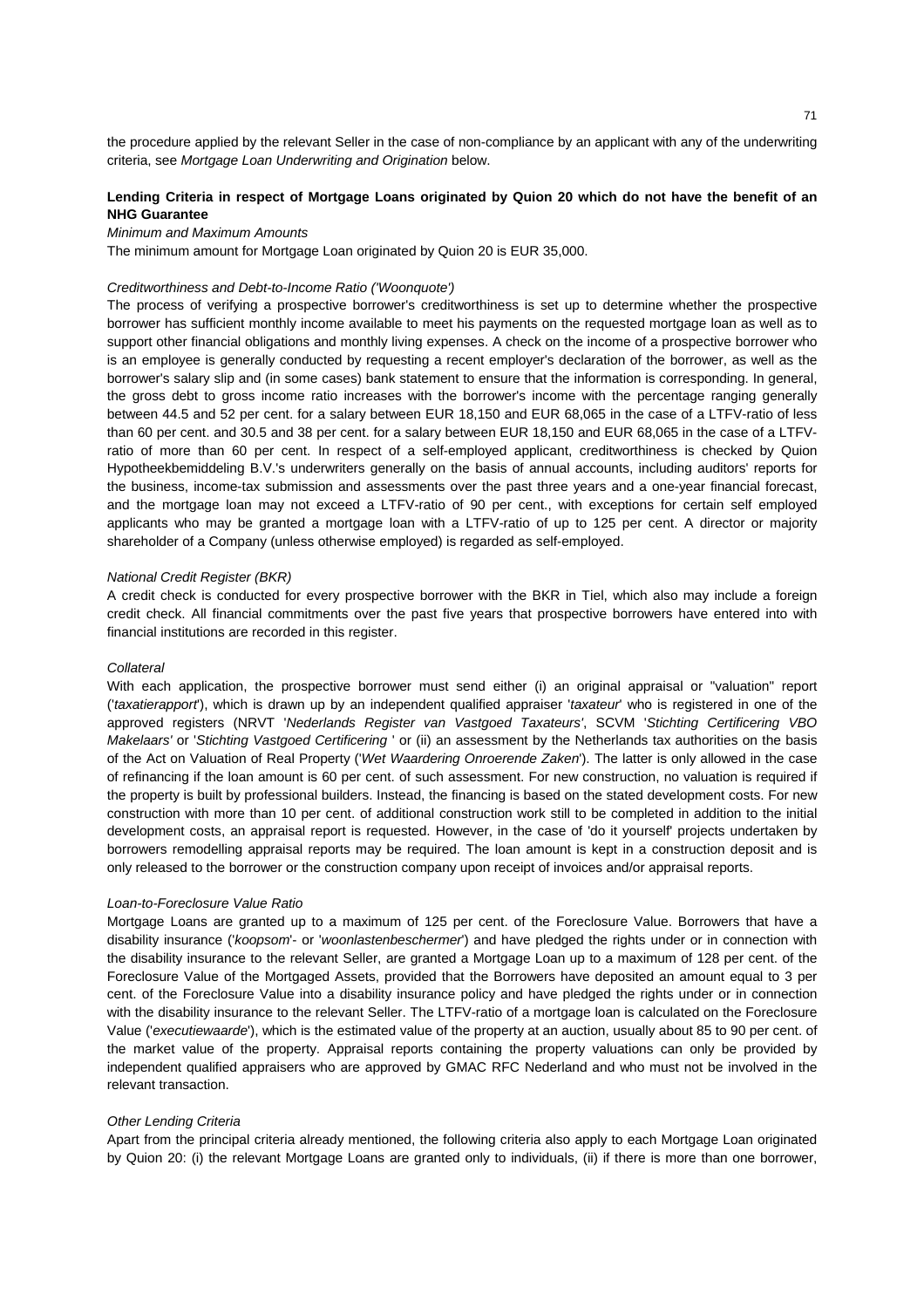there must be joint and several liability for the Mortgage Receivable and (iii) the relevant Mortgage Loans are only granted on the basis of owner occupancy. As to the procedure applied by the relevant Seller in the case of noncompliance by an applicant with any of the underwriting criteria, see Mortgage Loan Underwriting and Origination.

#### **Lending Criteria in respect of Mortgage Loans which have the benefit of an NHG Guarantee**  *Minimum and Maximum Amounts*

The minimum amount for a Mortgage Loan is EUR 35,000. In accordance with the NHG Underwriting Criteria, the maximum loan amount is EUR 250,000 (as of 1 January 2006) and will be EUR 265,000 (as of 1 January 2007).

## *Creditworthiness and Debt-to-Income Ratio ('Woonquote')*

The process of verifying a prospective Borrower's creditworthiness is set up in accordance with the NHG Underwriting Criteria in order to determine whether the prospective Borrower has sufficient monthly income available to meet his payments on the requested mortgage loan as well as to support other financial obligations and monthly living expenses. A check on the income of a prospective borrower who is an employee is generally conducted by requesting a recent employer's declaration of the borrower, as well as the borrower's salary slip and bank statement to ensure that the information is corresponding. The gross debt to gross income ratio increases with the Borrower's income, with the percentage for Borrowers younger than 65 years old ranging between 21 per cent. for a salary up to EUR 16,500 to 34 per cent. for a salary above EUR 53,000. For Borrowers over 65 years old, 16.1 per cent and 41.2 per cent apply. In respect of a self-employed applicant, creditworthiness is checked by the relevant Seller's underwriters on the basis of annual accounts, including auditors' reports, for the business over the past three years. A director or majority shareholder of a Company (unless otherwise employed) is regarded as self-employed. The calculation of the '*woonquote*' will be in respect of such Mortgage Loans, made as if the relevant Mortgage Loan is an annuity loan, no matter if the loan is an annuity loan or not.

# *National Credit Register (BKR)*

A credit check is conducted for every prospective borrower with the BKR in Tiel, which also may include a foreign credit check. All financial commitments over the past five years that prospective borrowers have entered into with financial institutions are recorded in this register.

#### *Collateral*

With each application, the prospective borrower must send either (i) an original appraisal or "valuation" report ('*taxatierapport*'), which is drawn up by an independent qualified appraiser '*taxateur*' who is registered in one of the approved registers ('*Nederlands Register van Vastgoed Taxateurs*', '*Stichting Nederlands Instituut Certificatie en Register Makelaars-Taxateurs Onroerende Zaken*' or '*Stichting Certificering VBO Makelaars*') For new construction, no valuation is required if the property is built by professional builders. Instead, the financing is based on the NHG Underwriting Criteria.

## *Loan-to-Market Value Ratio*

Mortgage Loans are granted in accordance with the NHG Underwriting Criteria.

#### *Other Lending Criteria*

Apart from the principal criteria already mentioned, the following criteria also apply to each mortgage loan: (i) mortgage loans are granted only to individuals, (ii) if there is more than one borrower, there must be joint and several liability for the NHG Mortgage Receivable and (iii) mortgage loans are only granted on the basis of owner occupancy.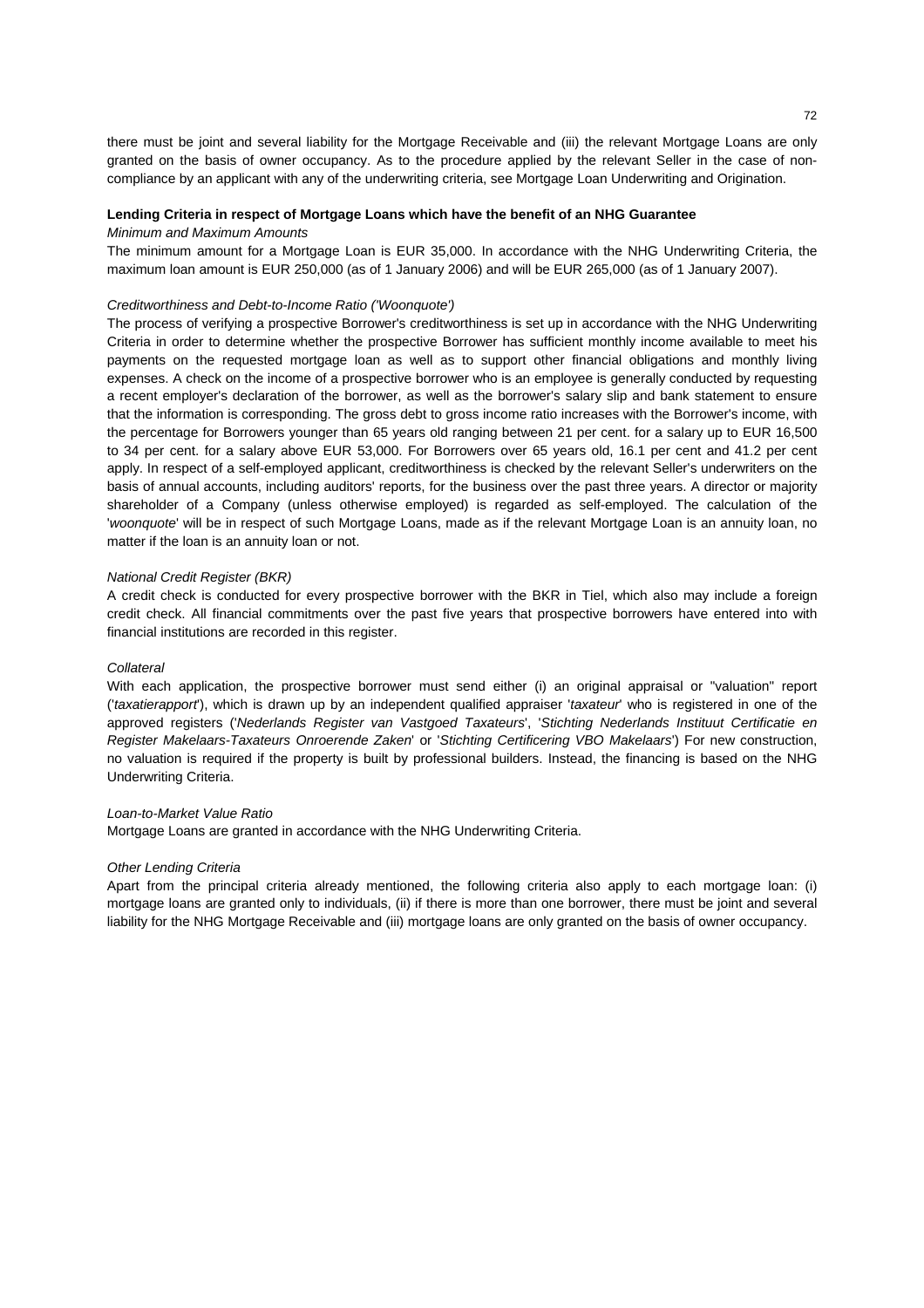# **NHG GUARANTEE PROGRAMME**

# **NHG Guarantee**

In 1960, the Netherlands government introduced the 'municipal government participation scheme', an open ended scheme in which both the Dutch State and the municipalities guaranteed, according to a set of defined criteria, residential mortgage loans made by authorised lenders to eligible borrowers to purchase a primary family residence. The municipalities and the Dutch State shared the risk on a 50/50 basis. If a municipality was unable to meet its obligations under the municipality guarantee, the Dutch State would make an interest free loan to the municipality to cover its obligations. The aim was to promote house ownership among the lower income groups.

Since 1 January 1995 *'Stichting Waarborgfonds Eigen Woningen'* (the 'WEW'), a central privatised entity, is responsible for the administration and granting of the NHG Guarantee, under a set of uniform rules. The NHG Guarantee covers the outstanding principal, accrued unpaid interest and disposal costs. Irrespective of scheduled repayments or prepayments made on the mortgage loans, the NHG Guarantee reduces on a monthly basis by an amount which is equal to the monthly payments (principal and interest) as if the mortgage loan were being repaid on a thirty year annuity basis. In respect of each mortgage loan, the NHG Guarantee reduces further to take account of scheduled repayments and prepayments under such mortgage loan (See Risk Factors).

#### Financing of the WEW

The WEW finances itself, inter alia, by a one-off charge to the borrower of 0.28 per cent. of the principal amount of the mortgage loan. Besides this, the NHG scheme provides for liquidity support to the WEW from the Dutch State and the participating municipalities. Should the WEW not be able to meet its obligations under guarantees issued, the Dutch State will provide subordinated interest free loans to the WEW of up to 50 per cent. of the difference between the WEW's own funds and a pre-determined average loss level. Municipalities participating in the NHG scheme will provide subordinated interest free loans to the WEW of the other 50 per cent. of the difference. Both the keep well agreement between the Dutch State and the WEW and the keep well agreements between the municipalities and the WEW contain general 'keep well' undertakings of the Dutch State and the municipalities to enable the WEW at all times (including in the event of bankruptcy ('*faillissement*'), suspension of payments ('*surseance van betaling*') or liquidation ('*ontbinding*') of the WEW) to meet its obligations under guarantees issued.

# **Terms and conditions of the NHG Guarantee**

Under the NHG scheme, the lender is responsible for ensuring that the guarantee application meets the NHG terms and conditions. If the application qualifies, various reports are produced that are used in the processing of the application, including the form that will eventually be signed by the relevant lender and forwarded to the NHG to register the mortgage and establish the guarantee. The WEW has, however, no obligation to pay any loss (in whole or in part) incurred by a lender after a private or a forced sale of the mortgaged property if such lender has not complied with the terms and conditions of the NHG Guarantee, which were applicable at the date of origination of the mortgage loan, unless such non-payment is unreasonable towards the lender.

The specific terms and conditions for the granting of NHG Guarantees, such as eligible income, purchasing or building costs etc., are set forth in published documents.

The NHG has specific rules for the level of credit risk that will be accepted. The credit worthiness of the applicant must be verified with the National Credit Register ('*Bureau Krediet Registratie''* or *"BKR"*), a central credit agency used by all financial institutions in the Netherlands. All financial commitments over the past five years that prospective borrowers have entered into with financial institutions are recorded in this register.

To qualify for an NHG Guarantee various conditions relating to valuation of the property must be met. In addition, the mortgage loan must be secured by a first ranking mortgage right (or a second ranking mortgage right in case of a further advance). Furthermore, the borrower is required to take out insurance in respect of the mortgaged property against risk of fire, flood and other accidental damage for the full restitution value thereof. The borrower is also required to create a right of pledge in favour of the lender on the rights of the relevant borrower against the insurance company under the relevant life insurance policy connected to the mortgage loan or to create a right of pledge in favour of the lender on the proceeds of the investment funds. The terms and conditions also require a risk insurance policy which pays out upon the death of the borrower/insured for the period that the amount of the mortgage loan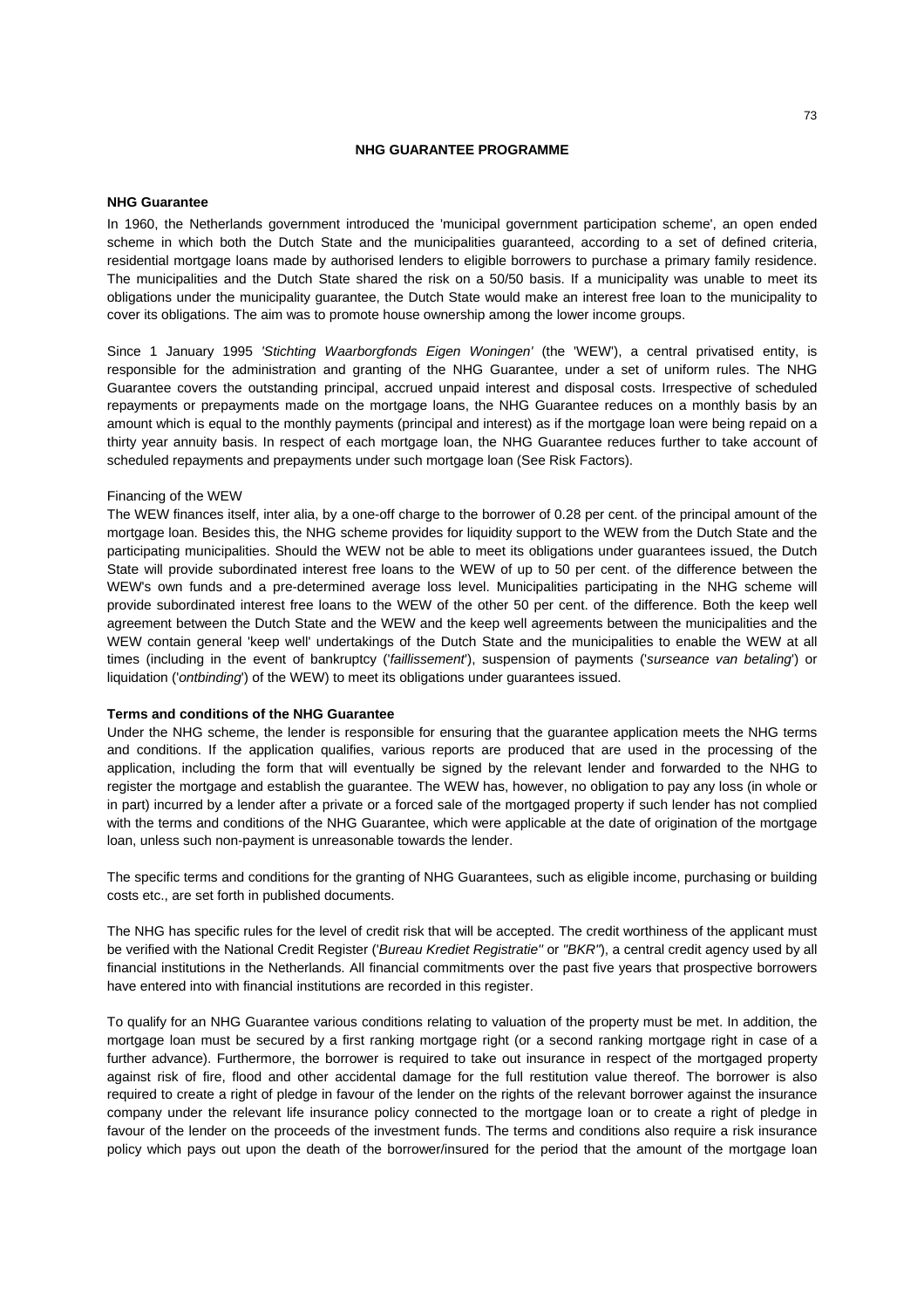exceeds 80 per cent. of the value of the property.

The mortgage conditions applicable to each mortgage loan should include certain provisions, among which the provision that any proceeds of foreclosure on the mortgage right and the right of pledge on the life insurance policy or the investment funds shall be applied firstly towards repayment of the mortgage loan guaranteed under the NHG scheme.

Furthermore, according to the NHG Conditions for 2006 interest-only mortgage loans are allowed, provided that the interest-only part does not exceed 50 per cent. of the market value of the property.

An NHG Guarantee can be issued up to a maximum of EUR 250,000 (as of 1 January 2006).

#### **Claiming under the NHG Guarantees**

When a borrower is in arrears with payments under the mortgage loan for a period of 4 months, the Seller informs the WEW in writing within 30 days of the outstanding payments, including the guarantee number, borrower's name and address, information about the underlying security, the date of start of late payments and the total of outstanding payments. When the borrower is in arrears the WEW may approach the lender and/or the borrower to attempt to solve the problem and make the borrower aware of the consequences. If an agreement cannot be reached, the WEW reviews the situation with the lender to endeavour to generate the highest possible proceeds from the property. The situation is reviewed to see whether a private sale of the property, rather than a public auction, would generate proceeds sufficient to cover the outstanding mortgage loan. Permission of the WEW is required in case of a private sale unless sold for an amount higher than the foreclosure value. A forced sale of the mortgaged property is only allowed in case the borrower is in arrears with payments under the mortgage loan for a period of seven or more monthly instalments, unless the WEW has agreed that the forced sale may take place for other reasons or within a period of seven months.

Within three months of the private or forced sale of the property, the lender must make a formal request to the WEW for payment, using standard forms, which request must include all of the necessary documents relating to the original loan and the NHG Guarantee. After receipt of the claim and all the supporting details, WEW must make payment within two months. If the payment is late, provided the request is valid, WEW must pay interest for the late payment period.

In the event that a borrower fails to meet its obligation to repay the mortgage loan and no or no full payment is made to the lender under the NHG Guarantee by the WEW because of the lender's culpable negligence, the lender must act vis-à-vis the borrower as if the WEW were still guaranteeing the repayment of the Mortgage Loan during the remainder of the term of the Mortgage Loan. In addition, the lender is not entitled to recover any amounts due under the mortgage loan from the borrower in such case. This is only different if the borrower did not act in good faith with respect to his inability to repay the mortgage loan and has failed to render his full cooperation in trying to have the mortgage loan repaid to the lender to the extent possible.

#### **Additional loans**

Furthermore, on 1 July 2005 provisions were added to the NHG Conditions pursuant to which a borrower who is or threatens to be in arrears with payments under the existing mortgage loan may have the right to request the WEW for a second guarantee to be granted by it in respect of an additional mortgage loan to be granted by the relevant lender. The monies drawn down under the additional loan have to be placed on deposit with the relevant lender and may, up to a maximum period of two years, be used for, *inter alia*, payment of the amounts which are due and payable under the existing mortgage loan, interest due and payable under the additional mortgage loan and the costs made with respect to the granting of the additional mortgage loan. The relevant borrower needs to meet certain conditions, including, *inter alia*, the fact that the financial difficulties are caused by a divorce, unemployment, disability or death of the partner.

# **Main NHG Underwriting Criteria ('Normen') per 2006**

With respect to the Borrower, the underwriting criteria include but are not limited to:

- The lender has to perform a BKR check. "A"-registrations and codes "1" are allowed in certain circumstances.
- As a valid source of income the following applies: indefinite contract of employment, temporarily contract of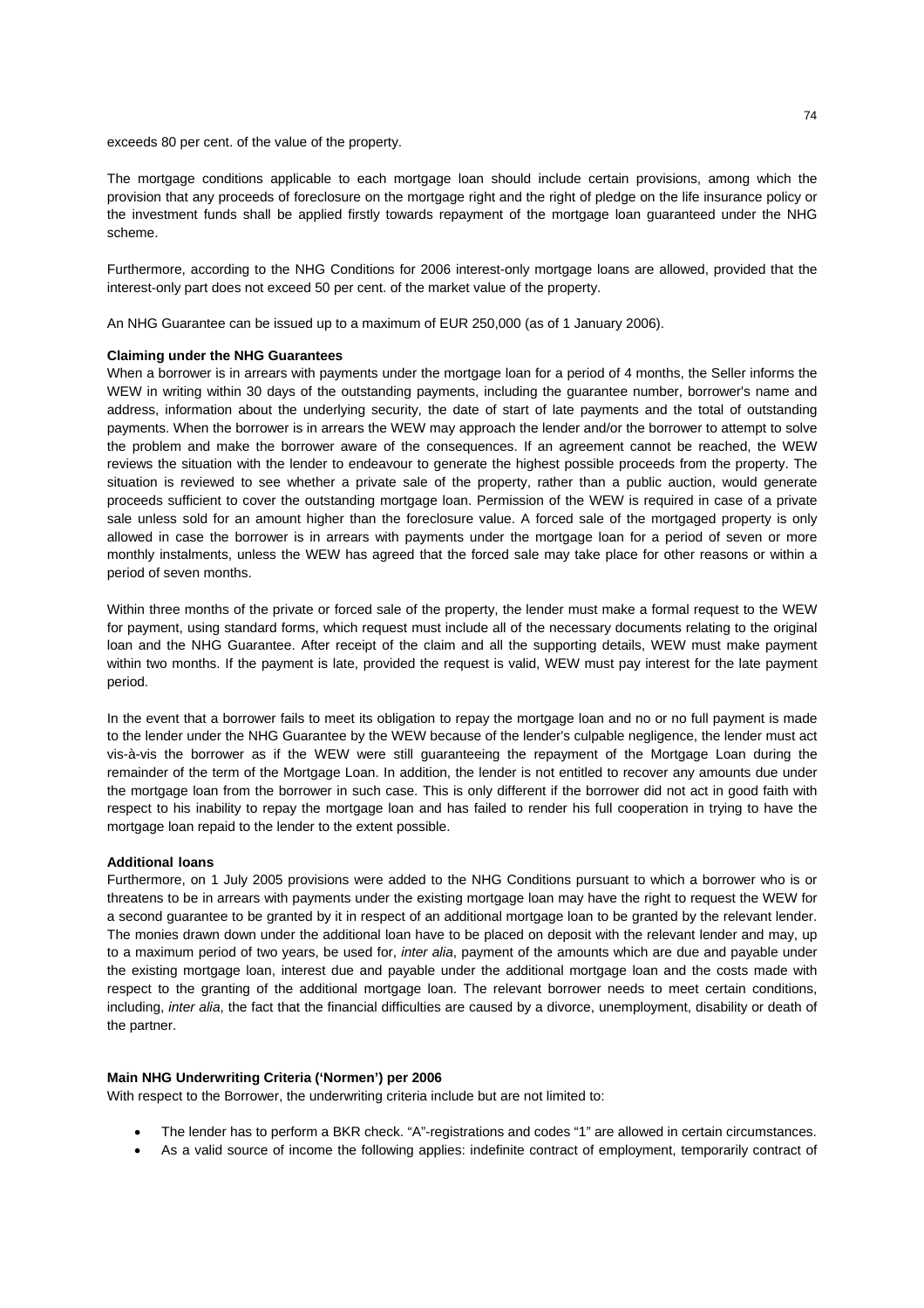employment if the employer states that the employee will be provided an indefinite contract of employment in case of equal performance of the employee and equal business circumstances, for flexworkers a three year history of income statements, for self employed three year annual statements.

• The maximum loan based on the income will be based on the "*woonquote*" tables and an annuity style redemption (even if the actual loan is (partially) interest only). The interest rate to be used is 6% for loans with an interest rate period less than or equal to 5 years and the actual interest rate for loans with an interest rate period in excess of 5 years.

With respect to the loan, the underwriting criteria include but are not limited to:

- The absolute maximum loan amount is EUR 250,000. The loan amount is also limited by the amount of income and the market value of the property. With respect to the latter:
	- o For the purchase of existing properties, the loan amount is broadly based on the sum of (i) the lower of the purchase price and the Market Value based on a valuation report, (ii) the costs of improvements, (iii) 12 per cent of the amount under (i) plus (ii). In case an existing property can be bought without paying stampduty ('*vrij op naam'*), the purchase amount under (i) is multiplied by 93 per cent..
	- o For the purchase of a properties to be built, the maximum loan amount is broadly based on the sum of (i) purchase-/construction cost increased with a number of costs such as the cost of construction interest, VAT and architects (to the extent not included already in the purchase-/construction cost), (ii) 8 per cent of the amount under (i).
- The maximum loan amount that is interest only is 50% of the Market Value of the property.
- The Risk Insurance policy should at a minimum cover the loan amount in excess of 80% of the Market Value.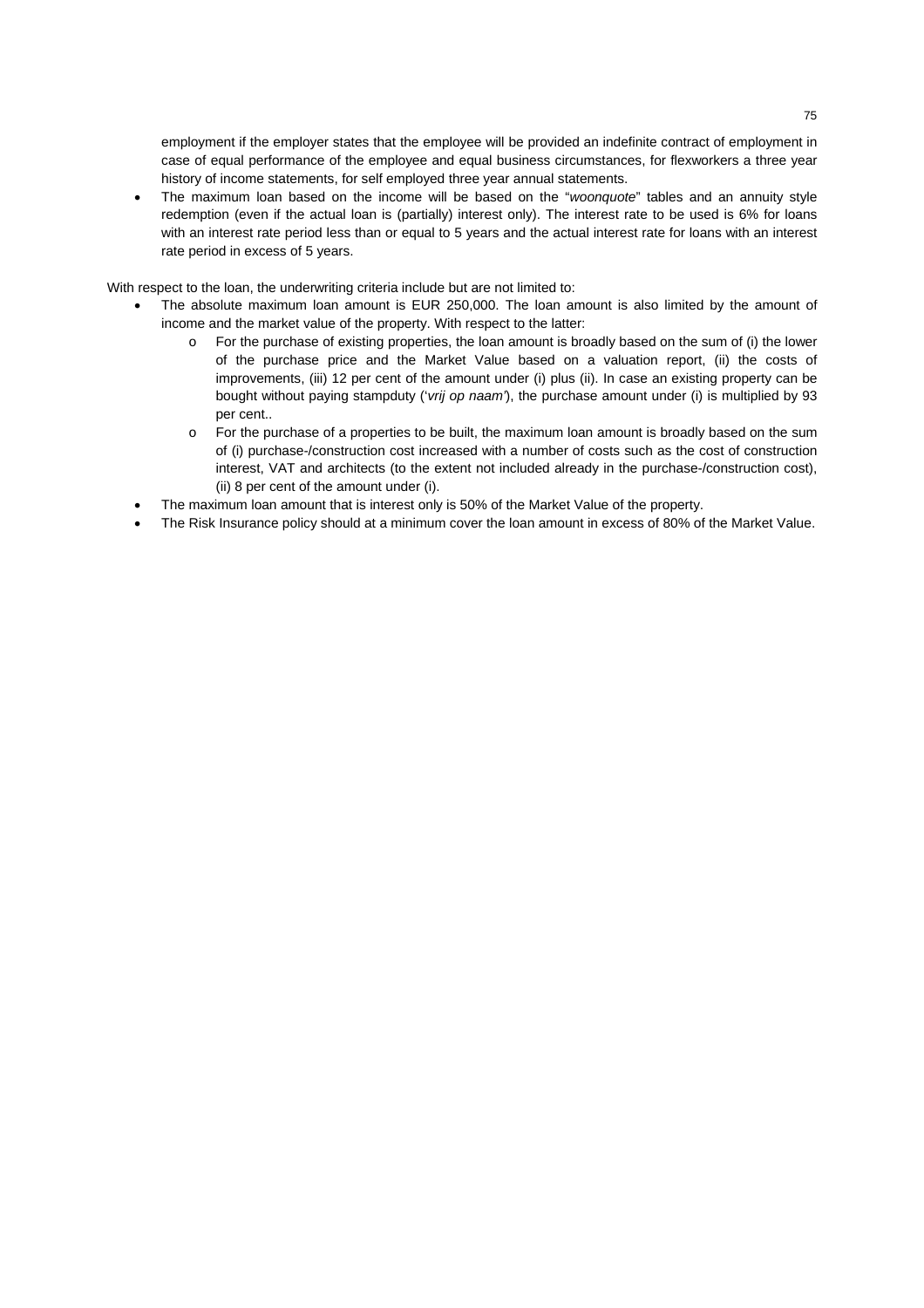# **MORTGAGE LOAN UNDERWRITING AND ORIGINATION**

# **Underwriting in respect of Mortgage Loans originated by GMAC RFC Nederland and Atlas Funding**

#### *The Initial Sellers are solely responsible for the information contained in the following section*

The underwriting rules for mortgage loans which have the benefit of an NHG Guarantee are based on the NHG Underwriting Criteria. The underwriting rules for mortgage loans which do not have the benefit of an NHG Guarantee originated by any of the Initial Sellers typically include, but are not limited to, the following aspects:

- the collateral requirements such as form of appraisal report, type of collateral;
- the advance rates;
- the amount of debt that can be advanced against the borrower's monthly income and definition of income for the purposes of this calculation, as well as minimum required income level;
- the additional security requirements relating to risk insurance and capital insurance and repayment form; and
- in accordance with the Code of Conduct of Mortgage Loans ('*Gedragscode Hypothecaire Financieringen'*).

In partnership with HNC Software Inc., Stater has introduced an automated lending decision management system ('**Capstone**'), which is used by GMAC RFC Nederland in the origination of the mortgage loans. Capstone uses a rule based system to regulate the underwriting process. In addition, it acts to accelerate the processing time of decisions on a loan application.

# *Origination process: via master brokers and Atlas Funding's institutional partners:*

Loan application forms are submitted to applicants electronically, by mail or fax via an intermediary, such as a mortgage adviser, insurance agent or real estate broker. The information received on the loan application is then entered into the Stater Mortgage System ('**iSHS**') by the master brokers. iSHS automatically collects information about the applicant from the BKR. After the application data have been entered into iSHS, the application is evaluated by Capstone which is connected to iSHS. Each application is automatically evaluated by reference to the underwriting criteria. In case of a violation of the underwriting criteria, Capstone generates a STOP-rule, and a loan offer will not be generated by the system. In such instance the intermediary will contact the relevant Seller and the loan offer may be generated only after written consent (overrule) by such Seller.

If the loan is accepted, the intermediary can produce a loan offer. Once the offer has been accepted by the applicant, the intermediary collects the signed offer and all required loan documents, which will be reviewed by way of the Final Credit Approval ('**FCA**'). After completion of the loan file, the loan file is scanned onto HYARCHIS (mortgage archive system), which is connected to iSHS. The loan file is then available online.

The FCA includes, amongst other things, a review of evidence of the applicant's income (except in cases of Broker Verified Income Loans, in which case the applicant is required to provide evidence of his income to the Broker), the property purchase contract, appraisal report and insurance application, if applicable.

#### *Origination process: via GMAC RFC Nederland front office*

Loan application forms are submitted to applicants electronically, by mail or fax via an intermediary, such as a mortgage adviser, insurance agent or real estate broker. The information received on the loan application is then entered into the GMAC Application Management System ('**GAMS**'). GAMS is a pre-qualification decision tool which generates a positive or negative decision based on the underwriting criteria. Only a positive decision generates a Mortgage Data Network message ('**HDN message**'). A HDN message is automatically sent to iSHS, which automatically collects information about the applicant from the HDN message. After the application data have been entered into iSHS, the application is evaluated by Capstone, which is part of iSHS. Each application is automatically evaluated upon the underwriting criteria . In case of violation of the underwriting criteria Capstone generates a STOPrule. If there is a STOP, a loan offer will not be generated by the system. In such instance the intermediary will contact the relevant Seller and the loan offer may be generated only after written consent (overrule) by such Seller.

If the loan is accepted, GMAC RFC Nederland's front office can produce a loan offer. Once the offer has been accepted by the applicant, the intermediary collects the signed offer and all required loan documents, which will be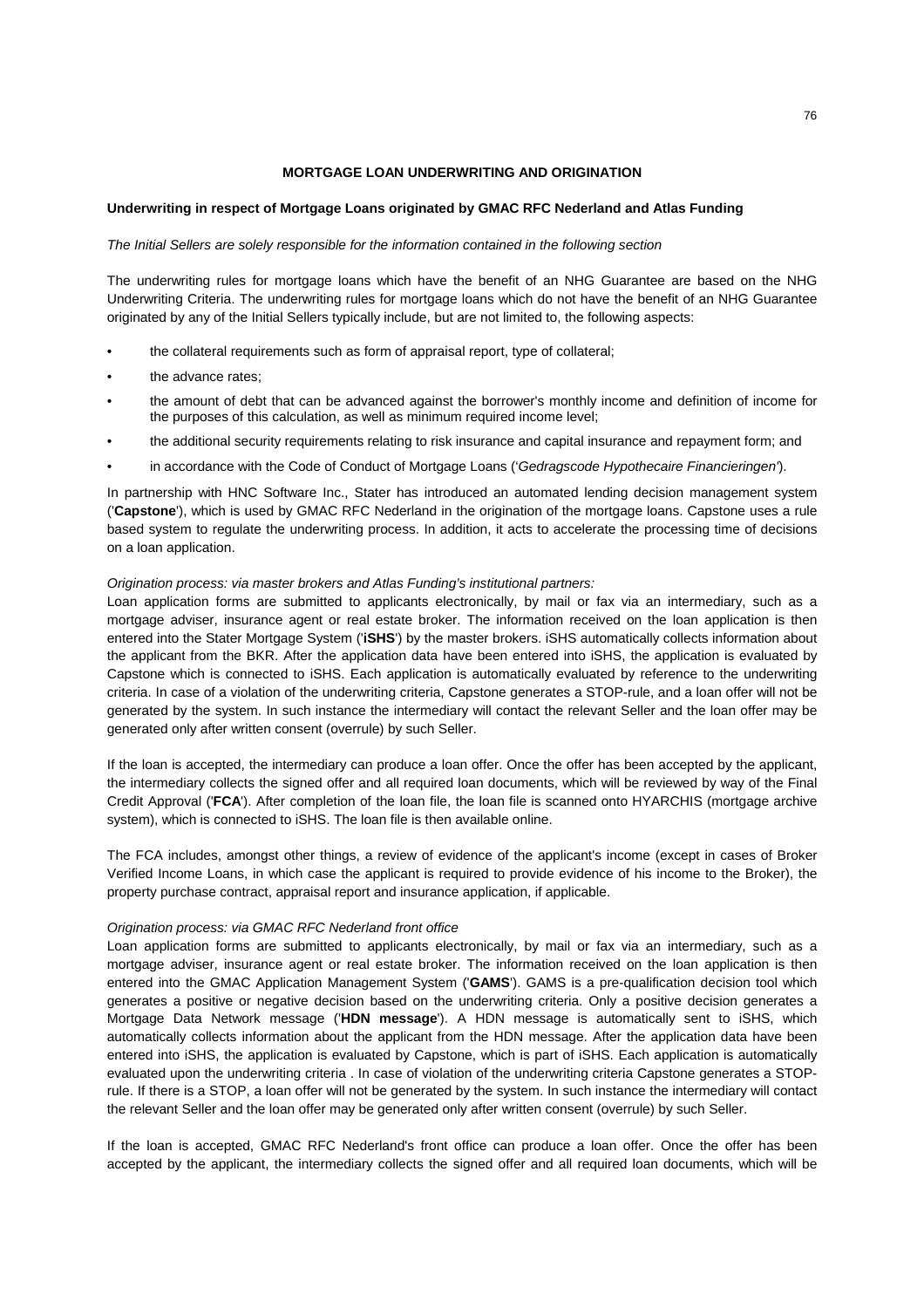reviewed by way of the FCA. The FCA includes, amongst other things, a review of evidence of the applicant's income, the sales contract, appraisal report and insurance application, if applicable. After FCA, the loan file is scanned onto HYARCHIS (mortgage archive system), which is connected to iSHS. The loan file is then available online.

GMAC RFC Nederland and Atlas Funding are currently responsible for FCA of more than 95 per cent. of all applications for Mortgage Loans originated by GMAC RFC Nederland and Atlas Funding. The remainder is with DBV.

# *Closing of the mortgage loan*

After FCA and acceptance of the loan, information for the notary is automatically generated and sent out to the notary. Based on this information the notary can create the mortgage deed. All the original deeds are stored by the notary and are registered with the central registry (the '*Kadaster*'). After scanning of the completed loan files, GMAC RFC Nederland and Atlas Funding keep the original paper file.

# **Underwriting in respect of Mortgage Loans originated by Quion 20**

Underwriting rules for mortgage loans which have the benefit of an NHG Guarantee originated by Quion 20 are based on the NHG Underwriting Criteria. Underwriting rules for mortgage loans which do not have the benefit of an NHG Guarantee originated by Quion 20 are set by Quion Hypotheekbemiddeling B.V. in agreement with Quion 20 and the relevant Seller and include:

- information from the BKR:
- the amount of debt that can be advanced against the borrower's monthly income and definition of income for the purposes of this calculation as well as minimum income level;
- the time that the borrower has been in his or her current job;
- the loan-to-value limitations:
- the loan purpose, property type;
- the foreclosure and market valuations;
- the age of borrower and status of borrower.

#### *Origination process*

The origination process is started when an applicant opts for one of the Quion mortgage products offered by an intermediary. The intermediaries use an IT application enabling the intermediaries to make all necessary calculations, check the mortgage loan criteria and send the application electronically to Quion Hypotheekbemiddeling. An application can also be faxed.

As soon as Quion Hypotheekbemiddeling. receives the application, the origination department enters the loan specifics into the mortgage origination system ('**HYPOS'**). HYPOS automatically rechecks the underwriting criteria. Quion Hypotheekbemiddeling. does a fraud check based on a score of fraud indicators. If HYPOS gives a 'stop' advice (i.e. if at least one of the criteria mentioned is not satisfied) the application will be declined unless individual assessment by a staff member of the origination team results in a request to the lender to accept the application. If the assessor concludes the criteria are not met, the application is rejected.

#### *Closing of the mortgage loan*

If the loan complies with all underwriting conditions, Quion Hypotheekbemiddeling. will submit an offer to the intermediary. This offer is valid for three weeks. The borrower must accept, sign and return the offer together with the required documentation to Quion Hypotheekbemiddeling. within that period, after which the offer is valid for three months. Another extension of up to three months after the initial offer is possible but, if the interest rate has increased, only if the borrower pays a fee of 0.25 per cent. per month.

When all documents have been received and finally approved by the origination department, the mortgage processing department will file all relevant documents into the administration of Quion Hypotheekbemiddeling. At the same time notification is sent to the intermediary, which then informs the applicant and the civil law notary. As soon as this has been done, everything is recorded in the administration system ('**HYPAS**'). Subsequently the civil law notary faxes the execution date to Quion Hypotheekbemiddeling. Quion Hypotheekbemiddeling then transfers the money from the account of the lender to the civil law notary who temporarily places the money on a separate account. The civil law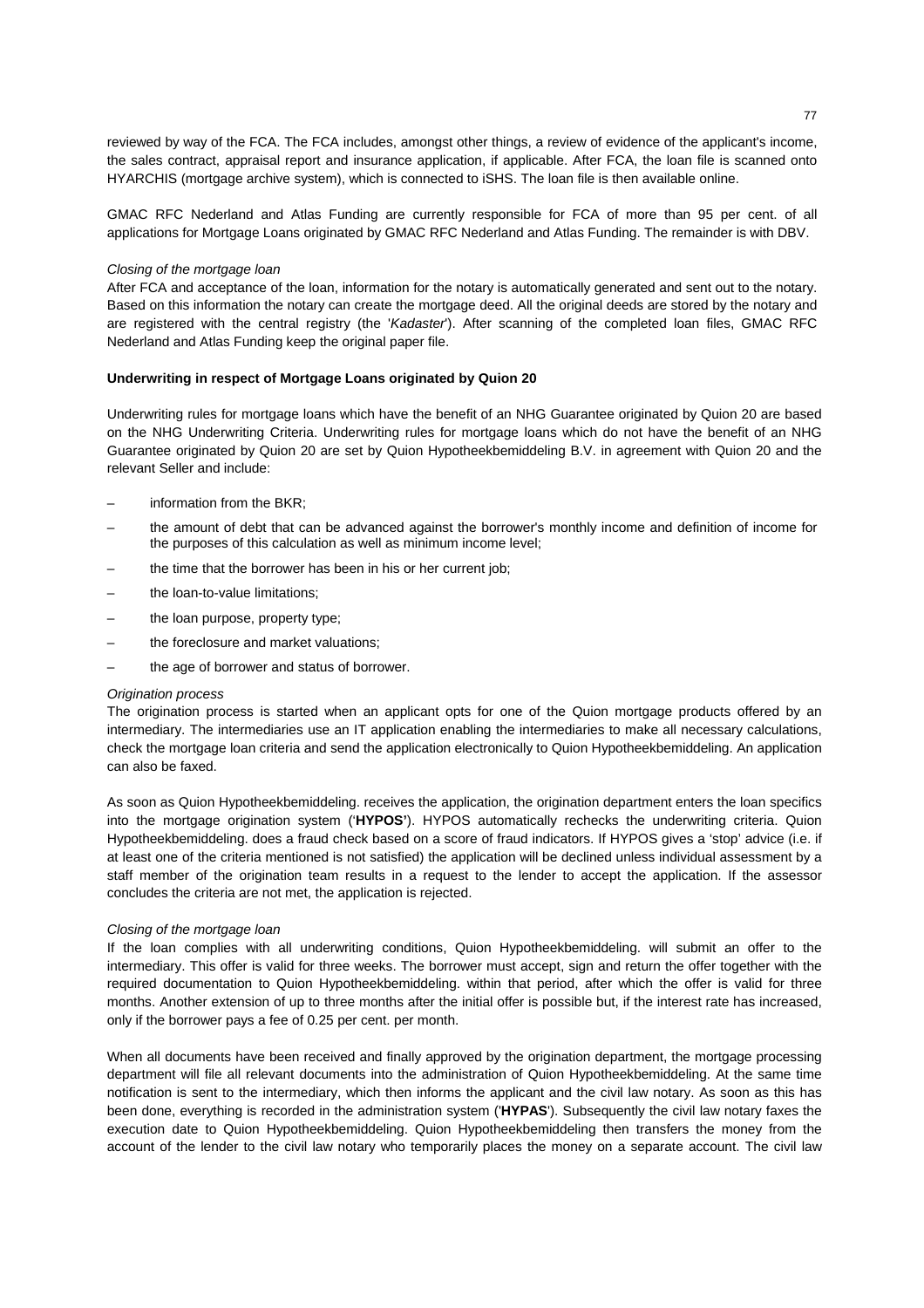notary is responsible for the execution of the mortgage deed, after which all relevant documents are sent to Quion Hypotheekbemiddeling.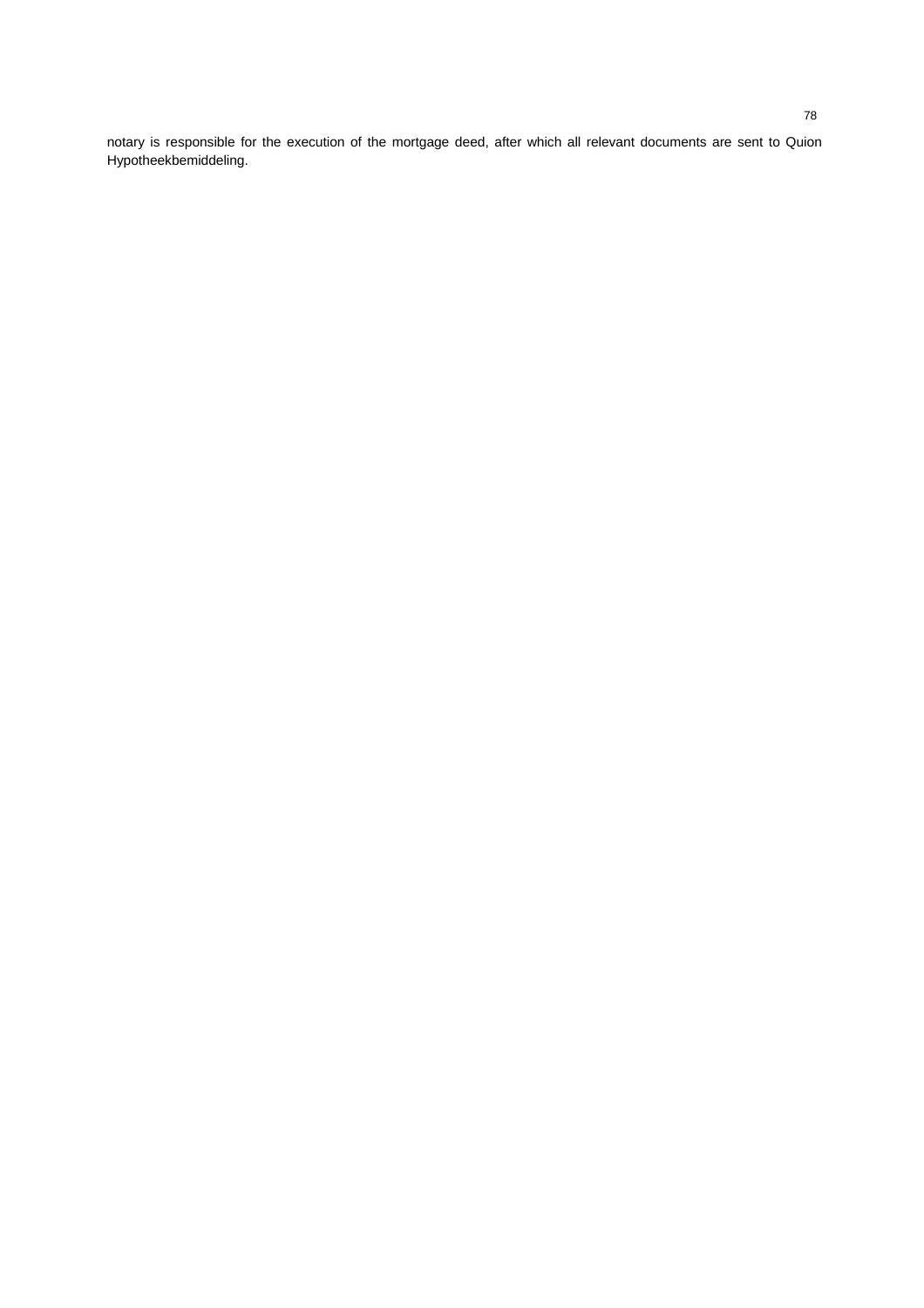# **ADMINISTRATION OF THE MORTGAGE LOANS**

#### **General**

*The information contained in the following section only relates to the Initial Sellers.*

All Mortgage Loans are administered and serviced by GMAC RFC Nederland in its capacity as the MPT Provider. The MPT Provider will provide mortgage payment transactions and other services to and on behalf of the Issuer on a day-to-day basis in relation to the Mortgage Loans. The duties of the MPT Provider include the collection of payments of principal, interest and other amounts in respect of the Mortgage Loans and the implementation of arrears procedures including the enforcement of the Mortgages.

In accordance with the Issuer Services Agreement, the MPT Provider will appoint Stater as its sub-agent to carry out the activities described above in respect of the Mortgage Loans originated by GMAC RFC Nederland and part of the Mortgage Loans originated by Atlas Funding, except for the Defaulted Loan Services, which will be carried out by the MPT Provider, upon the terms and provisions of and in accordance with the Issuer Services Agreement and the subcontract entered into between the MPT Provider and Stater pursuant to which Stater will accept this appointment and will commit itself, in favour of the Issuer, to carry out the activities subject to and on the terms provided in the Issuer Services Agreement and the subcontract. The Issuer and the Security Trustee will consent to the appointment of Stater as sub-agent. In accordance with the Issuer Services Agreement, the MPT Provider will appoint Quion Hypotheekbemiddeling as its sub-agent to carry out the MPT Services and the Defaulted Loan Services in respect of the Mortgage Loans originated by Quion 20 and part of the Mortgage Loans originated by Atlas Funding, subject to and in accordance with the terms of the subcontract entered into between the MPT Provider and Quion Hypotheekbemiddeling the Issuer and the Security Trustee will consent to the appointment of Quion Hypotheekbemiddeling as sub-agent.

Set out below is a discussion of mortgage administration of the Mortgage Loans.

# **Mortgage Administration in respect of the Mortgage Loans originated by GMAC RFC Nederland and Atlas Funding**

# *Collections*

All monthly payments of principal and interest on the Mortgage Loans originated by GMAC RFC Nederland or, as the case may be Atlas Funding are collected from Borrowers by direct debit. Stater is mandated by the MPT Provider to draw the monthly payments from the Borrower's bank account directly into the Foundation GMAC RFC Nederland Collection Account and the Foundation Atlas Funding Collection Account. iSHS automatically collects the payments on the day before the last business day of each month. Payment information is monitored daily by personnel in Stater's arrears department.

# *Arrears procedure*

Every day iSHS detects and keeps track of arrears and all relevant data are provided by Stater to GMAC RFC Nederland and, as the case may be, Atlas Funding and implemented in their Credit Management System (OnGuard). The arrears management process consists of four phases:

- 0-30 days;
- 30-60 days:
- 60-90 days;
- 90+ days.

In the first phase of the arrears management process, within two weeks after the first missing payment by a Borrower, the relevant Borrower is called twice and receives two letters urging him to pay. In general, if the MPT Provider fails to contact the Borrower at any time, the MPT Provider will try to contact the employer, intermediary, real estate agent or other parties. If the Borrower does not pay or react within the set time, the Borrower is called again and will receive another two letters, the last one from a bailiff.

After 30 days or more after the Borrower misses the first payment the second phase of the arrears management process starts. At this point, the following information is gathered: detailed information regarding the Borrower's current income, financial situation and monthly expenditures, a recent property revaluation report and a BKR check. At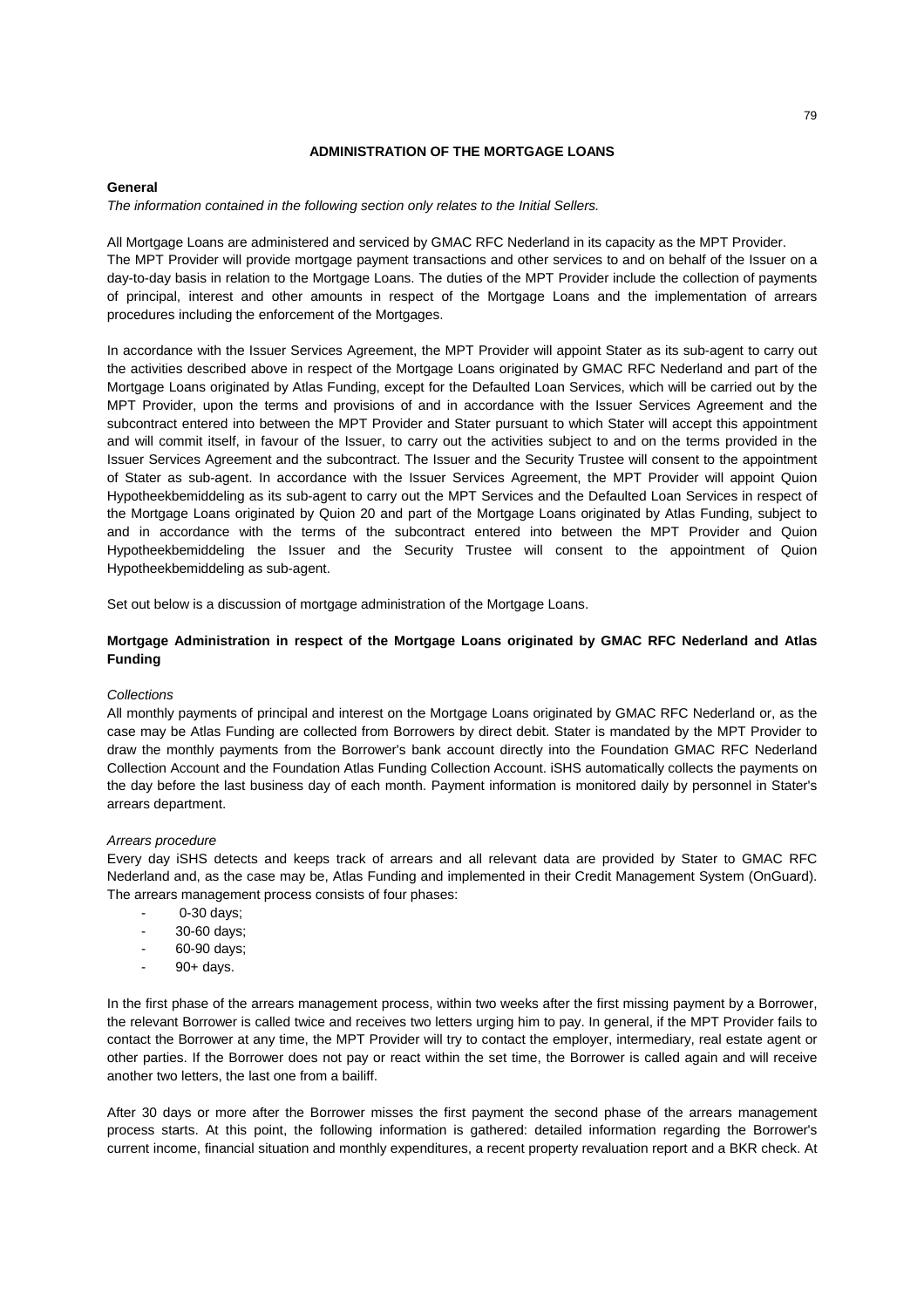the same time, a writ is served. Using the gathered information, an assessment of the recovery possibilities or solutions is made. In this phase the MPT Provider will undertake the following actions:

- Phone calls (3);
- Letters  $(8)$ ;
- Salary Garnishment;
- Revaluation of the property:
- Construction deposit will be frozen.

After 60 days, the third phase of the arrears management process starts. In this phase the MPT provider takes the following actions:

- Phone calls (5);
- Letters  $(5)$ ;
- Power of attorney for private sale;
- Notification visit:
- Property inspection.

At each phase a deviation from the basic timeline is possible:

- Payment plan arrangements;
- Private sale;
- Attachment of loan / Salary Garnishment.

The final phase of the arrears management process is the workout phase during which the property will be sold via a private sale or, if necessary, a public auction.

After an assessment of financial condition, each loan will be treated and assessed on an individual basis, meaning the MPT Provider will seek the best solution available, including alternative solutions to foreclosure. At this point all relevant Borrowers are urged to pay at once or on a payment schedule. Borrowers may also propose to sell the property at any time through private sale. The MPT Provider may accept a private sale if (a) revenues from the sale are expected to cover the outstanding debt in full or (b) it is estimated that the costs of the foreclosure process will result in a lower recovery value than a private sale.

A further alternative is that the MPT Provider takes over the sale process with a mandate from the Borrower. In the third arrears letter, the MPT Provider encloses a power of attorney, which the Borrower must sign. A signed power of attorney allows the MPT Provider to start a private sale on behalf of the Borrower.

As a rule, a private sale is a preferable option to foreclosure as usually, the proceeds from a private sale exceed the proceeds from a public auction. If the proceeds do not fully cover GMAC RFC Nederland's or, as the case may be, Atlas Funding's claims, the outstanding amount still has to be paid by the Borrower (see Administration of the Mortgage Loans – Outstanding Amounts).

In October 2004, the MPT Provider has begun to enhance its internal arrears management capabilities with the aim of reducing arrears on Mortgage Loans by contacting borrowers who fall into arrears sooner and more regularly. An analysis of arrears in the existing portfolio of Mortgage Loans managed by the MPT Provider suggests that, compared to periods prior to the introduction of these changes (i) more Borrowers become performing (ii) fewer Borrowers increase their arrears from month to month, (iii) more Borrowers reduce their arrears from month to month and (iv) more Borrowers do maintain, but do not increase, their arrears from month to month. These developments are preliminary only and may not represent a sustained trend. Further analysis would have to be undertaken to confirm whether the changes introduced by the MPT Provider represent an enhanced ability to reduce the occurrence of arrears.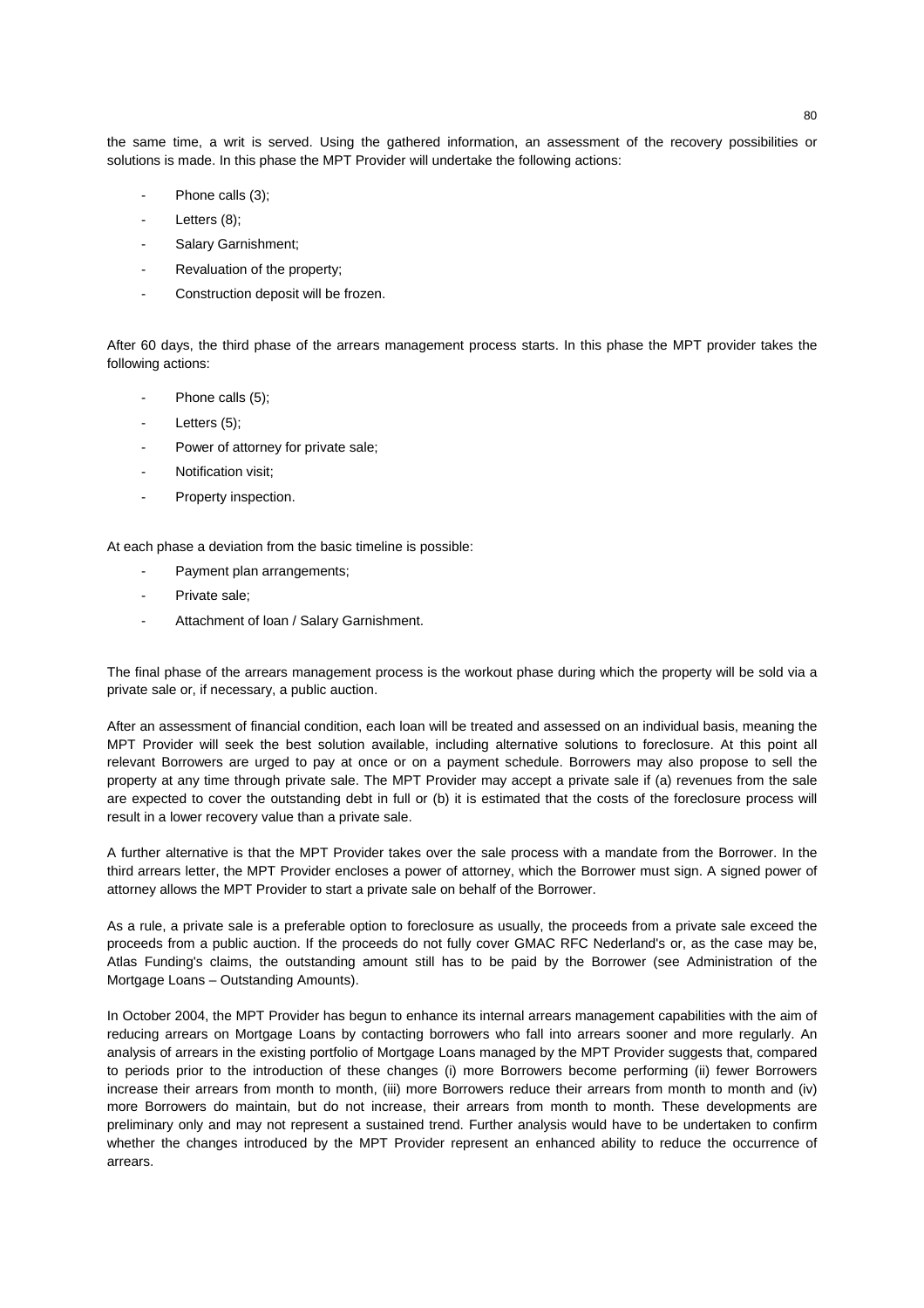#### *Construction deposit*

When a loan with a home improvement construction deposit becomes delinquent, all construction amounts are frozen, meaning that payment from the construction deposit to the borrower is not allowed. Only upon repayment of all delinquent amounts will the construction amount be released.

# *Foreclosure process*

GMAC RFC Nederland or, as the case may be, Atlas Funding has the right to publicly sell (auction) the mortgaged property if the Borrower fails to fulfill its obligations and no other solutions are reached. GMAC RFC Nederland or, as the case may be, Atlas Funding has, as a first ranking mortgagee, an 'executorial title' which means that it does not have to obtain permission prior to foreclosure on the mortgaged property. If the proceeds from the sale (auction) of the mortgaged property do not fully cover GMAC RFC Nederland's or, as the case may be, Atlas Funding's claims, GMAC RFC Nederland or, as the case may be, Atlas Funding may sell any pledged associated life insurance or investment deposit. However, Netherlands law requires that before a lender may foreclose on a Borrower's mortgaged property, the Borrower must be notified in writing that it is in default and it must also be given reasonable time to comply with the lender's claims.

In the case of a Borrower's bankruptcy, GMAC RFC Nederland or, as the case may be, Atlas Funding may foreclose on the Borrower's Mortgaged Asset as if there was no bankruptcy. Nevertheless, the execution must take place within a reasonable time. Otherwise the bankruptcy trustee may take over execution measures. If this occurs, GMAC RFC Nederland or, as the case may be, Atlas Funding will be obliged to contribute to the bankruptcy costs.

If GMAC RFC Nederland or, as the case may be, Atlas Funding wants to sell the mortgaged property, it is required to notify the parties directly involved, including the Borrower as well as the person owning the asset (in the event that these are not the same parties). The notification must include the amount outstanding and the expenses incurred to date as well as the name of the civil notary responsible for the foreclosure sale.

GMAC RFC Nederland or, as the case may be, Atlas Funding calculates the best method of maximizing the sale value of the mortgaged property. Based on the outcome of this calculation, GMAC RFC Nederland or, as the case may be, Atlas Funding may decide that the property should be sold either in a private sale or by public auction. A private sale can, if the legal requirements are fulfilled, and often does, replace a public auction. When foreclosure notification is made by GMAC RFC Nederland or, as the case may be, Atlas Funding, formal instructions are given to the civil notary where the property is located. The date of the sale will be set by the civil notary within, in principle, three weeks of this instruction and will usually be about six weeks after the decision to foreclose has been made (depending on the region and the number of other foreclosures currently being handled by the relevant district court).

The manner in which the proceeds from the sale are divided depends on whether there is only one mortgage holder or several. If there is only one mortgage holder, the proceeds will be passed on to the mortgage holder after deducting the costs of the execution. In the case of more than one mortgage holder, the division of the proceeds takes place according to the priority of the mortgages.

In general, it takes approximately two months to foreclose on a property once the decision to foreclose has been made. Throughout the foreclosure process, GMAC RFC Nederland or, as the case may be, Atlas Funding follows guidelines set down by Netherlands law, the Code of Conduct of Mortgage Loans, the BKR and, in addition for Mortgage Loans, the NHG Conditions and NHG Underwriting Criteria.

#### *Outstanding amounts*

If amounts are still outstanding after the foreclosure process or after the sale of the property has been completed, GMAC RFC Nederland or, as the case may be, Atlas Funding continues to manage the remaining receivables. These amounts still have to be repaid by the Borrower, if possible, a settlement agreement will be entered into between the Borrower and GMAC RFC Nederland or, as the case may be, Atlas Funding. In the event a Borrower does not comply with a settlement agreement or does not wish to cooperate with GMAC RFC Nederland or, as the case may be, Atlas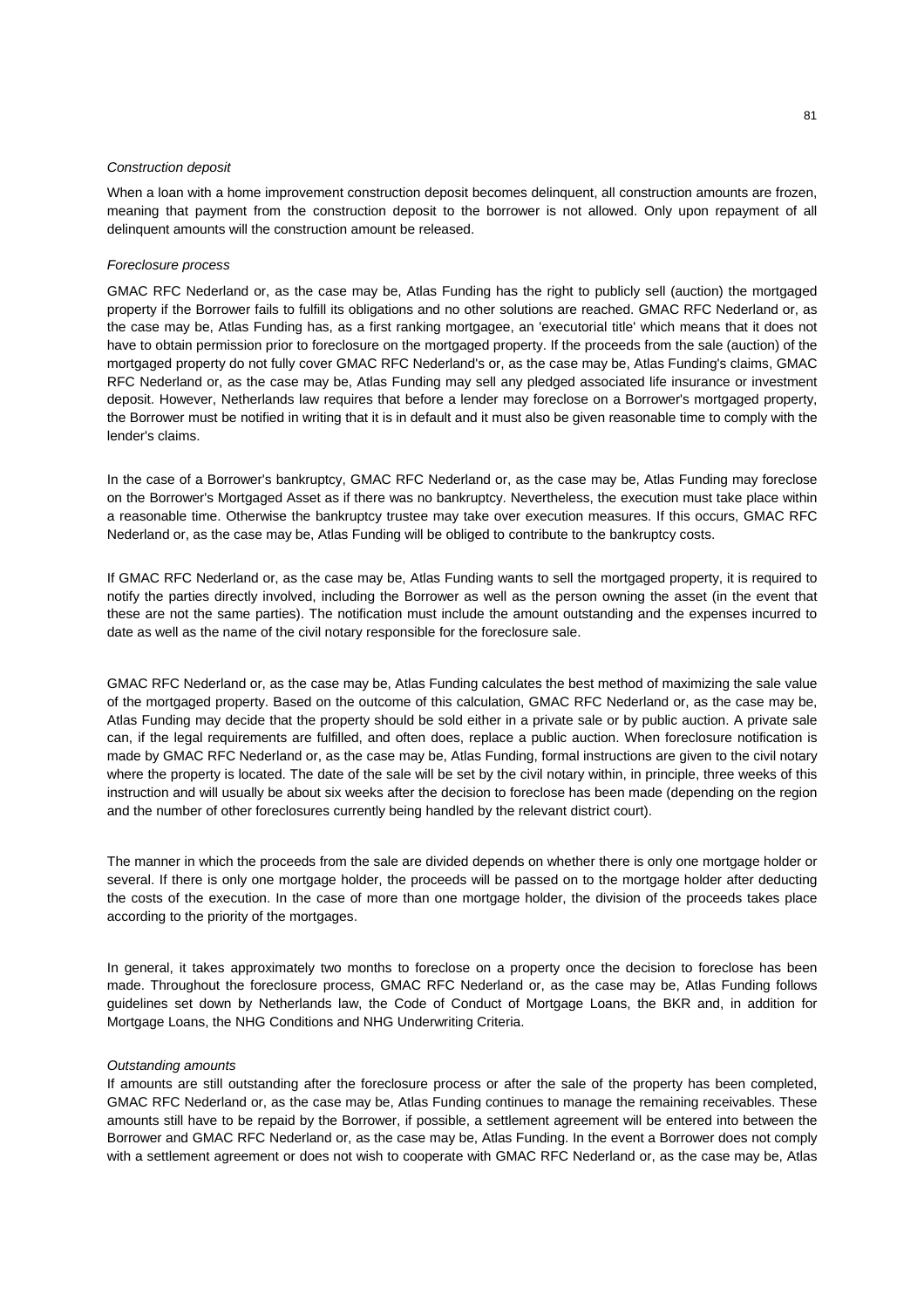Funding on finding a solution to repay the unpaid amounts, other measures can be taken. These measures include the engagement of a bailiff and the appointment of an attorney to levy an attachment over the Borrower's salary as permitted by Netherlands law.

# **Mortgage Administration in respect of the Mortgage Loans originated by Quion 20**

#### *Collections*

Quion Hypotheekbemiddeling B.V. is authorised by each lender and Quion 20, who has been authorised by the Borrower, to draw the monthly payments from the Borrower's bank account directly into the respective lender's bank account. The computer system of Quion Hypotheekbemiddeling B.V. automatically collects the payments on the day before the last business day of each month. Payments information is monitored daily by the mortgage servicing department of Quion Hypotheekbemiddeling B.V..

#### *Information Technology*

The central backup system generates a daily automatic back up of HYPOS, HYPAS and the central file servers. In the afternoon a backup is made of all the changes until 17:00, while at night a complete backup is generated. The backup tapes are stored at an external secure location. Furthermore, weekly, monthly and annually backup tapes are also stored at an external secure location. An emergency plan is in place that enables all the applications to run at a location in Utrecht in the Getronics Business Continuity Centre ('**GBC**'). In case of a calamitous event, Quion Hypotheekbemiddeling B.V. will relocate 10 key staff members to the GBC. In this way the entire servicing and administration activities can be fully operational at the GBC within four business days. This procedure is tested annually. Quion Hypotheekbemiddeling B.V. has established a software depot foundation ('*stichting'*) to guarantee servicer continuity. In case Quion Hypotheekbemiddeling B.V. ceases to exist Quion 20 has the right to continue to use the IT systems and data files and the right to access the software source code. All mortgage loan information is stored and operated using HYPAS.

#### *Arrears and Foreclosure Management*

Arrears and foreclosure management within Quion Hypotheekbemiddeling B.V. can be divided into two activities: 'automated arrears management' and 'active arrears and foreclosure management'. The first is part of the servicing process and is fully automated, the second is performed by the arrears and foreclosure management department.

As soon as a loan is delinquent, the HYPAS system will automatically note this in an arrears list for reporting purposes and subsequently HYPAS will generate letters to urge the borrower to pay (see below). As soon as a delinquency exceeds 60 days, the mortgage loan is transferred to the arrears and foreclosure management department for active arrears management. This department is dedicated to minimise losses and has eleven specialists with a long experience in arrears management. Primarily, the goal of active arrears management is to make a payment arrangement with the Borrower. Only if such an arrangement is not possible or not properly fulfilled, the loan will be called. The arrears and foreclosure management department evaluates its experiences on a monthly basis. These experiences are used to improve the credit risk awareness in the origination department.

#### *i. Automated arrears management*

The monthly collections are done by means of direct debiting of the Borrowers' accounts. An arrear is therefore immediately noticeable and is automatically reported by HYPAS. If a borrower does not pay the amount due within 14 days the automated arrears management generates the first dunning letter. If the borrower is still delinquent after 60 days, the file is transferred to active arrears management by the arrears and foreclosure management department. Within these 60 days four dunning letters are sent in accordance with the following table:

| Days | Action by Quion Hypotheekbemiddeling                                                     |
|------|------------------------------------------------------------------------------------------|
|      | Arrears are noticed and reported                                                         |
| 15   | First dunning letter with a friendly tone. Borrower is granted seven days to pay the     |
|      | arrears.                                                                                 |
| 30   | Second dunning letter reminding the borrower. Furthermore Quion Hypotheekbemiddeling     |
|      | serves notice upon the borrower. Borrower is granted seven days to pay the arrears.      |
| 45   | Third dunning letter with an urgent tone and a fine of five per cent. per month over the |
|      | arrears. Borrower is granted seven days to pay the arrears.                              |
| 60   | The fourth letter notifies the borrower that his file is transferred to the arrears and  |

# *Table 1 Dunning letters in the automated arrears management*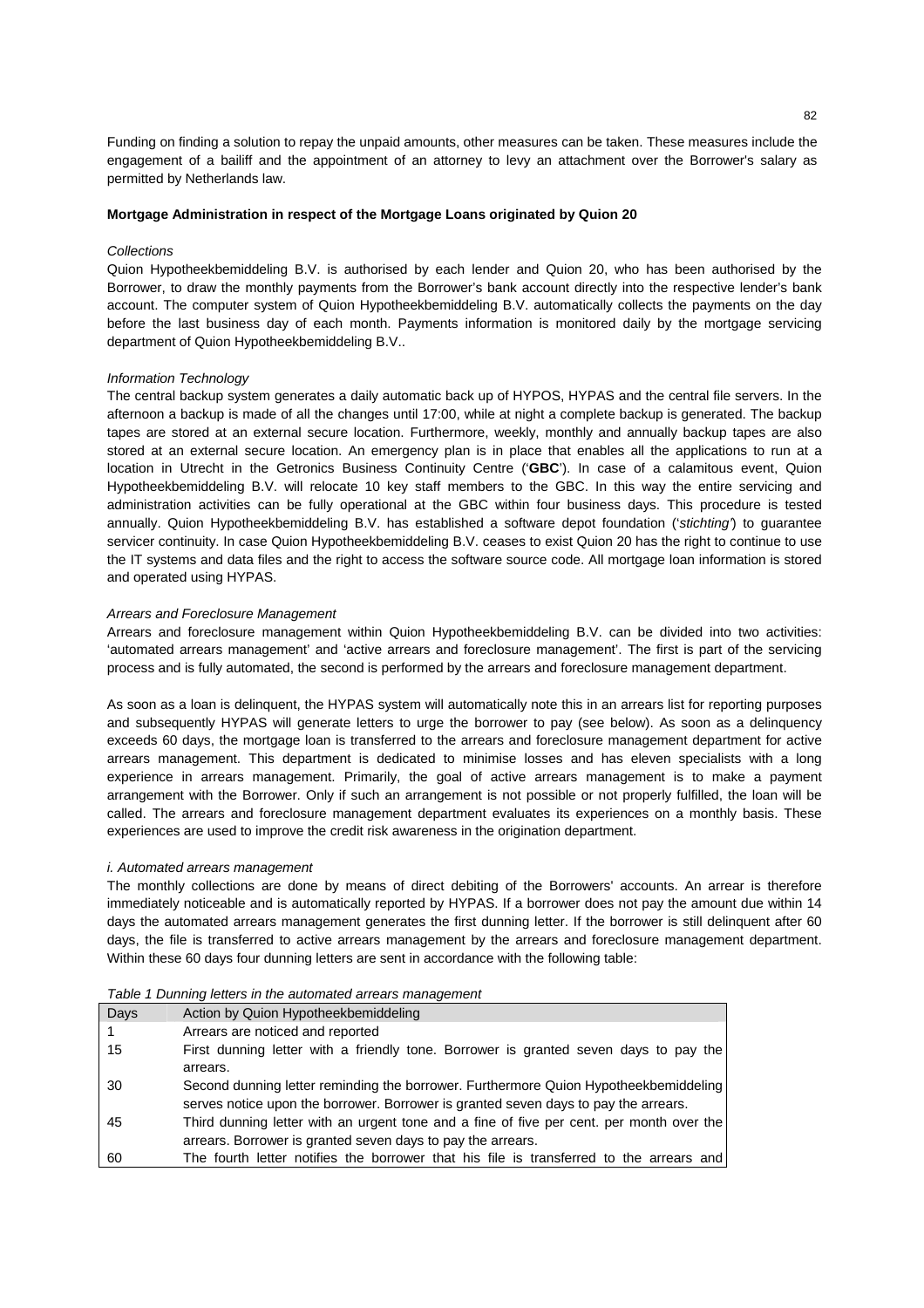#### foreclosure department. Borrower is granted seven days to pay the arrears.

#### *ii. Active arrears management*

After the borrower has been transferred to the arrears and foreclosure management department, the main goal will be to minimise losses for the lender. First, the department will try to make a payment arrangement. If the arrangement is not respected or cannot be made, the loan will be called. Foreclosure will only take place if the lender has given its written permission.

# *Table 2 Active arrears management*

| Days | Action by Quion Hypotheekbemiddeling                                                         |  |
|------|----------------------------------------------------------------------------------------------|--|
| 67   | The borrower, or his employer, is called in order to make a payment arrangement.             |  |
| 75   | Fifth letter warning the borrower that the loan will be called and that the borrower will be |  |
|      | registered at the BKR. In addition to the fine the, 'legal interest' ('wettelijke rente') is |  |
|      | charged. Borrower is granted seven days to pay the arrears.                                  |  |
| 90   | Last chance for the borrower before the loan is called and the BKR registration is made.     |  |
|      | Borrower is granted seven days to pay the arrears.                                           |  |
| 105  | The loan is called.                                                                          |  |
| 120  | After the lender gives permission, the notary is instructed to sell the collateral.          |  |

# *iii. Foreclosure management*

If there is a failure to comply with the agreed payment schemes, or if it is evident that there is no prospect of the premium arrears being paid in the near future, the mortgage loan will be declared immediately due. Prior to public sale of property, borrowers are urged to sell the property by means of private sale. Public sale is arranged only if there is no prospect of any acceptable resolution. Apart from public sale as a result of arrears of payment on mortgages, such sale may also result from attachment or bankruptcy of the borrowers. In the case of attachment or bankruptcy, the auction is ordered immediately. The lender has to give written permission before the arrears and foreclosure management department can begin the actual sale of the collateral. When the lender grants permission Quion Hypotheekbemiddeling will instruct a notary to organise an auction to sell the collateral.

# *General*

Throughout the entire process Quion Hypotheekbemiddeling works in consultation with and upon instruction of the lender. Quion Hypotheekbemiddeling furthermore works in accordance with the Code of conduct of mortgage lenders ('*Gedragscode Hypothecaire Financieringen*'), the BKR, Dutch law and, in addition for Mortgage Loans which have the benefit of an NHG Guarantee, the NHG Conditions and NHG Underwriting Criteria.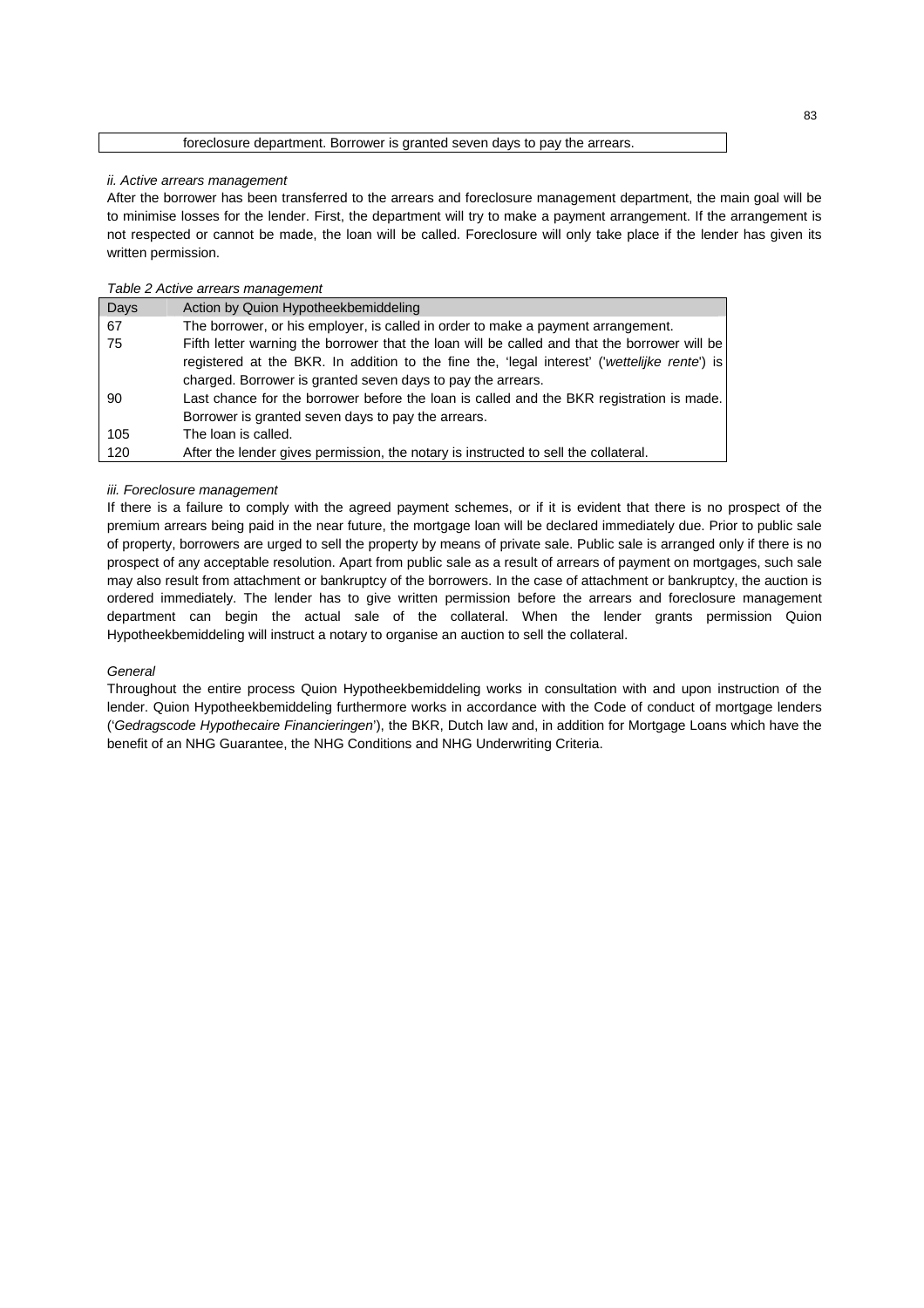# **STATER NEDERLAND B.V.**

#### **Stater Nederland B.V.**

Stater is the leading independent, third party provider of mortgage payment transactions with regard to residential mortgages in the Netherlands. The activities are provided in a completely automated and paperless electronic format. Stater has pioneered the use of technology through its E-transactions concept for owners of residential mortgage loan portfolios and features capabilities to enhance, accelerate and facilitate securitisation transactions.

Stater's registered office is at De Brand 40, 3823 LL Amersfoort, the Netherlands.

Stater started its activities on 1 January 1997. The combination of technology and experience in originating and providing activities consisting of mortgage payment transactions and ancillary activities with regard to residential mortgage loans in the Netherlands has led to a market share of more than 30 per cent.

Stater provides activities consisting of mortgage payment transactions and ancillary activities with regard to a total of EUR 80.9 billion and approximately 515,000 mortgage loans. Stater is a 100 per cent. subsidiary of Stater N.V., of which the shares are held for 100 per cent. by ABN AMRO Bank N.V..

Stater provides an origination system that includes automated underwriting, allowing loan funders to specify underwriting criteria for each loan pool. A credit-scoring model and a fraud detection system form part of automated underwriting.

In the securitisation process, Stater is able to identify specific loan pools based on underwriting criteria as instructed by its clients and provides the Issuer Administrator access to pool performance and information. Finally, Stater provides detailed investor reports regarding pool status on a consistent basis.

The Stater computer system, for which Stater also provides back-up facilities, is regularly updated and modified.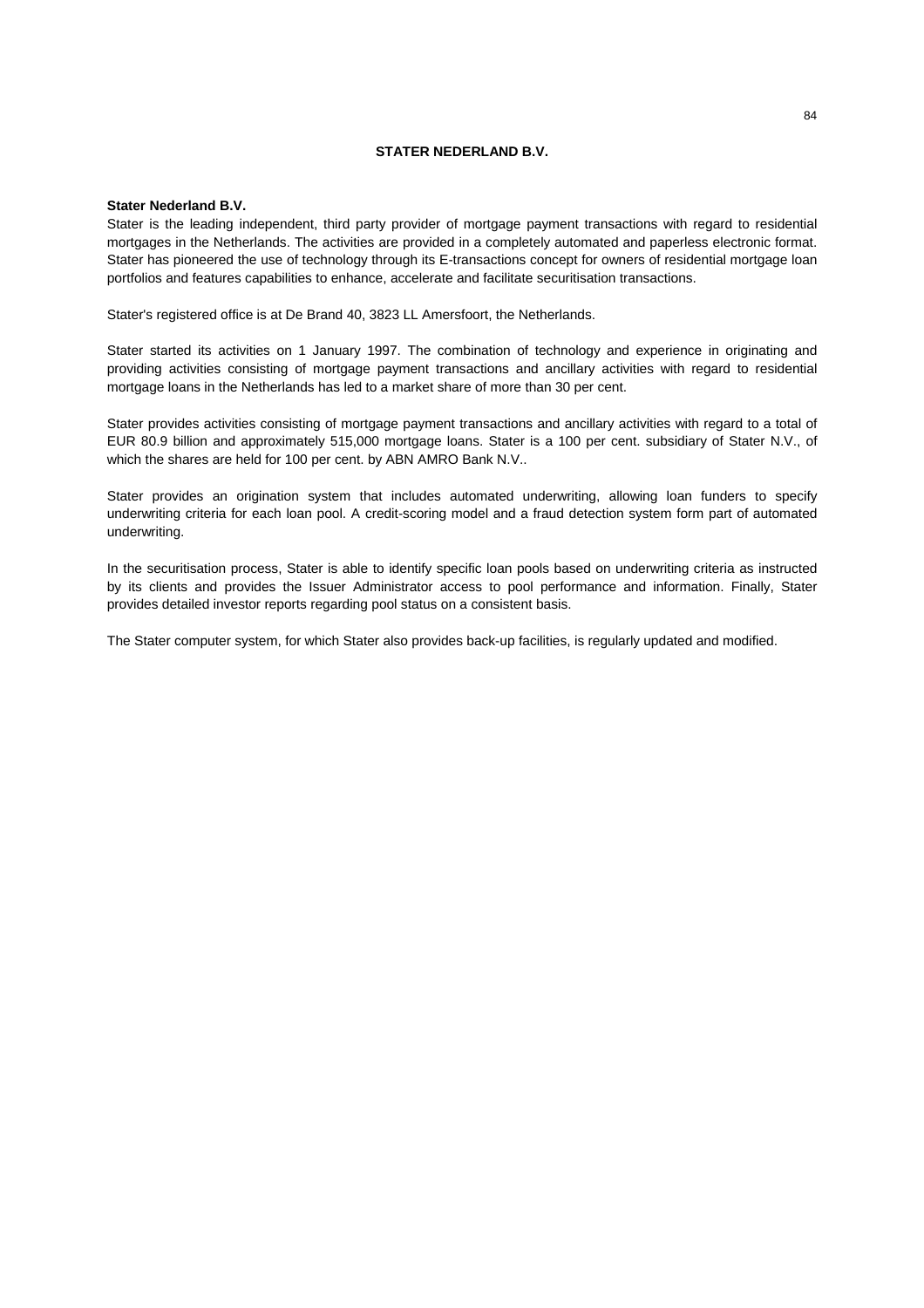# **QUION HYPOTHEEKBEMIDDELING B.V.**

### **Quion Hypotheekbemiddeling**

Quion Hypotheekbemiddeling B.V. is a wholly-owned subsidiary of Quion Groep B.V. whose registered office is at Lichtenauerlaan 170, 3062ME Rotterdam. Quion Hypotheekbemiddeling is an independent mortgage servicer, which offers a full range of mortgage servicing activities to financial institutions. Its activities range from origination and monthly collections, to arrears and foreclosure management of the mortgage loan portfolios.

In 1993, Quion Hypotheekbemiddeling (then named Hypotrust) was founded to meet the demand by financial institutions for an efficient way to directly invest in the Dutch mortgage market. In Quion Hypotheekbemiddeling's generic funding model a group of different mortgage lenders offers identical mortgage products under standardised conditions. The mortgage lenders compete with each other on the interest rate offered to the borrower. Quion Hypotheekbemiddeling matches the borrower with the mortgage lender offering the lowest interest rate, acting as a mediator. The mortgage loans are distributed through a network of over 1,750 independent intermediaries and insurance companies.

Quion Hypotheekbemiddeling's IT systems and software are developed in-house and are easily adapted to new products and client's wishes. Quion Hypotheekbemiddeling identifies specific mortgage pools based on underwriting criteria and provides detailed portfolio data for investor reporting in securitisation transactions. To ensure servicer continuity, Quion Hypotheekbemiddeling has set up a mechanism to safeguard its software, giving the mortgage lenders the ability to obtain software licences with respect to the software systems owned and used by Quion Hypotheekbemiddeling (see further *'Mortgage Loan Underwriting and Processing Activities*') including data in case Quion Hypotheekbemiddeling discontinues its operations. Quion Hypotheekbemiddeling employs three special fraud officers and has developed a fraud policy based on its extensive experience in the mortgage industry. Quion Hypotheekbemiddeling's pro-active approach to delinquencies minimises losses caused by delinquencies and fraud.

Quion Hypotheekbemiddeling presently services a portfolio of about EUR 15 billion. Over the last 4 years the serviced portfolio has grown at about 30 per cent. per year on average.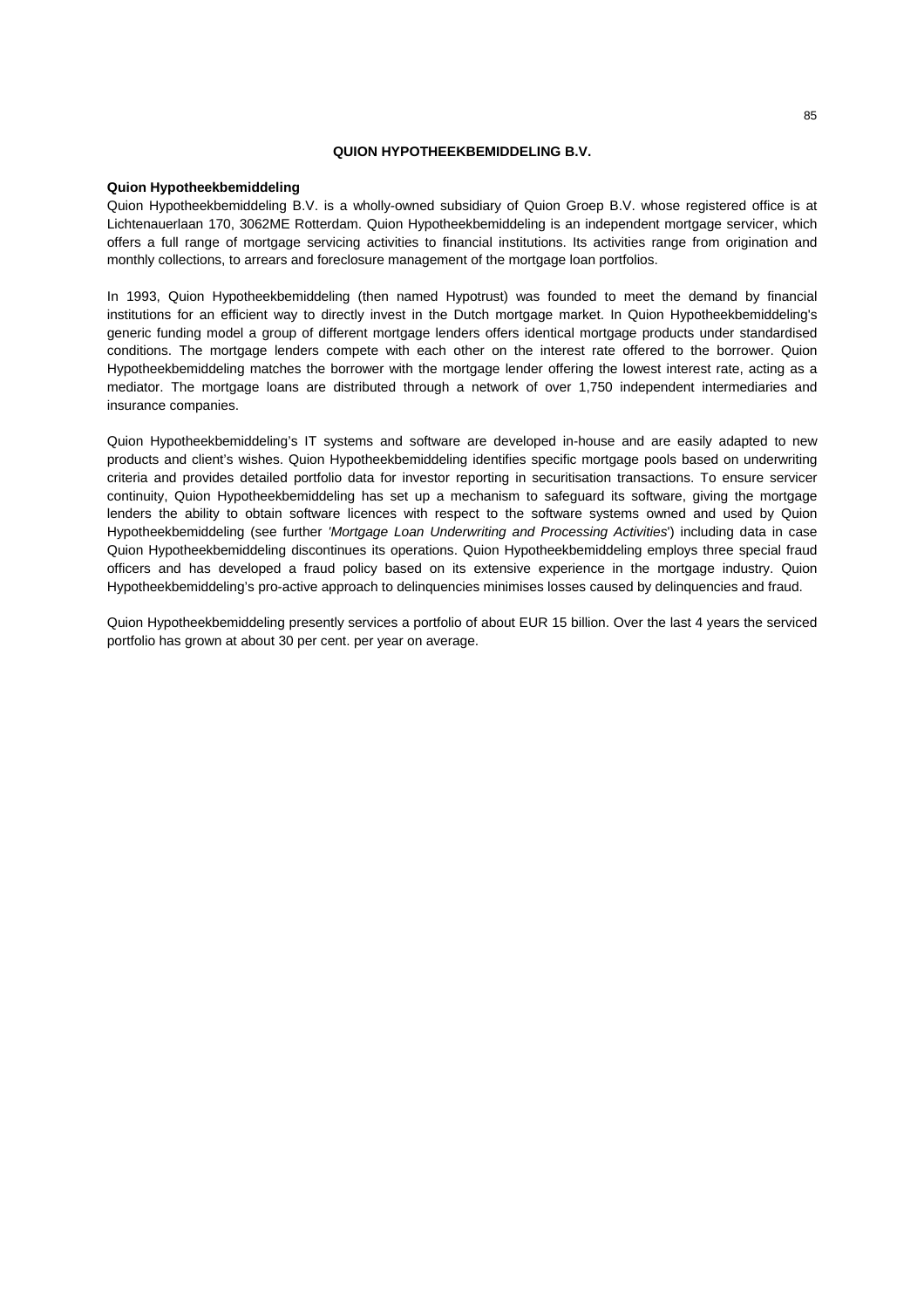#### **FORM OF THE NOTES**

Each Class of Notes will (unless otherwise indicated in the applicable Final Terms) be in bearer form and will be initially represented by a Temporary Global Note (or, if so specified in the applicable Final Terms, a Permanent Global Note), without receipts, interest coupons or talons, which will either:

- (i) if the Global Notes are intended to be issued in New Global Note ('**NGN**') form, as stated in the applicable Final Terms, be delivered to a Common Safekeeper for Euroclear and Clearstream, Luxembourg; and
- (ii) if the Global Notes are not intended to be issued in NGN form:
	- (a) be delivered on or prior to the original date of the Class of Notes to a Common Depositary on behalf of Euroclear and Clearstream, Luxembourg and/or any other agreed clearing system; or
	- (b) be deposited with Euroclear Netherlands.

Whilst any Note is represented by a Temporary Global Note and subject to TEFRA D selling restrictions, payments of principal and interest (if any) due prior to the Exchange Date will be made (against presentation of the Temporary Global Note if the Temporary Global Note is not intended to be issued in NGN form) only to the extent that certification (in a form to be provided) to the effect that the beneficial owners of such Note are not U.S. persons or persons who have purchased for resale to any U.S. person, as required by U.S. Treasury regulations, has been received by the relevant clearing system(s) and the relevant clearing system(s) have given a like certification (based on the certifications they have received) to the Principal Paying Agent. Any reference in this section to the relevant clearing system(s) shall mean the clearance and/or settlement system(s) specified in the applicable Final Terms and/or Supplemental Prospectus.

On and after the Exchange Date, interests in the Temporary Global Note will be exchangeable (free of charge), upon request as described therein, either for interests in a Permanent Global Note without receipts, interest coupons or talons or for Notes in definitive form (as indicated in the applicable Final Terms) in each case (if the Notes are subject to TEFRA D selling restrictions) against certification of beneficial ownership as described in the second sentence of the preceding paragraph unless such certification has already been given. The holder of a Temporary Global Note will not be entitled to collect any payment of interest or principal due on or after the Exchange Date, unless upon due presentation of this Temporary Global Note for exchange as aforesaid, delivery of any of the Notes in definitive form or Coupons is improperly withheld or refused.

Payments of principal and interest (if any) on a Permanent Global Note will be made through the relevant clearing system(s) (against presentation or surrender (as the case may be) of the Permanent Global Note if the Permanent Global Note is not intended to be issued in NGN form) without any requirement for certification. A Permanent Global Note will only be exchangeable upon an Exchange Event (free of charge), in whole or (subject to the Notes which continue to be represented by the Permanent Global Note being regarded by the relevant clearing system(s) as fungible with the Notes in definitive form issued in partial exchange for such Permanent Global Note) in part in accordance with the applicable Trust Deed and Conditions of the Notes, for security printed Notes in definitive form. If an Exchange Event occurs, then the Issuer shall, within thirty (30) days of the occurrence of the relevant event ((a), (b) or (c)) but not prior to the Exchange Date, subject to certification as to non-United States beneficial ownership, issue Notes in definitive form (together with Coupons attached) in exchange for the whole (or the remaining part(s) outstanding) of the relevant Permanent Global Note which represents such Notes. The Issuer will promptly give notice to Noteholders in accordance with Condition of the Notes 13 upon the occurence of an Exchange Event. In the event of the occurrence of any Exchange Event, Euroclear and/or Clearstream, Luxembourg or Euroclear Netherlands or the other agreed clearing system acting on the instructions of any holder of an interest in the Global Note may give notice to the Paying Agent requesting exchange and in the event of the occurence of an Exchange Event as described in (b) above, the Issuer may also give notice to the Principal Paying Agent requesting exchange. At the date hereof, Euroclear, or Clearstream, Luxembourg or Euroclear Netherlands do not regard Notes in global form as fungible with Notes in definitive form.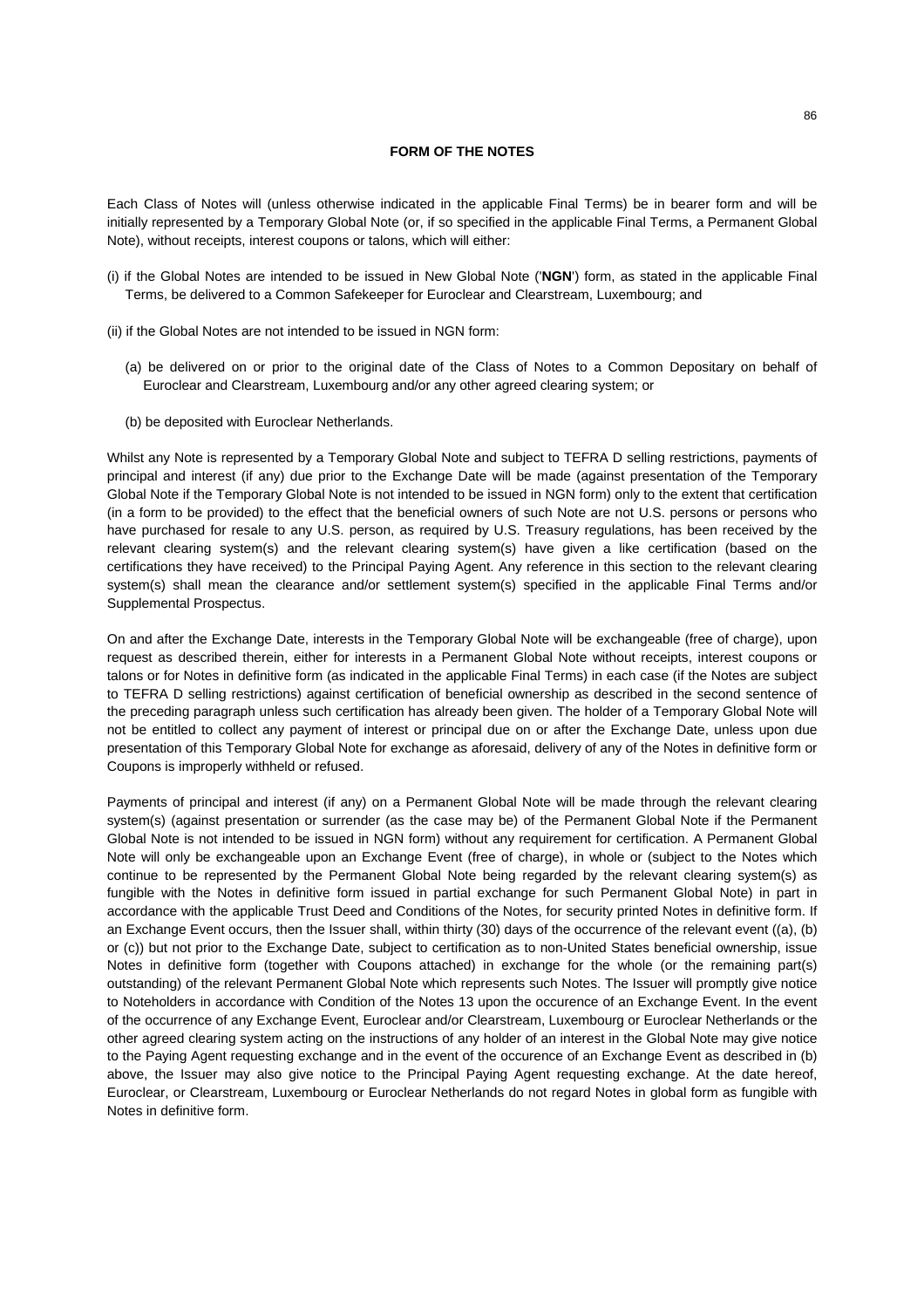In the case of Notes represented by a Permanent Global Note deposited with Euroclear Netherlands, a Noteholder shall not have the right to request delivery (*uitlevering*) thereof under the Dutch Securities Giro Transfer Act ("*Wet giraal effectenverkeer*") other than in the Exchange Event as described above.

The following legend will appear on all Global Notes, Definitive Notes, receipts and interest coupons (including talons) which are subject to TEFRA D selling restrictions:

'ANY UNITED STATES PERSON (AS DEFINED IN THE UNITED STATES INTERNAL REVENUE CODE OF 1986 (THE "CODE")) WHO HOLDS THIS OBLIGATION WILL BE SUBJECT TO LIMITATIONS UNDER THE UNITED STATES INCOME TAX LAWS, INCLUDING THE LIMITATIONS PROVIDED IN SECTIONS 165 (j) AND 1287 (a) OF THE CODE.'

The sections referred to in such legend provide that a United States person who holds a Note will generally not be allowed to deduct any loss realised on the sale, exchange or redemption of such Note and any gain (which might otherwise be characterised as capital gain) recognised on such sale, exchange or redemption will be treated as ordinary income.

The following legend will appear on all Global Notes receipts and interest coupons (including talons) which are held through Euroclear Netherlands:

'NOTICE: THIS NOTE IS ISSUED FOR DEPOSIT WITH NEDERLANDS CENTRAAL INSTITUUT VOOR GIRAAL EFFECTENVERKEER (EUROCLEAR NETHERLANDS) AT AMSTERDAM, THE NETHERLANDS. ANY PERSON BEING OFFERED THIS NOTE FOR TRANSFER OR ANY OTHER PURPOSE SHOULD BE AWARE THAT THEFT OR FRAUD IS ALMOST CERTAIN TO BE INVOLVED.'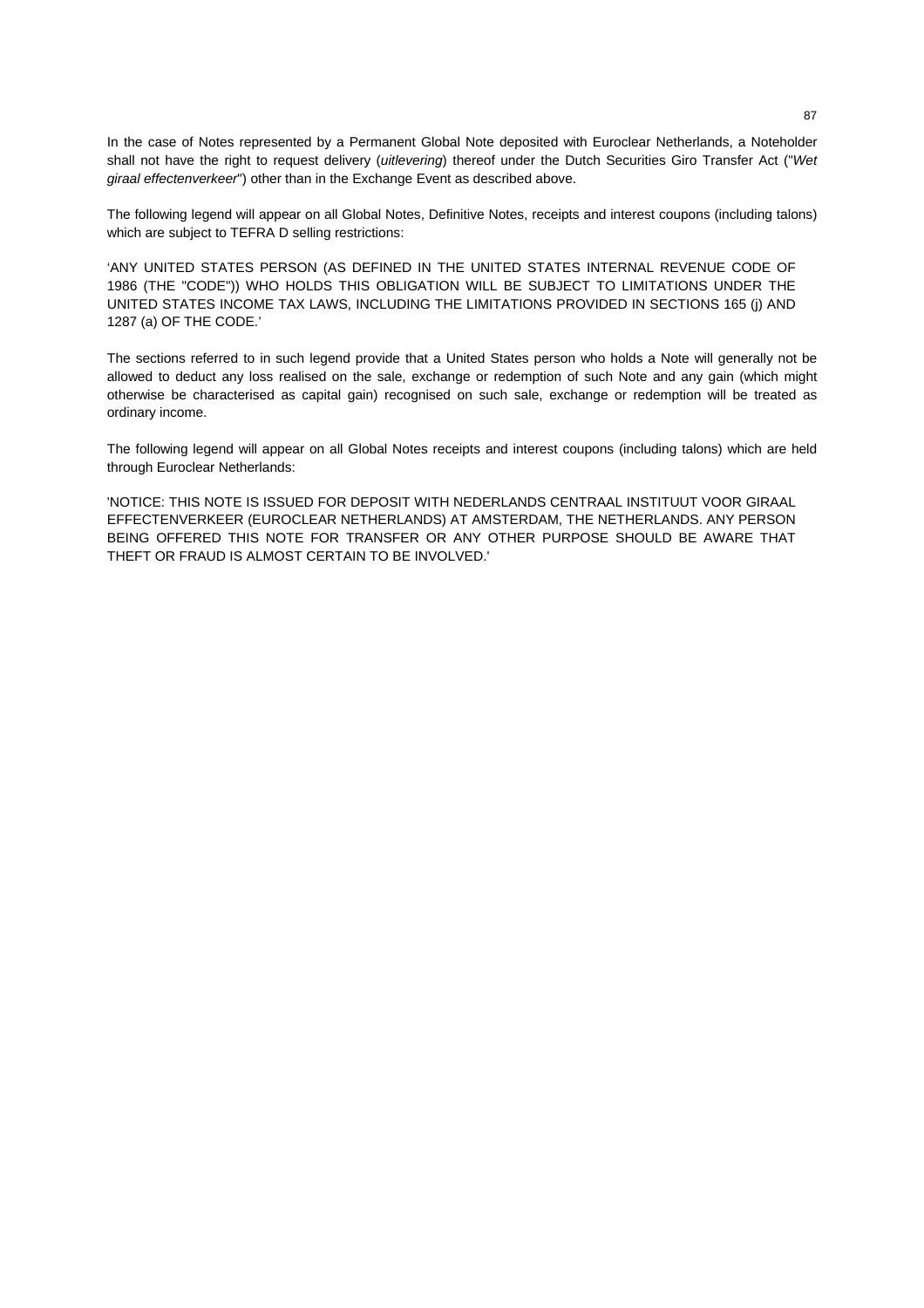# **FORM OF FINAL TERMS**

*Set out below is the form of Final Terms which will be completed for each Compartment of Notes issued under the Programme* 

# **Final Terms**

[*Date*]

#### **E-MAC Program B.V.**

*(incorporated under the laws of the Netherlands with limited liability and having its corporate seat in Amsterdam, the Netherlands)* 

# **Issue of Compartment [number] [Details of Notes]**

# **the 'Notes'**

# **under the Residential Mortgage-Backed Secured Debt Issuance Program**

# **PART A - CONTRACTUAL TERMS**

Terms used herein shall be deemed to be defined as such for the purposes of the Conditions set forth in the Base Prospectus dated 17 November 2006 which constitutes a base prospectus for the purposes of the Prospectus Directive (Directive 2003/71/EC) (the **Prospectus Directive**). This document constitutes the Final Terms of the Notes described herein for the purposes of Article 5.4 of the Prospectus Directive and must be read in conjunction with the Base Prospectus and the Supplemental Prospectus. Full information on the Issuer and the offer of the Notes is only available on the basis of the combination of these Final Terms and the Base Prospectus and the Supplemental Prospectus. The Base Prospectus is available for viewing at and copies may be obtained from the specified offices of the Security Trustee and the Principal Paying Agent during normal business hours.

[*Include whichever of the following apply or specify as "Not Applicable" (N/A). Note that the numbering should remain*  as set out below, even if "Not Applicable" is indicated for individual paragraphs or subparagraphs. Italics denote *directions for completing the Final Terms.*]

[*When adding any other final terms or information consideration should be given as to whether such terms or information constitute "significant new factors" and consequently trigger the need for a supplement to the Base Prospectus under Article 16 of the Prospectus Directive.*]

| 1. | (a)       | Issuer:                    |             | E-MAC Program B.V.                               |
|----|-----------|----------------------------|-------------|--------------------------------------------------|
| 2. | (a)       | <b>Compartment Number:</b> |             |                                                  |
|    | (b)       | related Pool Number:       |             |                                                  |
| 3. | Currency: |                            | <b>EURO</b> |                                                  |
| 4. |           | Aggregate Nominal Amount:  |             |                                                  |
|    | (a)       | Compartment [number]       |             |                                                  |
|    | (b)       | Senior Class A Notes:      | tranches    | [if more than one (1) tranche is issued, specify |
|    | (c)       | Mezzanine Class B Notes:   |             | [if more than one (1) tranche is issued, specify |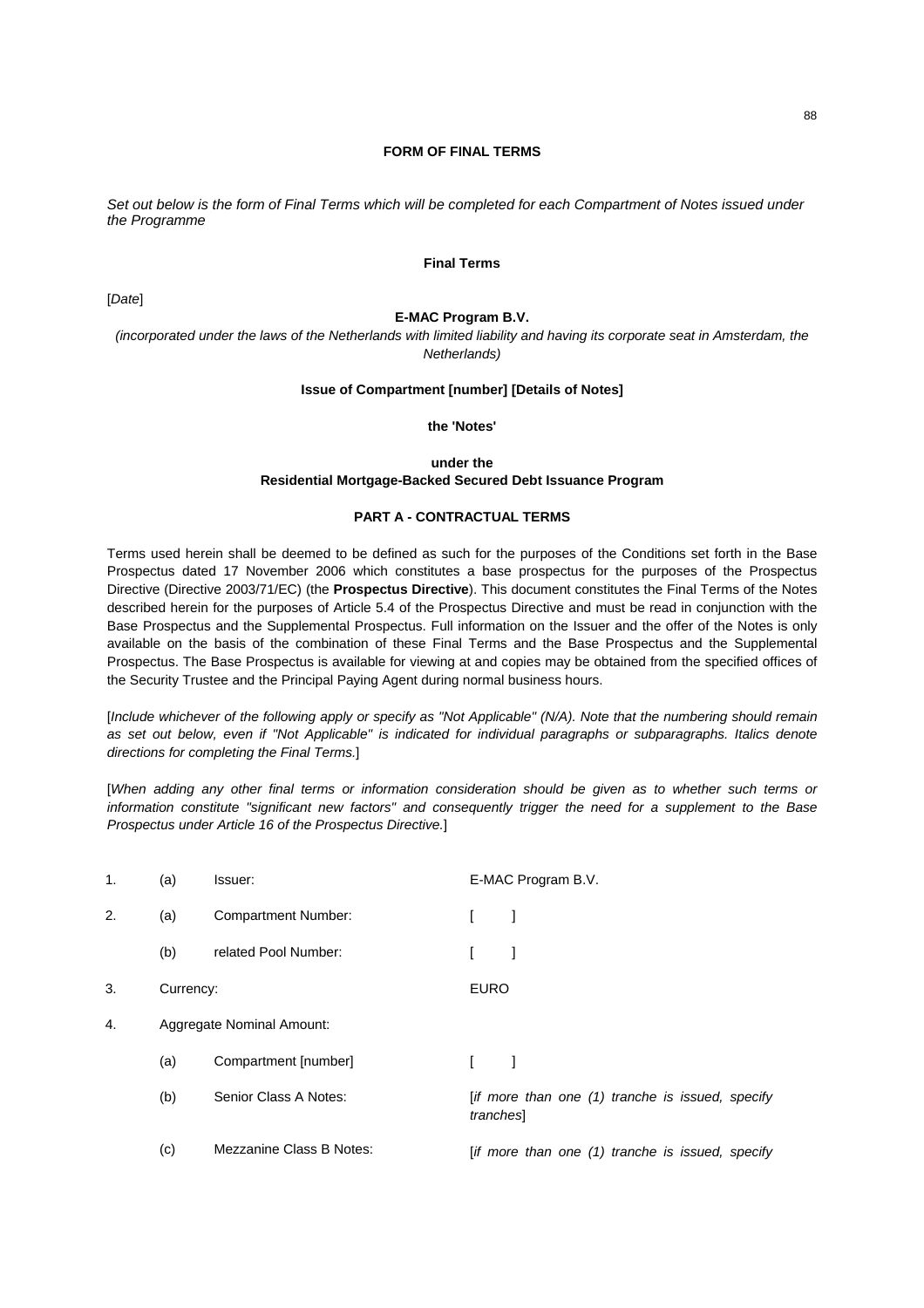|     |                             | tranches 1                                                     |
|-----|-----------------------------|----------------------------------------------------------------|
| (d) | Junior Class C Notes:       | [if more than one (1) tranche is issued, specify<br>tranches 1 |
| (e) | Subordinated Class D Notes: | [if more than one (1) tranche is issued, specify<br>tranches 1 |
| (f) | Subordinated Class E Notes: | [if more than one (1) tranche is issued, specify<br>tranches 1 |

5. Issue Price:

|    | (a)            | Senior Class A Notes:                                         | [if more than one (1) tranche is issued, specify<br>tranches]               |
|----|----------------|---------------------------------------------------------------|-----------------------------------------------------------------------------|
|    | (b)            | Mezzanine Class B Notes:                                      | [if more than one (1) tranche is issued, specify<br>tranches                |
|    | (c)            | Junior Class C Notes:                                         | [if more than one (1) tranche is issued, specify<br>tranches                |
|    | (d)            | Subordinated Class D Notes:                                   | [if more than one (1) tranche is issued, specify<br>tranches                |
|    | (e)            | <b>Subordinated Class E Notes:</b>                            | [if more than one (1) tranche is issued, specify<br>tranches]               |
|    |                |                                                               |                                                                             |
| 6. | Denominations: |                                                               | [minimum $\in$ 100,000]                                                     |
| 7. | (a)            | <b>Issue Date:</b>                                            | ſ<br>1                                                                      |
|    | (b)            | Interest Commencement Date (if<br>different from Issue Date): | [Not Applicable / give details]                                             |
| 8. |                | Final Maturity Date:                                          | Quarterly Payment Date falling in or nearest to<br>[specify month and year] |

10. Put Option **Put Option Put Option Example 20** 10. Put Option **Put Option Example 20** 10.

# **PROVISIONS RELATING TO INTEREST (IF ANY) PAYABLE**

| <b>Fixed Rate Note Provisions:</b> | [Applicable/Not Applicable]               |
|------------------------------------|-------------------------------------------|
|                                    | (If not applicable, delete the remaining) |
|                                    | subparagraphs of this paragraph)          |
|                                    |                                           |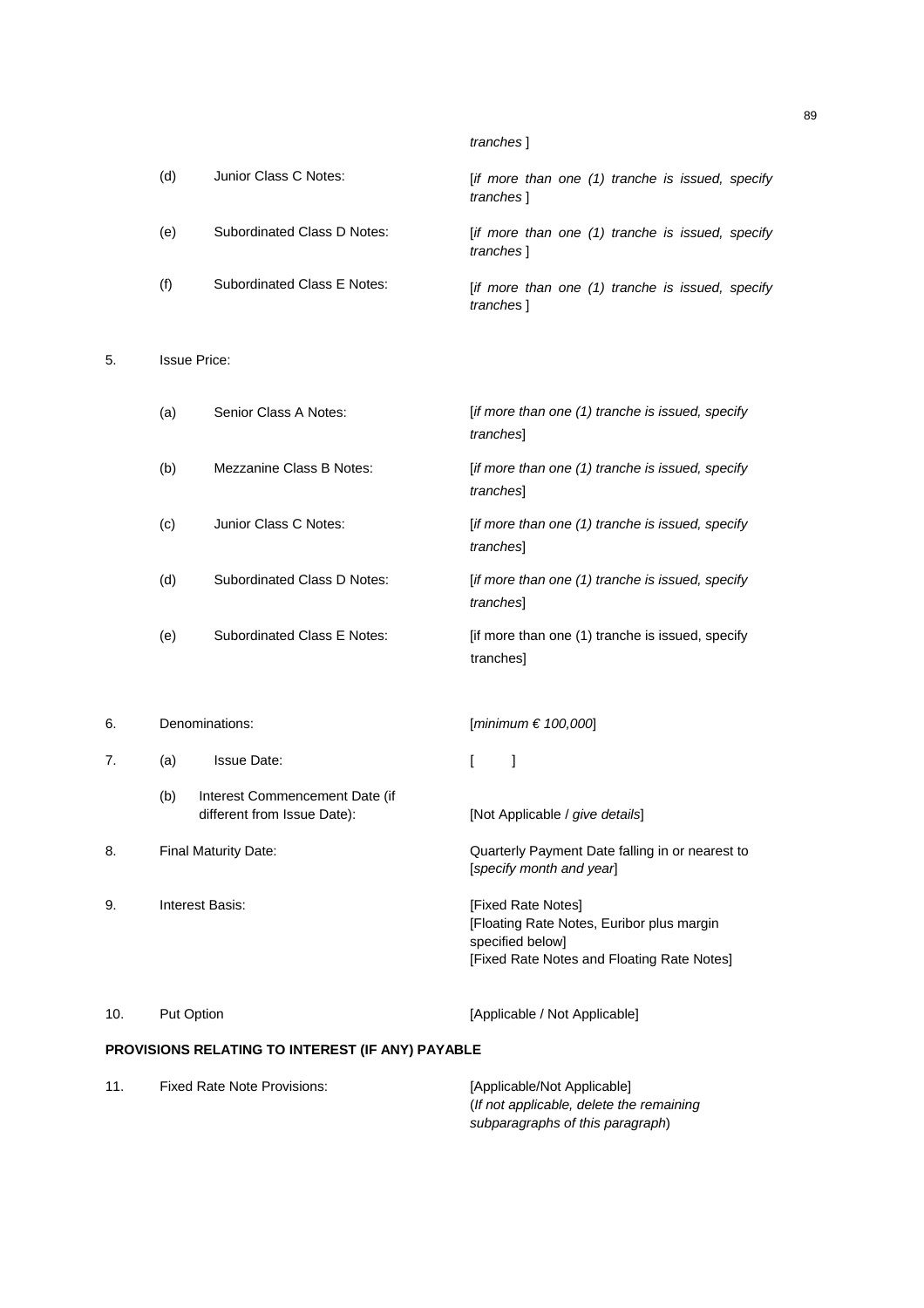|     | (a)   | Fixed Rate prior to the First Put Date:                                                                     | [payable annually]<br>(If payable other than annually, consider<br>amending Condition [Interest])                                                                                                                                                                                 |
|-----|-------|-------------------------------------------------------------------------------------------------------------|-----------------------------------------------------------------------------------------------------------------------------------------------------------------------------------------------------------------------------------------------------------------------------------|
|     | (i)   | Senior Class A Notes:                                                                                       | [ if more than one (1) tranche is issued, specify<br>tranches ] per cent. per annum                                                                                                                                                                                               |
|     | (ii)  | Mezzanine Class B Notes:                                                                                    | [if more than one (1) tranche is issued, specify<br>tranches] per cent. per annum                                                                                                                                                                                                 |
|     | (iii) | Junior Class C Notes:                                                                                       | [if more than one (1) tranche is issued, specify<br>tranches] per cent. per annum                                                                                                                                                                                                 |
|     | (iv)  | Subordinated Class D Notes:                                                                                 | [if more than one (1) tranche is issued, specify<br>tranches] per cent. per annum                                                                                                                                                                                                 |
|     | (v)   | Subordinated Class E Notes:                                                                                 | [if more than one (1) tranche is issued, specify<br>tranches] per cent. per annum                                                                                                                                                                                                 |
|     | (b)   | Annual Payment Date:                                                                                        | ] in each year up to and including the First<br>Put Date]/[specify other] [(or, if such day is not a<br>Business Day (as defined in the Terms and<br>Conditions), the next succeeding Business Day]<br>(NB: This will need to be amended in the case of<br>long or short coupons) |
|     | (c)   | Interest Period Date:                                                                                       | $\begin{bmatrix} \end{bmatrix}$                                                                                                                                                                                                                                                   |
|     | (d)   | Other terms relating to the method of<br>calculating interest for Fixed Rate<br>Notes after First Put Date: | [None/Give details]                                                                                                                                                                                                                                                               |
| 12. |       | Floating Rate Note Provisions:                                                                              | [Applicable/Not Applicable]<br>(If not applicable, delete the remaining<br>subparagraphs of this paragraph)                                                                                                                                                                       |
|     | (a)   | Interest Margin prior to the First Put<br>Date:                                                             |                                                                                                                                                                                                                                                                                   |
|     | (i)   | Senior Class A Notes:                                                                                       | [if more than one (1) tranche is issued, specify<br>tranches ] per cent. per annum                                                                                                                                                                                                |
|     | (ii)  | <b>Mezzanine Class B Notes:</b>                                                                             | [if more than one (1) tranche is issued, specify<br>tranches] per cent. per annum                                                                                                                                                                                                 |
|     | (iii) | Junior Class C Notes:                                                                                       | [if more than one (1) tranche is issued, specify<br>tranches] per cent. per annum                                                                                                                                                                                                 |
|     | (iv)  | Subordinated Class D Notes:                                                                                 | [if more than one (1) tranche is issued, specify<br>tranches] per cent. per annum                                                                                                                                                                                                 |
|     | (v)   | Subordinated Class E Notes:                                                                                 | [if more than one (1) tranche is issued, specify<br>tranches] per cent. per annum                                                                                                                                                                                                 |
|     |       |                                                                                                             |                                                                                                                                                                                                                                                                                   |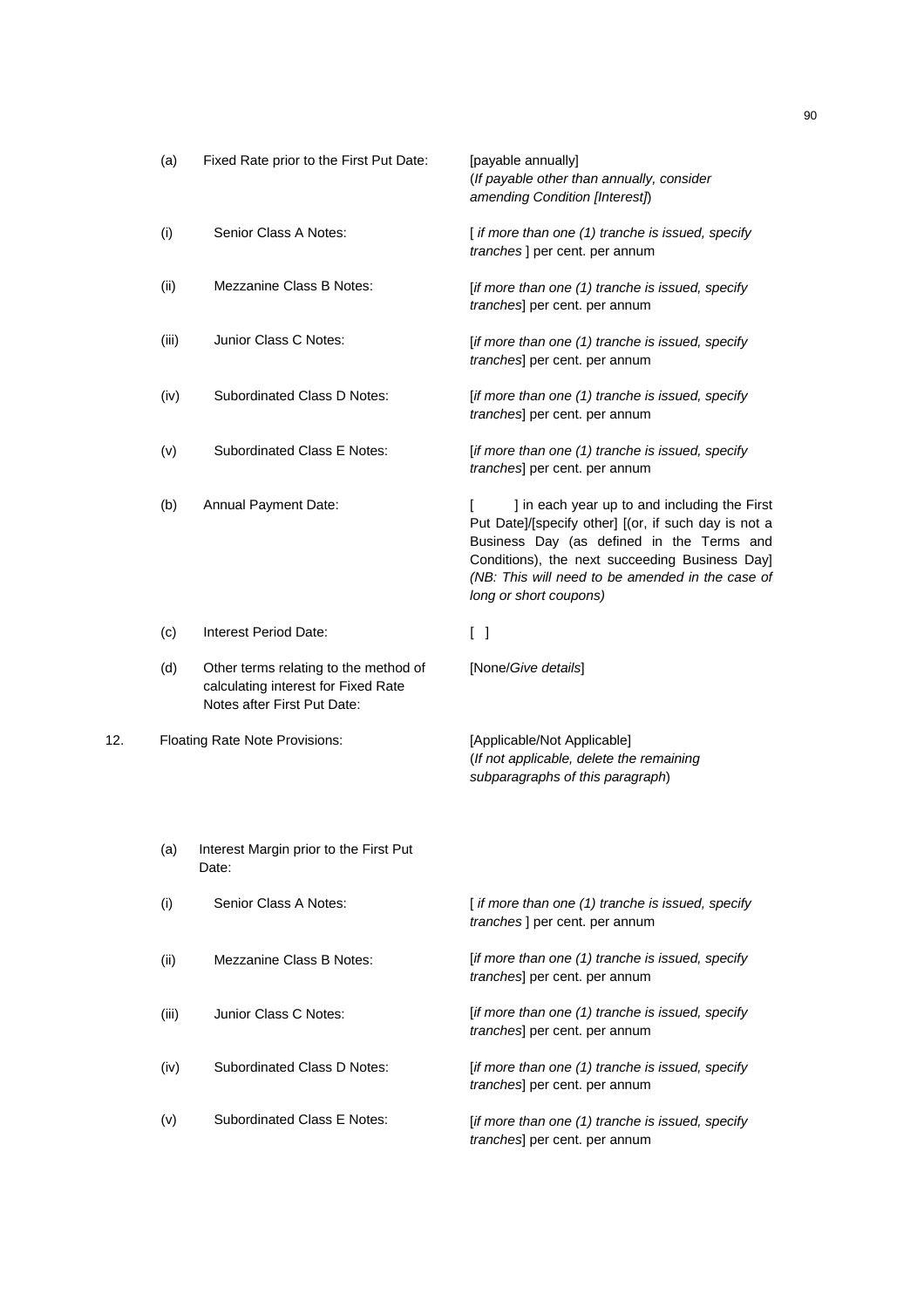| (b)   | Interest Margin after the First Put Date:<br><b>Extension Margin</b> | [Applicable/Not applicable]                                                                                                                                                                                                                                                                                                                                                                                |
|-------|----------------------------------------------------------------------|------------------------------------------------------------------------------------------------------------------------------------------------------------------------------------------------------------------------------------------------------------------------------------------------------------------------------------------------------------------------------------------------------------|
| (i)   | Senior Class A Notes:                                                | [if more than one (1) tranche is issued, specify<br><i>tranches</i> ] per cent. per annum                                                                                                                                                                                                                                                                                                                  |
| (ii)  | <b>Mezzanine Class B Notes:</b>                                      | [if more than one (1) tranche is issued, specify<br>tranches] per cent. per annum                                                                                                                                                                                                                                                                                                                          |
| (iii) | Junior Class C Notes:                                                | [if more than one (1) tranche is issued, specify<br>tranches] per cent. per annum                                                                                                                                                                                                                                                                                                                          |
| (iv)  | Subordinated Class D Notes:                                          | [if more than one (1) tranche is issued, specify<br>tranches] per cent. per annum                                                                                                                                                                                                                                                                                                                          |
| (v)   | <b>Subordinated Class E Notes:</b>                                   | [if more than one (1) tranche is issued, specify<br>tranches] per cent. per annum                                                                                                                                                                                                                                                                                                                          |
| (c)   | Quarterly Payment Date(s):                                           | 25th day of [month], [month], [month] and [month]<br>[specify other] [(or, if such day is not a Business<br>Day (as defined in the Terms and Conditions), the<br>next succeeding Business Day, unless such<br>Business Day falls in the next succeeding<br>calendar month in which event interest on the<br>Notes will be payable on the Business Day<br>immediately preceding such 25 <sup>th</sup> day)] |
| (d)   | First interest payment date                                          | [first Quarterly Payment Date/other]                                                                                                                                                                                                                                                                                                                                                                       |

- (e) Specified Period(s): [Quarterly in arrear / other]
- (f) Other terms relating to the method of calculating interest for Floating Rate Notes: [None/*Give details*]

# **PROVISIONS RELATING TO REDEMPTION**

| 13. | <b>First Put Date</b>                   | [Not Applicable / specify relevant Quarterly<br><b>Payment Datel</b>                                                                                                                                                     |
|-----|-----------------------------------------|--------------------------------------------------------------------------------------------------------------------------------------------------------------------------------------------------------------------------|
| 14. | Servicing Advance                       | [Not Applicable / Applicable]                                                                                                                                                                                            |
| 15. | Conditions of the Notes 6(b)(l)         | [Applicable / Not Applicable] (NB: if Applicable,<br>specify the relevant Quarterly Payment Date as of<br>which the Notes Redemption Available Amount<br>will be applied towards redemption of the Put<br>Option Notes.) |
| 16. | Condition of the Notes 6(b)(II)         | [Applicable <sup>0</sup> / Not Applicable] (NB: If Applicable,<br>describe structure of mandatory redemption of the<br>Put Option Notes.)                                                                                |
| 17. | Sequential redemption within a Class of | [Not Applicable (pro rata redemption of tranches                                                                                                                                                                         |

<sup>&</sup>lt;sup>0</sup> Condition 6(b)(II) is [only] Applicable if (a) Condition 6(b)(i) is specified as Not Applicable and (b) mandatory redemption of the Put Option Notes is applicable.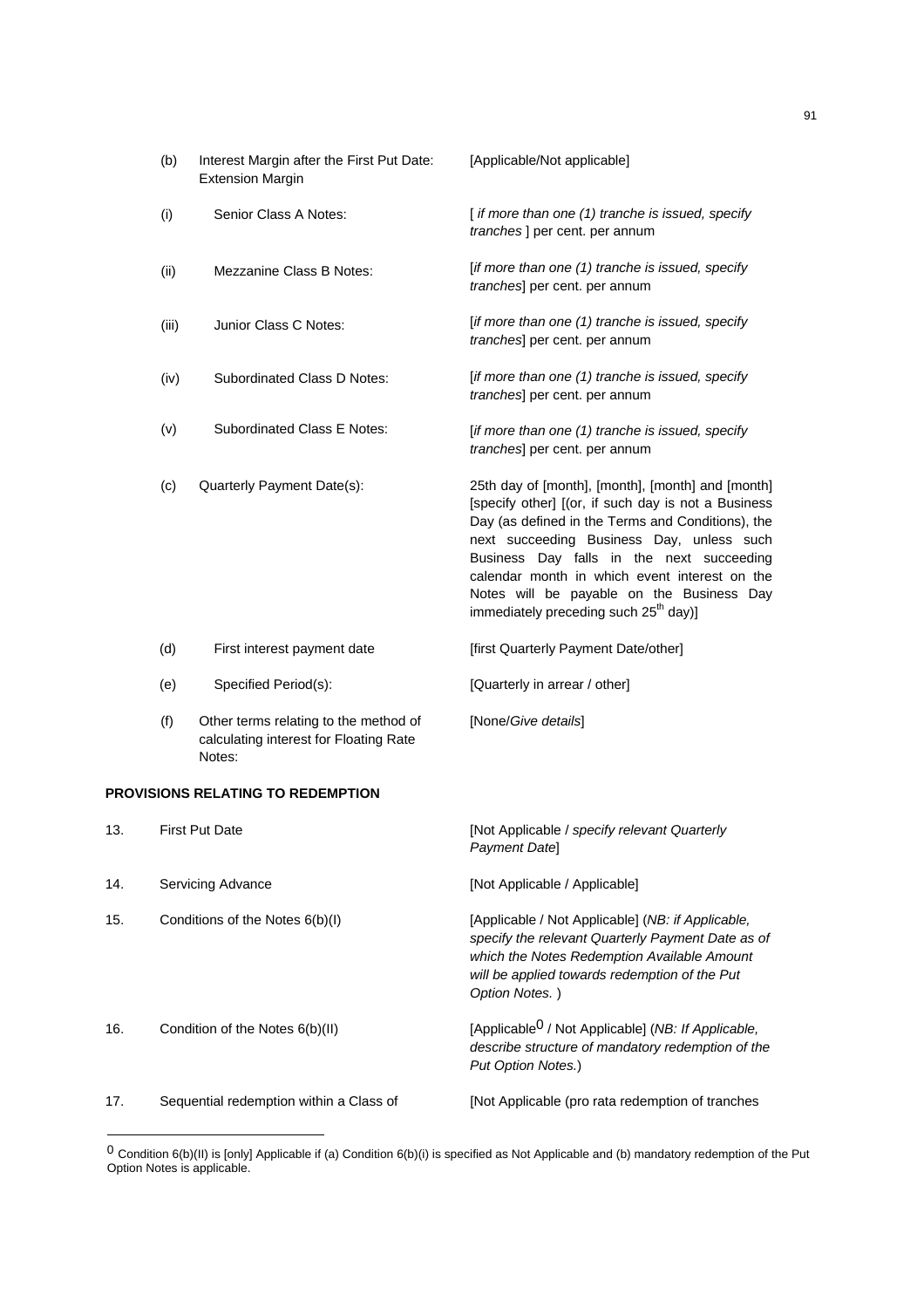| 18.<br><b>Target Amortisation Event:</b> |             |                                                |                                                                                                                                                                                           |
|------------------------------------------|-------------|------------------------------------------------|-------------------------------------------------------------------------------------------------------------------------------------------------------------------------------------------|
|                                          | (i)         | <b>Target Amortisation Date:</b>               | Quarterly Payment Date falling in [date]                                                                                                                                                  |
|                                          | (ii)        | <b>Delinquent Quotient:</b>                    | [Not Applicable) / give details and amend<br>references if necessary] per cent.                                                                                                           |
|                                          | (iii)       | <b>Amendment Target Amortisation</b><br>Event: | [Not Applicable / give details]                                                                                                                                                           |
| 19.                                      |             | Redemption of Supporting Class of Notes:       | [Not Applicable / as of [insert relevant Quarterly<br>Payment Date]]                                                                                                                      |
| 20.                                      | Percentage: | Supporting Class Early Amortisation            | ] per cent] details (NB: If<br>[Not Applicable]/ [<br>Redemption of the Supporting Class of Notes is<br>Applicable, specify the percentage referred to in<br>Condition of the Notes 9(e)) |
| 21.                                      |             | <b>Target Amortisation Percentage:</b>         |                                                                                                                                                                                           |
|                                          | (i)         | Senior Class A Notes:                          | [if more than one (1) tranche is issued, specify<br>tranches ] per cent.                                                                                                                  |
|                                          | (ii)        | Mezzanine Class B Notes:                       | [if more than one (1) tranche is issued, specify<br>tranches] per cent.                                                                                                                   |
|                                          | (iii)       | Junior Class C Notes:                          | [if more than one (1) tranche is issued, specify<br>tranches] per cent.                                                                                                                   |
|                                          | (iv)        | Subordinated Class D Notes:                    | [if more than one (1) tranche is issued, specify<br>tranches] per cent.                                                                                                                   |
|                                          | (v)         | <b>Subordinated Class E Notes:</b>             | [if more than one (1) tranche is issued, specify<br>tranches] per cent.                                                                                                                   |

# **GENERAL PROVISIONS APPLICABLE TO THE NOTES**

| 22.           | New Global Note: |  |  | [Yes] [ No] |
|---------------|------------------|--|--|-------------|
| $\sim$ $\sim$ | .                |  |  |             |

23. Intended to be held in a manner which would allow Eurosystem eligibility:

[Note that the designation "yes" simply means that the Notes are intended upon issue to be deposited with one of the ICSDs as common safekeeper and does not necessarily mean that the Notes will be recognised as eligible collateral for Eurosystem monetary policy and intra-day credit operations by the Eurosystem either upon issue or at any or all times during their life. Such recognition will depend upon satisfaction of the Eurosystem eligibility criteria.][*include this text if "yes" selected in which case the Notes must be issued in NGN form*]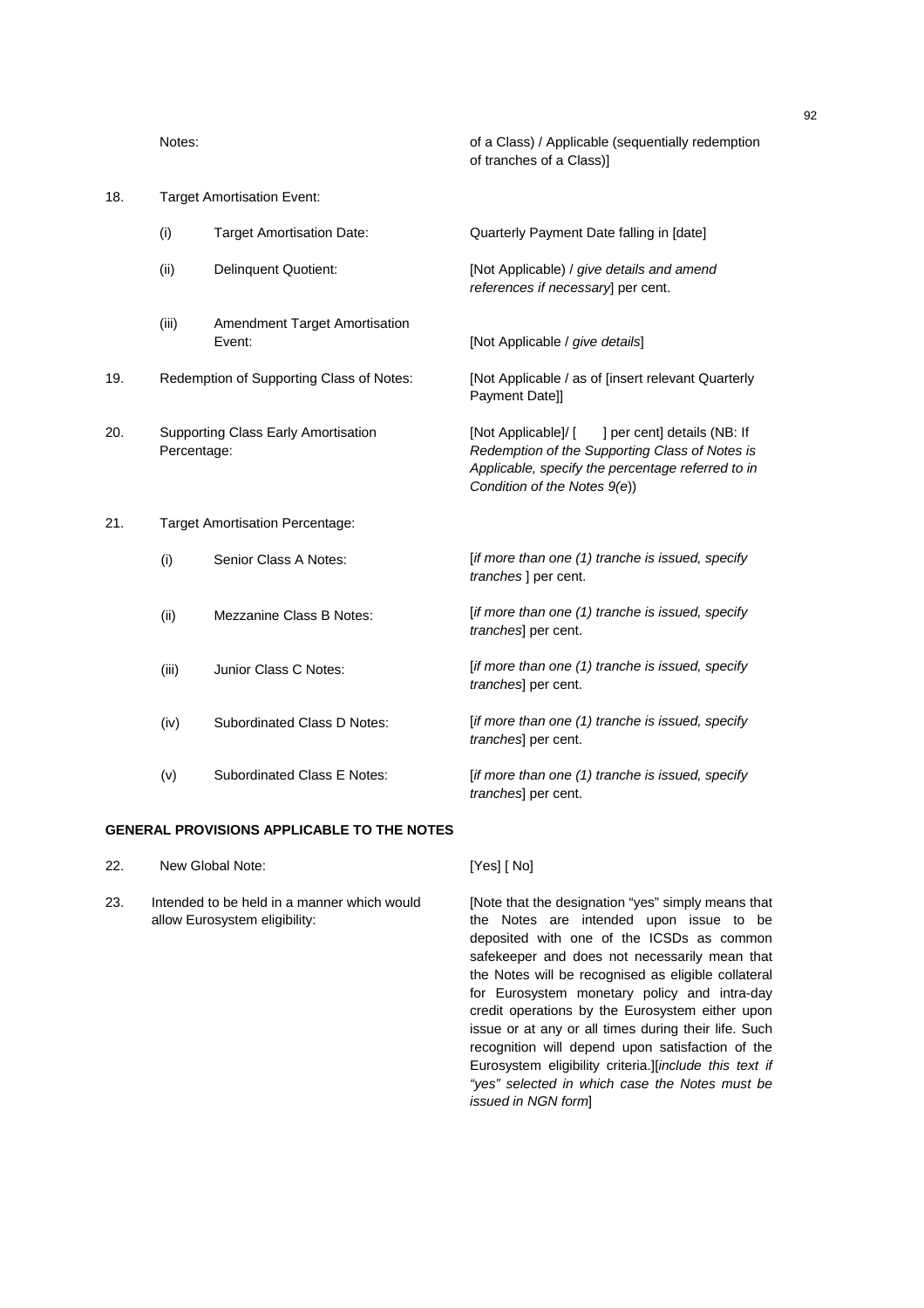| 24.                 | Form of Notes:                                                                          | Bearer form                                                                                                                                                                                                                                                                        |
|---------------------|-----------------------------------------------------------------------------------------|------------------------------------------------------------------------------------------------------------------------------------------------------------------------------------------------------------------------------------------------------------------------------------|
|                     |                                                                                         | [Temporary Global Note exchangeable for a<br>Permanent Global Note which is exchangeable for<br>Definitive Notes only upon the occurrence of an<br><b>Exchange Event]</b>                                                                                                          |
|                     |                                                                                         | [Permanent Global Note not exchangeable for<br>Definitive Notes]                                                                                                                                                                                                                   |
|                     |                                                                                         | [other]                                                                                                                                                                                                                                                                            |
| 25.                 | Exchange Date:                                                                          | [Not Applicable/date]                                                                                                                                                                                                                                                              |
| 26.                 | Additional Financial Centre(s) or other special<br>provisions relating to Payment Days: | [Not Applicable/give details]                                                                                                                                                                                                                                                      |
|                     |                                                                                         | (Note that this item relates to the place of<br>payment and not Interest Period end dates                                                                                                                                                                                          |
| 27.                 | Constant prepayment rate:                                                               | $\mathbf{I}$<br>- 1                                                                                                                                                                                                                                                                |
| 28.                 | Other final terms:                                                                      | [Not Applicable / give details]                                                                                                                                                                                                                                                    |
|                     |                                                                                         | (When adding any other final terms consideration<br>should be given as to whether such terms<br>constitute<br>"significant<br>factors"<br>new<br>and<br>consequently trigger the need for a supplement to<br>the Base Prospectus under Article 16 of the<br>Prospectus Directive.) |
| <b>DISTRIBUTION</b> |                                                                                         |                                                                                                                                                                                                                                                                                    |
| 29.                 | (a) If syndicated, names of Dealers:                                                    | [Not Applicable / give names]                                                                                                                                                                                                                                                      |
|                     | (b) If not syndicated, name of Dealer:                                                  | [Not Applicable / give name]                                                                                                                                                                                                                                                       |
|                     | (c) Stabilising Dealers (if any):                                                       | [Not Applicable / give name(s)]                                                                                                                                                                                                                                                    |
| 30.                 | Whether TEFRA D or TEFRA C rules<br>applicable or TEFRA rules not applicable:           | [TEFRA D/TEFRA C/TEFRA not applicable]                                                                                                                                                                                                                                             |

31. Additional selling restrictions: [Not Applicable/give details]

# **LISTING AND ADMISSION TO TRADING APPLICATION**

These Final Terms comprise the final terms required to list and have admitted to trading the issue of Notes described herein pursuant to the Residential Mortgage-Backed Secured Debt Issuance Programme of E-MAC Program B.V.

# **RESPONSIBILITY**

The Issuer accepts responsibility for the information contained in these Final Terms. To the best of the knowledge and belief of the Issuer (which has taken all reasonable care to ensure that such is the case) the information contained in these Final Terms is in accordance with the facts and does not omit anything likely to affect the import of such information. The Issuer accepts responsibility accordingly.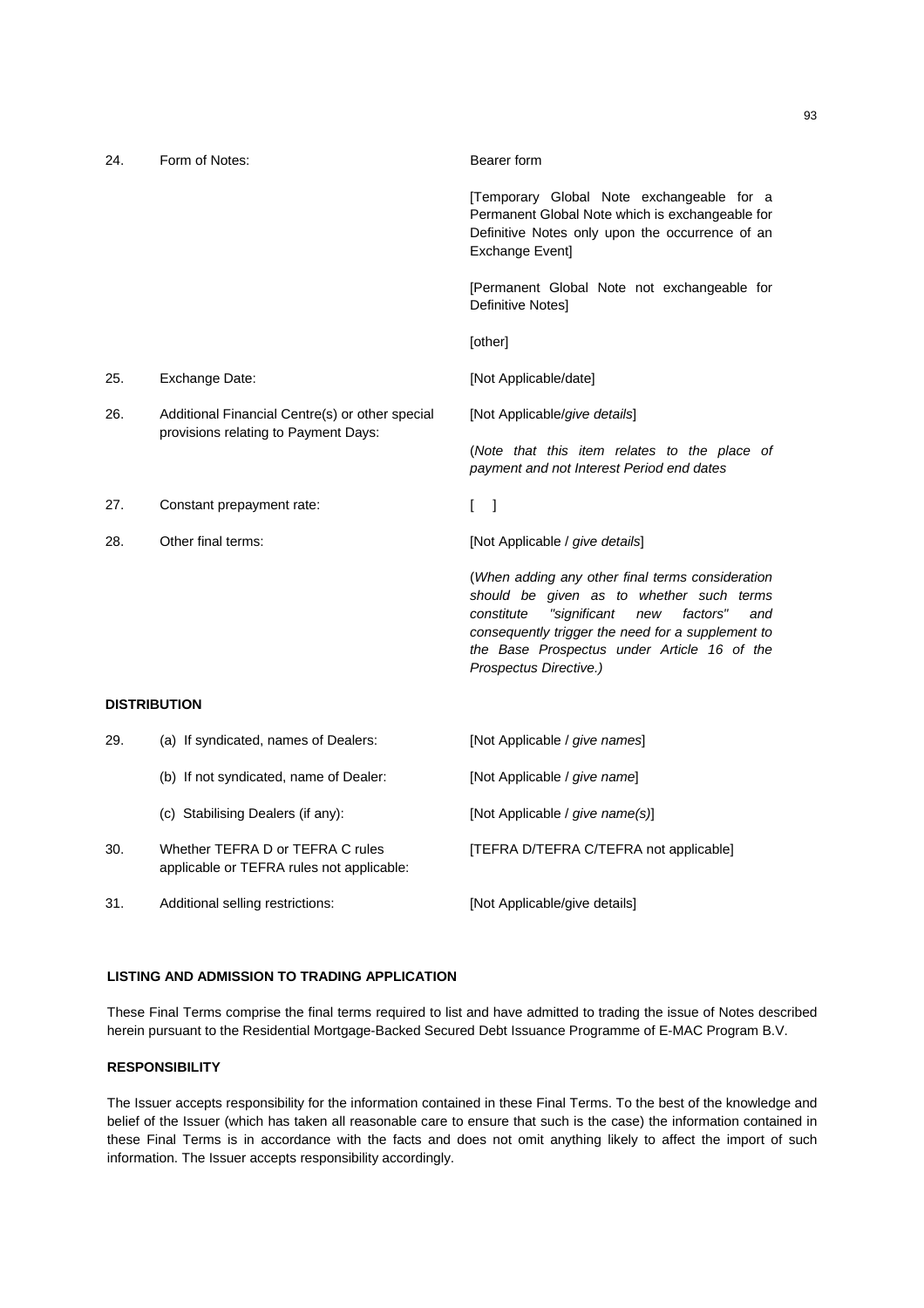[[] has been extracted from []. The Issuer confirms that such information has been accurately reproduced and that, so far as it is aware and is able to ascertain from information published by [ ], no facts have been omitted which would render the reproduced information inaccurate or misleading.]

Signed on behalf of the Issuer:

By: …..…..…..…..…..…..…..…..………. *Duly authorised*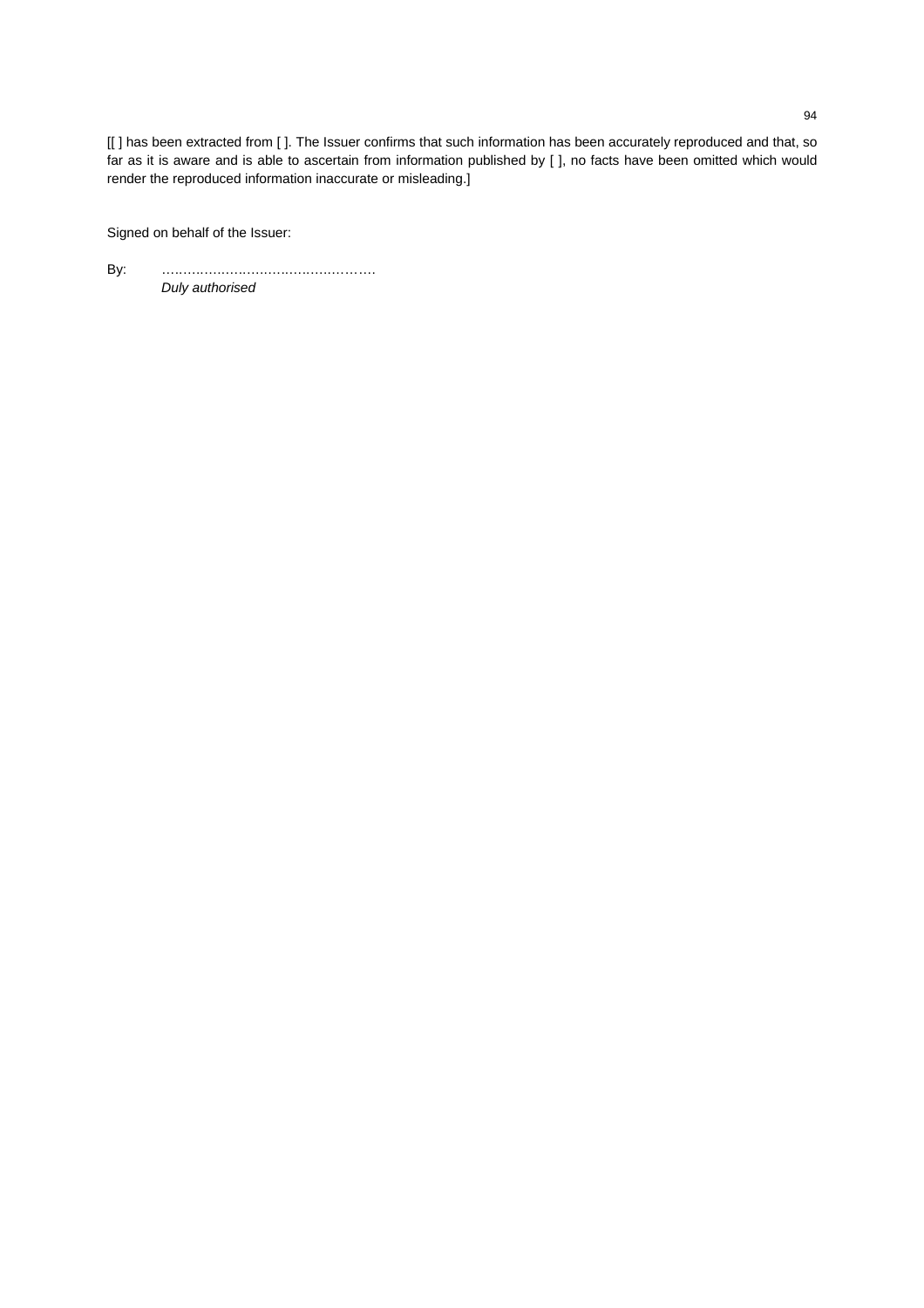# **PART B – OTHER INFORMATION**

| 1. | <b>LISTING</b> |                                                                |                                                                                                                                                                                                                                           |            |
|----|----------------|----------------------------------------------------------------|-------------------------------------------------------------------------------------------------------------------------------------------------------------------------------------------------------------------------------------------|------------|
|    | (i)            | Listing:                                                       | [Irish Stock Exchange/other (specify)/None]                                                                                                                                                                                               |            |
|    | (ii)           | Admission to trading:                                          | [Application has been made for the Notes to be<br>admitted to trading on [the Irish Stock Exchange] with<br>effect from [ ].] [Not Applicable.]                                                                                           |            |
|    | (iii)          | Estimate of total expenses related to<br>admission to trading: | $\begin{bmatrix} 1 \end{bmatrix}$                                                                                                                                                                                                         |            |
| 2. |                | <b>RATINGS</b>                                                 |                                                                                                                                                                                                                                           |            |
|    | Ratings:       |                                                                | [Applicable, it is a condition precedent to the issuance of<br>a Compartment that each Class of Notes thereof, on<br>issue, be assigned the rating as specified below / not<br>applicable]<br>The Notes $0$ to be issued have been rated: |            |
|    |                |                                                                | [Moody's:                                                                                                                                                                                                                                 |            |
|    |                |                                                                | Senior Class A Notes:                                                                                                                                                                                                                     | [[ ]/None] |
|    |                |                                                                | Mezzanine Class B Notes: [[ ]/None]                                                                                                                                                                                                       |            |
|    |                |                                                                | Junior Class C Notes:                                                                                                                                                                                                                     | [[ ]/None] |
|    |                |                                                                | Subordinated Class D Notes:                                                                                                                                                                                                               | [[ ]/None] |
|    |                |                                                                | Subordinated Class E Notes:                                                                                                                                                                                                               | [[ ]/None] |
|    |                |                                                                |                                                                                                                                                                                                                                           |            |
|    |                |                                                                | [Fitch:                                                                                                                                                                                                                                   |            |
|    |                |                                                                | Senior Class A Notes:                                                                                                                                                                                                                     | [[ ]/None] |
|    |                |                                                                | Mezzanine Class B Notes: [[ ]/None]                                                                                                                                                                                                       |            |
|    |                |                                                                | Junior Class C Notes:                                                                                                                                                                                                                     | [[ ]/None] |
|    |                |                                                                | Subordinated Class D Notes:                                                                                                                                                                                                               | [[ ]/None] |
|    |                |                                                                | Subordinated Class E Notes:                                                                                                                                                                                                               | [[ ]/None] |
|    |                |                                                                |                                                                                                                                                                                                                                           |            |

 $0$  If more than one tranche is issued within a particular Class Notes, specify the relevant rating of such tranche.

 $\overline{a}$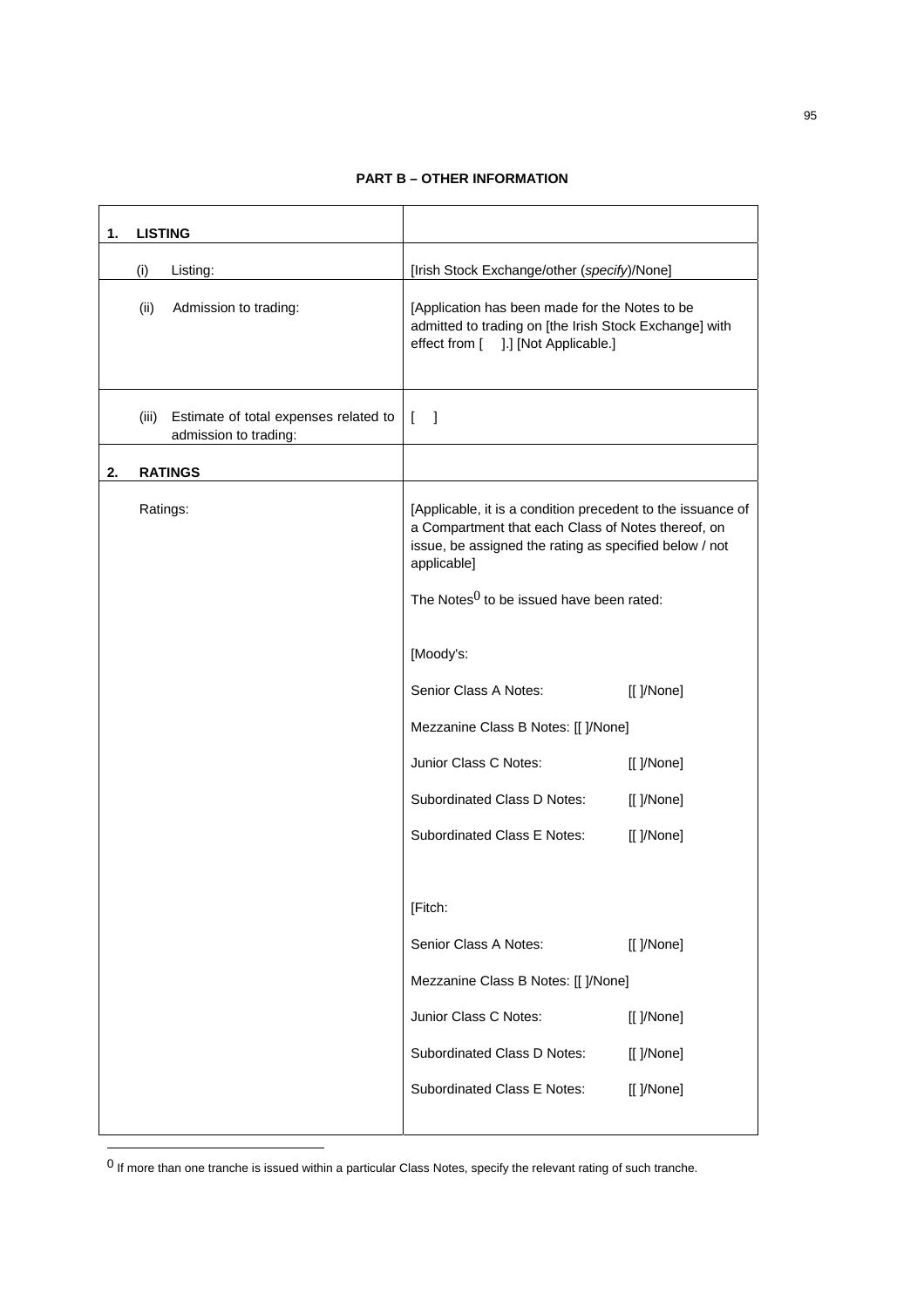| [SAP:                                                                                                                                                                                             |            |
|---------------------------------------------------------------------------------------------------------------------------------------------------------------------------------------------------|------------|
| Senior Class A Notes:                                                                                                                                                                             | [[ ]/None] |
| Mezzanine Class B Notes: [[ ]/None]                                                                                                                                                               |            |
| Junior Class C Notes:                                                                                                                                                                             | [[ ]/None] |
| Subordinated Class D Notes:                                                                                                                                                                       | [[ ]/None] |
| Subordinated Class E Notes:                                                                                                                                                                       | [[ ]/None] |
| [[Other rating agencies]: [ ]]                                                                                                                                                                    |            |
| (The above disclosure should reflect the rating allocated<br>to Notes of the type being issued under the Programme<br>generally or, where the issue has been specifically<br>rated, that rating.) |            |

# **3. NOTIFICATION**

[Not Applicable]/[The IFSRA] [has been requested to provide/has provided - *include first alternative for an issue which is contemporaneous with the establishment or update of the Programme and the second alternative for subsequent issues*] [the names of competent authorities of host member states] with a certificate of approval attesting that the Base Prospectus has been drawn up in accordance with the Prospectus Directive.]

# **4. INTERESTS OF NATURAL AND LEGAL PERSONS INVOLVED IN THE ISSUE**

Save for any fees payable to the Dealer, so far as the Issuer is aware, no person involved in the issue of the Notes has an interest material to the offer. [*Amend as appropriate if there are other interests*]

| 5. | REASONS FOR THE OFFER, ESTIMATED NET PROCEEDS AND TOTAL EXPENSES |                         |                                                                                                                                                                                                                  |
|----|------------------------------------------------------------------|-------------------------|------------------------------------------------------------------------------------------------------------------------------------------------------------------------------------------------------------------|
|    | (i)                                                              | Reasons for the offer   |                                                                                                                                                                                                                  |
|    |                                                                  |                         | (See "Use of Proceeds" paragraph in Base Prospectus –<br>if reasons for offer different from making profit and/or<br>hedging certain risks will need to include those reasons<br>here.)]                         |
|    | (ii)                                                             | Estimated net proceeds: | (If proceeds are intended for more than one use will need<br>to split out and present in order of priority. If proceeds<br>insufficient to fund all proposed uses state amount and<br>sources of other funding.) |
|    | (iii)                                                            | Pre-funded Amount       | [Not Applicable / Applicable] (NB: if Applicable, specify<br>whether the Pre-funded Amount will be used to purchase<br>New Mortgage Receivables during the Pre-funding<br><b>Period</b>                          |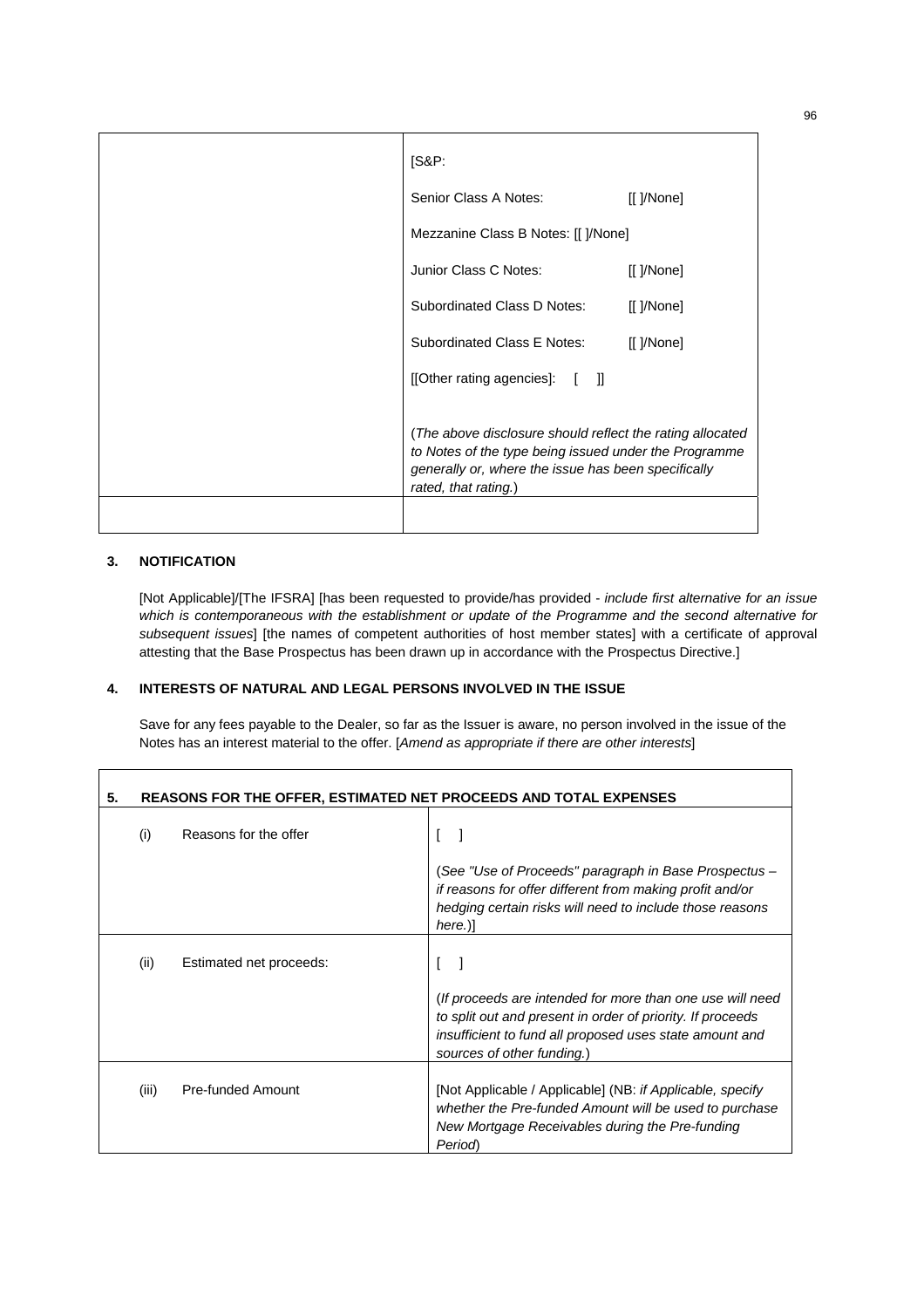| Not Applicable / Applicable, being the period<br><b>Pre-funding Period</b><br>(iv) | I commencing on the Issue Date and ending on (but<br>excluding) the Quarterly Payment Date falling in [date]] |
|------------------------------------------------------------------------------------|---------------------------------------------------------------------------------------------------------------|
|------------------------------------------------------------------------------------|---------------------------------------------------------------------------------------------------------------|

┓

| 6. | <b>OPERATIONAL INFORMATION</b> |                                                                  |                                                                                        |
|----|--------------------------------|------------------------------------------------------------------|----------------------------------------------------------------------------------------|
|    | (i)                            | ISIN Code <sup>0</sup> :                                         |                                                                                        |
|    | (a)                            | Senior Class A Notes:                                            | - 1<br>$\mathbf{I}$                                                                    |
|    | (b)                            | Mezzanine Class B Notes:                                         | 1<br>$\mathbf{I}$                                                                      |
|    | (c)                            | Junior Class C Notes                                             | 1<br>$\mathbf{I}$                                                                      |
|    | (d)                            | Subordinated Class D Notes                                       | $\overline{\phantom{a}}$                                                               |
|    | (e)                            | Subordinated Class E Notes                                       |                                                                                        |
|    | (ii)                           | Common Code <sup>0</sup> :                                       |                                                                                        |
|    | (a)                            | Senior Class A Notes:                                            | 1<br>$\mathsf{L}$                                                                      |
|    | (b)                            | Mezzanine Class B Notes:                                         | 1                                                                                      |
|    | (c)                            | Junior Class C Notes                                             | 1                                                                                      |
|    | (d)                            | Subordinated Class D Notes                                       | I                                                                                      |
|    | (e)                            | Subordinated Class E Notes                                       |                                                                                        |
|    | (iii)                          | Any clearing system(s) the relevant<br>identification number(s): | [Euroclear and Clearstream, Luxembourg]<br>[Euroclear Netherlands]                     |
|    |                                |                                                                  | [Not Applicable/give name(s) and number(s)]                                            |
|    | (iv)                           | <b>Common Depositary</b>                                         | [Not Applicable / name (only if Notes are no not intended<br>to be issued in NGN form] |
|    | (v)                            | Common Safekeeper                                                | [Not Applicable / name (only if Notes are intended to be<br>issued in NGN form]        |
|    | (vi)                           | Delivery:                                                        | Delivery [against/free of] payment                                                     |
|    | (vii)                          | Name and address of Paying Agent:                                | [Name and address]                                                                     |
|    |                                |                                                                  |                                                                                        |
| 7. |                                | <b>OTHER PARTIES</b>                                             |                                                                                        |
|    | (i)                            | Swap Counterparty                                                | [give name]                                                                            |

 $<sup>0</sup>$  If more than one tranche is issued within a particular Class Notes, specify the relevant ISIN Code of such tranche.</sup>

97

┑

 $^0$  If more than one tranche is issued within a particular Class Notes, specify the relevant Common Code of such tranche.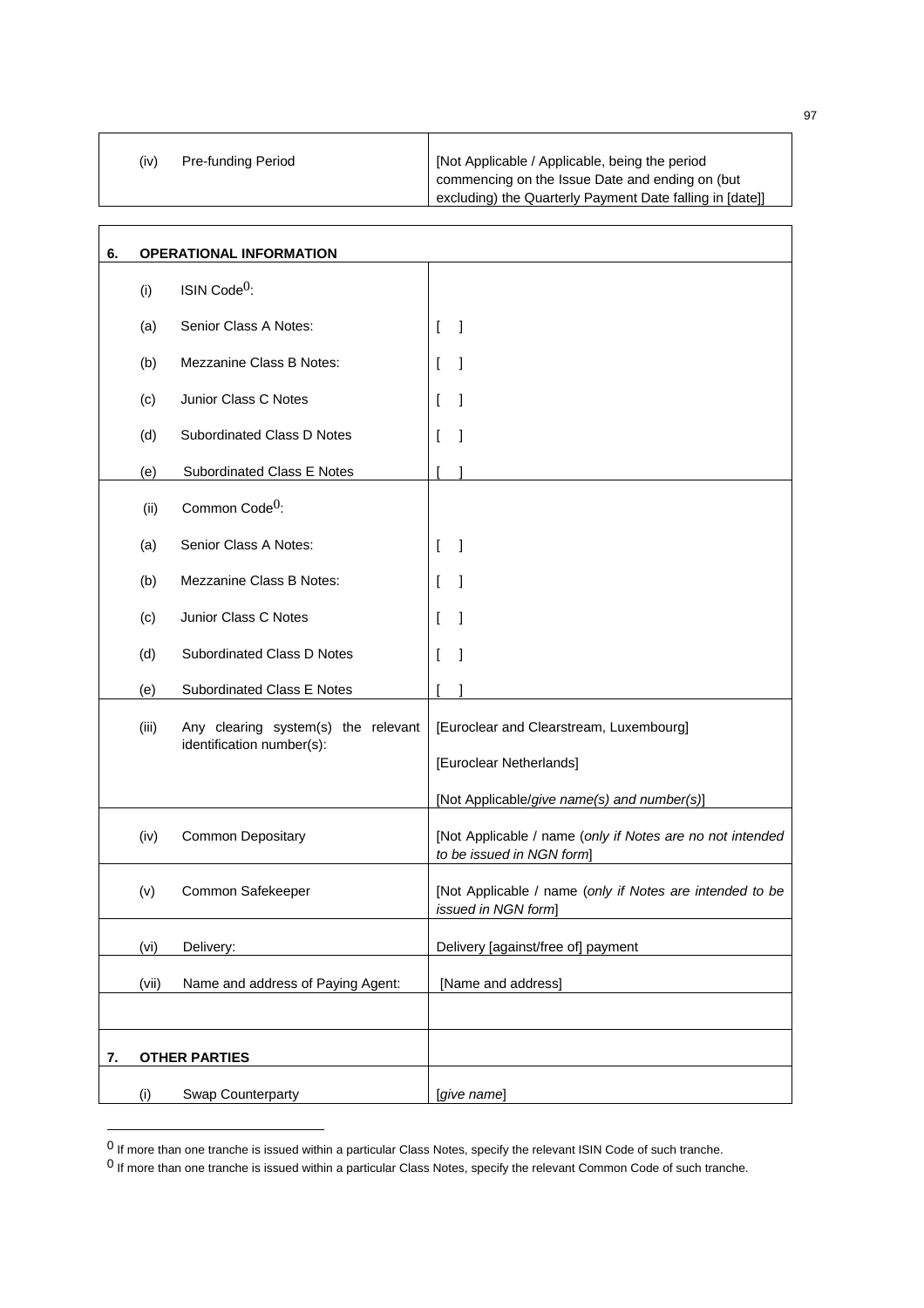| (ii)  | <b>Liquidity Facility Provider</b>                                                                                            | [Not Applicable / give name]    |
|-------|-------------------------------------------------------------------------------------------------------------------------------|---------------------------------|
| (iii) | <b>Floating Rate GIC Provider</b>                                                                                             | [give name]                     |
| (iv)  | Reference Agent                                                                                                               | [give name]                     |
| (v)   | <b>Extension Margin Agent</b>                                                                                                 | [give name]                     |
| (vi)  | <b>Listing Agent</b>                                                                                                          | [give name]                     |
| (vii) | Insurance Companies (if<br>Savings<br>Savings Insurance<br>different form<br>Companies as mentioned in de Base<br>Prospectus) | [Not Applicable / give name(s)] |
|       | <b>END OF FINAL TERMS</b>                                                                                                     |                                 |

98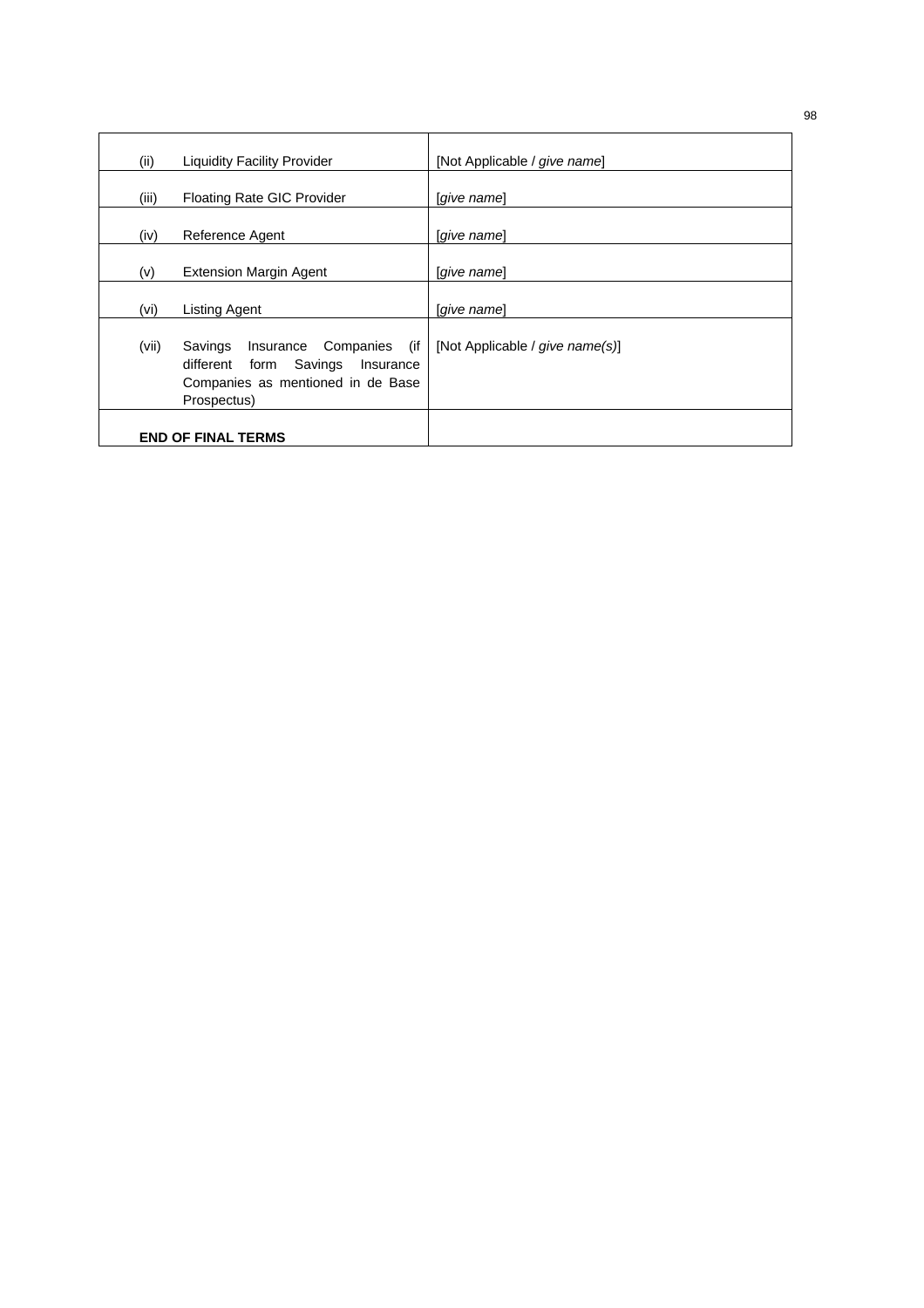# **TERMS AND CONDITIONS OF THE NOTES UNDER THE PROGRAMME**

*Each Compartment of Notes will have its own terms and conditions (the 'Conditions of the Notes'). The following Conditions of the Notes apply to all Compartment of Notes, unless indicated otherwise in the Final Terms or as set forth in the Supplemental Prospectus.* 

The following are the Conditions of Notes to be issued by the Issuer which will be incorporated by reference into each Note. The Conditions of Notes apply to each Compartment separately. The applicable Final Terms and/or any Supplemental Prospectus in relation to any Compartment (as defined below) may specify other terms and conditions which shall to the extent so specified or to the extent inconsistent with the following Conditions, replace or modify the following Conditions for the purpose of such Compartment. The applicable Final Terms will be endorsed on, incorporated by reference into, or attached to, each Note. Reference should be made to *Form of the Notes* above for a description of the content of the Final Terms which includes the definition of certain terms used in the following Conditions of the Notes.

The Notes can be issued in the following Classes: Senior Class A Notes (the '**Senior Class A Notes**'), Mezzanine Class B Notes (the '**Mezzanine Class B Notes**'), Junior Class C Notes (the '**Junior Class C Notes**'), Subordinated Class D Notes (the ' **Subordinated Class D Notes**') and the Subordinated Class E Notes (the '**Subordinated Class E Notes**'). The Final Terms will specify the Class of Notes, if any, the proceeds of which are on the relevant Issue Date deposited in the Reserve Account (the '**Supporting Class of Notes**'). All Classes of Notes other than the Supporting Notes are referred to as the '**Put Option Notes**'. The Supporting Class of Notes, if any, and Put Option Notes together are referred to as the '**Notes**'. The different Classes of Notes can be divided in two or more tranches (for example, Senior Class A1 Notes and Senior Class A2 Notes). In respect of a Compartment, the Principal Amount Outstanding of one or more Classes of Notes may be zero at their Issue Date. In such event such Notes will not be actually issued and any reference in these Conditions of the Notes to such Class or Classes of Notes of such Compartment should be disregarded.

The Notes are issued by E-MAC Program B.V. (the '**Issuer**') in Compartments only under the Residential Mortgage Backed Secured Debt Insurance Notes Programme (the '**Programme**') pursuant to the relevant Trust Deed (as defined below). The Conditions of the Notes apply to the relevant Compartment of Notes only. References herein to the Notes shall be references to the Notes of the relevant Compartment and shall mean (i) in relation to any Notes represented by a Global Note, units of the lowest denomination, (ii) Notes in definitive form issued in exchange (or part exchange) for a Global Note and (iii) any Global Note. The Notes have the benefit of the relevant Trust Deed, the Agency Agreement, the Issuer Services Agreement, the relevant Parallel Debt Agreement and the Pledge Agreements (as defined below).

Any reference herein to '**Noteholders**' shall mean the holders of the Notes, and shall, in relation to Notes represented by a Global Note, be construed as provided above. Any holders mentioned above include those having a credit balance in the collective depots held by Euroclear Netherlands or one of its participants. Any reference herein to '**Mortgage Receivables**' and '**Beneficiary Rights**' shall mean the Pool of Mortgage Receivables related to the Compartment of the relevant Note and the Beneficiary Rights related to these Mortgage Receivables.

The statements in the Conditions of the Notes include summaries of, and are subject to, the detailed provisions of (i) the relevant trust deed, dated on the relevant Issue Date (the '**Trust Deed**'), which will include the forms of the Notes and the interest coupons appertaining to the Notes (the '**Coupons**') and the forms of the Temporary Global Notes and the Permanent Global Notes, (ii) an agency agreement (the '**Agency Agreement**') dated the Programme Closing Date between the Issuer, the Security Trustee and the Principal Paying Agent and the Paying Agent (and together with the Principal Paying Agent, the '**Paying Agents**'), the Reference Agent and the Extension Margin Agent, (iii) an issuer services agreement (the '**Issuer Services Agreement**') to be dated the Programme Closing Date between, *inter alia*, the Issuer, the Security Trustee and GMAC RFC Nederland B.V. as Issuer Administrator and the MPT Provider, (iv) a parallel debt agreement (the '**Parallel Debt Agreement**') dated on the relevant Issue Date between the Security Trustee and the Secured Parties (other than the Noteholders), (v) a pledge agreement dated the Programme Closing Date between the Issuer and the Security Trustee (the '**Trustee Receivables Pledge Agreement'**) and (vi) a pledge agreement to be dated the Programme Closing Date between the Issuer, the Security Trustee and others (the '**Trustee Assets Pledge Agreement**') and (vii) the Collection Account Pledge Agreements to be dated the Programme Closing Date (jointly with the pledge agreements referred to under (v) and (vi) above, the '**Pledge**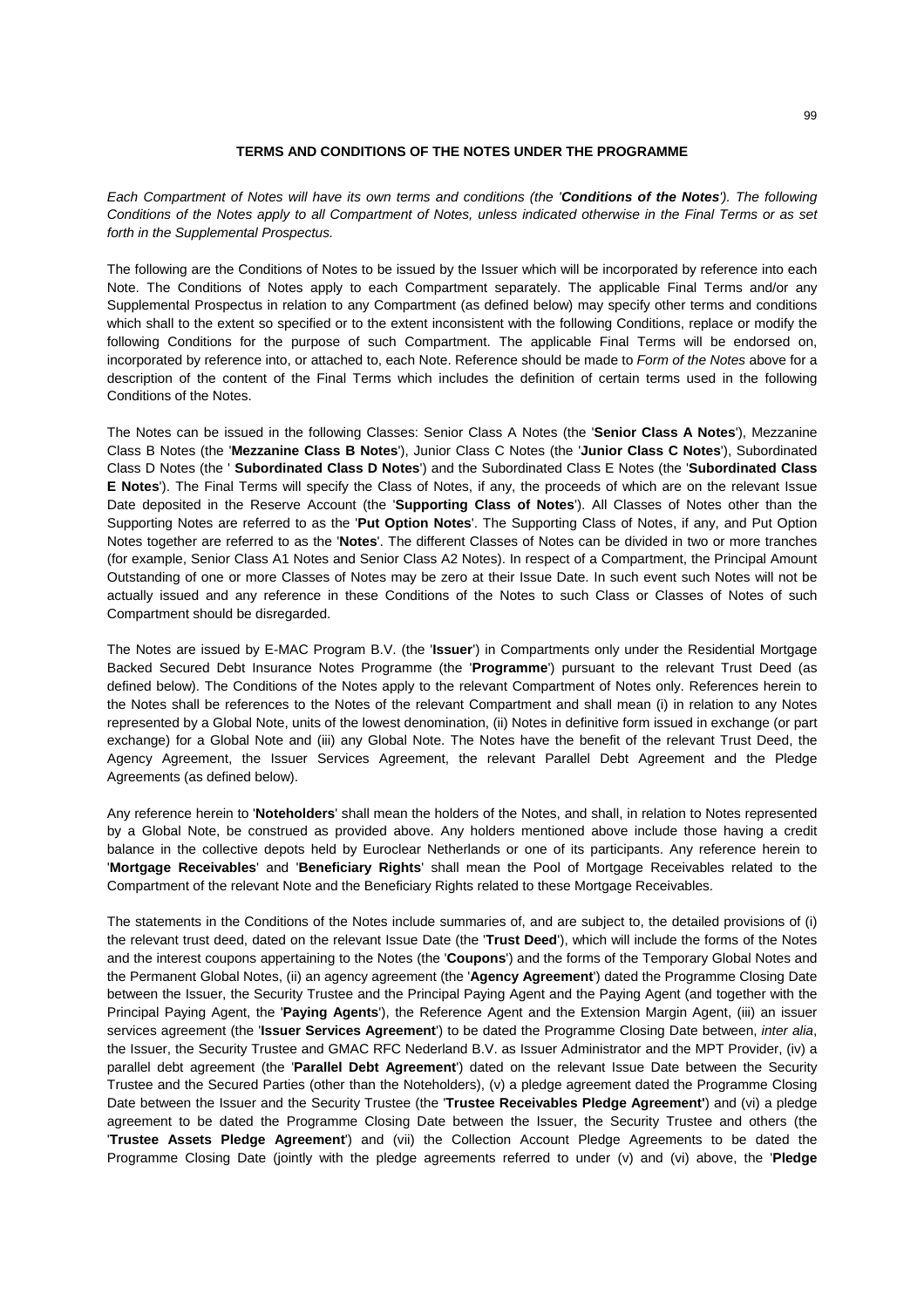**Agreements**'). All references to the Relevant Documents (including the above agreements) should be read as references to these documents to the extent these relate to the relevant Compartment and Pool, unless indicated otherwise or the context requires otherwise as the same may be amended, supplemented, restated or otherwise modified from time to time.

Certain words and expressions used below are defined in a master definitions schedule (the '**Master Definitions Schedule**') attached to a programme agreement, as the same may be amended restated, supplemental or otherwise modified from time to time, dated the Programme Closing Date and signed by the Issuer, the Security Trustee and certain other parties (the '**Programme Agreement**'). Such words and expressions shall, except where the context requires otherwise, have the same meanings in these Conditions of the Notes provided that all references to the defined terms should be read as references to these terms to the extent these relate to the relevant Compartment and Pool, unless indicated otherwise or the context requires otherwise. As used herein, '**Class**' means either the Senior Class A Notes, the Mezzanine Class B Notes, the Junior Class C Notes, the Subordinated Class D Notes or the Subordinated Class E Notes, as the case may be. Words and expressions defined used in the applicable Final Terms shall have the same meanings where used in these Conditions of the Notes unless the context otherwise requires or unless otherwise stated.

As used herein, '**Compartment**' means all Notes of a separate issue of Notes which all relate to a certain Pool of Mortgage Receivables as indicated in the Supplemental Prospectus, relating to such Compartment.

Copies of the relevant Trust Deed, the Agency Agreement, the relevant Parallel Debt Agreement, the Pledge Agreements and the Master Definitions Schedule are available for inspection free of charge by holders of the Notes at the specified office of the Principal Paying Agent and the present office of the Security Trustee, being at the date hereof Fred. Roeskestraat 123, Amsterdam, the Netherlands. The Noteholders are entitled to the benefit of, are bound by, and are deemed to have notice of, all the provisions of the relevant Trust Deed, the Master Definitions Schedule, the Agency Agreement, the relevant Parallel Debt Agreement and the Pledge Agreements.

# **1. Form, Denomination and Title**

The Notes will be in bearer form, serially numbered with Coupons attached on issue, in minimum denominations of euro 100,000. Under Netherlands law, the valid transfer of Notes requires, *inter alia*, delivery ("*levering*") thereof. The Issuer, the Security Trustee and the Paying Agents may, to the fullest extent permitted by law, treat the holder of any Note and of the Coupons appertaining thereto as its absolute owner for all purposes (whether or not payment under such Note or Coupon shall be overdue and notwithstanding any notice of ownership or writing thereon or any notice of previous loss or theft thereof) for any purposes, including payment and no person shall be liable for so treating such holder. The signatures on the Notes will be in facsimile.

# **2. Status, Relationship between the Notes and Security**

- (a) The Notes of each Class are direct and unconditional obligations of the Issuer and rank *pari passu* and rateably without any preference or priority among Notes of the same Class of the same Compartment.
- (b) In accordance with the provisions of the Conditions, the relevant Final Terms and the relevant Trust Deed payments of principal and interest on the Most Senior Class of Notes of the same Compartment rank in priority to *inter alia*, payments of principal and interest on any other Class of Notes of the same Compartment.
- (c) The security for the obligations of the Issuer towards the Noteholders (the '**Security**') will be created pursuant to, and on the terms set out in the Pledge Agreements and the relevant Deed(s) of Sale, Assignment and Pledge, which will create the following security rights:
	- (i) a first ranking pledge by the Issuer to the Security Trustee over the Mortgage Receivables of the related Pool and the Beneficiary Rights of the related Pool; and
	- (ii) (a) a first ranking pledge by the Issuer to the Security Trustee for the benefit of, *inter alia,* the Noteholders of all Compartments on all rights of the Issuer in respect of all Compartments under or in connection with (i) the Mortgage Receivables Purchase Agreement, (ii) the Issuer Services Agreement, (iii) the Floating Rate GIC(s) (excluding any rights in respect of the Transaction Accounts which relate to each Compartment respectively) (iv) the Receivables Proceeds Distribution Agreements (to the extent that such rights cannot be attributed to a specific Compartment and Pool) and (v) the Programme Agreement;

(b) first ranking pledge by the Issuer to the Security Trustee for the benefit of the Noteholders of the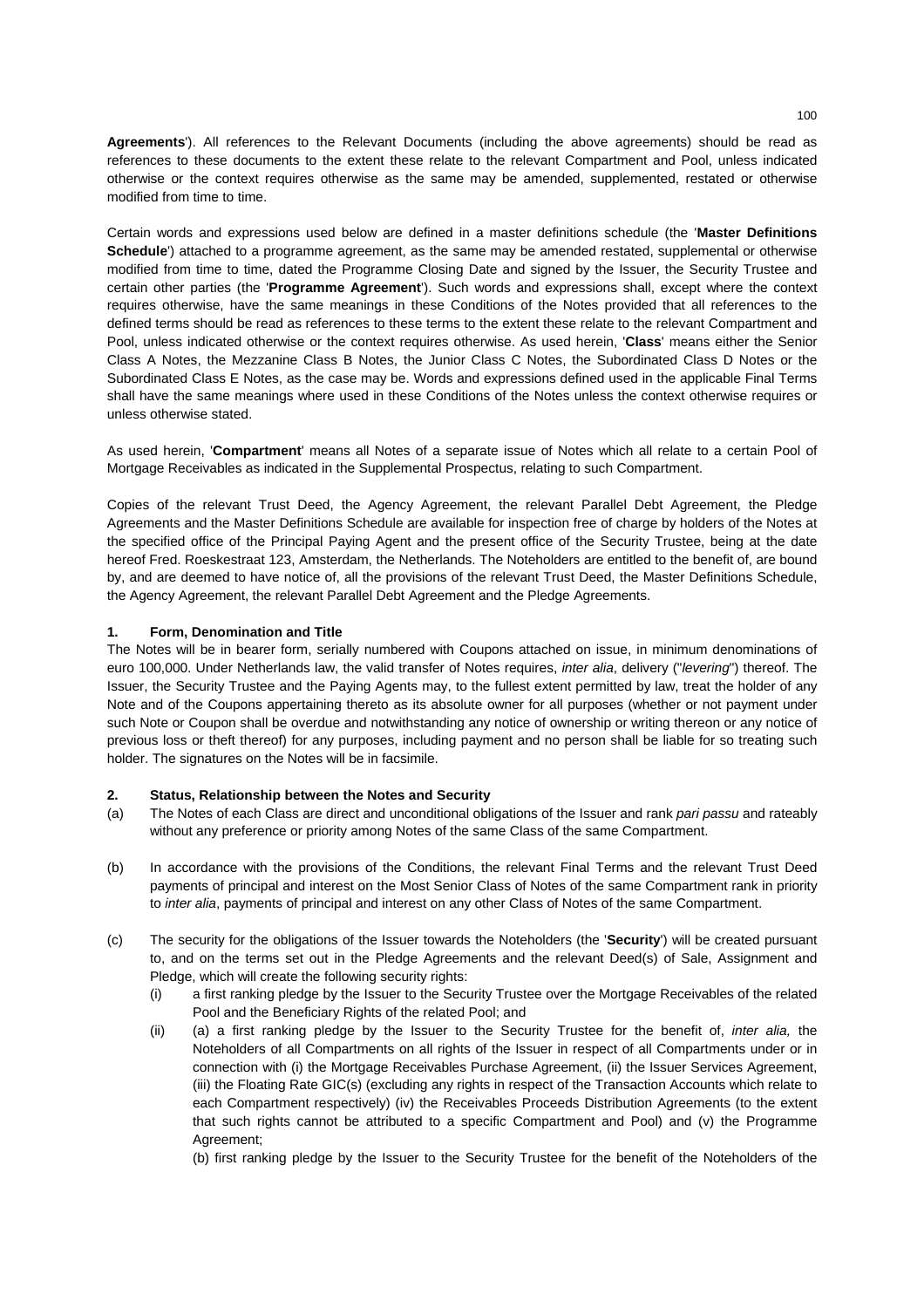relevant Compartment on all rights of the Issuer under or in connection with (i) the Transaction Accounts of the relevant Compartment, (ii) the Liquidity Facility Agreement of the relevant Compartment, if any, (iii) the Hedging Agreement(s) the relevant Compartment, (v) the Receivables Proceeds Distribution Agreements (to the extent relating to a specific Compartment and Pool) and (v) the Sub-Participation Agreement of the relevant Compartment.

Amounts received in respect of (a) will, to the extent such amounts cannot be attributed to a Compartment, be applied on a *pro rata* basis over the Principal Amount Outstanding of all Compartments and Pools under the Programme.

(iii) on the amounts standing to the credit of the Foundation GMAC RFC Nederland Account and the Foundation Atlas Funding Account a second ranking right of pledge in favour of the Previous Transaction SPVs and the Issuer jointly and a first ranking right of pledge in favour of the Previous Transactions Security Trustees and the Security Trustee jointly under the condition that future issuers in securitisation transactions of GMAC RFC Nederland and Atlas Funding respectively will also have the benefit of such right of pledge. On the balances standing to the credit of the Foundation Quion 20 Collection Account of the relevant Compartment and the Foundation Quion Atlas Collection Account of the relevant Compartment a first ranking right of pledge in favour of the Security Trustee and a second right of pledge in favour of the Issuer will be vested.

The Noteholders will have no recourse on the assets of the Issuer other than described in Condition of the Notes 2(c). In particular the Noteholders will not have any recourse against Pools and other assets forming part of or relating to other Compartments.

- (d) The Senior Class A Notes, the Mezzanine Class B Notes, the Junior Class C Notes, the Subordinated Class D Notes and the Subordinated Class E Notes will be secured (directly and/or indirectly) by the Security. The Senior Class A Notes will rank in priority to the Mezzanine Class B Notes, the Junior Class C Notes, the Subordinated Class D Notes and the Subordinated Class E Notes. The Mezzanine Class B Notes will rank in priority to the Junior Class C Notes, the Subordinated Class D Notes and the Subordinated Class E Notes. The Junior Class C Notes will rank in priority to the Subordinated Class D Notes and the Subordinated Class E Notes. The Subordinated Class D Notes will rank in priority to the Subordinated Class E Notes. The Trust Deed contains provisions requiring the Security Trustee to have regard to the interests of the Senior Class A Noteholders, the Mezzanine Class B Noteholders, the Junior Class C Noteholders, the Subordinated Class D Noteholders and the Subordinated Class E Noteholders, as regards all powers, trust, authorities, duties and discretions of the Security Trustee (except where expressly provided otherwise) but requiring the Security Trustee in any such case to have regard only to the interests of the holders Most Senior Class of Notes, if, in the Security Trustee's opinion, there is a conflict between the interests of the holders of the Most Senior Class of Notes on one hand and the holders of other Classes of Notes on the other hand. In addition, the Security Trustee shall have regard to the interests of the other Secured Parties, provided that in case of a conflict interest between the Secured Parties the priority of payments upon enforcement set forth in the Trust Deed determines which interest of which Secured Party prevails.
- (e) If, in the Security Trustee's opinion, there is a conflict between the interests of the Noteholders of other Compartments than the relevant Compartment on one hand and the Noteholders of such Compartment on the other hand, the Security Trustee shall have regard to the interests of the Noteholders of all Compartments equally in order of priority as described under (d) above.

# **3. Covenants of the Issuer**

So long as any of the Notes under the Programme remain outstanding, the Issuer shall carry out its business in accordance with proper and prudent Netherlands business practice and in accordance with the requirements of Netherlands law and accounting practice and shall not, except (i) to the extent permitted by the Mortgage Receivables Purchase Agreement, the Issuer Services Agreement, the Pledge Agreements, the Foundation GMAC RFC Nederland Collection Account Pledge Agreement, the Foundation Atlas Funding Account Pledge Agreement, the Agency Agreement, the Management Agreements, the Programme Agreement and the Receivables Proceeds Distribution Agreements to the extent these agreements are applicable to the relevant Compartment and Pool, the relevant Parallel Debt Agreement, the relevant Hedging Agreement(s), the relevant Floating Rate GIC, the relevant Liquidity Facility Agreement, the relevant Notes Purchase Agreement, the Notes, the relevant Deeds of Sale, Assignment and Pledge, the relevant Deed of Pledged Assets, the relevant Foundation Quion 20 Collection Account Pledge Agreement, the relevant Foundation Atlas Quion Account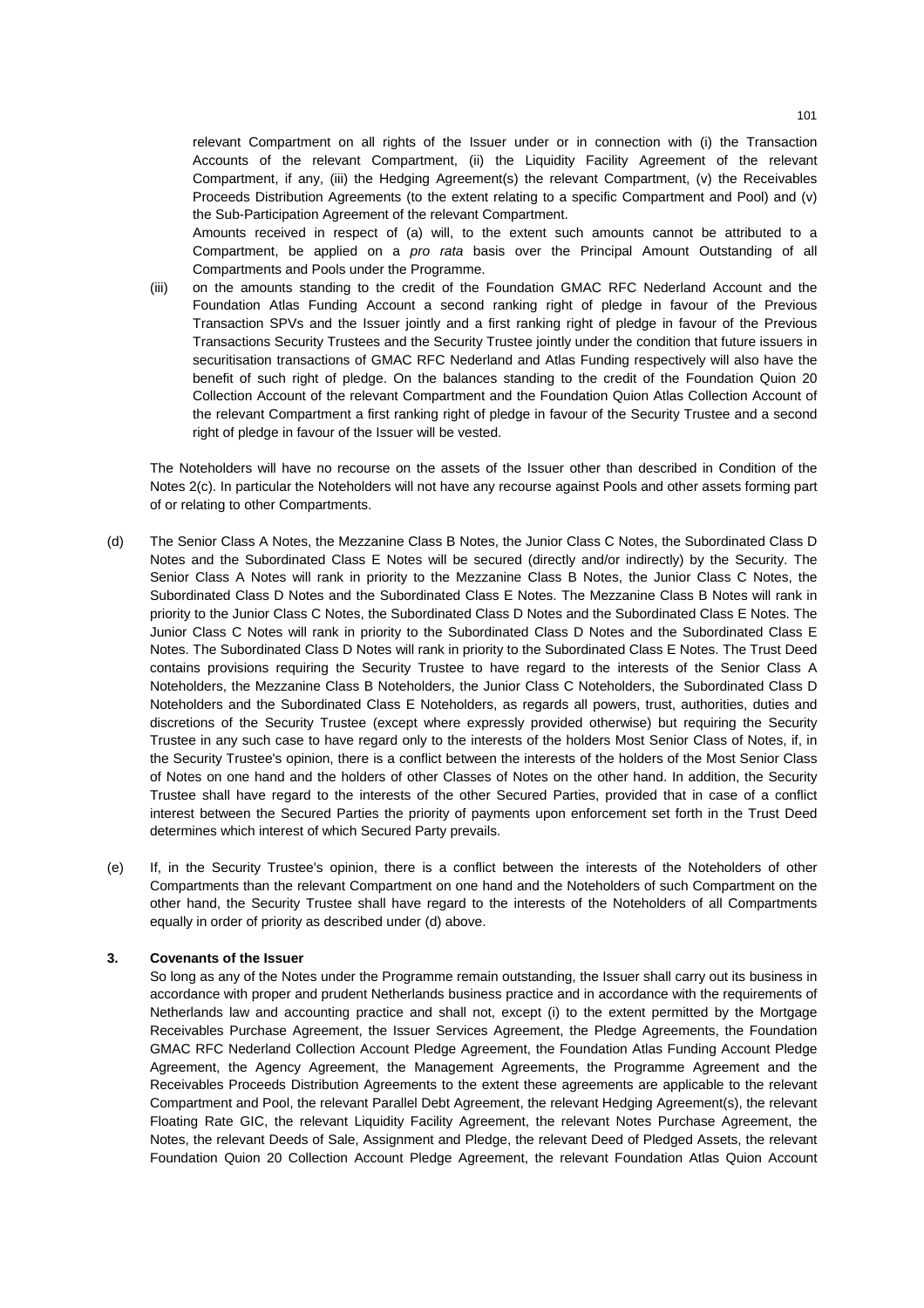Pledge Agreement, the relevant Sub-Participation Agreement, the relevant Beneficiary Waiver Agreement and the relevant Trust Deed (together the '**Relevant Issue Documents**' and the Relevant Issue Documents of all Compartments together the '**Relevant Documents**') or (ii) with the prior written consent of the Security Trustee or (iii) in connection with the issue of Notes of another Compartment than the relevant Compartment, provided that (a) such Notes and liabilities of the Issuer to be incurred in connection with the issuance of such Compartment are limited recourse on (x) the relevant Pool of Mortgage Receivables; (y) any claims of the Issuer under the Relevant Issue Documents of such Compartment and Pool to the extent these claims can be attributed to such Compartments and Pools, and in respect of claims which cannot be attributed to such Compartment, such claims on a pro rata basis for all Compartments; and (z) the balances standing to the credit of the relevant Transaction Accounts of such Compartment and Pool; and (b) the Security or the then current ratings assigned to the Notes is not adversely affected by the issuance of such Notes:

- (a) carry out any business other than as described in the Base Prospectus dated 17 November 2006 relating to the issue of the Notes and as contemplated in the Relevant Documents of all Compartments;
- (b) incur any indebtedness in respect of borrowed money whatsoever or give any guarantee or indemnity in respect of any indebtedness, except as contemplated by the Relevant Documents of all Compartments;
- (c) create or promise to create any mortgage, charge, pledge, lien or other security interest whatsoever over any of its assets, or use, invest, sell, transfer or otherwise dispose of any part of its assets, except as contemplated in the Relevant Documents of all Compartments;
- (d) consolidate or merge with any other person or convey or transfer its assets substantially or as an entirety to one or more persons;
- (e) permit the validity or effectiveness of the Relevant Documents, or the priority of the security created thereby or pursuant thereto to be amended, terminated, postponed or discharged, or permit any person whose obligations form part of such security rights to be released from such obligations or consent to any waiver except as contemplated in the Relevant Documents;
- (f) have any employees or premises or have any subsidiary or subsidiary undertaking;
- (g) have an interest in any bank account other than the (i) Transaction Accounts for all Compartments or (ii) accounts to which collateral under the Hedging Agreements is transferred or (iii) accounts under the relevant Liquidity Facility Agreement, unless all rights in relation to such account will have been pledged to the Security Trustee as provided in Condition of the Notes 2(c)(iii); or
- (h) invest in Eligible Investments only, except for other investments as contemplated by the Relevant Documents of all Compartments.

#### **4. Interest**

The Notes will bear fixed rate interest (**'Fixed Rate Notes**') or floating rate interest (**'Floating Rate Notes'**) as specified in the relevant Final Terms.

*(I) Fixed Rate Notes* 

If Fixed Rate Notes is specified in the Final Terms the following applies (unless indicated otherwise in the Final Terms) up to the First Put Date:

*(a) Period of Accrual* 

 The Notes shall bear interest on their Principal Amount Outstanding (as defined in Condition of the Notes 6(h)) from and including the Issue Date. Each Note (or in the case of the redemption of part only of a Note that part only of such Note) shall cease to bear interest from its due date for redemption unless, upon due presentation payment of the relevant amount of principal or any part thereof is improperly withheld or refused. In such event, interest will continue to accrue thereon (before and after any judgement) at the rate applicable to such Note up to but excluding the date on which, on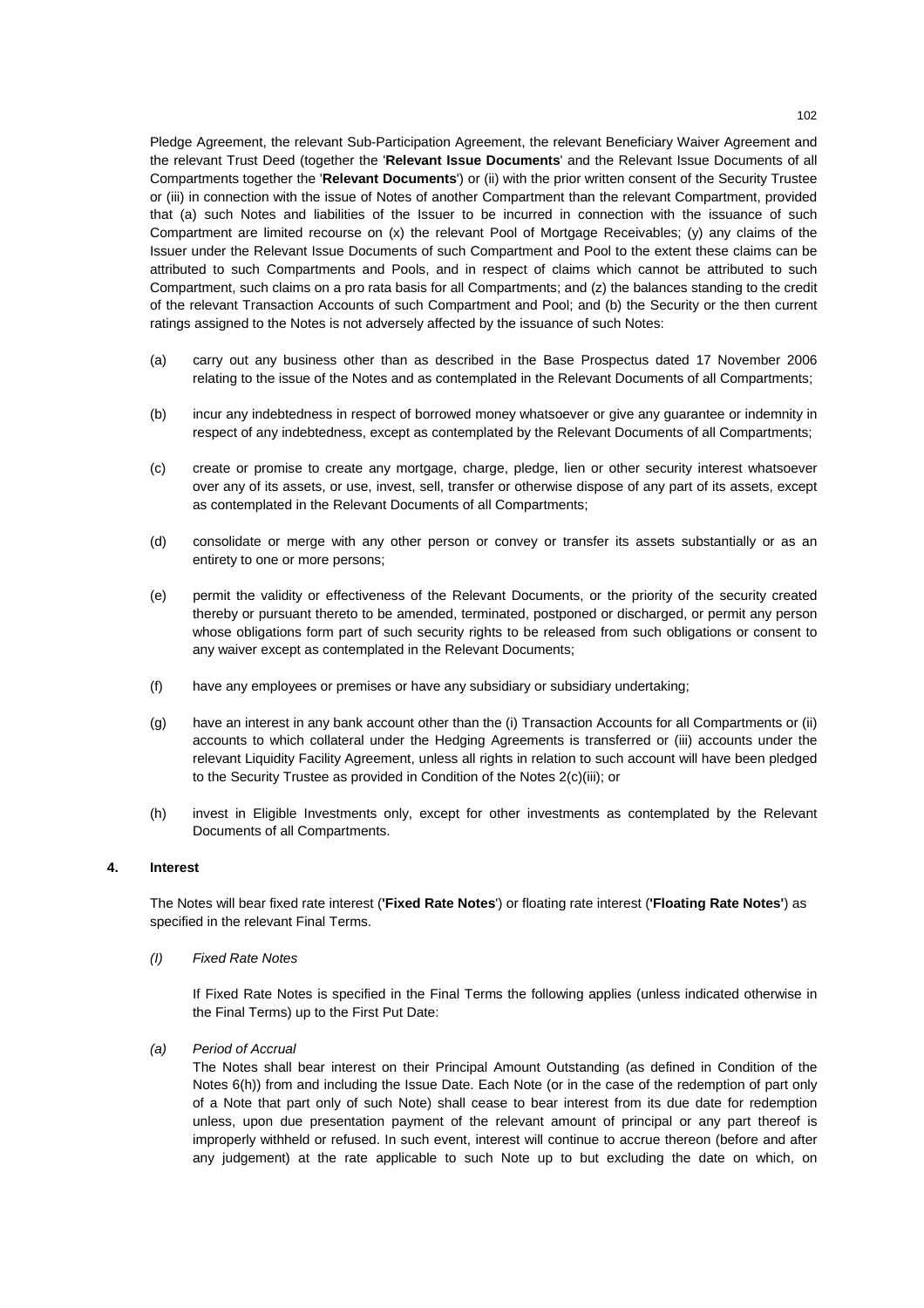presentation of such Note, payment in full of the relevant amount of principal is made or (if earlier) the seventh day after notice is duly given by the Principal Paying Agent to the holder thereof (in accordance with Condition of the Notes 13) that upon presentation thereof, such payments will be made, provided that upon such presentation payment is in fact made. Whenever it is necessary to compute an amount of interest in respect of any Note for any period, such interest shall be calculated on the basis of the actual number of days in the Fixed Rate Interest Period (as defined below) concerned divided by a year of 365 days or, in the case of a Fixed Rate Interest Period falling in a leap year, 366 days.

# *(b) Fixed Rate Interest Periods and Accrual Payment Dates*

Up to (but excluding) the First Put Date interest on the Notes shall be payable by reference to successive yearly interest periods (each a '**Fixed Rate Interest Period**') and will be payable per annum in arrear in euros in respect of the days specified in the Final Terms (or, if such day is not a Business Day the next succeeding Business Day) in each year (each such day being an '**Annual Payment Date**'). Each successive Fixed Rate Interest Period will commence on (and include) the interest period date set out in the Final Terms (the '**Interest Period Date**') and end on (but exclude) the same date in the next succeeding year except for the first Fixed Rate Interest Period, which will commence on (and include) the relevant Issue date and end on (but exclude) the Interest Period Date set out in the Final Terms.

# *(c) Interest up to the First Put Date*

Up to (but excluding) the First Put Date the rate of interest applicable to the Notes will be as stated in the applicable Final Terms.

# *(d) Interest following the First Put Date*

If on the First Put Date the Put Option Notes of any Class have not been redeemed in full, a floating rate of interest will be applicable to each Class of Notes equal to the sum of Euribor for three months deposits, payable by reference to Floating Rate Interest Periods on each succeeding relevant Quarterly Payment Date, increased with the relevant Extension Margin as calculated in accordance with Condition of the Notes 4(ll).

# *(II) Floating Rate Notes*

If Floating Rate Notes is specified in the Final Terms and, in the case of Fixed Rate Notes, from the First Put Date, the following applies (unless indicated otherwise in the Final Terms and in respect of Fixed Rate Notes excluding items 4(II)(a), (b) and (c)):

# *(a) Period of Accrual*

 The Notes shall bear interest on their Principal Amount Outstanding (as defined in Condition of the Notes 6(h)) from and including the Issue Date. Each Note (or in the case of the redemption of part only of a Note that part only of such Note) shall cease to bear interest from its due date for redemption unless, upon due presentation payment of the relevant amount of principal or any part thereof is improperly withheld or refused. In such event, interest will continue to accrue thereon (before and after any judgement) at the rate applicable to such Note up to but excluding the date on which, on presentation of such Note, payment in full of the relevant amount of principal is made or (if earlier) the seventh day after notice is duly given by the Principal Paying Agent to the holder thereof (in accordance with Condition of the Notes 13) that upon presentation thereof, such payments will be made, provided that upon such presentation payment is in fact made. Whenever it is necessary to compute an amount of interest in respect of any Note for any period, such interest shall be calculated on the basis of the actual number of days in the Floating Rate Interest Period (as defined below) concerned divided by a year of 360 days.

#### *(b) Floating Rate Interest Periods and Quarterly Payment Dates*

 Interest on the Notes shall be payable by reference to successive interest periods (each a '**Floating Rate Interest Period**'). Each successive Floating Rate Interest Period will commence on (and include) a relevant Quarterly Payment Date and end on (but exclude) the next succeeding relevant Quarterly Payment Date, except for the first Floating Rate Interest Period, which will commence on (and include) the Issue Date and end on (but exclude) the first Quarterly Payment Date as set out in the Final Terms.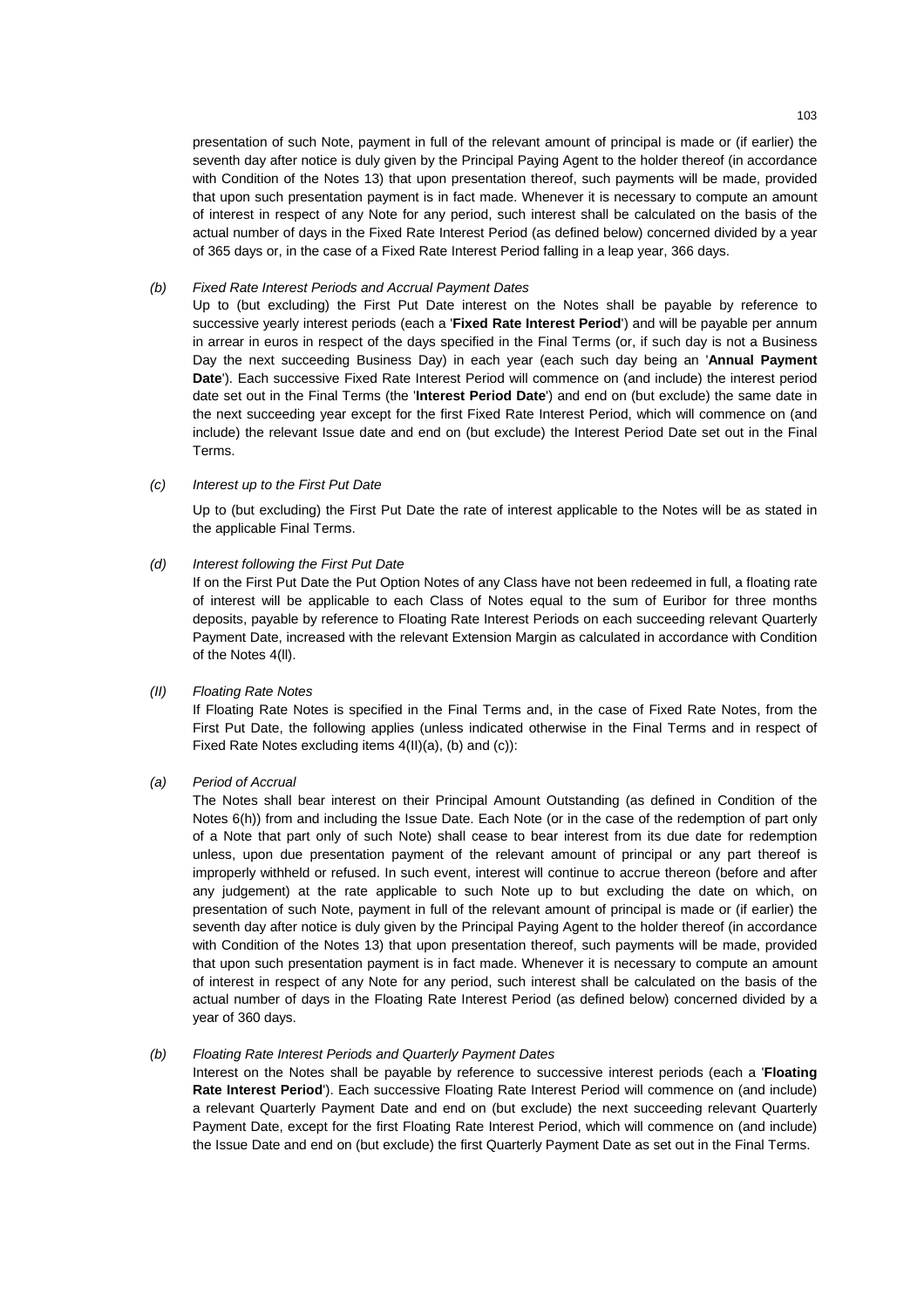A '**Business Day**' means a day on which banks are open for business in Amsterdam, Dublin and London unless set out otherwise in the Final Terms, provided that such day is also a day on which the Trans-European Automated Real-Time Gross Settlement Express Transfer System ('**TARGET System**') or any successor thereto is operating credit or transfer instructions in respect of payments in euro.

 Interest on each of the Notes will be payable quarterly in arrear in euros, in respect of the Principal Amount Outstanding of each Class of Notes on the 25th day of the months indicated in the Final Terms or, if such day is not a Business Day, the next succeeding Business Day, unless such Business Day falls in the next succeeding calendar month in which event interest on the Notes will be payable on the Business Day immediately preceding such day, in each year (each such day being a '**Quarterly Payment Date**').

# *(c) Interest on the Notes up to (but excluding) the First Put Date*

 Up to (but excluding) the First Put Date, interest on the Notes for each Floating Rate Interest Period will accrue at a rate equal to the sum of the Euro Interbank Offered Rate ('**Euribor**') for three months deposits (or, in respect of the first Floating Rate Interest Period, the rate which represents the linear interpolation of Euribor for the relevant months deposits in euro, rounded, if necessary, to the 5th decimal place with 0.00005, being rounded upwards) plus a margin as specified in the applicable Final Terms.

# *(d) Interest on the Notes following the First Put Date*

If on the First Put Date (as specified in the relevant Final Terms) the Put Option Notes have not been redeemed in full, the rate of interest applicable to the relevant Notes will be equal to the sum of Euribor for three months deposits, payable by reference to Floating Rate Interest Periods on each Quarterly Payment Date, increased with the relevant Extension Margin unless specified otherwise in the Final Terms.

# *(e) Determination of Extension Margins*

The Extension Margin Agent shall determine the margins applicable to each Class of Notes as of the First Put Date at least 62 days prior to the First Put Date (the '**Extension Margins**'). The Extension Margin Agent shall determine the Extension Margins as follows. The Extension Margin Agent will select a panel of the top five then leading European securitisation underwriters in recognised league tables showing volume of European Residential Mortgage Backed Securities transactions (excluding for the sake of clarity Residential Mortgage Backed Securities transactions with mortgages originated by these underwriters themselves). Such underwriters are requested by the Extension Margin Agent to give quotes for the Extension Margins based on the following assumptions:

- (a) no Put Option Noteholder exercises its Put Option;
- (b) the Put Option Notes will have a remaining assumed average life (on a 30/360 basis) based on a conditional prepayment rate ('**CPR**') as specified in the applicable Final Terms applied to the then outstanding Mortgage Receivables;
- (c) the interest rate applicable to a Mortgage Loan will not change on an interest reset date;
- (d) the Mortgage Receivables are not prepaid on an interest reset date (other than what is effected by the assumed CPR);
- (e) there are no delinquencies and no defaults of Mortgage Loans to which the Mortgage Receivables relate and no such delinquencies or defaults will occur;
- (f) the Conditions of the Notes remain the same;
- (g) there will be no Further Advances and/or repurchases of the Mortgage Receivables by any of the Sellers;
- (h) the Clean-Up Call Option will be exercised; and
- (i) the then current ratings assigned to the Put Option Notes will be confirmed on the First Put Date by each Rating Agency which has assigned a rating to such Put Option Notes.

The Extension Margins will be equal to the arithmetic mean (rounded, if necessary, to the nearest basis point) of such five quotations of such underwriters as determined by the Extension Margin Agent. The Extension Margins shall be notified to the Noteholders on the 60th day prior to the First Put Date in accordance with Condition of the Notes 6(e)(iv)(b).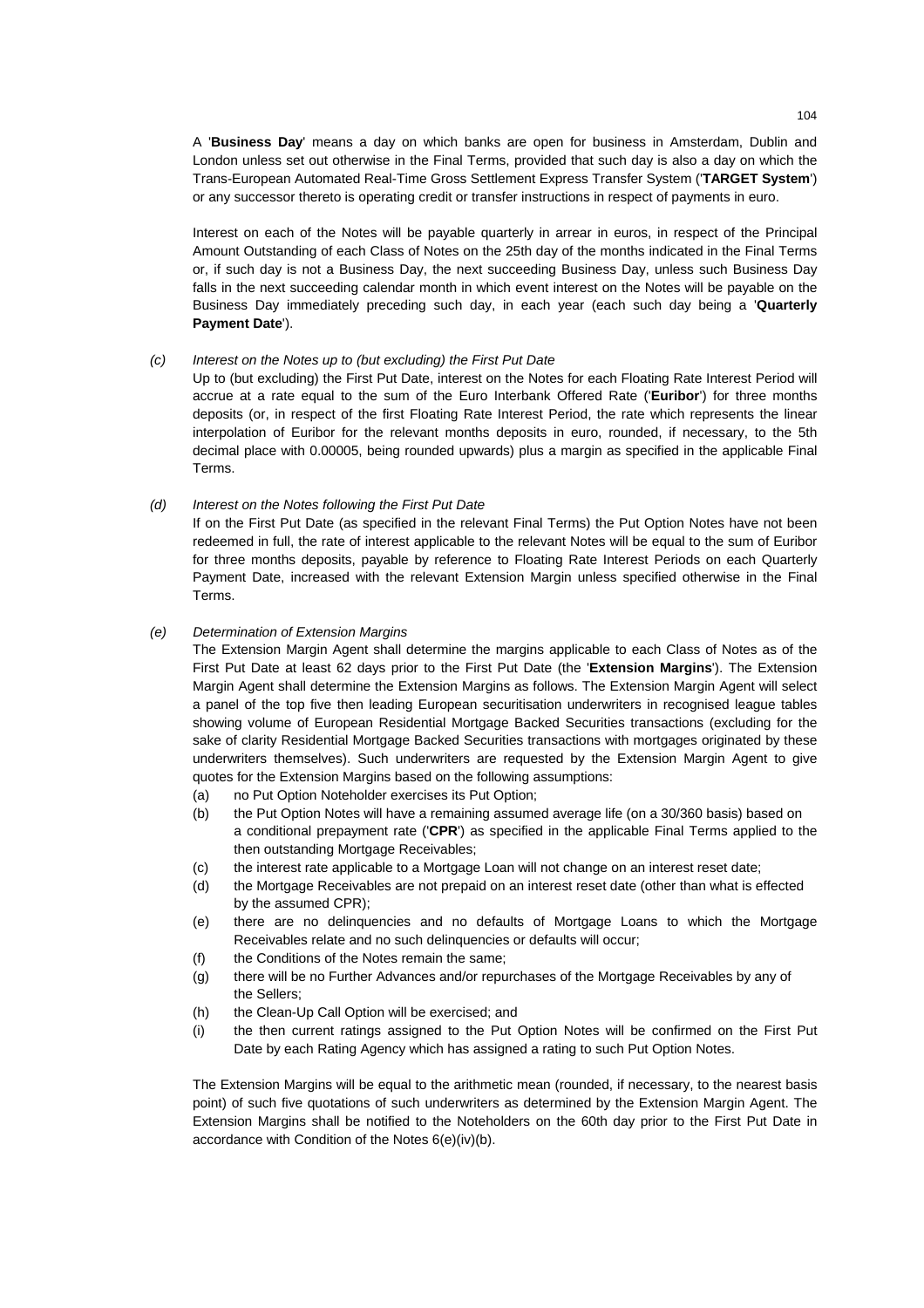After the determination of the Extension Margins applicable as of the First Put Date the Extension Margins will not be changed.

# *(f) Euribor*

For the purpose of Conditions of the Notes 4 I (c) and 4 II (c) and (d) hereof Euribor will be determined as follows:

- (i) the Reference Agent will obtain for each Floating Rate Interest Period the rate equal to the sum of Euribor for three months deposits in EUR (or, in respect of the first Floating Rate Interest Period, the rate which represents the linear interpolation of Euribor for the relevant months deposits in EUR, rounded, if necessary, to the 5th decimal place with 0.00005 being rounded upwards). The Reference Agent shall use the Euribor rate as determined and published jointly by the European Banking Federation and ACI – The Financial Market Association and which appears for information purposes on the Telerate Page 248 (or, if not available, any other display page on any screen service maintained by any registered information vendor (including, without limitation, the Reuters Monitor Money Rate Service, the Dow Jones Telerate Service and the Bloomberg Service) for the display of the Euribor rate selected by the Reference Agent) as at or about 11.00 a.m. (Central European time) on the day that is two Business Days preceding the first day of each Floating Rate Interest Period (each an '**Interest Determination Date**'); or
- (ii) if, on the relevant Interest Determination Date, such Euribor rate is not determined and published jointly by the European Banking Association and ACI - The Financial Market Association, or if it is not otherwise reasonably practicable to calculate the rate under (i) above, the Reference Agent will:
	- (a) request the principal Euro-zone office of each of four major banks in the Euro-zone interbank market (the '**Reference Banks**') to provide a quotation for the rate at which three months EUR deposits are offered by it in the Euro-zone interbank market at approximately 11.00 a.m. (Central European time) on the relevant Interest Determination Date to prime banks in the Euro-zone interbank market in an amount that is representative for a single transaction at that time; and determine the arithmetic mean (rounded, if necessary, to the fifth decimal place with 0.000005 being rounded upwards) of such quotation as is provided; or
	- (b) if fewer than two such quotations are provided as requested, the Reference Agent will determine the arithmetic mean (rounded, if necessary, to the fifth decimal place with 0.000005 being rounded upwards) of the rates quoted by major banks, of which there will be at least two in number, in the Euro-zone, selected by the Reference Agent, at approximately 11.00 a.m. (Central European time) on the relevant Interest Determination Date for three months deposits to leading Euro-zone banks in an amount that is representative for a single transaction in that market at that time,

and Euribor for such Floating Rate Interest Period shall be the rate per annum equal to the Eurointerbank offered rate for EUR deposits as determined in accordance with this paragraph (f), provided that if the Reference Agent is unable to determine Euribor in accordance with the above provisions in relation to any Floating Rate Interest Period, Euribor applicable to the relevant Class of Notes during such Floating Rate Interest Period will be Euribor last determined in relation thereto.

# *(g) Determination of Floating Rate of Interest and Calculation of the Floating Interest Amount*

The Reference Agent will, as soon as practicable after 11.00 a.m. (Central European Time) on each relevant Interest Determination Date, determine the floating rates of interest referred to in paragraphs 4 I (d) and 4 II (c) and (d) above for each relevant Class of Notes (the '**Floating Rate of Interest**') and calculate the amount of interest payable on this Class of Notes for the following Floating Rate Interest Period (the '**Floating Interest Amount**') by applying the relevant Floating Rate of Interest to the Principal Amount Outstanding of the relevant Class of Notes. The determination of the relevant Floating Rate of Interest and the Floating Interest Amount by the Reference Agent shall (in the absence of manifest error) be final and binding on all parties.

# *(h) Notification of the Floating Rate of Interest and the Floating Interest Amount*

The Reference Agent will cause the relevant Floating Rate of Interest and the relevant Floating Interest Amount and the Quarterly Payment Date applicable to each relevant Class of Notes to be notified to the Issuer, the Security Trustee, the Principal Paying Agent, the Issuer Administrator, the ISE and the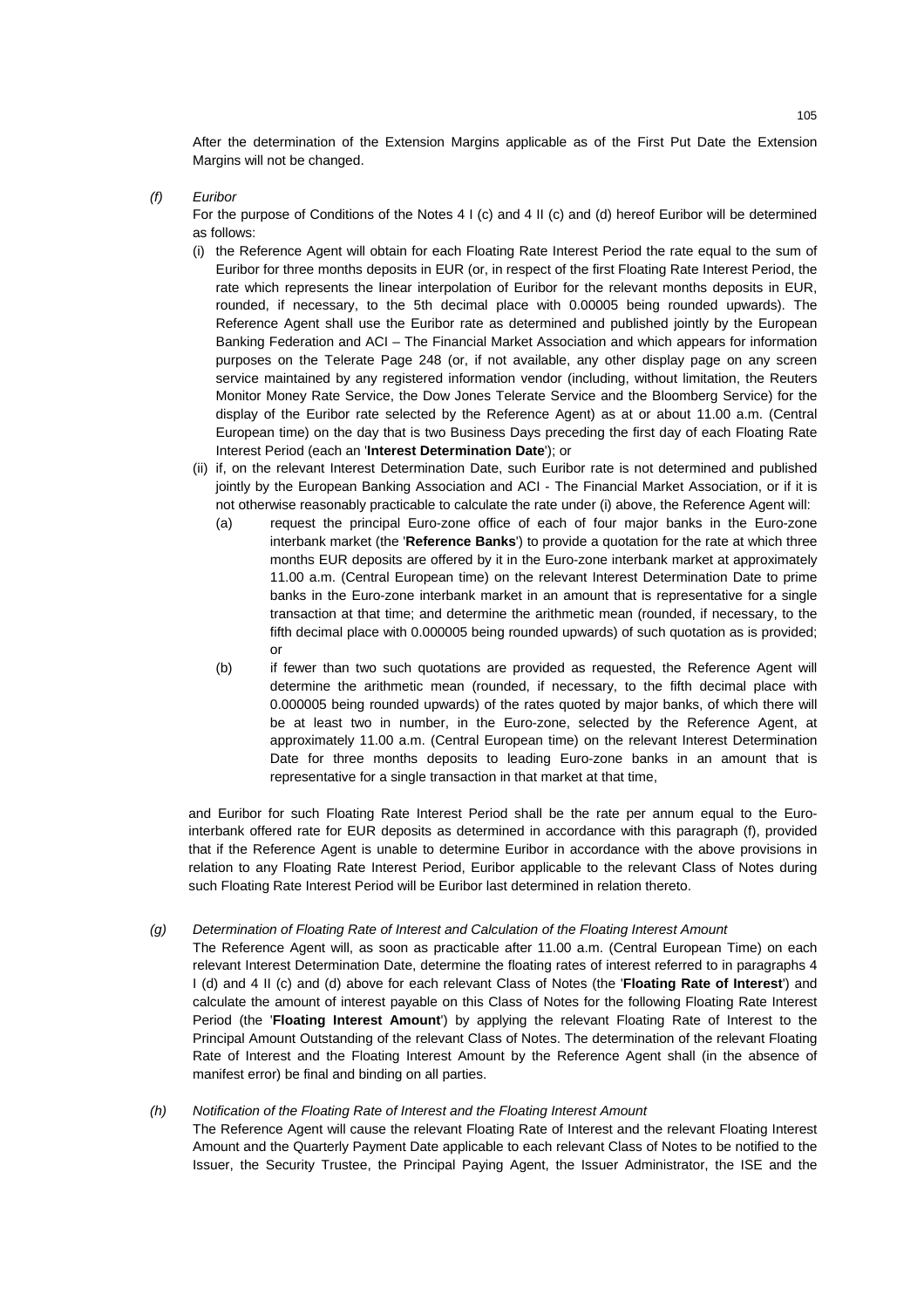Company Announcements Office of the ISE. The Floating Interest Amount and Quarterly Payment Date so published may subsequently be amended (or appropriate alternative arrangements made by way of adjustment) without notice in the event of an extension or shortening of the Floating Rate Interest Period.

# *(i) Determination or Calculation by Security Trustee*

If the Reference Agent at any time for any reason does not determine the relevant Floating Rate of Interest or fails to calculate the relevant Floating Interest Amount in accordance with paragraph (g) above, the Security Trustee shall determine the relevant Floating Rate of Interest at such rate as, in its absolute discretion (having such regard as it shall think fit to the procedure described in paragraph (f) above), it shall deem fair and reasonable under the circumstances, or, as the case may be, the Security Trustee shall calculate the Floating Interest Amount in accordance with paragraph (g) above, and each such determination or calculation will be final and binding on all parties.

# *(j) Reference Banks and Reference Agent*

The Issuer will procure that, as long as any of the Notes remains outstanding, there will at all times be four Reference Banks and a Reference Agent. The Issuer has, subject to prior written consent of the Security Trustee, the right to terminate the appointment of the Reference Agent or of any Reference Bank by giving at least 90 days' notice in writing to that effect. Notice of any such termination will be given to the holders of the relevant Class of Notes in accordance with Condition of the Notes 13 hereof. If any person will be unable or unwilling to continue to act as a Reference Bank or the Reference Agent (as the case may be) or if the appointment of any Reference Bank or the Reference Agent will be terminated, the Issuer will, with the prior written consent of the Security Trustee, appoint a successor Reference Bank or Reference Agent (as the case may be) to act in its place, provided that neither the resignation nor removal of the Reference Agent shall take effect until a successor approved in writing by the Security Trustee has been appointed.

# **5. Payment**

- (a) Payment of principal and interest in respect of the Notes will be made upon presentation of the Note and against surrender of the relevant Coupon appertaining thereto, at any specified office of any of the Paying Agents in cash or by transfer to a euro account maintained by the payee with a bank in the Netherlands, as the holder may specify or in euro to the relevant Paying Agent for the credit of the respective accounts of the Noteholders through Euroclear Netherlands, if applicable. All such payments are subject to any fiscal or other laws and regulations applicable in the place of payment.
- (b) At the Final Maturity Date (as defined in Condition of the Notes 6), or such earlier date the Notes become due and payable, the Notes should be presented for payment together with all unmatured Coupons appertaining thereto, failing which the full amount of any such missing unmatured Coupons (or, in the case of payment not being made in full, that proportion of the full amount of such missing unmatured Coupons which the sum of principal so paid bears to the total amount of principal due) will be deducted from the sum due for payment. Each amount so deducted will be paid in the manner mentioned above against surrender of the relevant missing Coupon at any time before the expiry of five years following the due date for payment of such principal (whether or not such Coupons would have become unenforceable pursuant to Condition of the Notes 8).
- (c) If the relevant Quarterly Payment Date or Annual Payment Date is not a day on which banks are open for business in the place of presentation of the relevant Note or Coupon ('**Local Business Day**'), the holder thereof shall not be entitled to payment until the next following such day, or to any interest or other payment in respect of such delay, provided that in the case of payment by transfer to an euro account as referred to above, the Paying Agent shall not be obliged to credit such account until the Local Business Day immediately following the day on which banks are open for business in the Netherlands. The name of each of the Paying Agents and of its offices are set out below.
- (d) The Issuer reserves the right at any time to vary or terminate the appointment of any of the Paying Agents and to appoint additional or other paying agents provided that no paying agent located in the United States of America will be appointed and that the Issuer will at all times maintain a paying agent having a specified office in the European Union which, if the Notes are listed on the Irish Stock Exchange ('**ISE**') shall be located in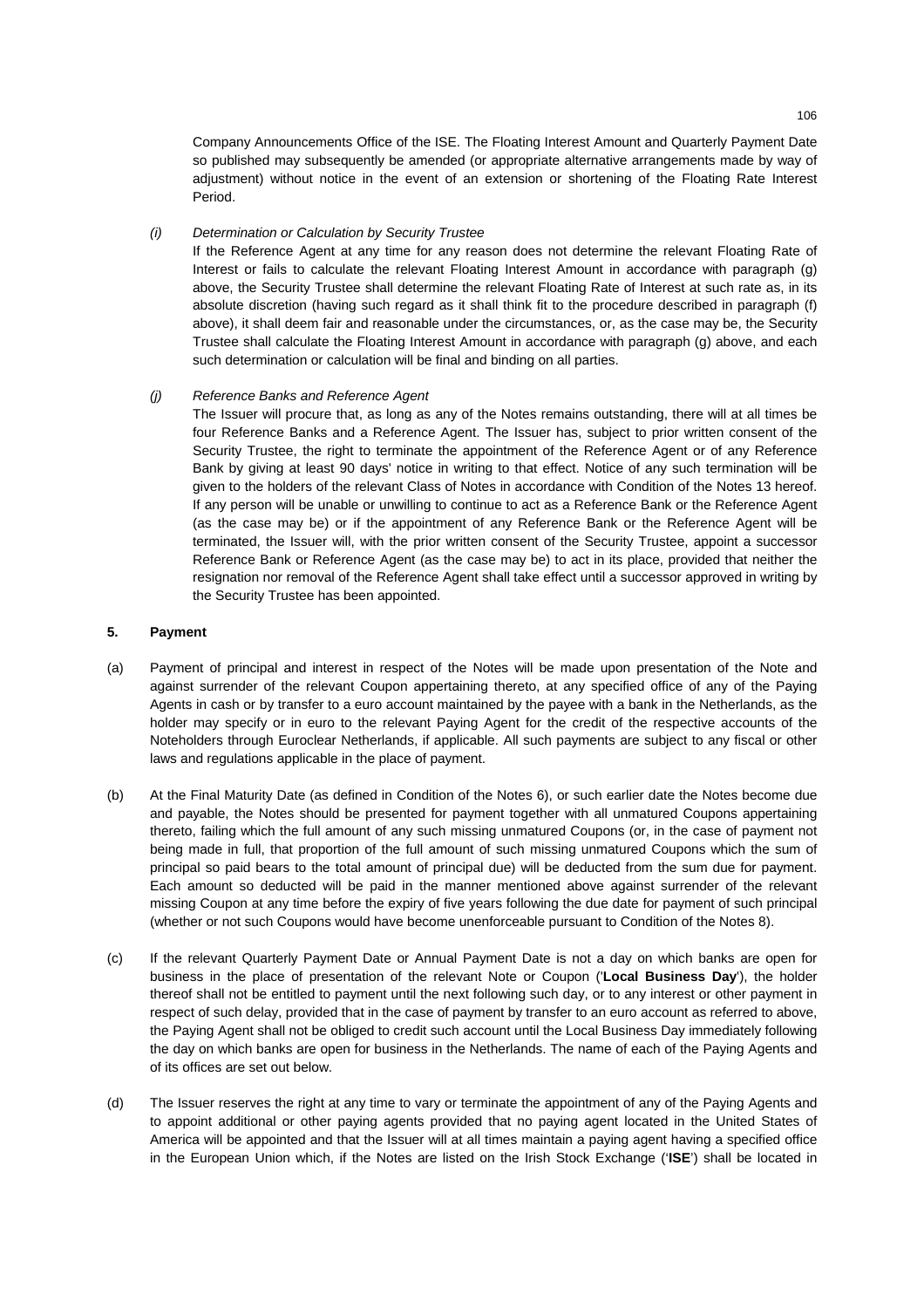Ireland. Notice of any termination or appointment of a Paying Agent and of any changes in the specified offices of such Paying Agent will be given to the Noteholders in accordance with Condition of the Notes 13.

# **6. Redemption and purchase**

# *(a) Final redemption*

Unless previously redeemed as provided below, the Issuer will redeem the Notes of a Compartment at their respective Principal Amount Outstanding on the final maturity date specified in the applicable Final Terms (the '**Final Maturity Date**'), but in respect of the Mezzanine Class B Notes, the Junior Class C Notes, the Subordinated Class D Notes and the Subordinated Class E Notes subject to Condition of the Notes 9(b) hereof.

# *(b) Mandatory redemption of the Put Option Notes*

- (I) Unless specified otherwise in the Final Terms, the Issuer will apply in respect of the Put Option Notes, as of the Quarterly Payment Date specified in the relevant Final Terms and on each Quarterly Payment Date thereafter, up to the Quarterly Payment Date prior to the Target Amortisation Date specified in the Final Terms and on or after such Target Amortisation Date in case a Target Amortisation Event has occurred which is not cured prior to such Quarterly Payment Date, the Notes Redemption Available Amount to redeem in whole or in part the Put Option Notes until fully redeemed in the following order:
- (a) *first*, *pro rata* and *pari passu* the Senior Class A Notes, until fully redeemed, or, in case this Class of Notes is divided in two or more tranches, on a sequential basis starting with the Senior Class A1 Notes, until all tranches of the Senior Class A Notes have been fully redeemed, and thereafter
- (b) *second*, *pro rata* and *pari passu,* the Mezzanine Class B Notes except if such Class of Notes is the Supporting Class of Notes, until fully redeemed or, in case this Class of Notes is divided in two or more tranches, on a sequential basis starting with the Mezzanine Class B1 Notes, until all tranches of the Mezzanine Class B Notes have been fully redeemed, and thereafter
- (c) *third*, *pro rata* and *pari passu*, the Junior Class C Notes except if such Class of Notes is the Supporting Class of Notes, until fully redeemed or, in case this Class of Notes is divided in two or more tranches, on a sequential basis starting with the Junior Class C1 Notes, until all tranches of the Junior Class C Notes have been fully redeemed, and thereafter
- (d) *fourth*, *pro rata* and *pari passu*, the Subordinated Class D Notes except if such Class of Notes is the Supporting Class of Notes, until fully redeemed, or, in case this Class of Notes is divided in two or more tranches, on a sequential basis starting with the Subordinated Class D1 Notes, until all tranches of the Subordinated Class D Notes have been fully redeemed, and

on or after the Target Amortisation Date specified in the Final Terms, unless a Target Amortisation Event has occurred which is not cured prior to such Quarterly Payment Date in the following order:

- (a) *first*, *pro rata* and *pari passu*, the Senior Class A Notes by applying the Class A Notes Redemption Available Amount or, in case this Class of Notes is divided in two or more tranches, on a sequential basis starting with the Senior Class A1 Notes, until all tranches of the Senior Class A Notes have been fully redeemed;
- (b) *second*, *pro rata* and *pari passu*, the Mezzanine Class B Notes except if such Class of Notes is the Supporting Class of Notes by applying the Class B Notes Redemption Available Amount or, in case this Class of Notes is divided in two or more tranches, on a sequential basis starting with the Mezzanine Class B1 Notes, until all tranches of the Mezzanine Class B Notes have been fully redeemed;
- (c) *third*, *pro rata* and *pari passu*, the Junior Class C Notes except if such Class of Notes is the Supporting Class of Notes by applying the Class C Notes Redemption Available Amount or, in case this Class of Notes is divided in two or more tranches, on a sequential basis starting with the Junior Class C1 Notes, until all tranches of the Junior Class C Notes have been fully redeemed; and
- (d) *fourth*, *pro rata* and *pari passu*, the Subordinated Class D Notes except if such Class of Notes is the Supporting Class of Notes by applying the Class D Notes Redemption Available Amount or, in case this Class of Notes is divided in two or more tranches, on a sequential basis starting with the Subordinated Class D1 Notes, until all tranches of the Subordinated Class D Notes have been fully redeemed.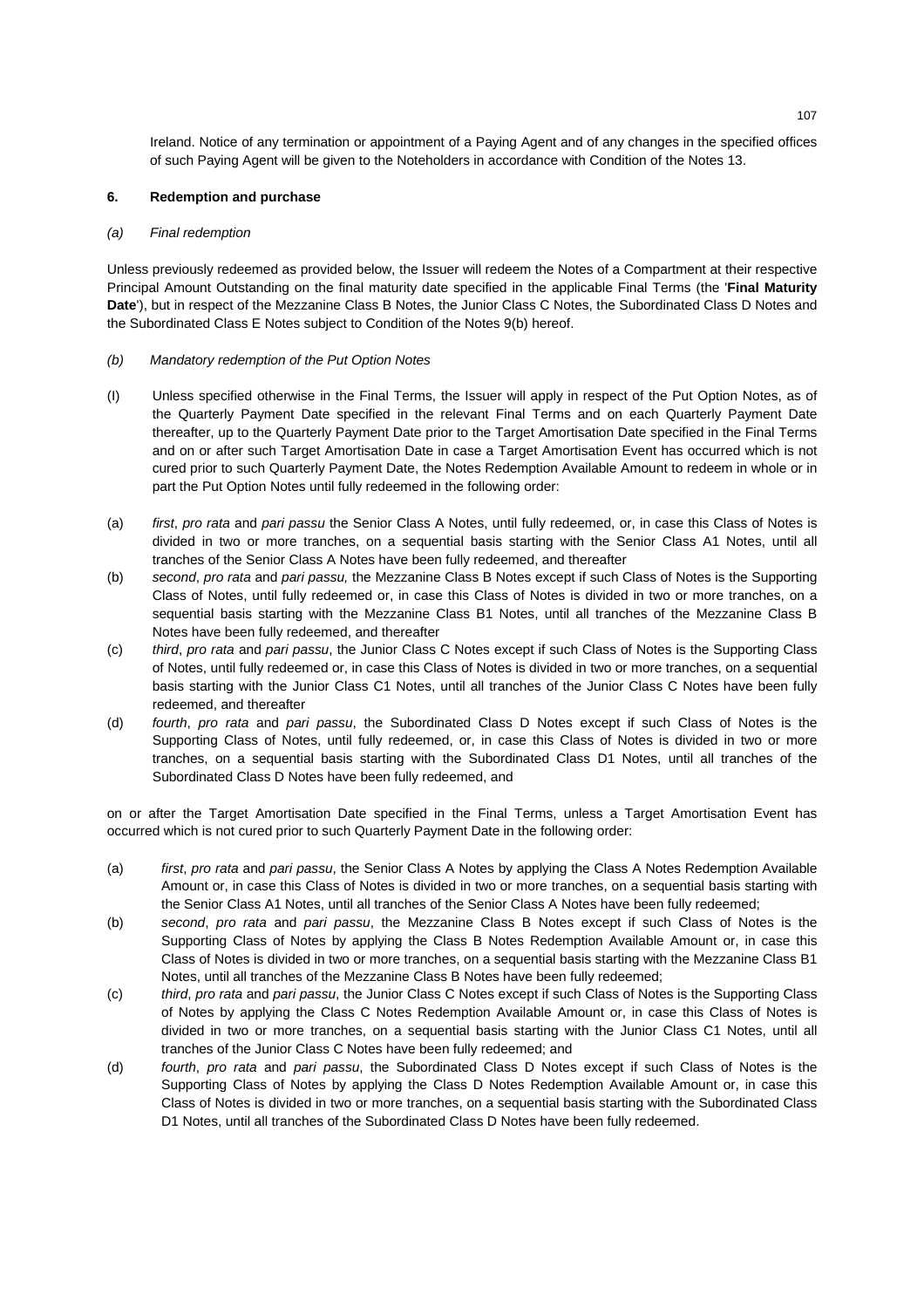- (II) If specified in the Final Terms that Condition of the Notes 6(b)(I) is not applicable, but mandatory redemption of the Put Option Notes is applicable, the Put Option Notes shall be subject to mandatory redemption as specified in the applicable Final Terms.
- *(c) Determination of Principal Redemption Amount and Principal Amount Outstanding* 
	- (i) On each Quarterly Calculation Date, the Issuer shall determine (or cause the Issuer Administrator to determine) (a) the Principal Redemption Amount and (b) the Principal Amount Outstanding of the relevant Notes on the first day of the following Floating Rate Interest Period. Each determination by or on behalf of the Issuer of any Principal Redemption Amount or the Principal Amount Outstanding of a Note shall in each case (in the absence of manifest error) be final and binding on all persons.
	- (ii) The Issuer will cause each determination of a Principal Redemption Amount and Principal Amount Outstanding of Notes to be notified forthwith to the Security Trustee, the Principal Paying Agent, the Reference Agent, Euroclear, Clearstream, Luxembourg and to the Noteholders in accordance with Condition of the Notes 13. If no Principal Redemption Amount is due to be made on the Notes on any applicable Quarterly Payment Date a notice to this effect will be given to the Noteholders in accordance with Condition of the Notes 13.
	- (iii) If the Issuer does not at any time for any reason determine (or cause the Issuer Administrator to determine) the Principal Redemption Amount or the Principal Amount Outstanding of a Note, such Principal Redemption Amount or such Principal Amount Outstanding shall be determined by the Security Trustee in accordance with this paragraph (c) and paragraph (b) above (but based upon the information in its possession as to the Notes Redemption Available Amount each such determination or calculation shall be deemed to have been made by the Issuer).
- *(d) Redemption of the Put Option Notes at the option of Put Option Noteholders* 
	- (i) Unless specified in the Final Terms otherwise, each Put Option Noteholder has the option (a '**Put Option**') to offer any or all relevant Put Option Notes held by it to the Issuer for redemption on the Quarterly Payment Date as specified in the applicable Final Terms (the '**First Put Date**') and each Quarterly Payment Date thereafter (each a '**Put Date**') in accordance with the following provisions of this Condition of the Notes 6(d);
	- (ii) If a Put Option Noteholder exercises the Put Option in respect of Put Option Notes held by it then the Issuer will be obliged, subject to Condition of the Notes 9, to redeem such Put Option Notes in full, on the relevant Put Date, at their aggregate Principal Amount Outstanding;
	- (iii) To exercise the Put Option, the Put Option Noteholder shall deliver, at the specified office of the Issuer and the Principal Paying Agent at any time during normal business hours of the Issuer within a period of not less than 45 days (unless such 45th day is not a business day, in which case the immediately preceding day) and not more than 60 days prior to the Put Date (the '**Put Notice Period**'), a duly completed and signed notice of exercise in the form obtainable from the Issuer (the '**Put Notice**') in which the Put Option Noteholder must specify a bank account (or, if payment is required to be made by cheque, an address) to which payment is to be made under this Condition of the Notes 6(d) accompanied by the Put Option Note or evidence satisfactory to the Issuer concerned that the relevant Put Option Note will, following delivery of the Put Notice, be held to its order or under its control.
	- (iv) **With respect to the First Put Date** the following is applicable:
		- (a) On or before **the sixtieth day before the First Put Date**, the Issuer shall notify in accordance with Condition of the Notes 13 the Put Option Noteholders of the upcoming First Put Date and that any Put Option Notes in respect of which the Put Option may be exercised will be redeemed in full, subject to Condition of the Notes 9, on the First Put Date and shall notify the Put Option Noteholders of:
			- (A) the right to exercise the Put Option;
			- (B) each Extension Margin;
			- (C) the assumed remaining average life of each Class of Put Option Notes; and
			- (D) the requirement to give a Put Notice no later than by close of business on the forty-fifth day prior to the First Put Date (unless such day is not a business day, in which case the immediately preceding day);
		- (b) On or before **the fifth day before the First Put Date**, the Issuer will notify the Put Option Noteholders which Put Option Notes will be redeemed on the First Put Date, subject to Condition of the Notes 9, the confirmation that the Servicing Advance will be received on the First Put Date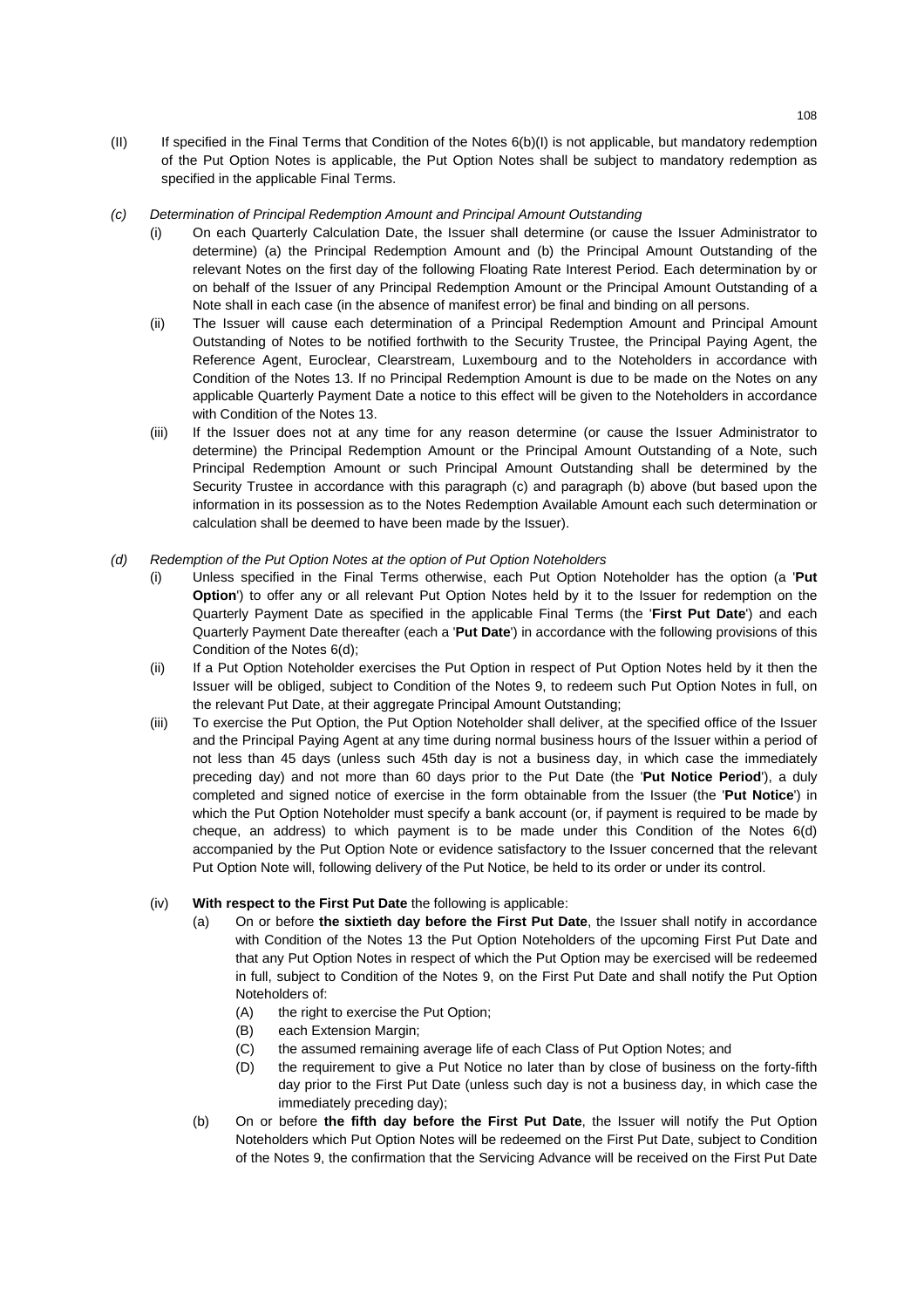and the confirmation of each of the Rating Agencies of the then current ratings assigned to the Put Option Notes as of the First Put Date after taking into account the redemption of the Put Option Notes in respect of which the Put Option has been exercised;

- (c) The Put Option Notes in respect of which the Put Option is not exercised, will not be redeemed on the First Put Date. The Put Option Notes in respect of which the Put Option is exercised will be redeemed in full, subject to Condition of the Notes 9, on the Put Date;
- (d) If any of the Rating Agencies is not able to confirm the then current ratings assigned to the Put Option Notes (as set forth in paragraph (b) of this Condition of the Notes 6(d)(iv)) then all Put Option Notes will be redeemed, subject to Condition of the Notes 9, in full on the First Put Date;

Any Put Notice given by a holder of any Put Option Note shall be irrevocable, except where prior to the First Put Date an Event of Default shall have occurred and be continuing in which event such Put Option Noteholder, at its option, may elect, by giving notice to the Issuer and the Principal Paying Agent, to withdraw the Put Notice given pursuant to this paragraph and instead to declare such Put Option Note forthwith due and payable pursuant to Condition of the Notes 10.

## (v) **With respect to each Put Date after the First Put Date** the following is applicable:

- (a) On or before **the sixtieth day before the relevant Put Date**, the Issuer shall notify the Put Option Noteholders of:
	- (A) the right to exercise the Put Option; and
	- (B) the requirement to give a Put Notice no later than by close of business on the forty-fifth day prior to such Put Date (unless such day is not a business day, in which case the immediately preceding day)
- (b) On or before **the fifth day before the relevant Put Date**, the Issuer will notify the Put Option Noteholders which Put Option Notes will be redeemed on the relevant Put Date, subject to Condition of the Notes 9, the confirmation that the Servicing Advance will be received on such Put Date and the confirmation of each of the Rating Agencies of the then current ratings assigned to the Put Option Notes as of such Put Date after taking into account the redemption of the Put Option Notes in respect of which the Put Option has been exercised;
- (c) The Put Option Notes in respect of which the Put Option is not exercised, will not be redeemed on such Put Date. The Put Option Notes in respect of which the Put Option is exercised will be redeemed in full, subject to Condition of the Notes 9, on the relevant Put Date;
- (d) If any of the Rating Agencies is not able to confirm the then current ratings assigned to the Put Option Notes (as set forth in paragraph (b) of this Condition of the Notes  $6(d)(v)$ ) then all Put Option Notes will be redeemed, subject to Condition of the Notes 9, in full on the relevant Put Date;

Any Put Notice given by a holder of any Put Option Note shall be irrevocable, except where prior to the relevant Put Date an Event of Default shall have occurred and be continuing in which event such Put Option Noteholder, at its option, may elect, by giving notice to the Issuer and the Principal Paying Agent, to withdraw the Put Notice given pursuant to this paragraph and instead to declare such Put Option Note forthwith due and payable pursuant to Condition of the Notes 10.

(vi) In the event that on a Put Date the Issuer has insufficient funds available to redeem the Put Option Notes subject to redemption, the Put Option Notes Redemption Available Amount shall be applied in accordance with Condition of the Notes 6(b). If on a Put Date the Put Option Notes are not redeemed for whatever reason, this will not constitute an Event of Default as described in Condition of the Notes 10. After the relevant Put Date, in case the Put Option Notes are not redeemed in full, payments on the Put Option Notes will be made in accordance with Conditions of the Notes 4, 6 and 9 until the Put Date on which the Issuer receives a Servicing Advance in an amount sufficient to redeem the Put Option Notes which are subject to redemption;

## *(e) Redemption of Supporting Class of Notes*

Provided that no Enforcement Notice has been served in accordance with Condition of the Notes 10, the Issuer will be obliged on the earlier of (a) the Quarterly Payment Date on which the Principal Amount Outstanding of the other Classes of Notes of such Compartment is equal to or below the percentage of the Principal Amount Outstanding of such Classes of Notes of such Compartment on the relevant Issue Date as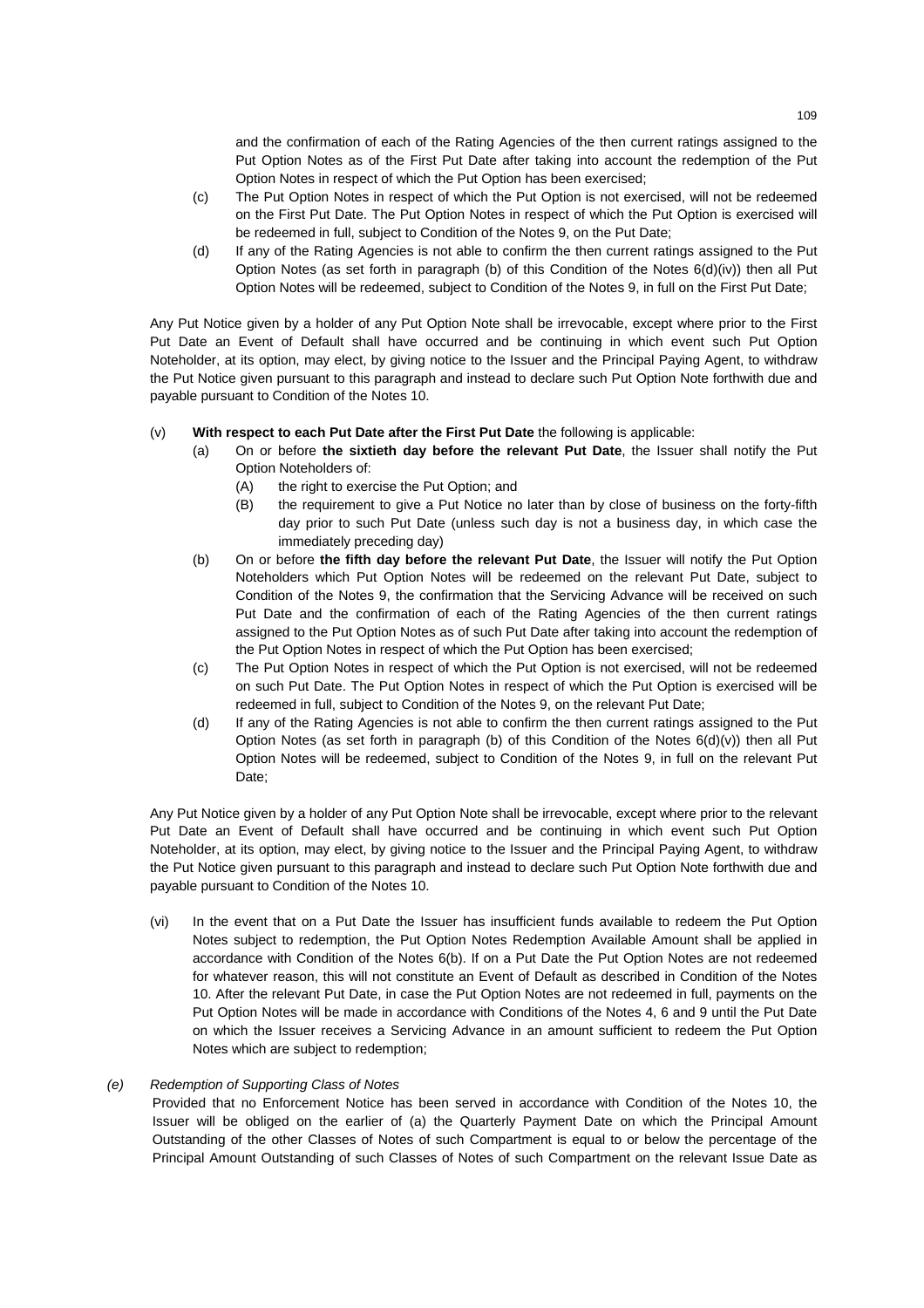specified in the applicable Final Terms (the '**Supporting Class Early Amortisation Percentage**') and (b) the Quarterly Payment Date as specified in the applicable Final Terms and on each Quarterly Payment Date thereafter to apply the Supporting Class Redemption Available Amount to redeem (or partially redeem) on a *pro rata* basis the relevant Supporting Class of Notes until fully redeemed.

## *(f) Clean-Up Call*

In case on any Quarterly Payment Date the aggregate Principal Amount Outstanding of the Put Option Notes of a Compartment (in the case of a Principal Shortfall in respect of any Class of Put Option Notes, less such aggregate Principal Shortfall) is not more than ten (10) per cent. of the aggregate Principal Amount Outstanding of such Put Option Notes on the relevant Issue Date the Issuer will, if so instructed by the MPT Provider, redeem all of the Put Option Notes of such Compartment, in whole but not in part at their Principal Amount Outstanding subject to and in accordance with the Condition of the Notes 9(b). No Class of Put Option Notes may be redeemed under such circumstances unless the other Classes of Put Option Notes of the relevant Compartment (or such of them as are then outstanding) are also redeemed in full at the same time subject to and in accordance with the Condition of the Notes 9(b). The Issuer shall notify the exercise of such option by giving not more than 60 nor less than 30 days' written notice to the Noteholders and the Security Trustee prior to the relevant Quarterly Payment Date.

### (g) *Redemption for tax reasons*

In the event of certain tax changes affecting the Notes, including in the event that the Issuer is or will be obliged to make any withholding or deduction from payments in respect of the Notes (although the Issuer will not have any obligation to pay additional amounts in respect of any such withholding or deduction), which is evidenced by written legal tax advice, the Issuer will, if so directed by GMAC RFC Nederland as Seller and representative of all Sellers, redeem all of the Put Option Notes, in whole but not in part, at their Principal Amount Outstanding together with accrued interest thereon up to but excluding the date of redemption, subject to and in accordance with this Condition of the Notes. No Class of Put Option Notes may be redeemed under such circumstances unless the other Classes of Put Option Notes of the relevant Compartment (or such of them as are then outstanding) are also redeemed in full at the same time. The Issuer shall notify the exercise of such option by giving not more than 60 nor less than 30 days' written notice to the Noteholders and the Security Trustee prior to the relevant Quarterly Payment Date.

### *(h) Definitions*

For the purposes of these Conditions of the Notes the following terms shall have the following meanings:

"**Delinquent Mortgage Receivables**" means (i) Mortgage Receivables under which amounts are due and payable, have remained unpaid for a consecutive period exceeding 90 days or (ii) in respect of Mortgage Receivables which have remained unpaid for less than 90 days and for which an instruction has been given to the civil-law notary to commence foreclosure proceedings.

"**Delinquent Quotient**'' means the sum of the aggregate Outstanding Principal Amount of Mortgage Loans associated with the Mortgage Receivables in arrears for a period exceeding 60 days divided by the aggregate Outstanding Principal Amount of the Mortgage Loans associated with the Mortgage Receivables;

"**Principal Available Amount**" means, prior to the delivery of an Enforcement Notice by the Security Trustee in respect of a Compartment, the sum of the following amounts to the extent these amounts relate to such Compartment and the related Pool, calculated on any Quarterly Calculation Date, as being received or held during the immediately preceding Quarterly Calculation Period:

- (i) as repayment and prepayment in full of principal under the relevant Pool of Mortgage Receivables, from any person (including any Insurance Company), whether by set-off or otherwise, but, for the avoidance of doubt, excluding Prepayment Penalties, if any, less, with respect to each Savings Mortgage Receivable and Life Mortgage Receivable with a Savings Element, the relevant Participation;
- (ii) as Net Foreclosure Proceeds of the relevant Pool, to the extent such proceeds relate to principal less, with respect to each Savings Mortgage Receivable and Life Mortgage Receivable with a Savings Element, the relevant Participation;
- (iii) as amounts received in connection with a repurchase of Mortgage Receivables of the relevant Pool pursuant to the Mortgage Receivables Purchase Agreement and any other amounts received pursuant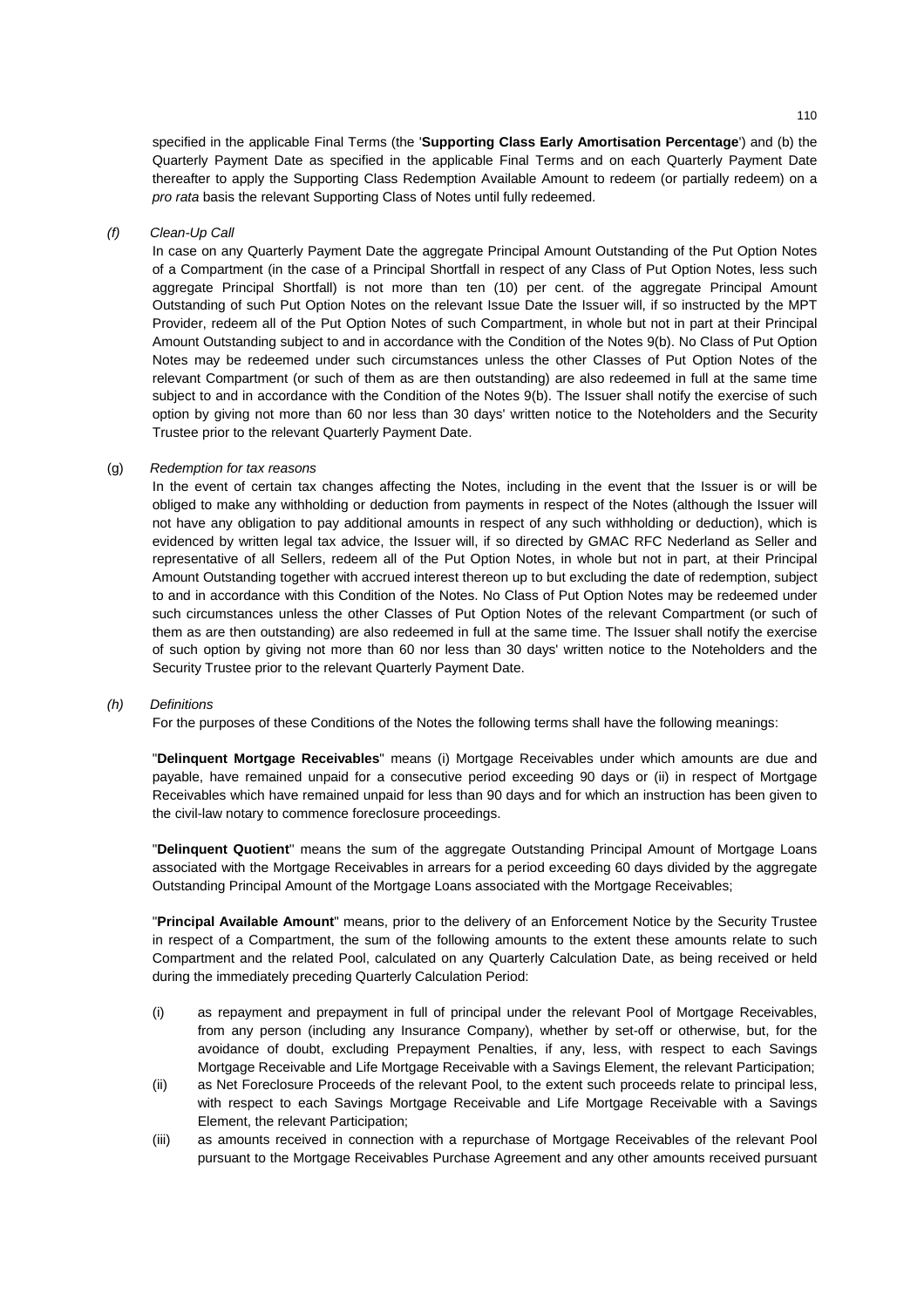to the Mortgage Receivables Purchase Agreement to the extent such amounts relate to the relevant Pool of Mortgage Receivables and to principal less, with respect to each Savings Mortgage Receivable and Life Mortgage Receivable with a Savings Element, the relevant Participation and if such amount cannot be attributed to any Pool, the amount received multiplied by the relevant Pool Fraction;

- (iv) as amounts received in connection with a sale of the relevant Excess Mortgage Receivables pursuant to the relevant Trust Deed and the Issuer Services Agreement to the extent such amounts relate to principal less with respect to each Savings Mortgage Receivable and Life Mortgage Receivable with a Savings Element, the relevant Participation, except in the case of a sale of Excess Mortgage Receivables which is set-off against repayment of the Servicing Advance;
- (v) as amounts of interest received to be credited to the relevant Principal Deficiency Ledger on the immediately succeeding Quarterly Payment Date or Annual Payment Date;
- (vi) as Monthly Participation Increase pursuant to the relevant Sub-Participation Agreement;
- (vii) as partial prepayment in respect of the relevant Mortgage Receivables from any person, whether by set-off or otherwise, but, for the avoidance of doubt, excluding Prepayment Penalties;
- (viii) during the Pre-funding Period, an amount equal to the positive difference between the initial purchase price of New Mortgage Receivables and the Principal Available Amount (less this item) and upon expiry of the Pre-funding Period the balance standing to the credit of the relevant Pre-funded Account;
- (ix) as amounts received on the relevant Collection Accounts from the credit of the relevant Construction Account in accordance with the Mortgage Receivables Purchase Agreement;
- (x) as consideration for the Initial Participation in respect of Further Advance Receivables and New Mortgage Receivables which qualify as Savings Mortgage Receivables or Life Mortgage Receivables with a Savings Element and in case of a switch of any mortgage receivable into a Savings Mortgage Receivables or Life Mortgage Receivables with a Savings Element pursuant to the relevant Sub-Participation Agreement;
- (xi) any part of the Notes Redemption Available Amount calculated on the immediately preceding Quarterly Calculation Date which has not been applied towards redemption of the Put Option Notes on the immediately preceding Quarterly Payment Date; and
- (xii) as amounts received as the Servicing Advance on the relevant Put Date;

"**Notes Redemption Available Amount**" shall mean, on any Quarterly Payment Date, the Principal Available Amount less the initial purchase price of New Mortgage Receivables and/or Further Advance Receivables purchased during the immediate preceding Quarterly Calculation Period or on such Mortgage Payment Date immediately preceding the Quarterly Payment Date;

"**Class A Notes Redemption Available Amount**" means, with respect to any Quarterly Calculation Date, an amount equal to the lesser of:

- (a) the aggregate Principal Amount Outstanding of the Senior Class A Notes;
- (b) the Notes Redemption Available Amount; and
- (c) the positive difference between (i) the aggregate Principal Amount Outstanding of the Senior Class A Notes; and (ii) the aggregate Outstanding Principal Amount of the Mortgage Receivables on the last day of the relevant Quarterly Calculation Period multiplied by the relevant Target Amortisation Percentage in respect of the Senior Class A Notes as specified in the applicable Final Terms.

"**Class B Notes Redemption Available Amount**" means, with respect to any Quarterly Calculation Date, an amount equal to the lesser of:

- (a) the aggregate Principal Amount Outstanding of the Mezzanine Class B Notes;
- (b) the Notes Redemption Available Amount less the Class A Notes Redemption Available Amount; and
- (c) the positive difference between (i) the sum of the aggregate Principal Amount Outstanding of the Senior Class A Notes on the first day of the following Quarterly Calculation Period and the aggregate Principal Amount Outstanding of the Mezzanine Class B Notes; and (ii) the aggregate Outstanding Principal Amount on the last day of the relevant Quarterly Calculation Period multiplied by the relevant Target Amortisation Percentage in respect of the Mezzanine Class B Notes as specified in the applicable Final Terms.

"**Class C Notes Redemption Available Amount**" means, with respect to any Quarterly Calculation Date, an amount equal to the lesser of:

(a) the aggregate Principal Amount Outstanding of the Junior Class C Notes;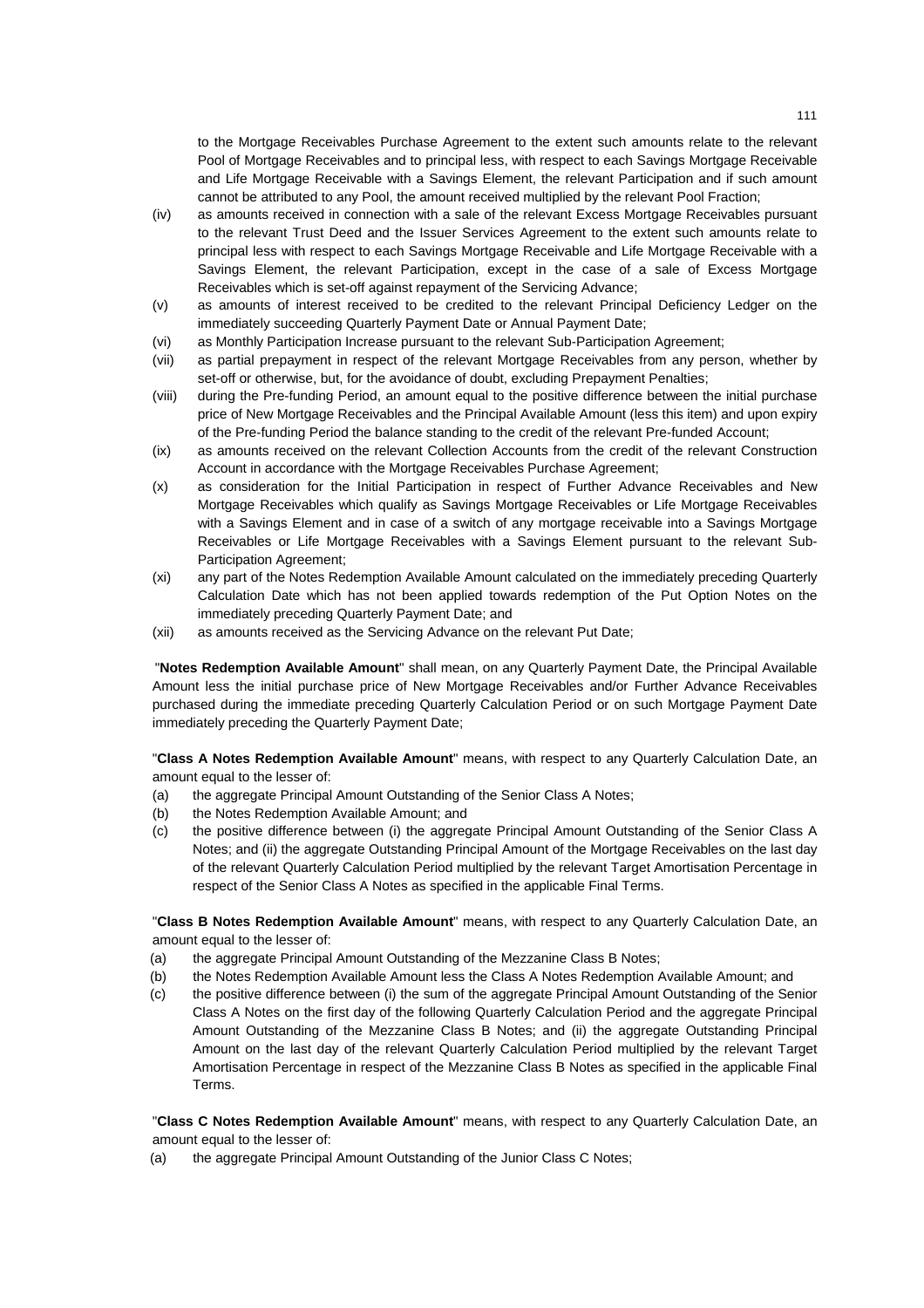- (b) the Notes Redemption Available Amount less the sum of the Class A Notes Redemption Available Amount and the Class B Notes Redemption Available Amount; and
- (c) the positive difference between (i) the sum of the aggregate Principal Amount Outstanding of the Senior Class A Notes and the aggregate Principal Amount Outstanding of the Mezzanine Class B Notes on the first day of the following Quarterly Calculation Period and the aggregate Principal Amount Outstanding of the Junior Class C Notes; and (ii) the aggregate Outstanding Principal Amount on the last day of the relevant Quarterly Calculation Period multiplied by the relevant Target Amortisation Percentage in respect of the Junior Class C Notes as specified in the applicable Final Terms.

"**Class D Notes Redemption Available Amount**" means, with respect to any Quarterly Calculation Date, an amount equal to the lesser of:

- (a) the aggregate Principal Amount Outstanding of the Subordinated Class D Notes;
- (b) the Notes Redemption Available Amount less the sum of the Class A Notes Redemption Available Amount, the Class B Notes Redemption Available Amount and the Class C Notes Redemption Available Amount; and
- (c) the positive difference between (i) the sum of the aggregate Principal Amount Outstanding of the Senior Class A Notes, the aggregate Principal Amount Outstanding of the Mezzanine Class B Notes and the aggregate Principal Amount Outstanding of the Junior Class C Notes on the first day of the following Quarterly Calculation Period and the aggregate Principal Amount Outstanding of the Subordinated Class D Notes; and (ii) the aggregate Outstanding Principal Amount on the last day of the relevant Quarterly Calculation Period multiplied by the relevant Target Amortisation Percentage in respect of the Subordinated Class D Notes as specified in the applicable Final Terms.

"**Class A Principal Redemption Amount**" means the principal amount so redeemable in respect of each Senior Class A Note on the relevant Quarterly Payment Date which shall be equal to the Class A Notes Redemption Available Amount divided by the number of Senior Class A Notes subject to such redemption (rounded down to the nearest EUR), provided always that the Class A Principal Redemption Amount may never exceed the Principal Amount Outstanding of the relevant Senior Class A Note.

"**Class B Principal Redemption Amount**", means the principal amount so redeemable in respect of each Mezzanine Class B Note, unless such Class of Notes is the Supporting Class of Notes, on the relevant Quarterly Payment Date which shall be equal to the Class B Notes Redemption Available Amount divided by the number of Mezzanine Class B Notes subject to such redemption (rounded down to the nearest EUR), provided always that the Class B Principal Redemption Amount may never exceed the Principal Amount Outstanding of the relevant Mezzanine Class B Note.

"**Class C Principal Redemption Amount** means the principal amount so redeemable in respect of each Junior Class C Note, unless such Class of Notes is the Supporting Class of Notes, on the relevant Quarterly Payment Date which shall be equal to the Class C Notes Redemption Available Amount divided by the number of Junior Class C Notes subject to such redemption (rounded down to the nearest EUR), provided always that the Class C Principal Redemption Amount may never exceed the Principal Amount Outstanding of the relevant Junior Class C Note.

"**Class D Principal Redemption Amount**" means the principal amount so redeemable in respect of each Subordinated Class D Note, unless such Class of Notes is the Supporting Class of Notes, on the relevant Quarterly Payment Date which shall be equal to the Subordinated D Notes Redemption Available Amount divided by the number of Subordinated Class D Notes subject to such redemption (rounded down to the nearest EUR), provided always that the Class D Principal Redemption Amount may never exceed the Principal Amount Outstanding of the relevant Subordinated Class D Note.

"**Principal Redemption Amount**" means the principal amount so redeemable (i) in respect of each Note other than the Supporting Class of Notes, on the relevant Quarterly Payment Date which shall be equal to (a) on or after the Target Amortisation Date, unless a Target Amortisation Event has occurred which is not cured any and all of the Class A Principal Redemption Amount, the Class B Principal Redemption Amount, the Class C Principal Redemption Amount and the Class D Principal Redemption Amount and (b) before the Target Amortisation Date (and on or after the Target Amortisation Date in case a Target Amortisation Event has occurred which is not cured) the Notes Redemption Available Amount (as applicable to each Class of Notes,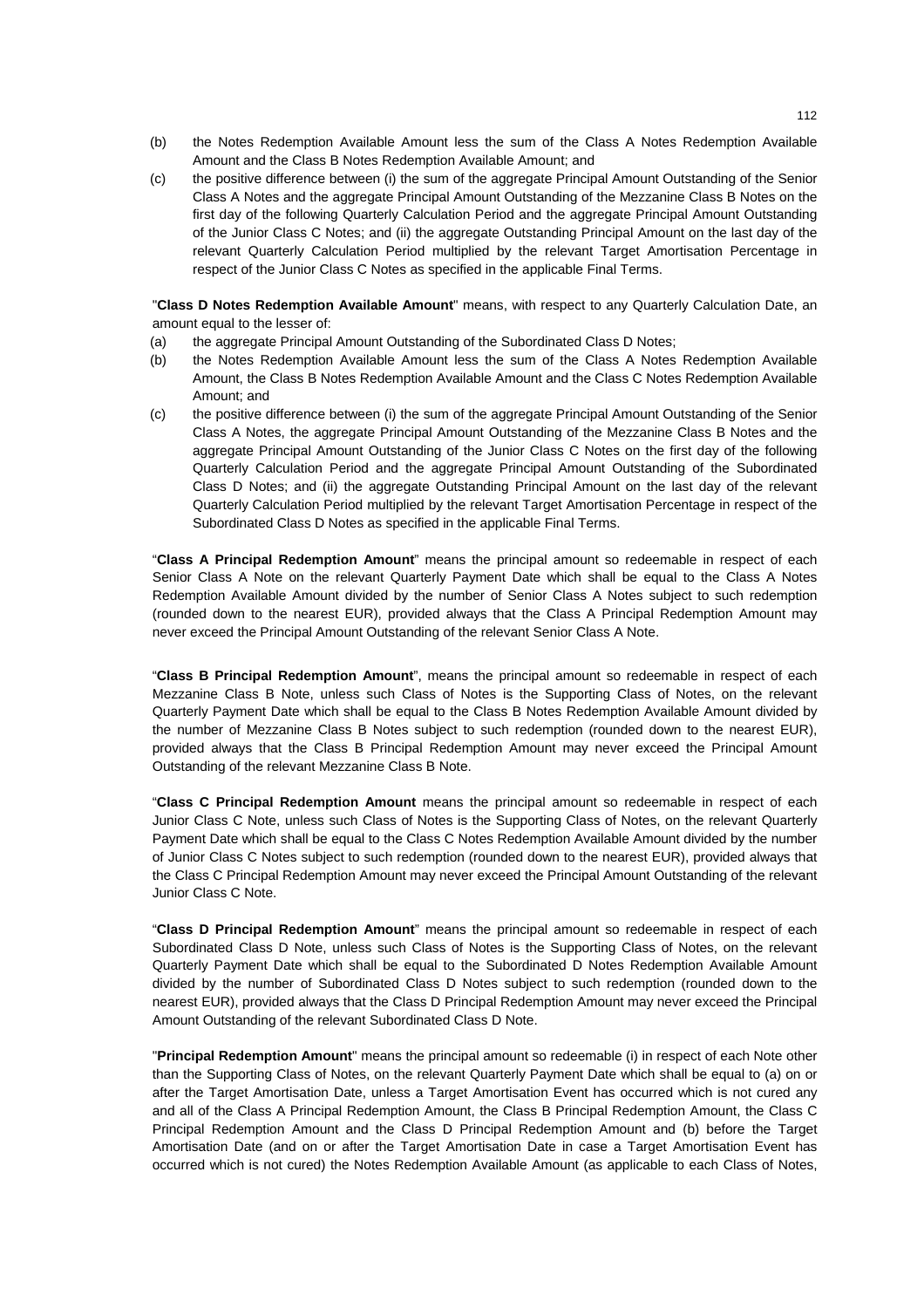other than the Supporting Class of Notes) and (ii) in respect of the Supporting Class of Notes, the Supporting Class Redemption Amount. The Principal Redemption Amount may never exceed the Principal Amount Outstanding of the relevant Note of the relevant Class. Following application of the Principal Redemption Amount to redeem a Note, the Principal Amount Outstanding of such Note shall be reduced accordingly.

"**Mortgage Calculation Period**" means the period commencing on (and including) the first day of each calendar month and ending on (and including) the last day of such calendar month and the first mortgage calculation period will commence on the Portfolio Cut-Off Date and will end on (and include) the last day of the calendar month as specified in the relevant Supplemental Prospectus.

"**Net Foreclosure Proceeds**" means (a) the proceeds of a foreclosure on the mortgage right, (b) the proceeds of foreclosure on any other collateral securing the Mortgage Receivable, (c) the proceeds, if any, of collection of any insurance policies in connection with the Mortgage Receivable, including but not limited to fire insurance and the Insurance Policies, (d) the NHG Guarantee and the proceeds of any other guarantees or sureties and (e) the proceeds of foreclosure on any other assets of the relevant debtor, after deduction of foreclosure costs in respect of such Mortgage Receivable.

"**Participation Fraction**" means, in respect of a Savings Mortgage Receivable and a Life Mortgage Receivable with a Savings Element on any day, an amount equal to the relevant Participation on the first day of the Mortgage Calculation Period divided by the Outstanding Principal Amount of such Savings Mortgage Receivable or Life Mortgage Receivable with a Savings Element on the first day of such Mortgage Calculation Period.

"**Principal Amount Outstanding**" means, on any Quarterly Payment Date of any Note, the principal amount of that Note upon issue less the aggregate amount of all Principal Redemption Amounts in respect of that Note that have become due and payable prior to such Quarterly Payment Date.

"**Quarterly Calculation Date**" means, in relation to a Quarterly Payment Date the third business day prior to such Quarterly Payment Date.

"**Quarterly Calculation Period**" means, in relation to a Quarterly Calculation Date, the three successive Mortgage Calculation Periods immediately preceding such Quarterly Calculation Date except for the first Quarterly Calculation Period which will commence on the Portfolio Cut-Off Date and end on (and include) the last day of the Mortgage Calculation Period immediately preceeding the first Quarterly Payment Date.

"**Supporting Class Redemption Amount**" means the principal amount so redeemable in respect of each Note of the Supporting Class of Notes on the relevant Quarterly Payment Date shall be the relevant Supporting Class Redemption Available Amount, if any, divided by the relevant number of Notes of the Supporting Class of Notes subject to such redemption (rounded down to the nearest EUR).

"**Supporting Class Redemption Available Amount**" means, in respect of a Compartment, the sum of an amount equal to

- (i) until the Quarterly Payment Date specified in the relevant Final Terms on which the Supporting Class of Notes becomes subject to redemption, zero, and
- (ii) on the Quarterly Payment Date referred to under (i) and each Quarterly Payment Date thereafter up to but excluding the First Put Date unless on such Quarterly Payment Date the Principal Available Amount of the Put Option Notes is equal to or below the Supporting Class Early Amortisation Percentage, an amount equal to the positive difference between the balance standing to the credit of the Reserve Account (after payment of items (a) up to and including (n) of the Interest Priority of Payments have been met on such date) and the Reserve Account Target Level on the first day of the immediately succeeding Floating Rate Interest Period, and
- (iii) on each Quarterly Payment Date on which the Principal Available Amount of the Put Option Notes is equal to or below the Supporting Class Early Amortisation Percentage and on the First Put Date and each Put Date thereafter, an amount equal to the sum of (x) the amount of the Notes Interest Available Amount remaining, if any, after items (a) up to and including (n) and items (p) up to and including (v) of the Interest Priority of Payment have been met and (y) the positive difference between the balance standing to the credit of the Reserve Account (after items (a) up to and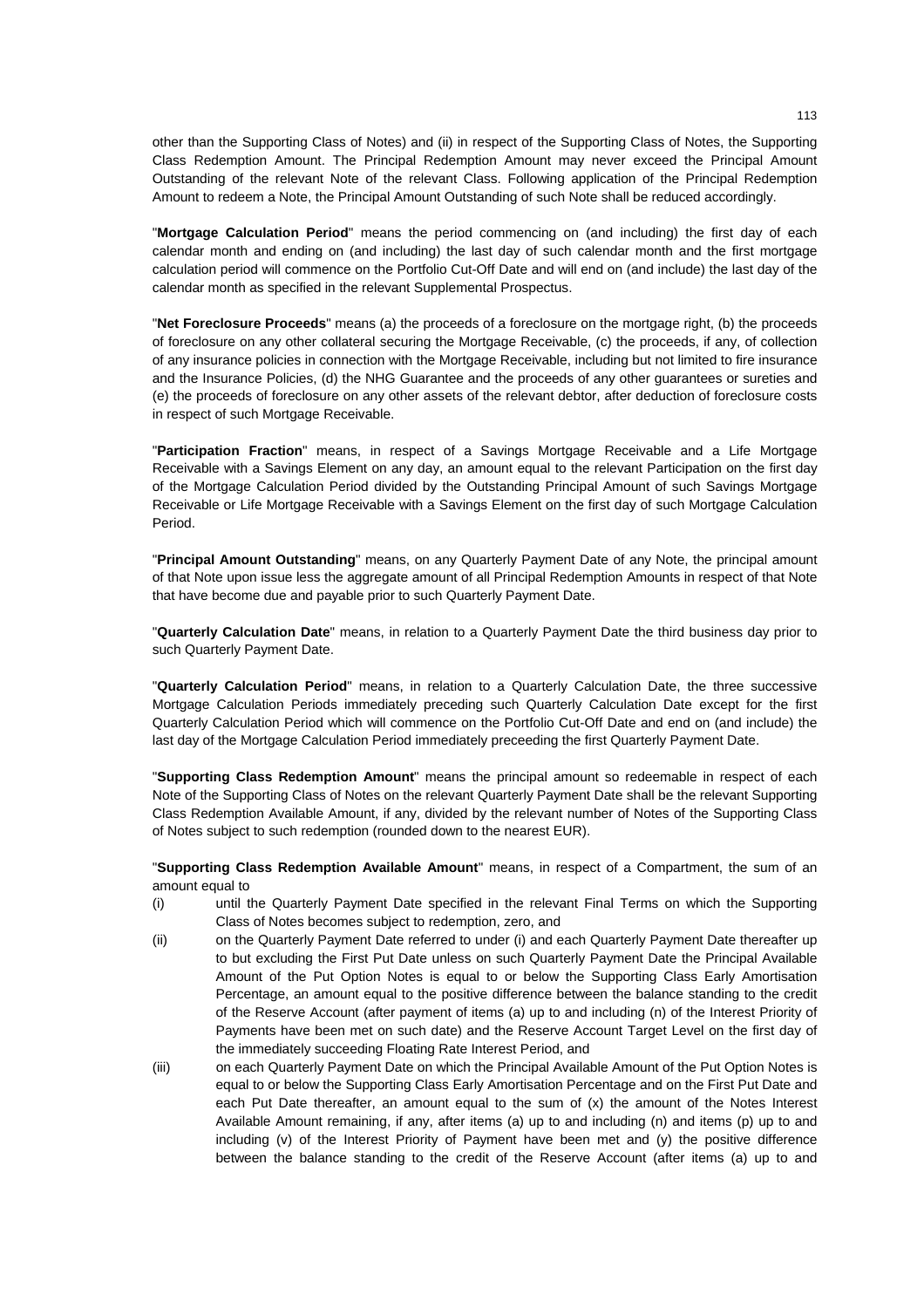including (n) of the Interest Priority of Payments have been met on such date) and the Reserve Account Target Level on the first day of the immediately succeeding Floating Rate Interest Period;

"**Supporting Class of Notes**" means the Class of Notes of a Compartment which is specified in the relevant Final Terms.

"**Target Amortisation Date**" means the Quarterly Payment Date as specified in the applicable Final Terms.

"**Target Amortisation Event**" means, on the Target Amortisation Date and any Quarterly Payment Date after the Target Amortisation Date, (a) the balance standing to the credit of the Reserve Account is less than the Reserve Account Target Level or (b) the Delinquent Quotient is equal to or higher than the percentage as specified in the applicable Final Terms or (c) any drawing under the Liquidity Facility is not repaid or a drawing under the Liquidity Facility is made on such date or (d) there is a debit balance on the Principal Deficiency Ledger as modified by the Final Terms.

"**Target Amortisation Percentage**" means, in respect of a Compartment, the relevant amortisation percentage in respect of the Senior Class A Notes and/or the Mezzanine Class B Notes and/or Junior Class C Notes and/or Subordinated Class D Notes, as specified in the relevant Final Terms;

## **7. Taxation**

All payments in respect of the Notes will be made without withholding of, or deduction for, or on account of any present or future taxes, duties or charges of whatsoever nature unless the Issuer or the Principal Paying Agent (as applicable) is required by applicable law to make any payment in respect of the Notes subject to any withholding or deduction is imposed on a payment to an individual and is required to be made pursuant to the European Union Directive on the taxation of savings that was adopted on 3 June 2003 or any other law implementing or complying with, or introduced in order to conform to such Directive. In that event, the Issuer or the Principal Paying Agent (as the case may be) shall make such payment after the required withholding or deduction has been made and shall account to the relevant authorities for the amount so required to be withheld or deducted. Neither the Principal Paying Agent nor the Issuer will be obliged to make any additional payments to the Noteholders in respect of such withholding or deduction.

## **8. Prescription**

Claims against the Issuer for payment in respect of the Notes and Coupons shall become prescribed and become void unless made within five years from the date on which such payment first becomes due.

## **9. Subordination**

### (a) *Interest*

Interest on the Mezzanine Class B Notes, the Junior Class C Notes, the Subordinated Class D Notes and the Subordinated Class E Notes and the Subordinated Extension Interest Part relating to the Senior Class A Notes shall be payable in accordance with the provisions of Conditions of the Notes 4 and 6, subject to the terms of this Condition.

In the event that on any Quarterly Calculation Date the Issuer has insufficient funds available to it to satisfy its obligations in respect of amounts of interest due on the Mezzanine Class B Notes, the Junior Class C Notes, the Subordinated Class D Notes and the Subordinated Class E Notes and as the Subordinated Extension Interest Part relating to the Senior Class A Notes, on the next Quarterly Payment Date, the amount available (if any) in respect of a Class of Notes in accordance with the Interest Priority of Payments, shall be applied *pro rata* to the amount of the interest due on such Quarterly Payment Date to the holders of such Class of Notes. In the event of a shortfall in respect of a Class of Notes, the Issuer shall credit the relevant Interest Deficiency Ledger (as defined in the Master Definitions Schedule), with an amount equal to the amount by which the aggregate amount of interest paid on such Class of Notes on any Quarterly Payment Date (in accordance with this Condition of the Notes) falls short of the aggregate amount of interest payable on that Class of Notes on that date pursuant to Condition of the Notes 4. Such shortfall shall not be treated as due on that date for the purposes of Conditions of the Notes 4 and 10, but shall accrue interest as long as it remains outstanding at the rate of interest applicable to the relevant Class of Notes for such period, and a *pro rata* share of such shortfall and accrued interest thereon will be aggregated with the amount of, and treated for the purpose of these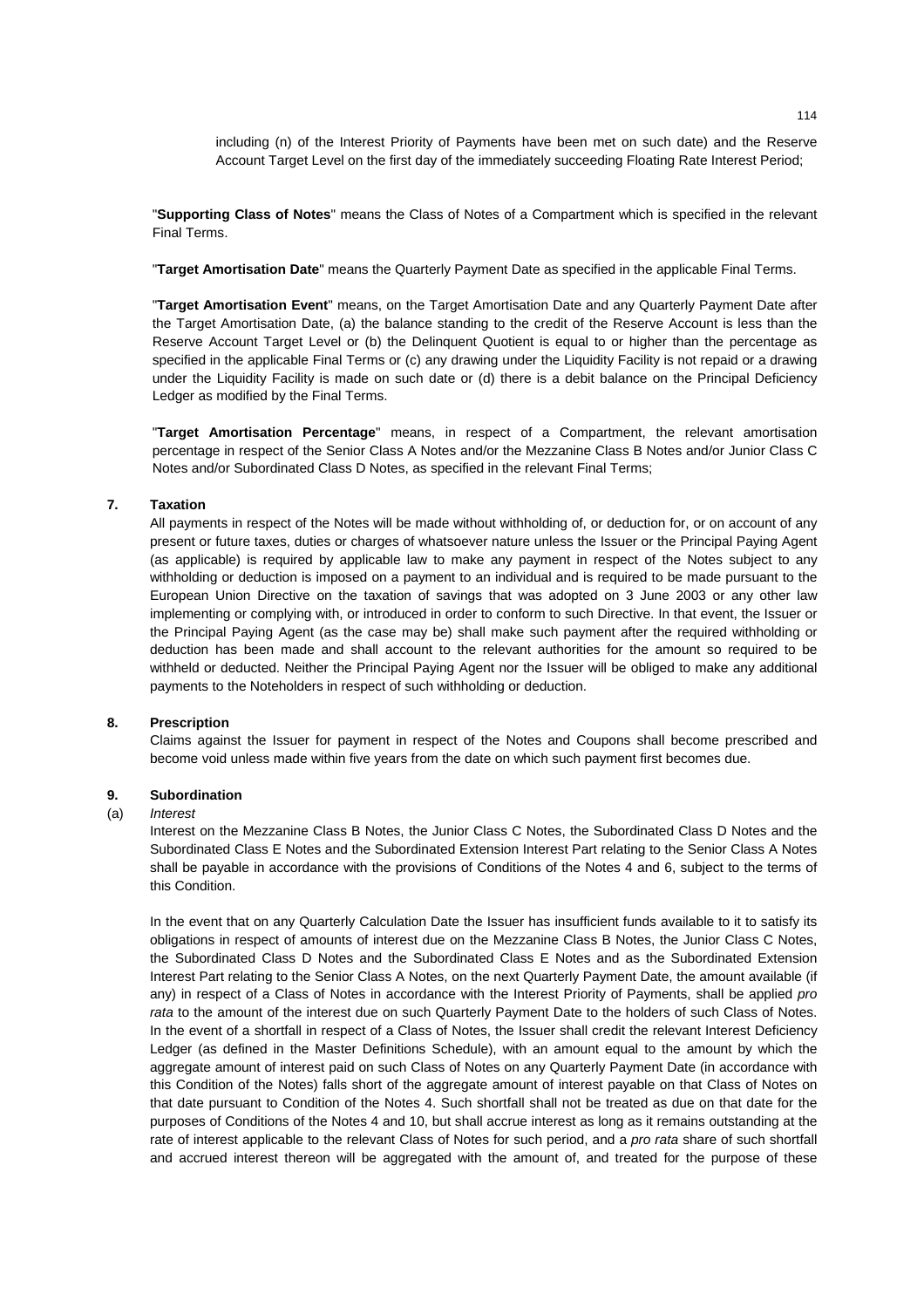Conditions of the Notes as if it were interest due, subject to this Condition of the Notes, on each Note of the relevant Class on the next succeeding Quarterly Payment Date.

### (b) *Principal*

If, on any Quarterly Payment Date, there is a balance on the Principal Deficiency Ledger of a Class of Put Option Notes, then notwithstanding any other provisions of these Conditions of the Notes the principal amount payable on redemption of each such Put Option Note on such Quarterly Payment Date shall not exceed its Principal Amount Outstanding less the relevant Principal Shortfall on such Quarterly Payment Date. The Put Option Noteholders of a Class of Notes shall have no further claim against the Issuer for the Principal Amount Outstanding on such Notes after the earlier of (i) the Final Maturity Date or (ii) the relevant Quarterly Payment on which the Issuer (a) no longer holds any Mortgage Receivables of the relevant Pool, (b) there are no balances standing to the credit of the Transaction Accounts and (c) there will be no more amounts received under the Relevant Issue Documents to the extent related to relevant Pool. '**Principal Shortfall**' shall mean an amount equal to the quotient of the balance on the relevant sub-ledger of the Principal Deficiency Ledger divided by the number of the Put Option Notes of the relevant Class on such Quarterly Payment Date.

The holders of the Supporting Class of Notes shall have no further claim against the Issuer for the Principal Amount Outstanding of the Supporting Class Notes after the earlier of (i) the Final Maturity Date or (ii) the date on which the Issuer no longer holds any Mortgage Receivables of the relevant Pool and there are no balances standing to the credit of the relevant Reserve Account. The Noteholders will have no recourse on the assets of the Issuer other than described in Condition of the Notes 2 (c). In particular the Noteholders will not have any recourse against Pools and other assets forming part of or relating to other Compartments.

## (c) *General*

In the event that the Security in respect of the Notes and the Coupons appertaining thereto has been fully enforced and the proceeds of such enforcement, after payment of all other claims ranking under the Trust Deed in priority to a Class of Notes are insufficient to pay in full all principal and interest and other amounts whatsoever due in respect of such Class of Notes, the Noteholders of the relevant Class of Notes shall have no further claim against the Issuer or the Security Trustee in respect of any such unpaid amounts.

## **10. Events of Default**

The Security Trustee at its discretion may, and if so directed by an Extraordinary Resolution of the Noteholders of the highest ranking Class of Notes outstanding of the relevant Compartment (subject, in each case, to being indemnified to its satisfaction) (in each case, the '**Relevant Class**') shall (but in the case of the occurrence of any of the events mentioned in (b) below, only if the Security Trustee shall have certified in writing to the Issuer that such an event is, in its opinion, materially prejudicial to the Noteholders of the Relevant Class) give notice (an '**Enforcement Notice**') to the Issuer that the Notes are, and each Note shall become, immediately due and payable at their or its Principal Amount Outstanding, together with accrued interest, if any of the following shall occur:

- (a) default is made for a period of fifteen (15) days or more in the payment on the due date of any amount due in respect of the Notes of the relevant Compartment of the Relevant Class other than in respect of the Put Option on a Put Date; or
- (b) the Issuer fails to perform any of its other obligations binding on it under the Notes of the relevant Compartment and the Relevant Class, the relevant Trust Deed, the Agency Agreement or the Pledge Agreements to the extent related to the relevant Compartment and, except where such failure, in the reasonable opinion of the Security Trustee, is incapable of remedy, such default continues for a period of thirty (30) days after written notice by the Security Trustee to the Issuer requiring the same to be remedied; or
- (c) if a conservatory attachment ("*conservatoir beslag*") or an executory attachment ("*executoriaal beslag*") on any major part of the Issuer's assets is made and not discharged or released within a period of thirty (30) days; or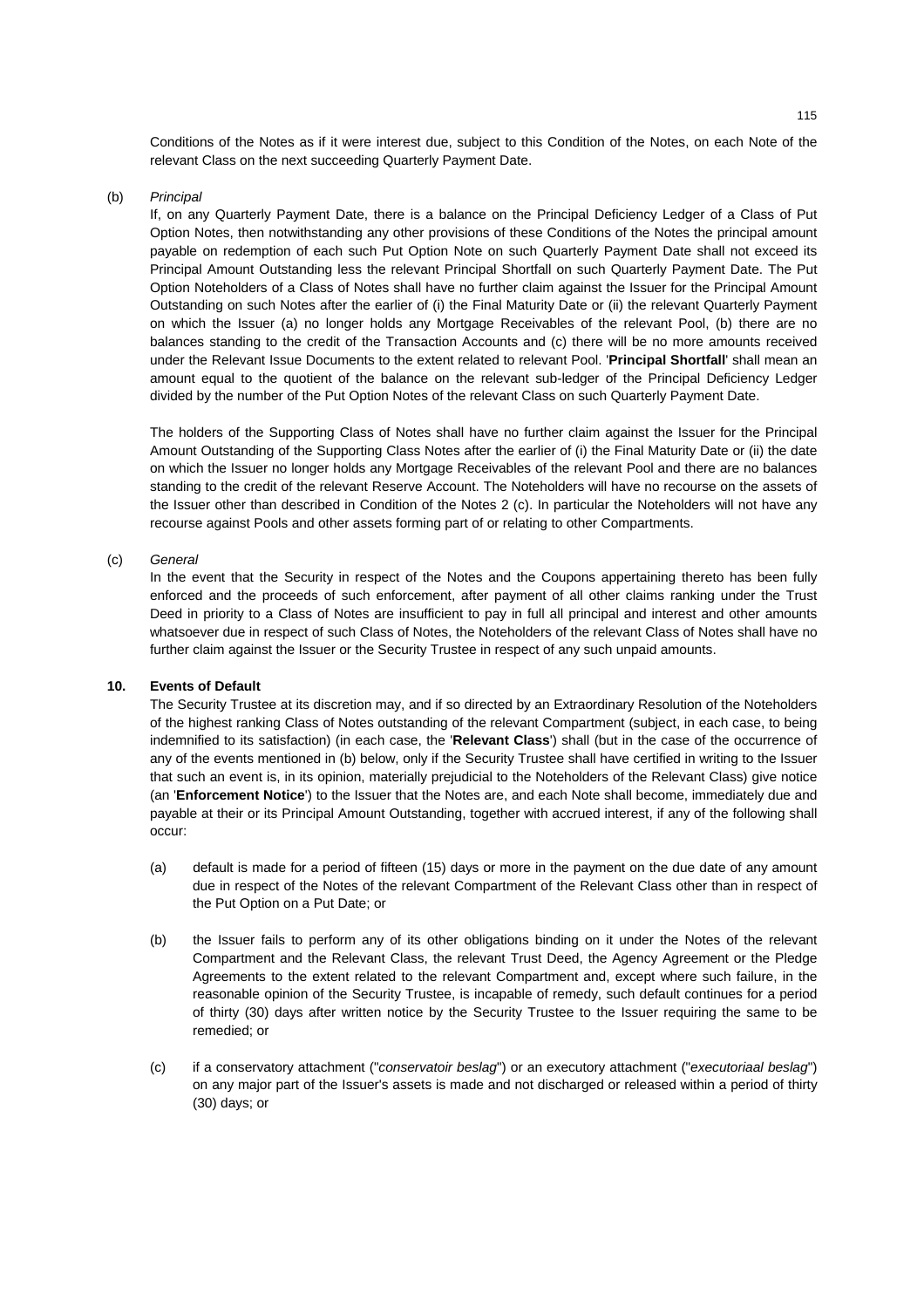- (d) if any order shall be made by any competent court or other authority or a resolution passed for the dissolution or winding-up of the Issuer or for the appointment of a liquidator or receiver of the Issuer or of all or substantially all of its assets; or
- (e) the Issuer makes an assignment for the benefit of, or enters into any general assignment ("*akkoord*") with its creditors; or
- (f) the Issuer files a petition for a suspension of payments ("*surseance van betaling*") or for bankruptcy ("*faillissement*") or is declared bankrupt;

provided that, if Notes of a higher ranking Class are outstanding, no Enforcement Notice may or shall be given by the Security Trustee to the Issuer in respect of a lower ranking Class of Notes, irrespective of whether an Extraordinary Resolution is passed by the Noteholders of the lower Class(es) of Notes, unless an Enforcement Notice in respect of the Most Senior Class of Notes outstanding has been given by the Security Trustee. In exercising its discretion as to whether or not to give an Enforcement Notice to the Issuer in respect of the Most Senior Class of Notes, the Security Trustee shall not be required to have regard to the interests of the Noteholders of other Classes of Notes. There is no cross-default between the Compartments and an event of default in respect of another Compartment will not result in an Event of Default.

### **11. Enforcement**

- (a) At any time after the Notes of any Class of the relevant Compartment become due and payable, the Security Trustee may, at its discretion and without further notice, take such steps and/or institute such proceedings as it may think fit to enforce the terms of the relevant Trust Deed, the Pledge Agreements and the relevant Notes, but it need not take any such proceedings unless (i) it shall have been directed by an Extraordinary Resolution of the Noteholders of the Most Senior Class of Notes outstanding of the relevant Compartment and (ii) it shall have been indemnified to its satisfaction.
- (b) No Noteholder may proceed directly against the Issuer unless the Security Trustee, having become bound so to proceed, fails to do so within a reasonable time and such failure is continuing.
- (c) The Noteholders may not institute against, or join any person in instituting against, the Issuer any bankruptcy, winding-up, reorganisation, arrangement, insolvency or liquidation proceeding until the expiry of a period of at least one (1) year after the latest maturing Note issued under the Programme is paid in full. The Noteholders accept and agree that the only remedy of the Security Trustee against the Issuer after any of the Notes have become due and payable pursuant to Condition of the Notes 10 above is to enforce the Security.

## **12. Indemnification of the Security Trustee**

The Trust Deed contains provisions for the indemnification of the Security Trustee and for its relief from responsibility. The Security Trustee is entitled to enter into commercial transactions with the Issuer and/or any other party to the Relevant Documents without accounting for any profit resulting from such transaction.

## **13. Notices**

With the exception of the publications of the Reference Agent in Condition of the Notes 4 and of the Issuer in Condition of the Notes 6, all notices to the Noteholders will only be valid if published in at least one daily newspaper of wide circulation in the Netherlands and in the English language in the Financial Times, or, if all such newspapers shall cease to be published or timely publication therein shall not be practicable, in such newspaper as the Security Trustee shall approve having a general circulation in Europe and, as long as the Put Option Notes are listed on the ISE, any notice will also be made to the Company Announcements Office of the ISE. Any such notice shall be deemed to have been given on the first date of such publication.

## **14. Meetings of Noteholders; Modification; Consents; Waiver**

The Trust Deed contains provisions for convening meetings of the Senior Class A Noteholders, the Mezzanine Class B Noteholders, the Junior Class C Noteholders, the Subordinated Class D Notesholders and the Subordinated Class E Noteholders of the relevant Compartment to consider matters affecting the interests, including the sanctioning by an Extraordinary Resolution, of such Noteholders of the relevant Class of a change of any of these Conditions of the Notes or any provisions of the Relevant Documents.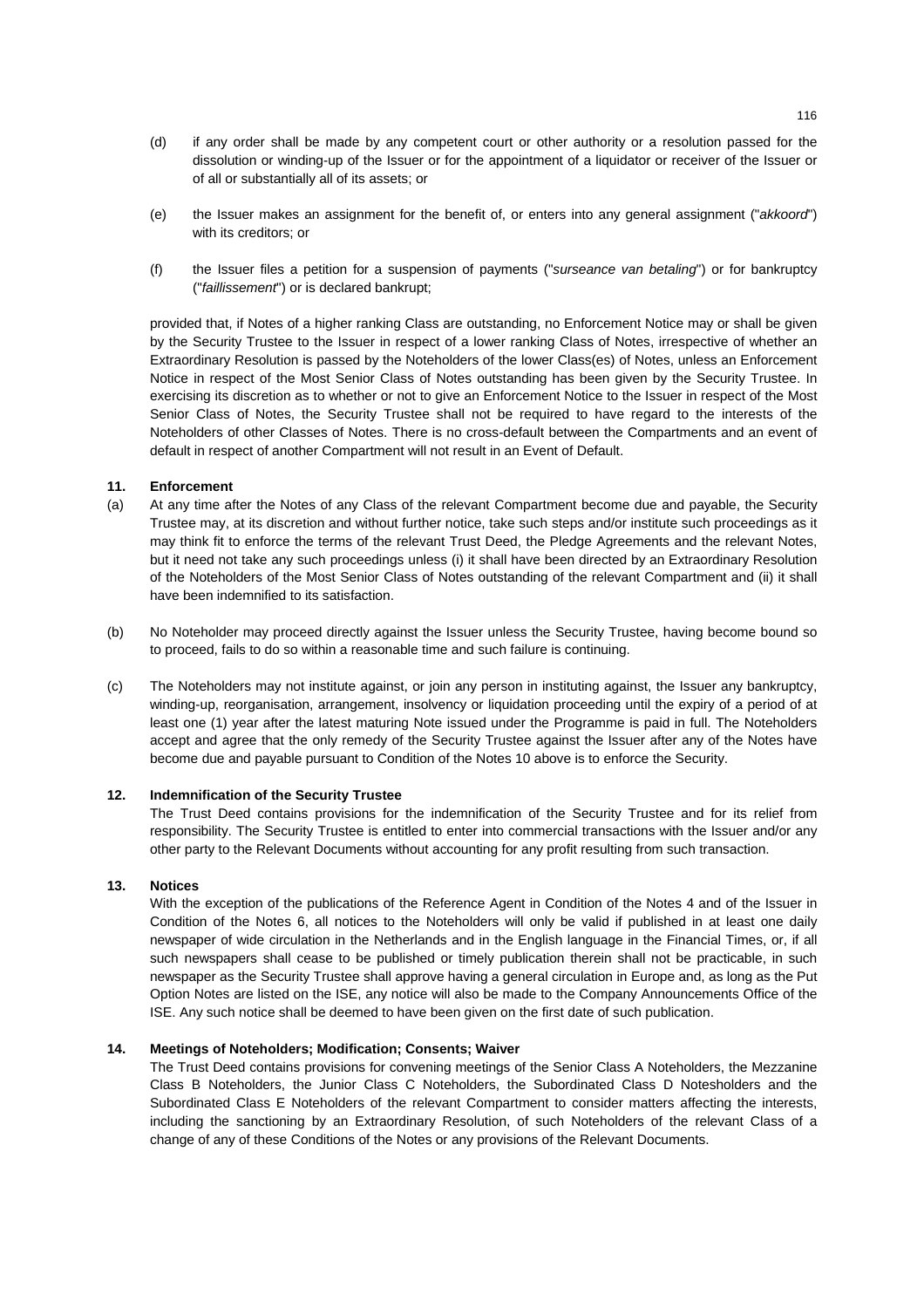## (a) *Meeting of Noteholders*

A meeting as referred to above may be convened by the Issuer or by Noteholders of any Class holding not less than 10 per cent. in Principal Amount Outstanding of the Notes of such Class.

## (b) *Basic Terms Change*

No change of certain terms by the Noteholders of any Class including the date of maturity of the Notes of the relevant Class, or a change which would have the effect of postponing any day for payment of interest in respect of such Notes, or change the denomination or reducing or cancelling the amount of principal payable in respect of such Notes or the rate of interest applicable in respect of such Notes or altering the majority required to pass an Extraordinary Resolution or any alteration of the date or priority of redemption of such Notes (any such change in respect of any such Class of Notes referred to below as a '**Basic Terms Change**') shall be effective, unless it is sanctioned by an Extraordinary Resolution of the Noteholders of the relevant Class of Notes as described below, except that, if the Security Trustee is of the opinion that such a Basic Terms Change (a) is being proposed by the Issuer as a result of, or in order to avoid, an Event of Default and (b) (i) the Security Trustee has notified the Rating Agencies and (ii) the Rating Agencies have confirmed that the then current ratings assigned to the Notes will not be adversely affected by such Basic Term Change, no such Extraordinary Resolution is required.

### (c) *Extraordinary Resolution*

### *Quorum and majority*

 The quorum for any meeting convened to consider an Extraordinary Resolution for any Class of Notes will be not less than 75 per cent. of the Principal Amount Outstanding of the Notes of the relevant Class, as the case may be, and at such a meeting an Extraordinary Resolution is adopted with at least 75 per cent. of the validly cast votes at that Extraordinary Resolution. If at such meeting the aforesaid quorum is not represented, a second meeting of Noteholders will be held within one month, with due observance of the same formalities for convening the meeting which governed the convening of the first meeting; at such second meeting an Extraordinary Resolution is adopted with not less than 75 per cent. majority of the validly cast votes, regardless of the Principal Amount Outstanding of the Notes of the relevant Class then represented.

Any Extraordinary Resolution duly passed shall be binding on all Noteholders of the relevant Class (whether or not they were present at the meeting at which such resolution was passed).

### *Limitations*

 No Extraordinary Resolution to sanction a change which would have the effect of accelerating or increasing the maturity of the Senior Class A Notes, the Mezzanine Class B Notes, the Junior Class C Notes, the Subordinated Class D Notes or the Subordinated Class E Notes, as the case may be, or any date for payment of interest thereon, increasing the amount of principal or the rate of interest payable in respect of a Class of Notes, shall take effect unless it shall have been sanctioned by an Extraordinary Resolution of the other Classes of Notes ranking higher in priority then such Class of Notes.

 An Extraordinary Resolution of the Mezzanine Class B Noteholders and/or the Junior Class C Noteholders and/or the Subordinated Class D Noteholders and/or the Subordinated Class E Noteholders shall only be effective when the Security Trustee is of the opinion that it will not be materially prejudicial to the interests of the Senior Class A Noteholders and/or, as the case may be, the Mezzanine Class B Noteholders and/or, as the case may be, the Junior Class C Noteholders and/or, as the case may be, the Subordinated Class D Noteholders or it is sanctioned by an Extraordinary Resolution of the Senior Class A Noteholders, the Mezzanine Class B Noteholders, the Junior Class C Noteholders or the Subordinated Class D Noteholders, as the case may be. The Trust Deed imposes no such limitations on the powers of the Senior Class A Noteholders, the exercise of which will be binding on the Mezzanine Class B Noteholders, the Junior Class C Noteholders, the Subordinated Class D Noteholders and the Subordinated Class E Noteholders, irrespective of the effect on their interests.

### (d) *Modifications by the Security Trustee*

The Security Trustee may agree, without the consent of the Noteholders of the relevant Compartment, to (i) any modification of any of the provisions of the Relevant Issue Documents to the extent related to the relevant Compartment which is of a formal, minor or technical nature or is made to correct a manifest error, and (ii) any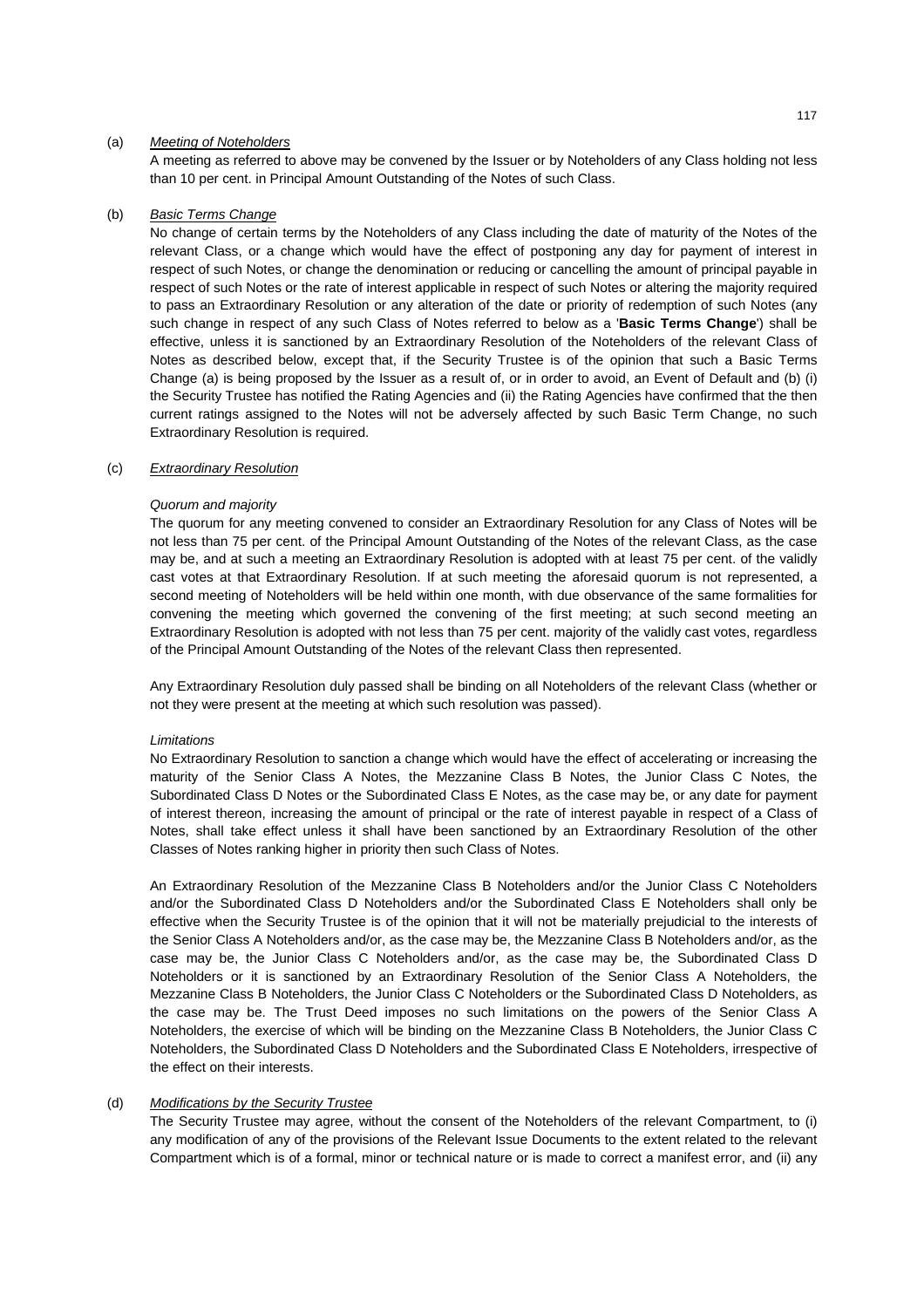other modification and any waiver or authorisation of any breach or proposed breach, of any of the provisions of the Relevant Issue Documents which is in the opinion of the Security Trustee not materially prejudicial to the interests of the relevant Noteholders, provided that (a) in the opinion of the Security Trustee such modification is not materially prejudicial to the interests of any of the Noteholders of other Compartments and Pools or other Secured Parties of other Compartments and Pools or such modification is also proposed for such other Compartment and Pool and is or shall be approved in accordance with the relevant Trust Deed. Any such modification (except if prohibited in the Relevant Documents), any waiver or authorisation of any breach or proposed breach, of any of the provisions of the Relevant Documents shall be deemed not be materially prejudicial to the interests of the Noteholders if the Rating Agencies have confirmed that the then current ratings assigned to the Notes will not be adversely affected by any such modification, authorisation or waiver. For the avoidance of doubt, any such confirmation from the Rating Agencies does not address whether such modification, authorisation or waiver is in the best interest of, or prejudicial to, some of the Noteholders. Any such modification, authorisation or waiver shall be binding on the Noteholders and, if the Security Trustee so requires, such modification shall be notified to the Noteholders in accordance with Condition of the Notes 13 as soon as practicable.

### (e) *Exercise of Security Trustee's functions*

In connection with the exercise of its functions (including but not limited to those referred to in this Condition) the Security Trustee shall have regard to the interests of the Senior Class A Noteholders of each Compartment and the Mezzanine Class B Noteholders of each Compartment and the Junior Class C Noteholders of each Compartment and the Subordinated Class D Noteholders of each Compartment and the Subordinated Class E Noteholders of each Compartment each as a Class and shall not have regard to the consequences of such exercise for individual Noteholders and the Security Trustee shall not be entitled to require, nor shall any Noteholder be entitled to claim, from the Issuer any indemnification or payment in respect of any tax consequence of any such exercise upon individual Noteholders.

The Security Trustee cannot be removed from its duties until all amounts due to the Secured Parties have been paid in full. A director of the Security Trustee can be removed by an Extraordinary Resolution of the holders of the highest ranking Class of Notes of each Compartment, provided that, *inter alia*, such Extraordinary Resolution was also passed by the highest ranking Class of Notes in respect of the other Compartments then outstanding.

## **15. Replacements of Notes and Coupons**

Should any Note or Coupon be lost, stolen, mutilated, defaced or destroyed, it may be replaced at the office of the Paying Agent upon payment by the claimant of the expenses incurred in connection therewith and on such terms as to evidence and indemnity as the Issuer may reasonably require. Mutilated or defaced Notes or Coupons must be surrendered, in the case of Notes together with all unmatured Coupons appertaining thereto, in the case of Coupons together with the Note and all unmatured Coupons to which they appertain ("*mantel en blad*"), before replacements will be issued.

## **16. Governing Law**

The Notes and Coupons are governed by, and will be construed in accordance with, the laws of the Netherlands. In relation to any legal action or proceedings arising out of or in connection with the Notes and Coupons the Issuer irrevocably submits to the jurisdiction of the District Court in Amsterdam, the Netherlands. This submission is made for the exclusive benefit of the holders of the Notes and the Security Trustee and shall not affect their right to take such action or bring such proceedings in any other courts of competent jurisdiction.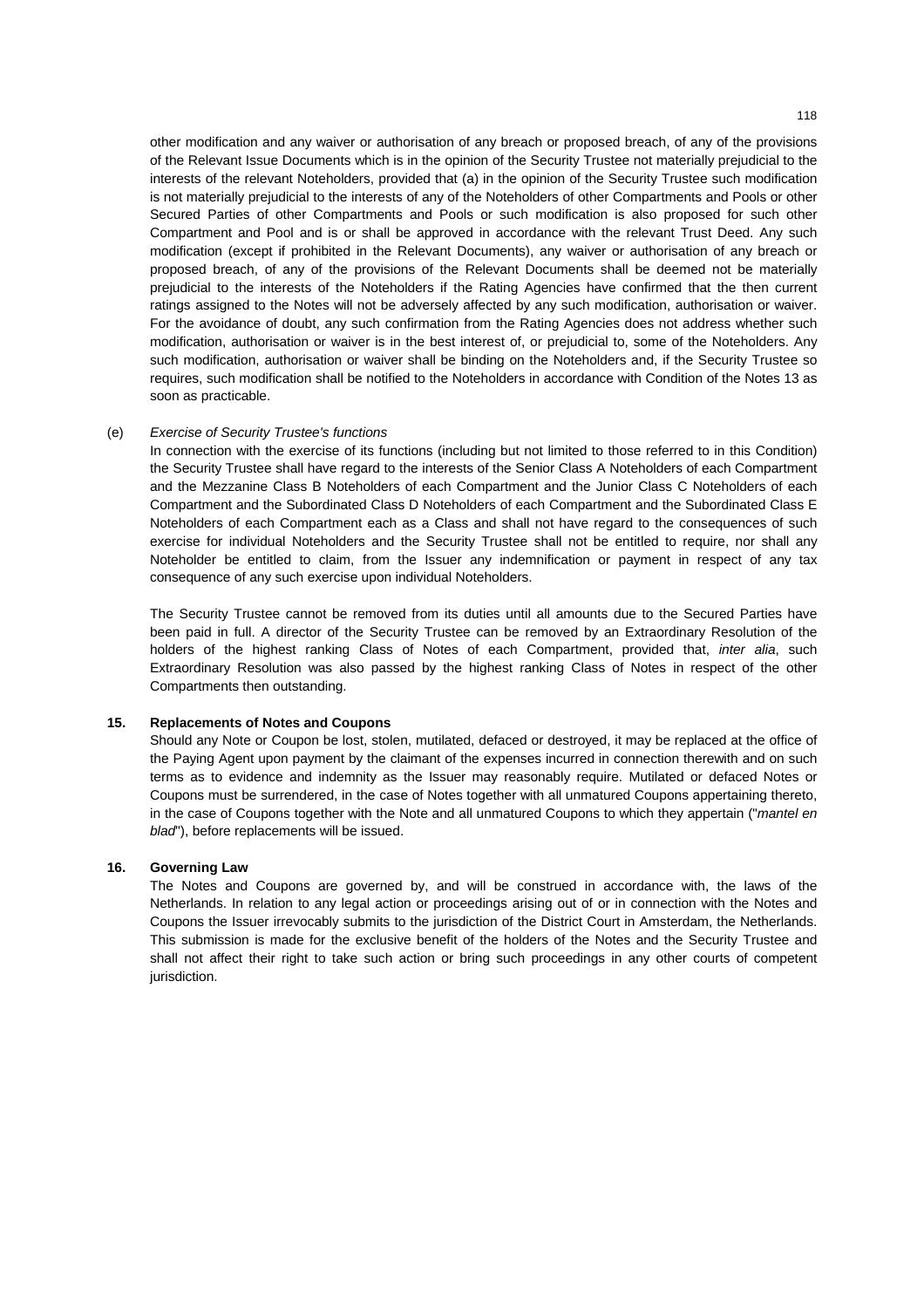# **USE OF PROCEEDS**

The net proceeds from each issue of Notes other than the Supporting Class of Notes less, if applicable, the Prefunded Amount will be applied on the relevant Issue Date to pay part of the Initial Purchase Price for the Mortgage Receivables of the relevant Pool.

The net proceeds of the issue of the Supporting Class of Notes will be credited to the relevant Reserve Account.

The aggregate Construction Amount, as specified in the Supplemental Prospectus, will be withheld by the Issuer from the Initial Purchase Price and deposited in the relevant Construction Account.

The Pre-funded Amount, if and as indicated in the Supplemental Prospectus, will be deposited in the Pre-funding Account and will be available for the purchase of New Mortgage Receivables during the Pre-funding Period.

Finally, an amount as indicated in the Supplemental Prospectus will be received by the Issuer as consideration of the Initial Participation granted to the Savings Insurance Companies in the relevant Savings Mortgage Receivables and the relevant Life Mortgage Receivables with a Savings Element. The Issuer will apply this amount towards payment of the remaining part of the Initial Purchase Price.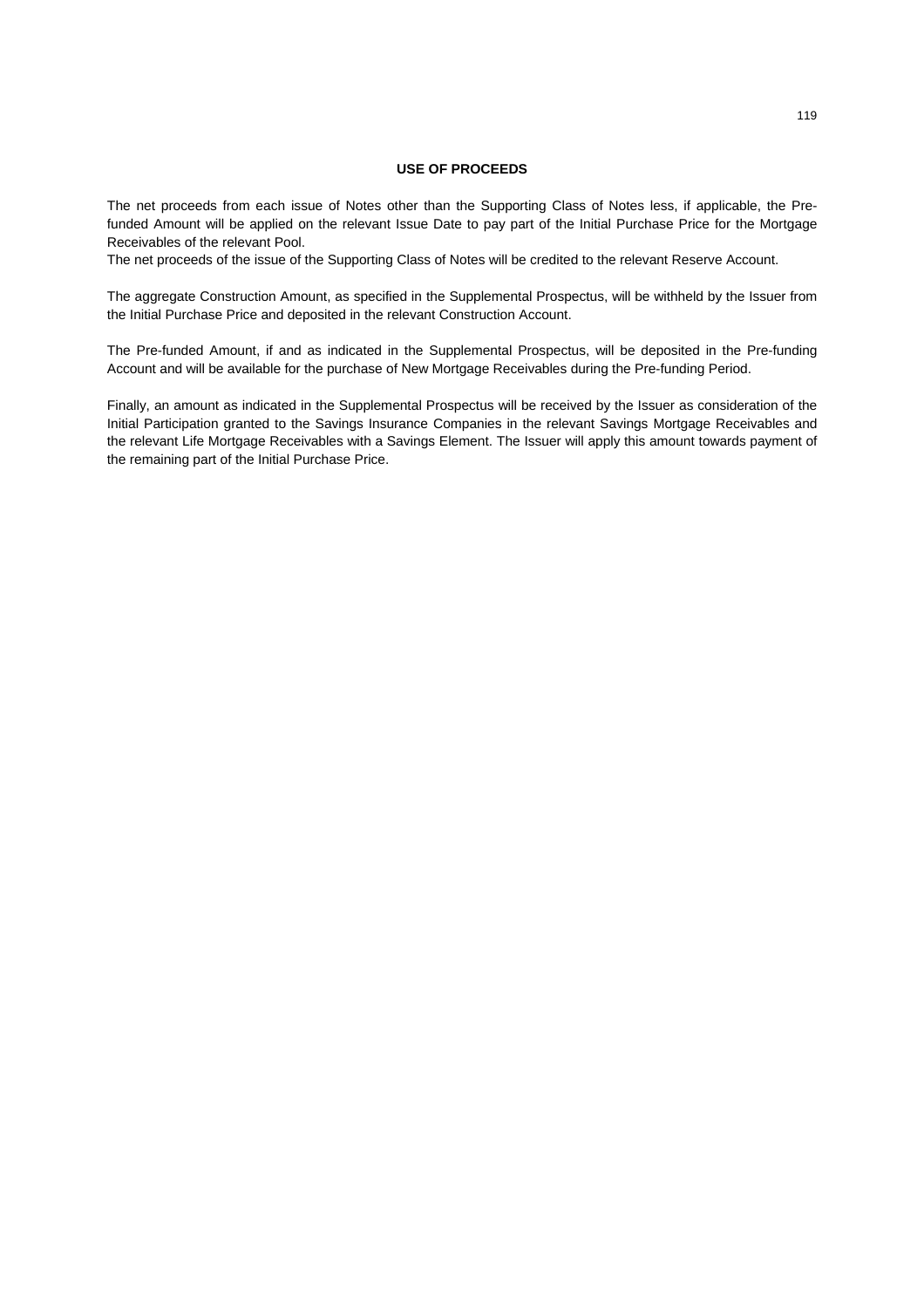### **MORTGAGE RECEIVABLES PURCHASE AGREEMENT**

Under the Mortgage Receivables Purchase Agreement, any of the Sellers may offer from time to time Pools of Mortgage Receivables to the Issuer and the Issuer shall accept each such offer. On the relevant Issue Date, the Issuer and the relevant Seller or, as the case may be, each of the relevant Sellers shall (each) sign a Deed of Sale, Assignment and Pledge pursuant to which the Relevant Mortgage Receivables of the relevant Pool will be sold and assigned by means of a registered or notarial deed of assignment as a result of which legal title to the Relevant Mortgage Receivables will be transferred to the Issuer by the relevant Seller or, as the case may be, the relevant Sellers and the Issuer will purchase and accept assignment of such Relevant Mortgage Receivables. It is a condition for the purchase of the Relevant Mortgage Receivables that any Beneficiary Rights, to the extent legally possible and required, will be assigned to the Issuer. The Sellers have agreed to assign such Beneficiary Rights to the Issuer and the Issuer has agreed to accept such assignment. Such sale and assignment will take place on each Issue Date. The assignment of the Relevant Mortgage Receivables of the relevant Pool from the relevant Seller or, as the case may be, the relevant Sellers to the Issuer will not be notified to the relevant Borrowers, except in case of the occurrence of any of the Notification Events. Until such notification the relevant Borrower will only be entitled to validly pay ("*bevrijdend betalen*") to the relevant Seller. The Issuer will be entitled to all proceeds in respect of the Relevant Mortgage Receivables of a Pool as of the relevant Portfolio Cut-Off Date. The relevant Seller (or a third party on its behalf) will pay to the Issuer on each Mortgage Payment Date all proceeds received during the immediately preceding Mortgage Calculation Period in respect of the Relevant Mortgage Receivables. As an independent obligation, by way of parallel debt, each of the Collection Foundations has undertaken in the relevant Receivables Proceeds Distribution Agreement to pay the Issuer the same amounts if and to the extent it has received the amounts under or in connection with the Relevant Mortgage Receivables on its Foundation Account(s).

### **Purchase Price**

The purchase price for the Mortgage Receivables of each Pool shall consist of an Initial Purchase Price and a Deferred Purchase Price. The relevant Initial Purchase Price is equal to the aggregate Outstanding Principal Amount in respect of the Mortgage Receivables of the relevant Pool on, in respect of the Mortgage Receivables purchased on the relevant Issue Date, the Portfolio Cut-Off Date and, in respect of any New Mortgage Receivables and Further Advance Receivables, on the first day of the calendar month wherein the relevant Pre-funding Purchase Date, if any, or the relevant Mortgage Payment Date falls. A part of the relevant Initial Purchase Price equal to the aggregate Construction Amounts of the Mortgage Receivables purchased on such date will be withheld by the Issuer and will be credited to the Construction Account. The relevant Deferred Purchase Price shall be equal to the sum of all relevant Deferred Purchase Price Instalments.

### **Common Representations and Warranties**

Each of the relevant Sellers will represent and warrant on the relevant Issue Date with respect to the Relevant Mortgage Receivables that it will sell and assign on such date and the Relevant Mortgage Loans that, *inter alia*:

- (1) Each of the Relevant Mortgage Receivables and each of the Beneficiary Rights relating thereto is duly and validly existing.
- (2) Each Relevant Mortgage Loan was originated by it.
- (3) Each of the Relevant Mortgage Loans conforms to the Relevant Eligibility Criteria in all material respects.
- (4) It has full right and title ('*titel*') to the Relevant Mortgage Receivables and each of the Beneficiary Rights relating thereto and no restrictions on the sale and assignment of the Relevant Mortgage Receivables and each of the Beneficiary Rights relating thereto are in effect and the Relevant Mortgage Receivables and each of the Beneficiary Rights relating thereto are capable of being assigned.
- (5) It has the power ('*is beschikkingsbevoegd*') to sell and assign the Relevant Mortgage Receivables and each of the Beneficiary Rights relating thereto.
- (6) The Relevant Mortgage Receivables are free and clear of any rights of pledge or other or similar rights ('*beperkte rechten*'), encumbrances and attachments ('*beslagen*') and no rights have been granted in favour of any third party with regard to the acquisition or encumbrances in respect of the Relevant Mortgage Receivables, other than a right of pledge which will be released prior to the relevant Issue Date.
- (7) The Relevant Mortgage Loans and the Mortgage Conditions relating thereto comply in all material respects with the laws of the Netherlands applicable thereto, including mortgage credit and consumer protection legislation.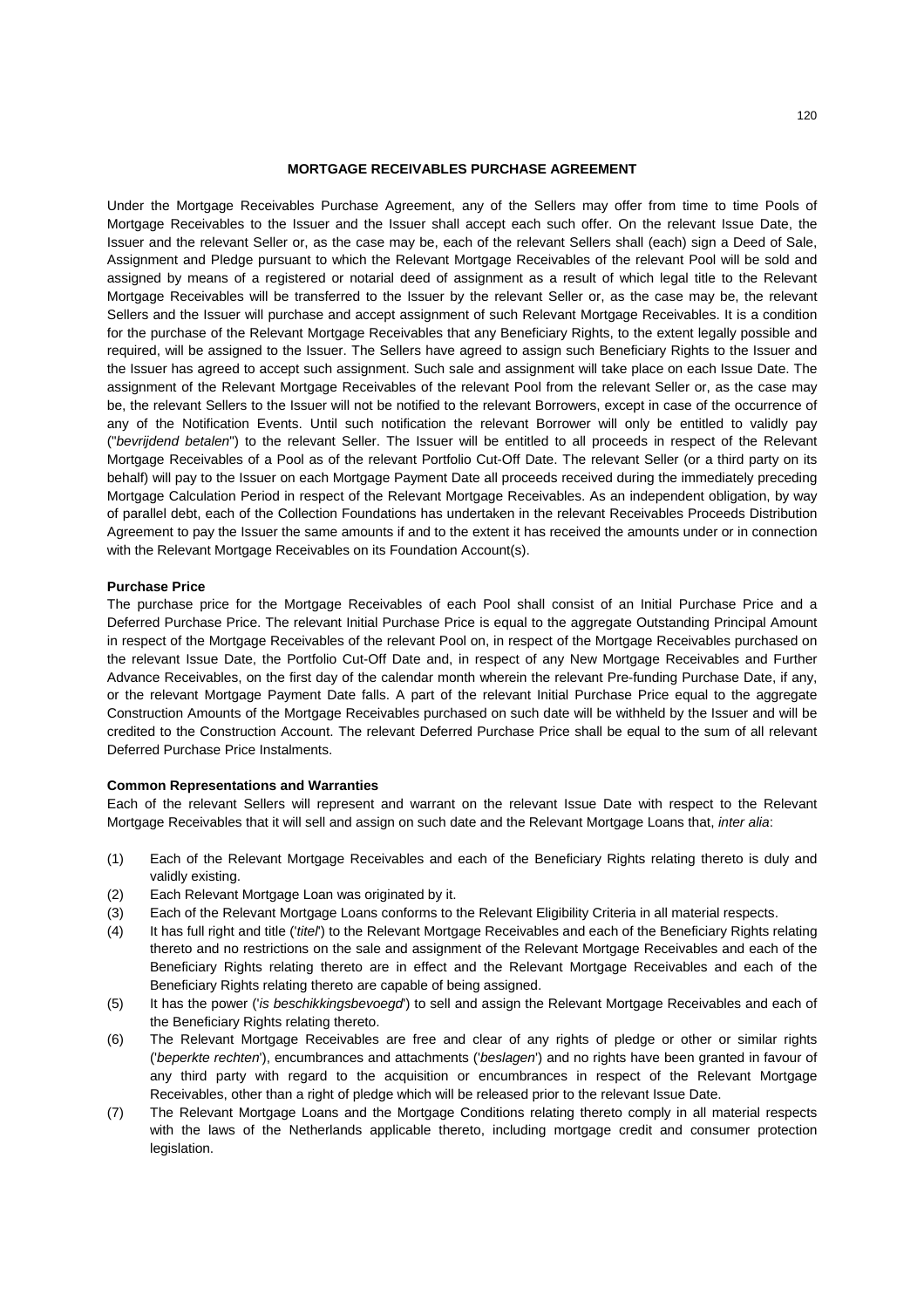- (8) Each Relevant Mortgage Receivable is secured by a mortgage right ('*hypotheekrecht*') on a Mortgaged Asset located in the Netherlands and is governed by Netherlands law.
- (9) All Mortgages and Borrower Pledges securing the Relevant Mortgage Loans (i) constitute valid mortgage rights ('*hypotheekrechten*') and rights of pledge ('*pandrechten*') respectively on the assets which are the subject of the Mortgages and the Borrower Pledges, as applicable, and, to the extent relating to the Mortgages securing the Relevant Mortgage Loans, have been entered into the appropriate public register ('*Dienst van het Kadaster en de Openbare Registers*'); and (ii) were vested to secure the repayment of an Outstanding Principal Amount which at least equals the Outstanding Principal Amount at origination, increased with interest, penalties, costs and any damages together up to an amount equal to at least 140 per cent. of the Outstanding Principal Amount at origination in respect of the Relevant Mortgage Loans.
- (10) Each Relevant Mortgage Receivable, the Mortgage and the Borrower Pledge securing such receivable, if any, constitute legal, valid, binding and enforceable obligations of the relevant Borrower vis-à-vis the relevant Seller, except for any limitation on enforceability due to applicable bankruptcy or insolvency laws.
- (11) The relevant mortgage deeds or, if applicable, the general conditions, which are incorporated by reference in the mortgage deed, contain the provision that the Mortgages and the Borrower Pledges will partially follow, *pro rata*, the Relevant Mortgage Receivables upon their assignment or pledge.
- (12) In respect of (x) the Relevant Mortgage Receivables originated by GMAC RFC Nederland or, as the case may be, Atlas Funding at origination, each Mortgaged Asset was valued by an independent qualified surveyor or tax valuer not more than 12 months before application for a Mortgage Loan was made, except in the case of (i) Relevant Mortgage Loans of which the Outstanding Principal Amount does not exceed 80 per cent. of the value of the residential property as shown on the assessment notice of the real estate tax authorities ('*WOZ Beschikking*'); (ii) Relevant Mortgage Loans secured by a mortgage right on newly built properties with less than 15 per cent. additional work ('*meerwerk*') and (y) the Relevant Mortgage Receivables originated by Quion 20 at origination, each Mortgaged Asset was valued by an independent qualified surveyor or tax valuer not more than 12 months before application for a Mortgage Loan was made, except in the case of (i) Relevant Mortgage Loans of which the Outstanding Principal Amount did not exceed 60 per cent. of the purchase price of the Mortgaged Asset; (ii) in the case of a refinancing where the Outstanding Principal Amount did not exceed 60 per cent. of the value of the residential property as shown on the assessment notice of the real estate tax authorities ('*WOZ Beschikking*'); and (iii) Relevant Mortgage Loans secured by a mortgage right on newly built properties with less than ten per cent. additional work ('*meerwerk*') (see *Description of Mortgage Loans*).
- (13) The maximum Outstanding Principal Amount of each Relevant Mortgage Loan originated by GMAC RFC Nederland or, as the case may be, Atlas Funding did not, upon its origination and on the relevant Issue Date, exceed (a) in the case of an appraisal report by an independent qualified appraiser 125 per cent. of (i) the original Foreclosure Value ('*executiewaarde*') or (ii) the construction costs ('*stichtingskosten*') divided by 1.2 and multiplied by 1.05 in the case of newly built property financed by a mortgage loan with a construction deposit, or (b) in the case the Borrowers have deposited an amount equal to 3 per cent. of the Foreclosure Value into a disability insurance policy ('*koopsom*'- or '*woonlastenbeschermer*') and have pledged the rights under or in connection with the disability insurance policy to the relevant Seller and an appraisal report by an independent qualified appraiser 128 per cent. of (i) the original Foreclosure Value or (ii) the construction costs ('*stichtingskosten*') divided by 1.2 and multiplied by 1.05 in the case of newly built property financed by a mortgage loan with a construction deposit, or (c) in the case of a tax assessment ('*WOZ waarde*') of the mortgaged property, 80 per cent. of such value.
- (14) The maximum Outstanding Principal Amount of each Relevant Mortgage Loan originated by Quion 20 did not, upon its origination and on the relevant Issue Date, exceed (a) in the case of an appraisal report by an independent qualified appraiser (i) 125 per cent. of the original Foreclosure Value ('*executiewaarde*') or (ii) 90 per cent. of the construction costs ('*stichtingskosten*'); or (iii) 128 per cent. of the original Foreclosure Value in the case the Borrowers have deposited an amount equal to 3 per cent. of the Foreclosure Value into a disability Insurance policy ('*koopsom*'- or '*woonlastenbeschermer*') and have pledged the rights under or in connection with the disability insurance policy to Quion 20 or (b) in the case of a tax assessment ('*WOZ waarde*') of the mortgaged property 60 per cent. of such value.
- (15) Each Relevant Mortgage Loan has been granted to a Borrower in accordance with all applicable legal requirements prevailing at the time of origination in all material respects and each Relevant Mortgage Loan meets in all material respects the standard underwriting criteria and procedures of the relevant Seller, including Borrower income requirements, prevailing at the time of origination.
- (16) Each NHG Guarantee ("*Nationale Hypotheek Garantie*") connected to the Relevant Mortgage Receivables which have the benefit of a NHG Guarantee, (i) has been granted for the full Outstanding Principal Amount in respect of the Relevant Mortgage Receivable or a loan-part, (ii) constitutes legal, valid, and binding obligations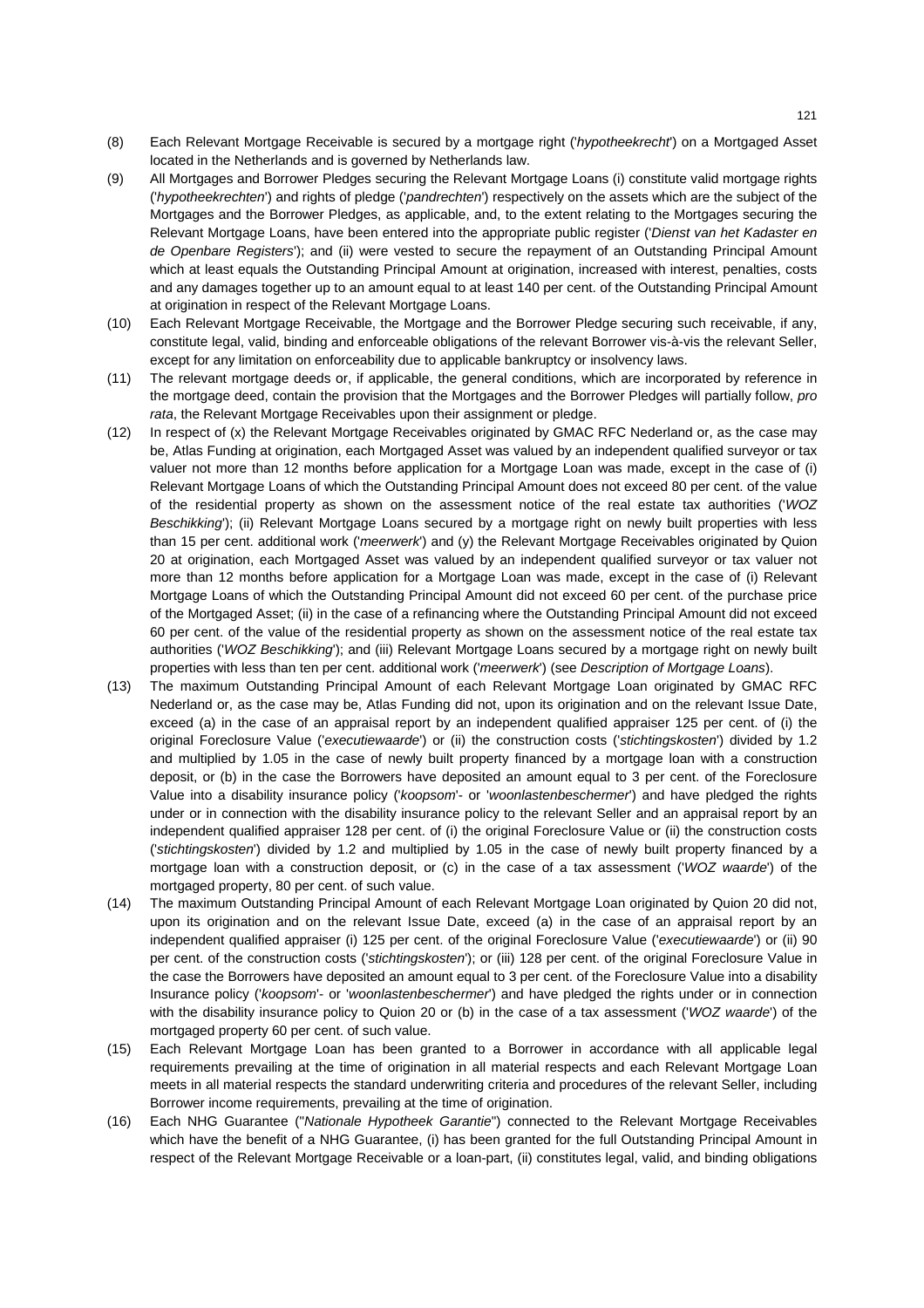of Stichting Waarborgfonds Eigen Woningen, enforceable in accordance with their terms, (iii) all terms and conditions *("voorwaarden en normen*") applicable to the NHG Guarantee at the time of origination of the Relevant Mortgage Loans were complied with and (iv) the relevant Seller is not aware of any reason why any claim under any NHG Guarantee granted by Stichting Waarborgfonds Eigen Woningen in respect of any Relevant Mortgage Receivable should not be met in full and in a timely manner.

- (17) The Borrowers have been committed in the Mortgage Conditions relating to the Relevant Mortgage Loans to take out a building insurance policy ('*opstalverzekering*') for the full reinstatement value ('*herbouwwaarde*') at the time the Relevant Mortgage Loan was advanced.
- (18) Other than the aggregate Construction Amounts under construction mortgage loans ('*bouwhypotheken*'), all Relevant Mortgage Loans have been fully disbursed.
- (19) Payments in respect of the Relevant Mortgage Loans are made in arrear in monthly instalments by direct debit.
- (20) The aggregate Outstanding Principal Amount in respect of all Relevant Mortgage Receivables is equal to the amount indicated in the relevant Supplemental Prospectus on the Portfolio Cut-Off Date.
- (21) No amount is held in respect of all Relevant Mortgage Loans in deposit with respect to premia and interest payments ('*rente- en premiedepots*').
- (22) The notarial mortgage deeds ('*minuut*') relating to the mortgage rights are kept by a civil law notary at the time of execution of the deed and the relevant Seller is not aware that such notarial mortgage deeds are not kept by a civil law notary in the Netherlands, while the loan files, which include authenticated copies of the notarial mortgage deeds, and which loan files could be in electronic form are kept by or to the order of the relevant Seller or, as the case may be, the Issuer or the Security Trustee.
- (23) To the best of its knowledge, the relevant Borrowers are not in any material breach of any provision of their Relevant Mortgage Loans.
- (24) The Mortgage Conditions relating to the Relevant Mortgage Loans provide that all payments by the Borrower should be made without any deduction or set-off.
- (25) Each Relevant Mortgage Loan constitutes the entire loan granted to the relevant Borrower that is secured by the Mortgage and not merely one or more loan parts ('*leningdelen*').
- (26) The aggregate Construction Amounts in respect of all Relevant Mortgage Receivables did not exceed the amount indicated in the relevant Supplemental Prospectus on the Portfolio Cut-Off Date.
- (27) The particulars of each Relevant Mortgage Receivable, as set forth in the list of Mortgage Receivables attached to the Deed of Sale, Assignment and Pledge to be executed on the relevant Issue Date and to be deposited with the civil-law notary, are true, correct and complete in all material respects.
- (28) All Relevant Mortgage Receivables secured by a Mortgage on a long lease ('*erfpacht*') provide that the Outstanding Principal Amount of the Relevant Mortgage Receivable, including interest, will become immediately due and payable if the long lease terminates, if the leaseholder materially breaches or ceases to perform its payment obligation under the long lease ('*canon*') or if the leaseholder in any other manner breaches the conditions of the long lease.
- (29) It has no Other Claim vis-à-vis any relevant Borrower.
- (30) It has not accepted any deposits from the relevant Borrowers and does not have any current account relationship with such Borrowers.

## **Eligibility Criteria**

- A. On the relevant Issue Date, each of the Mortgage Loans and Mortgage Receivables of each Pool will meet following criteria ('**Eligilility Criteria A**'):
- (a) the Mortgages Loans are in one of the following forms:
	- (1) Life Mortgage Loans ('*levenhypotheken*'),
	- (2) Savings Mortgage Loans ('*spaarhypotheken*'),
	- (3) Investment Mortgage Loans ('*beleggingshypotheken*'),
	- (4) Annuity Mortgage Loans ('*annuïteiten hypotheken*'),
	- (5) Interest-only Mortgage Loans ('*aflossingsvrije hypotheken*') which may include Bridge Mortgage Loans ('*overbruggingshypotheken*'),
	- (6) Linear Mortgage Loans (*'lineaire hypotheken')*; or
	- (7) a combination of any of the above mentioned types of mortgage loans ('*combinatiehypotheken*');
- (b) the Borrower is a resident of the Netherlands:
- (c) each Mortgage Loan is covered by a first ranking and sequentially lower ranking rights of mortgage on property situated in the Netherlands together with, in case of a Mortgage Loan which qualifies as a Bridge Mortgage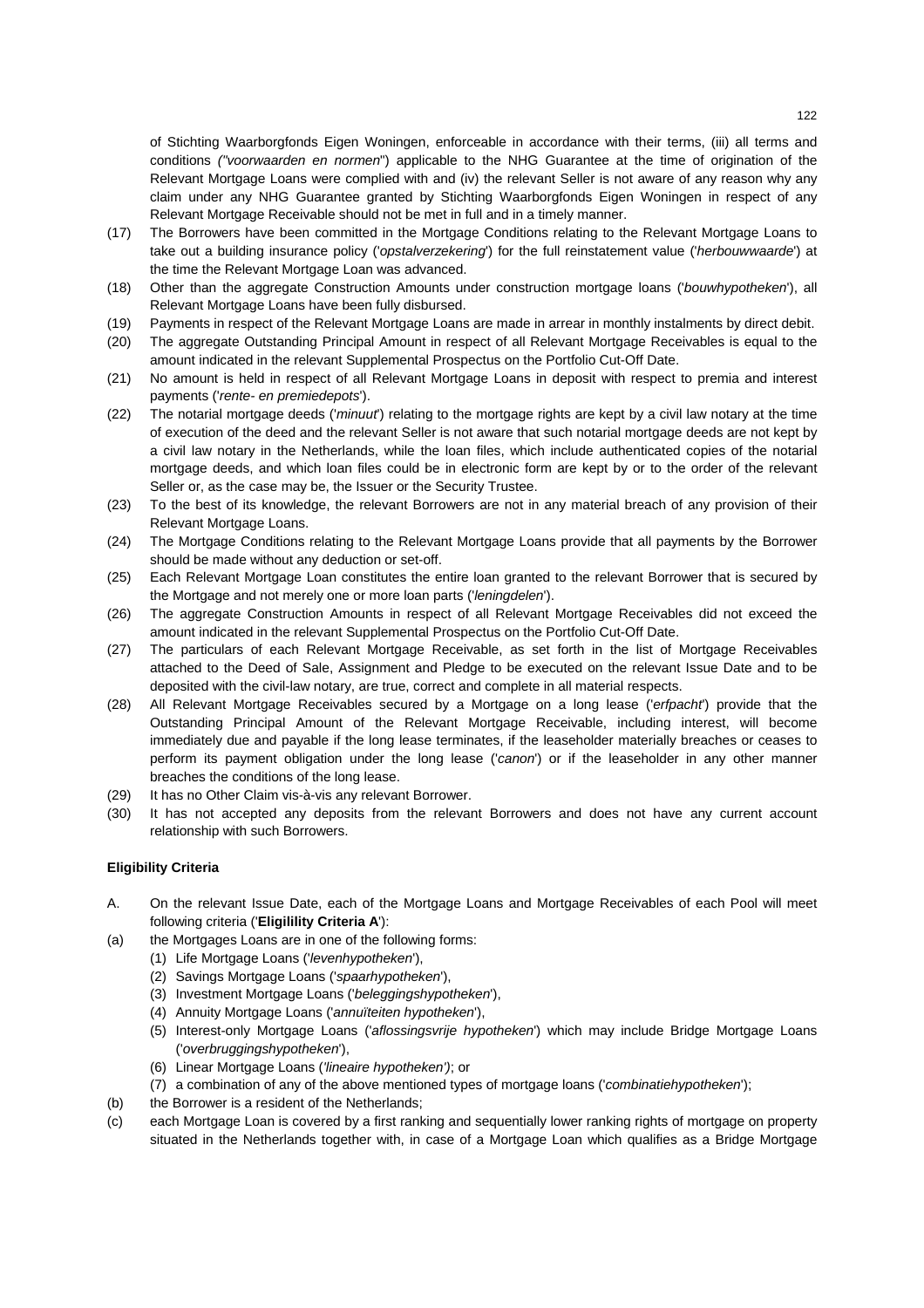Loan, a mortgage right on the other mortgaged assets owned by the relevant Borrower for a certain period of time;

- (d) no amounts due and payable under any of the Mortgage Receivables were in arrear for more than one payment of interest and/or redemption and, as the case may be, in respect of an Insurance Policy with the exception of Mortgage Loans that were originated one month preceding the relevant Portfolio Cut-Off Date or, in respect of New Mortgage Receivables or Further Advance Receivables originated in the calendar month preceding the relevant Pre-funding Purchase Date or the relevant Mortgage Payment Date immediately preceding a Quarterly Payment Date;
- (e) except for Mortgage Loans originated one month preceding the relevant Issue Date or, in respect of New Mortgage Receivables and Further Advance Receivables originated in the calendar month preceding the relevant Pre-funding Purchase Date or the relevant Mortgage Payment Date immediately preceding a Quarterly Payment Date, at least one (interest) payment has been made;
- (f) the Mortgaged Asset had to be occupied by the Borrower at and after the time of origination. No consent for residential letting of the mortgaged property has been given by or on behalf of any of the relevant Sellers;
- (g) the interest rate on each Mortgage Loan is a fixed rate, subject to an interest reset from time to time, or a variable rate;
- (h) interest payments on the Mortgage Loans are scheduled to be made monthly in arrear by direct debit;
- (i) in respect of all Interest-only Mortgage Loans, or in the case of a combination of types of mortgage loans, the Outstanding Principal Amount of the interest-only loan part, did not exceed 100 per cent. of the loan-toforeclosure value of the mortgaged property upon creation of the relevant Mortgage Loan and in case of Star Mortgage Loans 128 per cent. of the loan-to-foreclosure value of the mortgaged property upon creation of the relevant Mortgage Loan;
- (j) the Mortgage Receivables resulting from Mortgage Loans originated by Quion 20 do not result from Further Advances; and
- (k) the Borrower is not an employee of any of the Sellers or any of its group companies, unless stated otherwise in the relevant Supplemental Prospectus;
- (l) no Mortgage Receivable will have a legal maturity beyond the date specified in the relevant Supplemental Prospectus;
- (m) the Outstanding Principal Amount in respect of each Mortgage Receivable, or of all Mortgage Receivables secured on the same Mortgaged Assets together, did not exceed the Maximum LTFV Percentage upon origination of the Mortgage Loan or Mortgage Loans, as the case may be;
- (n) each Mortgage Loan, or all Mortgage Loan secured on the same Mortgaged Asset, has an Outstanding Principal Amount of not more than the Maximum Outstanding Principal Amount set out in the relevant Supplemental Prospectus;
- B. Any adjustments to the Eligibility Criteria A, or any additional criteria applicable to the related Pool as set forth in the relevant Supplemental Prospectus and Deed of Sale, Assignment and Pledge will apply ('**Eligibility Criteria B**').

Eligibility Criteria A and B are together the '**Relevant Eligibility Criteria**'.

The same Relevant Eligibility Criteria apply also to the selection of New Mortgage Receivables and Further Advance Receivables unless stated otherwise.

## **Repurchase of Mortgage Receivables**

If at any time any of the representations and warranties relating to the Relevant Mortgage Loans and the Relevant Mortgage Receivables proves to have been untrue or incorrect in any material respect, the relevant Seller will within 14 days of having knowledge of such breach or receipt of written notice thereof from the Issuer or the Security Trustee remedy the matter giving rise thereto and if such matter is not capable of remedy or is not remedied within those 14 days, the relevant Seller will repurchase and accept re-assignment of the Relevant Mortgage Receivable on the immediately succeeding Mortgage Payment Date following the expiration of the relevant remedy period.

The relevant Seller will undertake to repurchase and accept re-assignment of a Relevant Mortgage Receivable if it agrees with a Borrower to amend the terms of the Relevant Mortgage Loan upon the request of a Borrower and as a result thereof the Relevant Mortgage Loan no longer meets each of the Relevant Eligibility Criteria and the representations and warranties of the Mortgage Receivables Purchase Agreement or which as a result changes the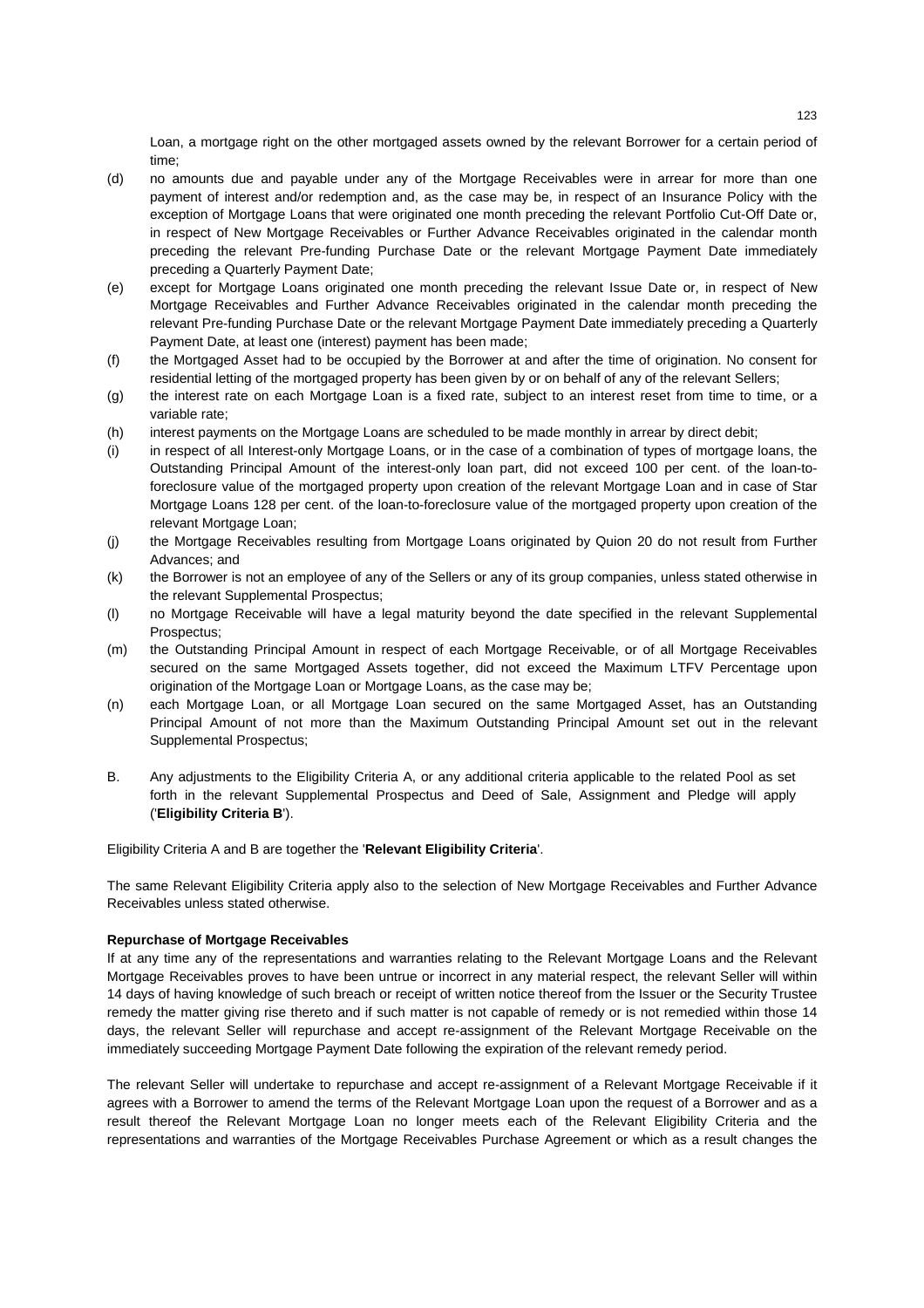interest rate of the Mortgage Loan. For the avoidance of doubt, the relevant Seller will not change the interest rate unless upon the request of a Borrower (other than in respect of Reset Mortgage Receivables).

The relevant Seller will undertake to repurchase and accept re-assignment of a Relevant Mortgage Receivable on the immediately succeeding Mortgage Payment Date if a Further Advance is granted by the relevant Seller during a Quarterly Calculation Period and the Issuer does not purchase and accept assignment of the relevant Further Advance Receivable on the Mortgage Payment Date immediately succeeding such Quarterly Calculation Period.

The relevant Seller will undertake in respect of Mortgage Loans originated within one calendar month prior to the Relevant Mortgage Receivable is sold and assigned to the Issuer, to repurchase and accept re-assignment of a Relevant Mortgage Receivable, a New Mortgage Receivable or a Further Advance Receivable, if the relevant Borrower fails to pay the first three interest instalments due in respect thereof on the Mortgage Payment Date immediately following such failure.

The relevant Seller will undertake to repurchase and accept re-assignment of the Relevant Mortgage Receivable if a NHG Mortgage no longer has the benefit of a NHG Guarantee on the Mortgage Payment Date immediately following the date on which the Relevant Mortgage Loan ceases to have the benefit of the NHG Guarantee.

The relevant Seller will undertake to repurchase and accept re-assignment of the Relevant Mortgage Receivables resulting from NHG Mortgage Loans, on the Mortgage Payment Date immediately following the date on which a formal request for payment under the NHG Guarantee in respect of a NHG Mortgage Loan has been made and *Stichting Waarborgfonds Eigen Woningen* refuses to pay the full amount so requested.

The Issuer will sell and assign to Quion 20 a Mortgage Receivable originated by Quion 20 pursuant to the Mortgage Receivables Purchase Agreement if on an interest reset date of such Mortgage Loan the relevant Borrower decides to accept the interest rate of another lender and such lender prefers to take over the existing Relevant Mortgage Loan rather than granting a new mortgage loan to such Borrower.

The relevant Seller will undertake to repurchase and accept re-assignment of the Relevant Mortgage Receivables if the Clean-up Call Option is exercised on any relevant Quarterly Payment Date.

Finally, each of the relevant Sellers may, at its option and its sole discretion, on a Mortgage Payment Date repurchase and accept re-assignment of any relevant Delinquent Mortgage Receivable.

In the case of a repurchase and re-assignment the price will be equal to the relevant Outstanding Principal Amount together with interest accrued up to but excluding the date of purchase and re-assignment of the Relevant Mortgage Receivable.

Moreover, the relevant MPT Provider or a third party selected by the Issuer (or its agent) will within three months after the Servicing Advance having been granted, purchase and accept assignment of Excess Mortgage Receivables relating to a Pool of Mortgage Receivables for a price equal to the aggregate Outstanding Principal Amount of such Excess Mortgage Receivables, increased with accrued but unpaid interest thereon. At the request of the relevant Hedging Counterparty, the Issuer will stipulate as a condition for the sale of the relevant Excess Mortgage Receivables that the relevant part of the relevant Hedging Agreement will be novated to the purchaser of such Excess Mortgage Receivables. The purchase price for the relevant Excess Mortgage Receivables shall be set-off against the Issuer's obligation to repay the relevant Servicing Advance provided by the relevant MPT Provider or, as the case may be, such third party.

## **Notification Events**

The Mortgage Receivables Purchase Agreement provides that if, *inter alia*:

(a) a default is made by any of the relevant Sellers in the payment on the due date of any amount due and payable by it under the Mortgage Receivables Purchase Agreement or under any Relevant Document to which it is a party to the extent relating to the relevant Pool and such failure is not remedied within 5 business days after having knowledge of such failure or notice thereof has been given by the Issuer or the Security Trustee to the relevant Seller; or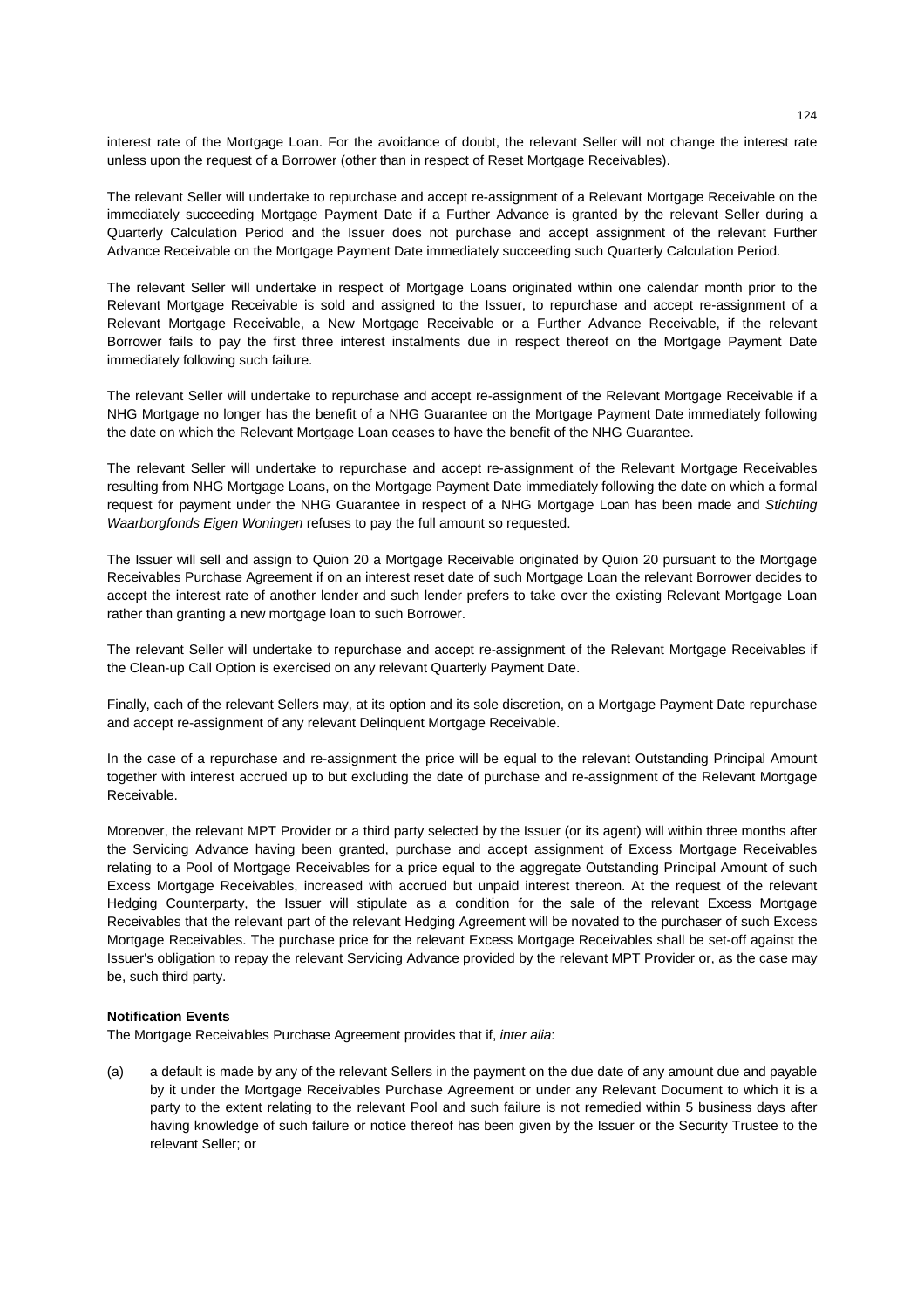- (b) any of the relevant Sellers fails duly to perform or comply with any of its obligations under the Mortgage Receivables Purchase Agreement or under any Relevant Document to which it is a party to the extent relating to the relevant Pool, and if such failure is capable of being remedied, such failure is not remedied within 10 business days after having knowledge of such failure or notice thereof has been given by the Issuer or the Security Trustee to the relevant Seller; or
- (c) any of the relevant Initial Sellers takes any corporate action or other steps are taken or legal proceedings are started or threatened against it for its dissolution ('*ontbinding*') and liquidation ('*vereffening*') or legal demerger ('*juridische splitsing*') involving the relevant Seller or its assets are placed under administration ('*onder bewind gesteld*'); or
- (d) any of the relevant Initial Sellers has taken any corporate action or any steps have been taken or legal proceedings have been instituted or threatened against it for its entering into suspension of payments or for bankruptcy or for any analogous insolvency proceedings under any applicable law or for the appointment of a receiver or a similar officer of it or of any or all of its assets; or
- (e) a Collection Foundation has taken any corporate action or any steps have been taken or legal proceedings have been instituted or threatened against it for its entering into suspension of payments or for bankruptcy or for any analogous insolvency proceedings under any applicable law or for the appointment of a receiver or a similar officer of it; or
- (f) a Trustee Notification Event occurs to the extent relating to the relevant Pool,

then, and at any time thereafter, the relevant Seller or Sellers will unless (but not in the case of the events mentioned under (c) and (d)) within a period of 10 business days an appropriate remedy to the satisfaction of the Security Trustee is found, after having received confirmation from the relevant Rating Agencies that no notice will not result in a downgrade of the then current ratings assigned to the relevant Put Option Notes of the relevant Compartment(s) forthwith notify the relevant Borrowers of the relevant Pool or, as the case may be, the relevant Pools, the relevant Insurance Companies and any other relevant parties indicated by the Issuer and/or the Security Trustee of the assignment of the relevant Mortgage Receivables and the Beneficiary Rights relating thereto of such Pool to the Issuer or, at its option, the Issuer will be entitled to make such notifications itself.

In addition, pursuant to the relevant Beneficiary Waiver Agreement, each of the relevant Sellers will undertake to use its best efforts following a Notification Event to obtain the cooperation from all relevant parties (including the relevant Life Insurance Companies) to (a) waive its rights as beneficiary and (b) appoint (i) the Issuer subject to the dissolving condition of a Trustee Notification Event and (ii) the Security Trustee under the condition precedent of the occurrence of a Trustee Notification Event as first beneficiary under the relevant Insurance Policies. For the situation that a Borrower Insurance Proceeds Instruction exists, each of the relevant Sellers and the relevant Savings Insurance Companies will in the relevant Beneficiary Waiver Agreement undertake to use their best efforts, following a Notification Event to obtain the cooperation of all relevant parties to change the payment instruction in favour of (i) the Issuer subject to the dissolving condition of a Trustee Notification Event and (ii) the Security Trustee under the condition precedent of the occurrence of a Trustee Notification Event.

### **Purchase of New Mortgage Receivables**

The Mortgage Receivables Purchase Agreement provides that the Issuer will apply in respect of each Pool the relevant Purchase Available Amount on any Pre-funding Purchase Date during the Pre-funding Period and, thereafter, on any Mortgage Payment Date immediately preceding a Quarterly Payment Date up to and including the Quarterly Payment Date immediately preceding the Final Maturity Date relating to such Pool, to purchase any New Mortgage Receivables from the relevant Seller if and to the extent offered by such Seller in respect of such Pool. The Initial Purchase Price payable by the Issuer as consideration for any New Mortgage Receivables will be equal to the aggregate of the Outstanding Principal Amount of such New Mortgage Receivables on the first day of the month of the relevant Pre-funding Purchase Date or relevant Mortgage Payment Date immediately preceding a Quarterly Payment Date. The Issuer will be entitled to all proceeds in respect of the relevant New Mortgage Receivables following such assignment as of the first day of the month of the relevant Pre-funding Purchase Date or the relevant Quarterly Payment Date.

The purchase by the Issuer of New Mortgage Receivables from a Seller of that Pool will be subject to a number of conditions, which include, *inter alia*, the conditions that on the relevant date of completion of the sale and purchase of such New Mortgage Receivables (the "**NMR-Conditions**"):

(a) each relevant Seller will represent and warrant to the Issuer and the Security Trustee the matters set out in the clauses providing for the representations and warranties relating to the Relevant Mortgage Loans, the Relevant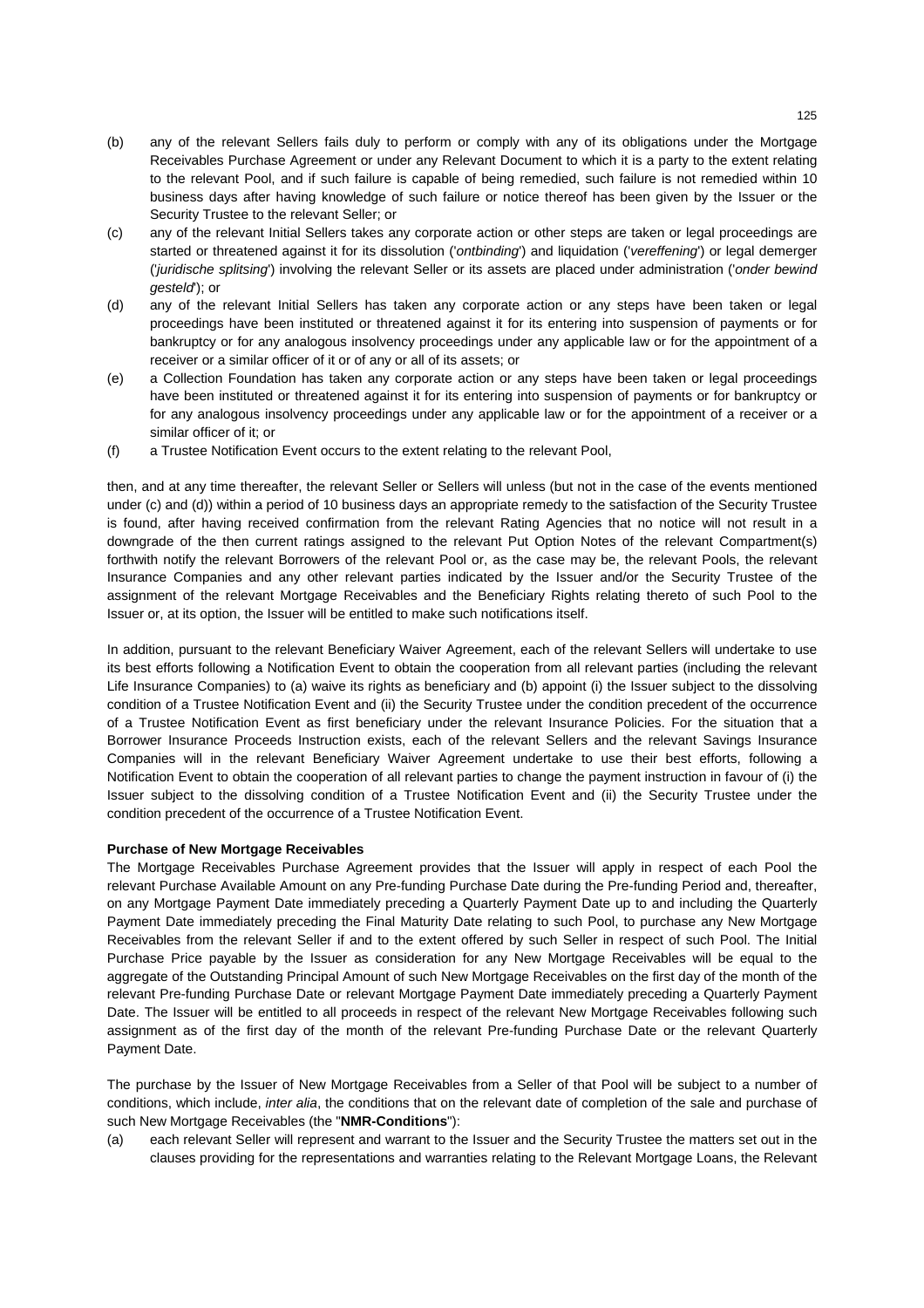Mortgage Receivables and the relevant Seller in the Mortgage Receivables Purchase Agreement (as modified in the relevant Final Terms) with respect to (and to the extent required, modified for) the relevant New Mortgage Receivables sold and relating to the relevant Seller;

- (b) no Notification Event relating to the relevant Compartment and Pool has occurred and is continuing;
- (c) there has been no failure by the relevant Seller to repurchase any Mortgage Receivable of the relevant Compartment and Pool which it is required to repurchase pursuant to the Mortgage Receivables Purchase Agreement;
- (d) the Purchase Available Amount of the relevant Pool is sufficient to pay the Initial Purchase Price for the relevant New Mortgage Receivables;
- (e) the Beneficiary Rights relating to such New Mortgage Receivables are assigned to the Issuer; and
- (f) If applicable, any other purchase condition set out in the Supplemental Prospectus.

## **Purchase of Further Advance Receivables**

The Mortgage Receivables Purchase Agreement provides that if any of the relevant Sellers decides to grant a Further Advance to a Borrower upon the request of such Borrower, the Issuer will purchase the relevant Further Advance Receivable on each Mortgage Payment Date immediately preceding a Quarterly Payment Date in respect of each Pool, subject to a number of conditions which include *inter alia* the conditions that on the relevant date of completion of the sale and purchase of the relevant Further Advance Receivables (the "**FAR-Conditions**"):

- (a) the relevant Seller will represent and warrant to the Issuer and the Security Trustee the matters set out in the clauses providing for the representations and warranties relating to the Mortgage Loans, the Mortgage Receivables and the relevant Seller in the Mortgage Receivables Purchase Agreement with respect to (and to the extent relevant and to the extent required, modified for) the Further Advance and the Further Advance Receivables sold and relating to the relevant Seller;
- (b) no Notification Event relating to the relevant Compartment and Pool has occurred and is continuing;
- (c) there has been no failure by the relevant Seller to repurchase any Mortgage Receivable of the relevant Compartment and Pool which it is required to repurchase pursuant to the Mortgage Receivables Purchase Agreement;
- (d) the Principal Available Amount of the relevant Pool is sufficient to pay the Initial Purchase Price for the relevant Further Advance Receivables;
- (e) the Beneficiary Rights relating to such Further Advance Receivables are assigned to the Issuer; and
- (f) if applicable any other purchase condition set out in the Supplemental Prospectus.

The Initial Purchase Price payable by the Issuer for any Further Advance Receivables will be equal to the aggregate of the aggregate Outstanding Principal Amount of the relevant Further Advance Receivables as at first day of the month of the relevant Mortgage Payment Date immediately preceding a Quarterly Payment Date. The Issuer will be entitled to all proceeds in respect of the Further Advance Receivables following such assignment as of the first day of the month of the relevant Mortgage Payment Date immediately preceding a Quarterly Payment Date.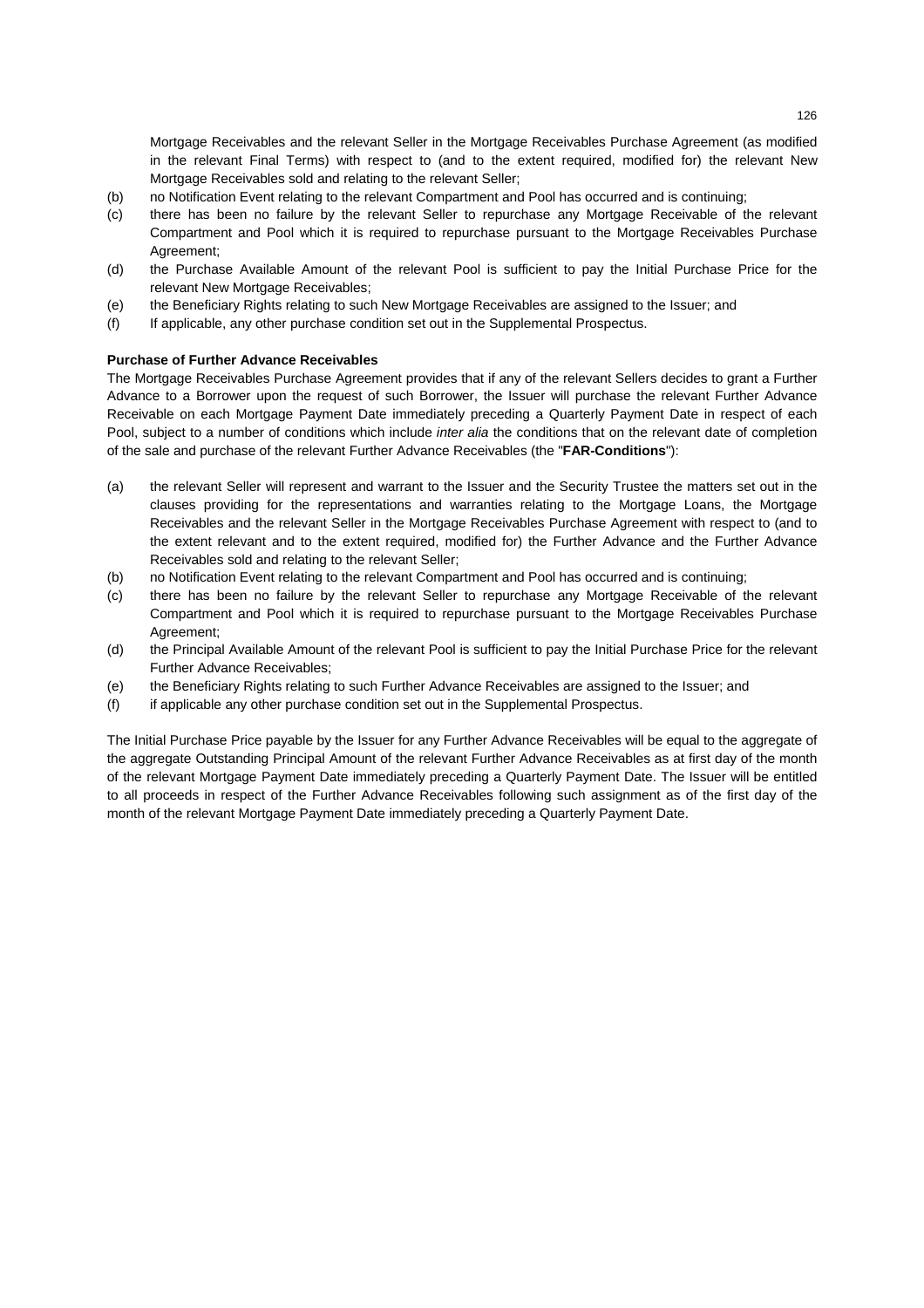## **ISSUER SERVICES AGREEMENT**

In the Issuer Services Agreement the MPT Provider (i) will agree to provide mortgage payment transactions and other services to the Issuer on a day-to-day basis in relation to the Mortgage Loans and the Mortgage Receivables, including, without limitation, the collection of payments of principal, interest and other amounts in respect of the Mortgage Loans and (ii) will agree to provide the implementation of arrears procedures including the enforcement of mortgage rights. The MPT Provider will be obliged to provide the mortgage payment transactions and other services as set out above in respect of the Mortgage Loans and the Mortgage Receivables at the same level of skill, care and diligence as mortgage loans in its own portfolio. The MPT Provider should have a licence under the (new) Financial Services Act (*'Wet financiële dienstverlening'*) in order to ensure that the Issuer benefits from the exemption under the Financial Services Act to have a licence under the Financial Services Act itself. The MPT Provider has submitted an application for a licence under the Financial Services Act with the AFM in Amsterdam. Granting of a permanent licence can take up to one year, which period can be extended (two times) with a half year (each time). However, the MPT Provider has been provided by the AFM with a temporary licence. The Issuer has been advised that the temporary licence of the MPT Provider is sufficient to be exempted from the licence requirement of the Financial Services Act (see *Risk Factors* above).

The MPT Provider will, in accordance with the Issuer Services Agreement, appoint Stater as its sub-agent to carry out the activities, other than the Defaulted Loan Services, in respect of the Mortgage Loans originated by GMAC RFC Nederland and part of the Mortgage Loans originated by Atlas Funding upon the terms and provisions of and in accordance with the subcontract to be entered into between the MPT Provider and Stater in respect of the relevant Mortgage Loans. Stater will accept this appointment and, in addition, will commit itself, in favour of the Issuer, to carry out the activities subject to and on the terms provided in the Issuer Services Agreement, in the case of a default by the MPT Provider of its obligations to provide the MPT Services and the Defaulted Loan Services. The MPT Provider will in accordance with the Issuer Services Agreement appoint Quion Hypotheekbemiddeling to perform the MPT Services and the Defaulted Loan Services in respect of the Mortgage Loans originated by Quion 20 and the other part of the Mortgage Loans originated by Atlas Funding. Quion Hypotheekbemiddeling will accept the appointment and, in addition, will commit itself to perform such activities in respect of the relevant Mortgage Receivables in favour of the Issuer subject and in accordance with the terms provided in the Issuer Services Agreement, in the case of a default by MPT Provider under the Issuer Services Agreement. The Issuer and the Security Trustee will consent to the appointment of Stater and Quion Hypotheekbemiddeling as sub-agent.

Furthermore, in case the Put Option in respect of any of the Put Option Notes of a Compartment is exercised (see above under Condition of the Notes 6(d)) or the then current ratings assigned to the Put Option Notes of such Compartment are not confirmed as of a Put Date, the MPT Provider (but not its sub-agent) will grant the Issuer a Servicing Advance in an amount equal to the aggregate Principal Amount Outstanding of the Put Option Notes which are subject to redemption, less the aggregate Principal Shortfall in respect of such Put Option Notes, if any, after applying the Notes Redemption Available Amount in respect of such date, to enable the Issuer to redeem such Put Option Notes on such Put Date. If the MPT Provider does not confirm that it will provide the Servicing Advance on the relevant Put Date on ultimately 42 days prior to such Put Date, the Issuer (or its agent) will within 14 days approach and request third parties to (i) grant the relevant Servicing Advance in respect of that relevant Put Date and in respect of one or more subsequent Put Dates and (ii) purchase the Excess Mortgage Receivables, on terms substantially the same as set out in the Issuer Services Agreement. Upon giving the Servicing Advance the MPT Provider (or any other party providing the Servicing Advance) has the right to acquire the Excess Mortgage Receivables on the relevant Put Date at a price equal to their Outstanding Principal Amounts, plus accrued but unpaid interest up to the relevant Put Date. The proceeds of such sale will be applied towards the repayment of the Servicing Advance by way of set off. At the request of the relevant Hedging Counterparty, the Issuer will stipulate as a condition for the sale of the Excess Mortgage Receivables that the relevant part of the relevant Hedging Agreement will be novated to the purchaser of the Excess Mortgage Receivables.

The Issuer Administrator will in the Issuer Services Agreement agree to provide certain administration, calculation and cash management services to the Issuer, including (a) the direction of amounts received by the Sellers to the relevant Collection Accounts and the production of monthly reports in relation thereto, (b) drawings (if any) to be made by the Issuer from the relevant Reserve Account and under the relevant Liquidity Facility Agreement, if any, (c) all payments to be made by the Issuer under the relevant Hedging Agreements and any of the other Relevant Documents, (d) all payments to be made by the Issuer under the Notes of the relevant Compartment in accordance with the Conditions of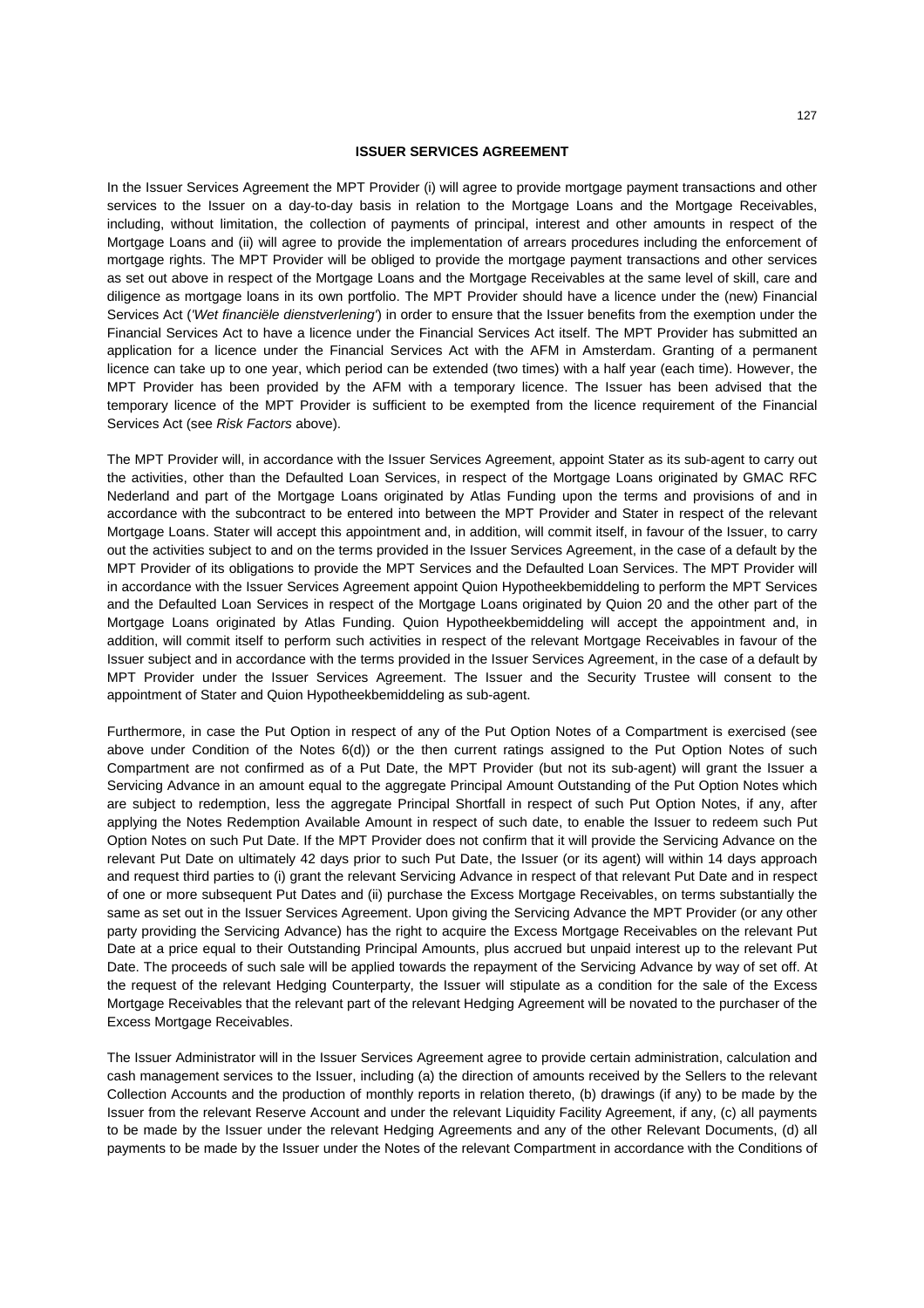the Notes and in respect of the relevant Sub-Participation Agreement, (e) the maintaining of all required ledgers in connection with the above and (f) all calculations to be made pursuant to the Conditions of the Notes of the relevant Compartment.

Each Pool will need to be serviced on a segregated basis and the MPT Provider and the Issuer Administrator will be required to be able to identify which Mortgage Loans and Mortgages are allocable to each Compartment.

#### *Termination*

The appointment of the MPT Provider and/or the Issuer Administrator under the Issuer Services Agreement may be terminated by the Security Trustee in certain circumstances, including (a) if the MPT Provider and/or the Issuer Administrator are in default of payment on the due date of any payment due and payable by either of them under the Issuer Services Agreement and such default continues unremedied for a period of fourteen (14) days after the earlier (i) of the MPT Provider and/or the Issuer Administrator becoming aware of such default and (ii) receipt by the MPT Provider and/or the Issuer Administrator of written notice by the Issuer or the Security Trustee requiring the same to be remedied, (b) if the MPT Provider and/or the Issuer Administrator are in default of performance or observance of any of its other covenants and obligations under the Issuer Services Agreement, which in the opinion of the Security Trustee is materially prejudicial to the interests of the Secured Parties and (except where, in the reasonable opinion of the Security Trustee, such default is incapable of remedy, when no such continuation and/or notice as is hereinafter mentioned will be required) such default continues unremedied for a period of fourteen (14) days after the earlier of (i) the MPT Provider and/or the Issuer Administrator becoming aware of such default and (ii) receipt by the MPT Provider and/or the Issuer Administrator of written notice from the Security Trustee requiring the same to be remedied, (c) the MPT Provider or the Issuer Administrator takes any corporate action or other steps are taken or legal proceedings are started or threatened against it for its dissolution ('*ontbinding*') and liquidation ('*vereffening*'), (d) the MPT Provider or the Issuer Administrator has taken any corporate action or any steps have been taken or legal proceedings have been instituted or threatened against it for its entering into suspension of payments or for bankruptcy or has become subject to any analogous insolvency proceedings under any applicable law or for the appointment of a receiver or a similar officer of its or any or all of its assets, or (e) at any time it becomes unlawful for the MPT Provider or the Issuer Administrator to perform all or a material part of its obligations hereunder or (f) the MPT Provider ceases to have a license under the Financial Services Act ('*Wet Financiële Dienstverlening*').

In such events, the Security Trustee and the Issuer shall use their best efforts to appoint a substitute mpt provider and/or issuer administrator and such substitute mpt provider and/or issuer administrator shall enter into an agreement with the Issuer and the Security Trustee substantially on the terms of the Issuer Services Agreement, provided that such substitute mpt provider and/or issuer administrator shall have the benefit of a fee at a level to be then determined. Any substitute mpt provider is obliged to (i) have experience of administering mortgage loans and mortgages of residential property in the Netherlands and (ii) hold a licence under the Financial Services Act ('*Wet Financiële Dienstverlening*'). The Issuer shall, promptly following the execution of such agreement, pledge its interest in such agreement in favour of the Security Trustee on the terms of the Trustee Assets Pledge Agreement, *mutatis mutandis*, to the satisfaction of the Security Trustee.

The appointment of the MPT Provider and/or the Issuer Administrator under the Issuer Services Agreement may be terminated by the MPT Provider and/or the Issuer Administrator upon the expiry of not less than 12 months' notice of termination given by the MPT Provider and/or the Issuer Administrator to each of the Issuer and the Security Trustee provided that – *inter alia* – (a) the Security Trustee consents in writing to such termination and (b) a substitute mpt provider and/or issuer administrator shall be appointed, such appointment to be effective no later than the date of termination of the Issuer Services Agreement.

The MPT Provider and/or the Issuer Administrator shall not be released from its obligations under the Issuer Services Agreement until a substitute mpt provider and/or issuer administrator has entered into such new agreement.

Each of the Sellers will undertake in the Mortgage Receivables Purchase Agreement to set the interest rates of Mortgage Loans as agent of the Issuer or, as the case may be, the Security Trustee in accordance with its then prevailing procedures and on a certain level. Each of the Security Trustee and the Issuer may terminate the appointment of the relevant Seller as agent of the Issuer to determine and set the rates of interest at any time. The Issuer may undertake vis-à-vis a Hedging Counterparty of a Compartment that in case (i) the senior unsecured, unsubordinated and unguaranteed debt obligations of Residential Capital, LLC is lower than or is withdrawn in respect of any two of the following ratings: BB- or its equivalent by S&P or Ba3 or its equivalent by Moody's or BB- or its equivalent by Fitch or (ii) the relevant Initial Seller ceases to be a wholly owned indirect subsidiary of Residential Capital, LLC and thereafter the rating assigned to the senior unsecured, unsubordinated and unguaranteed debt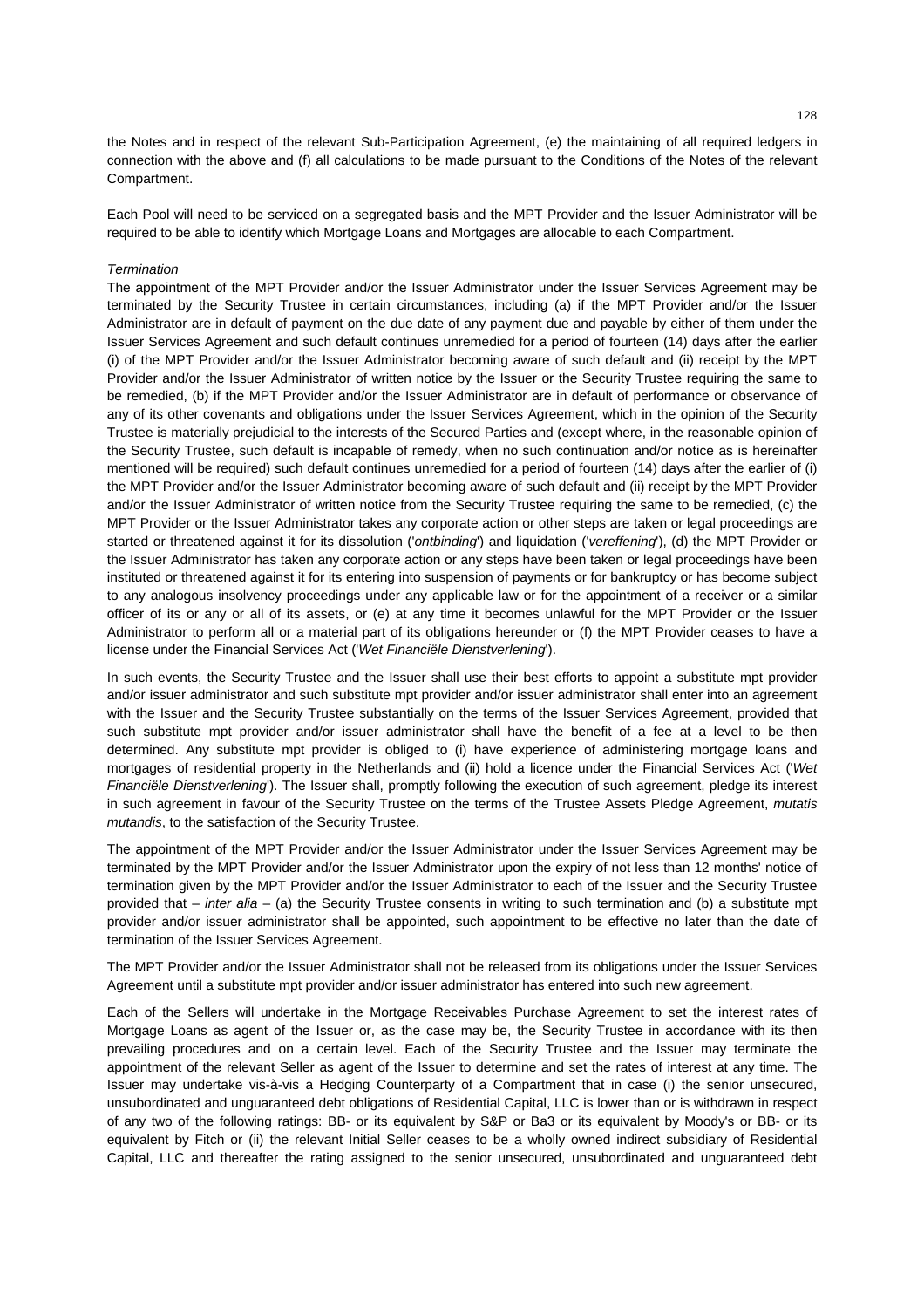obligations of the relevant Initial Seller or the entity of which the relevant Initial Seller becomes a wholly owned (indirect) subsidiary is lower than or is withdrawn in respect of any of the following ratings: BB- or its equivalent by S&P or Ba3 or its equivalent by Moody's or BB- or its equivalent by Fitch then the Issuer will terminate the appointment of the relevant Initial Seller and will appoint such Hedging Counterparty to determine and set the rates of interest in accordance with the Mortgage Conditions in respects of the Mortgage Receivables of the related Pool. The MPT Provider will undertake in the Issuer Services Agreement that it will comply with such obligations.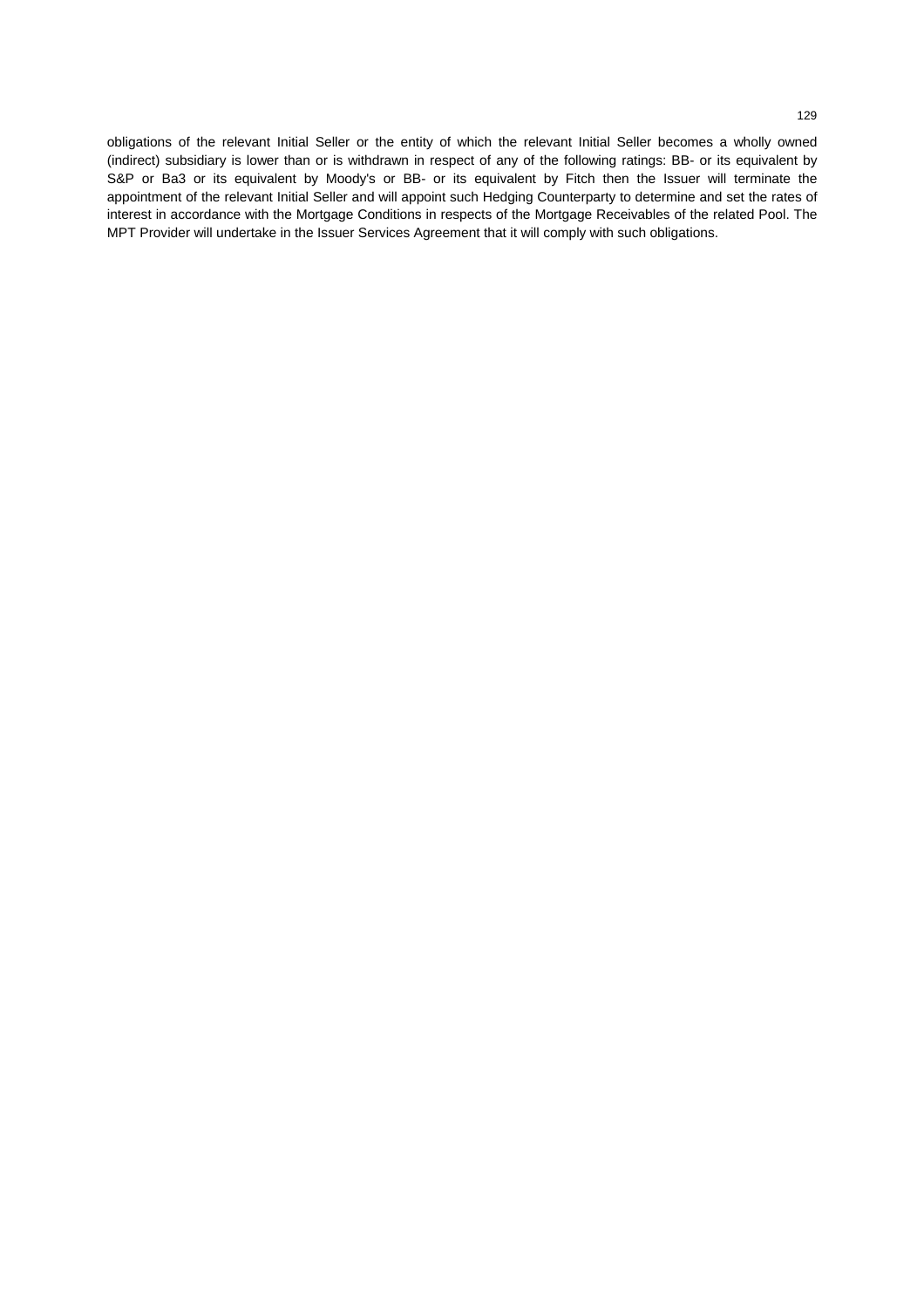# **SUB-PARTICIPATION AGREEMENTS**

On each Issue Date, the Issuer will enter into a Sub-Participation Agreement with, *inter alia*, the Savings Insurance Companies in respect of a Pool under which the Issuer will grant to each of the Savings Insurance Companies a subparticipation in the relevant Savings Mortgage Receivables and, as the case may be, Life Mortgage Receivables with a Savings Element of a Pool. Each of the Savings Insurance Companies will undertake to pay to the Issuer:

- (i) (a) on the relevant Issue Date or (b) on the relevant Quarterly Payment Date or the relevant Pre-funding Purchase Date, in the case of purchase and assignment of New Mortgage Receivables or Further Advance Receivables which qualify as Savings Mortgage Receivables or, as the case may be, new Life Mortgage Receivables with a Savings Element or (c) on the relevant Mortgage Payment Date, in the case of a switch from any type of a Mortgage Loan other than a Life Mortgage Loan with a Savings Element or a Savings Mortgage Loan, into a Savings Mortgage Loan or a switch to a Life Mortgage Loan with a Savings Element, the relevant Initial Participation; and
- (ii) on each relevant Mortgage Payment Date an amount equal to the amount received by the Savings Insurance Company as Savings Premium during the relevant Mortgage Calculation Period then ended in respect of the relevant Savings Insurance Policies or, as the case may be, Life Insurance Policies with a Savings Alternative connected to the Mortgage Receivables of the relevant Pool,

provided that in respect of each Savings Mortgage Receivable or, as the case may be, each Life Mortgage Receivable with a Savings Element no amounts will be paid to the extent that, as a result thereof, the relevant Participation in such Savings Mortgage Receivable or, as the case may be, Life Mortgage Receivable with a Savings Element would exceed the Participation Maximum Amount.

In consideration of such payments the Savings Insurance Company will acquire a Participation in each of the relevant Savings Mortgage Receivables and as the case may be, Life Mortgage Receivables with a Savings Element of the relevant Pool, which is equal to the relevant Initial Participation in respect of the relevant Savings Mortgage Receivable or, as the case may be, relevant Life Mortgage Receivable with a Savings Element increased during each Mortgage Calculation Period with the relevant Monthly Participation Increase.

In consideration for the undertaking of the relevant Savings Insurance Company described above, the Issuer will undertake to pay to the relevant Savings Insurance Company on each Mortgage Payment Date the relevant part of the relevant Participation Redemption Available Amount.

For the avoidance of doubt, the relevant Participation in a Savings Mortgage Receivable or a Life Mortgage Receivable with a Savings Element will not terminate in case a Savings Mortgage Loan switches in whole or in part to another type of Mortgage Loan or, as the case may be, a Life Mortgage Loan with a Savings Element switches to the Unit-Linked Alternative. GMAC RFC Nederland and the Savings Insurance Companies will agree in the relevant Sub-Participation Agreement that upon such switch becoming effective GMAC RFC Nederland will acquire the relevant Participation from the relevant Savings Insurance Company. Besides this, as a result of the switch, the relevant Participation will no longer be increased with the relevant Monthly Participation Increase and GMAC RFC Nederland will be entitled to the *pro rata* part of the interest received by the Issuer in respect of the relevant Savings Mortgage Receivable or relevant Life Mortgage Receivable with a Savings Element on each Mortgage Payment Date.

# **Reduction of Participation**

If:

- (i) a Borrower invokes a defence, including a right of set-off or a counterclaim against any person in respect of the relevant Savings Mortgage Receivables or, as the case may be, relevant Life Mortgage Receivables with a Savings Element of a Pool based upon a default in the performance, whether in whole or in part or for any reason, by the relevant Savings Insurance Company of its obligations under the relevant Savings Insurance Policy or, as the case may be, relevant Life Insurance Policy with a Savings Alternative; or
- (ii) any of the Sellers fails to pay any amount due by it to the Issuer in accordance with the Mortgage Receivables Purchase Agreement in respect of a Savings Mortgage Receivable or a Life Mortgage Receivable with a Savings Element of a Pool;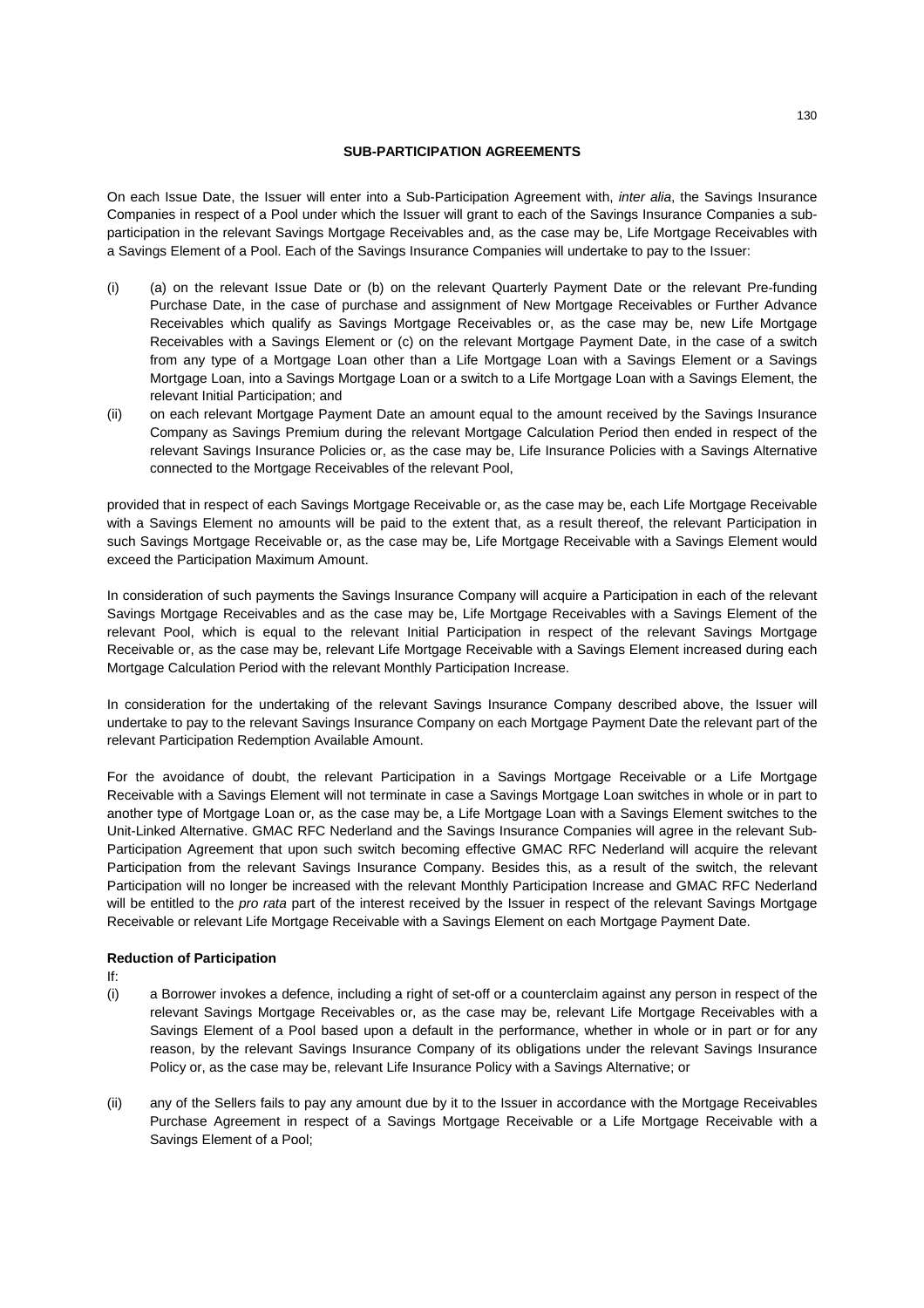and, as a consequence thereof, the Issuer will not have received any amount outstanding prior to such event in respect of such Savings Mortgage Receivables or Life Mortgage Receivables with a Savings Element of such Pool, the relevant Participation of the relevant Saving Insurance Company in respect of such Savings Mortgage Receivables or such Life Mortgage Receivables with a Savings Element of such Pool, will be reduced by an amount equal to the amount which the Issuer has failed to so receive.

## **Enforcement Notice**

If an Enforcement Notice in respect of the relevant Compartment is given by the Security Trustee to the Issuer, then and at any time thereafter the Security Trustee on behalf of the relevant Savings Insurance Companies may, and if so directed by the relevant Savings Insurance Companies shall, by notice to the Issuer:

- (i) declare that the obligations of the relevant Savings Insurance Companies under the relevant Sub-Participation Agreement are terminated; and
- (ii) declare the relevant Participation to be immediately due and payable, whereupon it will become so due and payable, but such payment obligations will be limited to the relevant Participation Redemption Available Amount received or collected by the Issuer or, in the case of enforcement, the Security Trustee under the relevant Savings Mortgage Receivables or the relevant Life Mortgage Receivables with a Savings Element.

### **Termination**

If one or more of the Savings Mortgage Receivables or the Life Mortgage Receivables with a Savings Element of a Pool are (i) repurchased by the relevant Seller from the Issuer pursuant to the Mortgage Receivables Purchase Agreement or (ii) sold by the Issuer to the MPT Provider or a third party pursuant to the Issuer Services Agreement and the relevant Trust Deed in connection with a Put Date, the relevant Participation in such Savings Mortgage Receivables and Life Mortgage Receivables with a Savings Element will terminate and the relevant Participation Redemption Available Amount in respect of the Savings Mortgage Receivables and, as the case may be, the Life Mortgage Receivables with a Savings Element will be paid by the Issuer to the relevant Savings Insurance Companies. The Issuer will, if so requested by the relevant Savings Insurance Companies, undertake to use its reasonable efforts to ensure that the acquirer of such Savings Mortgage Receivables and Life Mortgage Receivables with a Savings Element will enter into a sub-participation agreement with the relevant Savings Insurance Companies in a form similar to the relevant Sub-Participation Agreement. Furthermore, the Participation envisaged in the relevant Sub-Participation Agreement will terminate if at the close of business of any Mortgage Payment Date the relevant Savings Insurance Company has received the relevant Participation in respect of the relevant Savings Mortgage Receivables or the Life Mortgage Receivables with a Savings Element.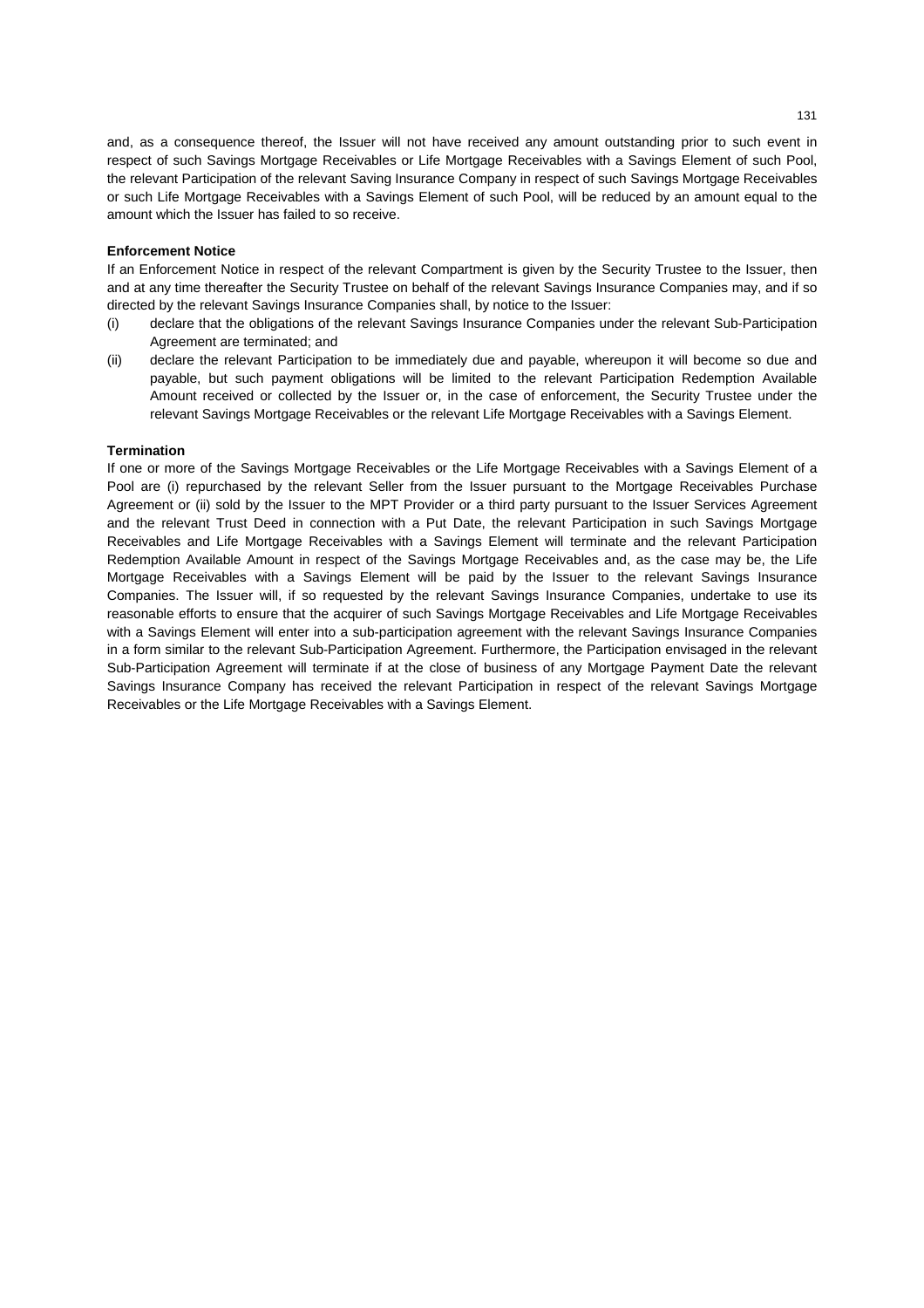### **HEDGING AGREEMENTS**

The description of the Hedging Agreements set out below applies if all of the Notes of a Compartment are floating rate from the relevant Issue Date. If that is not the case, or if the description below does not apply to a Compartment, the description of the relevant alternative will be set out in the Supplemental Prospectus.

The majority of the Mortgage Loans in a Pool will carry fixed rates of interest and others will carry floating rates of interest while the Notes of a Compartment will carry floating rates of interest. The Issuer will enter into one or more Hedging Agreements in respect of a Pool in order to mitigate the interest rate exposure arising from its Mortgage Loans carrying fixed rates of interest and its floating rate payment obligations under the Notes of the related Compartment.

Under each Swap Transaction in relation to a Compartment, the relevant Swap Counterparty will receive from the Issuer, in respect of each relevant Floating Rate Interest Period, an amount calculated by reference to a specified fixed swap rate multiplied by the Notional Amount and the Issuer will receive from the relevant Swap Counterparty, in respect of each Floating Rate Interest Period, an amount calculated by reference to Euribor, with a designated maturity of 3 months, multiplied by the Notional Amount.

If the amortisation rate of the Notional Amount of the Swap Transaction varies from the expected rate of amortisation, the Notional Amount of the Swap Transaction will be adjusted in accordance with the relevant Swap Agreement and a Notional Adjustment Payment will be due to or from the Issuer on the next Quarterly Payment Date. If the amount of the Prepayment Penalties received by the Issuer on any Quarterly Payment Date is less than the aggregate Notional Adjustment Payment due but unpaid by the Issuer, the difference will form part of the Swap Subordinated Amount to be paid under item (q) of the relevant Interest Priority of Payments.

On each Quarterly Payment Date, the Issuer will enter into a Reset Swap Agreement to mitigate the potential interest rate exposure arising from the Reset Mortgage Receivables in respect of which the rate of interest has been reset in the Quarterly Calculation Period preceding such Quarterly Payment Date. If the amortisation rate of the Notional Amount of a Reset Swap Agreement varies from the expected rate of amortisation, a Notional Adjustment Payment may be due to or from the Issuer on the next Quarterly Payment Date. If the amount of the Prepayment Penalties received by the Issuer on any Quarterly Payment Date is less than the Notional Adjustment Payment due but unpaid by the Issuer, the difference will form part of the Swap Subordinated Amount to be paid under item (q) of the relevant Interest Priority of Payments.

Each Hedging Agreement entered into by the Issuer in respect of the Notes of a Compartment will be documented under an ISDA Master Agreement and will be an over-the-counter-transaction negotiated at arm's length between the Issuer and the relevant Hedging Counterparty. The Hedging Agreements may be terminated in accordance with Events of Default and Termination Events (each as defined in the relevant Hedging Agreement). Each Hedging Agreement will be terminable by one party if (i) an applicable Event of Default or Termination Event (as defined therein) occurs in relation to the other party, (ii) it becomes unlawful for either party to perform its obligations under the relevant Hedging Agreement or (iii) an Enforcement Notice is served. Events of Default under the Hedging Agreements in relation to the Issuer will be limited to (i) non-payment under the relevant Hedging Agreement and (ii) certain insolvency events.

Subject to the satisfaction of certain conditions, upon a redemption in full of all Classes of Notes, the Issuer, the MPT Provider and each Hedging Counterparty will enter into a novation agreement with respect to the Hedging Agreements and no payments will be due to or from the Issuer thereupon. In the event that such conditions are not met and the Notes are redeemed in full pursuant to Conditions of the Notes 6(d) and (f), the Issuer and each Hedging Counterparty will be entitled to terminate the Hedging Agreements and (subject to the Swap Counterparty's option to match the rate offered by the replacement counterparty), the Issuer will be entitled to terminate any Hedging Agreement after each Put Date if, *inter alia*, (i) the fixed swap rate to be paid by the Issuer under that Hedging Agreement is increased and (ii) a replacement counterparty with the Required Hedging Counterparty Rating has agreed to enter into a replacement Hedging Agreement on the same terms as the Hedging Agreement being terminated, except that the fixed swap rate to be paid by the Issuer is lower.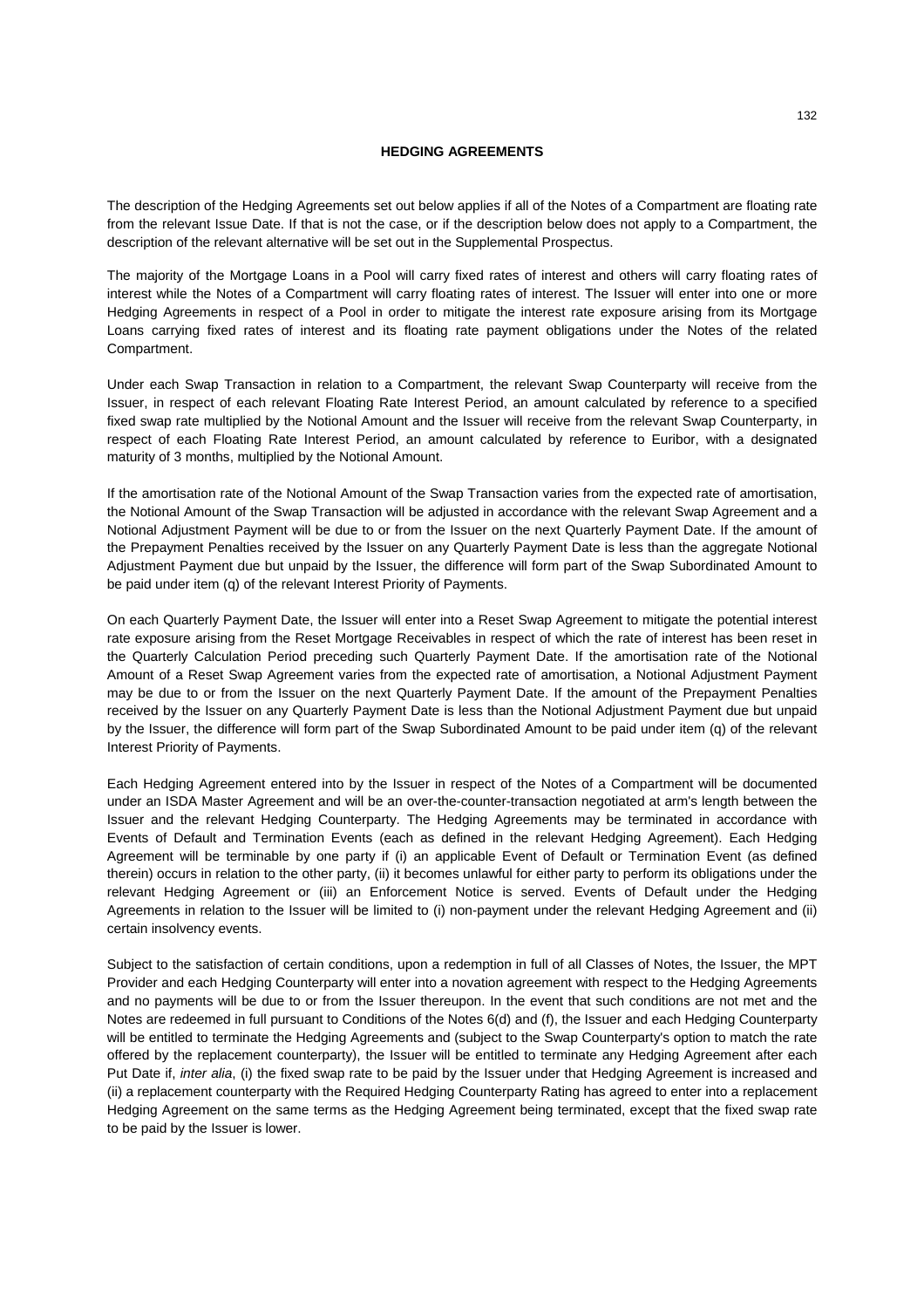Upon the early termination of a Hedging Agreement, the Issuer or the relevant Hedging Counterparty may be liable to make a termination payment to the other party. The amount of any termination payment will be based on the market value of the relevant terminated Hedging Agreement. The market value will be based on market quotations of the cost of entering into a transaction that would have the effect of preserving the economic equivalent of the respective full payment obligations of the parties that would but for the occurrence of such early termination have been required after the early termination date.

No Hedging Agreement will provide a guarantee of any level of excess spread. In relation to each Reset Swap Agreement, however, each Hedging Counterparty will agree that the fixed swap rate to be paid by the Issuer will be such that an amount of the Notes Interest Available Amount equal to an excess spread of 0.35 per cent. (or, as the case may be, 0.20 per cent. after the First Put Date) of the aggregate Outstanding Principal Amount of the Reset Mortgage Receivables will remain after deduction of the amounts relating to items (a), (b), (c), (d), (e), (f), (h), (j) and (l) of the Interest Priority of Payments on the first Quarterly Payment Date after the effective date of the relevant Reset Swap Agreement. There is no guarantee that on any Quarterly Payment Date thereafter, the excess spread will be 0.35 per cent. (or, as the case may be, 0.20 per cent. after the First Put Date). Such Swap Counterparty will on the Closing Date agree that it will enter into one or more Reset Swap Agreements.

In the event that the Issuer is required to withhold or deduct an amount in respect of tax from payments due from it to a Hedging Counterparty, the Issuer will not be required pursuant to the terms of the relevant Hedging Agreement to pay the Hedging Counterparty such amounts as would otherwise have been required to ensure that the Hedging Counterparty received the same amounts that it would have received had such withholding or deduction not been made.

In the event that a Hedging Counterparty is required to withhold or deduct an amount in respect of tax from payments due from it to the Issuer, the Hedging Counterparty will be required pursuant to the terms of the relevant Hedging Agreement to pay to the Issuer such additional amounts as are required to ensure that the Issuer receives the same amounts that it would have received had such withholding or deduction not been made.

In either event, the relevant Hedging Counterparty will, if it is unable to transfer its rights and obligations under the relevant Hedging Agreement to another office, at its own cost have the right to terminate such Hedging Agreement. Upon such termination, either the Issuer or the Hedging Counterparty may be liable to make a termination payment to the other party.

If the Issuer receives any Tax Credit resulting from the payment of any withholding tax by such Hedging Counterparty, the Issuer shall pay the cash benefit of such Tax Credit to such Hedging Counterparty (see *Credit Structure*).

A Hedging Counterparty may, at its own discretion and at its own expense, novate its rights and obligations under a Hedging Agreement to any third party provided that, *inter alia*, such third party has the same or equivalent external credit rating as such Hedging Counterparty and that no additional amount will be payable by the Issuer to the Hedging Counterparty or to the transferee as a result of such transfer.

In the event that the relevant rating(s) of a Hedging Counterparty or its guarantor, as applicable, is or are, as applicable downgraded by a Rating Agency below the rating specified in the relevant Hedging Agreement (in accordance with the requirements of that rating agency) for such Hedging Counterparty or its guarantor as applicable the relevant Hedging Counterparty will be required to take certain remedial measures which may include the provision of collateral for its obligations under the relevant swap agreement, arranging for its obligations under the relevant Hedging Agreement to be transferred to an entity with the rating(s) required by the relevant Rating Agency as specified in the relevant Hedging Agreement, procuring another entity with at least the rating(s) required by the relevant Rating Agency as specified in the relevant Hedging Agreement to become co-obligor in respect of its obligations under the relevant Hedging Agreement, or the taking of such other action as it may agree with the relevant Rating Agency.

A failure to take such steps, subject to certain conditions, will give the Issuer a right to terminate the relevant Hedging Agreement.

Any collateral transferred by a Hedging Counterparty in accordance with the provisions set out above which is in excess of its obligations to the Issuer under a Hedging Agreement will be returned to such Hedging Counterparty prior to the distribution of any amounts due to the Noteholders or the other Secured Parties.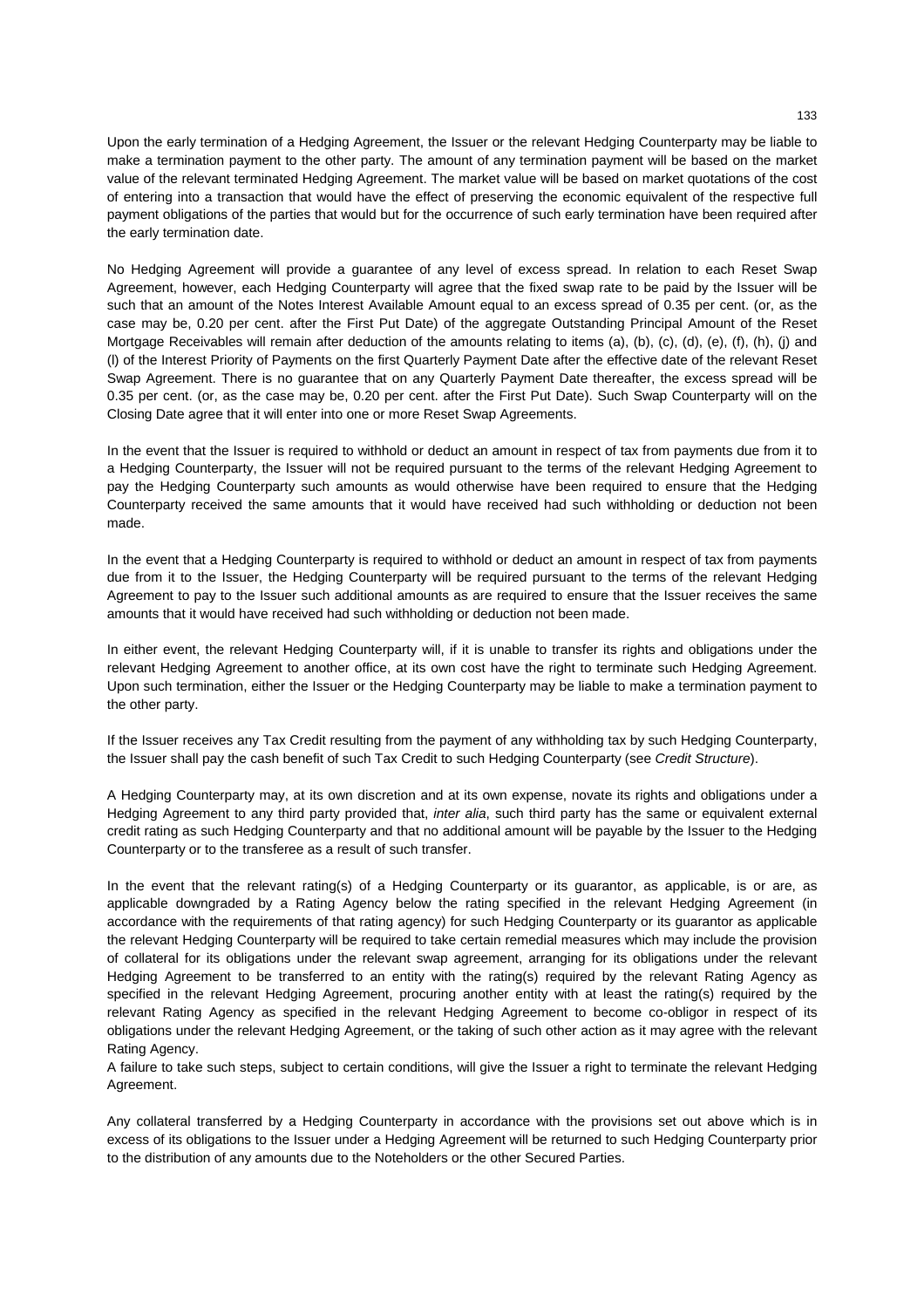The Swap Counterparty has the right on any Put Date to reprice the Hedging Agreements to which it is a party, but such right may only be exercised once (and not on multiple Put Dates). If such repricing results in an increase in the fixed swap rates of more than 0.15 per cent. the excess will form part of the Swap Subordinated Amount.

Furthermore, in the event that on any Quarterly Payment Date the Issuer has insufficient funds available to it to satisfy its obligations in respect of amounts due under any Hedging Agreement, the amount available (if any) shall be paid pro rata to the amounts due to the relevant Hedging Counterparty. To the extent that any amount other than a Swap Subordinated Amount is not paid to a Hedging Counterparty on a Quarterly Payment Date, then failure to pay such shortfall constitutes a 'Failure to Pay'' under the relevant Hedging Agreement which shall entitle that Hedging Counterparty to terminate the relevant Hedging Agreement. To the extent that any Swap Subordinated Amount is not paid to a Hedging Counterparty on a Quarterly Payment Date, then such shortfall shall be deemed to be due on the next Quarterly Payment Date provided, however, that default interest shall be paid by the Issuer to the Hedging Counterparty on such shortfall from the Quarterly Payment Date on which it was due at the default rate agreed in the relevant Hedging Agreement. Such amount shall rank below all payments of interest to the Noteholders but shall rank higher than the Subordinated Extension Interest Part due to any Class of Notes.

A termination payment to be made by the Issuer to a Hedging Counterparty which arises due to (i) an Event of Default for which the Hedging Counterparty is the Defaulting Party or (ii) the loss of the Required Hedging Counterparty Rating, due to the failure of that Hedging Counterparty to comply with the terms of the relevant Hedging Agreement shall not rank in priority to payments due to any Noteholders (but to the extent that the Issuer receives a premium from any replacement Hedging Counterparty in relation to a transaction entered into to replace that Hedging Agreement, the Hedging Counterparty shall rank in priority to payments due to any Noteholder). If the amount of any premium received by the Issuer from a replacement Hedging Counterparty is less than the amount due to the Hedging Counterparty following an Event of Default in respect of the Hedging Counterparty or termination which arises as a result of the Hedging Counterparty's failure to comply with the requirements under the relevant Hedging Agreement following the loss of the Required Hedging Counterparty Rating, the amount by which the termination payment exceeds the premium payable by the replacement Hedging Counterparty shall be payable on each Quarterly Payment Date (to the extent not previously paid) after payment of all amounts due to the Noteholders has been made on that Quarterly Payment Date. Such amount shall rank below all payments of interest to the Noteholders but shall rank higher than the Subordinated Extension Interest Part due to any Class of Notes.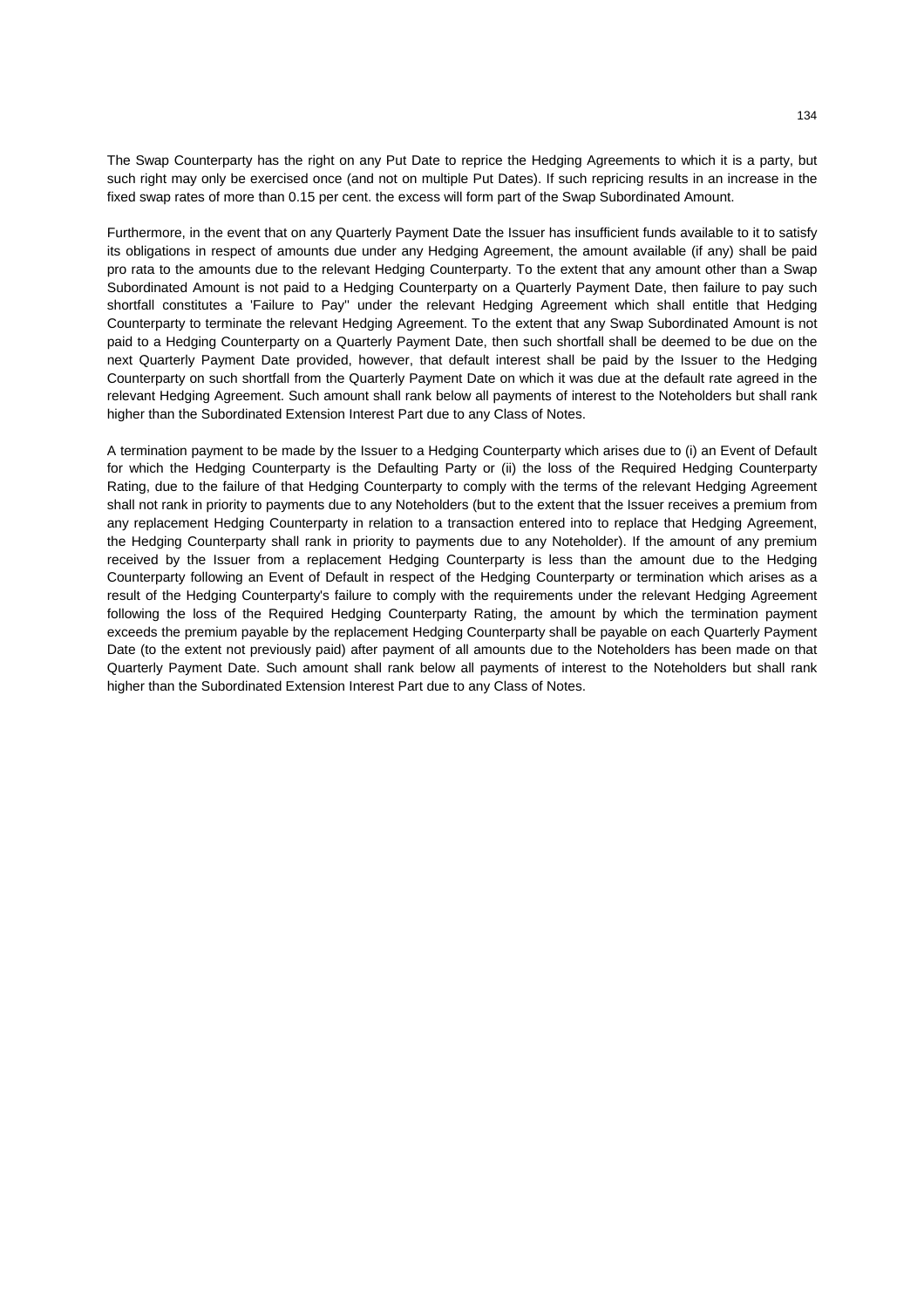## **E-MAC PROGRAM B.V.**

The Issuer was incorporated with limited liability under the laws of the Netherlands on 26 October 2006 under number 1397796. The corporate seat ("*statutaire zetel*") of the Issuer is in Amsterdam, the Netherlands. The registered office of the Issuer is at Frederik Roeskestraat 123, 1076 EE Amsterdam and its telephone number is +31 20 5771 177. The Issuer is registered with the Commercial Register of the Chamber of Commerce of Amsterdam under number 34258908.

The Issuer is a special purpose vehicle, which objectives are (a) to acquire, purchase, conduct the management of, dispose of and encumber receivables ("*vorderingen op naam*") and to exercise any rights connected to such receivables, (b) to take up loans by way of issues of securities or by entering into loan agreements to acquire the assets mentioned under (a), (c) to invest and on-lend any funds held by the Issuer, (d) to hedge interest rate and other financial risks, *inter alia*, by entering into derivative agreements, such as swaps and options, (e) if incidental to the foregoing, to take up loans, *inter alia*, to repay the principal sum of the securities mentioned under (b), and to grant security rights and (f) to perform all activities which are incidental to or which may be conducive to any of the foregoing.

The Issuer has an authorised share capital of euro 90,000, of which euro 18,000 has been issued and is fully paid. All shares of the Issuer are held by Stichting E-MAC Holding.

Stichting E-MAC Holding is a foundation ("*stichting*") incorporated under the laws of the Netherlands on 9 July 2002. The objects of Stichting E-MAC Holding are, *inter alia*, to incorporate, acquire and to hold shares in the share capital of the Issuer and comparable companies and to exercise all rights attached to such shares and to dispose of and encumber such shares. The sole managing director of Stichting E-MAC Holding is ATC Management B.V.

### **Statement by managing director of the Issuer**

Since its incorporation there has been no material adverse change in the financial position or prospects of the Issuer and the Issuer has not (i) commenced operations, no profits and losses have been made or incurred and it has not declared or paid any dividends nor made any distributions, save for the activities related to its establishment and the securitisation transaction included in this Base Prospectus and (ii) been involved in any governmental, legal, arbitration or administrative proceedings which may have a significant effect on the Issuer's financial position or profitability nor, so far as the Issuer is aware, are any such proceedings pending or threatened against the Issuer.

The Issuer has the corporate power and capacity to issue the Notes, to acquire the Mortgage Receivables and to enter into and perform its obligations under the Relevant Documents (see further *Terms and Conditions of the Notes under the Programme* above).

The sole managing director of the Issuer is ATC Management B.V. The managing directors of ATC Management B.V. are J.H. Scholts, G.F.X.M. Nieuwenhuizen, A.G.M. Nagelmaker and J. Lont. The managing directors of ATC Management B.V. have chosen domicile at the office address of ATC Management B.V., being Frederik Roeskestraat 123, 1076 EE Amsterdam. The sole shareholder of ATC Management B.V. is Amsterdam Trust Corporation B.V.

The objectives of ATC Management B.V. are (a) advising of and mediation by financial and related transactions, (b) finance company, and (c) management of legal entities.

Each of the Directors has entered into a management agreement with the entity of which it has been appointed managing director (*statutair directeur*). In these management agreements each of the Directors agrees and undertakes to, *inter alia*, (i) do all that an adequate managing director (*statutair directeur*) should do or should refrain from doing, and (ii) refrain from taking any action detrimental to the obligations under any of the Relevant Documents, or the then current ratings assigned to the Notes under the Programme outstanding. In addition each of the Directors agrees in the relevant management agreement that it will not enter into any agreement in relation to the Issuer other than the Relevant Documents to which it is a party, without the prior written consent of the Security Trustee and after having received written confirmation by the Rating Agencies that there will be no adverse effect on the ratings assigned to the Notes under the Programme outstanding.

The financial year of the Issuer coincides with the calendar year. The first financial year will end on 31 December 2007.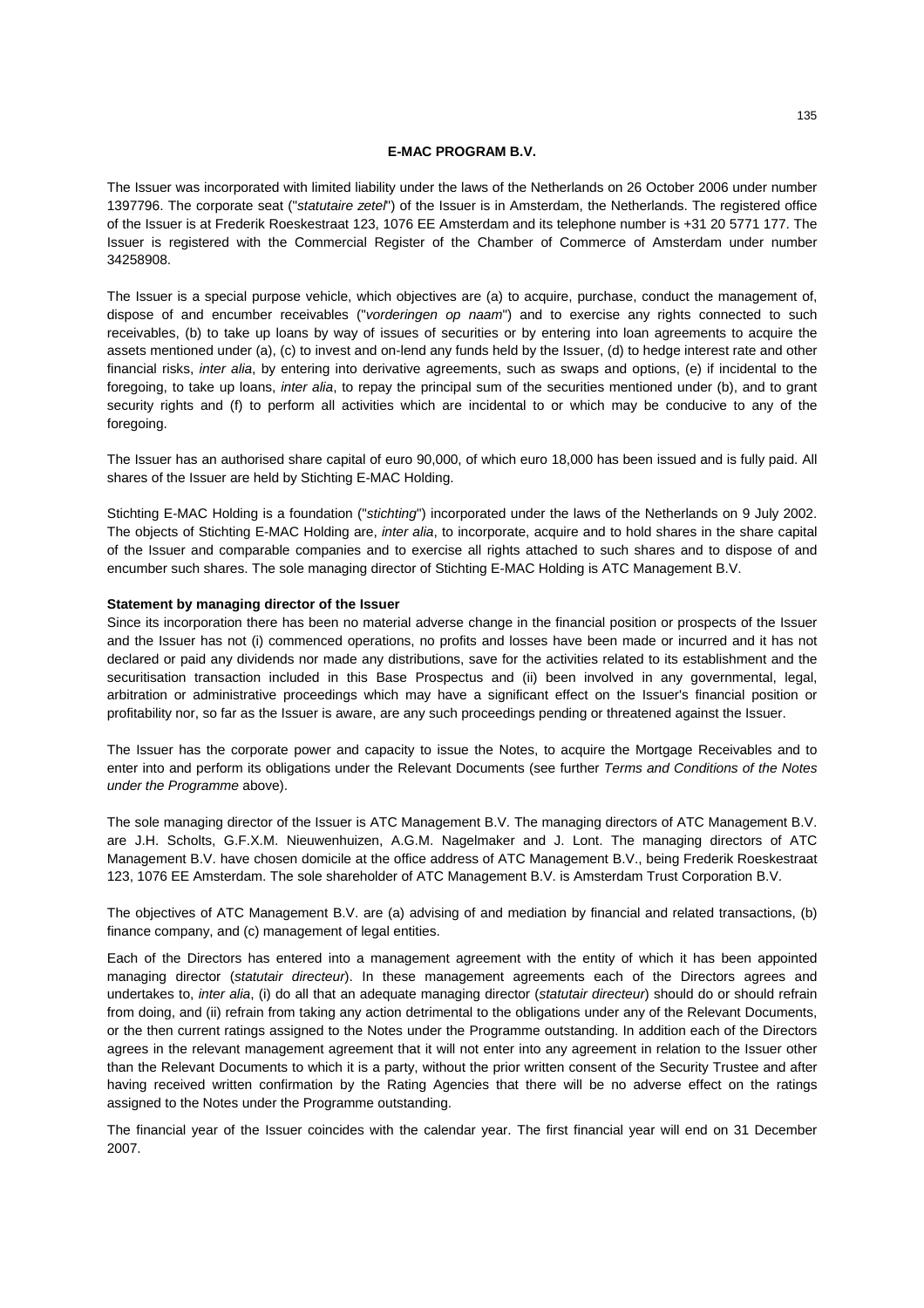**Capitalisation** 

The following table shows the capitalisation of the Issuer as of the Programme Closing Date:

**Share Capital** 

Authorised Share Capital euro 90,000<br>
Issued Share Capital euro 18,000 Issued Share Capital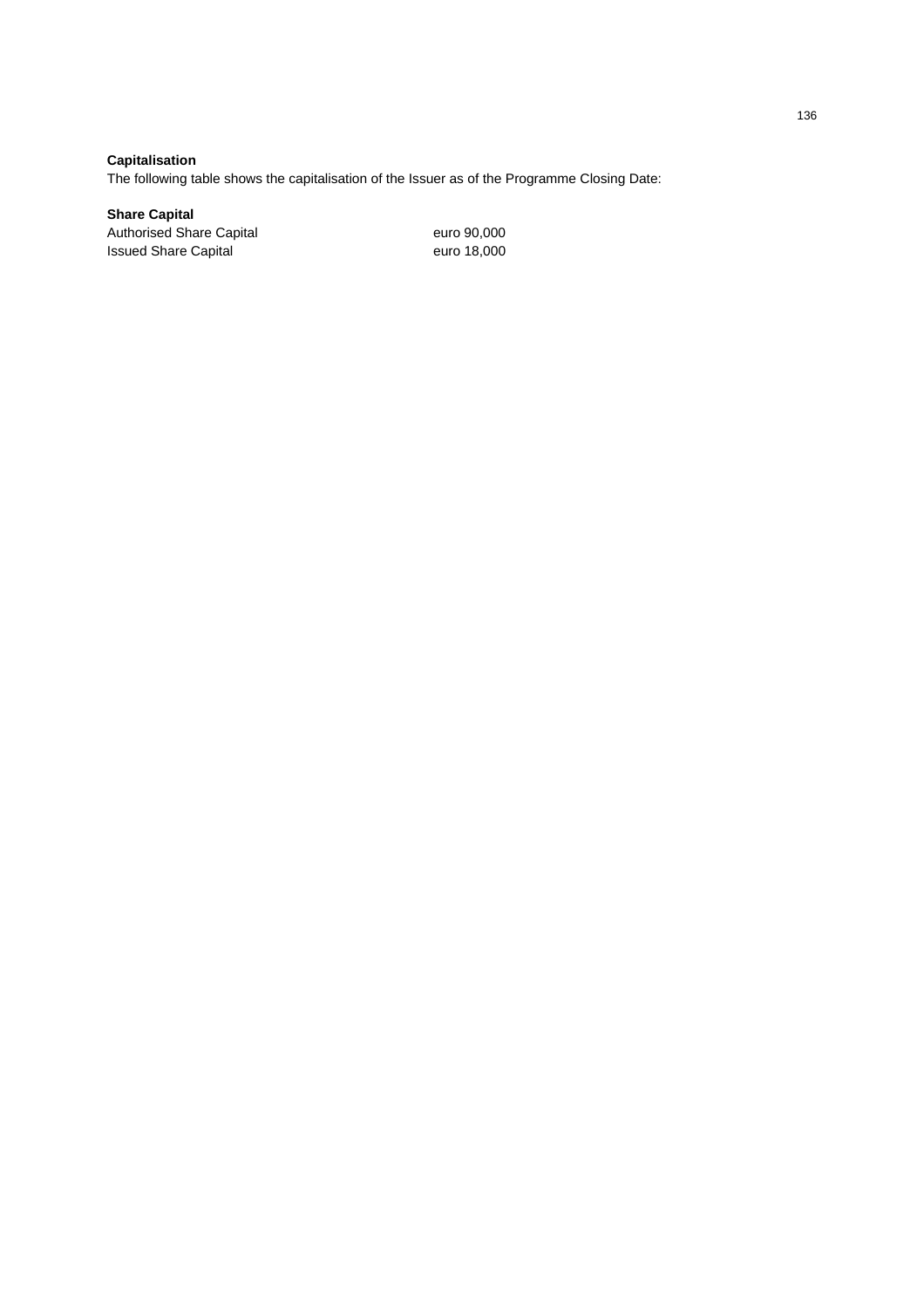## **DESCRIPTION OF SECURITY**

The Issuer will enter into a Parallel Debt Agreement in respect of each Compartment. In each Parallel Debt Agreement, the Issuer will irrevocably and unconditionally undertake to pay to the Security Trustee (each a '**Parallel Debt**') amounts equal to the aggregate amount due ("*verschuldigd*") by the Issuer in respect of each Compartment:

- (i) as fees or other remuneration to the Directors under the Management Agreements to the extent such amounts relate to the relevant Compartment or, if such amounts cannot be attributed to a certain Compartment, such amount for all Compartments multiplied by the relevant Pool Fraction;
- (ii) as fees and expenses to the Issuer Administrator and the MPT Provider under the Issuer Services Agreement to the extent such amounts relate to the relevant Compartment or, if such amounts cannot be attributed to a certain Compartment, such amount for all Compartments multiplied by the relevant Pool Fraction;
- (iii) as fees and expenses to the Paying Agents and the Reference Agent under the Agency Agreement to the extent such amounts relate to the relevant Compartment or, if such amounts cannot be attributed to a certain Compartment, such amount for all Compartments multiplied by the relevant Pool Fraction;
- (iv) to the Liquidity Facility Provider under the relevant Liquidity Facility Agreement, if any;
- (v) to the Hedging Counterparty under the relevant Hedging Agreement;
- (vi) to the Noteholders under the Notes of the relevant Compartment;
- (vii) to the relevant Seller or, as the case may be, the Sellers (a) under the Mortgage Receivables Purchase Agreement to the extent such amounts relate to the relevant Pool or, if such amounts cannot be attributed to a certain Pool, such amount for all Pools multiplied by the relevant Pool Fraction and (b) under the Deeds of Sale, Assignment and Pledge of the relevant Compartment and Pool; and
- (viii) to the Savings Insurance Companies under the relevant Sub-Participation Agreement.

Each Parallel Debt constitutes separate and independent obligations of the Issuer and constitute the Security Trustee's own separate and independent claims to receive payment of such Parallel Debt of the relevant Compartment, the payment obligations of the Issuer to the Secured Parties of such Compartment shall be reduced by an amount equal to the amount so received.

To the extent that the Security Trustee irrevocable receives any amount in payment of the relevant Parallel Debt, the Security Trustee shall distribute such amount among the relevant Secured Parties in accordance with the relevant Priority of Payments upon Enforcement, save for amounts due to the Savings Insurance Companies in connection with the relevant Participations. The amounts due to the relevant Secured Parties, other than to the relevant Savings Insurance Companies, will be the sum of (i) amounts recovered ('*verhaald*') by it (a) on the relevant Pool of Mortgage Receivables and other relevant assets pledged pursuant to the Trustee Receivables Pledge Agreement, the Trustee Assets Pledge Agreement and in the relevant Deeds of Sale, Assignment and Pledge and the relevant Deed of Pledge of Assets, other than the relevant Savings Mortgage Receivables and the relevant Life Mortgage Receivables with a Savings Element and (b) on the relevant Savings Mortgage Receivables and Life Mortgage Receivables with a Savings Element to the extent the amount exceeds the relevant Participation in the relevant Savings Mortgage Receivables and the Life Mortgage Receivables with a Savings Element and (ii) the *pro rata* part of amounts received from any of the relevant Secured Parties, as received or recovered by any of them pursuant to the relevant Parallel Debt Agreement (by reference to the proportion the relevant Participations bear to the aggregate relevant Pool of Mortgage Receivables); less (y) any amounts already paid by the Security Trustee to the relevant Secured Parties (other than the relevant Savings Insurance Companies) pursuant to the relevant Parallel Debt Agreement and (z) the *pro rata* part of the costs and expenses of the Security Trustee (including, for the avoidance of doubt, any costs of, *inter alia*, the Rating Agencies and any legal advisor, auditor or accountant appointed by the Security Trustee) (by reference to the proportion the relevant Participation bears to the aggregate relevant Pool of Mortgage Receivables).

The amounts due by the Security Trustee in accordance with the relevant Trust Deed to the relevant Savings Insurance Companies consist of, *inter alia*, (i) the amounts actually recovered ('*verhaald*') by it on the relevant Savings Mortgage Receivables and the relevant Life Mortgage Receivables with a Savings Element, but only to the extent such amounts do not exceed the Participation in such Savings Mortgage Receivables or the Life Mortgage Receivables with a Savings Element and (ii) the *pro rata* part of the amounts received from any of the relevant Secured Parties, as received or recovered by any of them pursuant to of the relevant Parallel Debt Agreement (by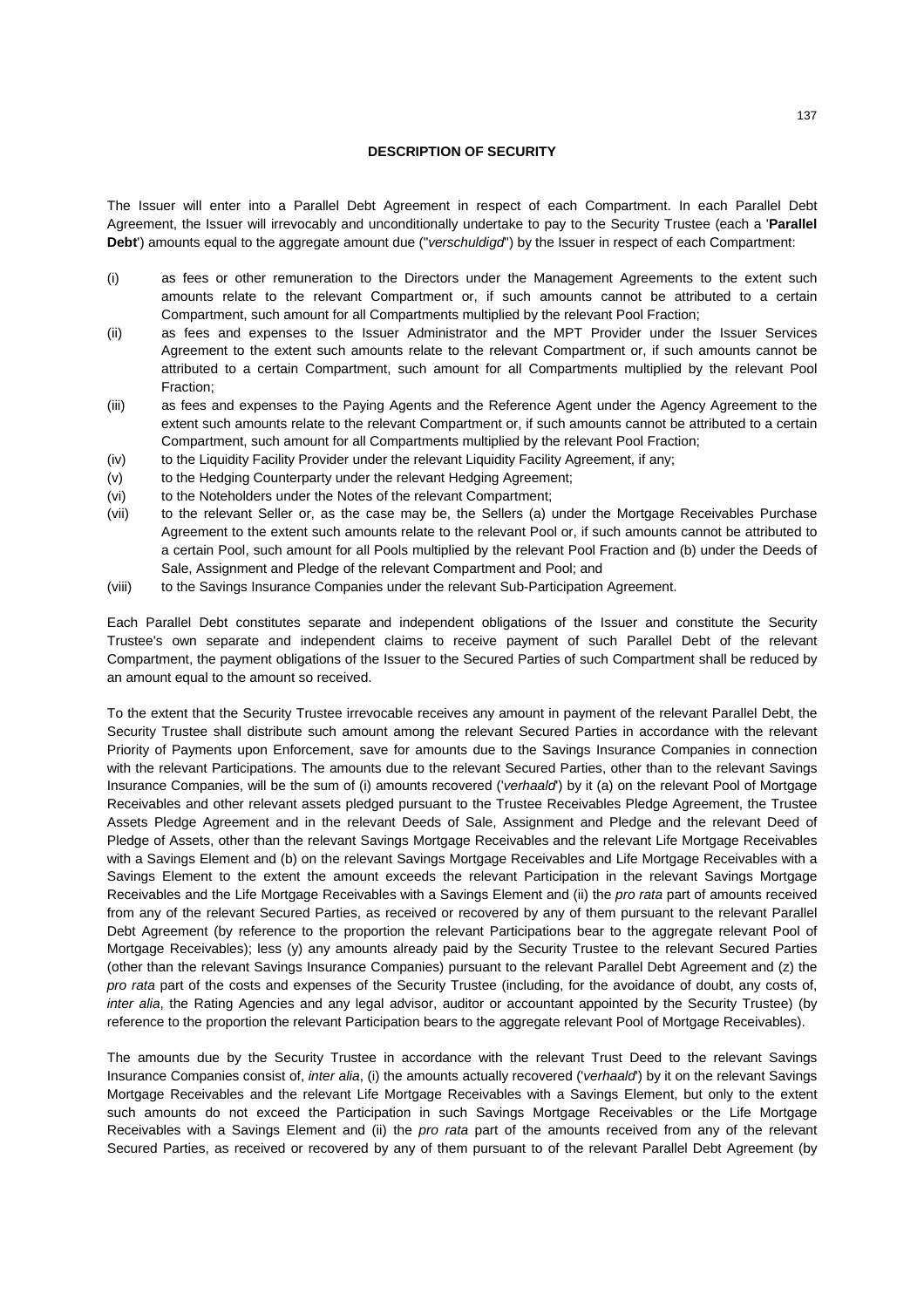reference to the proportion the relevant Participations bear to the aggregate relevant Pool of Mortgage Receivables), less (y) any amounts already paid to the relevant Savings Insurance Companies by the Security Trustee pursuant to the relevant Parallel Debt Agreement and (z) the *pro rata* part of the costs and expenses of the Security Trustee (including, for the avoidance of doubt, any costs of, *inter alia*, the Rating Agencies and any legal advisor, auditor or accountant appointed by the Security Trustee) (by reference to the proportion the Participations bear to the aggregate relevant Pool of Mortgage Receivables).

In the relevant Parallel Debt Agreement, the parties thereto have agreed that any relevant Hedging Counterparty (other than the Swap Counterparty) in connection with any Reset Swap Agreement will have the benefit of the Parallel Debt Agreement provided that such Swap Counterparty has confirmed that it is bound to the terms and provisions of the Parallel Debt Agreement. As a result thereof, such Hedging Counterparty will become a Secured Party in respect to such compartment.

The Issuer undertakes in respect of each Pool to grant a first ranking right of pledge ("*pandrecht*") in the relevant Deed of Sale, Assignment and Pledge pursuant to a receivables pledge agreement between the Issuer and the Security Trustee dated the Programme Closing Date (the '**Trustee Receivables Pledge Agreement**') over the Mortgage Receivables and all Beneficiary Rights of such Pool to the Security Trustee. Such right of pledge will in respect of a Pool of Mortgage Receivables together with Beneficiary Rights of such Pool be vested on the relevant Issue Date (and in respect of any relevant Further Advance Receivables and relevant New Mortgage Receivables and any Beneficiary Rights relating thereto on the relevant Mortgage Payment Date immediately preceding a Quarterly Payment Date or relevant Pre-funding Purchase Date on which they are acquired), which will secure the payment obligations of the Issuer to the Security Trustee under the relevant Parallel Debt and any other Relevant Documents to the extent related to the relevant Compartment and Pool. The pledge on the relevant Pool of Mortgage Receivables and the Beneficiary Rights provided for in the Trustee Receivables Pledge Agreement, will not be notified to the Borrowers and the Insurance Companies respectively, except a Trustee Notification Event in respect of such Compartment occurs. Prior to notification of the pledge to the Borrowers, the pledge will be a "silent" right of pledge ("*stil pandrecht*") within the meaning of section 3:239 of the Netherlands Civil Code.

The Issuer will also vest rights of pledge in favour of the Security Trustee in an assets pledge agreement between the Issuer and the Security Trustee dated the Programme Closing Date (the '**Trustee Assets Pledge Agreement**') and in the Deeds of Pledge of Assets on the relevant Issue Dates. The rights of pledge created in the Trustee Assets Pledge Agreement secure, *inter alia*, any and all liabilities of the Issuer in respect of all Compartments to the Security Trustee resulting from or in connection with each of the Parallel Debt Agreements and any other Relevant Documents and will be vested on all rights of the Issuer under or in connection with (i) the Mortgage Receivables Purchase Agreement, (ii) the Issuer Services Agreement, (iii) the Floating Rate GIC(s) (excluding any rights in respect of the Transaction Accounts which relate to each Compartment respectively), (iv) the Receivables Proceeds Distribution Agreements and (v) the Programme Agreement. The rights of pledge created in each Deed of Pledge of Assets pursuant to the Trustee Assets Pledge Agreement secure, *inter alia*, any and all liabilities of the Issuer in respect of the relevant Compartments to the Security Trustee resulting from or in connection with the relevant Parallel Debt Agreement and any other Relevant Issue Documents to the extent related to the relevant Compartment and will be vested on all rights of the Issuer under or in connection with (i) the Transaction Accounts of the relevant Compartment, (ii) the Liquidity Facility Agreement, if any, of the relevant Compartment, (iii) the Hedging Agreement(s) of the relevant Compartment and (iv) the Sub-Participation Agreement of the relevant Compartment. These rights of pledge will be notified to the relevant obligors and will, therefore be a "disclosed" right of pledge ("*openbaar pandrecht*") but the Security Trustee will grant a power to collect to the Issuer which will be withdrawn upon the occurrence of any of the Trustee Notification Events in respect of the relevant Compartment.

From the occurrence of a Trustee Notification Event in respect of the relevant Compartment and, consequently notification to the Borrowers and the Insurance Companies and the withdrawal of the power to collect, the Security Trustee will collect ('*innen*') all amounts due to the Issuer whether by Borrowers or parties to the Relevant Documents. Pursuant to the relevant Trust Deed the Security Trustee will, until the delivery of an Enforcement Notice in respect of the relevant Compartment, (i) apply such amounts in accordance with the relevant Interest Priority of Payments and the relevant Principal Priority of Payments or (ii) for the sole purpose of enabling the Issuer to make payments in accordance with the relevant Priority of Payments, pay or procure the payment of certain amounts from the Security Account, whilst for that sole purpose terminating ("*opzeggen*") its right of pledge. The delivery of an Enforcement Notice in respect of a Compartment does not constitute an Event of Default under any other Compartment (see Condition of Notes 10).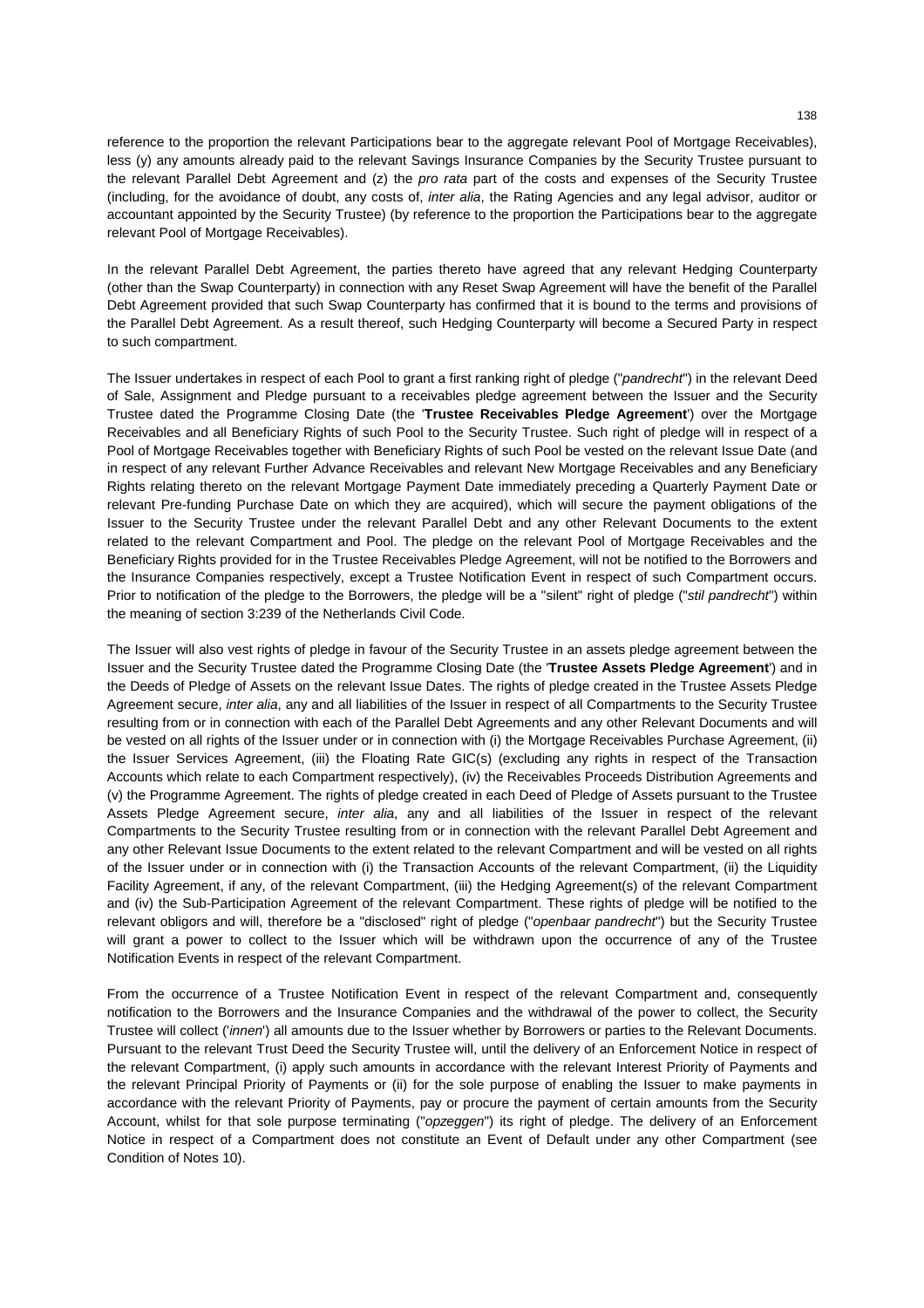Stichting GMAC RFC Nederland Ontvangsten shall grant on the balance standing to the credit of the Foundation GMAC RFC Nederland Collection Account a first ranking right of pledge in favour of, *inter alia*, the Security Trustee and the Previous Transaction Security Trustees jointly and a second ranking right of pledge in favour of, *inter alia*, the Issuer and the Previous Transaction SPVs jointly both under the condition that future issuers (and any security trustees) in securitisations and future vehicles in conduit transactions or similar transactions (and any security trustees relating thereto) initiated by GMAC RFC Nederland will also have the benefit of such right of pledge. Such rights of pledge will be notified to the Foundation Accounts Provider, the bank where the Foundation GMAC RFC Nederland Collection Account is maintained.

Stichting Atlas Funding Ontvangsten shall grant on the balance standing to the credit of the Foundation Atlas Funding Collection Account a first ranking right of pledge in favour of, *inter alia*, the Security Trustee and the Previous Transaction Security Trustees jointly and a second ranking right of pledge in favour of the Issuer and the Previous Transaction SPVs jointly both under the condition that future issuers (and any security trustees) in securitisations and future vehicles in conduit transactions or similar transactions (and any security trustees relating thereto) initiated by Atlas Funding will also have the benefit of such right of pledge. Such rights of pledge will be notified to the Foundation Accounts Provider, the bank where the Foundation Atlas Funding Collection Account is maintained.

Since the Previous Transaction SPVs (and/or the Previous Transaction Security Trustees, as the case may be) and the Issuer (and/or the Security Trustee, as the case may be) have a first ranking right of pledge on the amounts standing to the credit of the Foundation GMAC RFC Nederland Collection Account and the Foundation Atlas Funding Collection Account respectively, the rules applicable to co-ownership ('*gemeenschap'*) apply. The Netherlands Civil Code provides for various mandatory rules applying to such co-owned rights. In principle co-owners are required to co-operate with regard to their co-owned goods, but according to section 3:168 of the Netherlands Civil Code it is possible for co-owners to make an arrangement for the management (*'beheer'*) of the co-owned goods by one or more of the co-owning parties.

The Previous Transaction SPVs, the Issuer, the Security Trustee and the Previous Transaction Security Trustees will further in the Foundation GMAC RFC Nederland Collection Account Pledge Agreement and the Foundation Atlas Funding Collection Account Pledge Agreement respectively agree that the Security Trustee and the Previous Transaction Security Trustees will manage ('*beheren'*) such co-held rights jointly. The Issuer has been advised that it is uncertain whether the foreclosure of the rights of pledge will constitute management for the purpose of section 3:168 of the Netherlands Civil Code and as a consequence the cooperation of the Previous Transaction SPVs and the Issuer may be required for such foreclosure to take place.

Furthermore, such parties will agree in the Foundation GMAC RFC Nederland Collection Account Pledge Agreement and the Foundation Atlas Funding Collection Account Pledge Agreement respectively that (i) the share (*'aandeel'*) in each co-held right of pledge will be equal to the amounts collected from the respective Pools of mortgage receivables purchased by each Previous Transaction SPV respectively and the amounts collected from the Mortgage Receivables, respectively, and (ii) in case of foreclosure of the right of pledge on the Foundation GMAC RFC Nederland Collection Account and the Foundation Atlas Funding Collection Account respectively, the proceeds will be divided according to each share. It is uncertain whether this sharing arrangement is enforceable in the event that the Issuer, the Security Trustee, the Previous Transaction SPVs and the Previous Transaction Security Trustees should become insolvent. However, the Issuer has been advised that neither the Stichting GMAC RFC Nederland Ontvangsten's nor the insolvency of GMAC RFC Nederland or Stichting Atlas Funding Ontvangsten's nor the insolvency of Atlas Funding would affect this arrangement. In this respect it will be agreed that in case of a breach by a party of its obligations under the abovementioned agreements or if such agreement is dissolved, void, nullified or ineffective for any reason in respect of such party, such party shall compensate the other parties forthwith for any and all loss, costs, claim, damage and expense whatsoever which such party incurs as a result hereof.

Stichting Quion 20 Ontvangsten shall grant on the balance standing to the credit of the Foundation Quion 20 Collection Account relating to the relevant Compartment a first ranking right of pledge in favour of the Security Trustee and a second ranking right of pledge in favour of the Issuer. Such rights of pledge will be notified to the Foundation Accounts Provider, the bank where the Foundation Quion 20 Collection Account is maintained.

Stichting Atlas Funding Ontvangsten shall grant on the balance standing to the credit of the Foundation Atlas Quion Collection Account relating to the relevant Compartment a first ranking right of pledge in favour of the Security Trustee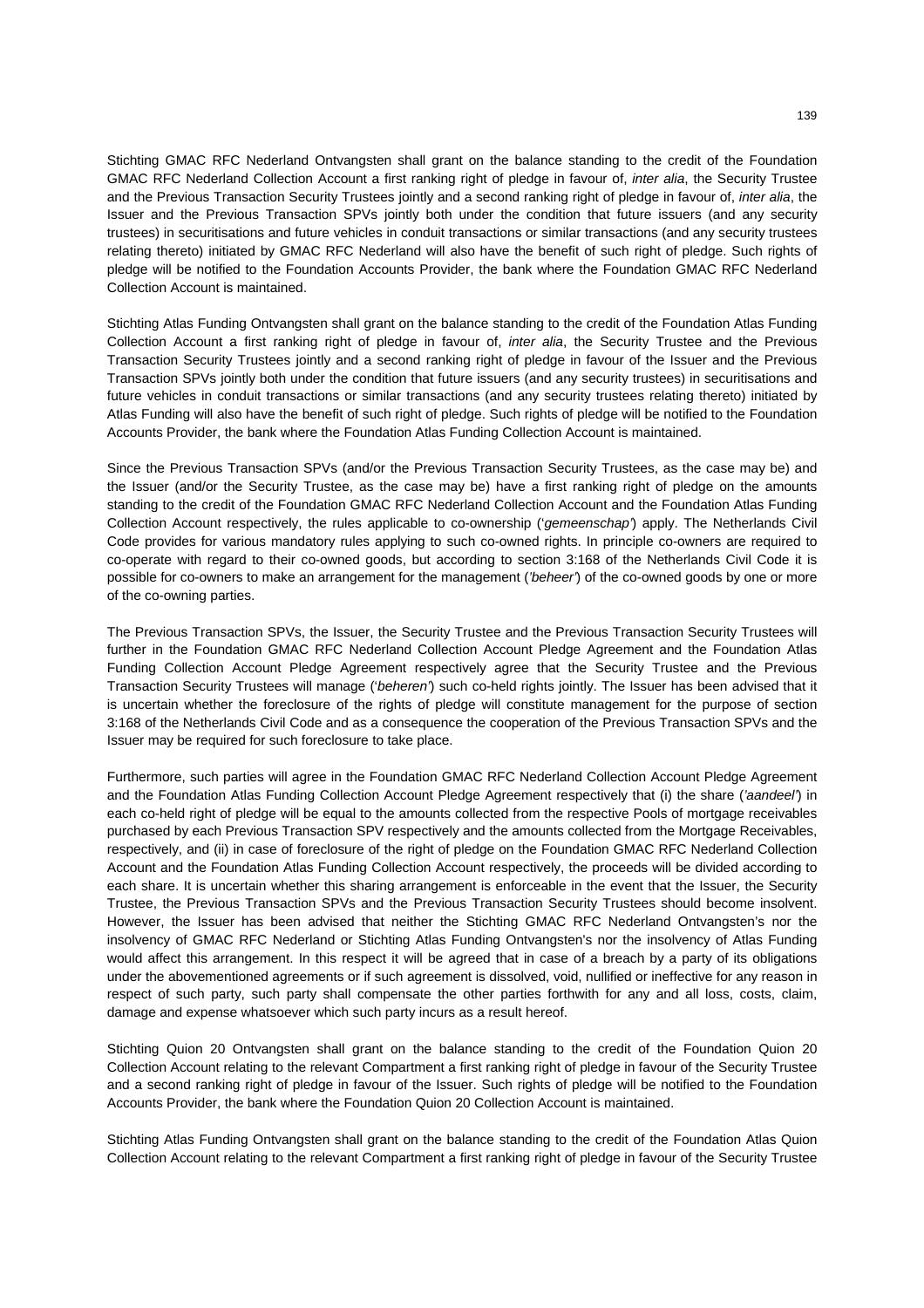and a second ranking right of pledge in favour of the Issuer. Such rights of pledge will be notified to the foundation accounts provider, the bank where the Foundation Atlas Quion Collection Account is maintained.

The security rights described above will in respect of each Compartment and Pool serve as security for the benefit of the relevant Secured Parties of a Compartment and Pool, including each of the Senior Class A Noteholders of such Compartment, the Mezzanine Class B Noteholders of such Compartment, the Junior Class C Noteholders of such Compartment, the Subordinated Class D Noteholders of such Compartment and the Subordinated Class E Noteholders of such Compartment, but, *inter alia*, amounts owing to Noteholders of the Most Senior Class of Notes of such Compartment will rank in priority of payment after amounts owing the holders of other Classes of Notes (see *Credit Structure*).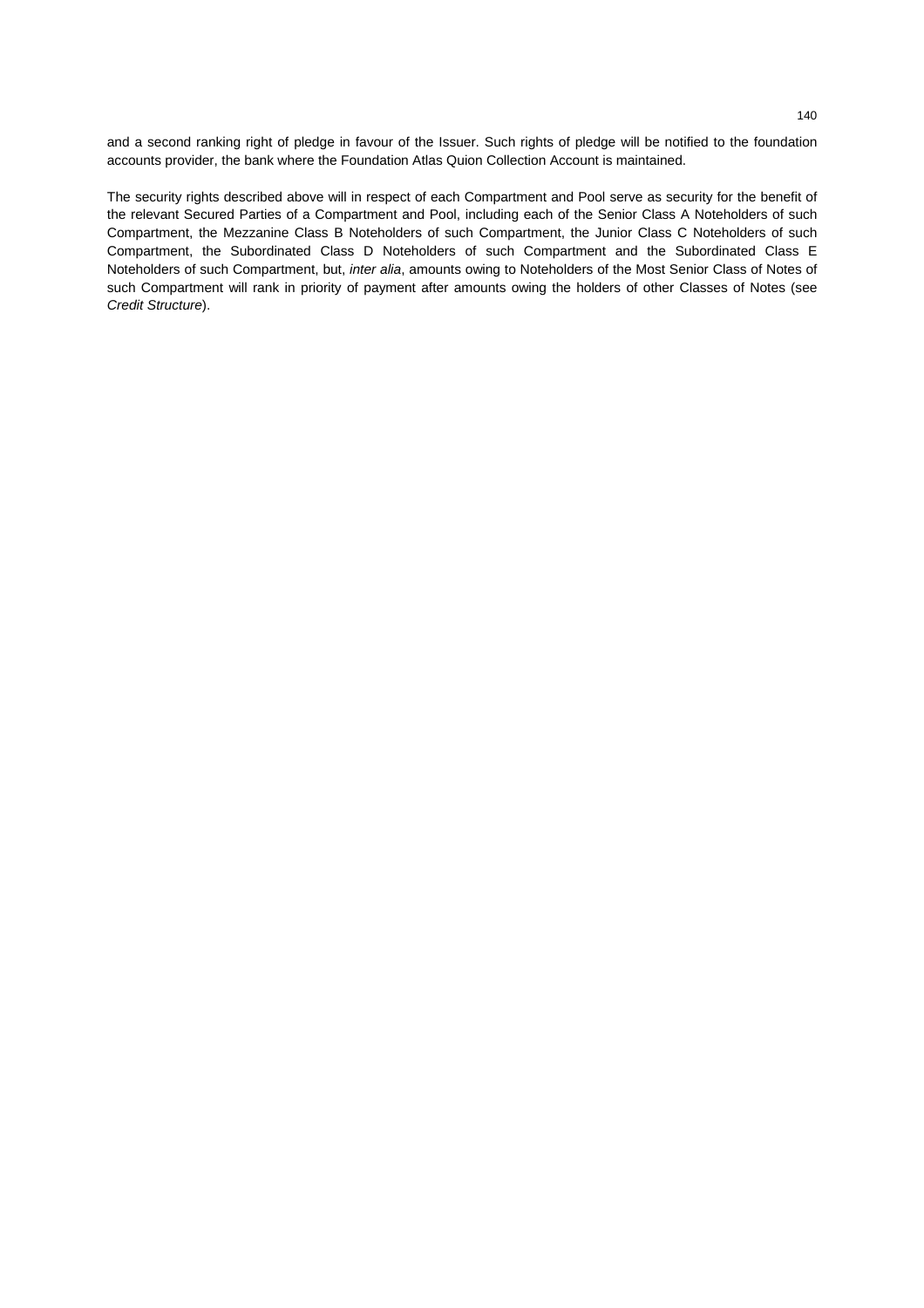## **THE SECURITY TRUSTEE**

Stichting Security Trustee E-MAC Program is a foundation ("*stichting*") incorporated under the laws of the Netherlands on 11 October 2006. It has its registered office in Amsterdam, the Netherlands.

The objects of the Security Trustee are (a) to act as agent and/or Security Trustee; (b) to acquire, keep and administer security rights in its own name, and if necessary to enforce such security rights, for the benefit of certain creditors of the Issuer, including the holders of the Notes to be issued by the Issuer, and to perform acts and legal acts, including the acceptance of a parallel debt obligation from, *inter alia*, the Issuer, which are conducive to the holding of the abovementioned security rights (c) to borrow money and (d) to perform any and all acts which are related, incidental or which may be conducive to the above.

The sole director of the Security Trustee is Amsterdamsch Trustee's Kantoor B.V. The Security Trustee has its registered office at Amsterdam, the Netherlands. The managing directors of Amsterdamsch Trustee's Kantoor B.V are F.E.M. Kuijpers and D.P. Stolp.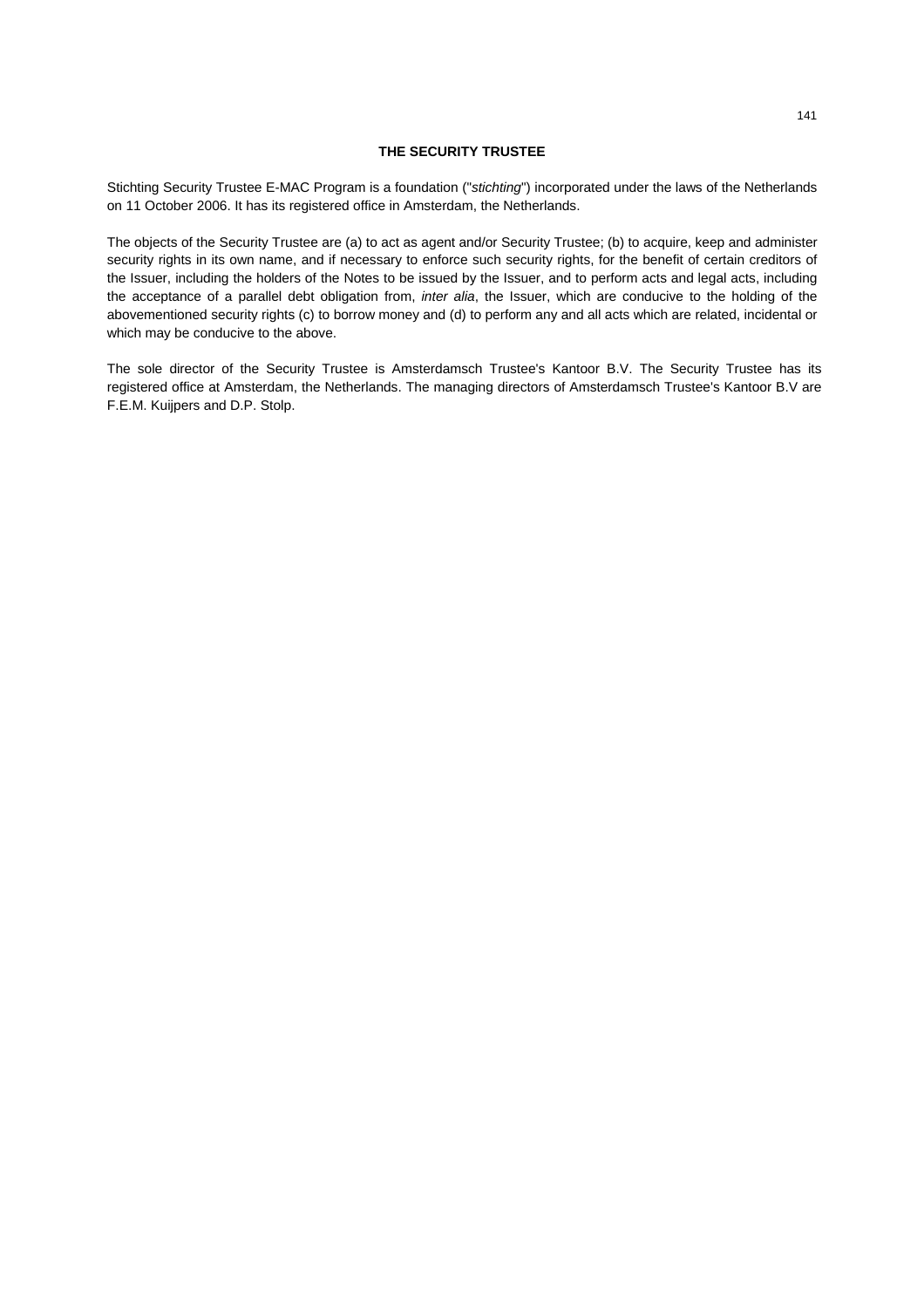## **NETHERLANDS TAXATION**

The following summary describes the principal Netherlands tax consequences of the acquisition, holding, redemption and disposal of the Notes by corporate noteholders. This summary does not describe the Netherlands tax consequences for individuals and does not purport to be a comprehensive description of all Netherlands tax considerations that may be relevant to a decision to acquire, to hold, and dispose of the Notes. Each prospective Noteholder should consult a professional advisor with respect to the tax consequences of an investment in the Notes. The discussion of certain Netherlands taxes set forth below is included for general information purposes only.

Except as otherwise indicated, this summary only addresses Netherlands tax legislation, as in effect and in force at the date hereof, as interpreted in published case law, without prejudice to any amendments introduced at a later date and implemented with or without retroactive effect.

## **1. Withholding tax**

All payments made by the Issuer under the Notes may be made free of withholding or deduction of, for or on account of any taxes of whatever nature imposed, levied, withheld or assessed by the Netherlands or any political subdivision or taxing authority thereof or therein.

### **2. Taxes on income and capital gains**

A holder of Notes will not be subject to Netherlands taxes on income or capital gains in respect of any payment under the Notes or in respect of any gain realised on the disposal or deemed disposal of the Notes, provided that:

- (a) such holder is neither resident nor deemed to be resident of the Netherlands; and
- (b) such holder does not have an interest in an enterprise or deemed enterprise (statutorily defined term) which, in whole or in part, is either effectively managed in the Netherlands or carried on through a permanent establishment, a deemed permanent establishment or a permanent representative in the Netherlands and to which enterprise or part of an enterprise the Notes are attributable.

### **3. Gift taxes**

No Netherlands gift taxes will arise on the transfer of Notes by way of gift by a holder of Notes who is neither resident nor deemed to be resident in the Netherlands, unless such holder at the time of the gift has an enterprise or an interest in an enterprise that, in whole or in part, is or was either effectively managed in the Netherlands or carried on through a permanent establishment or a permanent representative in the Netherlands and to which enterprise or part of an enterprise the Notes are or were attributable.

## **4. Turnover tax**

No Netherlands turnover tax will arise in respect of any payment in consideration for the issue of the Notes or with respect to any payment by the Issuer of principal, interest or premium (if any) on the Notes.

# **5. Other Taxes and Duties**

No Netherlands registration tax, stamp duty or other similar documentary tax or duty or capital tax, other than court fees, will be payable in the Netherlands by the holders of Notes in respect of or in connection with the issue of the Notes.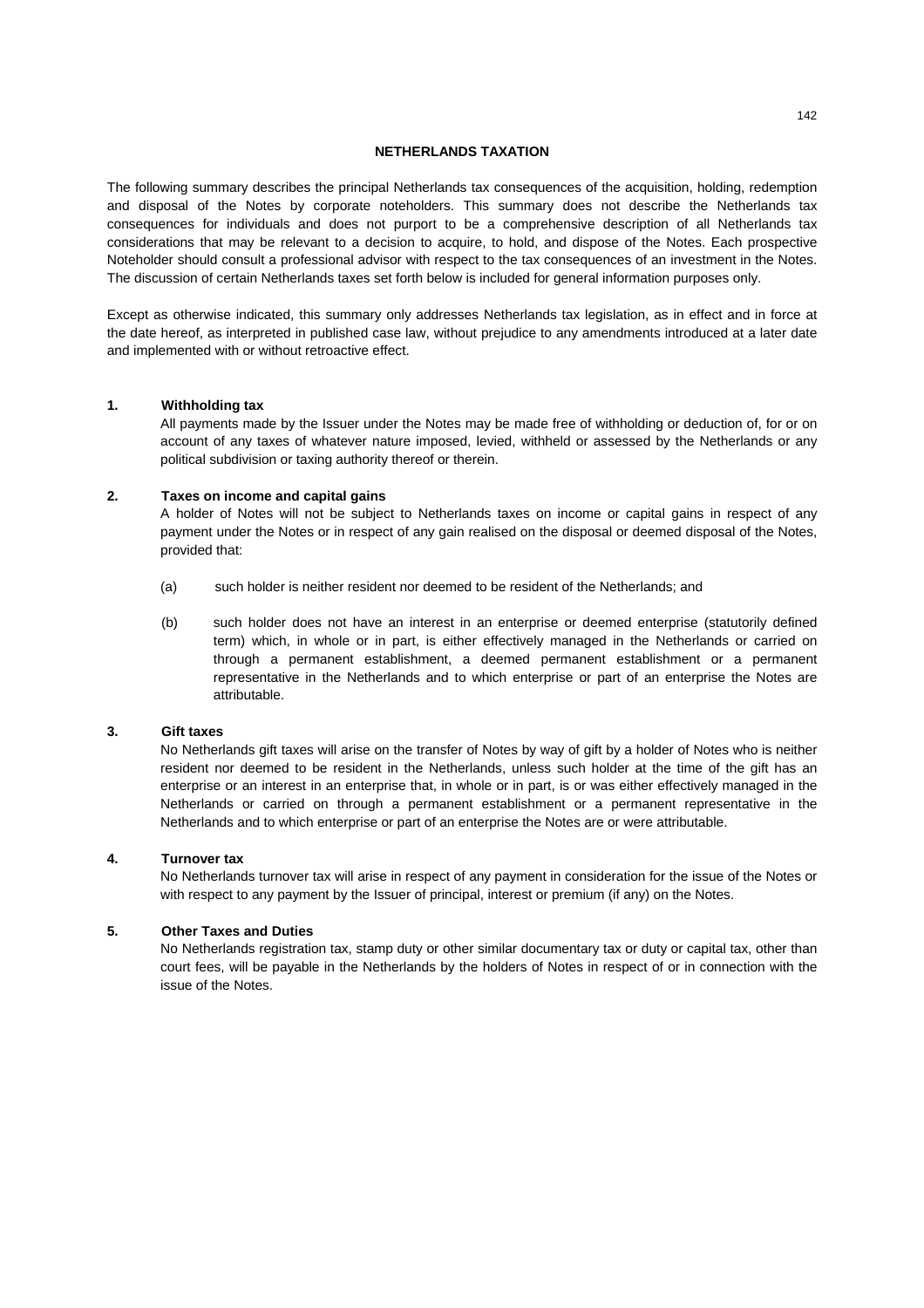### **SUBSCRIPTION AND SALE**

Each of the Dealers has in the Programme Agreement dated 16 November 2006 (as further amended and/or supplemented and/or restated from time to time agreed (and each further Dealer appointed under the Programme or in respect of a Compartment will agree) with the Issuer a basis upon which they or any of them may from time to time agree to purchase Notes. Any such agreement will extend to those matters stated under *Final Terms* and *Terms and Conditions of the Notes under the Programme* above. In the Programme Agreement, the Issuer has agreed to reimburse the Dealers for certain of its expenses in connection with the redocumentation of the Programme and the issue of Notes under the Programme.

## **European Economic Area**

In relation to each Member State of the European Economic Area (European Union plus Iceland, Norway and Liechtenstein) which has implemented the Prospectus Directive (each a "Relevant Member State"), each Dealer will represent and agree (and each further Dealer appointed under the Programme will represent and agree) that with effect from and including the date on which the Prospectus Directive is implemented in that Relevant Member State (the "Relevant Implementation Date") it has not made and will not make an offer of the Notes to the public in that Relevant Member State prior to the publication of a prospectus in relation to the Notes, which has been approved by the competent authority in that Relevant Member State or, where appropriate, approved in another Relevant Member State and notified to the competent authority in that Relevant Member State, all in accordance with the Prospectus Directive, except that it may, with effect from and including the Relevant Implementation Date, make an offer of the Notes to the public in that Relevant Member State at any time: (a) to legal entities which are authorised or regulated to operate in the financial markets or, if not so authorised or regulated, whose corporate purpose is solely to invest in securities; (b) to any legal entity which has two or more of (i) an average of at least 250 employees during the last financial year; (ii) a total balance sheet of more than €43,000,000 and (iii) an annual net turnover of more than €50,000,000, as shown in its last annual or consolidated accounts; or (c) in any other circumstances which do not require the publication by the Issuer of a prospectus pursuant to Article 3 of the Prospectus Directive.

## **France**

The Notes may only be offered or sold to qualified investors (*investisseurs qualifiés*) and/or to a restricted circle of investors (*cercle restreint d'investisseurs*), provided such investors act for their own account, and/or to persons providing portfolio management financial services (*personnes fournissant le service d'investissement de gestion de portefeuille pour compte de tiers*), in the Republic of France, within the meaning of Article L.411-2 of the French *Code Monétaire et Financier* (Monetary and Financial Code) and the Decree 98-880 dated 1st October 1998; neither this Base Prospectus, which has not been submitted to the *Autorité des Marchés Financiers*, nor any information contained therein or any offering material relating to the Notes, may be distributed or caused to be distributed to the public in France.

#### **Italy**

The offering of the Notes in Italy has not been registered with the Commissione Nazionale per la Societa` e la Borsa ('*CONSOB*') pursuant to Italian securities legislation and, accordingly, the Notes cannot be offered, sold or delivered in the Republic of Italy ('*Italy*') nor may any copy of this Prospectus or any other document relating to the Notes be distributed in Italy other than to professional investors (*operatori qualificati*) as defined in Article 31, second paragraph, of CONSOB Regulation No. 11522 of 1 July, 1998 as subsequently amended. Any offer, sale or delivery of the Notes or distribution of copies of this Prospectus or any other document relating to the Notes in Italy must be made (a) by an investment firm, bank or intermediary permitted to conduct such activities in Italy in accordance with Legislative Decree No. 58 of 24 February 1998 (the '*Financial Services Act*') and Legislative Decree No. 385 of 1 September 1993 (the '*Banking Act*'); (b) in compliance with Article 129 of the Banking Act and the implementing guidelines of the Bank of Italy and (c) in compliance with any other applicable laws and regulations and other possible requirements or limitations which may be imposed by Italian authorities. The Notes cannot be offered, sold or delivered on a retail basis, either in the primary or in the secondary market, to any individuals residing in Italy.

### **United Kingdom**

Each Dealer will represent and agree and each further Dealer appointed under the Programme will be required to represent and agree that: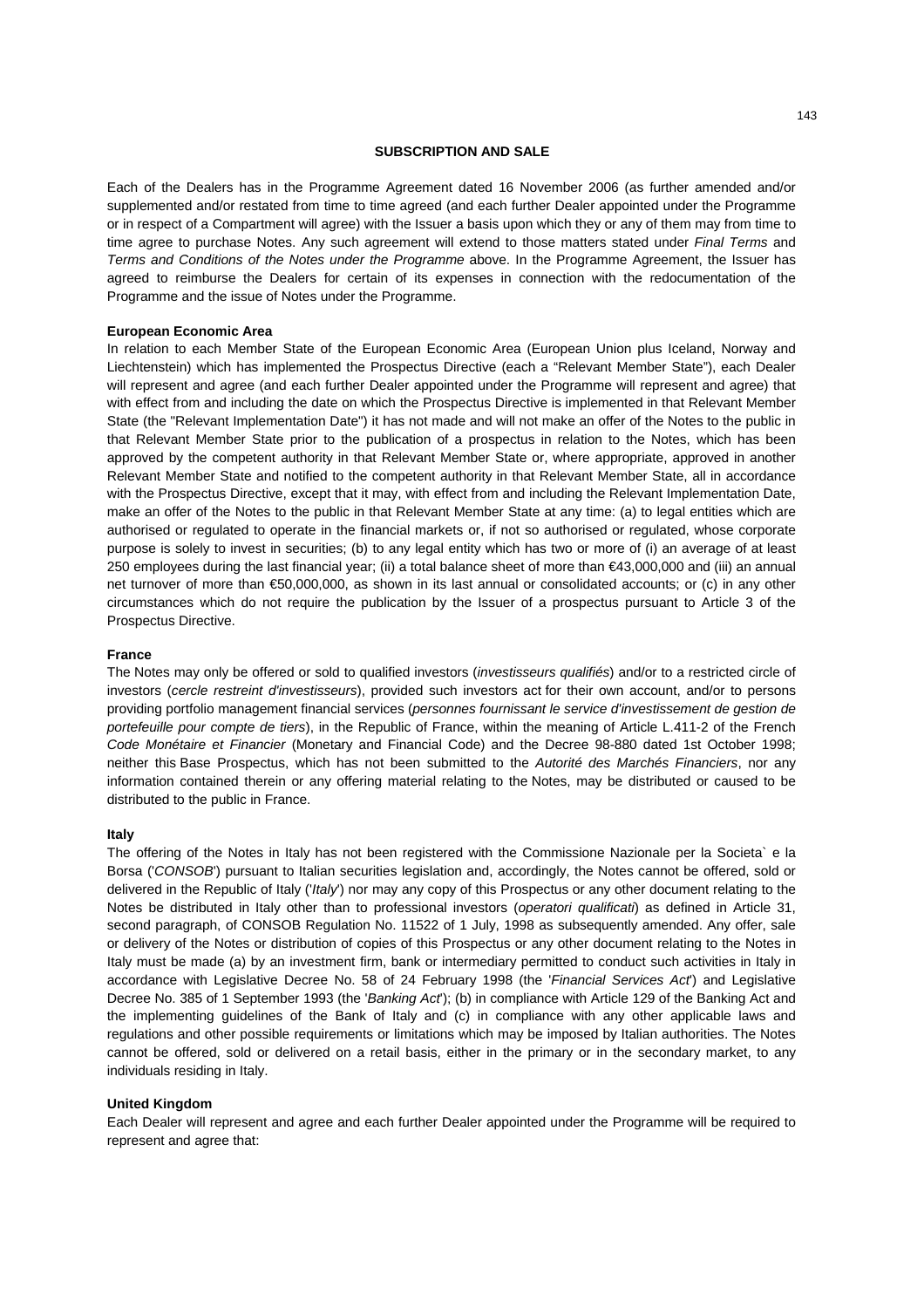- (a) it has only communicated or caused to be communicated and will only communicate or cause to be communicated an invitation or inducement to engage in investment activity (within the meaning of Section 21 of the FSMA) received by it in connection with the issue or sale of any Notes in circumstances in which Section 21(1) of the FSMA would not, if the Issuer was not an authorised person, apply to the Issuer; and
- (b) it has complied and will comply with all applicable provisions of the FSMA with respect to anything done by it in relation to any Notes in, from or otherwise involving the United Kingdom.

### **Ireland**

Each Dealer appointed under the Programme will be required to represent and agree that:

- (a) in respect of a local offer (within the meaning of Section 38(1) of the Investment Funds, Companies and Miscellaneous Provisions Act 2005 of Ireland) of Notes in Ireland, it has complied with section 94 of the Investment Funds, Companies and Miscellaneous Provisions Act 2005 of Ireland;
- (b) it has complied with and will comply with all applicable provisions of the Investment Intermediaries Act 1995 to 2000 of Ireland (as amended) with respect to anything done by it in relation to the Notes or operating in, or otherwise involving, Ireland and, in the case of a Dealer acting under and within the terms of an authorisation to do so for the purposes of the EU Council Directive 93/22/EEC of 10 May 1993 (as amended or extended), it has complied with any code of conducts made under the Investment Intermediaries Act 1995 to 2000 of Ireland (as amended) and, in the case of a Dealer acting within the terms of an authorisation granted to it for the purposes of the EU Council Directive 2000/12/EC of 20 March 2000 (as amended or extended), it has complied with any code of conduct or practice made under Section 117(1) of the Central Bank Act, 1989 of Ireland (as amended); and
- (c) in connection with the offer or sales of Notes, it has only issued or passed on, and will only issue or pass on, in Ireland, any documents received by it in connection with the issue of such Notes to persons who are persons to whom the documents may otherwise lawfully be issued or passed on.

### **Spain**

The sale of the Notes by the Dealers on behalf of the Issuer does not form part of any public offer of such Notes in Spain. Each sale of Notes is an individual transaction and has been negotiated and/or agreed with the relevant Dealers in respect of the Notes. Each investor in respect of the Notes acknowledges that they have not received any advertising of marketing material from the relevant Dealers regarding this Base Prospectus. Any subsequent transaction any investor executes regarding the Notes to which this Base Prospectus refers, including requesting the relevant Dealer to transfer the Notes to an entity managed or controlled by them, will be executed on such investor's own behalf or for the account of the relevant Dealer. The Notes may not be directly/indirectly sold, transferred or delivered in any manner, at any time other than to institutional investors in Spain 9defiend under Spanish law to in clued only pension funds, collective investment schemes, insurance companies, banks, savings banks and securities companies). Should any investor purchase the Notes, they will be deemed to have represented that (i) they have made their own independent decision to purchase the Notes and have not relied on any recommendation or advice from any Dealer; and (ii) they already have all required information and understand all terms and conditions and restrictions of the Notes.

#### **Norway**

Each Dealer has represented and agreed that it has not, directly or indirectly, offered or sold and will not, directly or indirectly, offer or sell in the Kingdom of Norway any Notes other that to persons who are registered with the Oslo Stock Exchange as professional investors.

## **Sweden**

This offering document is for the recipient only and may not in any way be forwarded to any other person or to the public in Sweden. It has not and will not be registered with the Swedish Financial Instruments Supervisory Authority pursuant to the Swedish Financial Instruments Trading Act (1991:980, as amended). Accordingly, this offering document may not be made available, nor may the Notes otherwise be marketed and offered in Sweden, other than in circumstances which are deemed not to be an offer to the public in Sweden under the Financial Instruments Trading Act.

#### **United States**

The Notes have not been and will not be registered under the Securities Act and may not be offered, sold or delivered within the United States or to US persons, except in certain transactions exempt from the registration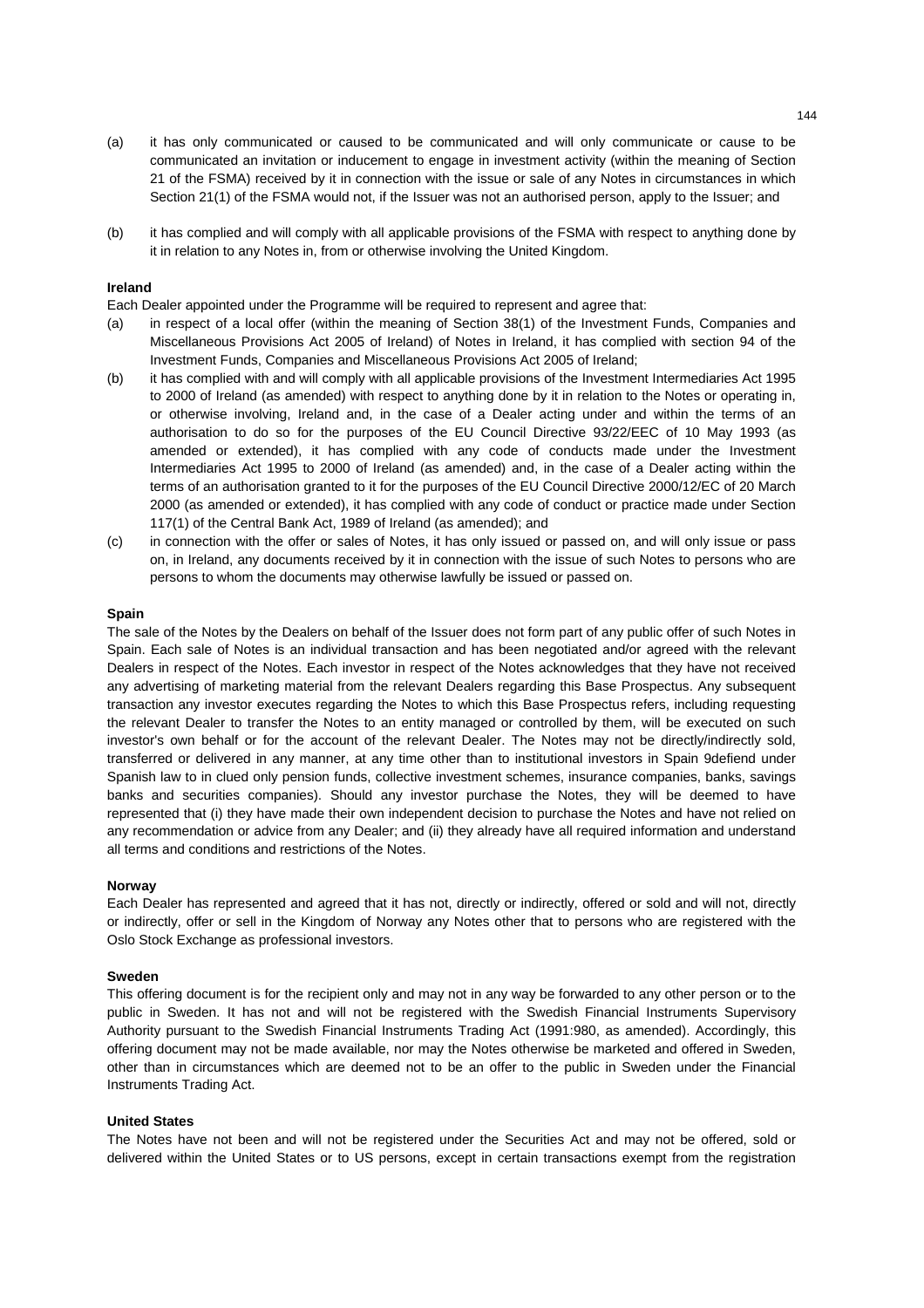requirements of the US Securities Act. Terms used in this paragraph have the meaning given to them by Regulation S under the Securities Act. The Notes are in bearer form and are subject to US tax law requirements and may not be offered, sold or delivered within the United States or its possessions or to a United States person, except in certain transactions permitted by US tax regulations. Terms used in this paragraph have the meanings given to them by the US Internal Revenue Code of 1986 and regulations thereunder.

Each Dealer will agree (and each further Dealer appointed under the Programme will agree) that it will not offer, sell or deliver the Notes (i) as part of its distribution at any time and (ii) otherwise until 40 days after the later of the commencement of the offering on the Issue Date within the United States or to, or for the account or benefit of, US persons and it will have sent to each distributor, Dealer or person receiving a selling concession, fee or other remuneration to which it sells Notes during the distribution compliance period (as defined in Regulation S) a confirmation or other notice setting forth the restrictions on offers and sales of the Securities within the United States or to, or for the account or benefit of, US persons.

In addition, until 40 days after the commencement of the offering, an offer or sale of the Notes within the United States by any of the Dealers (whether or not participating in the purchase) may violate the registration requirements of the Securities Act. Terms used in these paragraphs have the meanings given to them by Regulation S and the US Internal Revenue Code and regulations thereunder.

#### **Japan**

The Notes have not been and will not be registered under the Securities and Exchange Law of Japan (the 'Securities and Exchange Law') and the Dealer will agree and each further Dealer appointed under the Programme will be required to agree that, it will not offer or sell Notes, directly or indirectly, in Japan or to, or for the benefit of, any resident of Japan (which terms as used herein means any person resident in Japan, including any corporation or other entity organised under the Laws of Japan), or to others for re-offering or resale, directly or indirectly, in Japan or to a resident of Japan except pursuant to an exemption from the registration requirements of, and otherwise in compliance with, the Securities and Exchange Law and any other applicable laws and regulations of Japan.

#### **General**

Each Dealer will agree and each further Dealer appointed under the Programme will be required to agree that it will (to the best of its knowledge and belief) comply with all applicable securities laws and regulations in force in any jurisdiction in which it purchases, offers or sells Notes or possesses or distributes this Base Prospectus and will obtain any consent, approval or permission required by it for the purchase, offer, sale or delivery by it of Notes under the laws and regulations in force in any jurisdiction to which it is subject or in which it makes such purchases, offers, sales or deliveries and neither the Issuer nor any Dealer shall have any responsibility therefore.

Neither the Issuer nor the Dealers (nor each further Dealer appointed under the Programme) shall represent that Notes may at any time lawfully be sold in compliance with any applicable registration or other requirements in any jurisdiction, or pursuant to any exemption available thereunder, or assumes any responsibility for facilitating such sale.

With regard to each Compartment or any Class of Notes thereof, each Dealer will be required to comply with any other additional restrictions set out in the applicable Final Terms.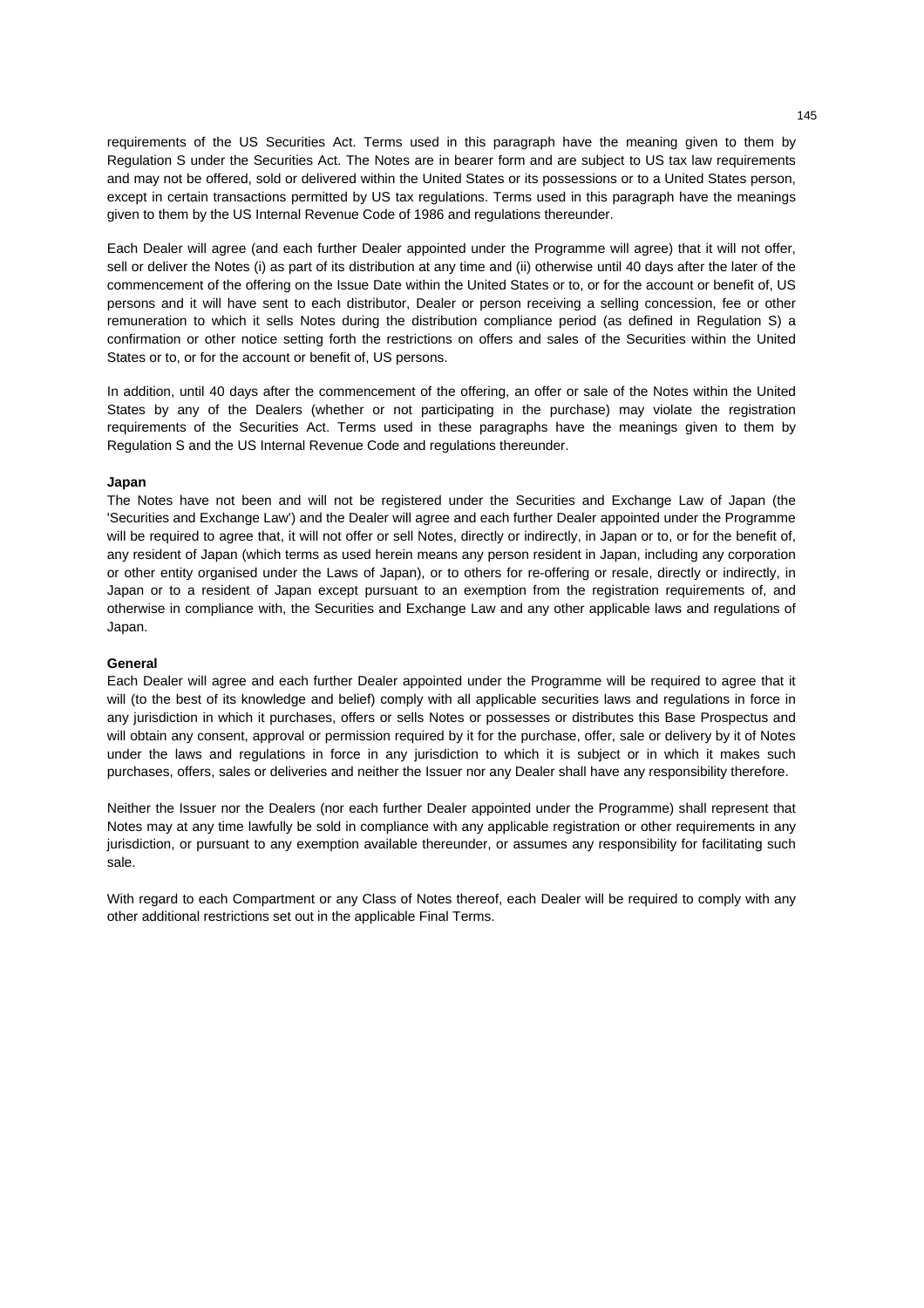## **GENERAL INFORMATION**

- 1. The establishment of the Programme has been duly authorised by a resolution of the managing director of the Issuer dated 14 November 2006. All consents, approvals, authorisations or other orders of all regulatory authorities required by the Issuer under the laws of The Netherlands have been given for the issue of Notes and for the Issuer to undertake and perform its obligations under the Programme Agreement, the Agency Agreement and the Notes.
- 2. Application will be made for Notes issued under the Programme to be admitted to listing on the Irish Stock Exchange during the period of 12 months from the date of this Base Prospectus. Notice of the aggregate nominal amount of the relevant Notes, interest (if any) payable in respect of such Notes, the issue price of such Notes and any other terms and conditions not contained herein which are applicable to the Notes of such Compartment will be set out in the Final Terms which, with respect to such Notes to be listed on the Irish Stock Exchange will be delivered to the Irish Stock Exchange and filed with IFRSA on or before the date of issue of such Compartment. Notes issued under the Programme may also be listed on any other stock exchange specified in the applicable Final Terms or unlisted.
- 3. For the life of the Base Prospectus, copies of the following documents (in electronic form) may be inspected at the specified offices of the Security Trustee and the Principal Paying Agent during normal business hours:
	- (i) the Deed of Incorporation of the Issuer;
	- (ii) the Mortgage Receivables Purchase Agreement;
	- (iii) the Agency Agreement;
	- (iv) the Trust Deed;
	- (v) the Parallel Debt Agreement;
	- (vi) the Trustee Receivables Pledge Agreement;
	- (vii) the Trustee Assets Pledge Agreement;
	- (viii) the Issuer Services Agreement;
	- (ix) the Floating Rate GIC;
	- (x) the Hedging Agreements;
	- (xi) the Liquidity Facility Agreement;
	- (xii) the articles of association of the Security Trustee;
	- (xiii) the Programme Agreement;
	- (xiv) the Sub-Participation Agreement;
	- (xv) the Beneficiary Waiver Agreement;
	- (xvi) the Receivables Proceeds Agreements; and
	- (xvii) any future Base Prospectuses, Supplemental Prospectuses, information memoranda and supplements (including the Final Terms in respect of listed Notes) to this Base Prospectus and any other documents incorporated herein or therein by reference.
- 4. The audited annual financial statements of the Issuer prepared annually will be made available, free of charge, at the specified offices of the Principal Paying Agent.
- 5. A free copy of the Issuer's articles of association is available at the office of the Issuer.
- 6. Application will be made for the Notes to be accepted for clearance through Euroclear and/or Clearstream, Luxembourg or Euroclear Netherlands or any other agreed clearing system. The appropriate common code, ISIN and security code for each Compartment allocated by Euroclear and/or Clearstream, Luxembourg or Euroclear Netherlands, or any other agreed clearing system, and any other relevant security code, will be specified in the applicable Final Terms. If the Notes are to clear through an additional or alternative clearing system the appropriate information will be specified in applicable Final Terms.
- 7. US Taxes:

The Notes will bear a legend to the following effect: 'any United States person who holds this obligation will be subject to limitations under the United States income tax laws, including the limitations provided in Section 165(j) and 1287(a) of the Internal Revenue Code.'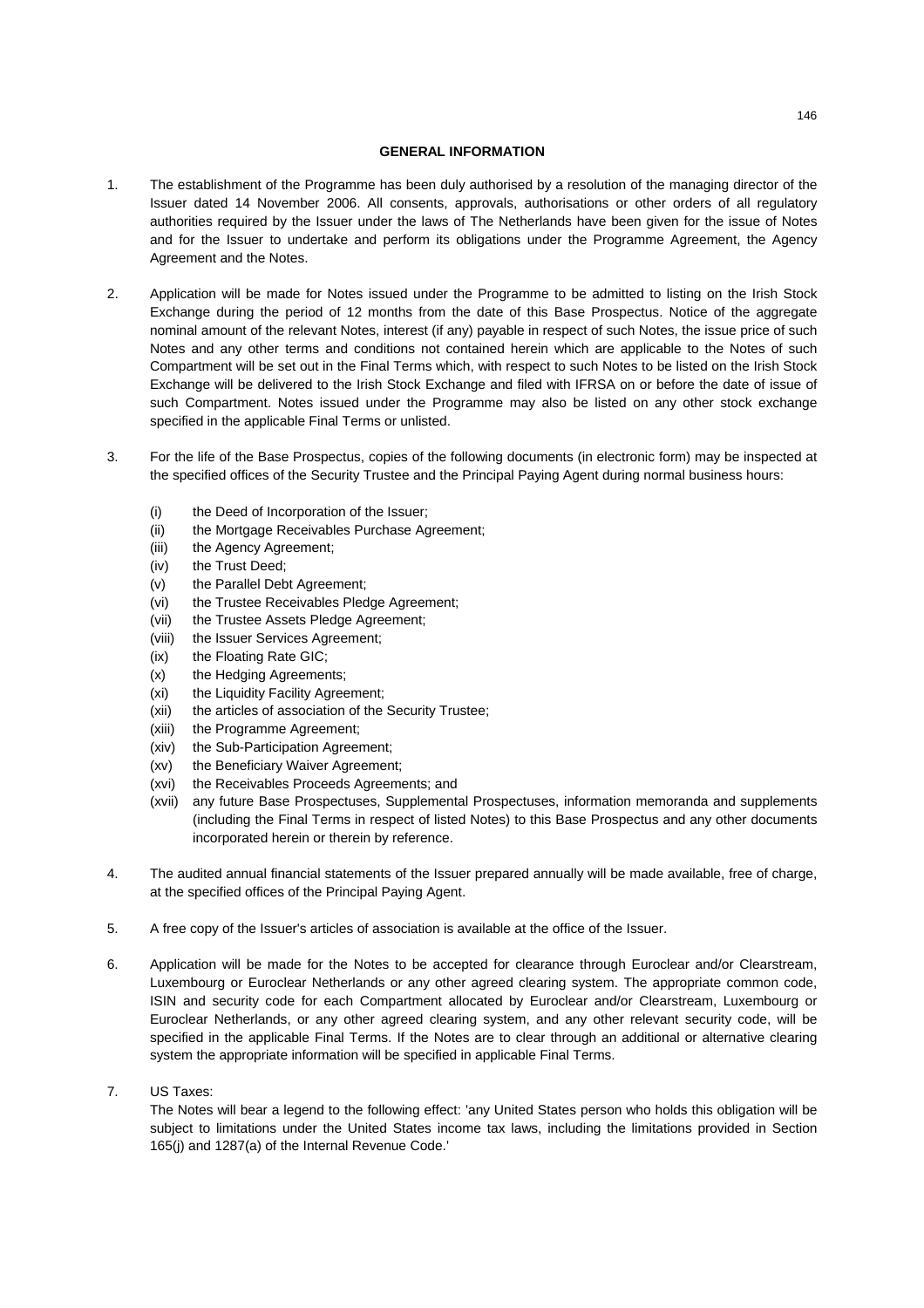The sections referred to in such legend provide that a United States person who holds a Note will generally not be allowed to deduct any loss realised on the sale, exchange or redemption of such Note and any gain (which might otherwise be characterised as capital gain) recognised on such sale, exchange or redemption will be treated as ordinary income.

8. A quarterly report on the performance, including the arrears and the losses, of the transactions can be obtained at the website www.emacinvestors.com. This website does not form part of the Prospectus.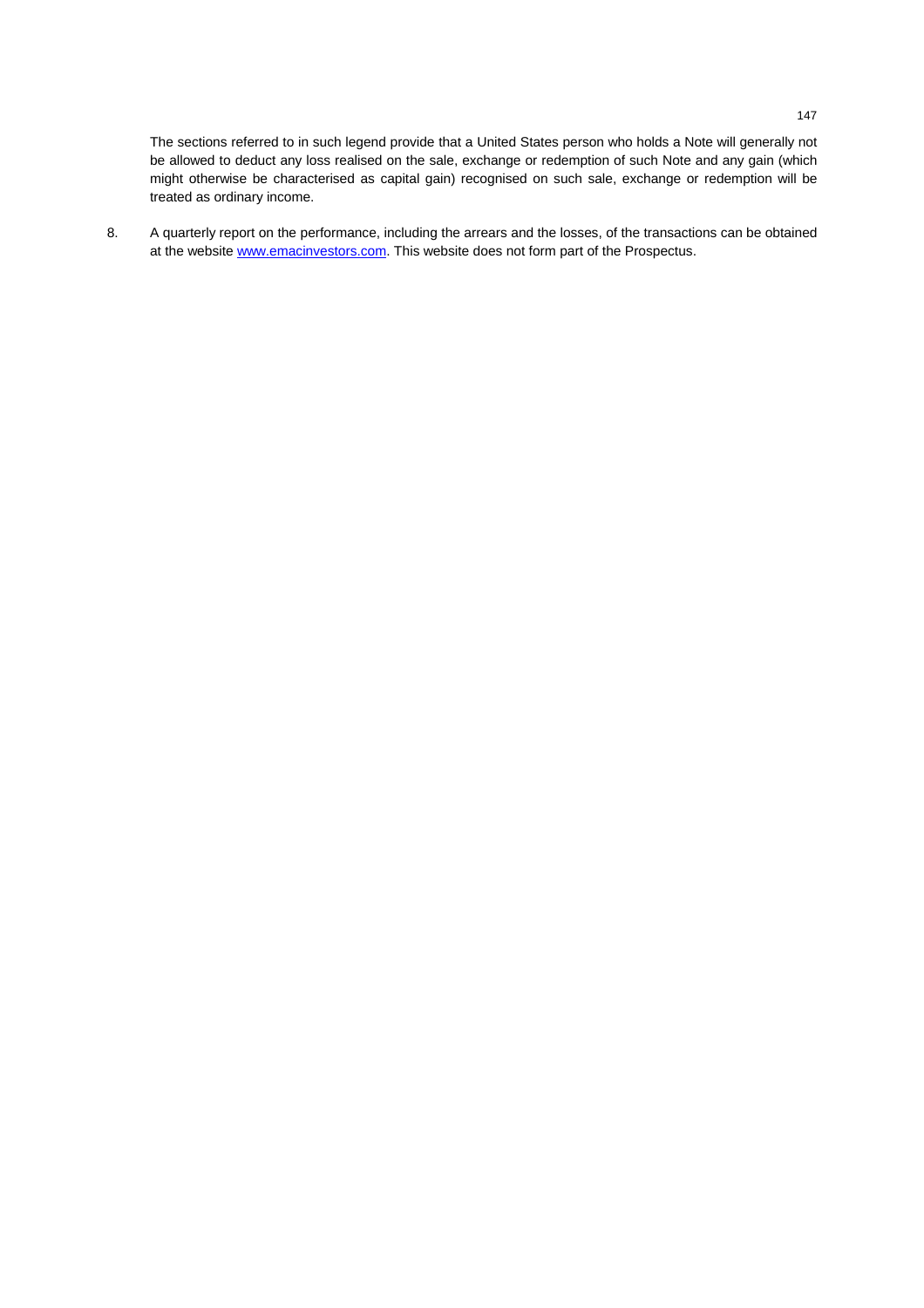# **ANNEX A**

"**ABN AMRO**" means ABN AMRO Bank N.V., a public company ("*naamloze vennootschap*'') organised under the laws of the Netherlands and established in Amsterdam, the Netherlands;

"**ABN AMRO, London Branch**'' means ABN AMRO Bank N.V., a public company ("*naamloze vennootschap*'') organised under the laws of the Netherlands and established in Amsterdam, the Netherlands, acting through its branch at 250 Bishopsgate in London, EC2M 4AA, United Kingdom;

"**AFM**" means Netherlands Authority for the Financial Markets;

"**Agency Agreement**'' means the agency agreement to be entered into by the Issuer, the Principal Paying Agent, the Paying Agent, the Reference Agent, the Extension Margin Agent and the Security Trustee on the Programme Closing Date as the same may be amended, restated, supplemented or otherwise modified from time to time;

"**Allianz**'' means Allianz Nederland Levensverzekering N.V., a public company ("*naamloze vennootschap*''), organised under the laws of the Netherlands and established in Utrecht, the Netherlands;

"**Annual Payment Date**" means, in respect of a Compartment up to (but excluding) the First Put Date, the day on which interest on the Fixed Rate Notes is payable as, which will be payable per annum in arrear in euros specified in the Final Terms (or, if such day is not a Business Day the next succeeding Business Day) in each year;

"**Annuity Mortgage Loan**'' means any Mortgage Loan under which the Borrower pays a fixed monthly payment, consisting of an initially high and subsequently decreasing interest portion and an initially low and subsequently increasing principal portion;

"**Atlas Funding**" means Atlas Funding B.V., a private company with limited liability ('*besloten vennootschap met beperkte aansprakelijkheid*') incorporated under the laws of the Netherlands and established in Amsterdam, the Netherlands;

"**Bank Mortgage**" means any mortgage right which not only secures the loan granted to the Borrower to purchase the mortgaged property, but also any other liabilities and monies that the Borrower, now or in the future, may owe the relevant Seller;

"**Base Prospectus**" means this prospectus dated 17 November 2006 relating to the Notes, which is in compliance with the Prospectus Directive;

"**Beneficiary Rights**'' means the Risk Beneficiary Rights, the Savings Beneficiary Rights and the Life Beneficiary Rights;

"**Beneficiary Waiver Agreement**'' means the beneficiary waiver agreement to be entered into by the Sellers, the Savings Insurance Companies, the Security Trustee and the Issuer on an Issue Date;

"**BKR**'' means the National Credit Register ("*Bureau Krediet Registratie*'');

"**Borrower Insurance Pledge**'' means a right of pledge ("*pandrecht*'') in favour of the relevant Seller on the rights of the relevant Borrower against the relevant Insurance Company under the relevant Insurance Policy securing the Savings Mortgage Receivable or the Life Mortgage Receivable or the Investment Mortgage Receivable, as the case may be, as created under the Mortgage Conditions in the form attached to the Mortgage Receivables Purchase Agreement;

"**Borrower Insurance Proceeds Instruction**'' means the irrevocable instruction by the beneficiary under an Insurance Policy to the relevant Insurance Company to apply the insurance proceeds towards repayment up to the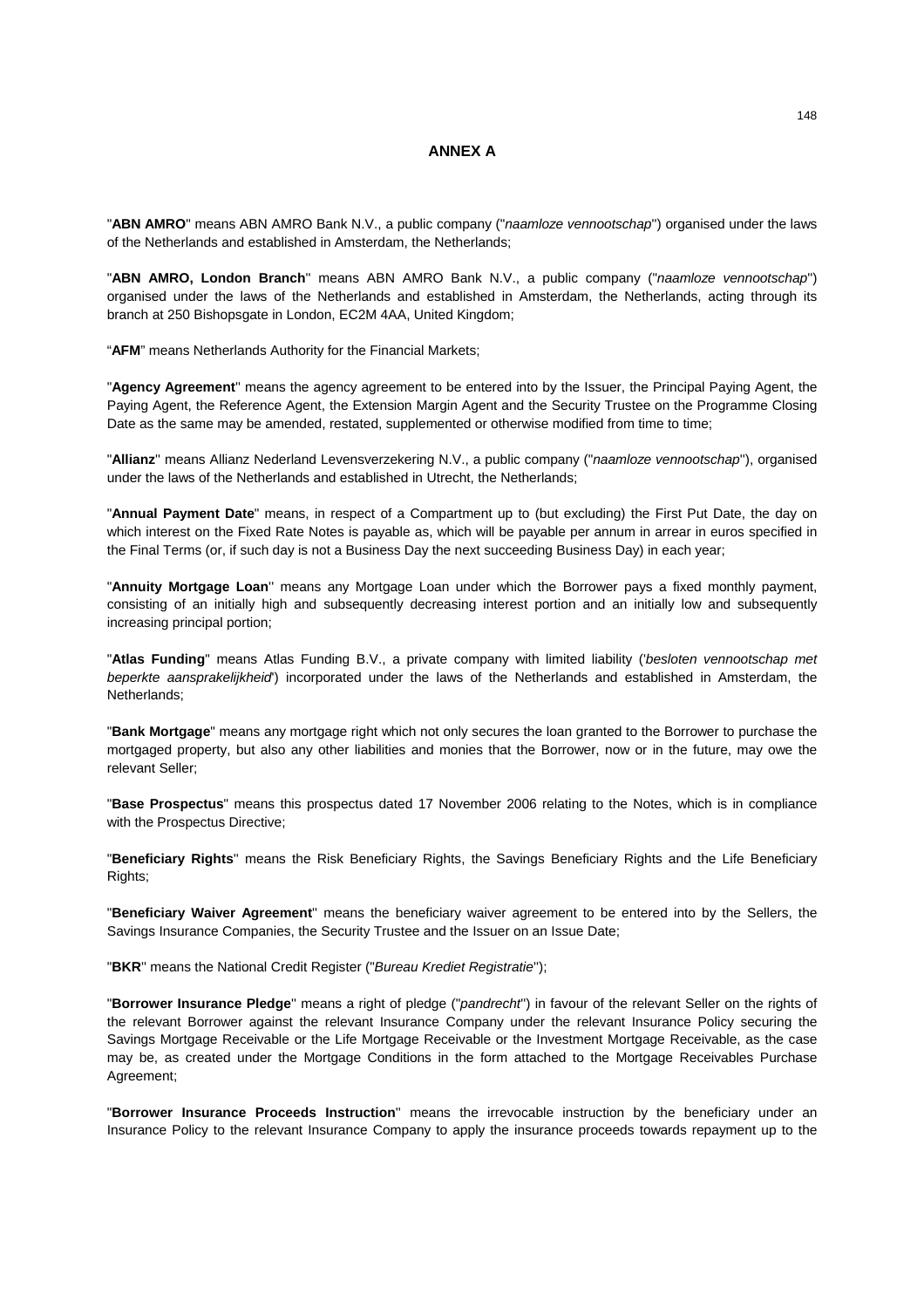amount the relevant Borrower now or in the future may owe to the relevant Seller (or any of its successors) under the Mortgage Conditions in the form attached to the Mortgage Receivables Purchase Agreement;

"**Borrower Pledge**'' means a right of pledge ("*pandrecht*'') securing the relevant Mortgage Receivable, including a Borrower Insurance Pledge;

"**Borrowers**'' means the debtors, including any jointly and severally liable co-debtors, of the Mortgage Receivables;

"**Broker Verified Income Loans**" means the loans in respect of which an applicant is required to provide evidence of his income to the broker;

"**Business Day**'' means a day on which banks are open for business in Amsterdam, Dublin and London, unless set out otherwise in the relevant Final Terms, provided that such day is also a day on which the TARGET System or any successor thereto is operating credit or transfer instructions in respect of payments in EUR;

"**Class**'' means either the Senior Class A Notes, the Mezzanine Class B Notes, the Junior Class C Notes, the Subordinated Class D Notes or the Subordinated Class E Notes, as the case may be;

"**Class A Principal Deficiency Ledger**" means a sub-ledger of the Principal Deficiency Ledger;

"**Class B Principal Deficiency Ledger**" means a sub-ledger of the Principal Deficiency Ledger;

"**Class C Principal Deficiency Ledger**" means a sub-ledger of the Principal Deficiency Ledger;

"**Class D Principal Deficiency Ledger**" means a sub-ledger of the Principal Deficiency Ledger;

"**Class B Principal Deficiency Limit**" means in respect of a Compartment, on any date, the aggregate Principal Amount Outstanding of the Mezzanine Class B Notes;

"**Class C Principal Deficiency Limit**" means in respect of a Compartment, on any date, the aggregate Principal Amount Outstanding of the Junior Class C Notes;

"**Class D Principal Deficiency Limit**" means, in respect of a Compartment, on any date, the aggregate Principal Amount Outstanding of the Subordinated Class D Notes;

"**Clean-Up Call Option**'' means in respect of a Compartment, the right of the Issuer to redeem all of the Put Option Notes of such Compartment subject to and in accordance with Condition of the Notes 6(f);

"**Clearstream, Luxembourg**'' means Clearstream Banking, société anonyme;

"**Collection Account**'', means, in respect of each Compartment, the account of the Issuer maintained with the Floating Rate GIC Provider, to which, *inter alia*, all amounts of interest, Prepayment Penalties, principal and all other collections received under the Mortgage Loans relating to the Mortgage Receivables of a specific Pool will be transferred by the relevant Seller or, as the case may be, relevant Sellers in accordance with the Mortgage Receivables Purchase Agreement or, as the case may be, the MPT Provider in accordance with the Issuer Services Agreement or, as the case may be, the relevant Collection Foundation in accordance with the relevant Receivables Proceeds Distribution Agreement;

"**Collection Accounts Pledge Agreements**" means the Foundation Atlas Funding Collection Account Pledge Agreement, the Foundation GMAC RFC Nederland Collection Account Pledge Agreement, the Foundation Quion 20 Collection Account Pledge Agreements and the Foundation Quion Atlas Collection Account Pledge Agreements;

"**Collection Foundations**" means Stichting GMAC RFC Nederland Ontvangsten, Stichting Quion 20 Ontvangsten and Stichting Atlas Funding Ontvangsten:

"**Common Depository**" means the common depository on behalf of Euroclear and Clearstream, Luxembourg or Euroclear Netherlands or any other clearing system as specified in the applicable Final Terms;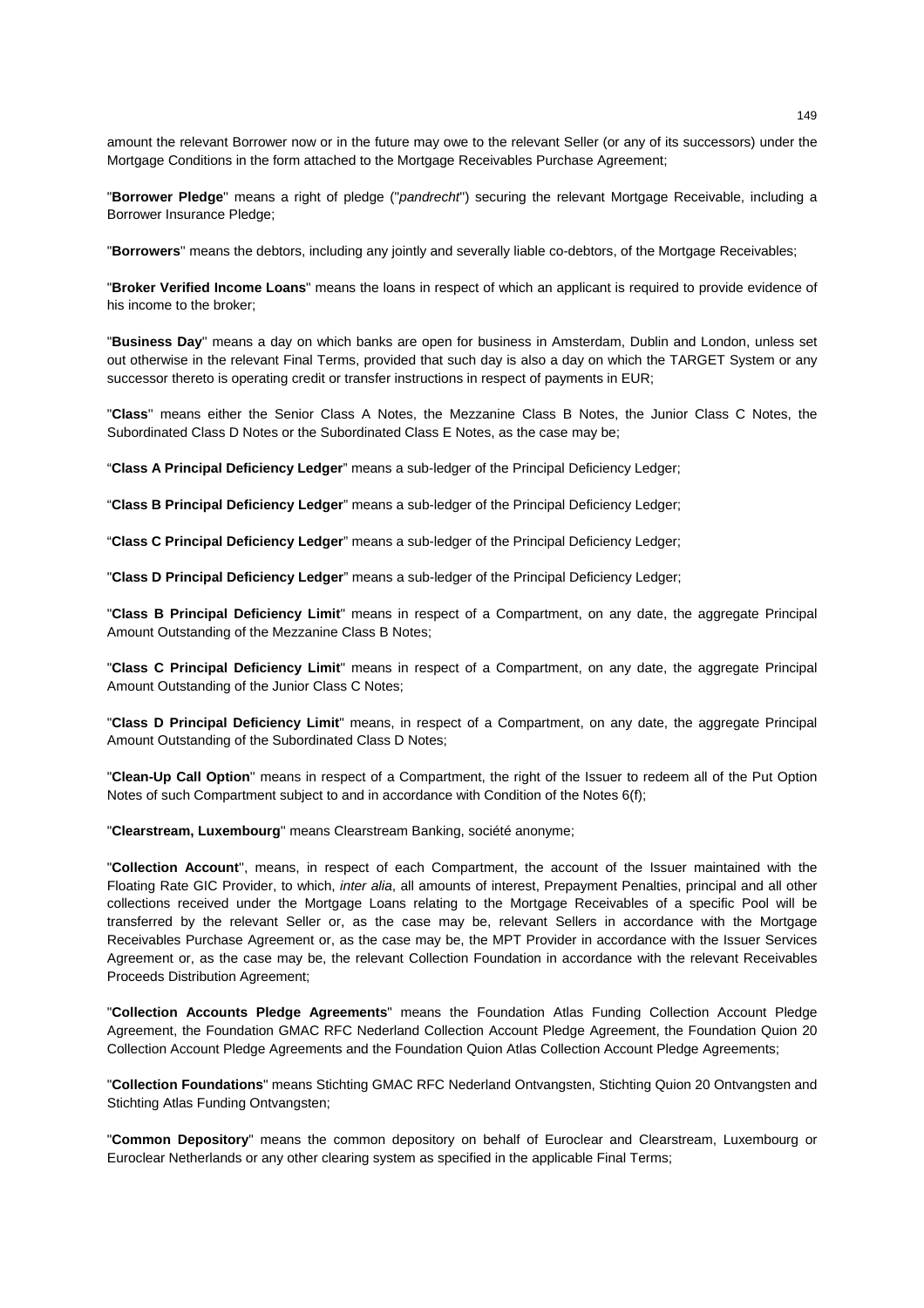"**Common Safekeeper**" means the common safekeeper on behalf of Euroclear and Clearstream, Luxembourg as specified in the applicable Final Terms;

"**Compartment**" means all Notes of a separate issue of Notes which all relate to a certain Pool as indicated in the Supplemental Prospectus;

"**Conditions of the Notes**'' means, in respect of each Compartment, the terms and conditions endorsed on (or incorporated by reference) to any Class of Notes in the form or substantially in the form set out in section Terms and Conditions of the Notes under the Programme;

"**Construction Account**'' means in respect of each Compartment, the account of the Issuer held with the Floating Rate GIC Provider to which in relation to such Compartment and Pool (i) on the relevant Issue Date and (ii) on the relevant Pre-funding Purchase Date or Mortgage Payment Date an amount corresponding to the aggregate Construction Amounts of the Mortgage Receivables purchased on such day will be credited;

"**Construction Amount**'' means such part of a Mortgage Loan that at the request of the relevant Borrower was withheld by the relevant Seller on deposit to be paid out for the building or improvements of the Mortgaged Assets;

"**CPI**" means Consumer Price Index;

"**CPR**" means constant prepayment rate;

"**Credit Mortgage**" means mortgage rights which secure all drawings or amounts that are or may become due by the particular Borrower in the context of a particular credit relationship;

"**Credit Suisse**" means Credit Suisse Securities (Europe) Limited, a company incorporated under the laws of England and Wales and established in London, United Kingdom**;** 

"**DBV**'' means DBV Levensverzekeringsmaatschappij N.V., a public company ("*naamloze vennootschap*'') organised under the laws of the Netherlands and established in Zeist, the Netherlands;

"**Dealers**" means the dealers under the Programme Agreement, being on the Programme Closing Date, Credit Suisse, GRSE and ABN AMRO, London Branch and in respect of a Compartment, the Dealers specified as such in the relevant Final Terms;

"**Deed of Pledge of Assets**" means in respect of each Compartment the relevant deed of pledge of assets in the form or substantially in the form attached as the Schedule to the Trustee Assets Pledge Agreement, as the same may be amended, restated, supplemented or otherwise modified from time to time;

"**Deed of Sale, Assignment and Pledge**" means in respect of each Compartment, the deeds pursuant to which the relevant Seller will sell and assign the Relevant Mortgage Receivables of a specific Pool, to the extent legally possible, the relevant Beneficiary Rights relating thereto, by means of a registered or notarial deed of assignment;

"**Defaulted Loan Services**'' means the arrears management activities in respect of Mortgage Receivables which are in arrears for at least one (1) day;

"**Deferred Purchase Price**'' means in respect of a Compartment part of the purchase price for the Mortgage Receivables and will be equal to the sum of all Deferred Purchase Price Instalments;

"**Deferred Purchase Price Instalment**" means, in respect of a Compartment, an amount equal to (A) prior to delivery of an Enforcement Notice in respect of the relevant Compartment (i) on each Quarterly Payment Date up to and but excluding the First Put Date on which the Outstanding Principal Amount of the Put Option Notes exceeds the Supporting Class Early Amortisation Percentage of the Principal Amount Outstanding of the Put Option Notes on the relevant Issue Date, the sum of (x) the Notes Interest Available Amount as calculated on each Quarterly Calculation Date less the sum of all amounts payable by the Issuer as set forth in the Interest Priority of Payments under (a) up to and including (w) increased with (y), on each Quarterly Payment Date on which the Supporting Class of Notes is not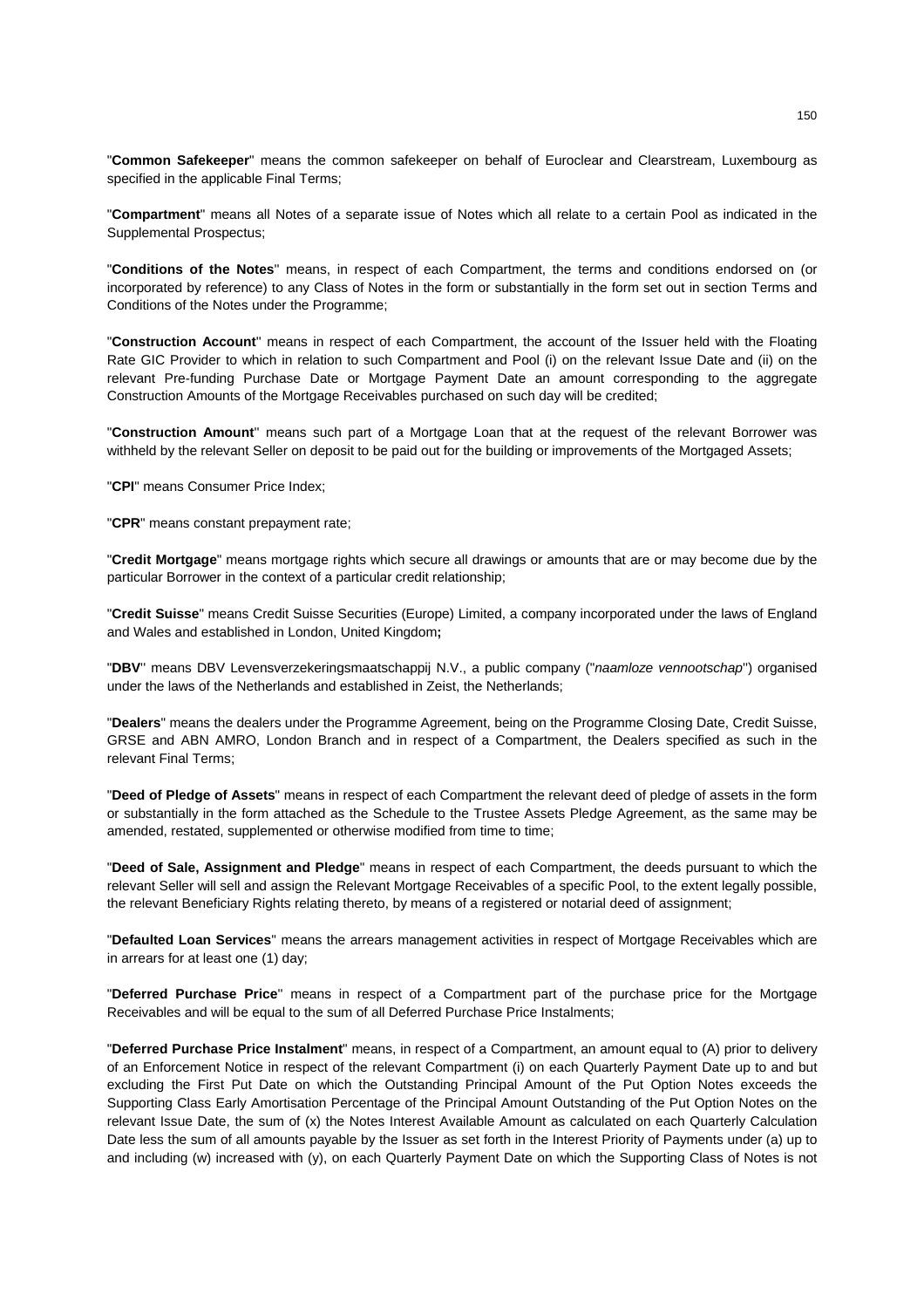subject to redemption, the balance standing to the credit of the Reserve Account less the sum of the Reserve Account Target Level on the first day of the immediately succeeding Floating Rate Interest Period, and (ii) on each Quarterly Payment, if and to the extent the Supporting Class of Notes have been redeemed in full, the sum of (x) the Notes Interest Available Amount remaining after all amounts payable, if any, by the Issuer as set forth in the Interest Priority of Payments under (a) up to and including (w) have been made and (y) the remaining balance standing to the credit of the Reserve Account and (B) following delivery of an Enforcement Notice in respect of the relevant Compartment, the amount remaining after all the payments as set forth in the relevant Priority of Payments upon Enforcement under (a) up to and including (v) on such date have been made;

"**Definitive Notes**" means Notes issued in definitive form in or substantially in the form set out in Schedule 2 to the relevant Trust Deed, a form of which is attached as a schedule to the Programme Agreement;

"**Delinquent Mortgage Receivables**'' means (i) Mortgage Receivables under which amounts, which are due and payable, have remained unpaid for a consecutive period exceeding 90 days or (ii) in respect of Mortgage Receivables which have remained unpaid for less than 90 days and for which an instruction has been given to the civil-law notary to commence foreclosure proceedings;

"**Delinquent Quotient**" means the sum of the aggregate Outstanding Principal Amount in respect of Mortgage Receivables of a Pool which are in arrears for a period exceeding 60 days divided by the aggregate Outstanding Principal Amount in respect of the Mortgage Receivables of such Pool;

"**Director**'' means Amsterdamsch Trustee's Kantoor B.V. as sole director of the Security Trustee and ATC Management B.V. as sole director of the Issuer and Stichting Holding;

"**Eligible Investments**" means (i) short-term senior unsecured euro-denominated debt obligations (including commercial paper) issued by an issuing entity of which the unsecured and unguaranteed debt obligations are assigned a rating of "A-1+" by S&P and "Prime-1" by Moody's (or, in case such debt obligations are guaranteed, the unsecured and unguaranteed debt obligations of the guarantor are assigned a rating of "A-1+" by S&P and "Prime-1" by Moody's and are in accordance with the then current S&P criteria) and (ii) deposits in euro with a bank having at least the Short Term Requisite Rating, provided that such Eligible Investments may not have a maturity beyond the immediately succeeding Quarterly Payment Date;

"**Enforcement Date**'' means in respect of a Compartment, the date of an Enforcement Notice;

"**Enforcement Notice**'' means in respect of a Compartment, a notice referred to in Condition of the Notes 10;

"**Erasmus**'' means LevensverzekeringsMaatschappij Erasmus N.V., a public company ("*naamloze vennootschap*'') organised under the laws of the Netherlands;

"**EUR**'' means the currency of the member states of the European Union that adopt a single currency in accordance with the treaty establishing the European Communities, as amended by the Treaty on the European Union;

"**Euribor**'' has the meaning ascribed to it in the Condition of the Notes 4;

"**Euroclear**'' means Euroclear Bank S.A./N.V. or its successors, as operator of the Euroclear System;

"**Event of Default**" means any of the events as set out in items (a) up to and including (f) of Condition of the Notes 10;

"**Excess Mortgage Receivables**'' means, in respect of a Pool on any day, any Mortgage Receivables selected at random in an amount up to the amount by which the aggregate Outstanding Principal Amount of the Mortgage Receivables exceeds the aggregate Principal Amount Outstanding of the Put Option Notes of the related Compartment on such day;

"**Excess Swap Collateral**'' means in respect of a Compartment, an amount equal to the value of any collateral transferred to the Issuer by a Hedging Counterparty in respect of a Hedging Agreement that is in excess of such Hedging Counterparty's mark-to-market exposure to the Issuer thereunder (i) as at the date such Hedging Agreement is terminated or (ii) as at any other date of valuation or (iii) that is otherwise due to such Hedging Counterparty in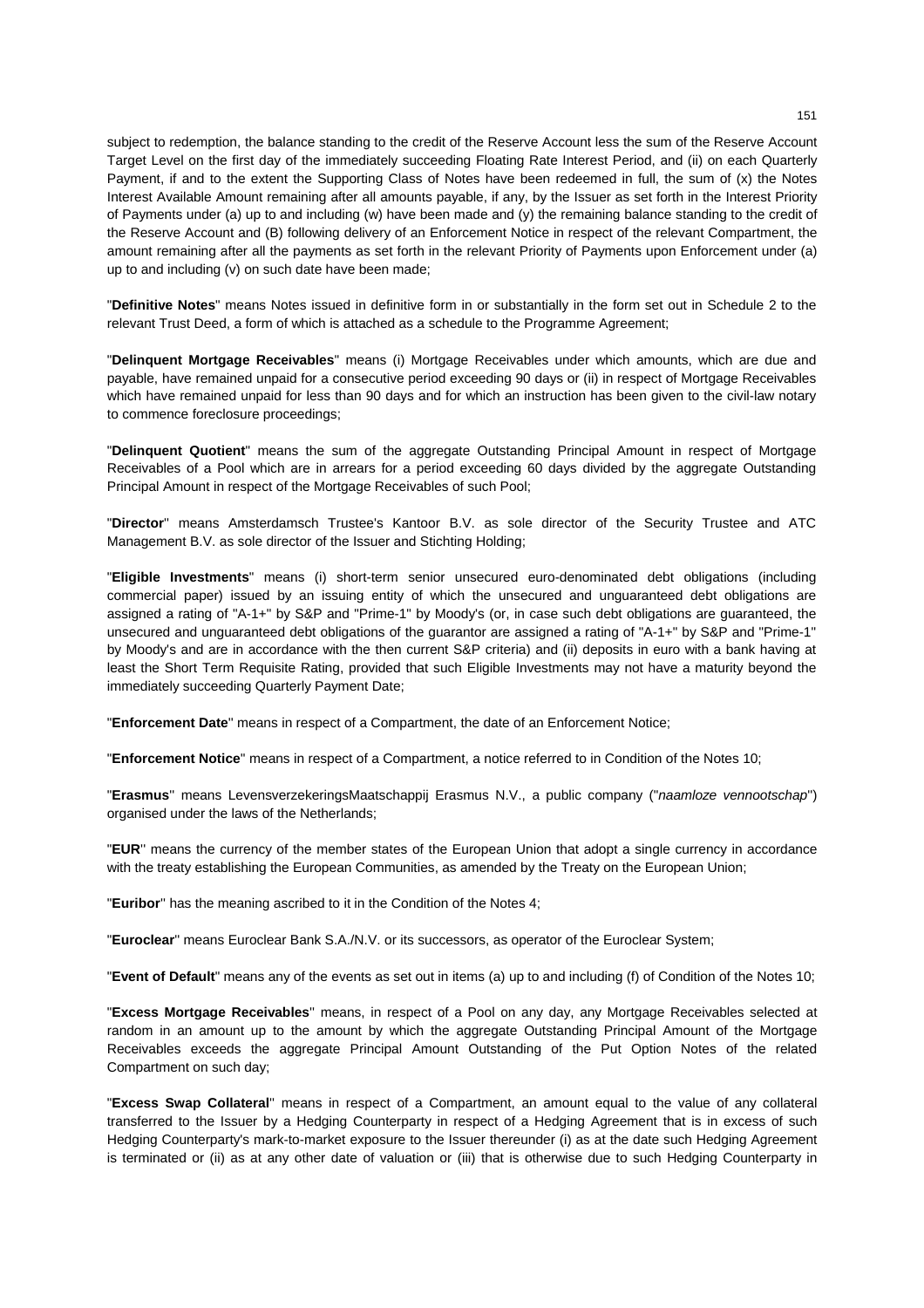accordance with the terms of such Hedging Agreement or (iv) as a result of a Rating Event or as a result of the remedy of a Rating Event;

"**Exchange Date**'' means in respect of a Compartment, the date which is not less than 40 days nor more than 90 days after the date on which the Temporary Global Note of the relevant Compartment is issued;

"**Exchange Event**" means (a) the Notes become immediately due and repayable by reason of an Event of Default, (b) the Issuer has been notified that both Euroclear and Clearstream, Luxembourg or, if applicable, Euroclear Netherlands or, if applicable, the other agreed clearing system, has been closed for business for a continuous period of 14 days (other than by reason of holiday, statutory or otherwise) or has announced an intention permanently to cease business or has in fact done so and no alternative clearing system is available or (c) as a result of any addition to, or change in the laws or regulations of the Netherlands (including any guidelines issued by the tax authorities or any other jurisdiction) or of any authority therein or thereof having power of tax, or in the interpretation or administration of such laws or regulations which becomes effective on or after the Issue Date, the Issuer or any Paying Agent is or will be required to make any deduction or withholding on account of tax from any payment in respect of the Notes which would not be required if the Notes were in definitive form

"**Extension Margin Agent**'' means, in respect of a Compartment, the extension margin agent specified in the relevant Final Terms;

"**Extension Margins**'' means the margins applicable to each Class of Notes of a Compartment as of the First Put Date in accordance with Condition of the Notes 4;

"**Falcon**" means Falcon Leven N.V., a public company ("*naamloze vennootschap*'') organised under the laws of the Netherlands;

"**Final Maturity Date**'' means, in respect of each Compartment, the Quarterly Payment Date specified in the relevant Final Terms;

"**Final Terms**" means, in respect of each Compartment, the duly completed final terms as attached to the relevant Trust Deed, a form of which is incorporated in the Base Prospectus and the Programme Agreement;

"**First Put Date**'' means, in respect of a each Compartment, the Quarterly Payment Date specified in the relevant Final Terms;

"**Fitch**'' means Fitch Ratings Ltd.;

"**Fixed Rate Notes**" means Notes bearing fixed rate interest;

"**Fixed Rate Interest Period**" means, in relation to Fixed Rate Notes, each successive yearly interest periods;

"**Floating Rate GIC**'' means the guaranteed investment contract to be entered into by the Issuer, the Security Trustee and the Floating Rate GIC Provider on or around the Programme Closing Date or, as the case may be, the Issue Date, whereby the Floating Rate GIC Provider will agree to pay a guaranteed rate of interest determined by reference to Euribor for 3 months deposits minus a margin or, in case a Liquidity Facility Stand-by Account is opened in respect of a Compartment, Euribor for 3 months deposits plus a margin over the balance standing to the credit of such Liquidity Facility Stand-by Account;

''**Floating Rate GIC Provider**'' means, in respect of each Compartment, the floating rate gic provider specified in the Final Terms relating to a Compartment or its successor(s);

"**Floating Rate Interest Period**" means, in relation to Floating Rate Notes, each successive quarterly interest period;

"**Floating Rate Notes**" means Notes bearing a floating rate of interest;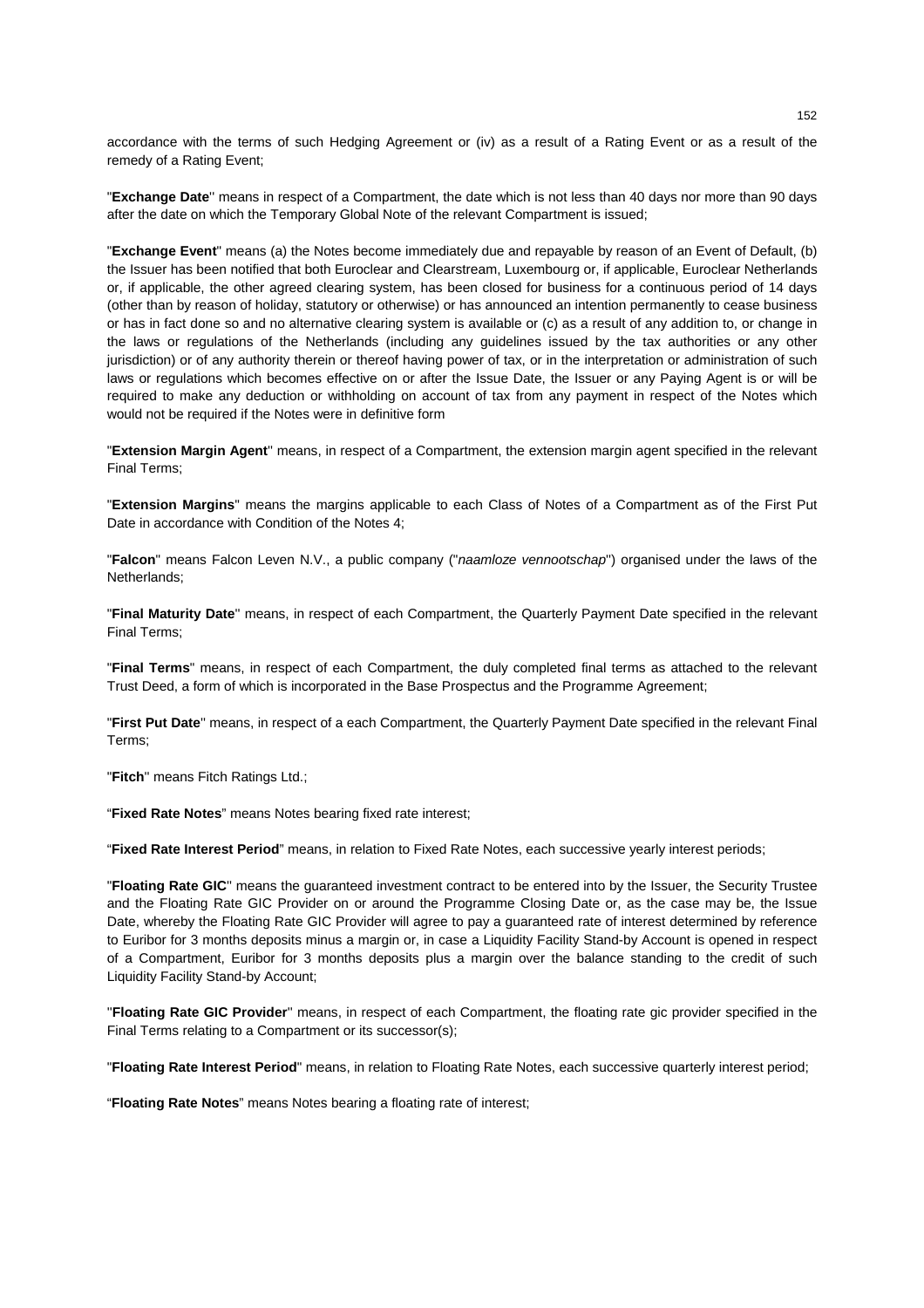"**Foreclosure Value**'' means the foreclosure value of the mortgaged property as valued (i) when application for a mortgage loan was made, based on an existing tax assessment or (ii) by an independent qualified appraiser, provided that such assessment is not older than one year;

"**Foundation Accounts**" means, in respect of each Compartment, the Foundation GMAC RFC Nederland Collection Account, the Foundation Quion 20 Collection Account in respect of such Compartment, the Foundation Atlas Funding Collection Account and the Foundation Quion Atlas Collection Account in respect of such Compartment;

"**Foundation Accounts Provider**" means ABN AMRO or any successor;

"**Foundation Atlas Funding Collection Account**" means the account of Stichting Atlas Funding Ontvangsten with the Foundation Accounts Provider to which all amounts of interest, Prepayment Penalties, principal and all other collections received under part of the mortgage receivables relating to mortgage loans originated by Atlas Funding are paid by the relevant Borrowers;

"**Foundation Atlas Funding Collection Account Pledge Agreement**" means the pledge agreement to be entered into by Stichting Atlas Funding Ontvangsten, Atlas Funding, the Foundation Accounts Provider, the Previous Transaction SPVs, the Previous Transaction Security Trustees, the Security Trustee and the Issuer, on or prior to the Programme Closing Date;

"**Foundation GMAC RFC Nederland Collection Account**'' means the account of Stichting GMAC RFC Nederland Ontvangsten with the Foundation Accounts Provider to which all amounts of interest, Prepayment Penalties, principal and all other collections received under all mortgage receivables relating to Mortgage Loans originated by GMAC RFC Nederland are paid by the relevant Borrowers;

"**Foundation GMAC RFC Nederland Collection Account Pledge Agreement**" means the pledge agreement to be entered into by Stichting GMAC RFC Nederland Ontvangsten, GMAC RFC Nederland, the Foundation Accounts Provider, the Previous Transaction SPVs, the Previous Transaction Security Trustees, the Security Trustee and the Issuer, on or prior to the Programme Closing Date;

"**Foundation Quion Atlas Collection Account**" means, in respect of a Compartment, the account of Stichting Atlas Funding Ontvangsten with the Foundation Accounts Provider to which all amounts of interest, Prepayment Penalties, principal and all other collections received under part of the mortgage receivables relating to mortgage loans of the related Pool originated by Quion 20 and Atlas Funding are paid by the relevant Borrowers;

"**Foundation Quion Atlas Collection Account Pledge Agreement**" means, in respect of a Compartment, the pledge agreement to be entered into by Stichting Atlas Funding Ontvangsten, Quion 20, Atlas Funding, the Foundation Accounts Provider, the Security Trustee and the Issuer, on or prior to the Issue Date;

"**Foundation Quion 20 Collection Account**" means, in respect of a Compartment, the account of Stichting Quion 20 Ontvangsten with the Foundation Accounts Provider to which all amounts of interest, Prepayment Penalties, principal and all other collections received under part of the mortgage receivables relating to mortgage loans of the related Pool originated by Quion 20 are paid by the relevant Borrowers;

"**Foundation Quion 20 Collection Account Pledge Agreement**" means, in respect of a Compartment, the pledge agreement to be entered into by Stichting Quion 20 Ontvangsten, Quion 20, the Foundation Accounts Provider, the Security Trustee and the Issuer, on or prior to the Issue Date;

"**Further Advance**'' means a loan or a further advance to be made to a Borrower under the relevant Mortgage Loan pursuant to and in accordance with the Mortgage Conditions, which will (also) be secured by the Mortgage;

"**Further Advance Receivable**'' means any and all rights of the relevant Seller (or its assignee) against any Borrower under or in connection with any Further Advance relating to a Mortgage Loan;

"**Generali**" means GENERALI levensverzekering maatschappij N.V, a public company ("*naamloze vennootschap*'') organised under the laws of the Netherlands;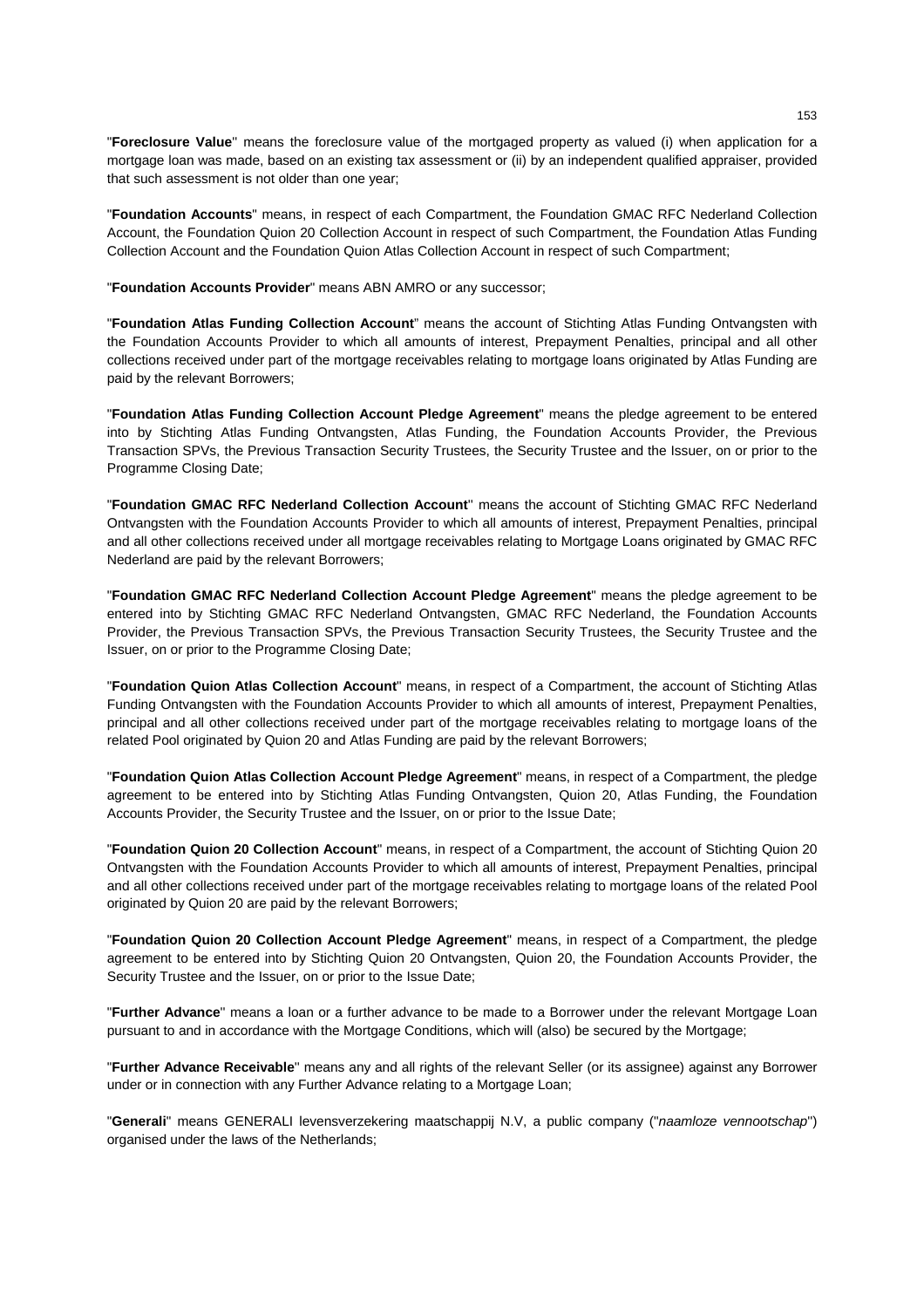"**Global Notes**'' means, in respect of each Compartment, the Temporary Global Notes and the Permanent Global Notes of such Compartment;

"**GMAC**" means GMAC, LLC, formerly General Motors Acceptance Corporation;

"**GMAC RFC Nederland**'' means GMAC RFC Nederland B.V., a private company with limited liability organised under the laws of the Netherlands and established in Amsterdam, the Netherlands;

"**GRSE**" means RFSC International Ltd, acting under its trade name GMAC-RFC Securities Europe, a company organised under the laws of England and Wales;

"**Hedging Agreement**'' means, in respect of a Compartment, the Swap Agreement and any Reset Swap Agreement or any other hedging instrument as set out in the relevant Supplemental Prospectus, as the case may be;

"**Hedging Counterparty**'' means, in relation to a Compartment, the Swap Counterparty and any suitably rated counterparty to any Hedging Agreement, as the case may be, as specified in the applicable Final Terms;

"**IFSRA**" means the Irish Financial Services Regulatory Authority;

"**Initial Margins**'' means in respect of each Compartment, the margins as specified in the relevant Final Terms which will be applicable up to (but excluding) the First Put Date in respect of each Class of Notes of such Compartment as specified in the relevant Final Terms;

"**Initial Participation**'' means, in respect of each of the Savings Mortgage Receivables or Life Mortgage Receivables with a Savings Element of a Pool, the amount of the participation therein being (a) at the relevant Issue Date for each Savings Mortgage Receivable and Life Mortgage Receivable with a Savings Element an amount equal to the Savings Premium received by the relevant Savings Insurance Company from the Borrower in a month increased by (IR/12) x S for each month on a capitalised basis from the month of first payment of Savings Premium by the relevant Borrower up to, but excluding, the relevant Portfolio Cut-Off Date and accrued interest thereon, or (b) at the relevant Pre-funding Purchase Date or the relevant Mortgage Payment Date, in the case of a purchase and assignment of New Mortgage Receivables and any Further Advance Receivables to which a Savings Insurance Policy and/or Life Insurance Policy with the Savings Alternative is connected, an amount equal to the Savings Premium received by the relevant Savings Insurance Company from the Borrower in a month increased by (IR/12) x S for each month up to the first day of the month wherein the relevant Pre-funding Purchase Date or the relevant Mortgage Payment Date immediately preceding a Quarterly Payment Date falls increased with accrued interest thereon on a capitalised basis or (c) at the relevant Mortgage Payment Date, in the case of a switch from any type of Mortgage Loan other than a Savings Mortgage Loan or a Life Mortgage Loan with a Savings Element, into a Savings Mortgage Loan or a Life Mortgage Loan with a Savings Element, an amount equal to the Savings Premium received by the relevant Savings Insurance Company from the Borrower in a month increased by  $\left(\frac{IR}{12}\right) \times S$  for each month up to the first day of the month wherein the relevant Mortgage Payment Date falls increased with accrued interest thereon on a capitalised basis, whereby IR = the interest rate on such Savings Mortgage Receivable or Life Mortgage Receivable with a Savings Element and S = the Savings Premium;

"**Initial Purchase Price**'' means in respect of each Compartment and Pool, the aggregate Outstanding Principal Amount (i) of the Mortgage Receivables at the Portfolio Cut-Off Date, which shall be payable on the relevant Issue Date and (ii) of the New Mortgage Receivables on the first day of the month wherein the relevant Pre-funding Purchase Date or the relevant Mortgage Payment Date immediately preceding the relevant Quarterly Payment Date falls, which shall be payable on the relevant Pre-funding Purchase Date or the relevant Mortgage Payment Date immediately preceding such Quarterly Payment Date and (iii) of the Further Advance Receivables on the first day of the month wherein the relevant Mortgage Payment Date immediately preceding the relevant Quarterly Payment Date falls, which shall be payable on the relevant Mortgage Payment Date immediately preceding the relevant Quarterly Payment Date;

"**Initial Sellers**" means GMAC RFC Nederland, Quion 20 and Atlas Funding;

"**Insurance Companies**'' means the Life Insurance Companies and the Savings Insurance Companies;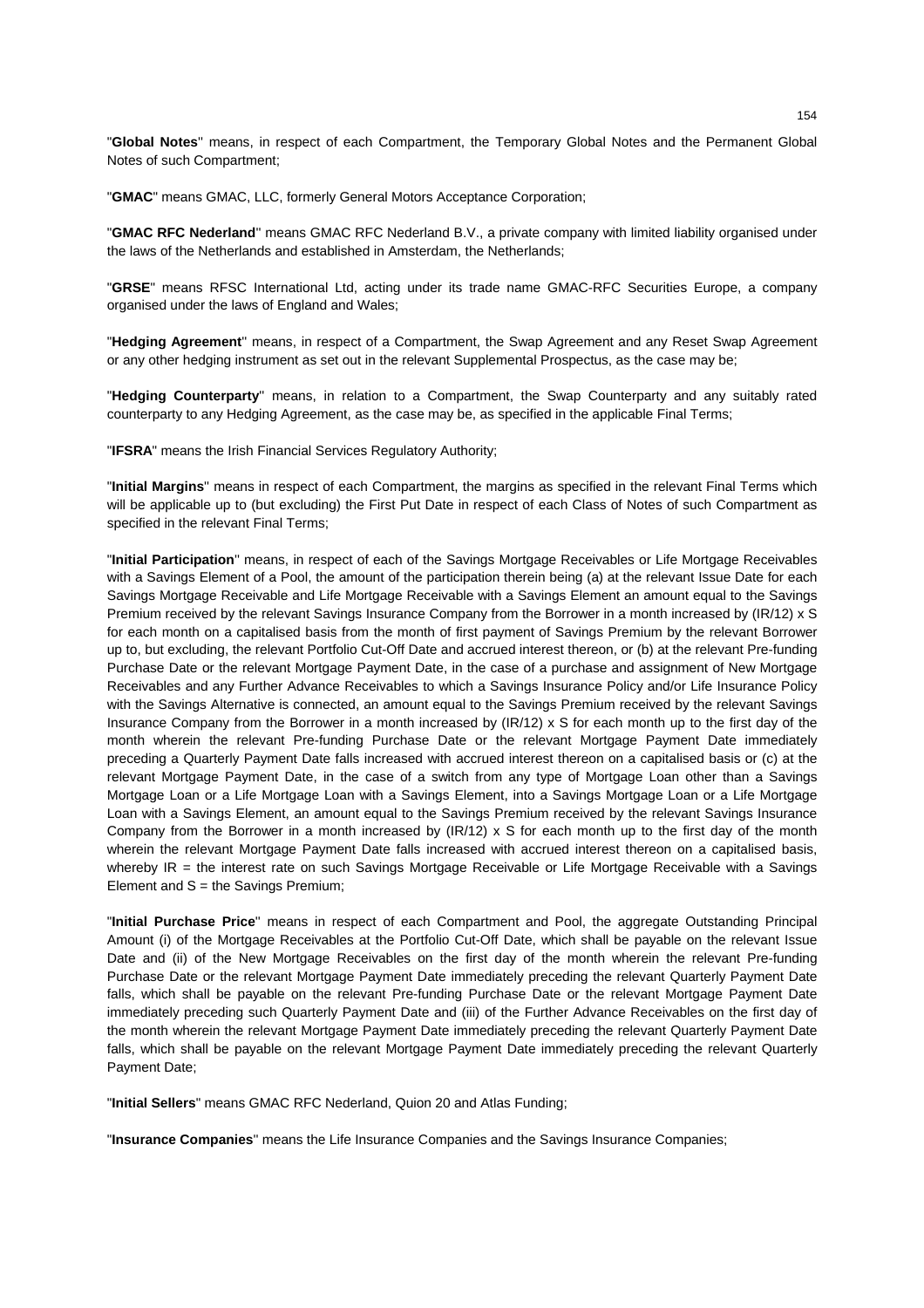"**Insurance Policies**'' means the Life Insurance Policies, the Risk Insurance Policies and the Savings Insurance Policies;

"**Interest-only Mortgage Loans**'' means any Mortgage Loan in respect of which the Borrower does not pay principal towards redemption of the relevant Mortgage Receivable until maturity of the Mortgage Receivable;

"**Interest Priority of Payments**" means (in each case only if and to the extent that payments of a higher order of priority have been made in full):

- a. *first*, in or towards satisfaction, *pro rata*, according to the respective amounts thereof, of the fees or other remuneration due and payable to the Directors in connection with the Management Agreements and any costs, charges, liabilities and expenses incurred by the Security Trustee under or in connection with any of the Relevant Documents to the extent related to the relevant Compartment or Pool and in respect of fees and remuneration which cannot be attributed to a certain Compartment or Pool, such fees and remuneration multiplied by the Pool Fraction;
- b. *second*, in or towards satisfaction, *pro rata*, according to the respective amounts thereof, of administration fees and expenses due and payable to the Issuer Administrator and the MPT Provider under the Issuer Services Agreement, to the extent related to the relevant Compartment or Pool and in respect of such fees and expenses which cannot be attributed to a certain Compartment or Pool, such fees and expenses multiplied by the relevant Pool Fraction;
- c. *third*, in or towards satisfaction, *pro rata*, according to the respective amounts thereof, (i) of any amounts due and payable to third parties under obligations incurred in the Issuer's business (other than under the Relevant Documents), including, without limitation, in or towards satisfaction of sums due or provisions for any payment of the Issuer's liability, if any, to tax (to the extent such taxes cannot be paid out of item (xii) of the Notes Interest Available Amount) and the fees and expenses of the Rating Agencies, the Security Trustee and any legal advisor, auditor and accountants appointed by the Issuer or the Security Trustee, to the extent related to the relevant Compartment or Pool and in respect of general costs which cannot be attributed to a certain Compartment or Pool, such costs multiplied by the relevant Pool Fraction, (ii) the fees and expenses due to the Paying Agents and the Reference Agent under the Agency Agreement, to the extent related to the relevant Compartment or Pool and in respect of such fees and expenses which cannot be attributed to a certain Compartment or Pool, such fees and expenses multiplied by the relevant Pool Fraction and (iii) the Liquidity Facility Commitment Fee under the relevant Liquidity Facility Agreement, if any;
- d. *fourth*, in or towards satisfaction of any amounts under the relevant Liquidity Facility Agreement of the relevant Compartment and the relevant Pool, other than the Liquidity Facility Commitment Fee payable under (c)(iii) above and any Liquidity Facility Subordinated Amount payable under (p) below, or following a Liquidity Facility Stand-by Drawing in or towards satisfaction of sums due and payable to the Liquidity Facility Provider in respect of a Liquidity Facility Drawing to be credited to the Liquidity Facility Stand-by Account or, as the case may be, the Liquidity Facility Stand-by Ledger of the relevant Compartment and the relevant Pool;
- e. *fifth*, in or towards satisfaction, *pro rata*, according to the respective amounts thereof, of amounts, if any, due or accrued but unpaid under the relevant Hedging Agreements to the Swap Counterparty and to any other Hedging Counterparty, but excluding any Swap Subordinated Amount and, for the avoidance of doubt, excluding any amount relating to Excess Swap Collateral and any Tax Credit;
- f. *sixth*, in or towards satisfaction, *pro rata*, according to the respective amounts thereof, of all amounts of interest due or interest accrued but unpaid in respect of the Senior Class A Notes of the relevant Compartment, excluding, after the First Put Date, the Subordinated Extension Interest Part relating to the Senior Class A Notes of the relevant Compartment;
- g. *seventh*, in or towards making good any shortfall reflected in the Class A Principal Deficiency Ledger of the relevant Compartment until the debit balance, if any, on the Class A Principal Deficiency Ledger of the relevant Compartment is reduced to zero;
- h. *eighth,* in or towards satisfaction of interest due or interest accrued but unpaid on the Mezzanine Class B Notes of the relevant Compartment, excluding, after the First Put Date, the Subordinated Extension Interest Part relating to the Mezzanine Class B Notes of the relevant Compartment;
- i. *ninth*, in or towards making good any shortfall reflected in the Class B Principal Deficiency Ledger of the relevant Compartment, if any, until the debit balance, if any, on the Class B Principal Deficiency Ledger of the relevant Compartment is reduced to zero;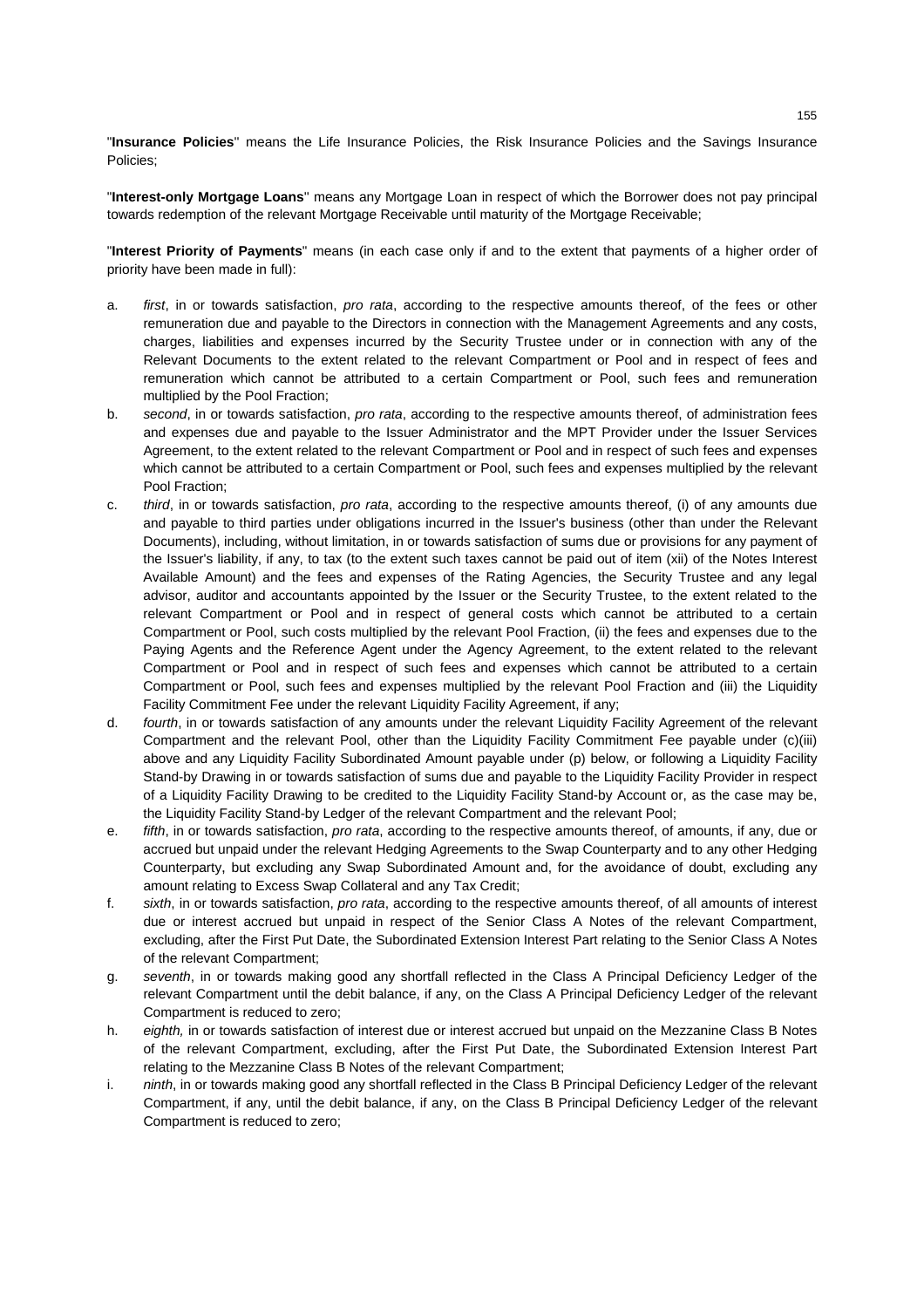- j. *tenth*, in or towards satisfaction of interest due or interest accrued but unpaid on the Junior Class C Notes of the relevant Compartment, excluding, after the First Put Date, the Subordinated Extension Interest Part relating to the Junior Class C Notes of the relevant Compartment;
- k. *eleventh*, in or towards making good any shortfall reflected in the Class C Principal Deficiency Ledger of the relevant Compartment, if any, until the debit balance, if any, on the Class C Principal Deficiency Ledger of the relevant Compartment is reduced to zero;
- l. *twelfth*, in or towards satisfaction of interest due or interest accrued but unpaid on the Subordinated Class D Notes of the relevant Compartment, excluding, after the First Put Date, the Subordinated Extension Interest Part relating to the Subordinated Class D Notes of the relevant Compartment;
- m. *thirteenth*, in or towards making good any shortfall reflected in the Class D Principal Deficiency Ledger of the relevant Compartment, if any, until the debit balance, if any, on the Class D Principal Deficiency Ledger of the relevant Compartment is reduced to zero;
- n. *fourteenth*, in or towards satisfaction of interest due or interest accrued but unpaid on the Subordinated Class E Notes of the relevant Compartment, excluding, after the First Put Date, the Subordinated Extension Interest Part relating to the Subordinated Class E Notes of the relevant Compartment;
- o. *fifteenth*, in or towards satisfaction of any sums required to be deposited on the relevant Reserve Account or, as the case may be, to replenish the relevant Reserve Account up to the amount of the Reserve Account Target Level of the relevant Compartment;
- p. *sixteenth*, in or towards satisfaction of a Liquidity Facility Subordinated Amount due, if any, to the Liquidity Facility Provider pursuant to the Liquidity Facility Agreement of the relevant Compartment and the relevant Pool;
- q. *seventeenth*, in or towards satisfaction, *pro rata*, according to the respective amounts thereof, to the relevant Hedging Counterparties of any Swap Subordinated Amount due under the Hedging Agreements of the relevant Compartment and the relevant Pool;
- r. *eighteenth*, after the First Put Date, in or towards satisfaction of interest due or interest accrued but unpaid on the Senior Class A Notes of the relevant Compartment as Subordinated Extension Interest Part relating to the Senior Class A Notes of the relevant Compartment;
- s. *nineteenth*, after the First Put Date, in or towards satisfaction of interest due or interest accrued but unpaid on the Mezzanine Class B Notes of the relevant Compartment as Subordinated Extension Interest Part relating to the Mezzanine Class B Notes of the relevant Compartment;
- t. *twentieth*, after the First Put Date, in or towards satisfaction of interest due or interest accrued but unpaid on the Junior Class C Notes of the relevant Compartment as Subordinated Extension Interest Part relating to the Junior Class C Notes of the relevant Compartment;
- u. *twenty-first*, after the First Put Date, in or towards satisfaction of interest due or interest accrued but unpaid on the Subordinated Class D Notes of the relevant Compartment as Subordinated Extension Interest Part relating to the Subordinated Class D Notes of the relevant Compartment;
- v. *twenty-second*, after the First Put Date, in or towards satisfaction of interest due or interest accrued but unpaid on the Subordinated Class E Notes of the relevant Compartment as Subordinated Extension Interest Part relating to the Subordinated Class E Notes of the relevant Compartment;
- w. *twenty-third*, on the relevant Quarterly Payment Date, in or towards satisfaction of principal amounts due under the Supporting Class of Notes of the relevant Compartment as item (iii)(x) of the Supporting Class Redemption Available Amount; and
- x. *twenty-fourth*, in or towards satisfaction of a Deferred Purchase Price Instalment (except for items (A)(i)(y) or (A)(ii)(y) of the definition thereof) relating to the relevant Compartment and Pool due and payable to the Sellers.

"**Investment Account**'' means, in respect of Investment Mortgage Loans, the investment account of the relevant Borrower to which monthly instalments are transferred and on which its investments are administered;

"**Investment Mortgage Loans**'' means any Mortgage Loan in respect of which the Borrower does not pay principal prior to maturity, but undertakes to invest, whether or not on an instalment basis or up front, an agreed minimum amount in certain investment funds;

"**Investment Mortgage Receivables**'' means any and all rights of the relevant Seller against any Borrower under or in connection with any Investment Mortgage Loans;

"**ISDA Definitions**'' means the 2000 ISDA Definitions, as published by the International Swaps and Derivatives Association, Inc. ("**ISDA**'');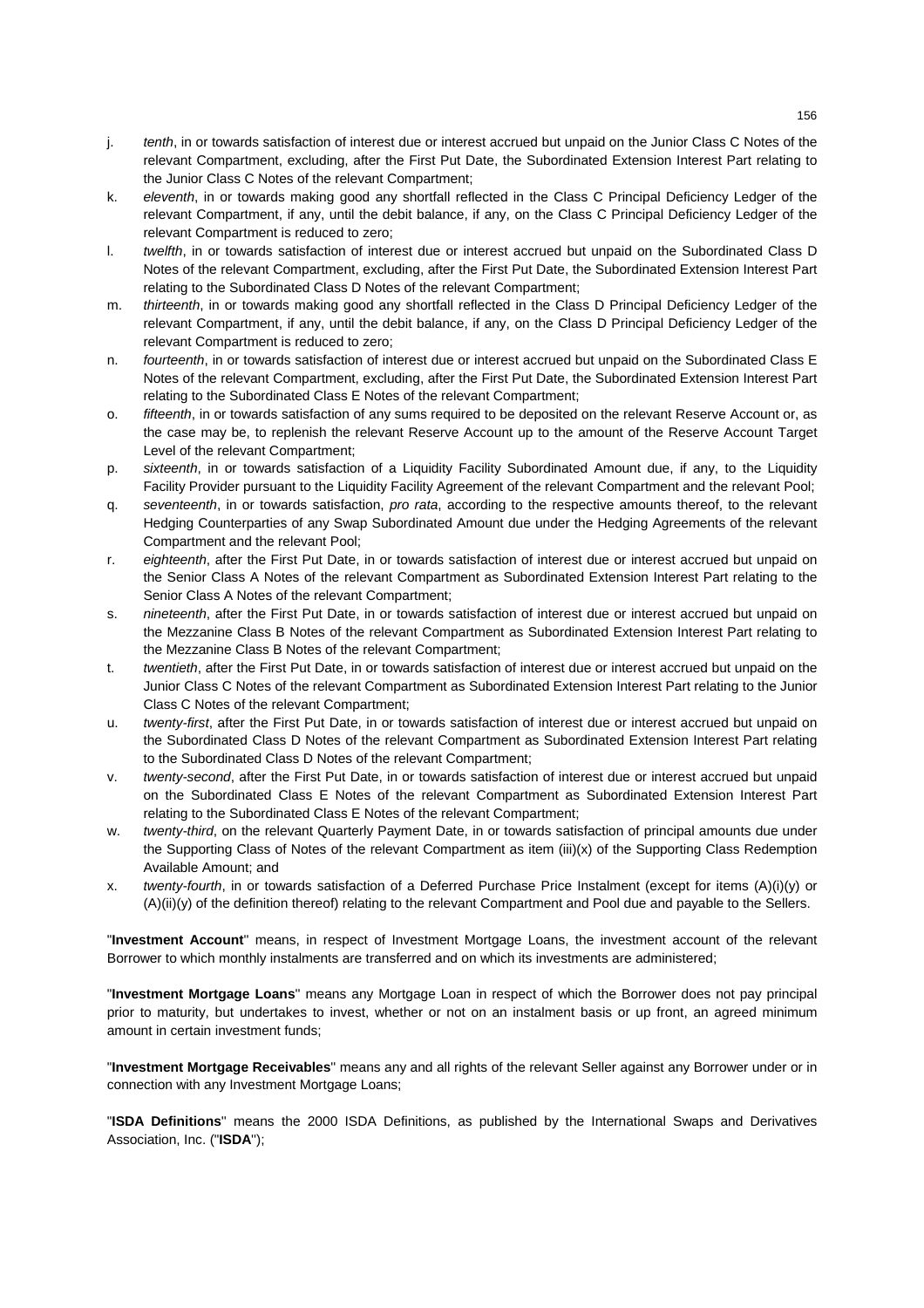"**ISDA Master Agreement**'' means, in respect of a Compartment, the 1992 ISDA Master Agreement (Multicurrency Cross Border), as published by ISDA, the relevant Confirmation(s) and the relevant Schedule thereto, as amended from time to time, governed by English law;

"**ISE**" means the Irish Stock Exchange;

"**Issue Date**" means, in respect of a Compartment, the date on which the Notes of such Compartment are or are expected to be issued;

"**Issuer**'' means E-MAC Program B.V., a private company with limited liability ('*besloten vennootschap met beperkte aansprakelijkheid*') organised under the laws of the Netherlands and established in Amsterdam;

"**Issuer Administrator**'' means GMAC RFC Nederland, in its capacity as Issuer Administrator of the Issuer under the Issuer Services Agreement or its successor or successors;

"**Issuer Services Agreement**'' means the issuer services agreement to be entered into by the Issuer Administrator, the MPT Provider, the Issuer and the Security Trustee on the Programme Closing Date;

"**Junior Class C Noteholders**" means the several persons who are for the time being holders of any Junior Class C Notes;

"**Junior Class C Notes**" means the junior class C notes of a Compartment, including the Coupons appertaining thereto and as specified as such in the relevant Final Terms;

"**Klaverblad Verzekeringen**" means Klaverblad Onderlinge Verzekeringsmaatschappij O.A., a mutual insurance association with excluded liability ("*onderlinge waarborgmaatschappij O.A*."), organised under the laws of the Netherlands and established in Zoetermeer, the Netherlands;

"**Life Beneficiary Rights**'' means all claims which the relevant Seller, or after assignment to the Issuer, the Issuer has or will have on a Life Insurance Company other than a Savings Insurance Company, in respect of any Life Insurance Policy under which the relevant Seller has been appointed by the Borrower/insured as first beneficiary ("*begunstigde*'') in connection with the Life Mortgage Receivables;

"**Life Insurance Company**'' means any life insurance company established in the Netherlands;

"**Life Insurance Policy**'' means a risk insurance policy taken by any Borrower with any of the Life Insurance Companies, which pays out upon the death of the insured, combined with a capital insurance policy which pays out on an agreed date (which may not necessarily be the date on which the Mortgage Loan is repayable) any amount (which may be less than the Outstanding Principal Amount under the Mortgage Loan);

"**Life Mortgage Loans**'' means Mortgage Loans which have the benefit of Life Insurance Policies;

"**Life Mortgage Receivables**'' means any and all rights of the relevant Seller against any Borrower under or in connection with any Life Mortgage Loans;

"**Linear Mortgage Loan**" ("*lineaire hypotheken*") means a loan under which the Borrower pays a fixed amount on each instalment such that at maturity the entire loan will be redeemed. The Borrower's payment obligation decreases with each payment as interest owed under the Linear Mortgage Loan declines over time;

"**Liquidity Facility Account**" means, in respect of a Compartment, to the extent applicable, the account of the Issuer opened with the Liquidity Facility Provider at its request to which any drawing under the Liquidity Facility Agreement will be debited;

"**Liquidity Facility Agreement**'' means, in respect of a Compartment, a maximum 364 day term liquidity facility agreement to be entered into by the Issuer, the relevant Liquidity Facility Provider and the Security Trustee on the relevant Issue Date if so specified in the relevant Supplemental Prospectus;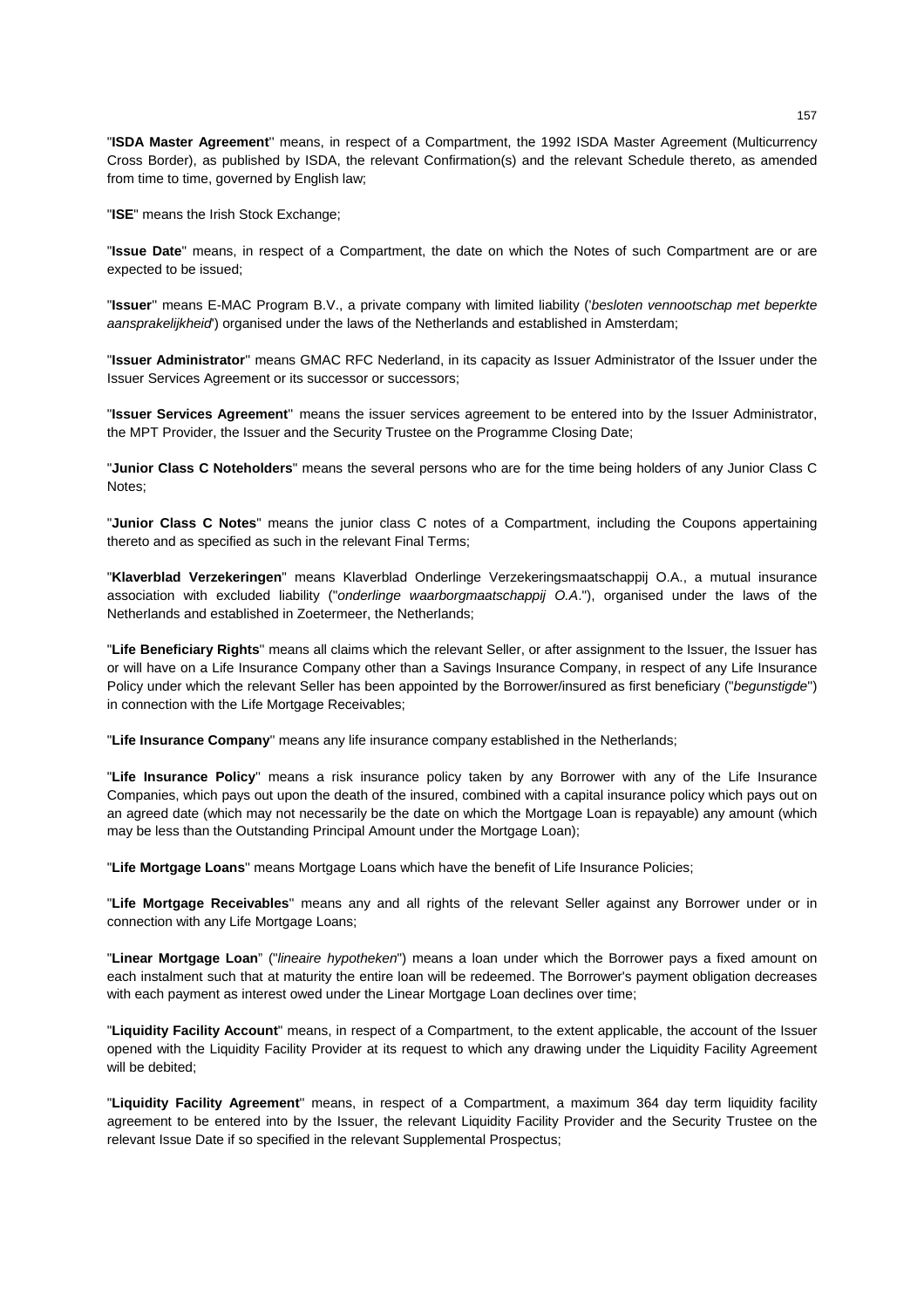"**Liquidity Facility Commitment Fee**" means the fee agreed between the relevant Liquidity Facility Provider and the Issuer in the Liquidity Facility Agreement;

"**Liquidity Facility Drawing**" means, in respect of a Compartment containing a Liquidity Facility, any drawing under the relevant Liquidity Facility by the Issuer made on a relevant Quarterly Payment Date if and to the extent that, unless specified otherwise in the relevant Final Terms, after the application of amounts available in the relevant Reserve Account and taking into account any drawing under the relevant Liquidity Facility, there is a shortfall in the relevant Notes Interest Available Amount to meet items (a) to (l) (inclusive) (but not items (g), (i) and (k)) in the relevant Interest Priority of Payments in full on that relevant Quarterly Payment Date, provided that drawings in respect of certain items may be limited if so specified in the relevant Supplemental Prospectus;

"**Liquidity Facility Maximum Amount**'' means, in respect of a Compartment, the amount specified in the relevant Supplemental Prospectus;

"**Liquidity Facility Provider**'' means the liquidity facility provider, if any, under the Liquidity Facility Agreement as specified in the relevant Supplemental Prospectus;

"**Liquidity Facility Stand-by Account**" means, in respect of a Compartment, the account of the Issuer maintained with the Floating Rate GIC Provider at the request of the Liquidity Facility Provider, if at all, to which any Liquidity Facility Stand-by Drawing is credited;

"**Liquidity Facility Stand-by Drawing**'' means, in respect of a Compartment containing a Liquidity Facility, the drawing of the Issuer of the entirety of the undrawn portion of such Liquidity Facility if (a) the short-term unsecured, unsubordinated and unguaranteed debt obligations of the Liquidity Facility Provider are assigned a rating of less than Short Term Requisite Rating or (b) the Liquidity Facility Provider does not extend the Liquidity Facility notwithstanding the request of the Issuer;

"**Liquidity Facility Stand-by Ledger**'' means, if applicable, the ledger corresponding to the relevant Collection Account or, as the case may be, Liquidity Facility Stand-by Account to which Liquidity Facility Stand-by Drawing will be credited;

"**Liquidity Facility Subordinated Amount**'' means, in respect of a Compartment containing a Liquidity Facility, with respect to any Quarterly Payment Date after the First Put Date, the sum of (i) the positive difference between the commitment fee after the First Put Date and the commitment fee before the First Put Date per annum calculated by reference to the daily undrawn and uncancelled amount of the Liquidity Facility Maximum Amount during the Quarterly Calculation Period immediately preceding such Quarterly Payment Date, (ii) the positive difference between the interest rate after the First Put Date and the interest rate before the First Put Date per annum calculated by reference to the amount drawn under the Liquidity Facility during the Quarterly Calculation Period immediately preceding such Quarterly Payment Date; and (iii) any amounts payable under Clauses 12.2 and 12.3 of the Liquidity Facility Agreement;

"**LTFV-ratio**'' means the quotient of the aggregate Outstanding Principal Amount of a Mortgage Loan divided by the Foreclosure Value of the mortgaged property;

"**Management Agreements**'' means the management agreements entered into by, *inter alia*, (i) Stichting Holding and ATC Management B.V., (ii) the Issuer and ATC Management B.V. and (iii) the Security Trustee and Amsterdamsch Trustee's Kantoor B.V., all at the Programme Closing Date;

"**Maximum LTFV Percentage**" means the maximum loan to foreclosure value percentage of the relevant Compartment set out in the relevant Supplemental Prospectus;

"**Maximum Outstanding Principal Amount**" means the maximum Outstanding Principal Amount set out in the relevant Supplemental Prospectus;

"**Mezzanine Class B Noteholders**" means the several persons who are for the time being holders of any Mezzanine Class B Notes;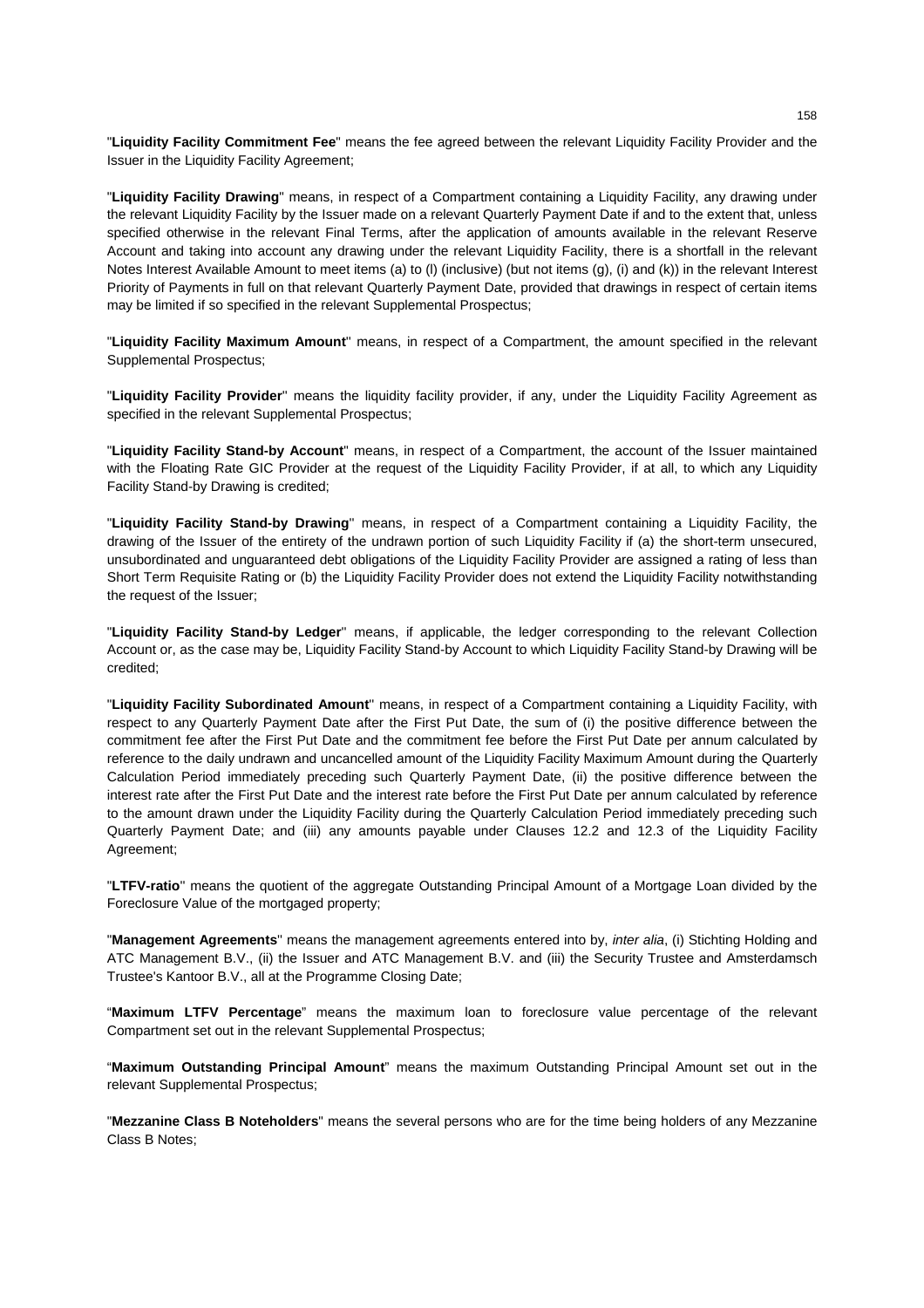"**Mezzanine Class B Notes**" means the mezzanine class B notes of a Compartment, including the Coupons appertaining thereto and as specified as such in the relevant Final Terms;

"**Monthly Participation Increase**'' is calculated by application of the following formula:

#### $(P \times I) + S$ , whereby

P = Participation Fraction;

S = the amount of the Savings Premium received by the relevant Savings Insurance Company in such Mortgage Calculation Period in respect of the relevant Savings Insurance Policy or, as the case may be, the Life Insurance Policy with a Savings Alternative and paid to the Issuer on the Mortgage Payment Date by the relevant Savings Insurance Company pursuant to the relevant Sub-Participation Agreement; and

I = the amount of interest due by the Borrower on the Savings Mortgage Receivables or the relevant Life Mortgage Receivables with a Savings Element and actually received by the Issuer in such Mortgage Calculation Period;

"**Moody's**'' means Moody's Investors Service Limited;

"**Mortgage**'' means a mortgage right ("*hypotheekrecht*'') securing the relevant Mortgage Receivable;

"**Mortgage Calculation Date**" means the 6th business day of each month;

"**Mortgage Calculation Period**'' means in respect of each Pool, the period commencing on (and including) the first day of each calendar month and ending on (and including) the last day of such calendar month and the first mortgage calculation period will commence on the Portfolio Cut-Off Date and will end on (and include) the last day of the calendar month as specified in the relevant Supplemental Prospectus;

"**Mortgage Conditions**'' means, in relation to a Mortgage Loan, the terms and conditions applicable to the Mortgage Loan, as set forth in the relevant mortgage deed and/or in any loan document, offer document or any other document and/or in any applicable general terms and conditions for mortgages of the relevant Seller from time to time in effect;

"**Mortgaged Assets**'' means (i) a real property ("*onroerende zaak*''), (ii) an apartment right ("*appartementsrecht*'') or (iii) a long lease ("*erfpachtsrecht*'') situated in the Netherlands;

"**Mortgage Loans**" means, in respect of a Pool, the loans granted by the relevant Seller to the relevant Borrowers, as evidenced by the relevant loan agreement, which may consist of one or more loan parts ('*leningdelen*') as listed in the annex to the Deed of Sale, Assignment and Pledge executed on the relevant Issue Date and, after any purchase and assignment of any New Mortgage Receivables or Further Advance Receivables has taken place in accordance with the Mortgage Receivables Purchase Agreement, including any such New Mortgage Loans and any such Further Advances;

"**Mortgage Payment Date**'' means the seventh business day following the last day of each Mortgage Calculation Period;

"**Mortgage Receivables**" means any and all rights of the relevant Seller against any Borrower under or in connection with any Mortgage Loan which meets the Relevant Eligibility Criteria, including for the avoidance of doubt, upon the purchase and assignment of New Mortgage Receivables, such New Mortgage Receivables, and, upon the purchase and assignment of any Further Advance Receivables, such Further Advance Receivables;

"**Mortgage Receivables Purchase Agreement**'' means the mortgage receivables purchase agreement to be entered into by the Initial Sellers, the Issuer and the Security Trustee on or about the Programme Closing Date as the same may be amended, restated, supplemented or otherwise modified from time to time;

"**Most Senior Class of Notes**" means in respect of a Compartment, the Senior Class A Notes or, if all amounts due in respect of the Senior Class A Notes have been fully paid, the Mezzanine Class B Notes, or if all amounts due in respect of the Senior Class A Notes and the Mezzanine Class B Notes have been fully paid, the Junior Class C Notes, if any, and if all amounts due in respect of the Senior Class A Notes, the Mezzanine Class B Notes and the Junior Class C Notes have been fully paid, the Subordinated Class D Notes, if any, and if all amounts due in respect of the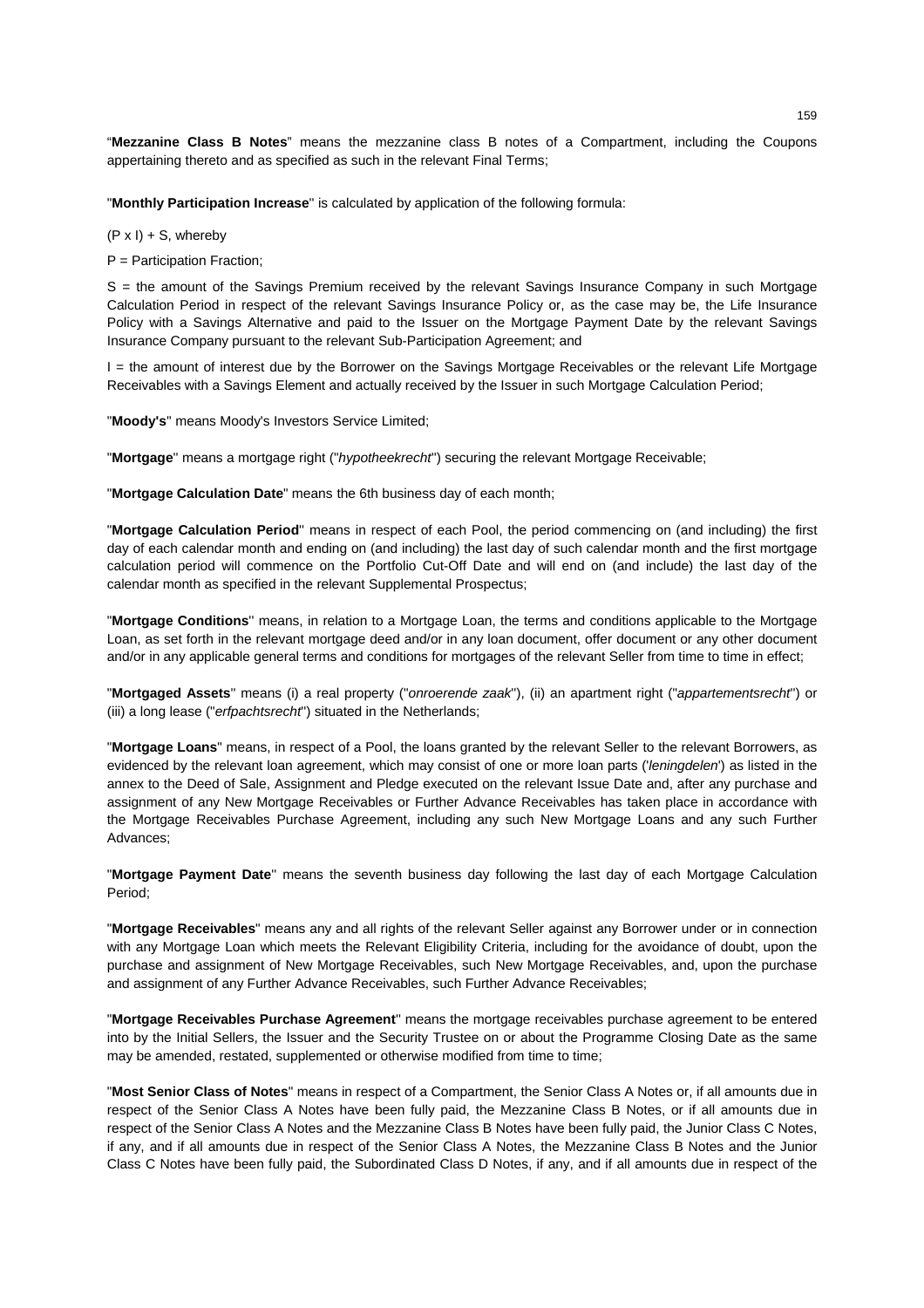Senior Class A Notes, the Mezzanine Class B Notes, the Junior Class C Notes and the Subordinated Class D Notes have been fully paid, the Subordinated Class E Notes, if any;

"**MPT Provider**'' means GMAC RFC Nederland in its capacity of mpt provider under the Issuer Services Agreement and its successor or successors;

"**MPT Services**" means the services to be provided by the MPT Provider under the Issuer Services Agreement;

"**Net Foreclosure Proceeds**'' means (a) the proceeds of a foreclosure on the mortgage right, (b) the proceeds of foreclosure on any other collateral securing the Mortgage Receivable, (c) the proceeds, if any, of collection of any Insurance Policies in connection with the Mortgage Receivable, including but not limited to fire insurance and Insurance Policies, (d) the proceeds of any guarantees (including any NHG Guarantee) or sureties and (e) the proceeds of foreclosure on any other assets of the relevant debtor, after deduction of foreclosure costs in respect of such Mortgage Receivable;

"**New Mortgage Loans**" means the loans entered into by the relevant Seller and the relevant Borrowers listed in the Annex to any Deed of Sale, Assignment and Pledge executed on any Pre-funding Purchase Date or, as the case may be the Mortgage Payment Date immediately preceding the Quarterly Payment Date, listing the New Mortgage Loans held by such Seller, which list provides the same details as are required in respect of the relevant Mortgage Loans;

"**New Mortgage Receivables**'' means any and all rights of the relevant Seller against any Borrower under or in connection with any mortgage loan between the relevant Seller and that Borrower;

"**NGN**" means New Global Note;

"**NHG Guarantee**" means guarantees ('*borgtochten*') issued by Stichting Waarborgfonds Eigen Woningen under the terms and conditions of the Nationale Hypotheekgarantie, as from time to time amended;

"**NHG Mortgage Loan**" means a Mortgage Loan having the benefit of a NHG Guarantee;

"**NHG Mortgage Receivable**" means a Mortgage Receivable resulting from a NHG Mortgage Loan;

"**NHG Underwriting Criteria**" means the criteria ('*Normen*') as set out in Voorwaarden & Normen 2006 or earlier versions issued by the Stichting Waarborgfonds Eigen Woningen as amended from time to time;

"**Noteholders**'' means the several persons who are for the time being holders of any Notes;

"**Notes**'' means all the Put Option Notes and Supporting Class of Notes issued from time to time by the Issuer under the Programme or, if the context so requires otherwise, the Put Option Notes and Supporting Class of Notes of a specific Compartment;

"**Notes Interest Available Amount**'' shall mean, on any Quarterly Calculation Date, the sum of the following amounts received by the Issuer during the Quarterly Calculation Period immediately preceding such Quarterly Calculation Date:

- (i) as interest on the Mortgage Receivables of such Pool less with respect to each Mortgage Calculation Period falling in such Quarterly Calculation Period and each Savings Mortgage Receivable and Life Mortgage Receivable with a Savings Element an amount equal to the amount received multiplied by the relevant Participation Fraction;
- (ii) as revenue on Eligible Investments made by the Issuer in respect of the relevant Compartment and interest credited to the Transaction Accounts of such Compartment and the related Pool, excluding the relevant Construction Account;
- (iii) as interest penalties under the Mortgage Receivables and Prepayment Penalties of such Pool;
- (iv) as Net Foreclosure Proceeds of the relevant Pool, to the extent such proceeds do not relate to principal, less with respect to amounts which relate to interest in respect of each Savings Mortgage Receivable and Life Mortgage Receivable with a Savings Element in relation to such Pool, an amount equal to such amount received multiplied by the relevant Participation Fraction in relation to such Pool;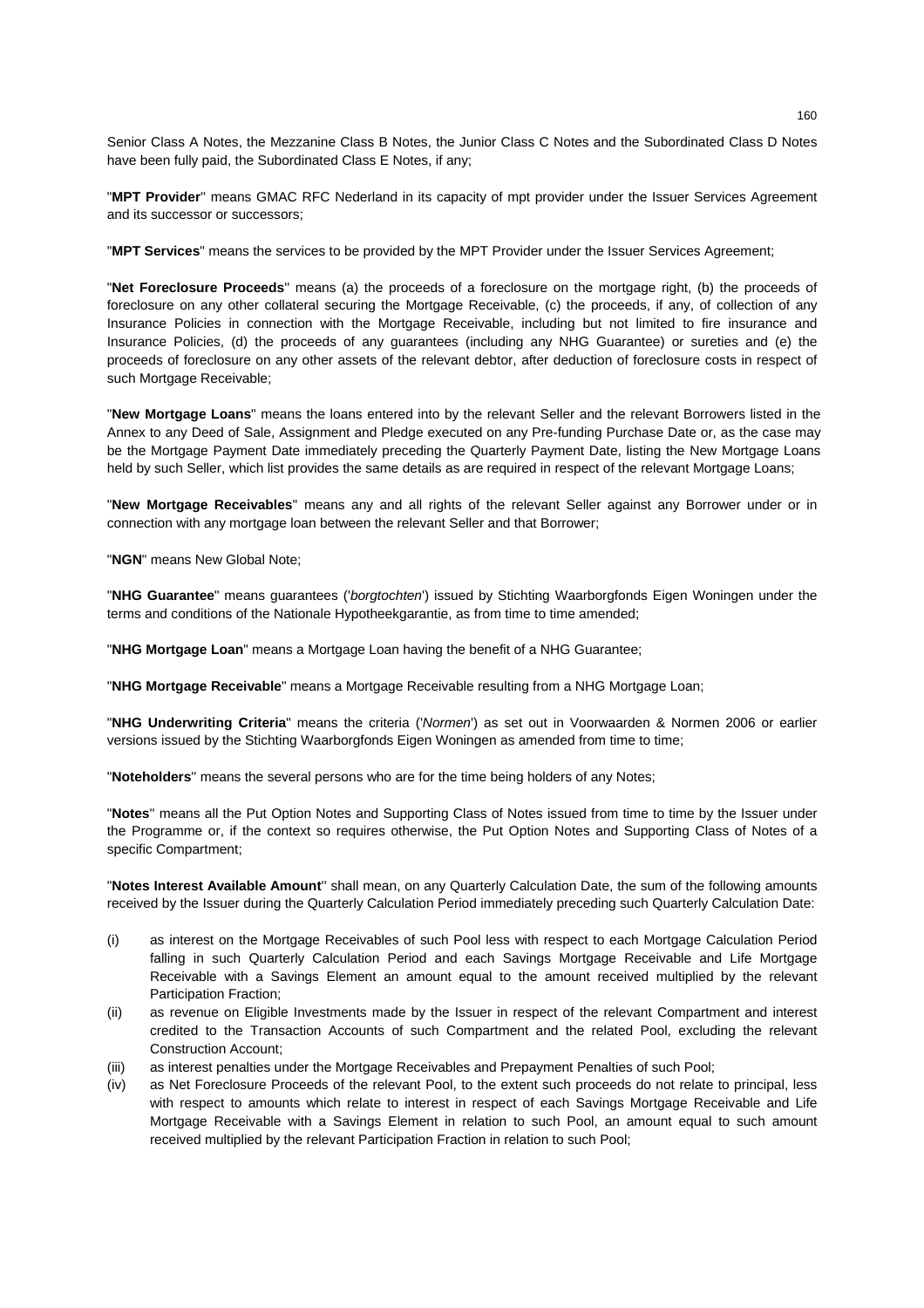- (v) as amounts to be drawn under the Liquidity Facility (other than Liquidity Facility Stand-by Drawings) of such Compartment and Pool on the immediately succeeding Quarterly Payment Date or Annual Payment Date;
- (vi) as amounts to be drawn from the Reserve Account of such Compartment and Pool on the immediately succeeding Quarterly Payment Date or Annual Payment Date;
- (vii) as amounts to be received, whether or not by way of set-off, from the Hedging Counterparties under the Hedging Agreements of such Compartment and Pool on the immediately succeeding Quarterly Payment Date or Annual Payment Date (excluding for the avoidance of doubt any collateral amounts transferred to the Issuer by the Hedging Counterparty in accordance with the terms of such Hedging Agreement);
- (viii) as amounts received in connection with a repurchase of Mortgage Receivables of such Pool pursuant to the Mortgage Receivables Purchase Agreement or any other amounts received pursuant to the Mortgage Receivables Purchase Agreement to the extent such amounts do not relate to principal and to the extent such amounts relate to such Pool, less with respect to each Savings Mortgage Receivable and Life Mortgage Receivable with a Savings Element an amount equal to the amount of interest received multiplied by the relevant Participation Fraction;
- (ix) as amounts received in connection with a sale of Excess Mortgage Receivables of such Pool pursuant to the relevant Trust Deed or the Issuer Services Agreement to the extent such amounts do not relate to principal and to the extent such amounts relate to such Pool less with respect to each Savings Mortgage Receivable and Life Mortgage Receivable with a Savings Element, an amount equal to the amount received multiplied by the relevant Participation Fraction;
- (x) as amounts received as post-foreclosure proceeds on the Mortgage Receivables of such Pool; and
- (xi) as amounts standing to the credit of the relevant Collection Account after all Notes of such Compartment other than the Supporting Class of Notes have redeemed in full to the extent not included in item (i) up to and including (x) and other than item (xii); less
- (xii) on the first Quarterly Payment Date of each year, 5 per cent. of the annual fee due to the Director of the Issuer multiplied by the Pool Fraction,

"**Notes Purchase Agreement**'' means, in respect of a Compartment, a notes purchase agreement to be entered into on the relevant Issue Date, between the relevant Dealers, the Issuer and the Sellers to purchase one or more Classes and/or Tranches of Notes at their issue price specified in the applicable Final Terms;

"**Notes Redemption Available Amount**" shall mean, on any Quarterly Payment Date, the Principal Available Amount less the initial purchase price of New Mortgage Receivables and/or Further Advance Receivables purchased during the immediate preceeding Quarterly Calculation Period or on the Mortgage Payment Date immediately preceding such Quarterly Payment Date;

"**Notification Event**'' means, *inter alia*, any of the following events:

- (a) a default is made by any of the relevant Sellers in the payment on the due date of any amount due and payable by it under the Mortgage Receivables Purchase Agreement or under any Relevant Document to which it is a party to the extent relating to the relevant Pool and such failure is not remedied within 5 business days after having knowledge of such failure or notice thereof has been given by the Issuer or the Security Trustee to the relevant Seller; or
- (b) any of the relevant Sellers fails duly to perform or comply with any of its obligations under the Mortgage Receivables Purchase Agreement or under any Relevant Document to which it is a party to the extent relating to the relevant Pool, and if such failure is capable of being remedied, such failure is not remedied within 10 business days after having knowledge of such failure or notice thereof has been given by the Issuer or the Security Trustee to the relevant Seller; or
- (c) any of the relevant Initial Sellers takes any corporate action or other steps are taken or legal proceedings are started or threatened against it for its dissolution ('*ontbinding*') and liquidation ('*vereffening*') or legal demerger ('*juridische splitsing*') involving the relevant Seller or its assets are placed under administration ('*onder bewind gesteld*'); or
- (d) any of the relevant Initial Sellers has taken any corporate action or any steps have been taken or legal proceedings have been instituted or threatened against it for its entering into suspension of payments or for bankruptcy or for any analogous insolvency proceedings under any applicable law or for the appointment of a receiver or a similar officer of it or of any or all of its assets; or
- (e) a Collection Foundation has taken any corporate action or any steps have been taken or legal proceedings have been instituted or threatened against it for its entering into suspension of payments or for bankruptcy or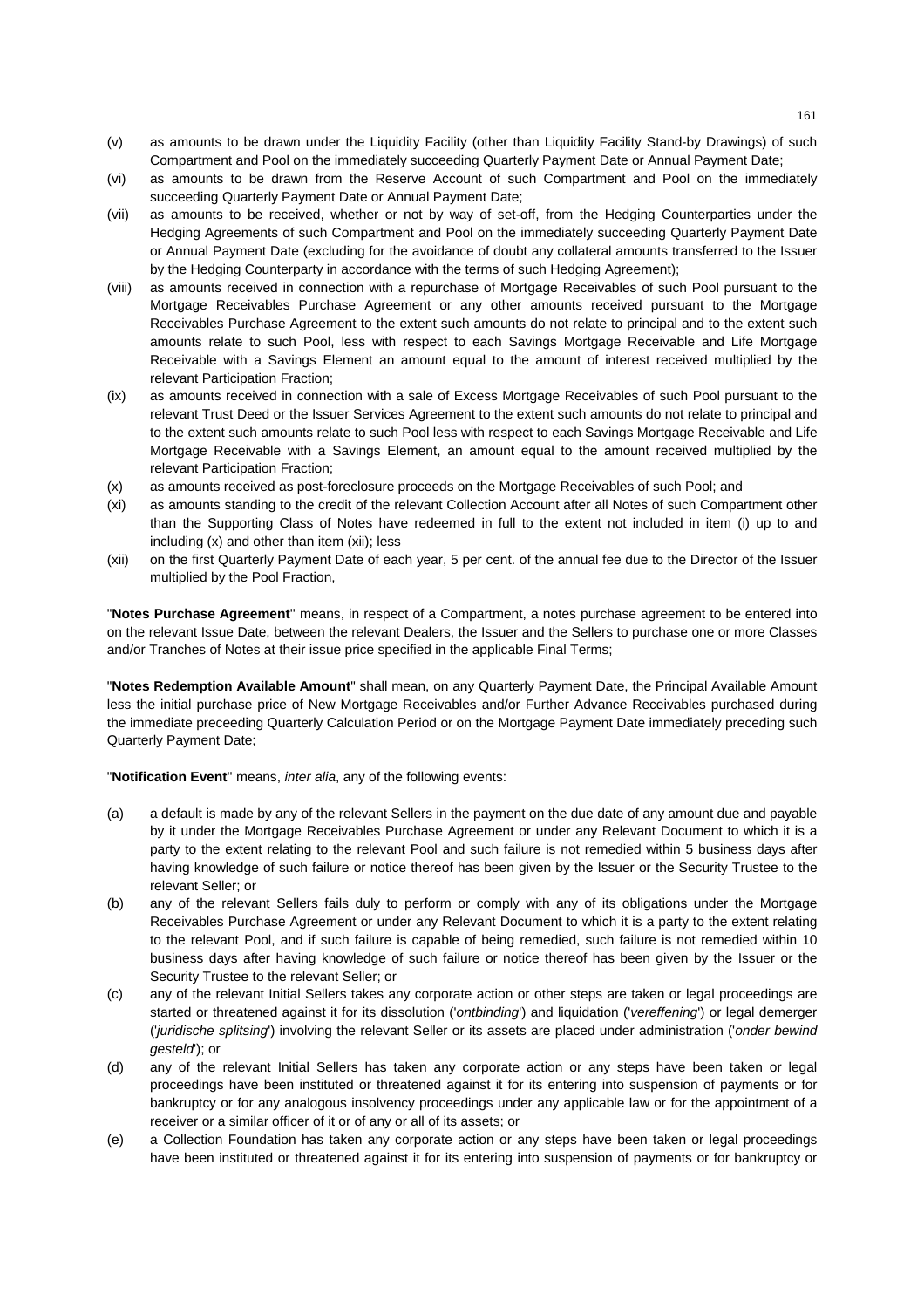for any analogous insolvency proceedings under any applicable law or for the appointment of a receiver or a similar officer of it; or

(f) a Trustee Notification Event occurs to the extent relating to the relevant Pool;

"**Notifications**" means, in respect of the Put Option, the notifications made by the Issuer to (i) the Put Option Noteholders by an advertisement in the English language in the Financial Times and in at least one daily newspaper of wide circulation in the Netherlands, (ii) in case the Put Option Notes are admitted to the Official List of the ISE, to the Company Announcements Office of the ISE or, in case the Put Option Notes are admitted to trading on any other stock exchange (as specified in the relevant Final Terms), the relevant office of such stock exchange on which the Put Option Notes of the relevant Compartment are listed and (iii) to the Common Depositary or, as the case may be, the Common Service Provider for communication to the relevant accountholders holding interests in the Global Notes representing such Put Option Notes;

"**Notional Adjustment Payment**'' means, in respect of a Compartment, on any Quarterly Payment Date, the amount to be paid by the Issuer to a Hedging Counterparty or by a Hedging Counterparty to the Issuer as a result of the amortisation rate of the Notional Amount (i) varying from the expected rate of amortisation under the Swap Agreement or (ii) varying from the expected rate of amortisation under a Reset Swap Agreement in accordance with the terms of the relevant Hedging Agreement of such Compartment;

"**Notional Amount**'' means, in respect of a Compartment, (i) in respect of each Swap Transaction, an amount equal to the aggregate Outstanding Principal Amount of the Mortgage Loans relating to the Mortgage Receivables of a Pool less (a) the aggregate Outstanding Principal Amount of the Mortgage Loans relating to the NHG Mortgage Receivables in respect of which a different Swap Transaction has been entered into on the relevant Issue Date, (b) the aggregate Outstanding Principal Amount of the Mortgage Loans relating to the Mortgage Receivables in respect of which a Reset Swap Agreement has been entered into, (c) the aggregate Outstanding Principal Amount of the Mortgage Loans relating to the Mortgage Receivables in respect of which the interest rate was reset to an interest rate resetting on a monthly basis and (d) the relevant Participations on the first day of the relevant Floating Rate Interest Period and (ii) in respect of a Reset Swap Agreement, an amount equal to the aggregate Outstanding Principal Amount of the Reset Mortgage Receivables in relation to that Reset Swap Agreement less the relevant Participations on the effective date of that Reset Swap Agreement of such Compartment;

"**Other Claims''** means any claims the relevant Seller has vis-à-vis the Borrower, including claims resulting from the acquisition of loans granted to or the granting of loans to such Borrower, which are secured by the Mortgage or Borrower Pledge vested by such Borrower to secure the Relevant Mortgage Receivable;

"**Outstanding Principal Amount**" means, at any moment in time, (i) the principal balance ("*hoofdsom*") in respect of a Mortgage Receivable resulting from a Mortgage Loan at such time and (ii) after the occurrence of a Realised Loss in respect of such Mortgage Receivable, zero;

"**Parallel Debt**'' means, in respect of a Compartment, an amount equal to the aggregate amount due ("*verschuldigd*'') by the Issuer to the Secured Parties of such Compartment under or in connection with the respective Relevant Issue Documents due by the Issuer to the Security Trustee;

"**Parallel Debt Agreement**'' means the parallel debt agreement in respect of a Compartment and Pool to be entered into by the Issuer, the Security Trustee and the Secured Parties (other than the Noteholders) on an Issue Date;

"**Participation**'' means, on any Mortgage Calculation Date, in respect of each Savings Mortgage Receivable and each Life Mortgage Receivable with a Savings Element, an amount equal to the Initial Participation in respect of the relevant Savings Mortgage Receivable or Life Mortgage Receivable with a Savings Element, increased with the Monthly Participation Increase up to the Mortgage Calculation Period immediately preceding such Mortgage Calculation Date, but not exceeding, the Participation Maximum Amount;

"**Participation Fraction**'' means, in respect of a Savings Mortgage Receivable and a Life Mortgage Receivable with a Savings Element on any day, an amount equal to the relevant Participation on the first day of the Mortgage Calculation Period and divided by the Outstanding Principal Amount of such Savings Mortgage Receivable or Life Mortgage Receivable with a Savings Element on the first day of such Mortgage Calculation Period;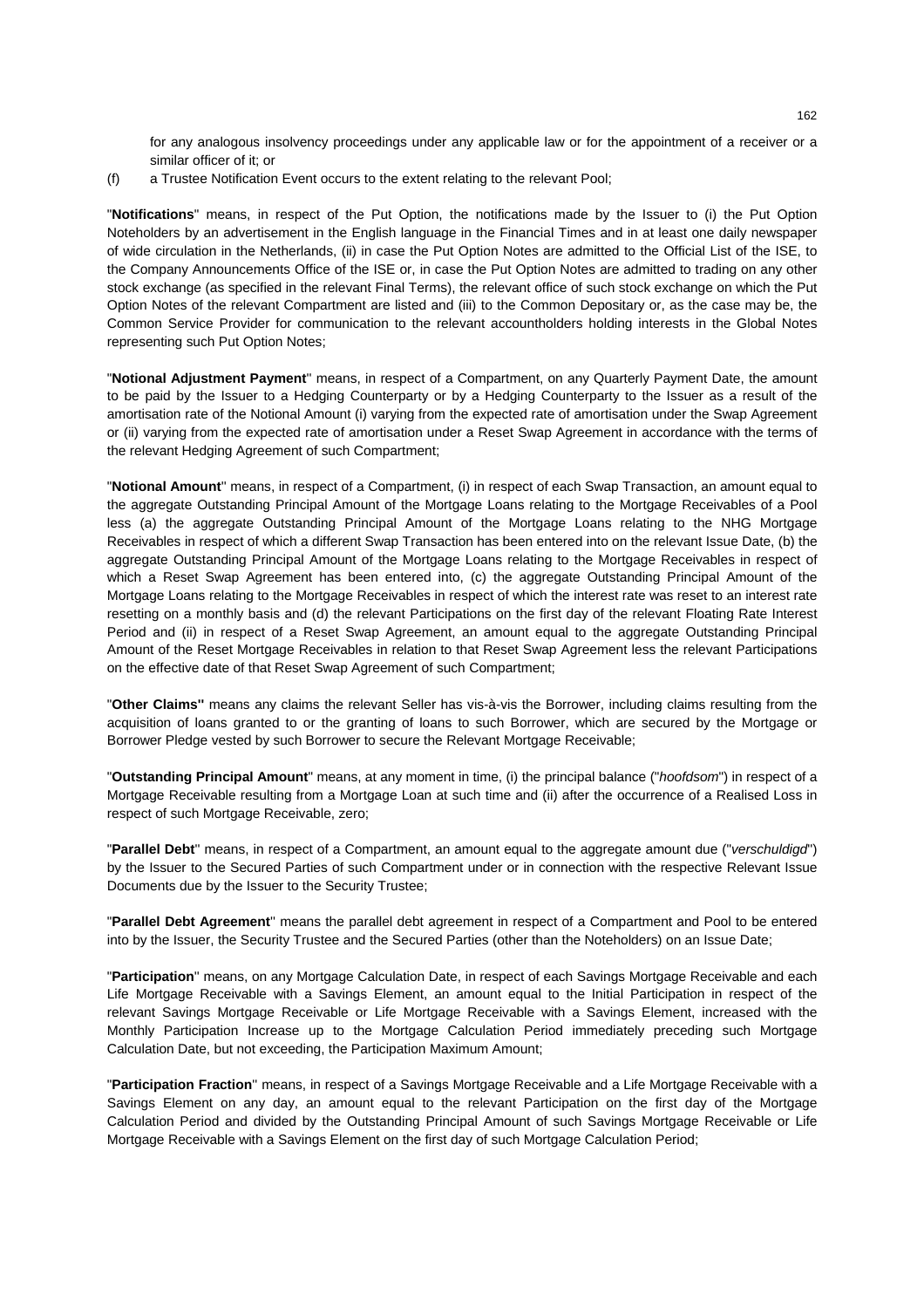"**Participation Maximum Amount**'' means, at any time, in respect of each Savings Mortgage Receivable or Life Mortgage Receivable with a Savings Element, the relevant Outstanding Principal Amount at such time;

"**Participation Redemption Available Amount**'' means, in respect of a Compartment, on each Mortgage Payment Date, an amount up to the relevant Participation in each of the Savings Mortgage Receivables and Life Mortgage Receivables with a Savings Element in respect of which amounts have been received during the relevant Mortgage Calculation Period (i) by means of repayment and prepayment under the relevant Mortgage Loan to which the Mortgage Receivables relates from any person, whether by way of set-off or otherwise, excluding Prepayment Penalties, if any, and, furthermore, excluding amounts paid as partial prepayments, (ii) in connection with a repurchase of Savings Mortgage Receivables and Life Mortgage Receivables with a Savings Element pursuant to the Mortgage Receivables Purchase Agreement and any other amounts received pursuant to the Mortgage Receivables Purchase Agreement to the extent such amounts relate to principal, (iii) in connection with a sale of Savings Mortgage Receivables and Life Mortgage Receivables with a Savings Element pursuant to the Trust Deed and the Issuer Services Agreement to the extent such amounts relate to principal, and (iv) as Net Foreclosure Proceeds on any Savings Mortgage Receivable or Life Mortgage Receivable with a Savings Element up to the relevant Participation;

"**Paying Agent**'' means, in respect of a Compartment, the paying agent(s) specified in the Final Terms relating to a Compartment or its successor(s);

"**Paying Agents**" means the Principal Paying Agent and the Paying Agent(s) collectively as specified in the relevant Final Terms;

"**Permanent Global Notes**'' means the permanent global note of each Class of Notes of a Compartment;

"**Pledge Agreements**'' means the Trustee Receivables Pledge Agreement, the Trustee Assets Pledge Agreement, the Collection Accounts Pledge Agreements;

"**Pool**" means a pool of Mortgage Receivables;

"**Pool Fraction**" means the amount of the aggregate outstanding amount of the Notes of the relevant Compartment divided by the sum of the aggregate Principal Amount Outstanding of all Notes issued under the Programme by the Issuer;

"**Portfolio Cut-Off Date**'' means the date as specified in the relevant Supplemental Prospectus;

"**Pre-funded Account**'' means, in respect of a Compartment, the account of the Issuer held with the Floating Rate GIC Provider to which on the relevant Issue Date the Pre-funded Amount, if any, will be credited;

"**Pre-funded Amount**'' means on the relevant Issue Date the amount specified in the applicable Final Terms and thereafter the balance standing to the credit of the relevant Pre-funded Account;

"**Pre-funding Period**'' means the period commencing on the relevant Issue Date and ending on (but excluding) the 5th Business Day prior to the Quarterly Payment Date specified in the applicable Final Terms;

"**Pre-funding Purchase Date**'' means any business day of each month during the relevant Pre-funding Period;

"**Prepayment Penalties**'' means any prepayment penalties ("*boeterente*'') to be paid by a Borrower under a Mortgage Loan as a result of the Mortgage Receivable being repaid (in whole or in part) prior to the maturity date of such Mortgage Loan other than (i) on a date whereon the interest rate is reset or (ii) otherwise permitted pursuant to the Mortgage Conditions;

"**Previous Transaction Security Trustees**" means (i) in respect of the Foundation GMAC RFC Nederland Collection Account, Stichting Security Trustee PREEMAC NL, Stichting Security Trustee PREEMAC II NL, Stichting Security Trustee E-MAC 2002-I, Stichting Security Trustee E-MAC NL 2003-I, Stichting Security Trustee E-MAC NL 2003-II, Stichting Security Trustee E-MAC NL 2004-I, Stichting Security Trustee E-MAC NL 2004-II, Stichting Security Trustee E-MAC NL 2005-I, Stichting Security Trustee E-MAC NL 2005-NHG II, Stichting Security Trustee E-MAC NL 2005-III and Stichting Security Trustee E-MAC NL 2006-NHG I collectively and (ii) in respect of the Foundation Atlas Funding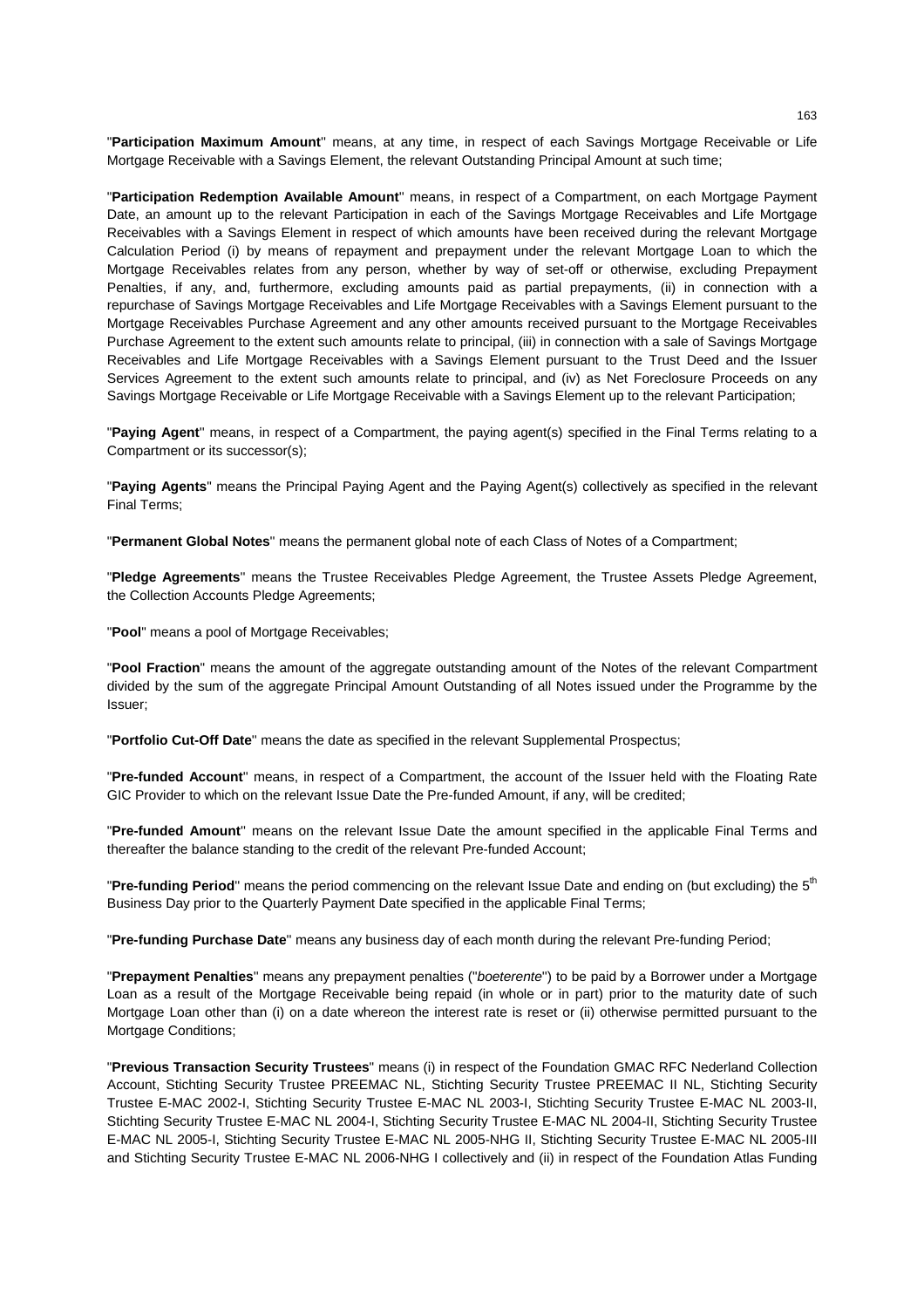Collection Account, Stichting Security Trustee PREEMAC II NL, Stichting Security Trustee E-MAC NL 2006-NHG I and Stichting Security Trustee E-MAC NL 2006-II collectively;

"**Previous Transaction SPVs**" means (i) in respect of the Foundation GMAC RFC Nederland Collection Account, PREEMAC NL B.V., PREEMAC II NL B.V., E-MAC NL 2002-I B.V., E-MAC NL 2003-I B.V., E-MAC NL 2003-II B.V., E-MAC NL 2004-I B.V., E-MAC NL 2004-II B.V., E-MAC NL 2005-I B.V., E-MAC NL 2005-NHG II B.V., E-MAC NL 2005-III B.V. and E-MAC NL 2006-NHG I collectively and (ii) in respect of the Foundation Atlas Funding Collection Account, PREEMAC II NL B.V., E-MAC 2006-NHG I B.V. and E-MAC NL 2006-II collectively;

"**Principal Amount Outstanding**'' means on any Quarterly Calculation Date of any Note the principal amount of that Note upon issue less the aggregate amount of all relevant Principal Redemption Amounts (as defined in Condition of the Notes 6(h)) in respect of that Note that have become due and payable prior to such Quarterly Calculation Date, provided that for the purpose of Conditions of the Notes 4, 6 and 10 all relevant Principal Redemption Amounts that have become due and not been paid shall not be so deducted;

"**Principal Available Amount**" means prior to the delivery of an Enforcement Notice by the Security Trustee in respect of a Compartment, the sum of the following amounts to the extent these amounts relate to such Compartment and the related Pool, calculated on any Quarterly Calculation Date, as being received or held during the immediately preceding Quarterly Calculation Period:

- (i) as repayment and prepayment in full of principal under the relevant Pool of Mortgage Receivables, from any person (including any Insurance Company), whether by set-off or otherwise, but, for the avoidance of doubt, excluding Prepayment Penalties, if any, less, with respect to each Savings Mortgage Receivable and Life Mortgage Receivable with a Savings Element, the relevant Participation;
- (ii) as Net Foreclosure Proceeds of the relevant Pool, to the extent such proceeds relate to principal less, with respect to each Savings Mortgage Receivable and Life Mortgage Receivable with a Savings Element, the relevant Participation;
- (iii) as amounts received in connection with a repurchase of Mortgage Receivables of the relevant Pool pursuant to the Mortgage Receivables Purchase Agreement and any other amounts received pursuant to the Mortgage Receivables Purchase Agreement to the extent such amounts relate to the relevant Pool of Mortgage Receivables and to principal less, with respect to each Savings Mortgage Receivable and Life Mortgage Receivable with a Savings Element, the relevant Participation and if such amount cannot be attributed to any Pool, the amount received multiplied by the relevant Pool Fraction;
- (iv) as amounts received in connection with a sale of the relevant Excess Mortgage Receivables pursuant to the relevant Trust Deed and the Issuer Services Agreement to the extent such amounts relate to principal less with respect to each Savings Mortgage Receivable and Life Mortgage Receivable with a Savings Element, the relevant Participation, except in the case of a sale of Excess Mortgage Receivables which is set-off against repayment of the Servicing Advance;
- (v) as amounts of interest received to be credited to the relevant Principal Deficiency Ledger on the immediately succeeding Quarterly Payment Date or Annual Payment Date;
- (vi) as Monthly Participation Increase pursuant to the relevant Sub-Participation Agreement;
- (vii) as partial prepayment in respect of the relevant Mortgage Receivables from any person, whether by set-off or otherwise, but, for the avoidance of doubt, excluding Prepayment Penalties;
- (viii) during the Pre-funding Period, an amount equal to the positive difference between the initial purchase price of New Mortgage Receivables and the Principal Available Amount (less this item) and upon expiry of the Prefunding Period the balance standing to the credit of the relevant Pre-funded Account;
- (ix) as amounts received on the relevant Collection Accounts from the credit of the relevant Construction Account in accordance with the Mortgage Receivables Purchase Agreement;
- (x) as consideration for the Initial Participation in respect of Further Advance Receivables and New Mortgage Receivables which qualify as Savings Mortgage Receivables or Life Mortgage Receivables with a Savings Element and in case of a switch of any mortgage receivable into a Savings Mortgage Receivables or Life Mortgage Receivables with a Savings Element pursuant to the relevant Sub-Participation Agreement;
- (xi) any part of the Notes Redemption Available Amount calculated on the immediately preceding Quarterly Calculation Date which has not been applied towards redemption of the Put Option Notes on the immediately preceding Quarterly Payment Date;
- (xii) the Pre-Closing Proceeds relating to Principal on the Mortgage Receivables of such Pool; and
- (xiii) as amounts received as the Servicing Advance on the relevant Put Date;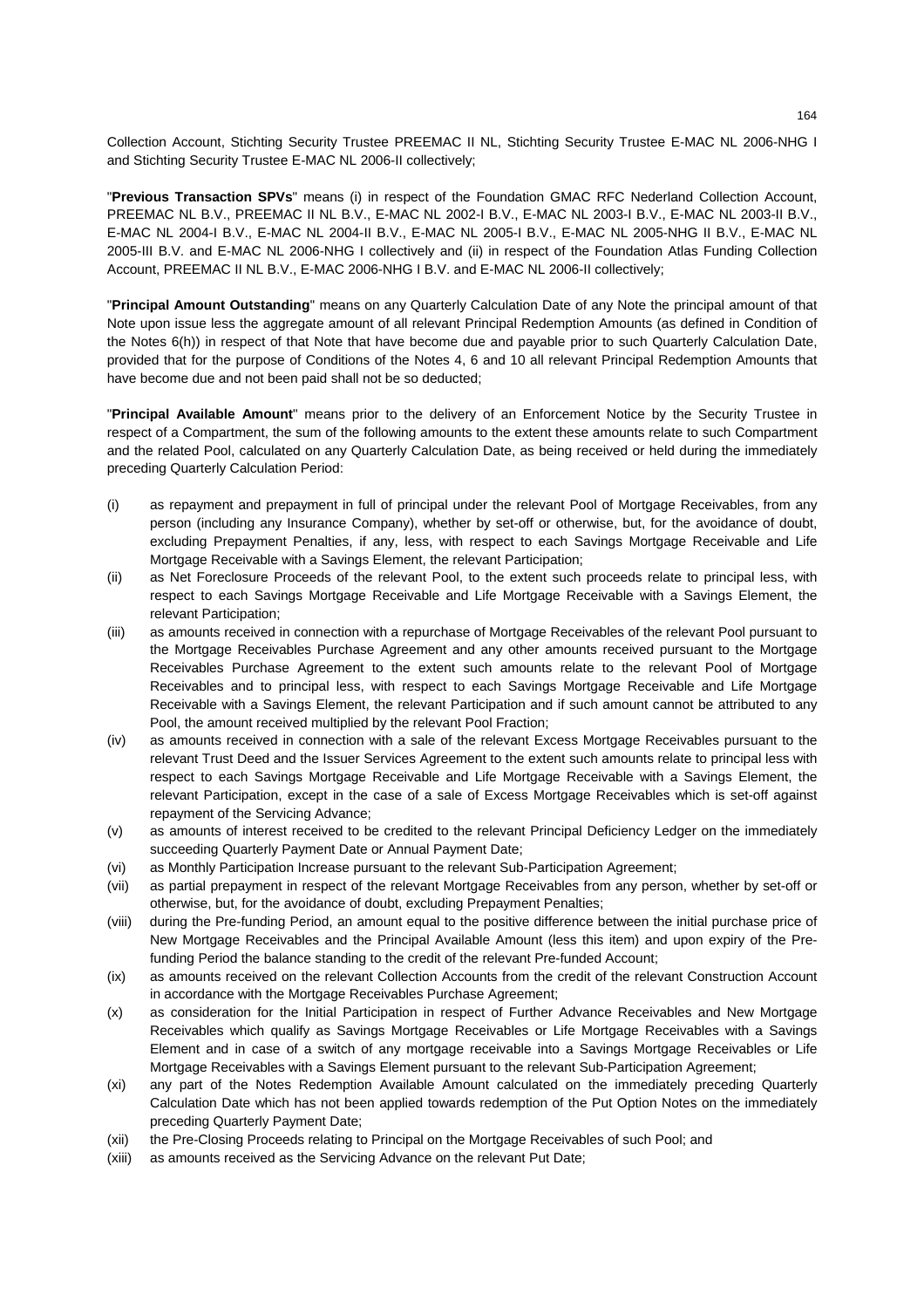"**Principal Deficiency**'' means, on any date, the sum of the Realised Losses debited on the Class A Principal Deficiency Ledger, the Class B Principal Deficiency Ledger, the Class C Principal Deficiency Ledger and the Class D Principal Deficiency Ledger less any amounts credited to the Class A Principal Deficiency Ledger, the Class B Principal Deficiency Ledger, the Class C Principal Deficiency Ledger and the Class D Principal Deficiency Ledger;

"**Principal Deficiency Ledger**'' means the ledger comprising of four sub ledgers for each Class of Notes other than the Supporting Class of Notes to which any Realised Losses are debited;

### "**Principal Paying Agent**" means ABN AMRO;

"**Principal Redemption Amount**" means the principal amount so redeemable (i) in respect of each Note other than the Supporting Class of Notes, on the relevant Quarterly Payment Date which shall be equal to (a) on or after the Target Amortisation Date, unless a Target Amortisation Event has occurred which is not cured any and all of the Class A Principal Redemption Amount, the Class B Principal Redemption Amount, the Class C Principal Redemption Amount and the Class D Principal Redemption Amount and (b) before the Target Amortisation Date (and on or after the Target Amortisation Date in case a Target Amortisation Event has occurred which is not cured) the Notes Redemption Available Amount (as applicable to each Class of Notes, other than the Supporting Class of Notes) and (ii) in respect of the Supporting Class of Notes, the Supporting Class Redemption Amount. The Principal Redemption Amount may never exceed the Principal Amount Outstanding of the relevant Note of the relevant Class. Following application of the Principal Redemption Amount to redeem a Note, the Principal Amount Outstanding of such Note shall be reduced;

"**Principal Shortfall**'' means an amount equal to the balance of the relevant sub-ledger of the Principal Deficiency Ledger divided by the number of Notes of the relevant Class of Notes on such Quarterly Payment Date;

"**Programme**" means the Residential Mortgage Backed Secured Debt Issuance Programme of the Issuer;

"**Programme Closing Date**'' means 16 November 2006 (or such later date as may be agreed between the Issuer and the Dealers);

"**Prospectus Directive**" means Directive 2003/71/EC of the European Parliament and of the Council of 4 November 2003 on the prospectus to be published when securities are offered to the public or being admitted to trading;

"**Purchase Available Amount**'' means, unless specified otherwise in the relevant Final Terms, in respect of a Pool, the sum of (A) (i) during the relevant Pre-funding Period (a) the balance standing to the credit of the Pre-funding Account and (b) on any Pre-funding Purchase Date, the sum of all amounts received or deposited by the Issuer during the Quarterly Calculation Period in which such Pre-funding Purchase Date falls which would form part of the Principal Available Amount less any Initial Purchase Price paid by the Issuer during such Quarterly Calculation Period up to (and including) the last day of the Quarterly Calculation Period ending immediately preceeding the last Pre-funding Purchase Date and (ii) after the relevant Pre-funding Period, up to the Quarterly Payment Date immediately preceding the relevant Final Maturity Date, any amounts received as a result of a repurchase by any of the relevant Sellers of Mortgage Receivables of such Pool, to the extent such amounts relate to principal less, with respect to each Savings Mortgage Receivable and each Life Mortgage Receivable with a Savings Element, the relevant Participation and increased with (B) an amount equal to the Initial Participation of any New Mortgage Receivables to which a Savings Insurance Policy or a Life Insurance Policy with a Savings Alternative is connected, to be purchased on the relevant Mortgage Payment Date immediately preceding a Quarterly Payment Date;

"**Put Date**'' means the First Put Date or any Quarterly Payment Date thereafter;

"**Put Notice**'' means a duly completed and signed notice of exercise in the form obtainable from the Issuer or, in case the Notes are held through Euroclear or Clearstream, Luxembourg, such notice as required by Euroclear and Clearstream, Luxembourg;

"Put Notice Period" means the period not less than 45 days (unless such 45<sup>th</sup> day is not a business day, in which case the immediately preceding day) and not more than 60 days prior to the relevant Put Date;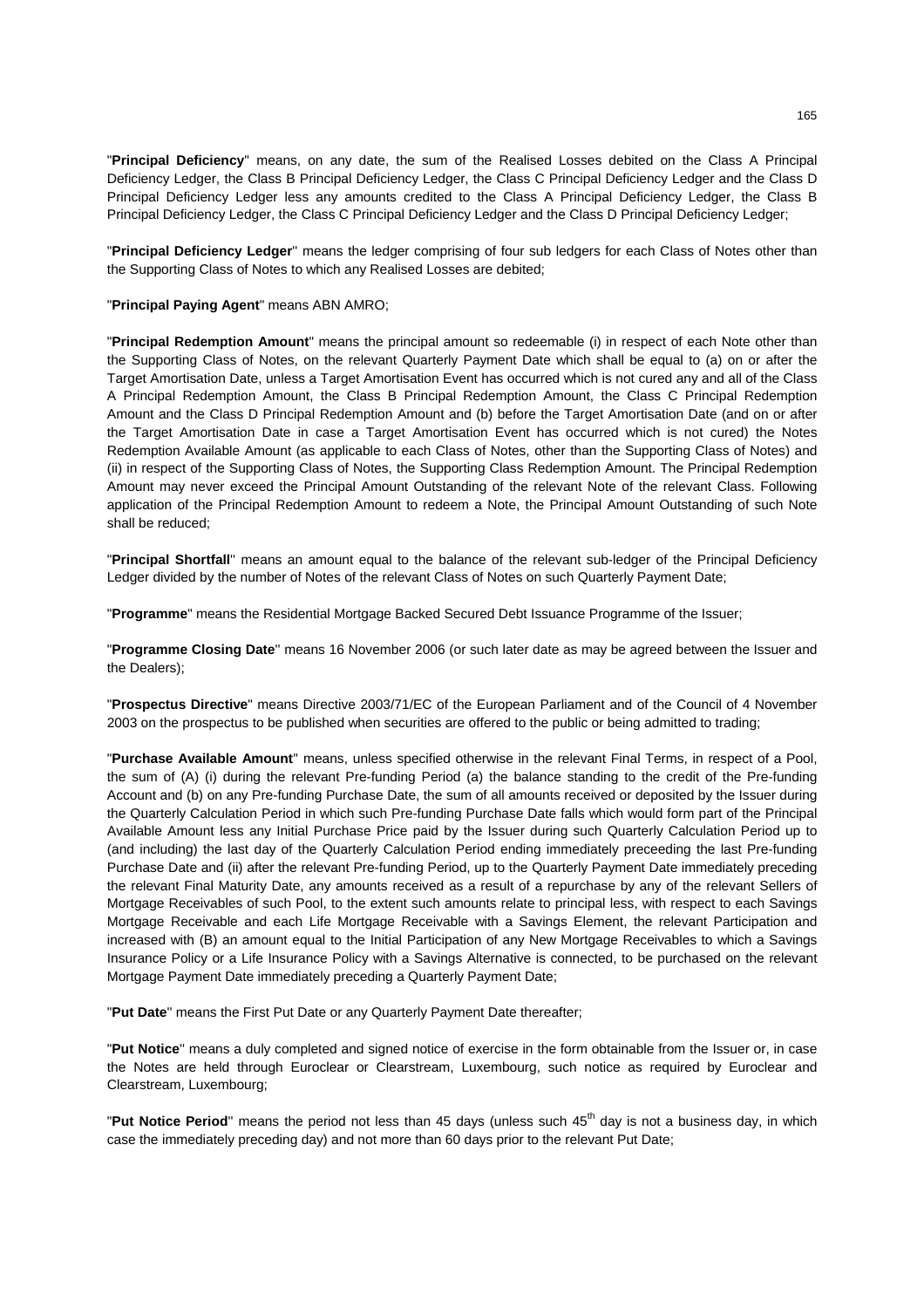"**Put Option**'' means the right of a Put Option Noteholder to offer the Put Option Notes for redemption on a Put Date in accordance with Condition of the Notes 6(e);

"**Put Option Notes**" means, if according to the relevant Final Terms the relevant Noteholders have the benefit of the Put Option, all Notes of the relevant Compartment excluding the Supporting Class of Notes;

"**Put Option Noteholders**" means the holder of the Put Option Notes;

"**Quarterly Calculation Date**'' means, in relation to a Quarterly Payment Date, the third business day prior to such Quarterly Payment Date;

"**Quarterly Calculation Period**" means, in relation to a Quarterly Calculation Date, the three successive Mortgage Calculation Periods immediately preceding such Quarterly Calculation Date except for the first Quarterly Calculation Period which will commence on the Portfolio Cut-Off Date and end on (and include) the last day of the Mortgage Calculation Period immediately preceeding the first Quarterly Payment Date.

"**Quarterly Payment Date**" means the 25<sup>th</sup> day of the months specified in the relevant Final Terms (or, if such day is not a Business Day, the next succeeding Business Day, unless such Business Day falls in the next succeeding calendar month in which event the Business Day immediately preceding such  $25<sup>th</sup>$  day) in each year;

"**Quion 20**" means Quion 20 B.V., a private company with limited liability ('*besloten vennootschap met beperkte aansprakelijkheid*') incorporated under the laws of the Netherlands and established in Rotterdam, the Netherlands;

"**Quion Hypotheekbemiddeling**" means Quion Hypotheekbemiddeling B.V., a private company ('*besloten vennootschap met beperkte aansprakelijkheid*') organised under the laws of the Netherlands and established in Rotterdam, the Netherlands;

"**Rating Agencies**'' (each a '**Rating Agency**') means in respect of the Programme, S&P, Moody's and Fitch and in respect of a Compartment, the rating agencies as specified in the relevant Final Terms;

"**Rating Event**" has, in respect of a Compartment, the meaning given to that term in the Schedule to the relevant ISDA Master Agreement;

"**Realised Losses**'' means, on any Quarterly Calculation Date, the sum of (I) the amount of the difference between (a) the aggregate Outstanding Principal Amount on all Mortgage Receivables on which the relevant Seller or, the Issuer or the Security Trustee has foreclosed from the relevant Issue Date up to and including such Quarterly Calculation Date less the Participations and (b) the sum of (i) the Net Foreclosure Proceeds on the Mortgage Receivables other than the Savings Mortgage Receivables, the Life Mortgage Receivables with a Savings Element; and (ii) the Net Foreclosure Proceeds on the Savings Mortgage Receivables and the Life Mortgage Receivables with a Savings Element up the amount of the relevant Savings Mortgage Receivables or Life Mortgage Receivables with a Savings Element less the relevant Participations, and (II) with respect to Mortgage Receivables sold by the Issuer, the amount of the difference, if any, between (x) the aggregate Outstanding Principal Amounts of such Mortgage Receivables less the relevant Participations and (y) the purchase price received in respect of such Mortgage Receivables to the extent relating to the principal less the relevant Participations, whereby, in case of items (I) and (II), for the purpose of establishing the outstanding principal amount in case of set-off or defence to payments asserted by Borrowers any amount by which the Mortgage Receivables have been extinguished ("*teniet gegaan*") will be disregarded;

"**Receivables Proceeds Distribution Agreements**" means the agreements entered into by each of the relevant Collection Foundations with, *inter alia*, the Purchasers (as defined therein) pursuant to which the amounts paid into the relevant Foundation Account will be distributed to be entered into on the Programme Closing Date;

"**Reference Agent**'' means, in respect of a Compartment, the reference agent specified in the Final Terms relating to a Compartment or its successor(s);

"**Relevant Delinquent Mortgage Receivables**" means all Delinquent Mortgage Receivables which result from Mortgage Loans originated by the relevant Seller: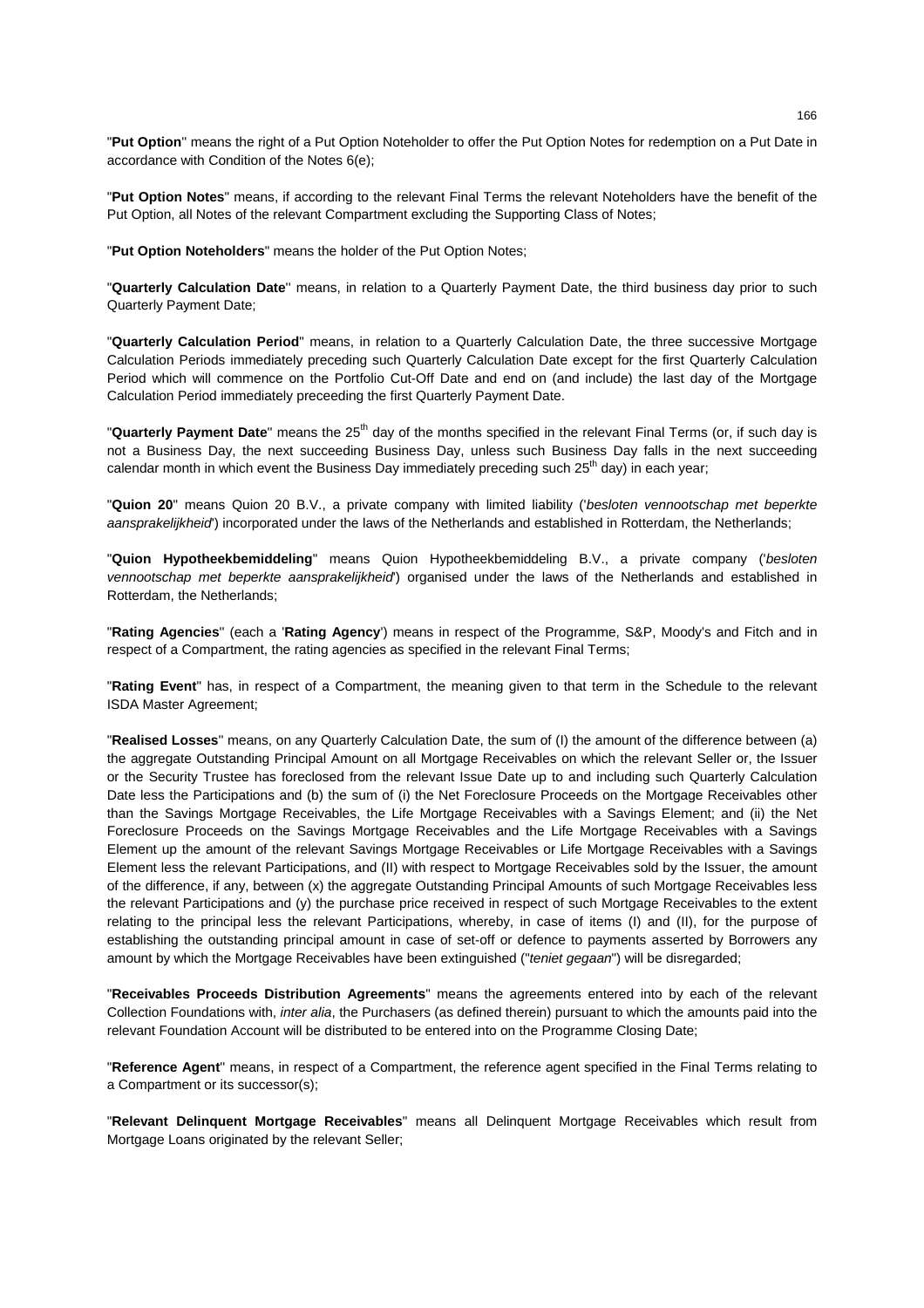"**Relevant Documents**'' means the Relevant Issue Documents of all Compartments together;

"**Relevant Eligibility Criteria**" means the Eligibility Criteria applicable to a specific Pool including any adjustments to or any additional criteria applicable to the related Pool as set forth in the Supplemental Prospectus relating to such specific Compartment;

"**Relevant Further Advance Receivables**" means the Further Advance Receivables resulting from Further Advances originated by any of the Sellers, as the case may be:

"**Relevant Issue Documents**" means the Mortgage Receivables Purchase Agreement, the Issuer Services Agreement, the Pledge Agreements, the Foundation GMAC RFC Nederland Collection Account Pledge Agreement, the Foundation Atlas Funding Account Pledge Agreement, the Agency Agreement, the Management Agreements, the Programme Agreement, the Receivables Proceeds Distribution Agreements to the extent these agreements are applicable to the relevant Compartment and Pool, the relevant Parallel Debt Agreement, the relevant Hedging Agreement(s), the relevant Floating Rate GIC, the relevant Liquidity Facility Agreement, the relevant Notes Purchase Agreement, the Notes, the relevant Foundation Quion 20 Collection Account Pledge Agreement, the relevant Foundation Quion Atlas Collection Account Pledge Agreement, the relevant Deeds of Sale, Assignment and Pledge, the relevant Deeds of Pledge of Assets, the relevant Sub-Participation Agreement, the relevant Beneficiary Waiver Agreement and the relevant Trust Deed and the addenda to these agreements;

"**Relevant Mortgage Loans**" means the Mortgage Loans from which the Relevant Mortgage Receivables result;

"**Relevant Mortgage Receivables**" means the Mortgage Receivables that a Seller will sell and assign to the Issuer;

"**Relevant New Mortgage Receivables**" means the New Mortgage Receivables that the relevant Seller will sell and assign to the Issuer;

"**Required Hedging Counterparty Rating**'' means, in respect of a Compartment, the rating(s) specified in the relevant Final Terms in respect of a Hedging Counterparty;

"**Reserve Account**'' means, in respect of each Compartment, the account maintained with the Floating Rate GIC Provider or such other account approved by the Security Trustee in the name of the Issuer, to which the net proceeds of the Supporting Class of Notes will be credited;

"**Reserve Account Target Level**'' means, in relation to each Compartment, the reserve account target level as specified in the relevant Supplemental Prospectus;

"**Reset Mortgage Receivables**'' means the Mortgage Receivables or, as the case may be, the relevant loan part of such Mortgage Receivable of which the rate of interest has been reset in accordance with the Mortgage Conditions excluding, for the avoidance of doubt, the aggregate Outstanding Principal Amount in respect of the Mortgage Loans of which the interest rate is set on a monthly basis;

"**Reset Swap Agreement**'' means, in respect of a Compartment, any interest rate swap transaction entered into pursuant to an ISDA Master Agreement and Confirmation (incorporating the ISDA Definitions) thereunder to be entered into in connection with certain Reset Mortgage Receivables with any Hedging Counterparty;

"**Risk Beneficiary Rights**'' means all claims which the relevant Seller or, after assignment to the Issuer, the Issuer or the Security Trustee has or will have on a Life Insurance Company other than a Savings Insurance Company in respect of any Risk Insurance Policy under which the relevant Seller has been appointed by the Borrower/insured as first beneficiary ("*begunstigde*'') in connection with the Investment Mortgage Receivables;

"**Risk Insurance Policy**'' means the risk policy ("*risicoverzekering*'') relating to an insurance which pays out upon the death of the insured, taken out by a Borrower with any of the Life Insurance Companies;

"**S&P**'' means Standard & Poor's Rating Services, a division of The McGraw-Hill Companies, Inc.;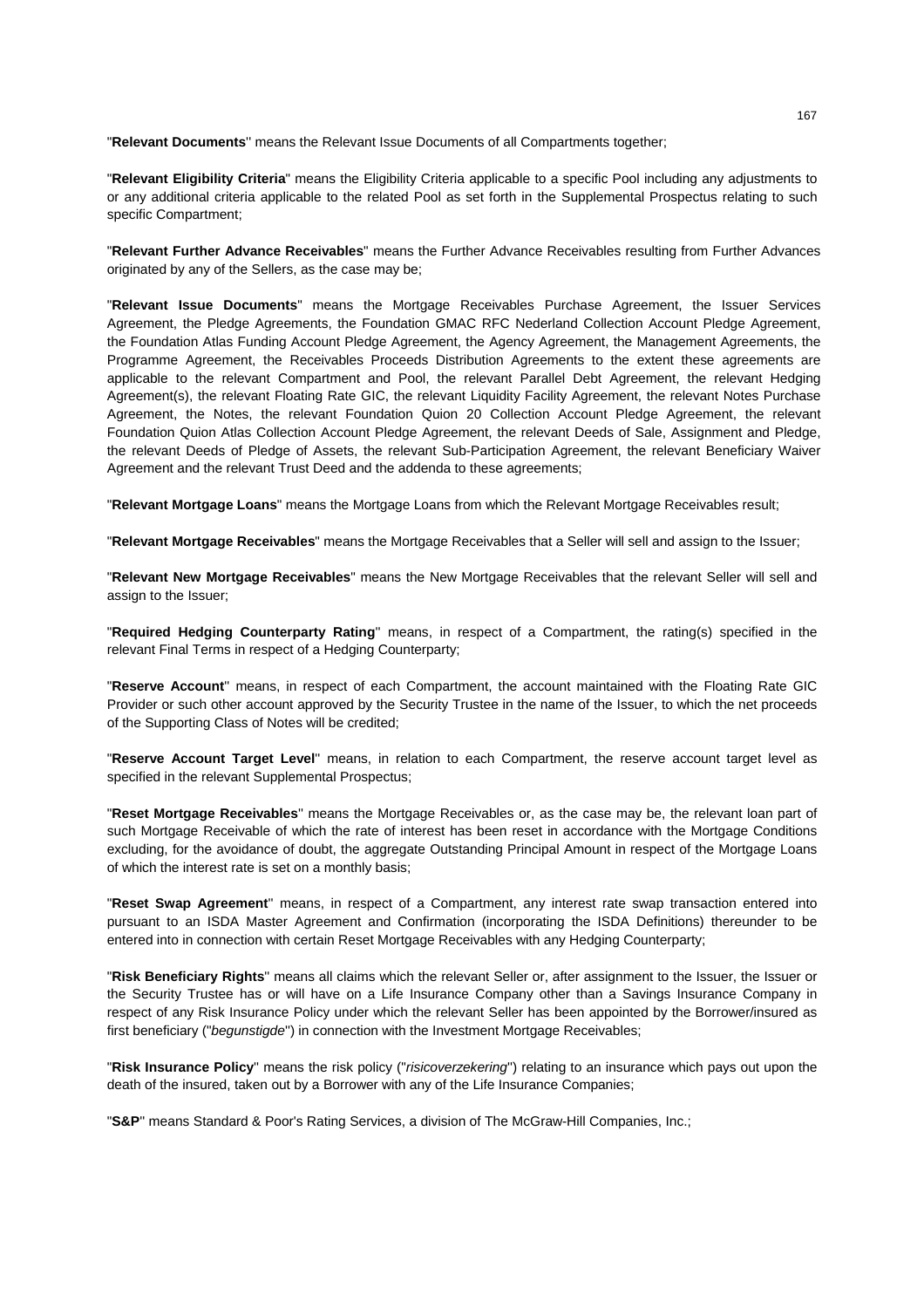"**Savings Alternative**'' means the alternative under a Life Insurance Policy, under which a certain pre-agreed amount to be received upon pay out of the Life Insurance Policy with, in such case, a Savings Insurance Company and the Savings Premium thereof is calculated in such a manner that, on an annuity basis, the proceeds of the Savings Alternative is equal to the Savings Element upon maturity of the Life Mortgage Loan;

"**Savings Beneficiary Rights**'' means all claims which a Seller or, after the assignment to the Issuer, the Issuer has or will have on a Savings Insurance Company in respect of any Insurance Policy, under which such Seller has been appointed by the Borrower/insured as first beneficiary ("*begunstigde*'') in connection with the Relevant Mortgage Receivables;

"**Savings Element**'' means the part of the Life Mortgage Loan to which a Life Insurance Policy with a Savings Alternative is connected;

"**Savings Insurance Companies**'' means DBV and/or Universal and/or Allianz and/or Generali and/or any other saving insurance company as specified in the relevant Final Terms;

"**Savings Insurance Policy**'' means the combined risk and capital insurance policy ("*gecombineerde risico- en kapitaalverzekering*'') taken out by a Borrower with any of the Savings Insurance Companies in connection with any Savings Mortgage Loan;

"**Savings Mortgage Loans**'' means the Mortgage Loans entered into by a Seller and the relevant Borrowers combined with a Savings Insurance Policy. Under the Savings Mortgage Loan the Borrower does not pay principal towards redemption of the Savings Mortgage Loan prior to maturity. Instead, the Borrower/insured pays a Savings Premium. The Savings Premium is calculated in such a manner that, on an annuity basis, the proceeds of the Savings Insurance Policy due by the Savings Insurance Company to the relevant Borrower is equal to the principal amount due by the Borrower to a Seller at maturity of the Savings Mortgage Loan;

"**Savings Mortgage Receivables**'' means any and all rights of the relevant Seller against any Borrower under or in connection with any Savings Mortgage Loans;

"**Savings Premium**'' means the savings part of the premium including any extra instalments, due by the relevant Borrower to the relevant Savings Insurance Company on the basis of the Savings Insurance Policy or the Life Insurance Policy with a Savings Alternative which is calculated in such a way that the Savings Mortgage Loan or the Savings Element or the Life Mortgage Loan can be redeemed with the insurance proceeds at maturity;

"**Secured Parties**'' means, in respect of a specific Compartment, (a) the Noteholders of such Compartment, (b) the Directors, (c) the Issuer Administrator, (d) the MPT Provider, (e) the Paying Agents, (f) the Reference Agent, (g) the Swap Counterparty of such Compartment, (h) the Liquidity Facility Provider of such Compartment, if any, (i) the Savings Insurance Companies of such Compartment, (j) the Seller or, as the case may be, the Sellers and (k) any other Hedging Counterparty of such Compartment, if any;

"**Security**" means, in respect of a Compartment, the security for the obligations of the Issuer towards the Noteholders of such Compartment;

"**Security Account**" means, in respect of a Compartment and Pool, such account as opened by the Security Trustee in its name at any bank as chosen by the Security Trustee, to which account payments from Borrowers of a Pool and any other relevant debtor of such Pool shall be directed upon notification as referred to in Clause 5.1 of the Trustee Receivables Pledge Agreement in respect of such Pool;

"**Security Act**'' means the United States Securities Act 1933, as amended;

"**Security Trustee**'' means Stichting Security Trustee E-MAC Program, a foundation ("*stichting*'') organised under the laws of the Netherlands and established in Amsterdam, the Netherlands;

"**Sellers**'' means the Initial Sellers and any other legal entity, if any, which has acceded the Programme after the Programme Closing Date;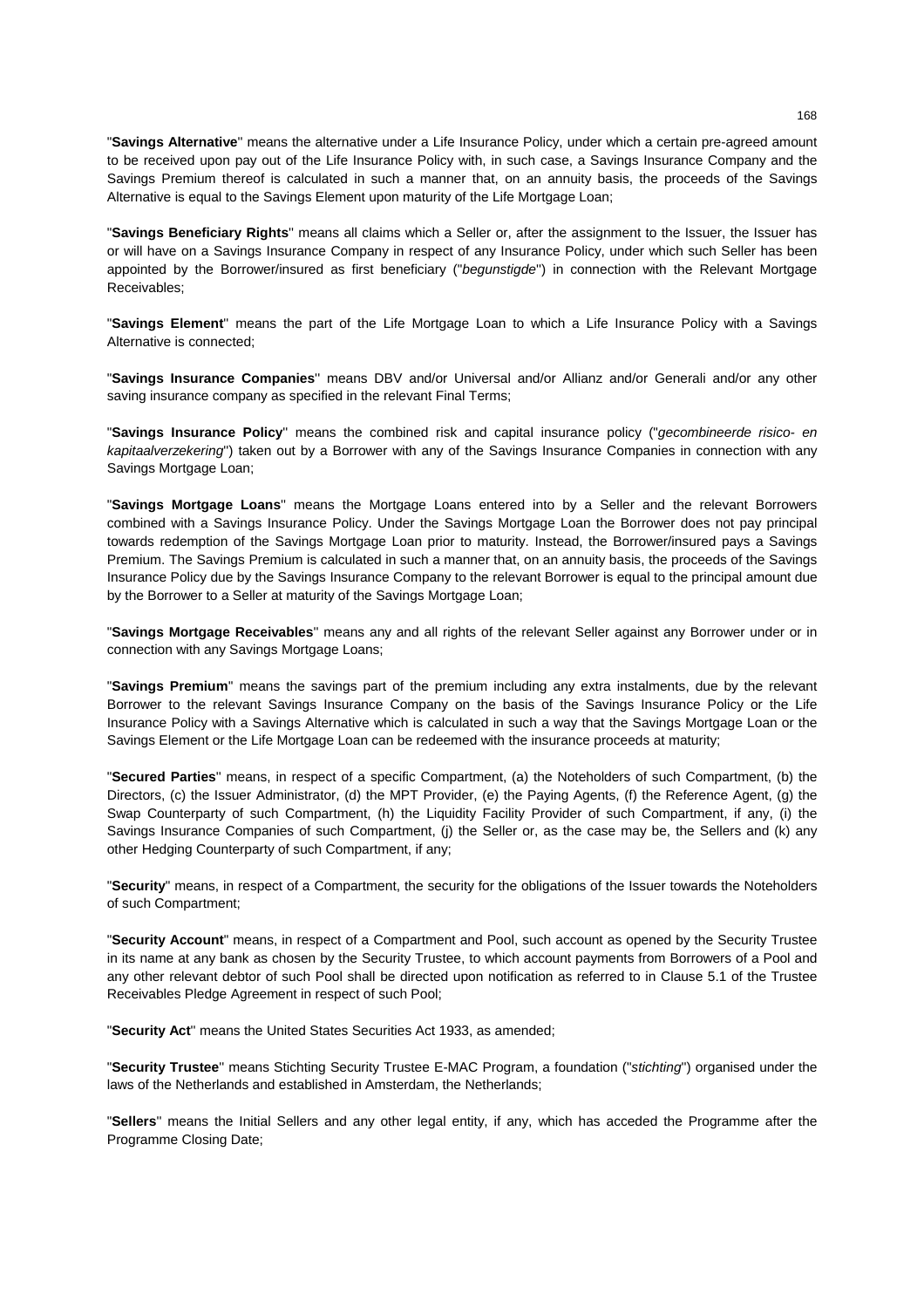"**Senior Class A Noteholders**'' means the several persons who are for the time being holders of any Senior Class A Notes;

"**Senior Class A Notes**'' means the senior class A mortgage-backed notes of a compartment, including the Coupons appertaining thereto and as specified as such in the relevant Final Terms;

"**Servicing Advance**'' means the advance made by the MPT Provider or any other party to the Issuer pursuant to the Issuer Services Agreement or the relevant Trust Deed to enable the Issuer to redeem the Put Option Notes of a Compartment on the relevant Put Date;

"**Short Term Requisite Rating**" has the meaning ascribed to it in the relevant Supplemental Prospectus;

"**Star Mortgage Loan**" means an Interest-only Mortgage Loan with a maximum LTFV-ratio of 125 per cent. or with a maximum LTFV-rattio of 128 per cent. in case 3 per cent. is used as a lumpsum top pay disability insurance;

"**State**'' means the State of the Netherlands;

"**Stater**'' means Stater Nederland B.V., a private company with limited liability ('*besloten vennootschap met beperkte aansprakelijkheid*') organised under the laws of the Netherlands and established in Amersfoort, the Netherlands;

"**Stichting Holding**'' means Stichting E-MAC Holding, a foundation organised under the laws of the Netherlands, and established in Amsterdam;

"**Subordinated Class D Noteholders**'' means the several persons who are for the time being holders of any Subordinated Class D Notes;

"**Subordinated Class D Notes**'' means the subordinated class D notes of a Compartment, including the Coupons appertaining thereto and as specified as such in the relevant Final Terms;

"**Subordinated Class E Noteholders**" means the several persons who are for the time being holders of any Subordinated Class E Notes;

"**Subordinated Class E Notes**" means the subordinated class E notes of a Compartment, including the Coupons appertaining thereto and as specified as such in the relevant Final Terms;

"**Subordinated Extension Interest Part**'' means, in respect of a Compartment, with respect to a Quarterly Calculation Period after the relevant First Put Date, an amount equal to the positive difference, if any, between (a) the sum of Euribor increased with the relevant Extension Margin multiplied by the aggregate Principal Amount Outstanding of the relevant Class of Notes and (b) the sum of Euribor increased with the relevant Initial Margin multiplied by the aggregate Principal Amount Outstanding of the relevant Class of Notes;

"**Sub-Participation Agreement**" means the sub-participation agreement in respect of a Compartment and Pool entered into by the Issuer, the Security Trustee, the relevant Savings Insurance Companies and GMAC RFC Nederland on the relevant Issue Date;

"**Supplemental Prospectus**" means a supplemental to the Base Prospectus which forms part of and should be read in conjunction with the Base Prospectus and which has been approved by the IFSRA, as competent authority for the purpose of the Prospectus Directive, for the purpose of giving information with regard to (i) a specific issue of Notes under the Programme and/or (ii) (a) any modification or amendment to the terms of the Programme which modification or amendment would make the Base Prospectus, as supplemented, inaccurate or misleading;

"**Supporting Class of Notes**" means the Class of Notes, including the Coupons appertaining thereto and as specified as such in the relevant Final Terms;

"**Supporting Class Early Amortisation Percentage**" has the meaning ascribed to it in Condition 9(e);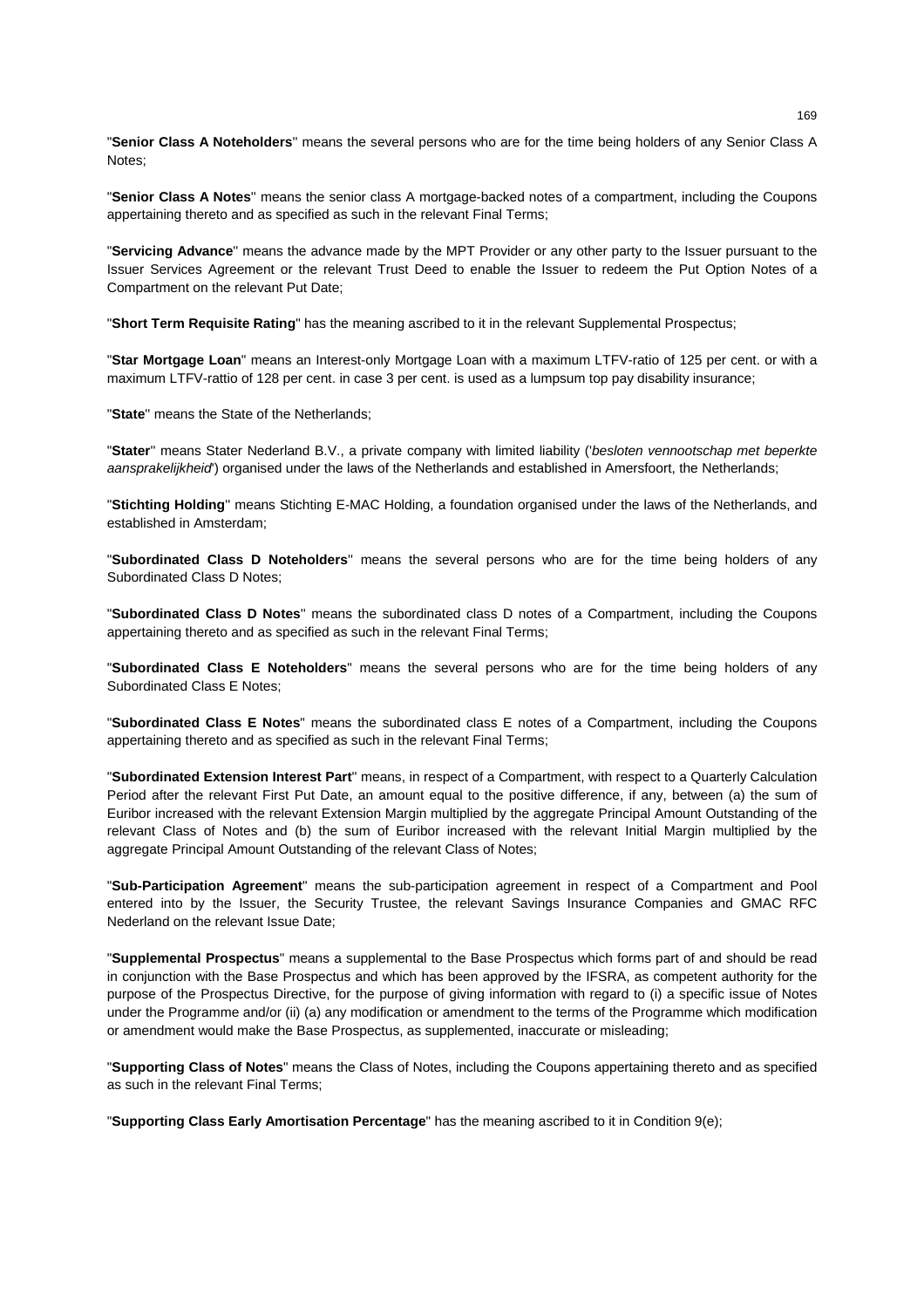"**Supporting Class Redemption Amount**" means, in respect of a Compartment, the principal amount so redeemable in respect of each Note of the Supporting Class of Notes on the relevant Quarterly Payment Date shall be the relevant Supporting Class Redemption Available Amount, if any, divided by the relevant number of Notes of the Supporting Class of Notes subject to such redemption (rounded down to the nearest EUR);

"**Supporting Class Redemption Available Amount**" means, in respect of a Compartment, the sum of an amount equal to

- (i) until the Quarterly Payment Date specified in the relevant Final Terms on which the Supporting Class of Notes becomes subject to redemption, zero, and
- (ii) on the Quarterly Payment Date referred to under (i) and each Quarterly Payment Date thereafter up to but excluding the First Put Date unless on such Quarterly Payment Date the Outstanding Principal Amount of the Put Option Notes is equal to or below the Supporting Class Early Amortisation Percentage of the aggregate Outstanding Principal Amount of the Put Option Notes on the relevant Issue Date, an amount equal to the positive difference between the balance standing to the credit of the Reserve Account (after payment of items (a) up to and including (n) of the Interest Priority of Payments have been met on such date) and the Reserve Account Target Level on the first day of the immediately succeeding Floating Rate Interest Period, and
- (iii) on each Quarterly Payment Date on which the Outstanding Principal Amount of the Put Option Notes is equal to or below the Supporting Class Early Amortisation Percentage of the aggregate Outstanding Principal Amount of the Put Option Notes on the relevant Issue Date and on the First Put Date and each Put Date thereafter, an amount equal to the sum of (x) the amount of the Notes Interest Available Amount remaining, if any, after items (a) up to and including (n) and items (p) up to and including (v) of the Interest Priority of Payment have been met and (y) the positive difference between the balance standing to the credit of the Reserve Account (after items (a) up to and including (n) of the Interest Priority of Payments have been met on such date) and the Reserve Account Target Level on the first day of the immediately succeeding Floating Rate Interest Period;

"**Swap Agreement**'' means, in respect of a Compartment, the Swap Transactions entered into pursuant to an ISDA Master Agreement, Schedule to the ISDA Master Agreement (and any Credit Support Annex thereto) and the Confirmations (incorporating the ISDA Definitions) in respect of such Compartment to be entered into by the Issuer and the Swap Counterparty of the relevant Compartment on the relevant Issue Date in connection with the Mortgage Receivables, excluding the Reset Mortgage Receivables and Mortgage Receivables which carry a variable rate of interest, of a Pool;

"**Swap Counterparty**" means, in respect of a Compartment, the swap counterparty specified in the Final Terms relating to a Compartment or its successor(s);

"**Swap Subordinated Amount**" means in respect of a Compartment,

(i) prior to the Enforcement Date, with respect to a Quarterly Payment Date:

- (a) the aggregate of Notional Adjustment Payments, if any, due but unpaid by the Issuer under the Swap Agreement or any Reset Swap Agreement only to the extent such amount exceeds the Prepayment Penalties;
- (b) payments due from the Issuer under any Hedging Agreement after the First Put Date corresponding to that portion, if any, of the increase in any fixed swap rates in the relevant Hedging Agreement that is in excess of 0.15 per cent.;
- (c) except to the extent that any premium is received by the Issuer from a replacement Hedging Counterparty, any termination payment due from the Issuer under a Hedging Agreement following an Event of Default (as defined in the relevant Hedging Agreement) where the Hedging Counterparty is the Defaulting Party (as defined in the relevant Hedging Agreement); and
- (d) except to the extent that any premium is received by the Issuer from a replacement Hedging Counterparty, any termination payment due from the Issuer under any Hedging Agreement following an Additional Termination Event (as defined in the relevant Hedging Agreement) triggered by a failure of the Hedging Counterparty to comply with the requirements under the relevant Hedging Agreement, following the loss of the Required Hedging Counterparty Rating; and

(ii) following the Enforcement Date: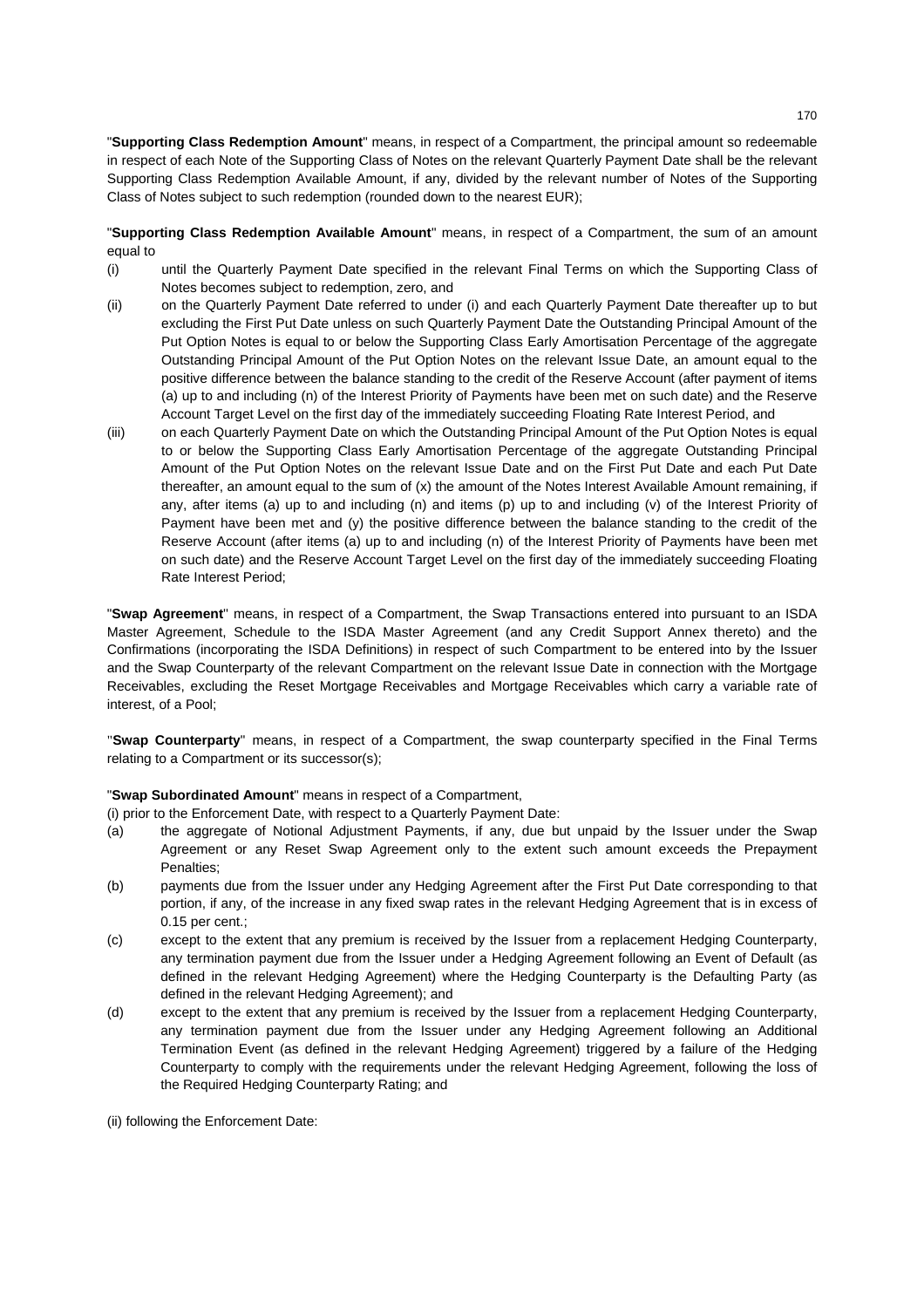- (a) payments due from the Issuer under any Hedging Agreement after the First Put Date corresponding to that portion, if any, of the increase in any fixed swap rates in the relevant Hedging Agreement that is in excess of 0.15 per cent.;
- (b) except to the extent that any premium is received by the Issuer from a replacement Hedging Counterparty, any termination payment due from the Issuer under a Hedging Agreement following an Event of Default (as defined in the relevant Hedging Agreement) where the Hedging Counterparty is the Defaulting Party (as defined in the relevant Hedging Agreement); and
- (c) except to the extent that any premium is received by the Issuer from a replacement Hedging Counterparty, any termination payment due from the Issuer under the Hedging Agreement following an Additional Termination Event (as defined in the relevant Hedging Agreement) triggered by the failure of the Hedging Counterparty to comply with the requirements under the relevant Hedging Agreement following the loss of the Required Hedging Counterparty Rating;

"**Swap Transaction**" means each of the interest rate swap transactions to be entered into on the relevant Issue Date under the terms of the relevant Swap Agreement;

"**Target Amortisation Date**" means the relevant Quarterly Payment Date specified in the relevant Final Terms;

"**Target Amortisation Event**" means, on the relevant Target Amortisation Date and any Quarterly Payment Date after the Target Amortisation Date, (a) the balance standing to the credit of the Reserve Account is less than the Reserve Account Target Level or (b) the Delinquent Quotient is equal to or higher than the percentage as specified in the applicable Final Terms or (c) any drawing under the Liquidity Facility is not repaid or a drawing under the Liquidity Facility is made on such date or (d) there is a debit balance on the Principal Deficiency Ledger, as modified by the Final Terms;

"**Target Amortisation Percentage**" means, in respect of a Compartment, the relevant amortisation percentage in respect of the Senior Class A Notes and/or the Mezzanine Class B Notes and/or Junior Class C Notes and/or Subordinated Class D Notes, as specified in the relevant Final Terms;

"**TARGET System**'' means the Trans-European Automated Real-Time Gross Settlement Express Transfer System, or any successor thereto;

"**Tax Credit**" means any tax credit, allowance, set-off or repayment from the tax authorities of any jurisdiction obtained by the Issuer relating to any deduction or withholding giving rise to a payment made by the relevant Swap Counterparty of such Swap Agreement in accordance with Section 2(d)(i)(4) of the Swap Agreement, the cash benefit in respect of which shall be paid by the Issuer to the Swap Counterparty pursuant to the terms of the Swap Agreement;

"**Temporary Global Notes**'' means the temporary global notes to be issued in respect of each Class of Notes of a Compartment;

"**Transaction Accounts**'' means the Collection Account, the Reserve Account, the Pre-funded Account, the Construction Account, any account in name of the Issuer that is approved by the Security Trustee on which the Eligible Investments are administered and, if applicable the Liquidity Facility Stand-by Account of the relevant Compartment and Pool;

"**Transaction Accounts Balances**'' means, at any day, the balances standing to the credit of each of the Transaction Accounts of a Compartment and Pool at the close of business of such day;

"**Trust Deed**'' means the relevant trust deed in relation to a Compartment to be entered into by the Security Trustee, Stichting Holding and the Issuer on the relevant Issue Date;

"**Trustee Notification Events**'' means, in respect of a Compartment, similar events as the Notification Events but relating to the Issuer, in respect of such Compartment;

"**Trustee Assets Pledge Agreement**'' means the pledge agreement to be entered into by the Issuer, the Security Trustee and certain other parties on the Programme Closing Date;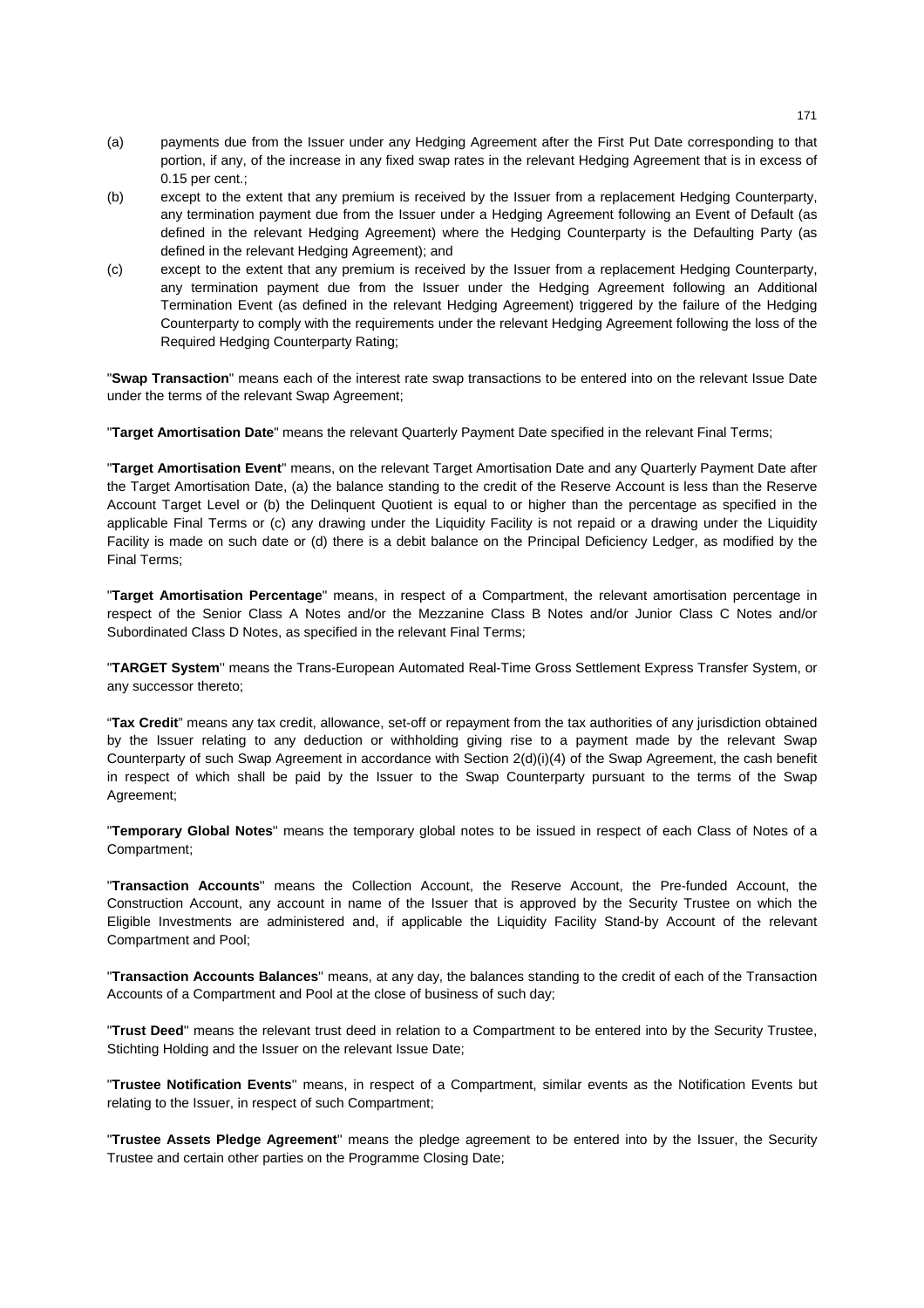"**Trustee Receivables Pledge Agreement**'' means the pledge agreement to be entered into by the Security Trustee, the Savings Insurance Companies and the Issuer on the Programme Closing Date;

"**Unit-Linked Alternative**'' means the alternative under a Life Insurance Policy under which the amount to be received upon pay out of the Life Insurance Policy depends on the performance of certain investment funds chosen by the insured ('**unit-linked**'); and

"**Universal**'' means Universal Leven N.V., a public company ("*naamloze vennootschap*"), organised under the laws of the Netherlands and established in Amsterdam, the Netherlands.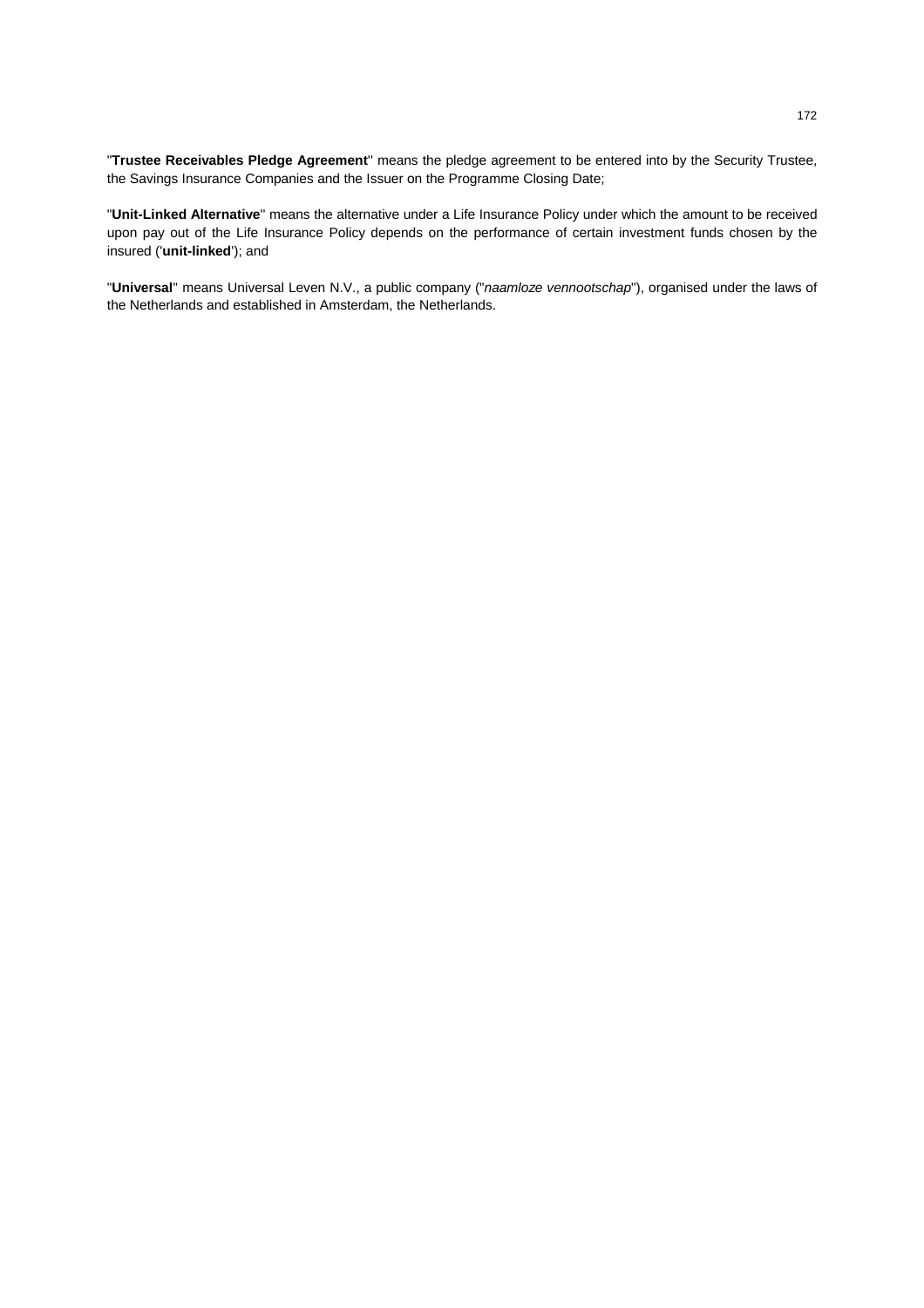## **REGISTERED OFFICES**

#### **ISSUER**

E-MAC Program B.V. Frederik Roeskestraat 123 1076 EE AMSTERDAM The Netherlands

## **SELLERS**

GMAC RFC Nederland B.V. Prinses Margrietplantsoen 92 2595 BR The Hague The Netherlands

Atlas Funding B.V. Prinses Margrietplantsoen 92 2595 BR The Hague The Netherlands

> Quion 20 B.V. Lichtenauerlaan 170 3000 CX Rotterdam The Netherlands

# **MPT PROVIDER AND DEFAULTED LOAN SERVICER**

c/o GMAC RFC Nederland B.V. Prinses Margrietplantsoen 92 2595 BR The Hague The Netherlands

### **ISSUER ADMINISTRATOR**

c/o GMAC RFC Nederland B.V. Prinses Margrietplantsoen 92 2595 BR The Hague The Netherlands

### **SECURITY TRUSTEE**

Stichting Security Trustee E-MAC Program Frederik Roeskestraat 123 1076 EE AMSTERDAM The Netherlands

### **STRUCTURING AND DRAFTING COUNSEL AND LEGAL AND TAX ADVISERS TO THE DEALERS AND THE ISSUER**

NautaDutilh N.V. Strawinskylaan 1999 1007 JC AMSTERDAM The Netherlands

**LEGAL ADVISERS TO THE SELLERS**  Allen & Overy LLP